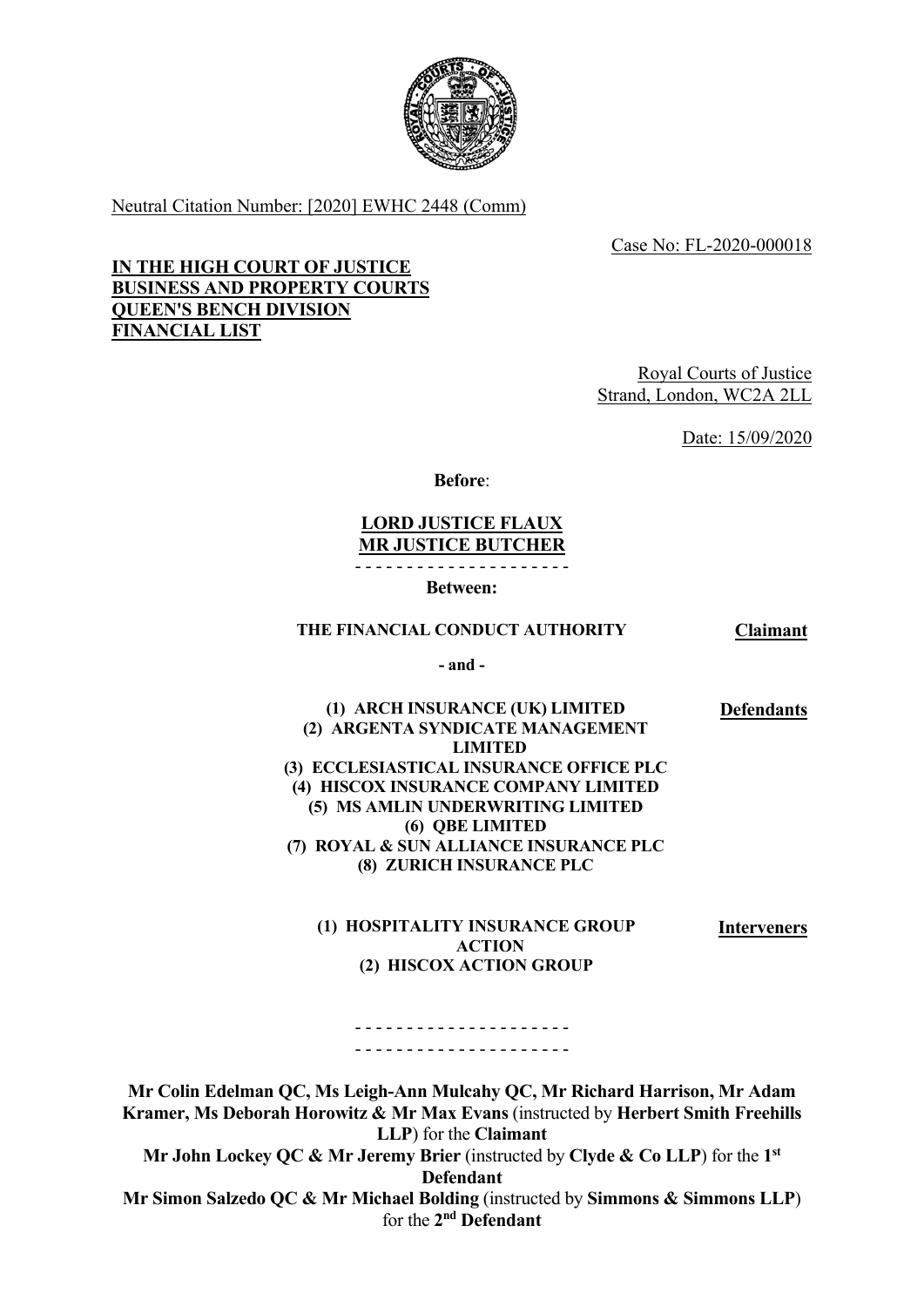**Mr Gavin Kealey QC, Mr Andrew Wales QC, Ms Sushma Ananda & Mr Henry Moore**  (instructed by **DAC Beachcroft LLP**) for the **3rd and 5th Defendants Mr Jonathan Gaisman QC, Mr Adam Fenton QC, Mr Miles Harris & Mr Harry Wright**  (instructed by **Allen & Overy LLP**) for the **4th Defendant Mr Mark Howard QC, Ms Rachel Ansell QC, Mr Martyn Naylor & Ms Sarah Bousfield**  (instructed by **Clyde & Co LLP**) for the **6th Defendant Mr David Turner QC, Ms Clare Dixon, Mr Shail Patel & Mr Anthony Jones** (instructed by **DWF Law LLP**) for the **7th Defendant Mr Andrew Rigney QC, Mr Craig Orr QC, Ms Caroline McColgan & Ms Michelle Menashy** (instructed by **Clyde & Co LLP**) for the **8th Defendant Mr Philip Edey QC, Ms Susannah Jones & Ms Josephine Higgs** (instructed by **Mishcon de Reya LLP**) for the **1st Intervener Mr Ben Lynch QC & Mr Christopher Knowles** (instructed by **Mishcon de Reya LLP**) for the **2nd Intervener** 

Hearing dates: Monday 20 July – Thursday 23 July & Monday 27 July – Thursday 30 July 2020 - - - - - - - - - - - - - - - - - - - - -

# **Approved Judgment**

I direct that pursuant to CPR PD 39A para 6.1 no official shorthand note shall be taken of this Judgment and that copies of this version as handed down may be treated as authentic.

.............................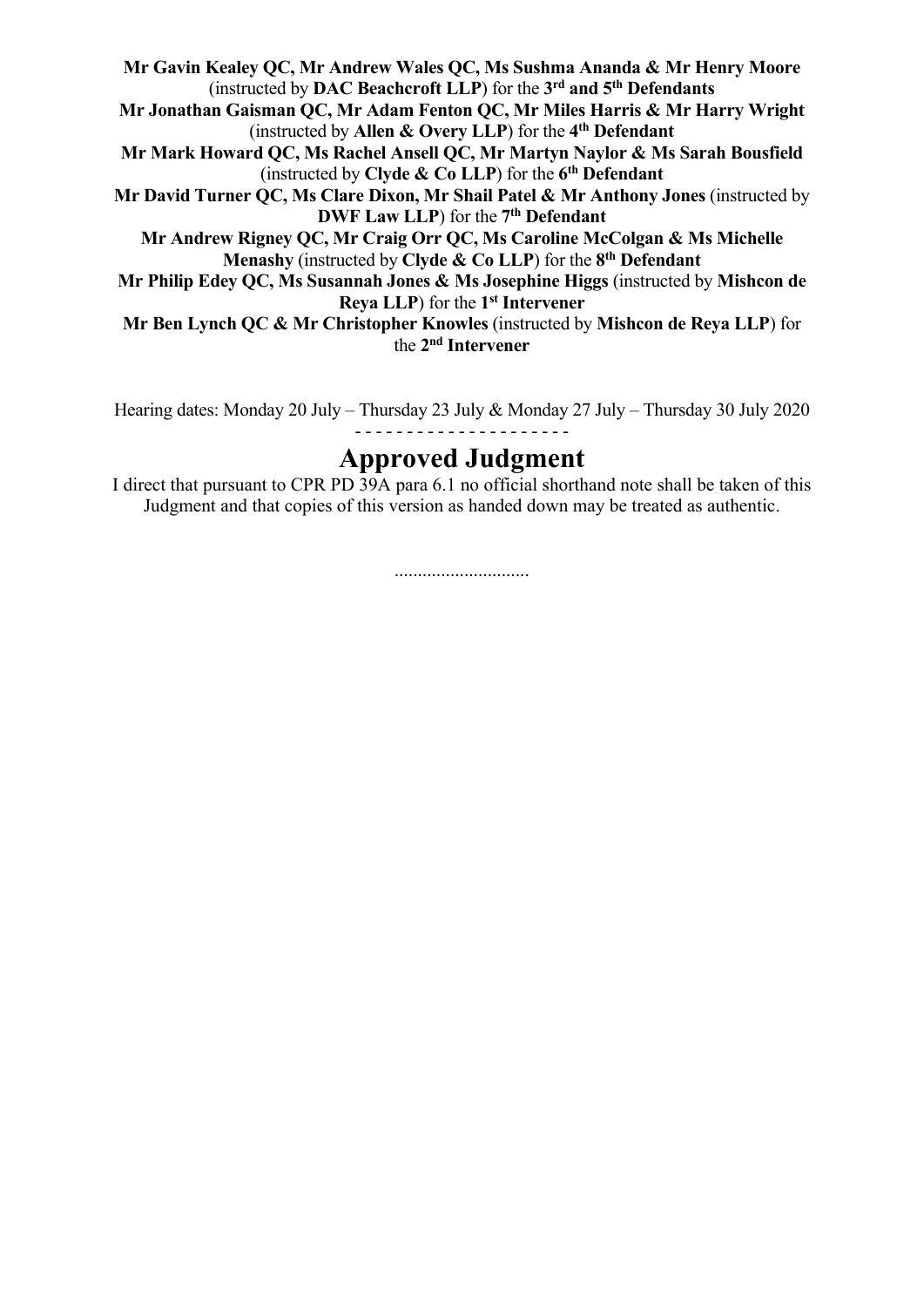## **Lord Justice Flaux and Mr Justice Butcher:**

## **A. Introduction**

- 1. This case has been brought by the Financial Conduct Authority ("the FCA"), the regulator of the defendant insurers, as a test case to determine issues of principle in relation to policy coverage under various specimen wordings underwritten by the defendants in respect of claims by policyholders to be indemnified for business interruption losses arising in the context of the COVID-19 pandemic and the advice of and restrictions imposed by the UK Government in consequence. We have been asked to determine those issues as to the correct construction of the policy terms and as to whether cover is available in principle by reference to a set of agreed facts (which we summarise in the next section of the judgment) and assumed facts (which were essentially illustrative factual scenarios as to how certain businesses have been affected). Since, in their oral submissions, the parties did not rely upon the assumed facts, we have not felt it necessary to set them out in this judgment, although we have taken them into consideration in reaching our conclusions.
- 2. These proceedings were commenced by the FCA on 9 June 2020, seeking declarations in respect of the relevant business interruption policy wordings, pursuant to a "Framework Agreement" between the parties dated 31 May 2020. The Framework Agreement provided that the parties have a mutual objective of achieving the maximum clarity possible for the maximum number of policyholders and their insurers, consistent with the need for expedition and proportionality. The parties agreed to put forward for consideration a representative sample of the standard form business interruption policies issued by the defendant insurers in the test case. In these proceedings, the FCA represents the interests of the large number of policyholders who purchased the relevant policies, many of whom are small to medium sized enterprises.
- 3. On the same day as the Claim Form was issued, the FCA made an application, supported by the defendant insurers, for (i) the expedition of the trial and (ii) the Financial Market Test Case Scheme under Practice Direction 51M to apply to the claim. That Practice Direction provides for the Scheme to apply to any Financial List claim which raises issues of general importance in relation to which immediately relevant authoritative English law guidance is needed. It also provides that in a case of particular importance or urgency the trial may, at the court's discretion, be heard by a court consisting of two Financial List judges, or a Financial List judge and a Lord or Lady Justice of Appeal. The first Case Management Conference ("CMC") on 16 June 2020 was heard by Butcher J alone. Orders were made for the expedition of the trial and for the case to be heard under the Scheme with the trial being conducted by what was in effect a Divisional Court consisting of Flaux LJ and Butcher J. The trial was fixed for 8 days from 20 July 2020.
- 4. At that first CMC, there was an issue about the FCA's proposed reliance on certain expert evidence about the prevalence of the disease at various dates. The Court ruled that there would be no expert evidence going to the issue of actual prevalence, from either the FCA or the insurers. However, it was left open to the parties to raise arguments about what type of proof would be sufficient to satisfy the onus of proof on the insured about the prevalence of the disease, and the issue was to be revisited at the next CMC.
- 5. At the second CMC heard by both of us, we acceded to the applications of the Hiscox Action Group ("the Hiscox Interveners") and the Hospitality Insurance Group Action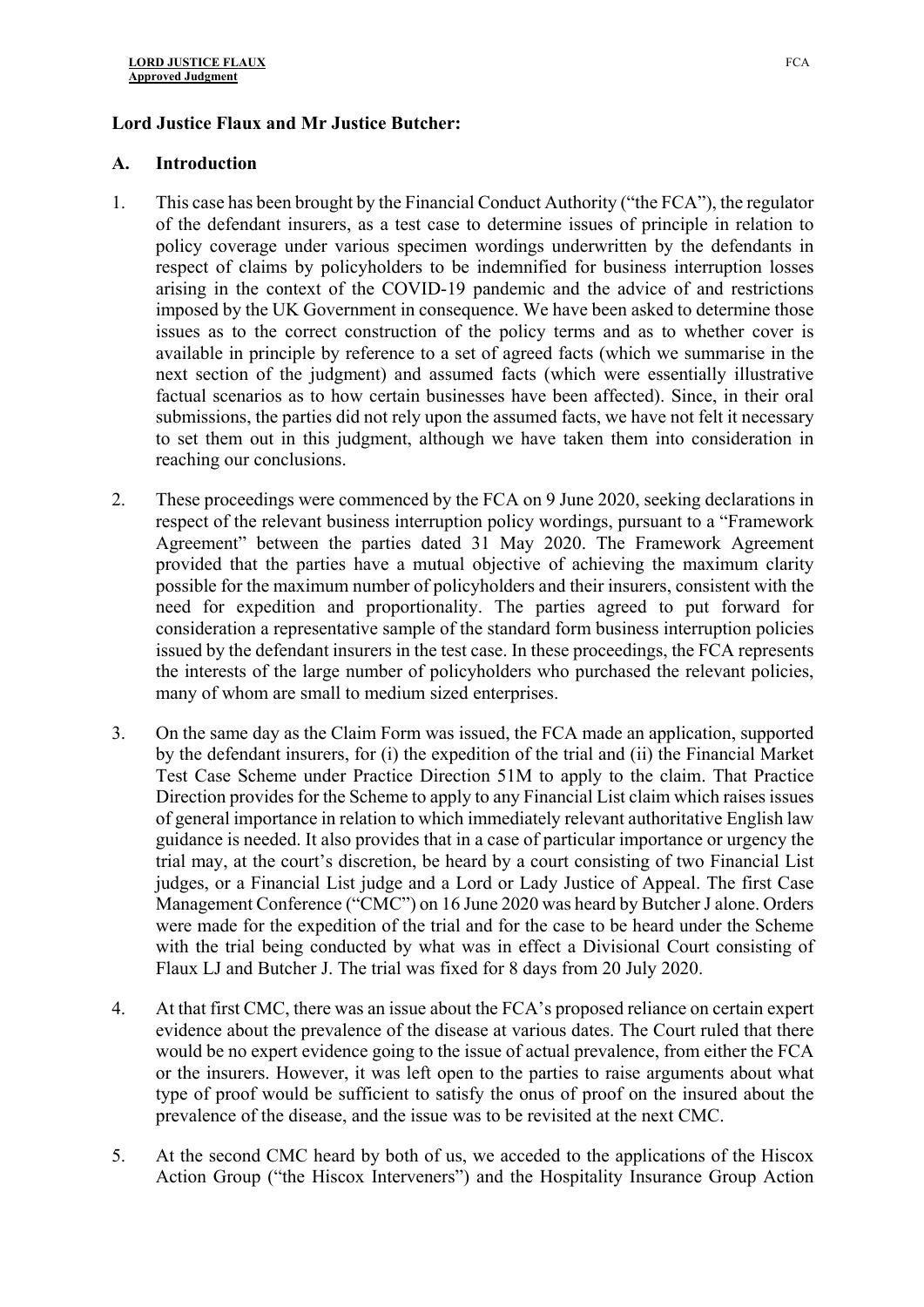("the HIGA Interveners") to intervene. We also dismissed Royal & Sun Alliance Insurance Plc (RSA)'s application to introduce additional policy wordings as part of the factual matrix for construing the wordings with which we were concerned. We also dismissed the FCA's application to adduce expert evidence in relation to certain diseases to aid the construction of an exclusion in the Ecclesiastical Insurance Office plc policies. Finally, on the question of expert evidence proving the prevalence of the disease, we reiterated the earlier ruling that such evidence was not to be adduced, ordering that at trial the issue would be confined to determining: (i) what type of proof could be sufficient to discharge the burden of proof on the insured as to prevalence of the disease; and (ii) assuming that the FCA's evidence was the best evidence available, whether that evidence would be sufficient in principle to discharge that burden.

- 6. The CMCs and the trial took place wholly remotely, using Skype for Business, and were broadcast by live-streaming pursuant to Schedule 25 of the Coronavirus Act 2020. We received detailed written opening submissions from all the parties and the two interveners and oral submissions from counsel for the FCA, each of the defendants and the interveners. It was and is evident that a tremendous amount of hard work went into the preparation and presentation of the case at trial, on the part of all those involved and their legal advisers. We are grateful to all those involved for the clarity and intellectual rigour of the written and oral submissions and for the professional way in which the trial was conducted.
- 7. In all we had some 21 "lead" policies to consider: one issued by Arch Insurance (UK) Limited ("Arch 1"), one issued by Argenta Syndicate Management Limited ("Argenta 1"), two issued by Ecclesiastical Insurance Office plc ("Ecclesiastical 1.1" and "Ecclesiastical 1.2"), four issued by Hiscox Insurance Company Limited ("Hiscox 1", "Hiscox 2", "Hiscox 3" and "Hiscox 4"), three issued by MS Amlin Underwriting Limited ("MSA 1", "MSA 2" and "MSA 3"), three issued by QBE UK Limited ("QBE 1", "QBE 2" and "QBE 3"), five issued by Royal & Sun Alliance Insurance plc ("RSA 1", "RSA 2.1", "RSA 2.2", "RSA 3" and "RSA 4"), and two issued by Zurich Insurance plc ("Zurich 1" and "Zurich 2"). Certain of the lead policies are related to other policies issued by insurers who are not participants in the proceedings, such as RSA 4 which is in similar terms to certain policies issued by Aviva. Indeed, the FCA estimated that, in addition to the particular policies chosen for the test case, some 700 types of policies across over 60 different insurers and 370,000 policyholders could potentially be affected by the test case.
- 8. The relevant provisions of the lead policies essentially fell into three categories: (i) what the FCA termed "Disease Clauses"; (ii) what have been referred to as "Hybrid Clauses"; and (iii) clauses covering prevention of access and similar perils. We will deal with the three categories in turn. The structure of the remainder of this judgment is as follows: Section B, Factual Background, Section C, Applicable Principles of Construction, Section D, disease clauses, Section E, hybrid clauses, Section F, Prevention of Access and similar wordings, Section G, Issues of Causation (although as will become apparent we have reached the conclusion that most, if not all, of the issues of causation raised at some length by the parties are answered by the correct construction of the wordings) and Section H, Prevalence.

## **B. Factual Background**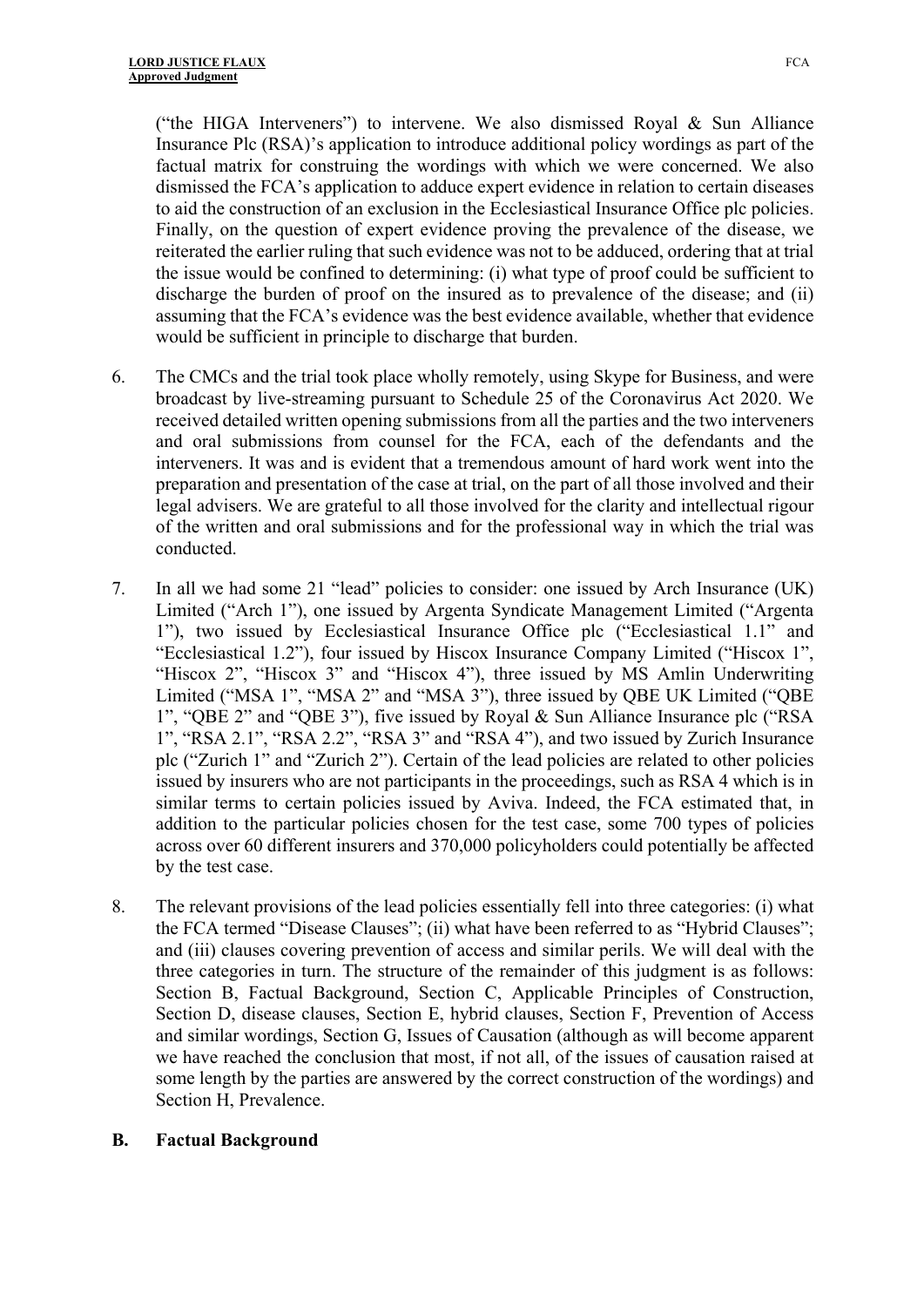9. As we have already said, the factual background is essentially agreed between the parties and it is only necessary to set out the history of the disease to date and the government response to it to the extent necessary to put in context the issues of construction which we have to determine.

## *Developments between December 2019 and February 2020*

- 10. On 31 December 2019, the World Health Organization ("WHO") was informed of pneumonia cases of unknown cause in the city of Wuhan, in the Hubei province in China. On 12 January 2020, the WHO announced that a novel coronavirus had been identified in samples obtained from cases in China. This announcement was subsequently recorded by Public Health England ("PHE"). The virus was named severe acute respiratory syndrome coronavirus 2, or SARS-CoV-2, and the associated disease was named COVID-19. We will refer to it throughout the remainder of this judgment as "COVID-19".
- 11. On 22 January 2020, the UK Department of Health and Social Care ("Department of Health") and PHE issued a statement to the effect that the coronavirus situation was being constantly monitored. The risk level was raised from "very low" to "low". At this stage, there were no confirmed cases in the UK. On 28 January 2020, the UK Foreign Office advised against travel to Wuhan. On 30 January 2020, the risk level was raised again, this time from "low" to "moderate".
- 12. On 30 January 2020, the WHO declared the outbreak of COVID-19 a "Public Health Emergency of International Concern".
- 13. On 31 January 2020, the Chief Medical Officer for England confirmed that two patients had tested positive for COVID-19 in England.
- 14. On 10 February 2020, the Health Protection (Coronavirus) Regulations 2020 were introduced by the Secretary of State for Health and Social Care, pursuant to powers under the Public Health (Control of Disease) Act 1984 ("the 1984 Act"). In broad terms, the regulations provided for the detention and screening of persons reasonably suspected to have been infected or contaminated with COVID-19. The regulations were subsequently repealed on 25 March 2020 by the Coronavirus Act 2020.
- 15. On 22 February 2020, COVID-19 was made a "notifiable disease", and SARS-CoV-2 made a "notifiable organism", in Scotland by amendment to the Public Health etc. (Scotland) Act 2008. The same followed for Northern Ireland, England and Wales on the dates set out below. The notification regime is discussed further below.
- 16. On 25 February 2020, the UK Government announced that travellers from certain locations including Hubei province should self-isolate at home regardless of whether they had any symptoms. On the same day, the UK Government published guidance for employers and businesses about sanitisation and other matters. On 27 February 2020, the first case of COVID-19 was confirmed in Northern Ireland. The following day, the first case was confirmed in Wales. On 29 February 2020, COVID-19 was made a notifiable disease in Northern Ireland by amendment to the Public Health Act (Northern Ireland) 1967.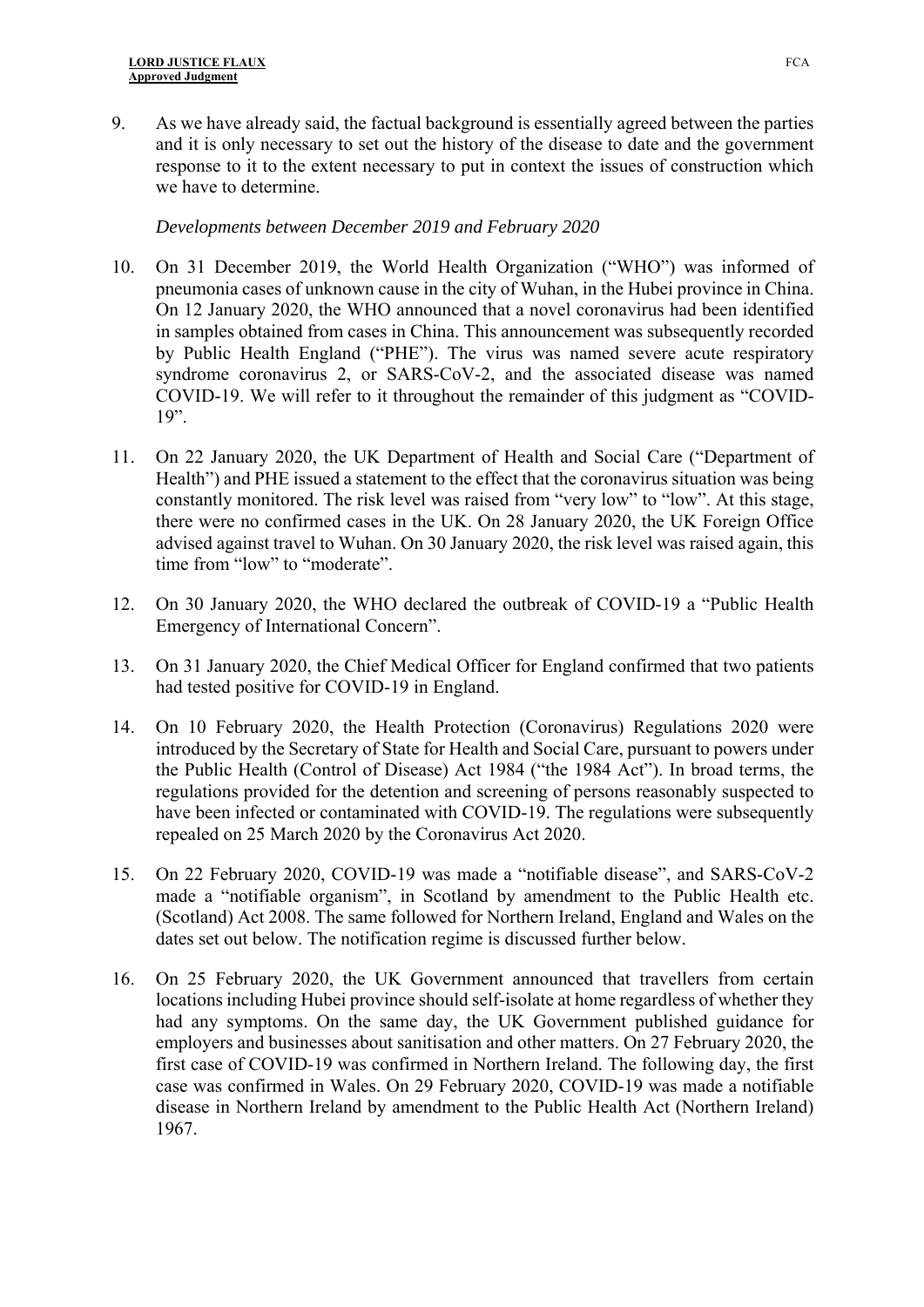#### *Developments in March 2020*

- 17. On 1 March 2020, the first case of COVID-19 was confirmed in Scotland. On 2 March 2020, the UK recorded the first death of an individual who had tested positive for COVID-19. The parties agreed that this is apparent from certain death data published by the National Health Service ("NHS"), although the first death from COVID-19 was publicly announced by the Chief Medical Officer for England on 5 March 2020.
- 18. On 3 March 2020, the UK Government announced an "action plan" setting out its response to the COVID-19 outbreak. That plan set out information that was known at the time about the virus and its spread, as well as the UK's preparations for infectious disease outbreaks. It included discussion of four phases of the response: "contain", "delay", "research" and "mitigate".
- 19. On 4 March 2020, the UK Government published guidance titled "Coronavirus (COVID-19): What is social distancing?" on the PHE Public Health Matters blog. It referred to the Government's action plan from the previous day and the possibility of introducing social distancing measures. It asked people to think about how they could minimise contact with others.
- 20. On 5 March 2020, the Scientific Advisory Group for Emergencies ("SAGE") held a meeting, the minutes of which record that there was epidemiological and modelling data to support the implementation of isolation measures for people with symptoms (and their families) within one to two weeks, and then for vulnerable people roughly two weeks after that. On the same day, 5 March 2020, COVID-19 was made a notifiable disease, and SARS-CoV-2 made a "causative agent", in England by amendment to the Health Protection (Notification) Regulations 2010 ("the 2010 Regulations"). On 6 March 2020, the same followed for Wales by amendment to the Health Protection (Notification) (Wales) Regulations 2010.
- 21. Accordingly, by 6 March 2020, COVID-19 was a notifiable disease across the UK. Notifiable diseases are diseases in respect of which medical professionals and others have statutory responsibilities to notify public authorities. In England, for example, the notification regime is established by the 1984 Act together with the 2010 Regulations.
- 22. On 11 March 2020, the WHO declared COVID-19 to be a pandemic.
- 23. On 12 March 2020, the UK Government announced that it was moving from the "contain" phase to the "delay" phase of its action plan and raised the risk level from "moderate" to "high". Those with symptoms were told to self-isolate for 7 days.
- 24. On 13 March 2020, SAGE held a meeting, the minutes of which record that "*SAGE now believes there are more cases in the UK than SAGE previously expected at this point … The science suggests that household isolation and social distancing of the elderly and vulnerable should be implemented soon*".
- 25. On 16 March 2020, there was a further SAGE meeting, the minutes of which record that "*SAGE advises that there is clear evidence to support additional social distancing measures be introduced as soon as possible*". The same day, the UK Government published guidance on social distancing. The guidance advised vulnerable people to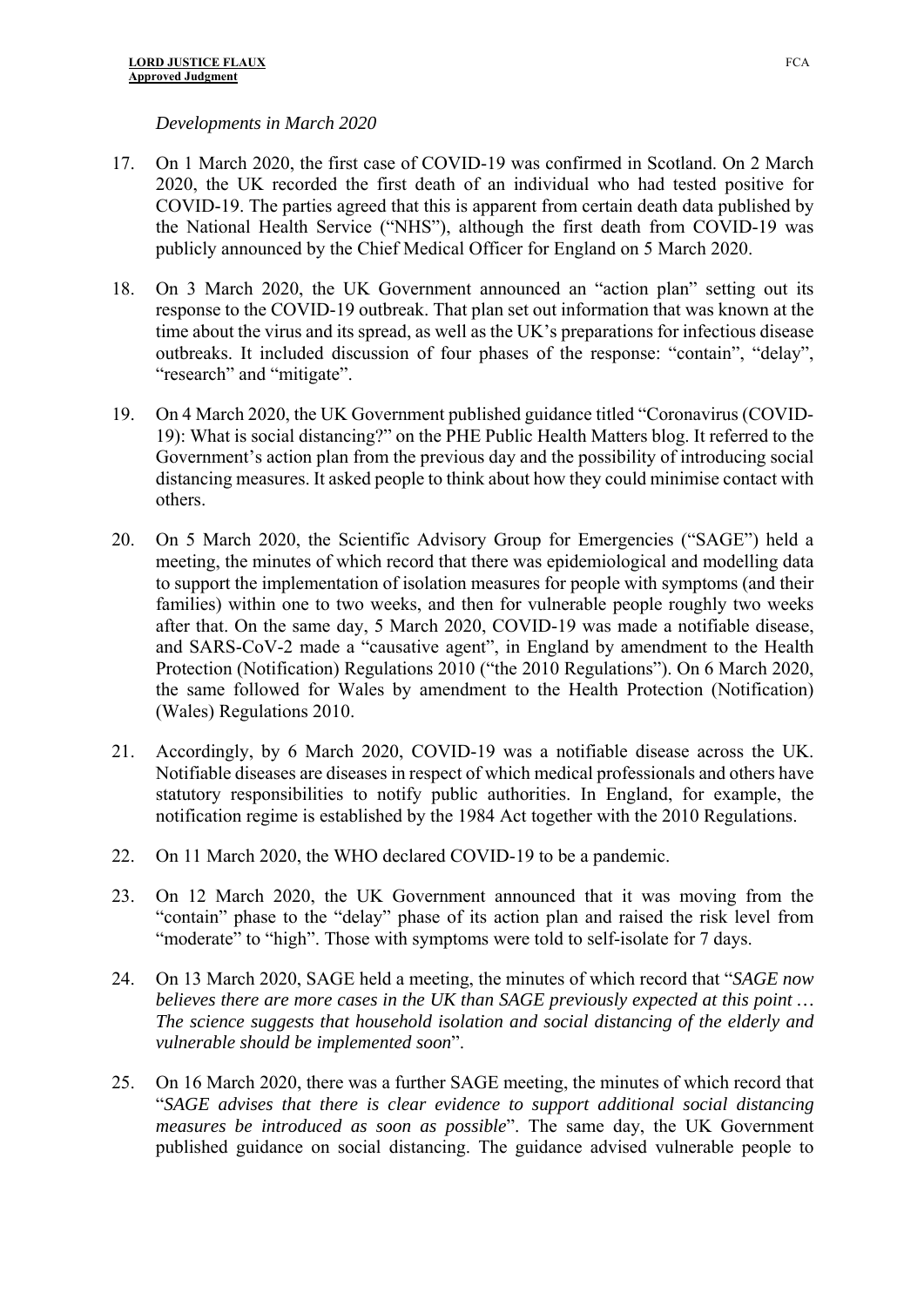avoid social mixing and to work from home where possible. The advice included that large gatherings should not take place.

26. The same day, on 16 March 2020, the Prime Minister, the Rt Hon Boris Johnson MP, made a statement which included the following:

> "*Last week we asked everyone to stay at home if you had one of two key symptoms: a high temperature or a new and continuous cough. Today, we need to go further, because according to SAGE it looks as though we're now approaching the fast growth part of the upward curve. And without drastic action, cases could double every 5 or 6 days.*

> *So, first, we need to ask you to ensure that if you or anyone in your household has one of those two symptoms, then you should stay at home for fourteen days. That means that if possible you should not go out even to buy food or essentials, other than for exercise, and in that case at a safe distance from others. If necessary, you should ask for help from others for your daily necessities. And if that is not possible, then you should do what you can to limit your social contact when you leave the house to get supplies. And even if you don't have symptoms and if no one in your household has symptoms, there is more that we need you to do now.*

> *So, second, now is the time for everyone to stop non-essential contact with others and to stop all unnecessary travel. We need people to start working from home where they possibly can. And you should avoid pubs, clubs, theatres and other such social venues. It goes without saying, we should all only use the NHS when we really need to. And please go online rather than ringing NHS 111. Now, this advice about avoiding all unnecessary social contact, is particularly important for people over 70, for pregnant women and for those with some health conditions …*

> *So third, in a few days' time – by this coming weekend – it will be necessary to go further and to ensure that those with the most serious health conditions are largely shielded from social contact for around 12 weeks …*

> *And it's now clear that the peak of the epidemic is coming faster in some parts of the country than in others. And it looks as though London is now a few weeks ahead. So, to relieve the pressure on the London health system and to slow the spread in London, it's important that Londoners now pay special attention to what we are saying about avoiding non-essential contact, and to take particularly seriously the advice about working from home, and avoiding confined spaces such as pubs and restaurants.*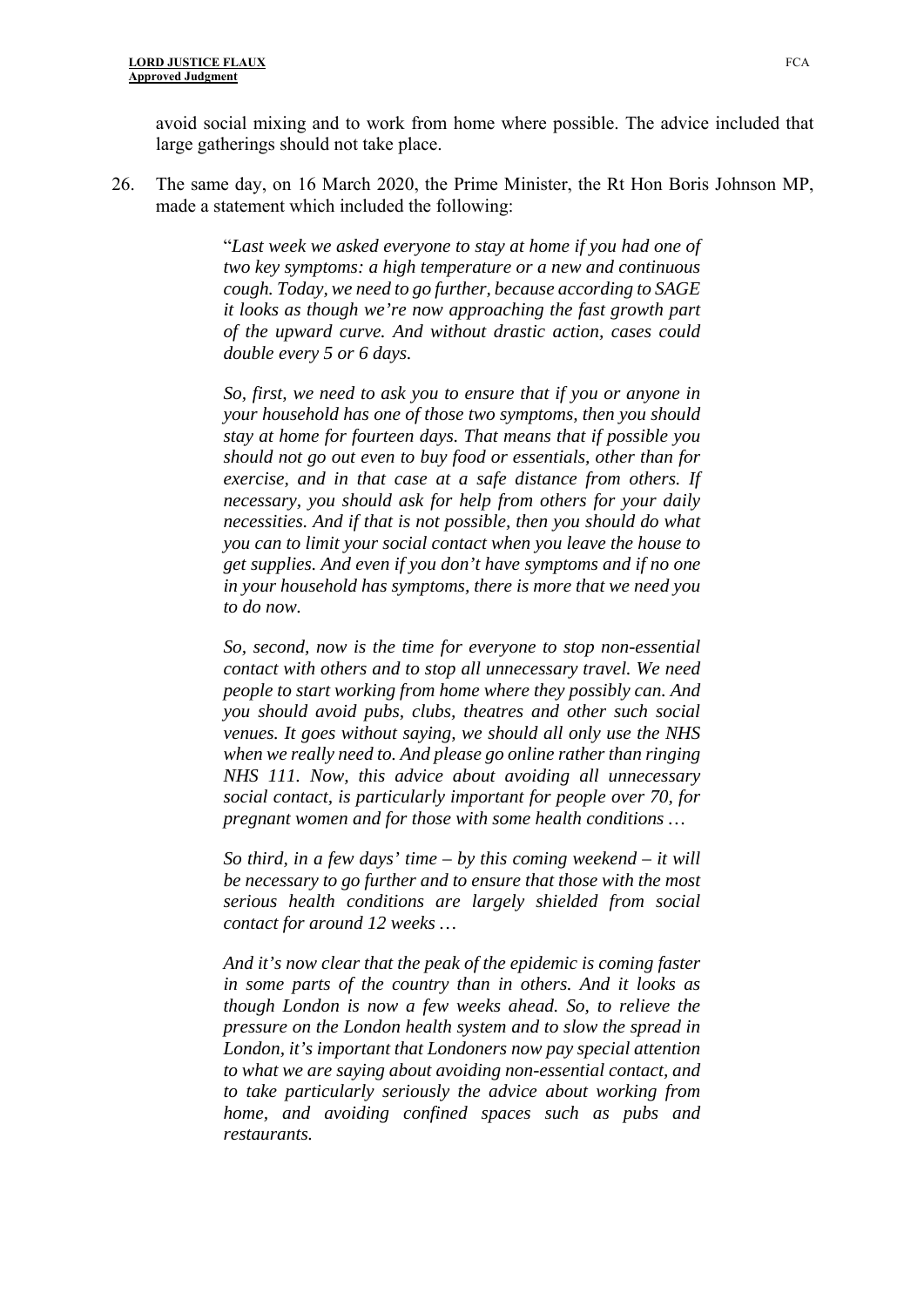Lastly, it remains true as we have said in the last few weeks that *risks of transmission of the disease at mass gatherings such as sporting events are relatively low. But obviously, logically as we advise against unnecessary social contact of all kinds, it is right that we should extend this advice to mass gatherings as well. And so we've also got to ensure that we have the critical workers we need, that might otherwise be deployed at those gatherings, to deal with this emergency. So from tomorrow, we will no longer be supporting mass gatherings with emergency workers in the way that we normally do. So mass gatherings, we are now moving emphatically away from*."

27. On 17 March 2020, the Chancellor of the Exchequer, the Rt Hon Rishi Sunak MP, announced financial measures for businesses in response to COVID-19. That announcement included the following:

> "*Second, as well as access to finance, businesses need support with their cashflow and fixed costs. Following the changed medical advice yesterday, there are concerns about the impact on pubs, clubs, theatres and other hospitality, leisure and retail venues. Let me confirm that, for those businesses which do have a policy that covers pandemics, the government's action is sufficient and will allow businesses to make an insurance claim against their policy*."

- 28. On 17 March 2020, a meeting took place between the Economic Secretary to the Treasury and various representatives of the insurance industry. Of the current defendants only Hiscox, RSA and Zurich attended the meeting. After the meeting, the Chancellor of the Exchequer made various statements in Parliament about this meeting, to the effect that insurers had agreed to "do the right thing". The FCA pleaded this meeting and what the Chancellor of the Exchequer had said against the insurers. Although at the second CMC we declined to accede to an application by Mr Gavin Kealey QC for Ecclesiastical Insurance Office plc and MS Amlin Underwriting Limited (neither of which had been represented at the meeting) to strike out this plea, we indicated our firm view that, even in relation to the insurers represented at the meeting (and *a fortiori* in relation to those who were not), the meeting and what was said at it or after it was of no relevance to the issues of construction which we had to decide. In the event, the FCA made no mention of the meeting in their oral submissions and it will not be necessary to refer to it again.
- 29. On 18 March 2020, HM Treasury published a Fact Sheet entitled "How to access government financial support if you or your business has been affected by COVID-19". That fact sheet included the following (emphasis in original):

"*If the only barrier to your business making an insurance claim was a lack of clarity on whether the government advising people to stay away from businesses, rather than ordering businesses to shut down, was sufficient to make a claim on business interruption insurance*:

 *The government's medical advice of 16 March is sufficient to enable those businesses which have an*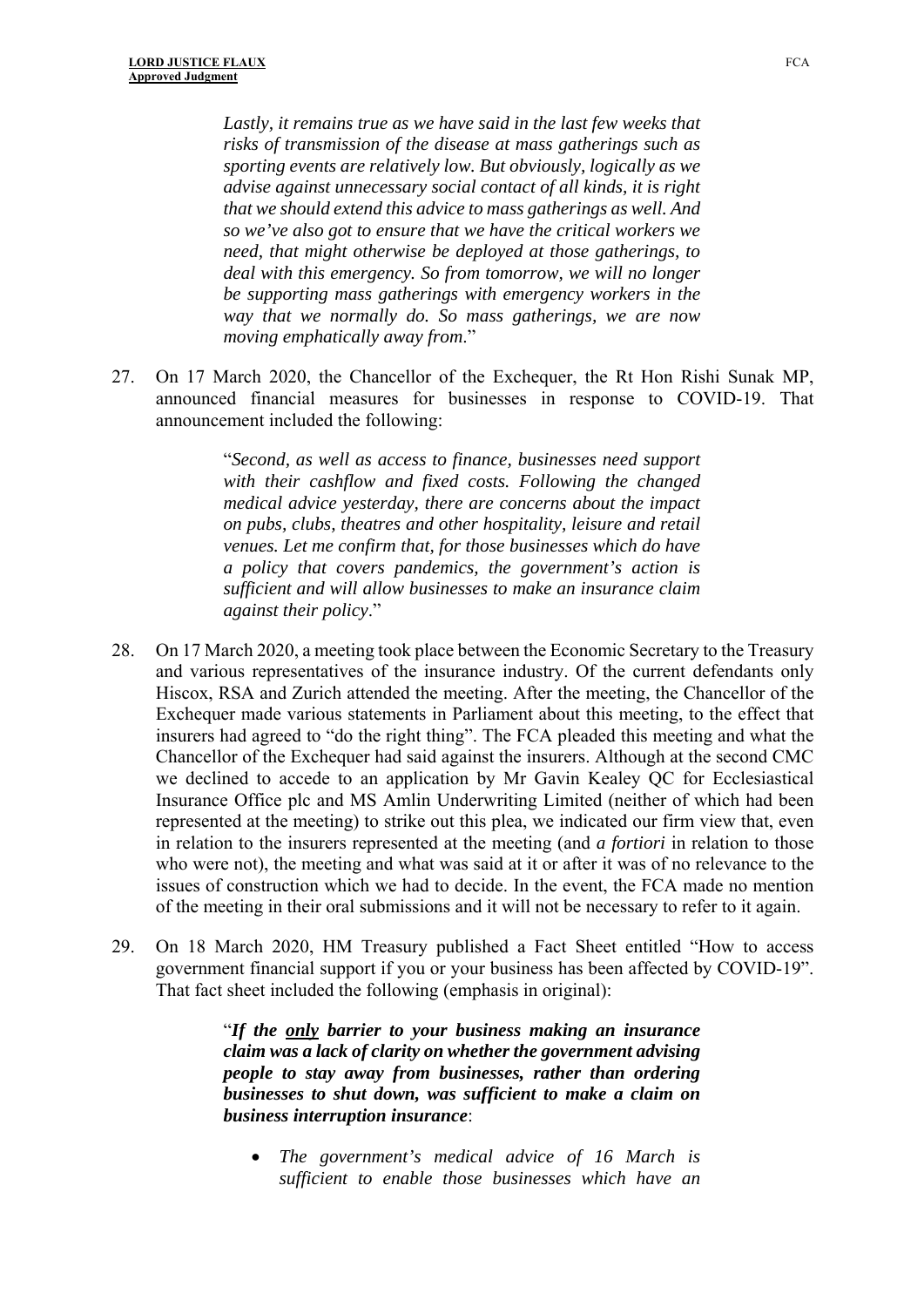*insurance policy that covers both pandemics and government ordered closure to make a claim - provided all other terms and conditions in their policy are met. Businesses should check the terms and conditions of their specific policy and contact their providers if in doubt.* 

- *However, most businesses have not purchased insurance that covers pandemic related losses. As such, any affected businesses should note the government's full package of support, including the Coronavirus Business Interruption Loan Scheme and business rates holiday*."
- 30. On 18 March 2020, SAGE held a further meeting, the minutes of which record that "*SAGE considers that the UK is 2 to 4 weeks behind Italy in terms of the epidemic curve*" and that school closures should occur as soon as practicable. According to the minutes, SAGE advised that the measures that had already been announced should have a "*significant effect, provided compliance rates are good and in line with the assumptions*". In respect of social distancing, SAGE advised that it should be based on places of leisure, such as restaurants and bars, and indoor workplaces.
- 31. On 18 March 2020, the Prime Minister made an announcement reiterating his statement from two days earlier to avoid non-essential contact and travel, and to work from home if possible. In that announcement, the Prime Minister said the following in respect of schools:

"*And we come today to the key issue of schools where we have been consistently advised that there is an important trade off. …* 

*So looking at the curve of the disease and looking at where we are now – we think now that we must apply downward pressure, further downward pressure on that upward curve by closing the schools. So I can announce today and Gavin Williamson making statement now in House of Commons that after schools shut their gates from Friday afternoon, they will remain closed for most pupils – for the vast majority of pupils – until further notice. I will explain what I mean by the vast majority of pupils. …* 

*But of course, as I've always said, we also need to keep the NHS going and to treat the number of rising cases. So we need health workers who are also parents to continue to go to work. And we need other critical workers with children to keep doing their jobs too – from police officers who are keeping us safe to the supermarket delivery drivers, social care workers who look after the elderly and who are so vital. We will be setting out more details shortly about who we mean in these groups.* 

*So we therefore need schools to make provision for the children of these key workers who would otherwise be forced to stay home. And they will also need to look after the most vulnerable children*."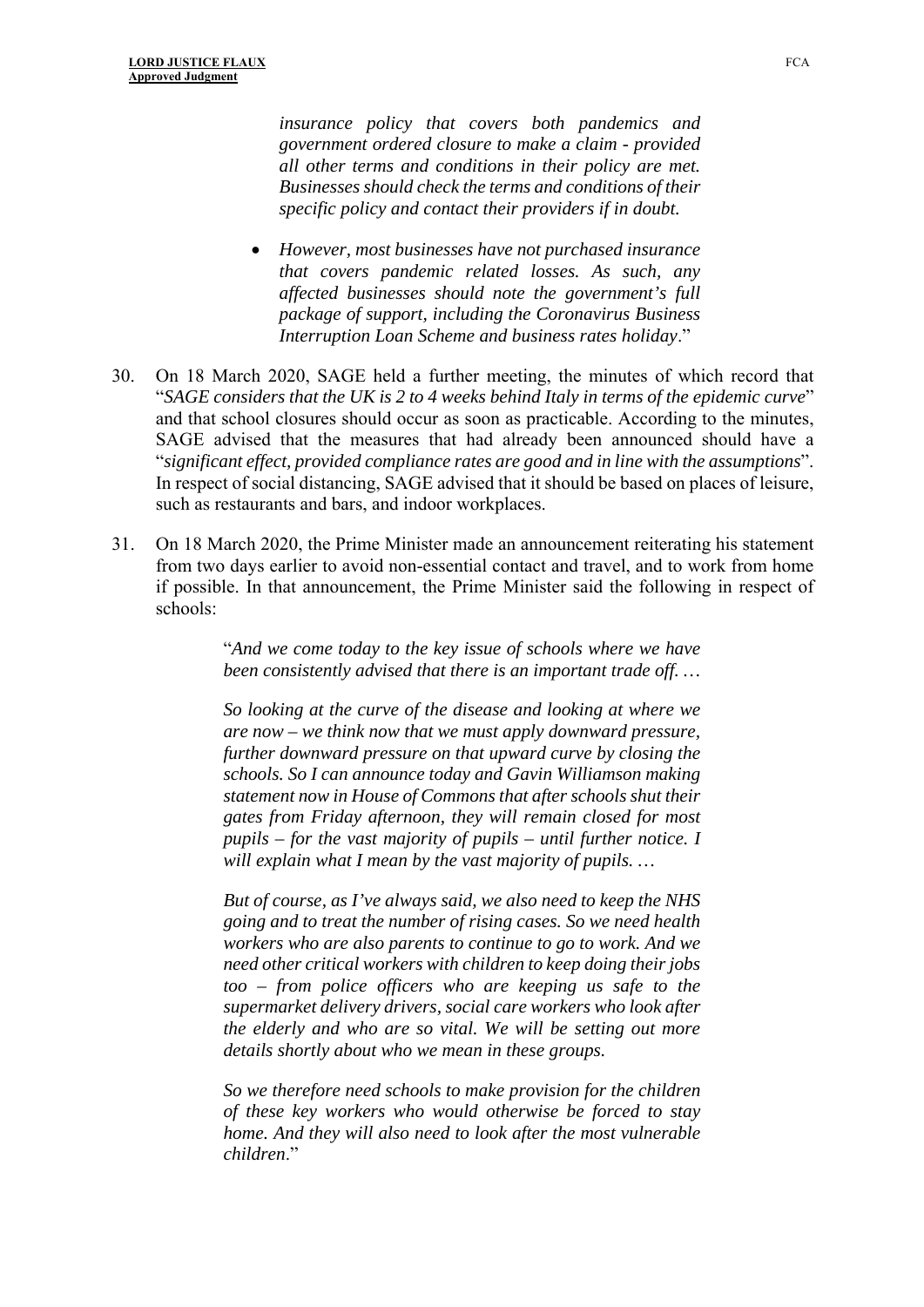#### 32. On 20 March 2020, the Prime Minister made an announcement including the following:

"*And that means we have to take the next steps, on scientific advice and following our plan, we are strengthening the measures announced on Monday which you will remember. And of course people have already made a huge effort to comply with those measures for avoiding unnecessary social contact. But we need now to push down further on that curve of transmission between us.* 

*And so following agreement between all the formations of the United Kingdom, all the devolved administrations, we are collectively telling, telling cafes, pubs, bars, restaurants to close tonight as soon as they reasonably can, and not to open tomorrow. Though to be clear, they can continue to provide takeout services.* 

*We're also telling nightclubs, theatres, cinemas, gyms and leisure centres to close on the same timescale. Now, these are places where people come together, and indeed the whole purpose of these businesses is to bring people together. But the sad things* [sic] *is that today for now, at least physically, we need to keep people apart. And I want to stress that we will review the situation each month, to see if we can relax any of these measures.* 

*And listening to what I have just said, some people may of course be tempted to go out tonight. But please don't. You may think you are invincible, but there is no guarantee you will get mild symptoms, and you can still be a carrier of the disease and pass it on to others. So that's why, as far as possible, we want you to stay at home, that's how we can protect our NHS and save lives*."

33. On 20 March 2020, the Chancellor of the Exchequer announced a Coronavirus Job Retention Scheme which included the furloughing of workers and other financial assistance.

*The 21 March Regulations* 

- 34. On 21 March 2020, the Health Protection (Coronavirus, Business Closure) (England) Regulations 2020 ("the 21 March Regulations") were made by the Secretary of State for Health and Social Care pursuant to powers under the 1984 Act. Equivalent provisions were introduced in Wales under the Health Protection (Coronavirus, Business Closure) (Wales) Regulations 2020.
- 35. The 21 March Regulations provided for the closure of certain businesses. Regulation 2 provided as follows:

#### "**Requirement to close premises and businesses during the emergency**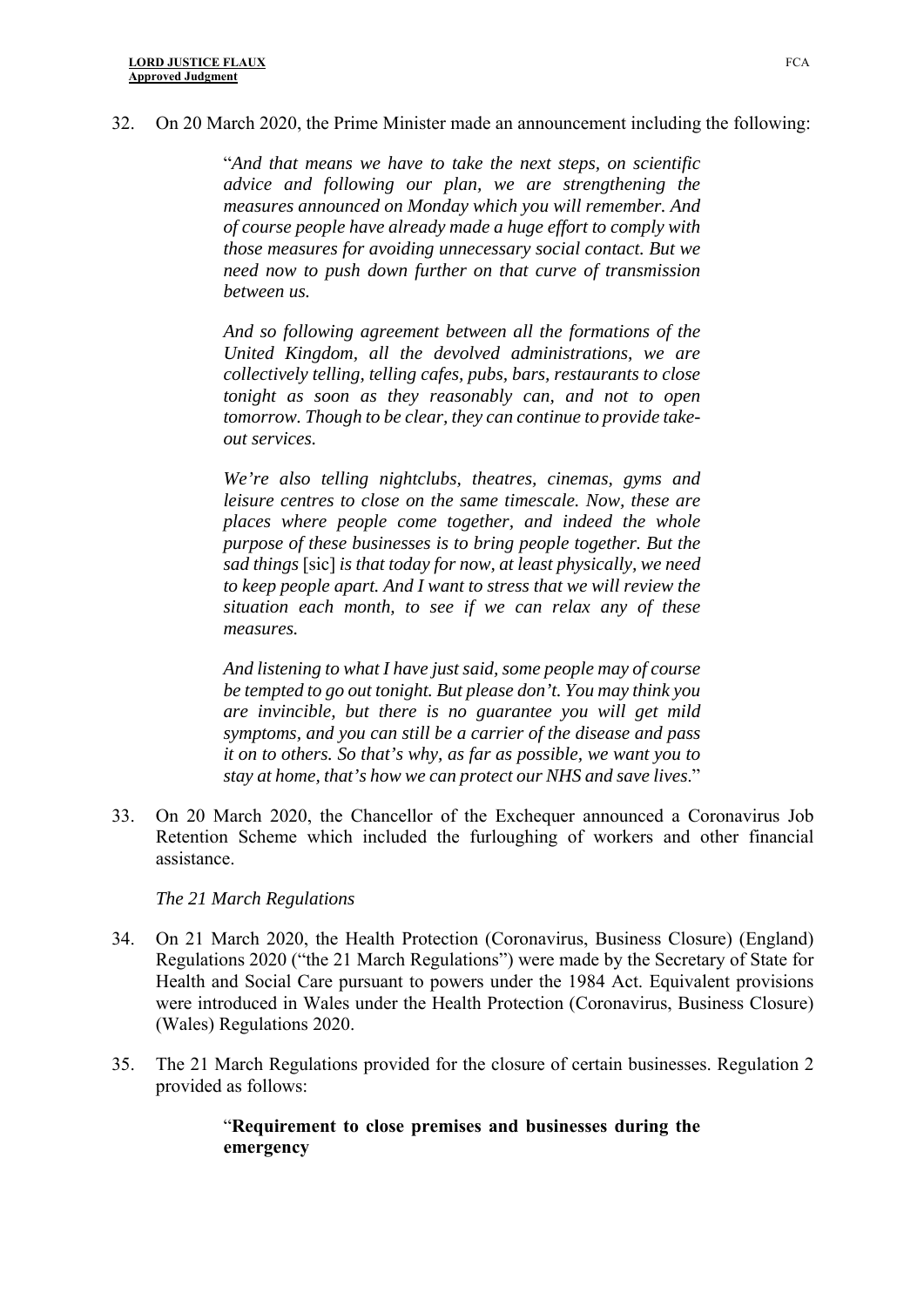2.—(1) A person who is responsible for carrying on a business which is listed in Part 1 of the Schedule must—

(a) during the relevant period—

(i) close any premises, or part of the premises, in which food or drink are sold for consumption on those premises, and

(ii) cease selling food or drink for consumption on its premises; or

(b) if the business sells food or drink for consumption off the premises, cease selling food or drink for consumption on its premises during the relevant period.

(2) For the purposes of paragraph  $(1)(a)$ , food or drink sold by a hotel or other accommodation as part of room service is not to be treated as being sold for consumption on its premises.

(3) For the purposes of paragraph  $(1)(a)(ii)$  and  $(b)$ , an area adjacent to the premises of the business where seating is made available for customers of the business (whether or not by the business) to be treated as part of the premises of that business.

(4) A person responsible for carrying on a business which is listed in Part 2 of the Schedule must cease to carry on that business during the relevant period.

(5) If a business listed in the Schedule ("business A") forms part of a larger business ("business B"), the person responsible for carrying on business B complies with the requirement in paragraph (1) if it closes down business A.

(6) The Secretary of State must review the need for restrictions imposed by this regulation every 28 days, with the first review being carried out before the expiry of the period of 28 days starting with the day after the day on which these Regulations are made.

(7) As soon as the Secretary of State considers that the restrictions set out in this regulation are no longer necessary to prevent, protect against, control or provide a public health response to the incidence or spread of infection in England with the coronavirus, the Secretary of State must publish a direction terminating the relevant period.

(8) A direction published under paragraph (7) may terminate the relevant period in relation to some of the businesses listed in the Schedule, or all businesses listed in the Schedule.

(9) For the purposes of this regulation—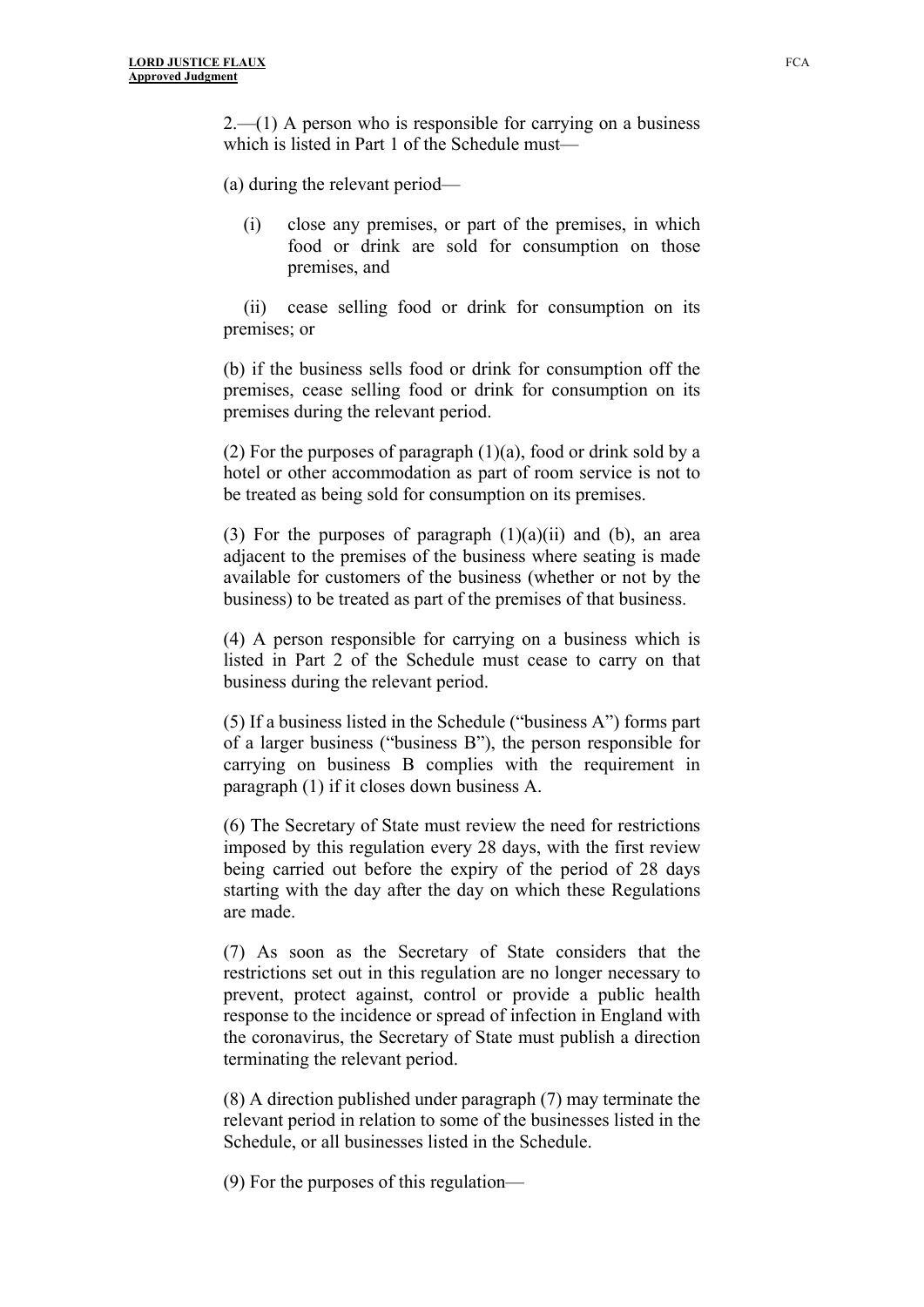(a) "coronavirus" means severe acute respiratory syndrome coronavirus 2 (SARS-CoV-2);

(b) a "person responsible for carrying on a business" includes the owner, proprietor, and manager of that business;

(c) the "relevant period" starts when these Regulations come into force and ends on the day specified in a direction published by the Secretary of State under paragraph (7)."

- 36. Regulation 3 of the 21 March Regulations provided that contravention of Regulation 2 without reasonable excuse was an offence, punishable on summary conviction by a fine. Regulation 4(1) provided that a person designated by the Secretary of State may take action as necessary to enforce a closure or restriction imposed by Regulation 2.
- 37. The businesses listed in Part 1 of the Schedule included restaurants, cafes, bars and public houses. Those businesses were required to close or cease carrying on the business of selling food and drink other than for consumption off the premises under Regulation 2(1). The businesses listed in Part 2 of the Schedule included cinemas, theatres, nightclubs, bingo halls, concert halls, museums, galleries, casinos, spas and gyms. Those businesses were required to cease carrying on business under Regulation 2(4).

*Further developments in March 2020* 

- 38. On 22 March 2020, the Prime Minister announced the next stage of the UK Government's plan, which included "shielding" measures for vulnerable people and advising the public to stay 2 metres apart even when outdoors. The guidance for people to stay 2 metres apart was reiterated by PHE the following day.
- 39. On 23 March 2020, there was a further SAGE meeting, the minutes of which provide that "*high rates of compliance for social distancing will be needed to bring the reproduction number below one and to bring cases within NHS capacity*". The reproduction number or "R" is a reference to the average number of secondary infections produced by 1 infected person. The minutes also record that "*Public polling over the weekend on behaviour indicated significant changes but room for improvement in compliance rates*".
- 40. On 23 March 2020, the Prime Minister made an announcement which included the following:

"*From this evening I must give the British people a very simple instruction - you must stay at home. Because the critical thing we must do is stop the disease spreading between households. That is why people will only be allowed to leave their home for the following very limited purposes:* 

- *shopping for basic necessities, as infrequently as possible*
- *one form of exercise a day for example a run, walk, or cycle - alone or with members of your household;*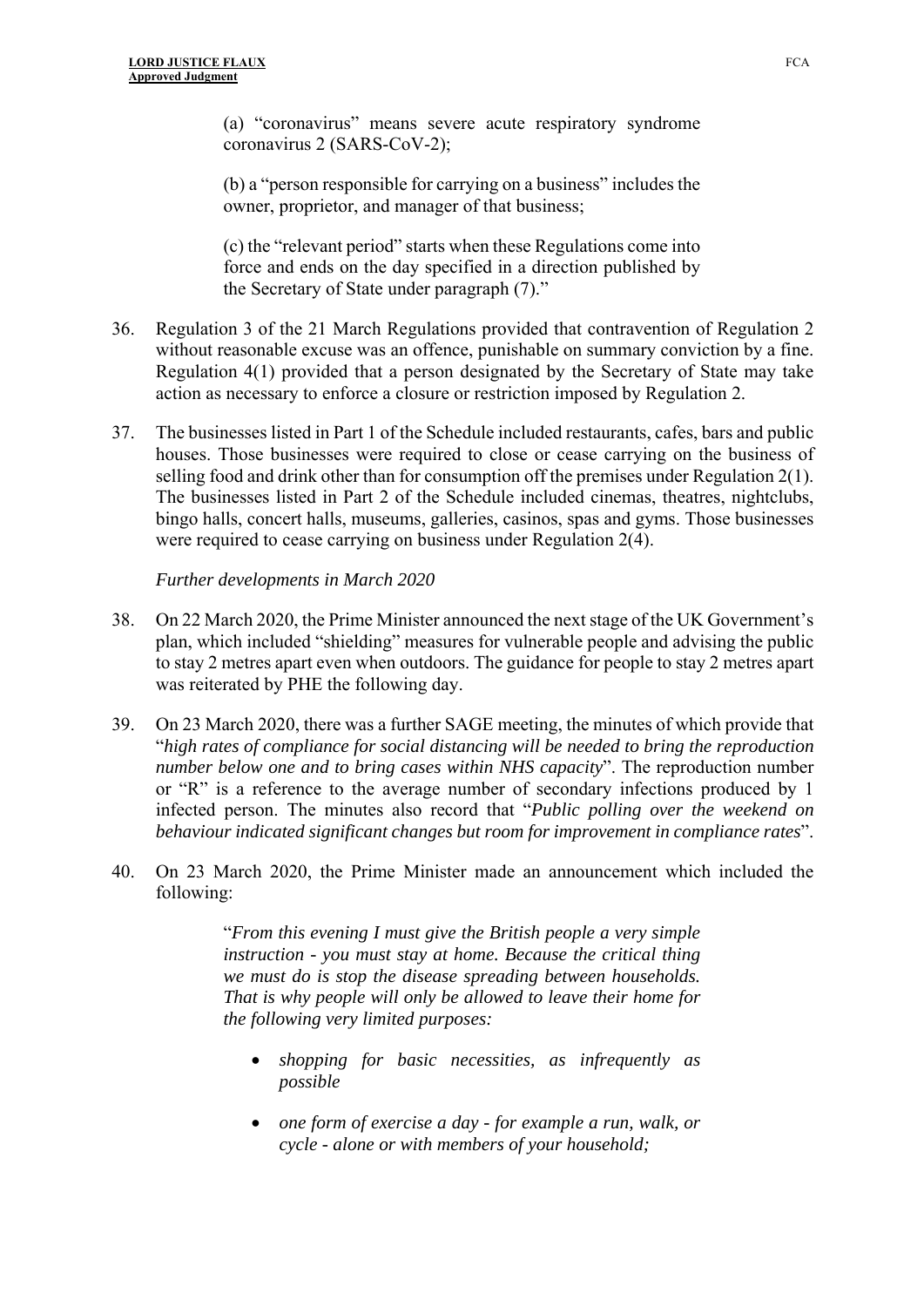- *any medical need, to provide care or to help a vulnerable person; and*
- *travelling to and from work, but only where this is absolutely necessary and cannot be done from home.*

*That's all - these are the only reasons you should leave your home. You should not be meeting friends. If your friends ask you to meet, you should say No. You should not be meeting family members who do not live in your home. You should not be going shopping except for essentials like food and medicine - and you should do this as little as you can. And use food delivery services where you can. If you don't follow the rules the police will have the powers to enforce them, including through fines and dispersing gatherings.* 

*To ensure compliance with the Government's instruction to stay at home, we will immediately:* 

- *close all shops selling non-essential goods, including clothing and electronic stores and other premises including libraries, playgrounds and outdoor gyms, and places of worship;*
- *we will stop all gatherings of more than two people in public – excluding people you live with;*
- *and we'll stop all social events, including weddings, baptisms and other ceremonies, but excluding funerals.*"
- 41. On 23 March 2020, the UK Government issued guidance to businesses about closures. The advice included that it would be an offence to operate in contravention of the 21 March Regulations and that businesses in breach of the regulations would be subject to prohibition notices and potentially unlimited fines.
- 42. On 24 March 2020, the UK Government issued guidance to holiday accommodation providers to the effect that they should have taken steps to close for commercial use and to remain open only for limited prescribed purposes, for example supporting key workers or homeless people.
- 43. On 25 March 2020, the Coronavirus Act 2020 was passed. The Act applies across the UK, although different provisions have come into force in different nations at different times. In broad terms, the Act provides for emergency arrangements in relation to health workers, food supply, inquests and other matters. Sections 37 and 38, and Schedules 16 and 17, of the Act provide the Secretary of State with power to give temporary directions to close "educational institutions", though to date that power has not been exercised.

## *The 26 March Regulations*

44. On 26 March 2020, the Health Protection (Coronavirus, Restrictions) (England) Regulations 2020 ("the 26 March Regulations") were made by the Secretary of State for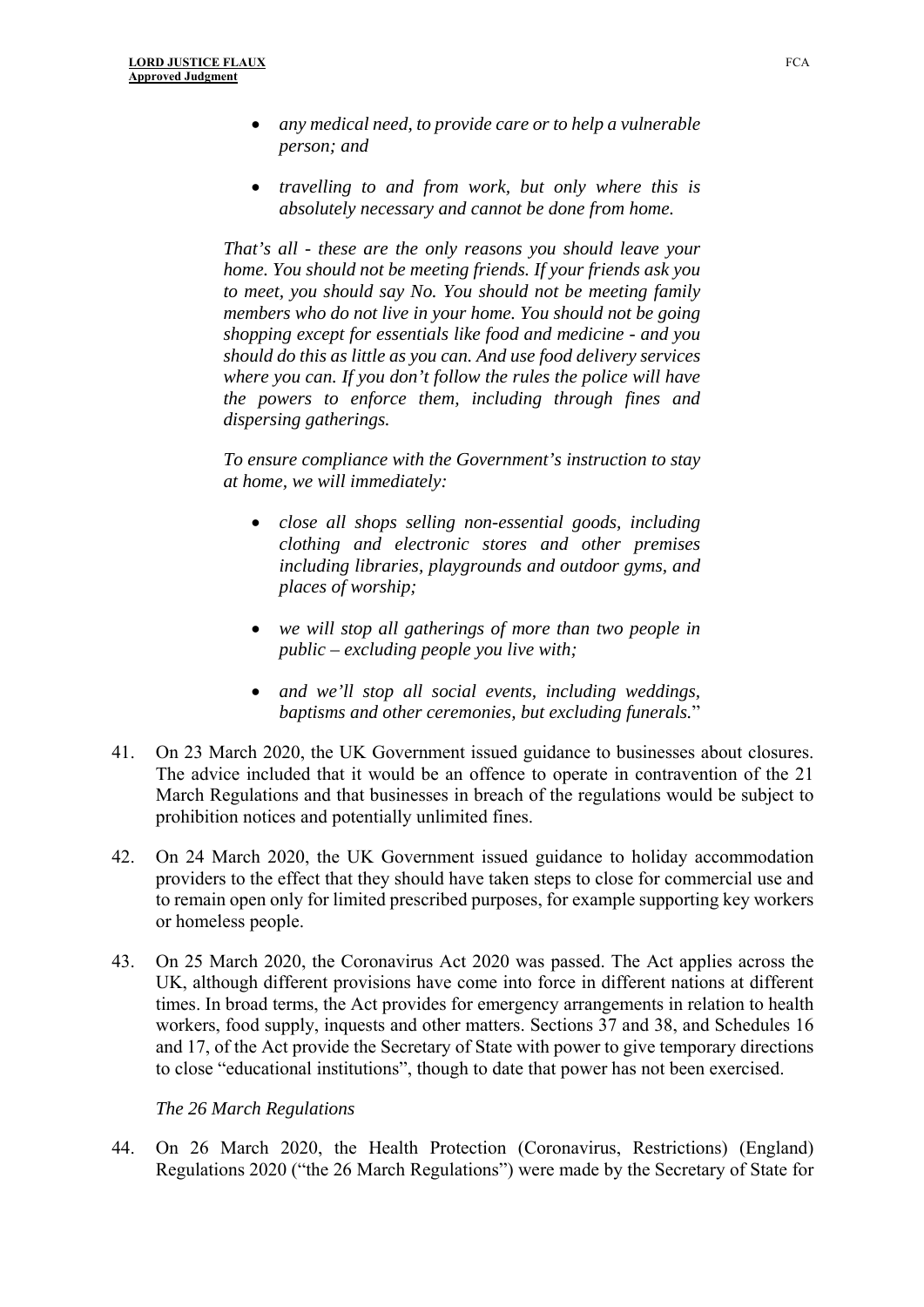Health and Social Care pursuant to powers under the 1984 Act. Similar provisions were introduced in Wales under the Health Protection (Coronavirus Restrictions) (Wales) Regulations 2020, in Scotland under the Health Protection (Coronavirus) (Restrictions) (Scotland) Regulations 2020, and in Northern Ireland under the Health Protection (Coronavirus, Restrictions) Regulations (Northern Ireland) 2020.

- 45. The 26 March Regulations revoked most of the 21 March Regulations and introduced a more expansive regime for business closures, as explained below. The 21 March Regulations remain in force to the limited extent that they provide for offences committed between 21 March 2020 and 25 March 2020 (Regulation 2(2) of the 26 March Regulations).
- 46. Regulation 3 of the 26 March Regulations defined the emergency period as follows:

## "**The emergency period and review of need for restrictions**

3.—(1) For the purposes of these Regulations, the "emergency period"—

- (a) starts when these Regulations come into force, and
- (b) ends in relation to a restriction or requirement imposed by these Regulations on the day and at the time specified in a direction published by the Secretary of State terminating the requirement or restriction.

(2) The Secretary of State must review the need for restrictions and requirements imposed by these Regulations at least once every 21 days, with the first review being carried out by 16th April 2020.

(3) As soon as the Secretary of State considers that any restrictions or requirements set out in these Regulations are no longer necessary to prevent, protect against, control or provide a public health response to the incidence or spread of infection in England with the coronavirus, the Secretary of State must publish a direction terminating that restriction or requirement. ..."

47. Regulation 4 of the 26 March Regulations was in a similar form to Regulation 2 of the 21 March Regulations and provided as follows:

#### "**Requirement to close premises and businesses during the emergency**

4.—(1) A person responsible for carrying on a business which is listed in Part 1 of Schedule 2 must—

- (a) during the emergency period—
	- (i) close any premises, or part of the premises, in which food or drink are sold for consumption on those premises, and
	- (ii) cease selling food or drink for consumption on its premises; or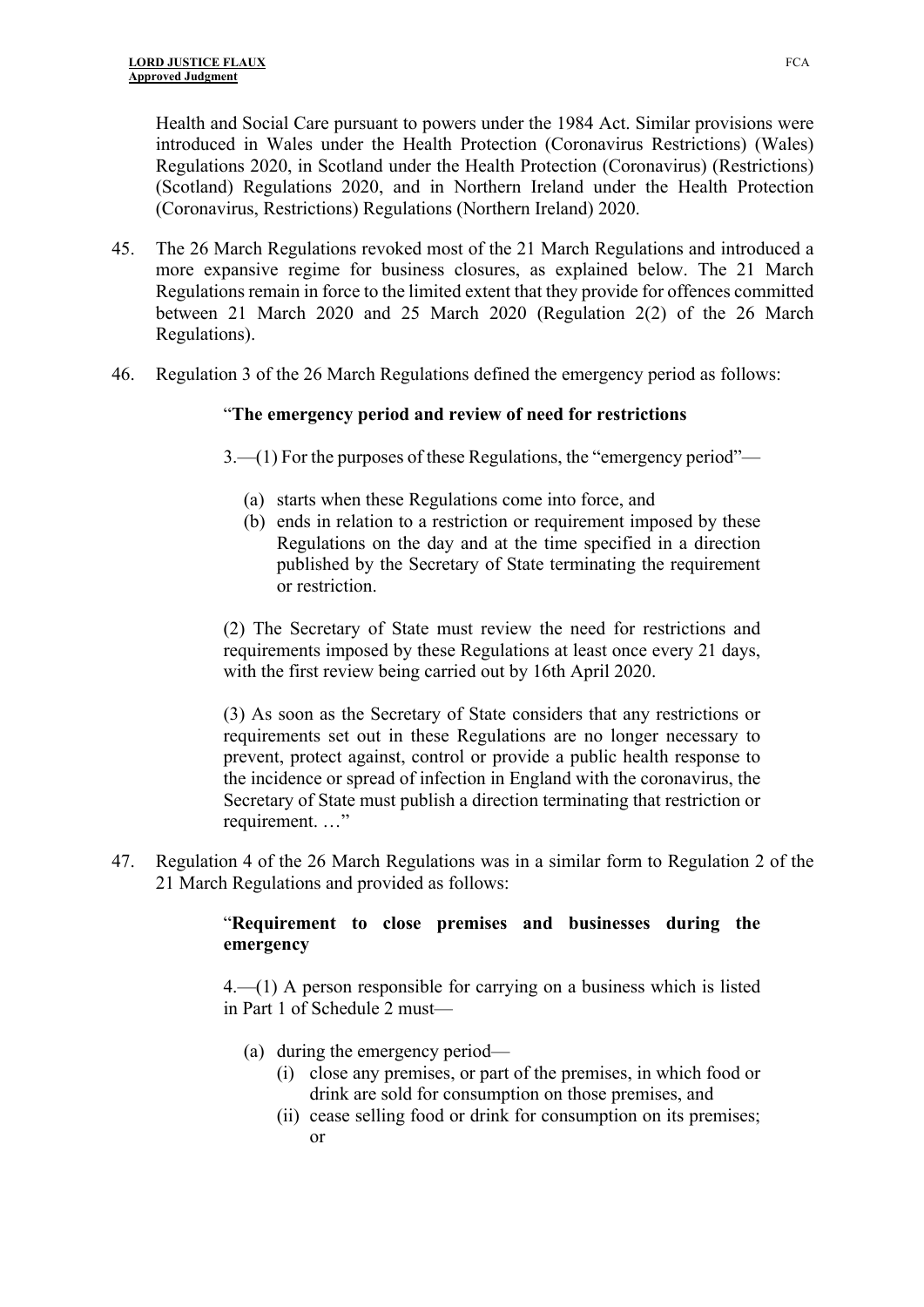(b) if the business sells food or drink for consumption off the premises, cease selling food or drink for consumption on its premises during the emergency period.

(2) For the purposes of paragraph  $(1)(a)$ , food or drink sold by a hotel or other accommodation as part of room service is not to be treated as being sold for consumption on its premises.

(3) For the purposes of paragraph  $(1)(a)(ii)$  and  $(b)$ , an area adjacent to the premises of the business where seating is made available for customers of the business (whether or not by the business) is to be treated as part of the premises of that business.

(4) A person responsible for carrying on a business or providing a service which is listed in Part 2 of Schedule 2 must cease to carry on that business or to provide that service during the emergency period.

- (5) Paragraph (4) does not prevent the use of—
	- (a) premises used for the businesses or services listed in paragraphs 5, 6, 8, 9 or 10 of that Part to broadcast a performance to people outside the premises, whether over the internet or as part of a radio or television broadcast;
	- (b) any suitable premises used for the businesses or services listed in that Schedule to host blood donation sessions.

(6) If a business listed in Part 1 or 2 of Schedule 2 ("business A") forms part of a larger business ("business B"), the person responsible for carrying on business B complies with the requirement in paragraph (1) if it closes down business A."

48. Regulation 5 introduced new closures for retail shops, holiday accommodation providers and places of worship:

## "**Further restrictions and closures during the emergency period**

5.—(1) A person responsible for carrying on a business, not listed in Part 3 of Schedule 2, of offering goods for sale or for hire in a shop, or providing library services must, during the emergency period—

- (a) cease to carry on that business or provide that service except by making deliveries or otherwise providing services in response to orders received—
	- (i) through a website, or otherwise by on-line communication,
	- (ii) by telephone, including orders by text message, or
	- (iii) by post;
- (b) close any premises which are not required to carry out its business or provide its services as permitted by sub-paragraph (a);
- (c) cease to admit any person to its premises who is not required to carry on its business or provide its service as permitted by subparagraph (a).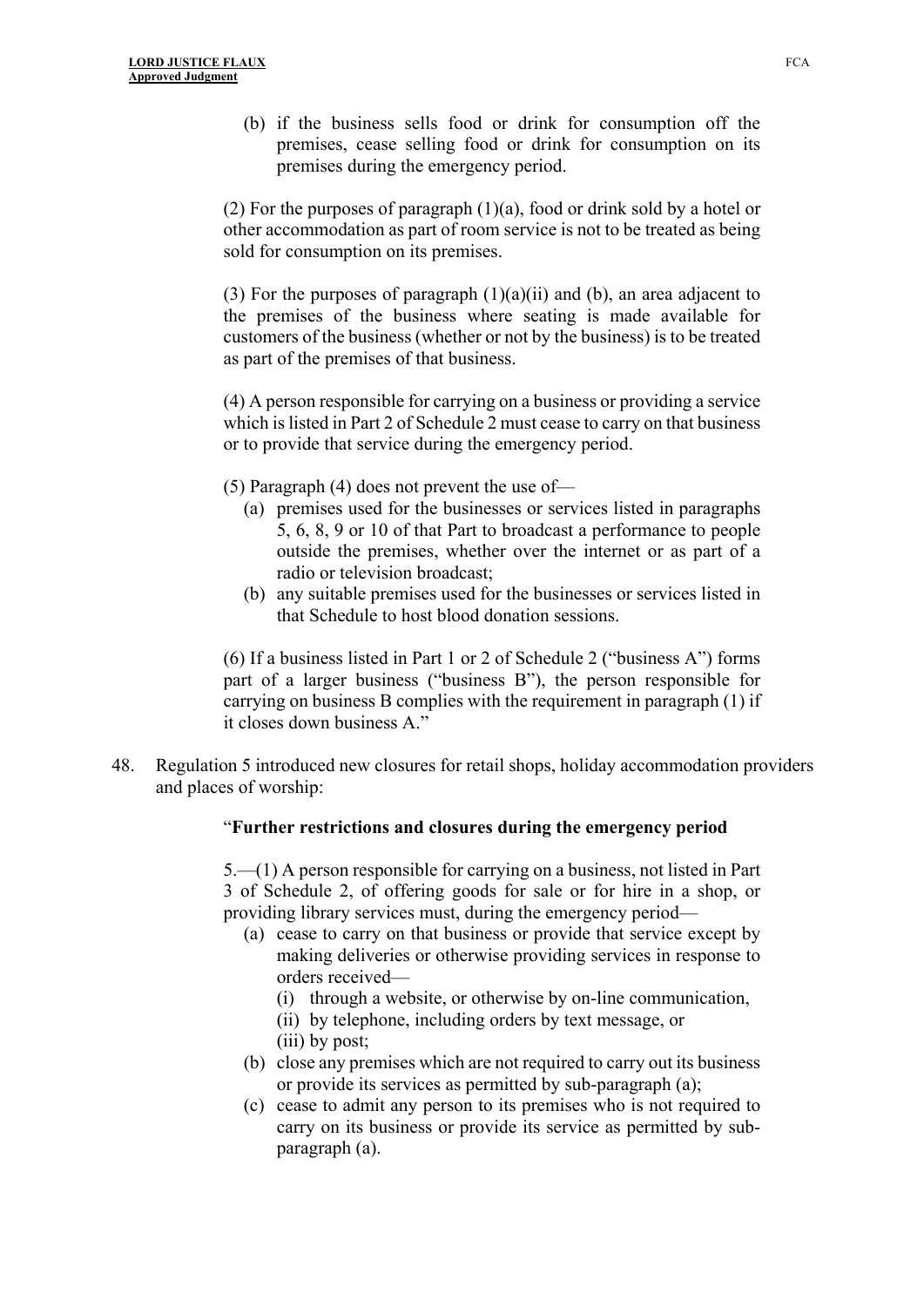(2) Paragraph (1) does not apply to any business which provides hot or cold food for consumption off the premises.

(3) Subject to paragraph (4), a person responsible for carrying on a business consisting of the provision of holiday accommodation, whether in a hotel, hostel, bed and breakfast accommodation, holiday apartment, home, cottage or bungalow, campsite, caravan park or boarding house, must cease to carry on that business during the emergency period.

(4) A person referred to in paragraph (3) may continue to carry on their business and keep any premises used in that business open—

- (a) to provide accommodation for any person, who—
	- (i) is unable to return to their main residence;
	- (ii) uses that accommodation as their main residence;
	- (iii) needs accommodation while moving house;
	- (iv) needs accommodation to attend a funeral;
- (b) to provide accommodation or support services for the homeless,
- (c) to host blood donation sessions, or
- (d) for any purpose requested by the Secretary of State, or a local authority.

(5) A person who is responsible for a place of worship must ensure that, during the emergency period, the place of worship is closed, except for uses permitted in paragraph (6).

(6) A place of worship may be used—

- (a) for funerals,
- (b) to broadcast an act of worship, whether over the internet or as part of a radio or television broadcast, or
- (c) to provide essential voluntary services or urgent public support services (including the provision of food banks or other support for the homeless or vulnerable people, blood donation sessions or support in an emergency).

(7) A person who is responsible for a community centre must ensure that, during the emergency period, the community centre is closed except where it is used to provide essential voluntary activities or urgent public support services (including the provision of food banks or other support for the homeless or vulnerable people, blood donation sessions or support in an emergency).

(8) A person who is responsible for a crematorium or burial ground must ensure that, during the emergency period, the crematorium is closed to members of the public, except for funerals or burials.

(9) If a business referred to in paragraph  $(1)$  or  $(3)$  ("business A") forms part of a larger business ("business B"), the person responsible for carrying on business B complies with the requirement in paragraph (1) or (3) to cease to carry on its business if it ceases to carry on business A."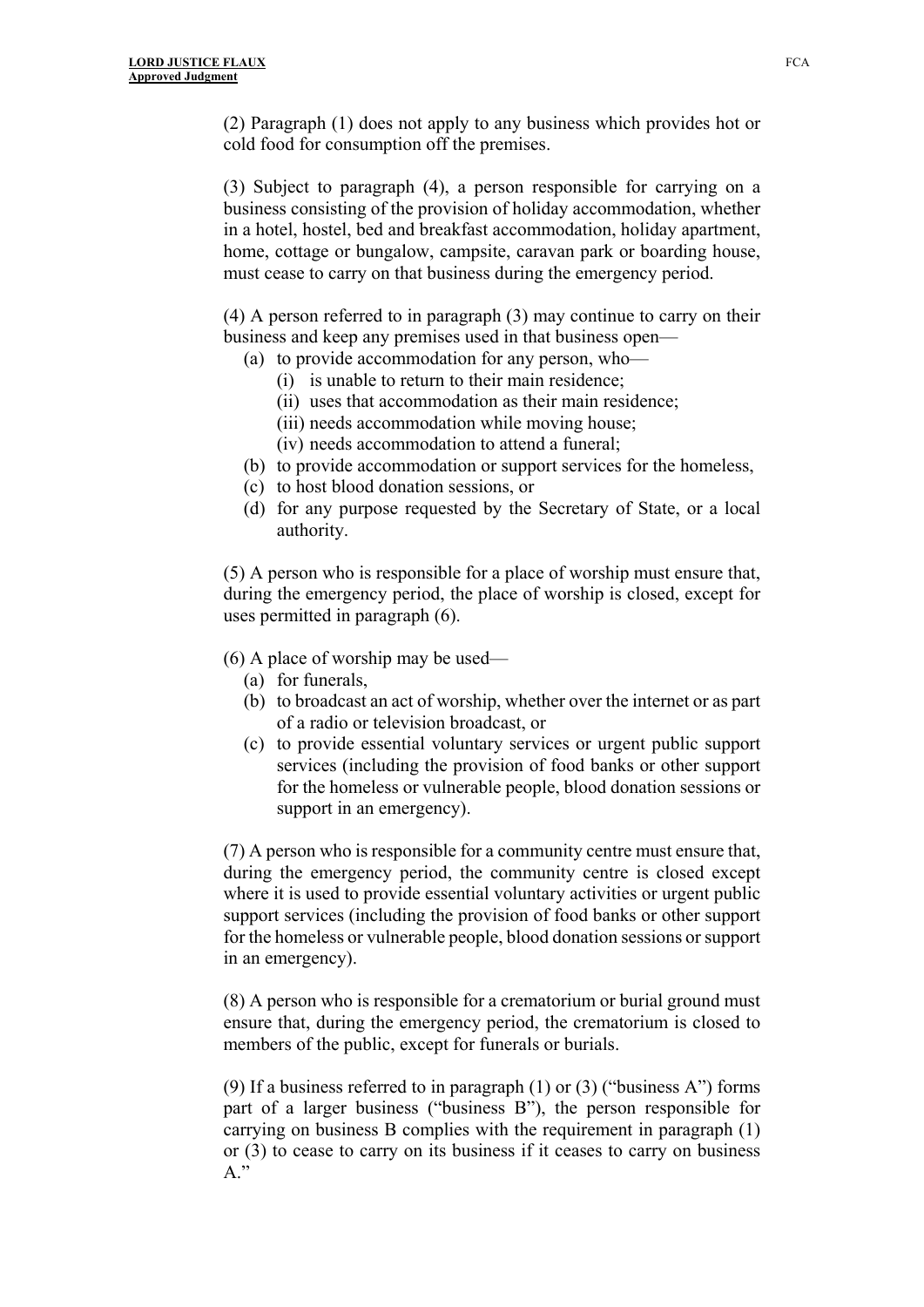- 49. Regulation 6(1) set out the general prohibition against people leaving the place where they were living "without reasonable excuse". Regulation 6(2) provided a non-exhaustive list of reasonable excuses, including the need to obtain basic necessities, take exercise, seek medical assistance, or fulfil a legal obligation. Regulation 7 prohibited gatherings in public places of more than two people other than in limited circumstances.
- 50. Regulation 8(1) provided "relevant persons" with the power to take such action as necessary to enforce any requirements imposed by Regulations 4, 5 or 7. Under Regulation 8(3) and (4), where a relevant person considered that a person was outside the place they were living contrary to Regulation 6(1), a relevant person could direct them to return to the place they were living or remove them to the place where they were living, including by using reasonable force if necessary. "Relevant person" was defined in Regulation 8(12)(a) to include a constable, a police community support officer or a person designated by the Secretary of State.
- 51. Regulation 9(1) provided that a contravention of Regulations 4, 5, 7 or 8 without reasonable excuse was an offence and any contravention of Regulation 6 was an offence. Such offences were punishable on summary conviction by a fine (Regulation 9(4)). The parties agreed that there were several reports of enforcement action being taken under these sections in the months after 26 March 2020. Regulation 10(1) provided "authorised persons" with powers to issue fixed penalty notices. "Authorised person" was defined to include a constable, a police community support officer or a person designated by the Secretary of State. Regulation 11 provided that the Crown Prosecution Service, and any person designated by the Secretary of State, could bring proceedings for an offence under the regulations. Regulation 12(1) provided that the regulations would expire at the end of the 6 month period beginning with 26 March 2020.
- 52. Schedule 2 to the 26 March Regulations was entitled "Businesses subject to restrictions or closure" and provided a list of businesses in three parts:

## "PART 1

1. Restaurants, including restaurants and dining rooms in hotels or members' clubs.

2.—(1) Cafes, including workplace canteens (subject to sub-paragraph (2)), but not including—

- (a) cafes or canteens at a hospital, care home or school;
- (b) canteens at a prison or an establishment intended for use for naval, military or air force purposes or for the purposes of the Department of the Secretary of State responsible for defence;
- (c) services providing food or drink to the homeless.
- (2) Workplace canteens may remain open where there is no practical alternative for staff at that workplace to obtain food.
- 3. Bars, including bars in hotels or members' clubs.
- 4. Public houses.

# PART 2

- 5. Cinemas.
- 6. Theatres.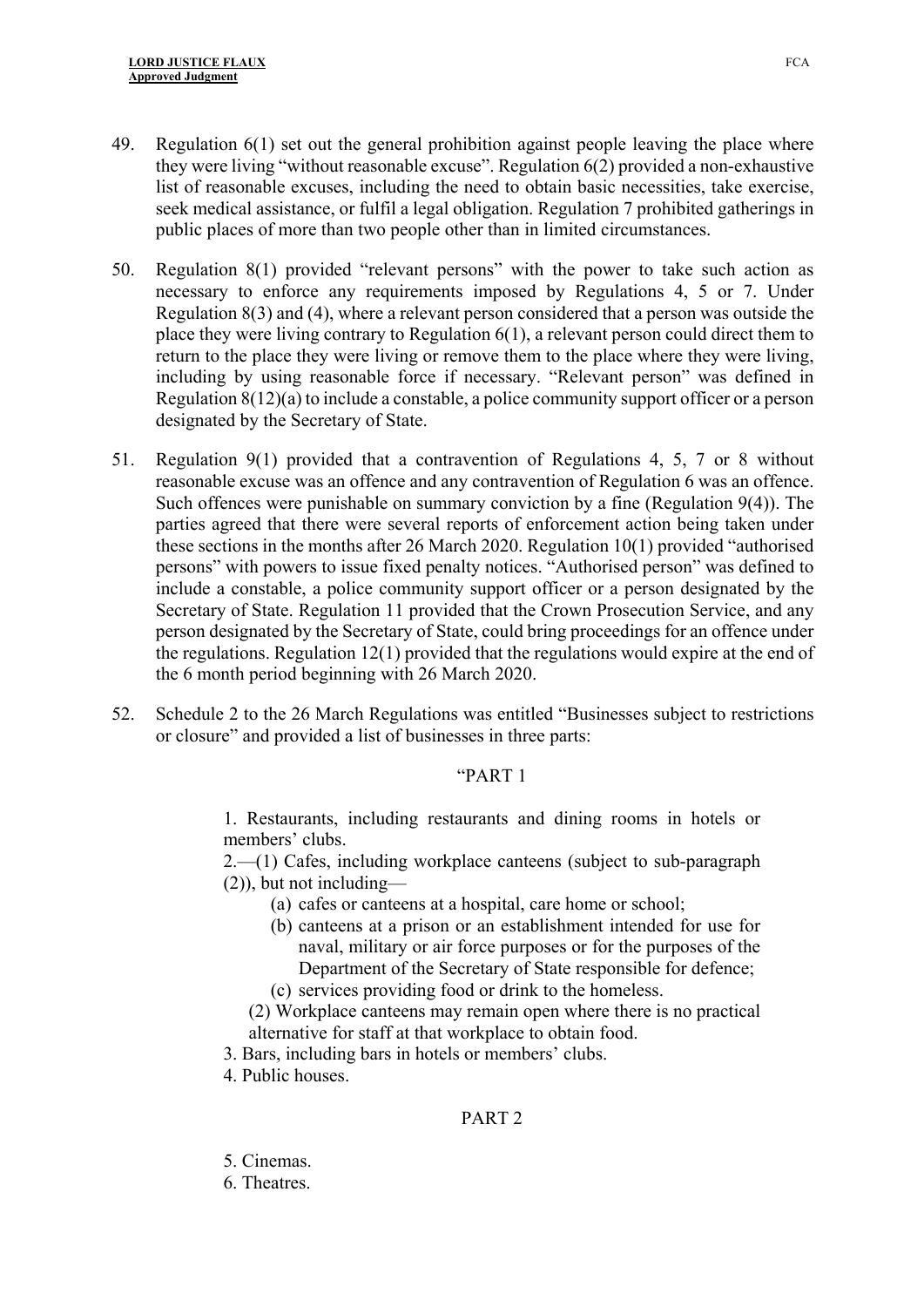- 7. Nightclubs.
- 8. Bingo halls.
- 9. Concert halls.
- 10. Museums and galleries.
- 11. Casinos.
- 12. Betting shops.
- 13. Spas.
- 14. Nail, beauty, hair salons and barbers.
- 15. Massage parlours.
- 16. Tattoo and piercing parlours.
- 17. Skating rinks.

18. Indoor fitness studios, gyms, swimming pools, bowling alleys, amusement arcades or soft play areas or other indoor leisure centres or facilities.

- 19. Funfairs (whether outdoors or indoors).
- 20. Playgrounds, sports courts and outdoor gyms.
- 21. Outdoor markets (except for stalls selling food).
- 22. Car showrooms.
- 23. Auction Houses.

#### PART 3

24. Food retailers, including food markets, supermarkets, convenience stores and corner shops.

25. Off licenses and licensed shops selling alcohol (including breweries).

26. Pharmacies (including non-dispensing pharmacies) and chemists.

- 27. Newsagents.
- 28. Homeware, building supplies and hardware stores.
- 29. Petrol stations.
- 30. Car repair and MOT services.
- 31. Bicycle shops.
- 32. Taxi or vehicle hire businesses.

33. Banks, building societies, credit unions, short term loan providers and cash points.

- 34. Post offices.
- 35. Funeral directors.

36. Laundrettes and dry cleaners.

37. Dental services, opticians, audiology services, chiropody, chiropractors, osteopaths and other medical or health services, including services relating to mental health.

38. Veterinary surgeons and pet shops.

39. Agricultural supplies shops.

40. Storage and distribution facilities, including delivery drop off or collection points, where the facilities are in the premises of a business included in this Part.

41. Car parks.

42. Public toilets."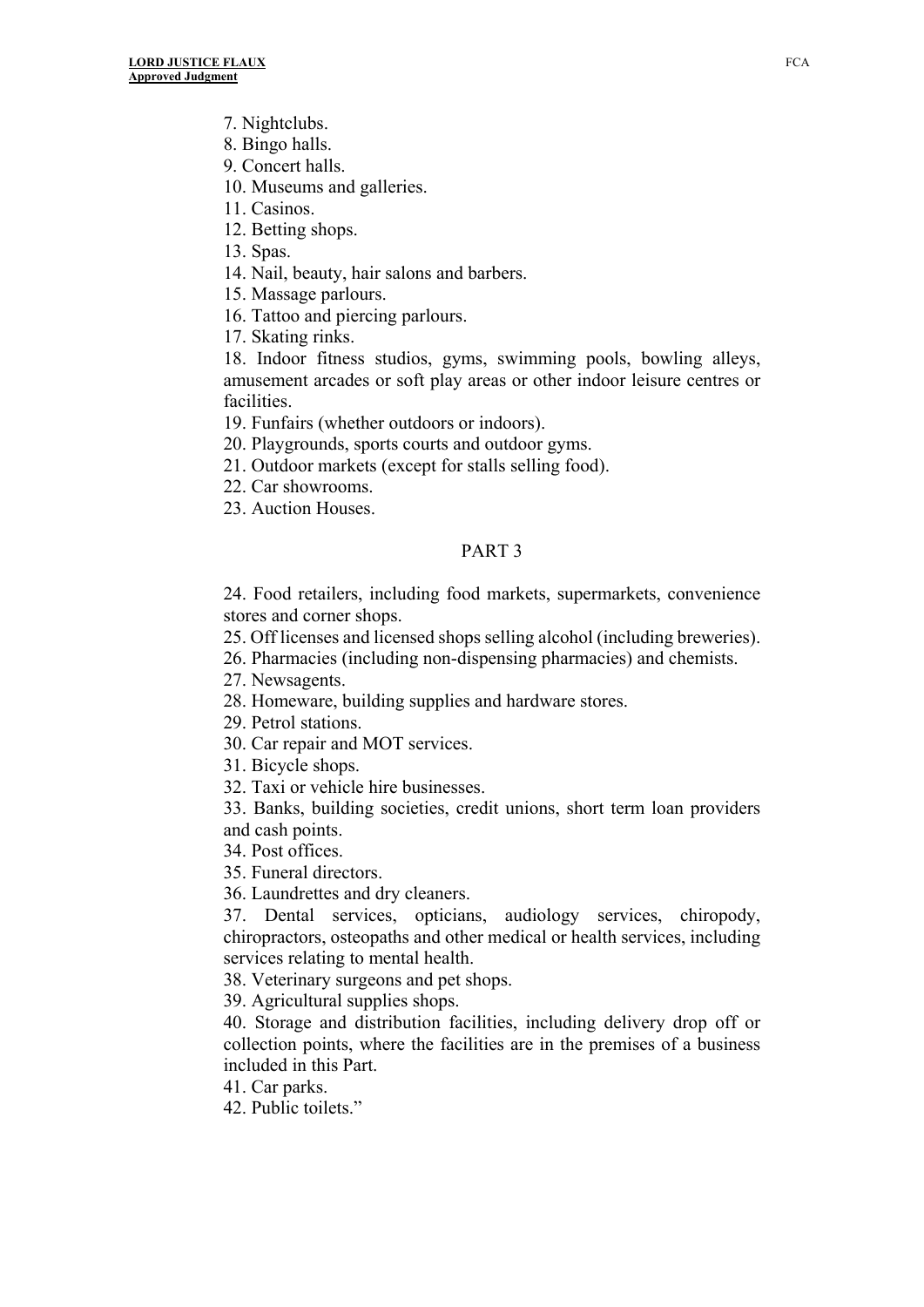*Categories of business into which policyholders fall* 

53. For the purposes of these proceedings, the parties adopted a categorisation of businesses in light of the 21 March Regulations and the 26 March Regulations as follows:

> **Category 1**: businesses listed in Part 1 of Schedule 2 to the 26 March Regulations, such as cafes and restaurants. This category was affected by Regulation 2(1) of the 21 March Regulations and Regulation 4(1) of the 26 March Regulations.

> **Category 2**: businesses listed in Part 2 of Schedule 2 to the 26 March Regulations, such as cinemas and theatres. This category was affected by Regulation 4(4) of the 26 March Regulations. It should be noted that this list expanded the earlier list in Part 2 of the Schedule to the 21 March Regulations, that subset being affected by Regulation 2(4) of the 21 March Regulations.

> **Category 3**: businesses listed in Part 3 of Schedule 2 to the 26 March Regulations, such as food retailers and pharmacies. This category was excluded from the scope of Regulation 5(1) of the 26 March Regulations.

> **Category 4**: businesses offering goods for sale or for hire in a shop, or providing library services, such as retail stores, not listed in Part 3 of Schedule 2 to the 26 March Regulations. This category was affected by Regulation 5(1) of the 26 March Regulations.

> **Category 5**: businesses not mentioned in the 21 March Regulations or the 26 March Regulations at all, including professional service firms such as accountants and lawyers, as well as construction and manufacturing businesses.

> **Category 6**: businesses providing holiday accommodation, which were affected by Regulation 5(3) of the 26 March Regulations.

> **Category 7**: places of worship, which were affected by Regulation 5(5) of the 26 March Regulations, together with nurseries and schools.

*Subsequent developments between April and July 2020* 

- 54. On 4 April 2020, the Secretary of State for Health and Social Care designated local councils, including district councils, county councils and London borough councils, as "relevant persons" and "authorised persons" under the enforcement provisions in the 26 March Regulations. Specifically, local councils were empowered to take action and issue fixed penalty notices under Regulations 8 and 10 for the enforcement of Regulations 4 and 5. They were also empowered under Regulation 11 to bring proceedings for an offence under Regulations 4 and 5.
- 55. On 16 April 2020, the restrictions in the 26 March Regulations were continued for a further three week period. On 28 April 2020, the Secretary of State for Health and Social Care, the Rt Hon Matt Hancock MP, responded to a question in a daily press conference in the following terms: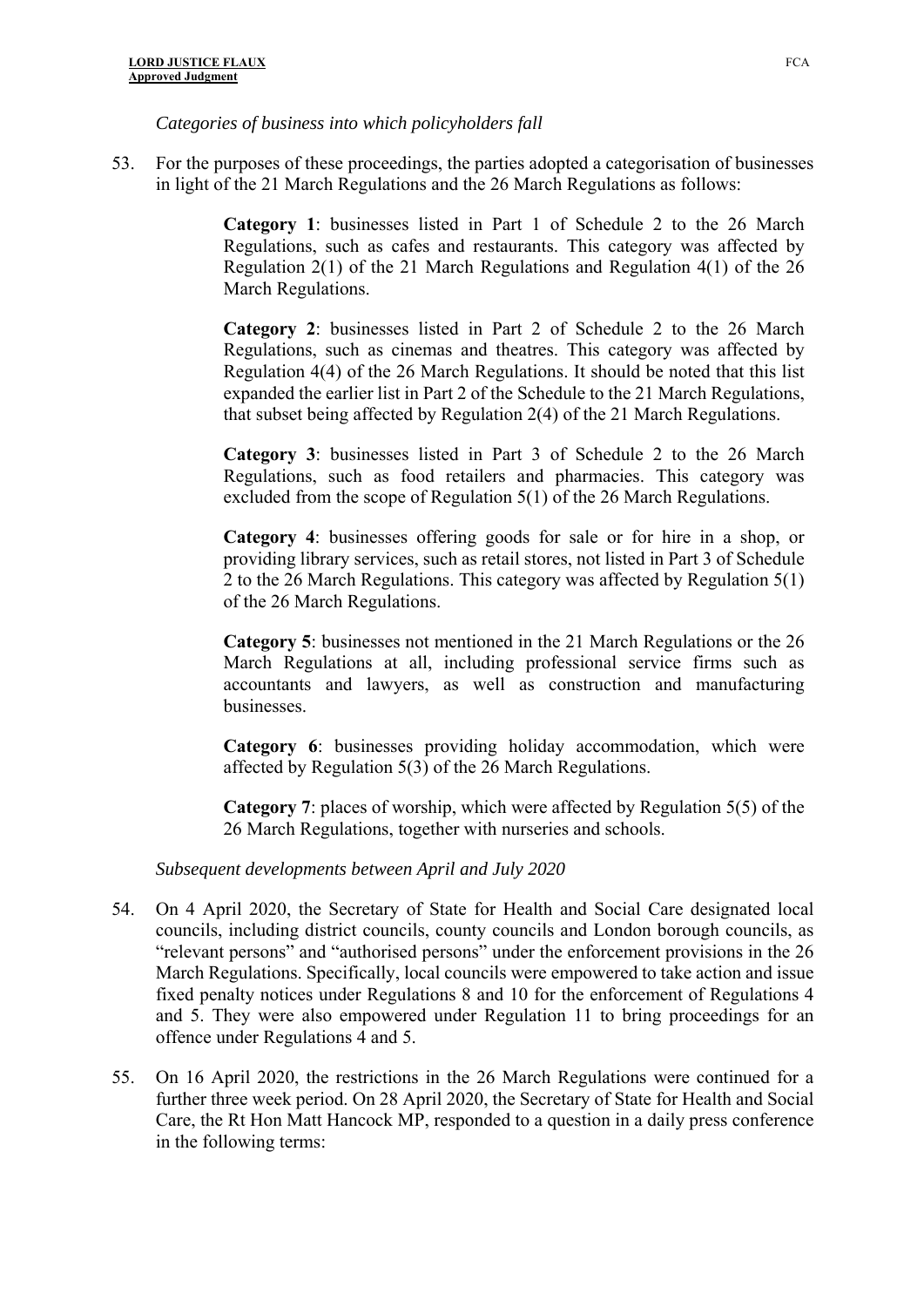"*There was a big benefit, I think, as we brought in the lockdown measures, of the whole country moving together. We did think about moving with London and the Midlands first, because they were more advanced in terms of the number of cases, but we decided that we are really in this together, and the shape of the curve, if not the height of the curve, has been very similar across the whole country. It went up more in London but it's also come down more, but the broad shape has been similar, which is what you'd expect, given that we've all been living through the same lockdown measures. The other thing to say is that it isn't just about the level, it's also about the slope of the curve, and if the R goes above one anywhere, then that would eventually lead to an exponential rise and a second peak and an overwhelming of the NHS in that area unless it's addressed, so although the level of the number of cases is different in different parts, the slope of the curve has actually been remarkably similar across the country, so that argues for doing things as a whole country together*."

56. On 10 May 2020, the Prime Minister made an announcement in respect of lifting restrictions in stages over the coming months:

> "*And so no, this is not the time simply to end the lockdown this week. Instead we are taking the first careful steps to modify our measures. And the first step is a change of emphasis that we hope that people will act on this week. We said that you should work from home if you can, and only go to work if you must. We now need to stress that anyone who can't work from home, for instance those in construction or manufacturing, should be actively encouraged to go to work. And we want it to be safe for you to get to work. So you should avoid public transport if at all possible – because we must and will maintain social distancing, and capacity will therefore be limited. So work from home if you can, but you should go to work if you can't work from home.*

> *And to ensure you are safe at work we have been working to establish new guidance for employers to make workplaces COVID-secure. And when you do go to work, if possible do so by car or even better by walking or bicycle. But just as with workplaces, public transport operators will also be following COVID-secure standards.*

> *And from this Wednesday, we want to encourage people to take more and even unlimited amounts of outdoor exercise. You can sit in the sun in your local park, you can drive to other destinations, you can even play sports but only with members of your own household. You must obey the rules on social distancing and to enforce those rules we will increase the fines for the small minority who break them …*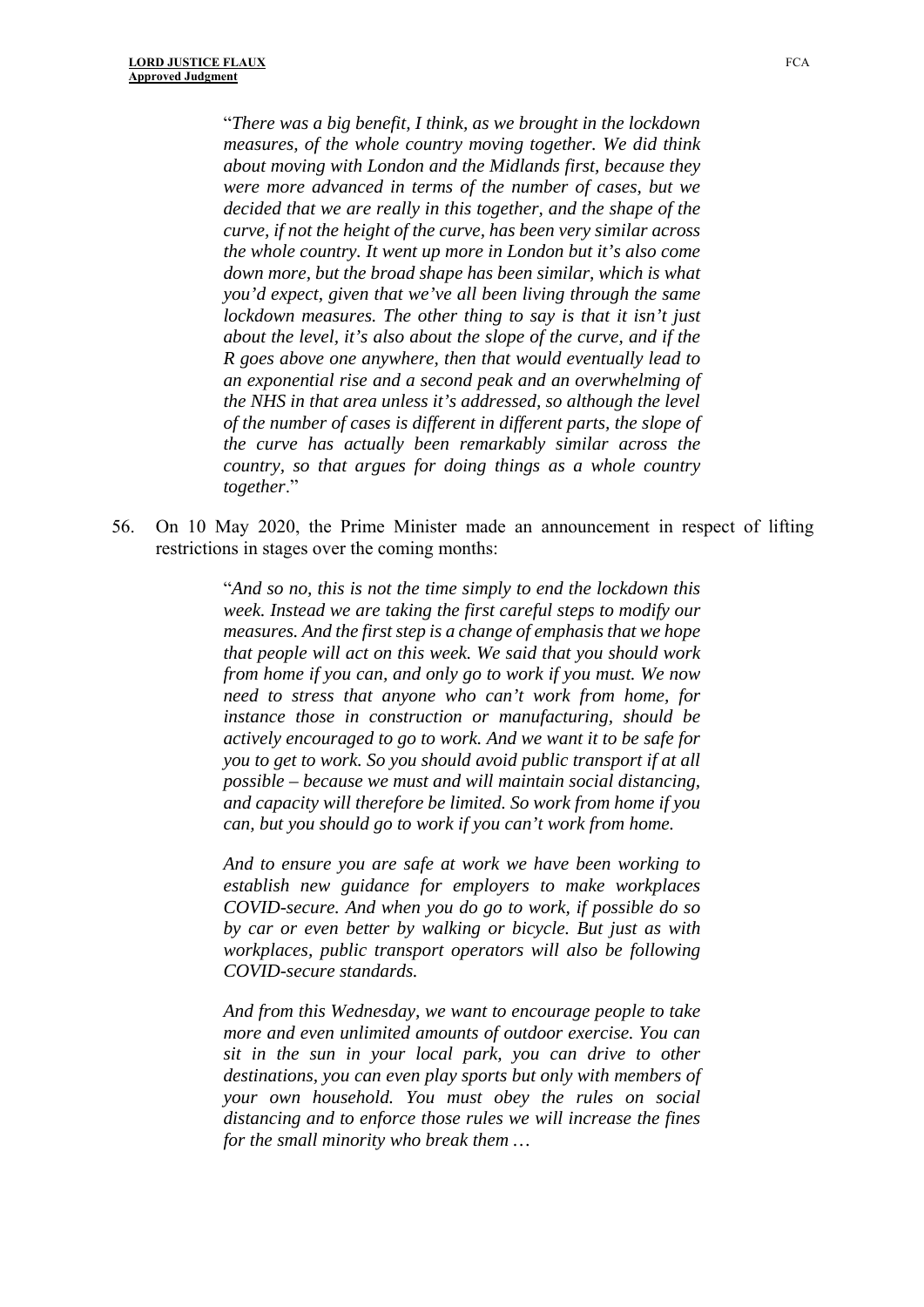*And step three - at the earliest by July - and subject to all these conditions and further scientific advice; if and only if the numbers support it, we will hope to re-open at least some of the hospitality industry and other public places, provided they are safe and enforce social distancing*…"

- 57. On 11 May 2020, the UK Government published a "recovery strategy".
- 58. The 26 March Regulations, and their equivalents in Wales, Northern Ireland and Scotland, were amended on several occasions. For example, on 13 May 2020, Category 3 businesses, that is those businesses listed in Part 3 of Schedule 2, were expanded to include garden centres and outdoor sports courts. Similarly, on 1 June 2020, that list was expanded further to include outdoor markets and certain showrooms.
- 59. On 3 July 2020, the Secretary of State made specific regulations in relation to a "protected area" defined to be an area surrounding the city of Leicester in the Health Protection (Coronavirus, Restrictions) (Leicester) Regulations 2020 ("the Leicester Regulations"). The Leicester Regulations adopt a similar approach to the 26 March Regulations, in that they specify an emergency period and impose restrictions on certain businesses and individuals.
- 60. On 4 July 2020, the 26 March Regulations were revoked and replaced with more limited restrictions in the Health Protection (Coronavirus, Restrictions) (No. 2) (England) Regulations 2020 in England ("the 4 July Regulations"). The 26 March Regulations remain in force, however, in relation to offences committed in contravention of those regulations between 26 March 2020 and 4 July 2020 (Regulation 2(2) of the 4 July Regulations).

# **C. Principles of construction**

61. Each business interruption policy is a contract between an individual policyholder, whose interests are represented in this case by the FCA, and an individual insurer. The ordinary principles of contractual construction apply.

## *General principles*

- 62. The general principles of construction were not in dispute. The court must ascertain what a reasonable person, that is, a person who has all the background knowledge which would reasonably have been available to the parties in the situation in which they were at the time of the contract, would have understood the contracting parties to have meant by the language used: *Rainy Sky SA v Kookmin Bank* [2011] UKSC 50, [2011] 1 WLR 2900 at [14]. This means disregarding evidence about the subjective intentions of the parties: *Rainy Sky* at [19]; *Arnold v Britton* [2015] UKSC 36, [2015] AC 1619 at [15].
- 63. In *Wood v Capita Insurance Services Ltd* [2017] UKSC 24, [2017] AC 1173, Lord Hodge set out the applicable principles following *Rainy Sky* and *Arnold v Britton* as follows: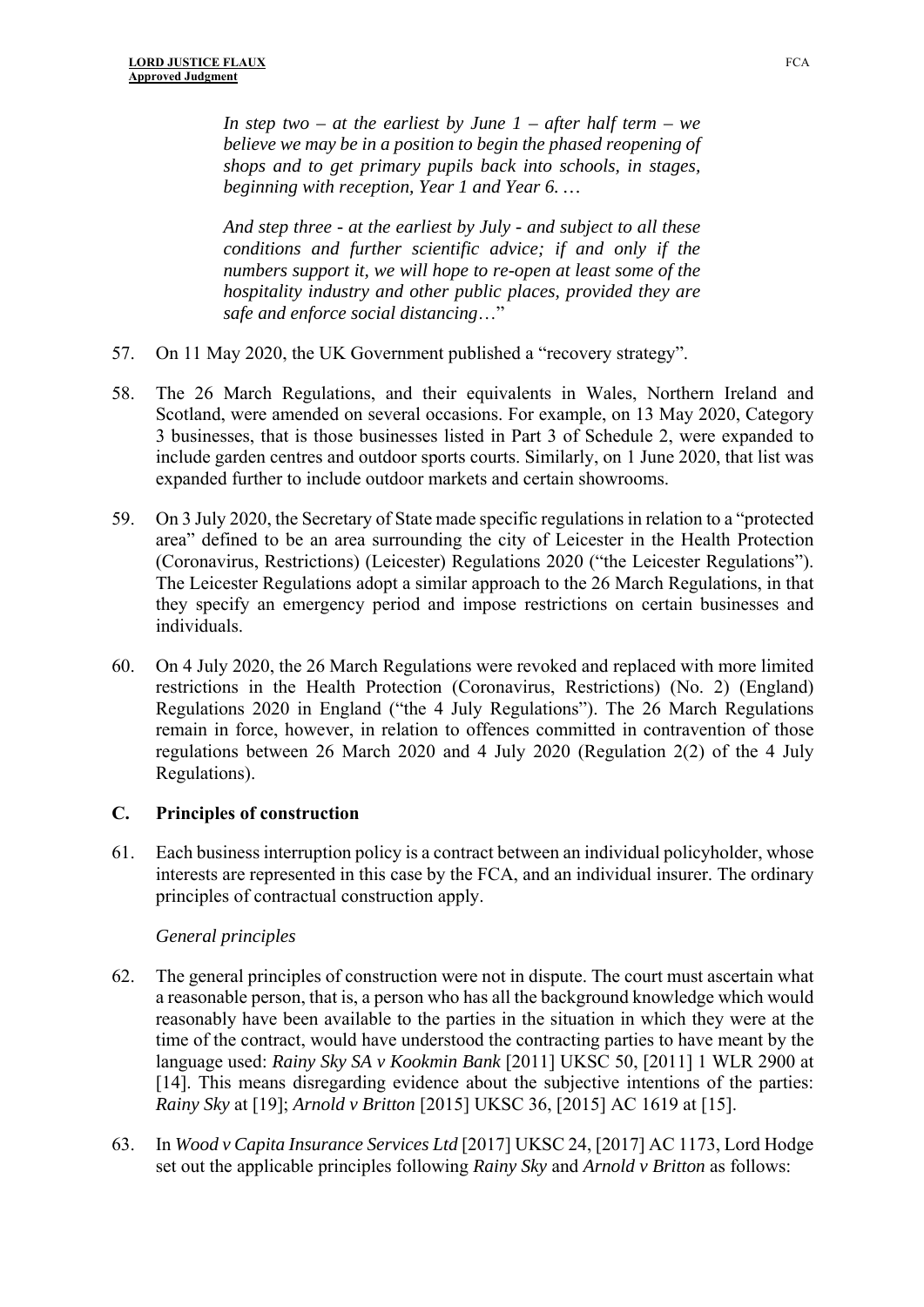"10. The court's task is to ascertain the objective meaning of the language which the parties have chosen to express their agreement. It has long been accepted that this is not a literalist exercise focused solely on a parsing of the wording of the particular clause but that the court must consider the contract as a whole and, depending on the nature, formality and quality of drafting of the contract, give more or less weight to elements of the wider context in reaching its view as to that objective meaning. In *Prenn v Simmonds* [1971] 1 WLR 1381, 1383H-1385D and in *Reardon Smith Line Ltd v Yngvar Hansen-Tangen (trading as HE Hansen-Tangen)* [1976] 1 WLR 989, 997, Lord Wilberforce affirmed the potential relevance to the task of interpreting the parties' contract of the factual background known to the parties at or before the date of the contract, excluding evidence of the prior negotiations. When in his celebrated judgment in *Investors Compensation Scheme Ltd v West Bromwich Building Society* [1998] 1 WLR 896, 912-913 Lord Hoffmann reformulated the principles of contractual interpretation, some saw his second principle, which allowed consideration of the whole relevant factual background available to the parties at the time of the contract, as signalling a break with the past. But Lord Bingham of Cornhill in an extrajudicial writing, "A New Thing Under the Sun? The Interpretation of Contracts and the ICS decision" (2008) 12 Edin LR 374, persuasively demonstrated that the idea of the court putting itself in the shoes of the contracting parties had a long pedigree.

11. Lord Clarke of Stone-cum-Ebony JSC elegantly summarised the approach to construction in the *Rainy Sky* case [2011] 1 WLR 2900, para 21f. In the *Arnold* case [2015] AC 1619 all of the judgments confirmed the approach in the *Rainy Sky* case: Lord Neuberger of Abbotsbury PSC, paras 13-14; Lord Hodge JSC, para 76 and Lord Carnwath JSC, para 108. Interpretation is, as Lord Clarke JSC stated in the *Rainy Sky* case (para 21), a unitary exercise; where there are rival meanings, the court can give weight to the implications of rival constructions by reaching a view as to which construction is more consistent with business common sense. But, in striking a balance between the indications given by the language and the implications of the competing constructions the court must consider the quality of drafting of the clause (the *Rainy Sky* case, para 26, citing Mance LJ in *Gan Insurance Co Ltd v Tai Ping Insurance Co Ltd (No 2)* [2001] 2 All ER (Comm) 299, paras 13, 16); and it must also be alive to the possibility that one side may have agreed to something which with hindsight did not serve his interest: the *Arnold* case, paras 20, 77. Similarly, the court must not lose sight of the possibility that a provision may be a negotiated compromise or that the negotiators were not able to agree more precise terms.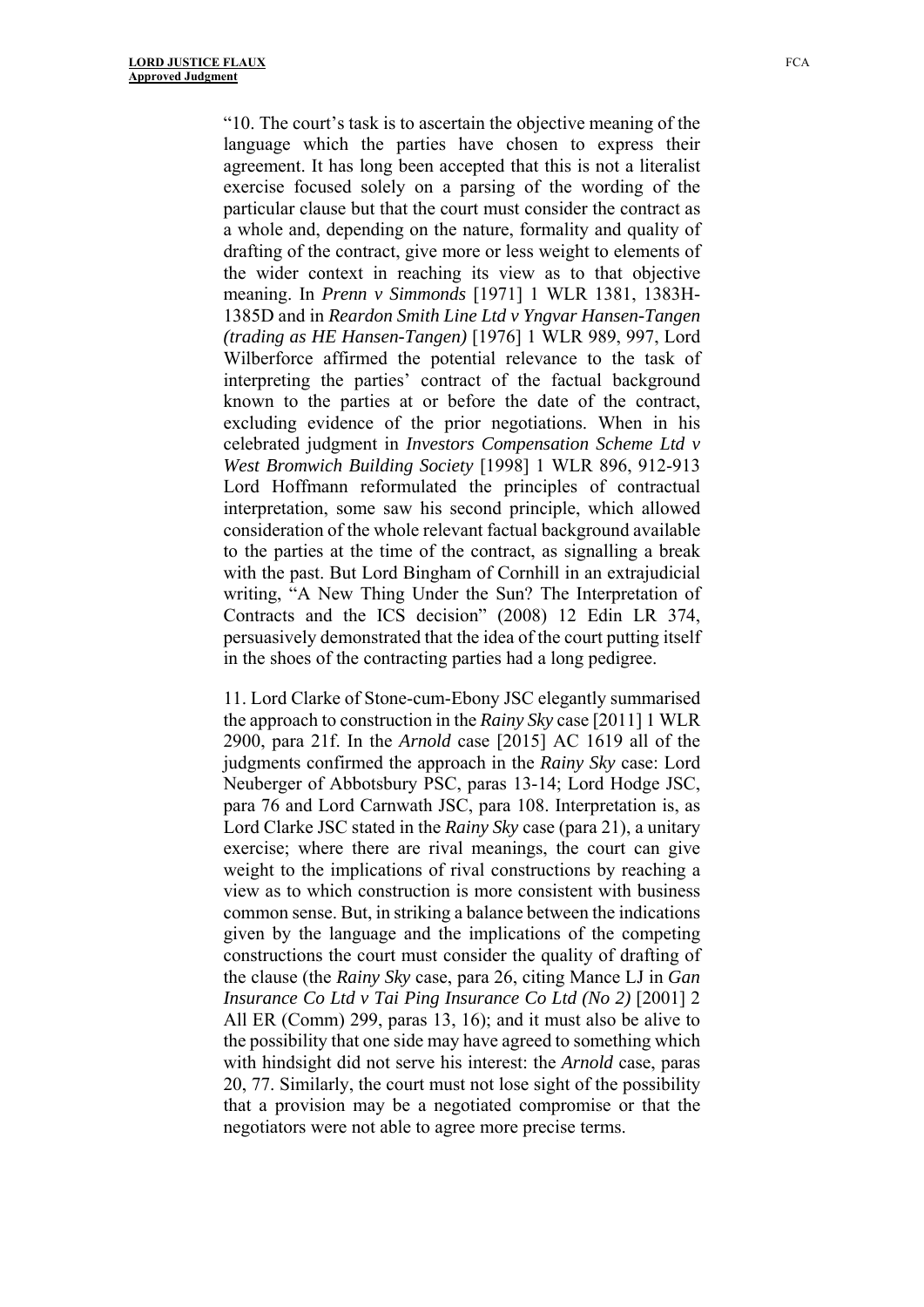12. This unitary exercise involves an iterative process by which each suggested interpretation is checked against the provisions of the contract and its commercial consequences are investigated: the *Arnold* case, para 77 citing *In re Sigma Finance Corpn* [2010] 1 All ER 571, para 12, per Lord Mance JSC. To my mind once one has read the language in dispute and the relevant parts of the contract that provide its context, it does not matter whether the more detailed analysis commences with the factual background and the implications of rival constructions or a close examination of the relevant language in the contract, so long as the court balances the indications given by each.

13. Textualism and contextualism are not conflicting paradigms in a battle for exclusive occupation of the field of contractual interpretation. Rather, the lawyer and the judge, when interpreting any contract, can use them as tools to ascertain the objective meaning of the language which the parties have chosen to express their agreement. The extent to which each tool will assist the court in its task will vary according to the circumstances of the particular agreement or agreements. Some agreements may be successfully interpreted principally by textual analysis, for example because of their sophistication and complexity and because they have been negotiated and prepared with the assistance of skilled professionals. The correct interpretation of other contracts may be achieved by a greater emphasis on the factual matrix, for example because of their informality, brevity or the absence of skilled professional assistance. But negotiators of complex formal contracts may often not achieve a logical and coherent text because of, for example, the conflicting aims of the parties, failures of communication, differing drafting practices, or deadlines which require the parties to compromise in order to reach agreement. There may often therefore be provisions in a detailed professionally drawn contract which lack clarity and the lawyer or judge in interpreting such provisions may be particularly helped by considering the factual matrix and the purpose of similar provisions in contracts of the same type. The iterative process, of which Lord Mance JSC spoke in *Sigma Finance Corpn* [2010] 1 All ER 571, para 12, assists the lawyer or judge to ascertain the objective meaning of disputed provisions."

- 64. The unitary exercise of interpreting the contract requires the court to consider the commercial consequences of competing constructions, but as Lord Neuberger said in *Arnold v Britton* at [19]-[20], commercial common sense should not be invoked retrospectively, or to rewrite a contract in an attempt to assist an unwise party, or to penalise an astute party. Where the parties have used unambiguous language, the court should apply it: *Rainy Sky* at [23].
- 65. There may be certain cases, however, where the background and context drive a court to the conclusion that "something must have gone wrong with the language": *Chartbrook*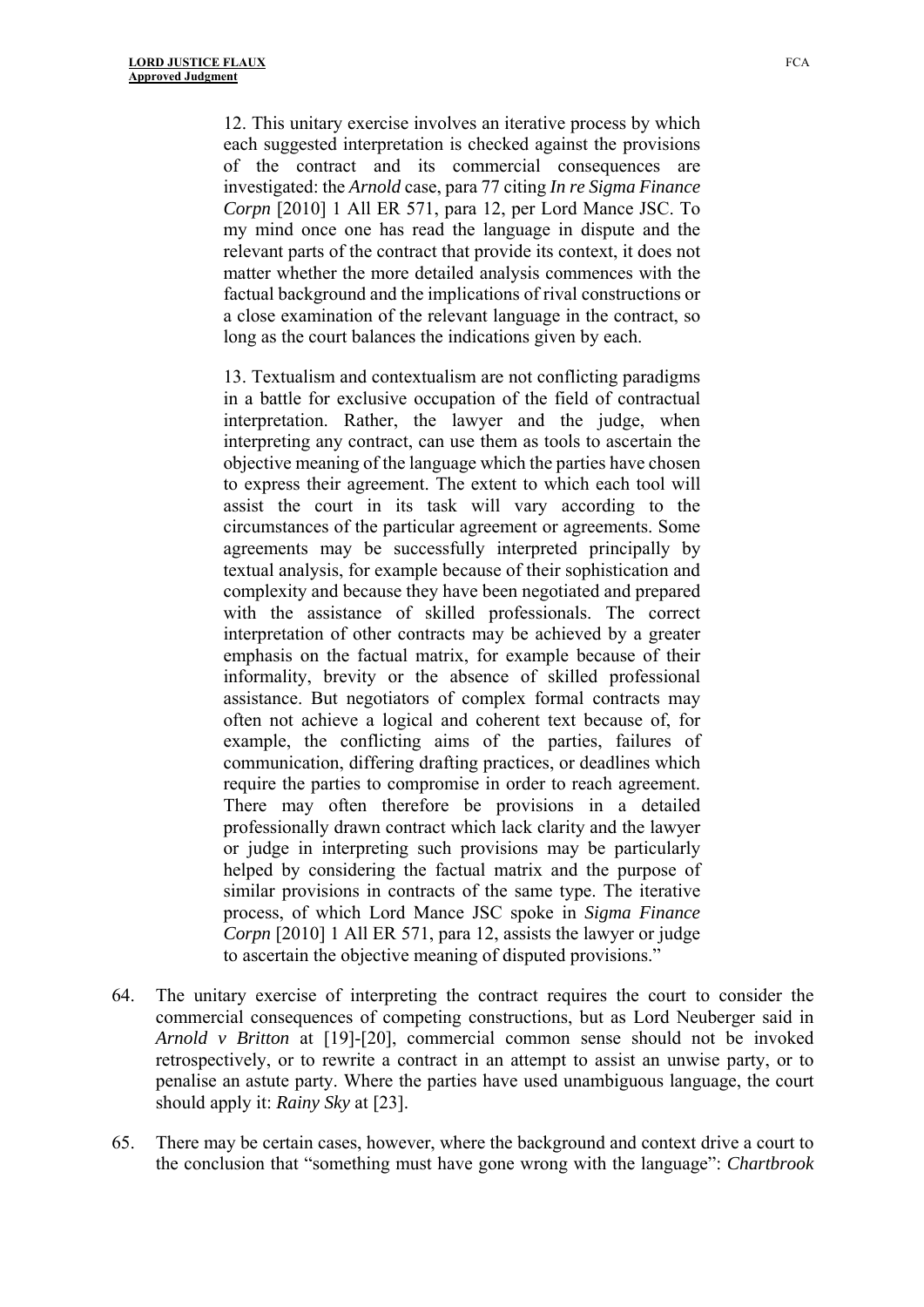*Ltd v Persimmon Homes Ltd* [2009] 1 AC 1101 at [14] (Lord Hoffmann); *Investors Compensation Scheme Ltd v West Bromwich Building Society* [1998] 1 WLR 896 at 913 (Lord Hoffmann). A "strong case" is required because courts do not easily accept that people have made linguistic mistakes in formal documents (*Chartbrook* at [15]). But if it is clear that something has gone wrong with the language, the court can interpret the agreement in context to "get as close as possible" to the meaning which the parties intended: *Chartbrook* at [23], citing *KPMG LLP v Network Rail Infrastructure Ltd* [2007] EWCA Civ 363, [2007] Bus LR 1336 at 1351 (Carnwath LJ). This is part of the construction exercise, as opposed to a separate process of correcting mistakes, or a summary version of rectification: *Chartbrook* at [23]. Nonetheless, there are certain limits to the exercise. First, there must be a clear mistake in the language or syntax in the contract, as distinct from the bargain itself: *Honda Motor Europe Ltd v Powell* [2014] EWCA Civ 437 at [37] (Lewison LJ). Second, the court can only adopt this approach if it is clear what correction should be made: *Arnold v Britton* at [78] (Lord Hodge).

66. Arguments which rely on what is *absent* from the drafting of the contract are to be treated with caution and in many cases provide little assistance: *Netherlands v Deutsche Bank AG* [2019] EWCA Civ 771 at [59]. In the context of an insurance policy, if one cover is subject to an exclusion whereas another is not, the absence of that exclusion in respect of the latter cover is not decisive as to its scope: *Burger v Indemnity Mutual Marine Assurance Co* [1900] 2 QB 348 at 351.

*Ejusdem generis and noscitur a sociis* 

- 67. In respect of certain policies, reference was made by the parties to the maxims or canons of construction *ejusdem generis* (of the same kind) and *noscitur a sociis* (known by its associates). These are specific applications of the primary principle, which is to read the words of a particular provision in context: see *Colinvaux's Law of Insurance* (12th ed) at §3-055.
- 68. For instance, if a clause in an insurance policy covers, or excludes, the risk of damage to a number of items, it is likely that the words used denote things of the same genus (*ejusdem generis*), and each word can take its meaning from the words with which it is linked or surrounded (*noscitur a sociis*). In *Watchorn v Langford* (1813) 170 ER 1432, the insurance policy covered "stock in trade, household furniture, linen, wearing apparel and plate". When the insured's linen drapery goods were destroyed in a fire, the House of Lords held that the policy did not respond because the reference to "linen" must have been to household linen or linen in clothing, rather than drapery.
- 69. A more recent illustration can be seen in *Tektrol Ltd (formerly Atto Power Controls Ltd) v International Insurance Co of Hanover Ltd* [2005] EWCA Civ 845, [2006] 1 All ER (Comm) 780 where an insurance policy excluded liability for "erasure loss distortion or corruption of information on computer systems". Sir Martin Nourse (agreeing with Buxton LJ) noted that "loss" in this context was a reference to loss by electronic means, rather than the burglary of a computer, citing the maxim *noscitur a sociis* (at [29]). That case also involved consideration of the meaning of "malicious person" within another exclusion containing the phrase "rioters strikers locked-out workers persons taking part in labour disturbances or civil commotion or malicious persons". In that context, given the other categories of persons in the list, malicious person was held not to be a reference to a person who hacked in remotely to the computer systems in question (at  $[11]-[12]$ ).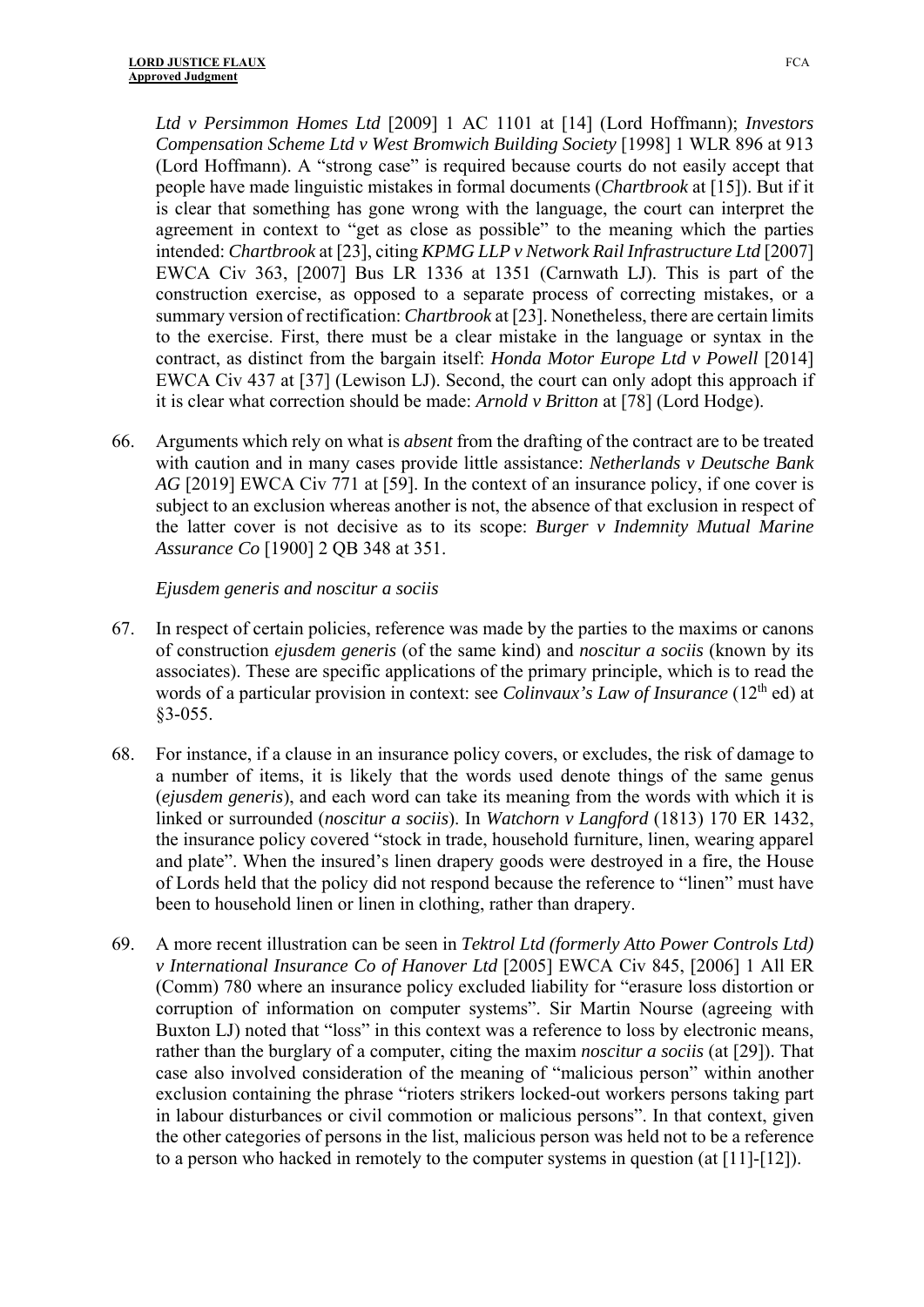70. The principle of *noscitur a sociis* is, however, one which only operates if there can be said to be a common characteristic of the surrounding words, and it is a principle which must in any event give way if the particular words, or other features of the contract so dictate.

## *Contra proferentem*

- 71. Reference was also made to the so-called *contra proferentem* rule, which provides that where there is a doubt about the meaning of a contract, the words will be construed against the person who put them forward (the *proferens*). Given the difficulties in identifying the *proferens* in different contexts, several different lines of authority have developed: *Lewison on the Interpretation of Contracts* (6<sup>th</sup> ed) at §7.08. What is said to be potentially relevant for present purposes is the rule that, in the event of ambiguity, an exclusion clause in an insurance policy should be read narrowly (*Cornish v Accident Insurance Co Ltd* (1889) 23 QBD 453 at 456). It is clear that that principle, if it still has any validity, can only apply if there is genuine ambiguity, which cannot otherwise be resolved by applying the ordinary principles of construction. In other words, it should not be relied on to create ambiguity where there is none: *McGeown v Direct Travel Insurance* [2003] EWCA Civ 1606, [2004] 1 Lloyd's Rep IR 599 at 603 [13] (Auld LJ).
- 72. The Supreme Court's decisions in *Rainy Sky*, *Arnold v Britton* and *Wood v Capita* make no reference to the *contra proferentem* rule. In *Impact Funding Solutions Limited (Respondent) v AIG Europe Insurance Ltd (formerly known as Chartis Insurance (UK) Ltd*) [2016] UKSC 57, [2017] AC 73, the Supreme Court had to consider the interpretation of a solicitors' professional indemnity insurance policy which contained an exclusion for loss associated with "breach by any insured of terms of any contract or arrangement for the supply to, or use by, any insured of goods or services in the course of providing legal services". The issue was whether this exclusion applied to the lending arrangement between Impact Funding and the solicitors. The court held that the exclusion clause applied. After stating the general principles of contractual construction, Lord Hodge (with whom Lord Mance, Lord Sumption and Lord Toulson agreed) made the following observations about interpretation *contra proferentem*:

"6. … As I see no ambiguity in the way that the Policy defined its cover and as the exclusion clause reflected what The Law Society of England and Wales as the regulator of the solicitors' profession had authorised as a limitation of professional indemnity cover, I see no role in this case for the doctrine of interpretation contra proferentem. …

7. The extent of AIG's liability is a matter of contract and is ascertained by reading together the statement of cover and the exclusions in the Policy. An exclusion clause must be read in the context of the contract of insurance as a whole. It must be construed in a manner which is consistent with and not repugnant to the purpose of the insurance contract. There may be circumstances in which in order to achieve that end, the court may construe the exclusions in an insurance contract narrowly. The judgment of Carnwath LJ in *Tektrol Ltd (formerly Atto Power Controls Ltd) v International Insurance Co of Hanover Ltd* [2006] 1 All ER (Comm) 780, to which counsel for Impact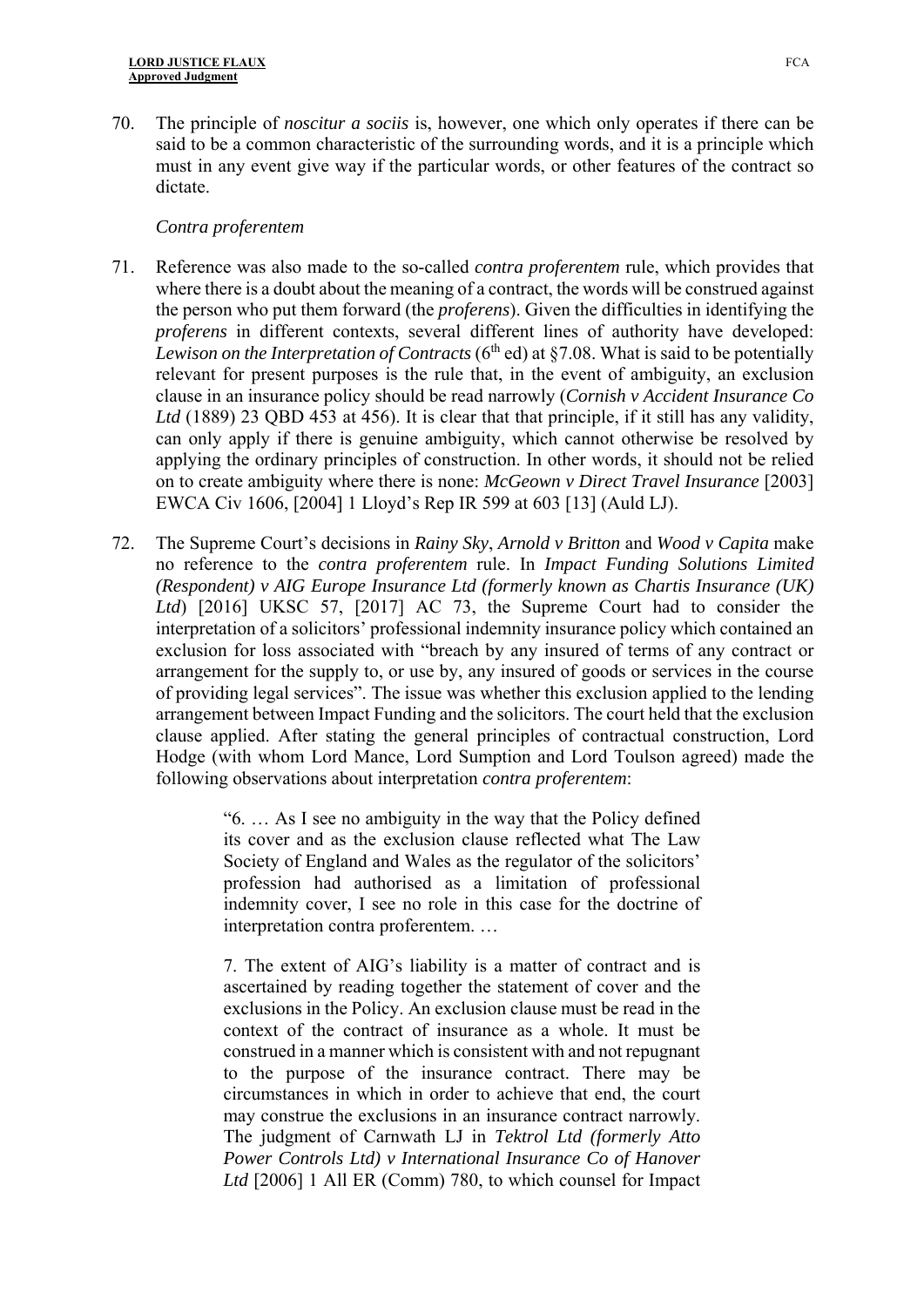referred, is an example of that approach. But the general doctrine, to which counsel also referred, that exemption clauses should be construed narrowly, has no application to the relevant exclusion in this Policy. An exemption clause, to which that doctrine applies, excludes or limits a legal liability which arises by operation of law, such as liability for negligence or liability in contract arising by implication of law: *Photo Production Ltd v Securicor Transport Ltd* [1980] AC 827, 850 per Lord Diplock. The relevant exclusion clause in this Policy is not of that nature. The extent of the cover in the Policy is therefore ascertained by construction of all its relevant terms without recourse to a doctrine relating to exemption clauses."

73. Lord Toulson (with whom Lord Mance, Lord Sumption and Lord Hodge agreed) said at [35]:

> "The fact that a provision in a contract is expressed as an exception does not necessarily mean that it should be approached with a pre-disposition to construe it narrowly. Like any other provision in a contract, words of exception or exemption must be read in the context of the contract as a whole and with due regard for its purpose. As a matter of general principle, it is well established that that if one party, otherwise liable, wishes to exclude or limit his liability to the other party, he must do so in clear words; and that the contract should be given the meaning it would convey to a reasonable person having all the background knowledge which is reasonably available to the person or class of persons to whom the document is addressed. (See, among many authorities, *Dairy Containers Ltd v Tasman Orient Line CV* [2005] 1 WLR 215, para 12, per Lord Bingham.) This applies not only where the words of exception remove a remedy for breach, but where they seek to prevent a liability from arising by removing, through a subsidiary provision, part of the benefit which it appears to have been the purpose of the contract to provide. The vice of a clause of that kind is that it can have a propensity to mislead, unless its language is sufficiently plain. All that said, words of exception may be simply a way of delineating the scope of the primary obligation."

74. The position was correctly summarised by Mr Peter MacDonald Eggers QC sitting as Deputy High Court Judge in *Crowden v QBE Insurance (Europe) Ltd* [2017] EWHC 2597 (Comm); [2018] Lloyd's Rep IR 83, at [65], where, after considering *Impact Funding Solutions*, he said:

> "65. In my judgment, applying this approach, the Court must adopt an approach to the interpretation of insurance exclusions which is sensitive to their purpose and place in the insurance contract. The Court should not adopt principles of construction which are appropriate to exemption clauses - *i.e*. provisions which are designed to relieve a party otherwise liable for breach of contract or in tort of that liability - to the interpretation of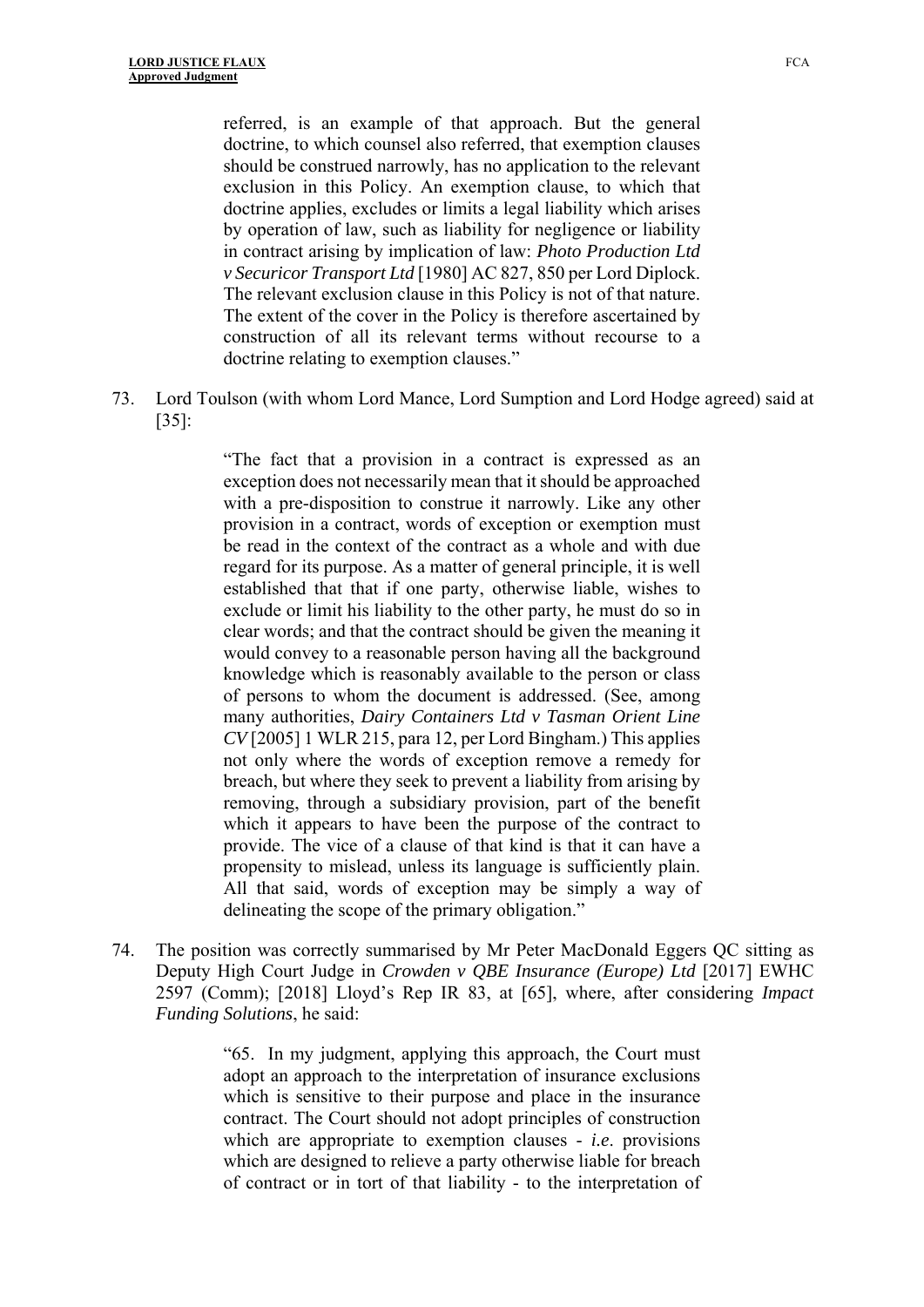insurance exclusions, because insurance exclusions are designed to define the scope of cover which the insurance policy is intended to afford. To this end, the Court should not automatically apply a *contra proferentem* approach to construction. That said, there may be occasions, where there is a genuine ambiguity in the meaning of the provision, and the effect of one of those constructions is to exclude all or most of the insurance cover which was intended to be provided. In that event, the Court would be entitled to opt for the narrower construction. This result may be achieved not only by the applicable of the *contra proferentem* approach, but also the approach adopted by Lord Clarke, JSC in *Rainy Sky SA v Kookmin Bank* [2011] UKSC 50; [2011] 1 WLR 2900, that in the case of ambiguity, the Court may opt for the more commercially sensible construction, at paragraph 21: "*If there are two possible constructions, the court is entitled to prefer the construction which is consistent with business common sense and to reject the other*". That said, as Lord Clarke, JSC also said, at paragraph 23 of his judgment: "*Where the parties have used unambiguous language, the court must apply it*". This would, however, be subject to considerations of absurdity or where something plainly has gone wrong with the language of the contract."

#### *The relevant background*

- 75. When interpreting the provisions of a contract, the court can only take into account facts or circumstances which existed at the time that the contract was made, and which were known or "reasonably available" to both parties: *Arnold v Britton* at [21]; *Investors Compensation Scheme* at 912-913.
- 76. The material which is reasonably available to the parties includes the relevant legal background (see *Lewison on the Interpretation of Contracts* (6<sup>th</sup> ed) at §4.06), and the parties are "taken to have contracted against a background which includes the previous decisions upon the construction of similar contracts" (*Toomey v Eagle Star Insurance Co Ltd* [1994] 1 Lloyd's Rep 516 at 520 (Hobhouse LJ)). It is also part of the factual matrix known or taken to be known to both parties that both statute law and the common law develop over time, so they can be taken as having agreed that their agreement be interpreted in the light of the general law from time to time: *Lymington Marina Ltd v MacNamara* [2007] EWCA Civ 151 at [33] (Arden LJ).
- 77. An example in the context of insurance is *Sunport Shipping Ltd v Tryg-Baltica International (UK) Ltd (The Kleovoulos of Rhodes)* [2003] EWCA Civ 12, [2003] 1 Lloyd's Rep 138. In that case, the claimants' vessel was insured under a policy of marine insurance which contained a standard Institute clause excluding cover for arrest or detainment "by reason of infringement of any customs or trading regulations". The parties were at issue in particular about the breadth of the expression "customs regulations" and therefore whether the clause in question excluded cover in relation to an infringement of laws prohibiting the import of drugs (at [15]). In his judgment, Clarke LJ (with whom Scott Baker LJ and Peter Gibson LJ agreed) referred to the principle that "where the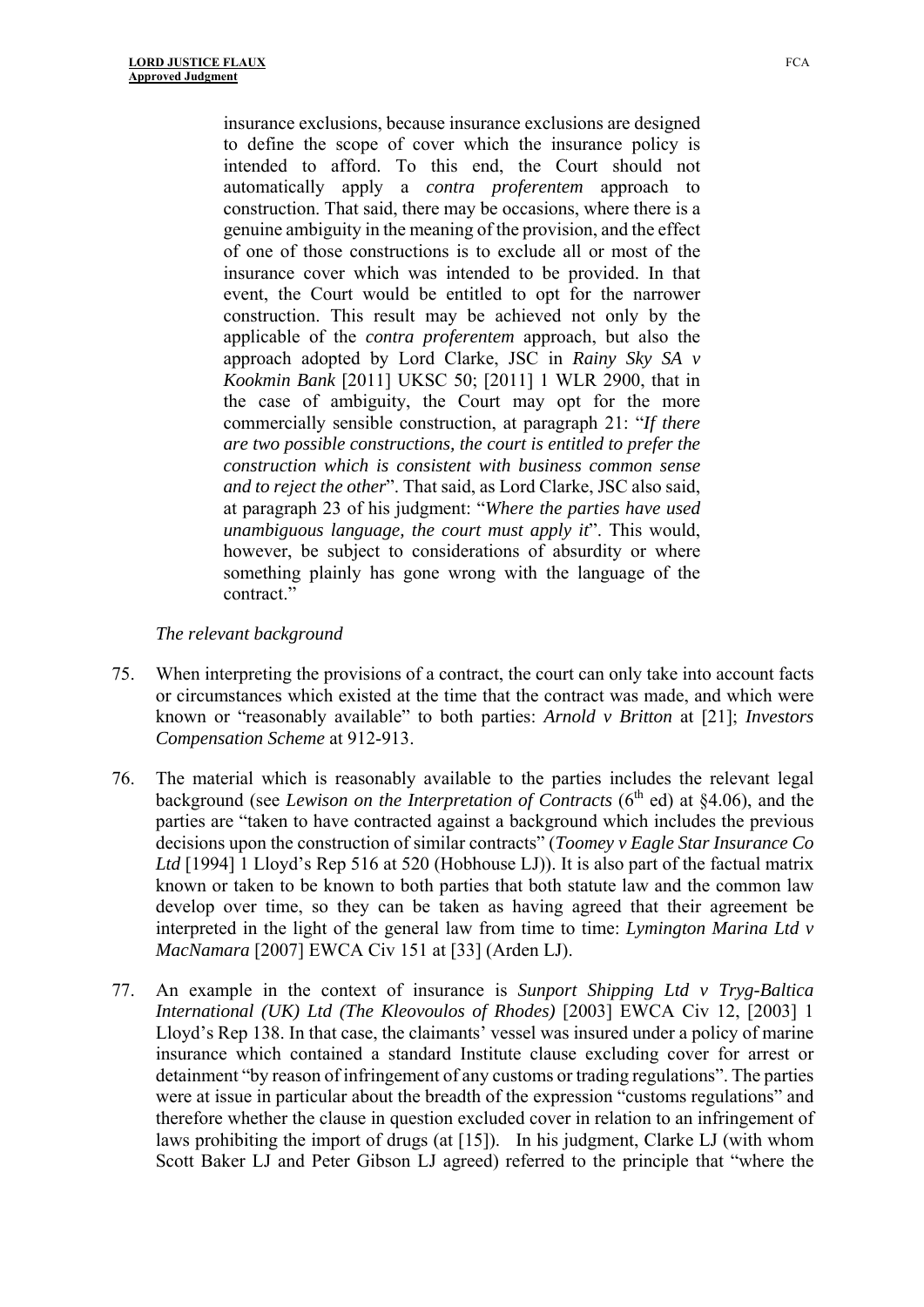relevant expression has been given a settled meaning by the Courts the Court should so construe it in the same context in the future" (at [25]). He went on as follows at [28]:

> "Where a contract has been professionally drawn, as in the case of the Institute Clauses, the draftsman is certain to have in mind decisions of the Courts on earlier editions of the clause. Such decisions are part of the context or background circumstances against which the particular contract falls to be construed. If the draftsman chooses to adopt the same words as previously construed by the Courts, it seems to me to be likely that, other things being equal, he intends that the words should continue to have the same meaning."

- 78. Clarke LJ held that part of the relevant context against which the exclusion should be understood was an earlier decision of the Court of Appeal (*Panamanian Oriental Steamship Corporation v Wright (The Anita)* [1971] 1 Lloyd's Rep 487) which addressed the meaning of the expression "customs regulations". Against that background, it was clear that the phrase had a broad meaning and therefore the exclusion did cover laws prohibiting the import of goods (*The Kleovoulos of Rhodes* at [47], [56]).
- 79. The approach exemplified in *The Kleovoulos of Rhodes* is one based on the clause having a settled meaning, by reason of its being used against a background of long-standing and clear authority. There was argument in the present case as to whether the decision in *Orient-Express Hotels Ltd v Assicurazioni Generali SpA* [2010] EWHC 1186 (Comm); [2010] Lloyd's Rep IR 531 ("*Orient Express"*) gave rise to the application of this principle. We do not consider that it does. It is a comparatively recent, first instance, decision, which has been the subject of some critical commentary and has not been the subject of any substantial judicial consideration, and does not give a particular meaning to a specific clause which is of relevance here.

# **D. Disease clauses**

- 80. The Court is asked to construe a number of wordings which contain non-damage "extensions" to the "standard" Business Interruption ("BI") cover provided by the relevant insurers. That "standard" cover is contingent on the occurrence of physical or material damage to the insured premises. There is no dispute before the Court about whether there is cover under such "standard" BI cover. In this section, we will consider the proper construction of a series of provisions to which the FCA refers as "disease clauses". Provided that this way of referring to them is not permitted to influence questions of the ambit of the coverage provided, it is a helpful way of distinguishing a group of coverage provisions which cover prevention of access and similar perils, which we analyse later in this judgment. The clauses with which we will deal in this section are: (i) the "Defective Sanitation, Notifiable Human Disease, Murder or Suicide" cover in Argenta 1; (ii) the "Notifiable disease, vermin, defective sanitary arrangements, murder and suicide" covers in MSA 1 and MSA 2; (iii) the "Murder, suicide or disease" cover in QBE 1 and the "Infectious disease, murder or suicide, food or drink poisoning" covers in QBE 2 and QBE 3; and (iv) the "Infectious Diseases" cover in RSA 3 and the "Notifiable Diseases and Other Incidents" cover in RSA 4.
- 81. It will be necessary to consider the terms of each of these policies separately as it is, of course, impossible to determine questions of policy coverage in the abstract. What these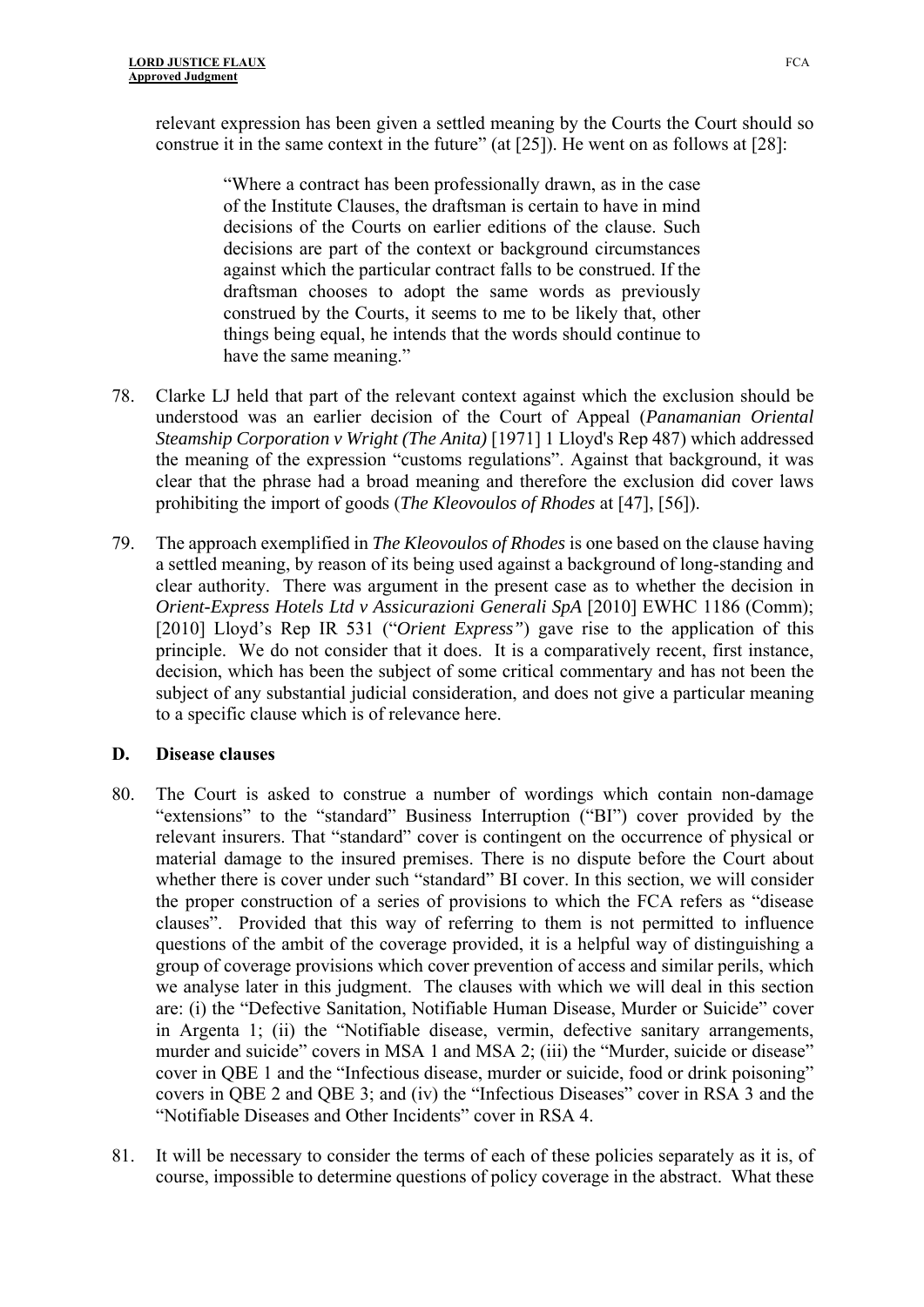policies share, however, are provisions which, in broad terms, provide coverage in respect of business interruption in consequence of or following or arising from the occurrence of a notifiable disease within a specified radius of the insured premises. In relation to each, there arises the question of whether there is cover in respect of a pandemic where it cannot be said that the key matters which led to business interruption, and in particular the governmental measures, would not have happened even without the occurrence of COVID-19 within the specified radius, as a result of its occurrence or feared occurrence elsewhere.

*The RSA 3 policy wording* 

RSA 3: The policyholders and the wording

- 82. We propose to commence by considering what has been referred to as RSA 3, because it raises a number of different issues which are echoed in the other covers which will be considered in this section. This is a Commercial Combined Policy underwritten by Eaton Gate Commercial, a Managing General Underwriter on behalf of RSA. It was taken out by the owners of a variety of businesses, including building contractors, landscape gardeners and manufacturers and wholesalers of electronics, fabrics and metal goods. The policy has nine sections: Property Damage, Business Interruption, Money and Assault, Goods in Transit, Employers' Liability, Public and Products Liability, Contract Works, All Risks and Commercial Legal Expenses. Which sections are applicable depends on which are agreed with the particular insured and specified in that insured's schedule.
- 83. In Section 2, which covers BI, the basic cover is in respect of loss resulting from interruption of or interference with the relevant business "*in consequence of loss or destruction of or Damage insured under Section 1* [the Property Damage section]". The insuring clause is in the following terms (here, as elsewhere, the text of the policy is reproduced though the formatting may not be identical to that which appears in the policy; except where it matters, no significance is attached to the formatting of the wordings):

## "*Cover*

*In the event of Business Interruption We will pay to You in respect of each item in the Schedule the amount of loss resulting from such interruption or interference provided that at the time of the happening of the loss destruction or Damage there is an insurance in force covering Your interest in the Property at the Premises against such loss destruction or Damage and that:* 

*a) payment shall have been made or liability admitted therefore*  [sic]*; or* 

*b) payment would have been made or liability admitted therefore*  [sic] *but for the operation of a proviso in such insurance excluding liability for losses below a specified amount*."

84. The policy provides, however, for a series of "extensions" to Section 2. These include the following: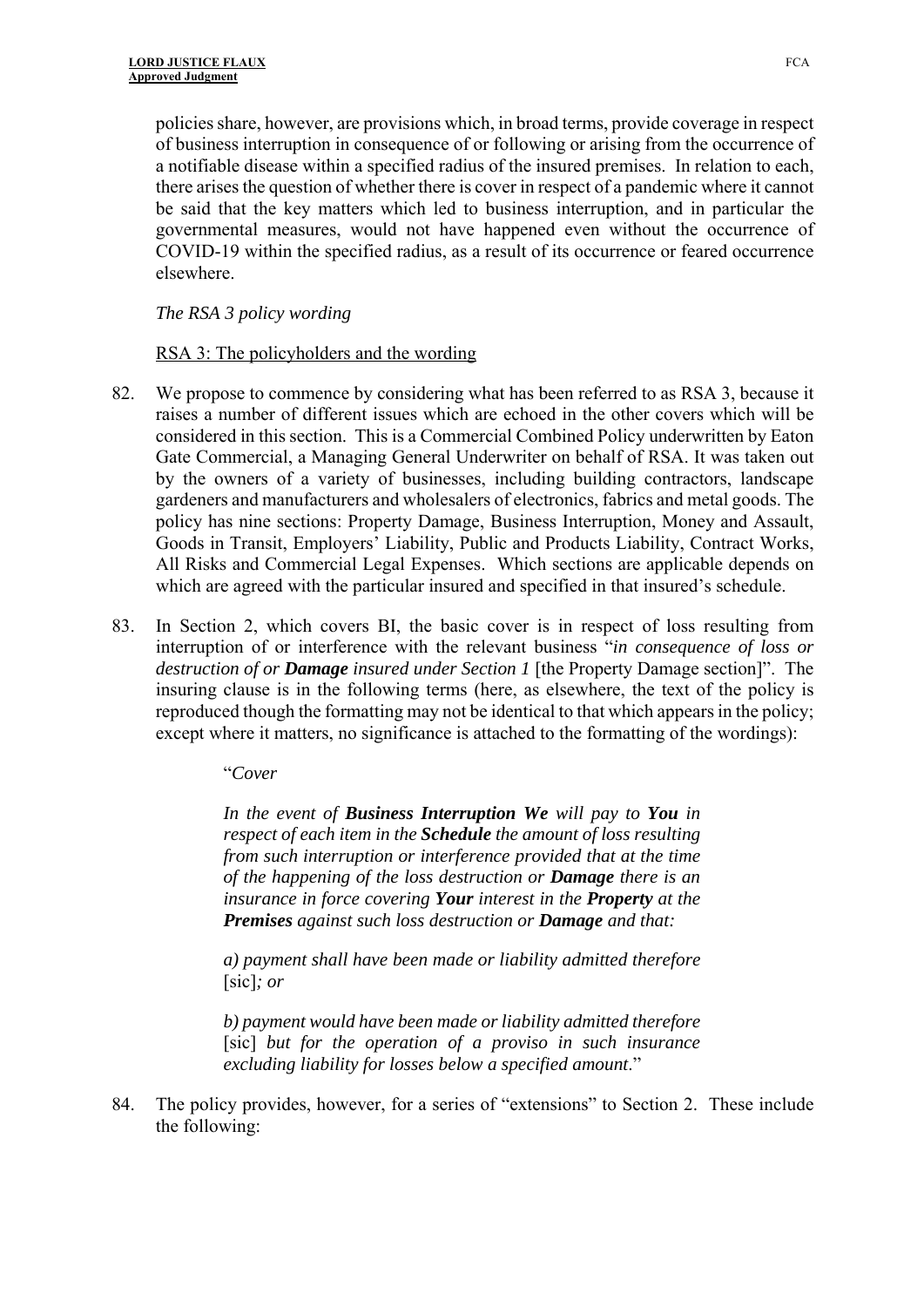- i. Interruption or interference with "the **Business**" in consequence of "an **Incident**" at any site not in the occupation of the insured, within the territorial limits of the policy, at which the insured is carrying out a contract [Extension iii, "Contract Sites"];
- ii. Interruption or interference with "the **Business**" carried on at "the **Premises**" following loss of an employee as a result of the death or injury to the employee or the employee winning a lottery or similar prize in an amount exceeding  $\text{\pounds}100,000$ [Extension v, "Essential Employees"];
- iii. Interruption or interference with "the **Business**" "*as a result of the accidental failure of supply of"* electricity, gas, water or telecommunications services at "*the Premises*" [Extension vi, "Failure of Supply"];
- iv. Interruption or interference with "the **Business**" as a result of loss, destruction or damage to property in the "**Vicinity**" of "the **Premises**" which prevents or hinders the use of or access to "the **Premises**" or leads to a loss of attraction to the "**Business**", or of the actions of a competent Public Authority due to an emergency likely to endanger life or property in the "Vicinity" of "the **Premises**" [Extensions ix, x and xi, "Prevention of Access"];
- v. Interruption or interference with "the **Business**" as a result of loss, destruction or damage to property at, broadly, the facilities or premises of public utilities [Extension xii, "Public Utilities"], or of specified customers [Extension xiii, "Specified Customers"], or of specified suppliers [Extension xiv, "Specified Suppliers"], or at sites where the insured's goods are stored [Extension xv, "Storage Sites"];
- vi. Interruption or interference with "the **Business**" as a result of loss, destruction or damage to the insured's property whilst in transit in Great Britain or Northern Ireland [Extension xvi, "Transit"].
- 85. Of most significance for present purposes amongst the extensions to Section 2 is Extension vii "Infectious Diseases". It provides as follows:

"*We shall indemnify You in respect of interruption or interference with the Business during the Indemnity Period following:* 

*a) any* 

*i. occurrence of a Notifiable Disease (as defined below) at the Premises or attributable to food or drink supplied from the Premises;* 

*ii. discovery of an organism at the Premises likely to result in the occurrence of a Notifiable Disease;* 

*iii. occurrence of a Notifiable Disease within a radius of 25 miles of the Premises;*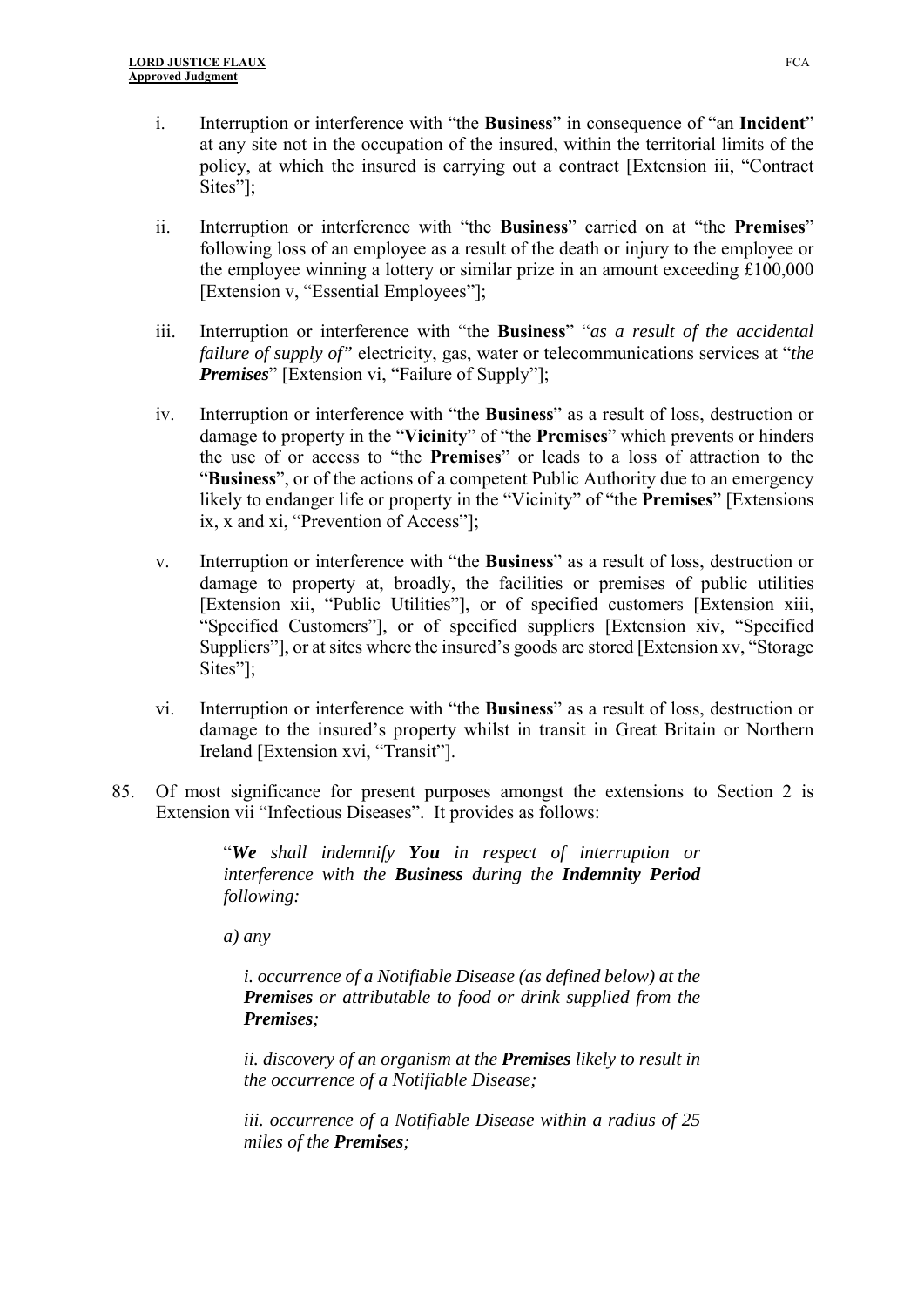*b) the discovery of vermin or pests at the Premises which causes restrictions on the use of the Premises on the order or advice of the competent local authority;* 

*c) any accident causing defects in the drains or other sanitary arrangements at the Premises which causes restrictions on the use of the Premises on the order or advice of the competent local authority; or* 

*d) any occurrence of murder or suicide at the Premises.* 

*Additional Definition in respect of Notifiable Diseases* 

*1. Notifiable Disease shall mean illness sustained by any person resulting from:* 

*i. food or drink poisoning; or* 

*ii. any human infectious or human contagious disease excluding Acquired Immune Deficiency Syndrome (AIDS) or an AIDS related condition an outbreak of which the competent local authority has stipulated shall be notified to them* 

*2. For the purposes of this clause:* 

*Indemnity Period shall mean the period during which the results of the Business shall be affected in consequence of the occurrence discovery or accident beginning:* 

*i. in the case of a) and d) above with the date of the occurrence or discovery; or* 

*ii. in the case of b) and c) above the date from which the restrictions on the Premises applied; and ending not later than the Maximum Indemnity Period thereafter shown below.* 

*Premises shall mean only those locations stated in the Premises definition. In the event that the section includes an extension which deems loss destruction or Damage at other locations to be an Incident such extension shall not apply to this clause.* 

*3. We shall not be liable under this clause for any costs incurred in the cleaning repair replacement recall or checking of Property* 

*4. We shall only be liable for the loss arising at those Premises which are directly affected by the occurrence discovery or accident Maximum Indemnity Period shall mean 3 months*"

86. A series of exclusions applicable to Section 2 are set out on pages 41-43 of 93 of the policy wording. None is said to be applicable. RSA does, however, rely on one of the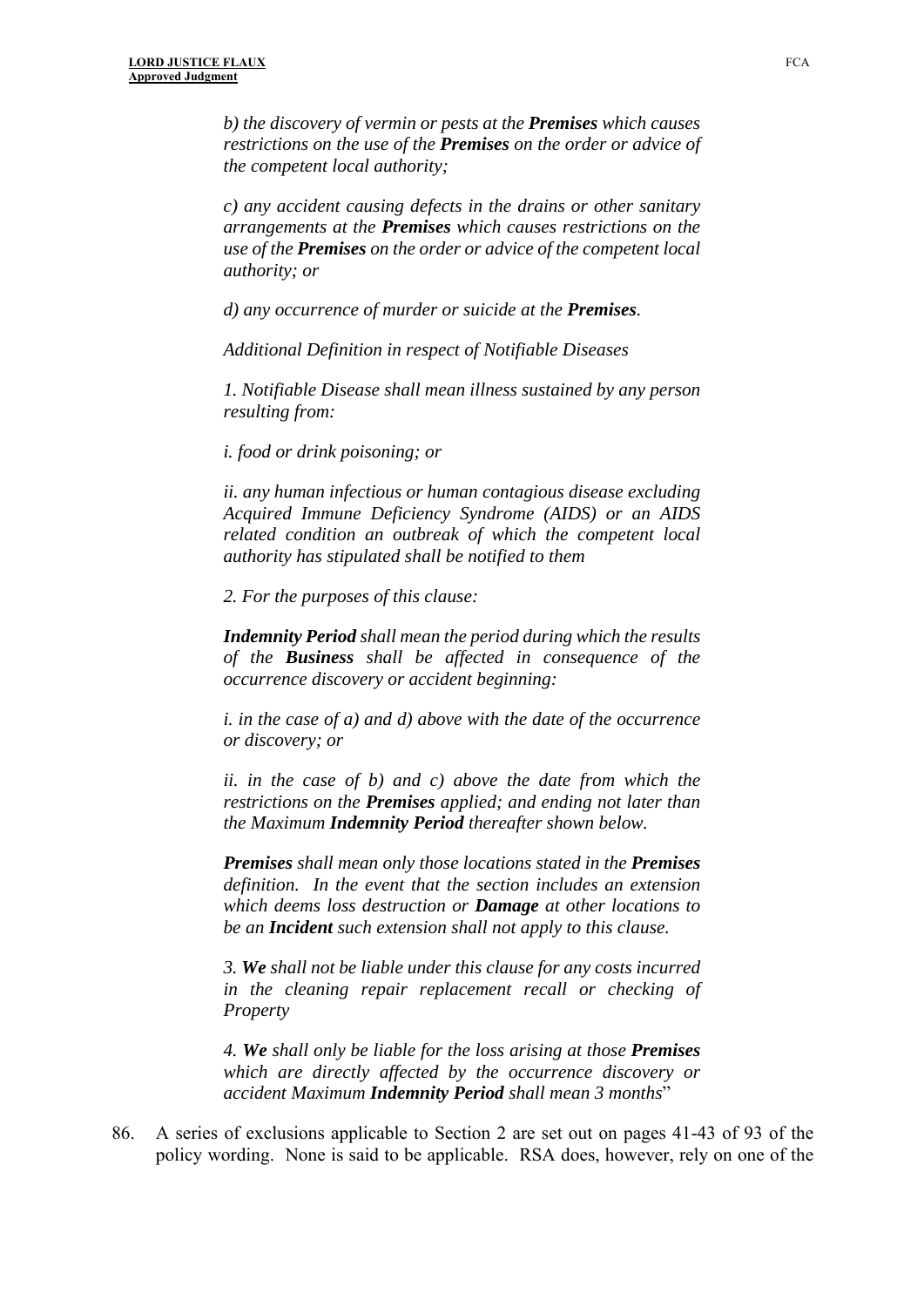General Exclusions, namely General Exclusion L, which appears on page 93 of 93 and is in the following terms:

> "*Applicable to all sections other than Section 5 – Employers' Liability and Section 6 – Public Liability*

*Contamination or Pollution Clause* 

*a) The insurance by this Policy does not cover any loss or Damage due to contamination pollution soot deposition impairment with dust chemical precipitation adulteration poisoning impurity epidemic and disease or due to any limitation or prevention of the use of objects because of hazards to health.* 

*b) This exclusion does not apply if such loss or Damage arises out of one or more of the following Perils:* 

- *Fire, Lightning, Explosion, Impact of Aircraft*
- *Vehicle Impact Sonic Boom*
- *Accidental Escape of Water from any tank apparatus or pipe Riot, Civil Commotion, Malicious Damage*
- *Storm, Hail Flood Inundation Earthquake*
- *Landslide Subsidence Pressure of Snow, Avalanche Volcanic Eruption*

*a)*(bis) *If a Peril not excluded from this Policy arises directly from Pollution and/or Contamination any loss or Damage arising directly from that Peril shall be covered.* 

*b)*(bis) *All other terms and conditions of this Policy shall be unaltered and especially the exclusions shall not be superseded by this clause*."

87. The Policy Definitions include the following:

"*Business* 

*Activities directly connected with the Business shown in the Schedule and no other for the purposes of this Policy …* 

*…* 

*Damage* 

*Material loss destruction or Damage.* 

*…*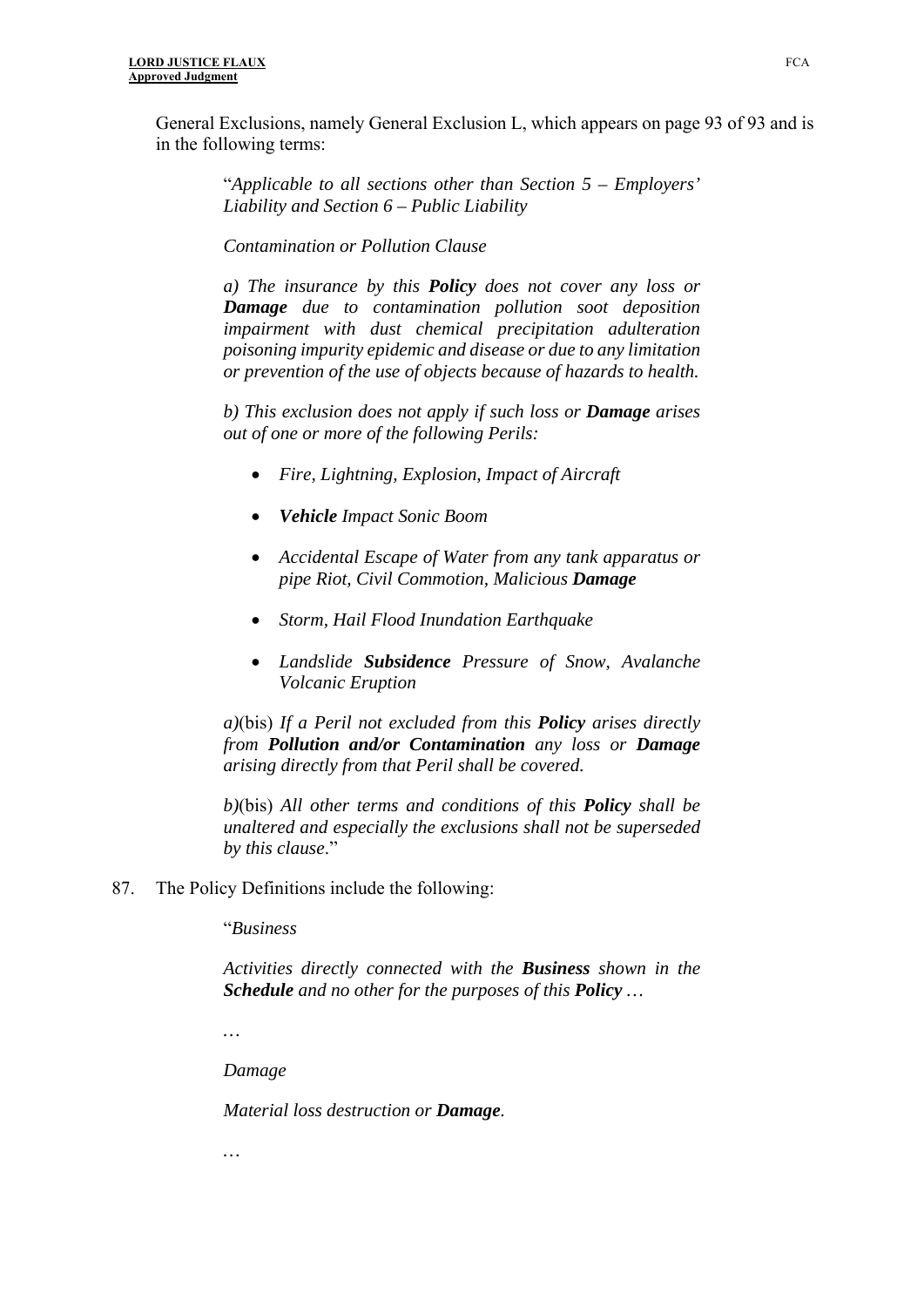*Premises* 

*The part of the Premises at the address or addresses specified in the Schedule which You occupy for the purposes of the Business and otherwise occupied as offices or private dwellings unless otherwise agreed with Us*."

88. The sectional definitions for Section 2 include:

"*Business Interruption* 

*Business Interruption shall mean loss resulting from interruption of or interference with the Business carried on by You at the Premises in consequence of loss or destruction of or Damage insured under Section 1 to Property used by You at the Premises for the purpose of the Business* 

*…* 

#### *Incident*

*a) Loss or destruction of or Damage to Property used by You at the Premises for the purpose of the Business; or* 

*b) Loss destruction of or Damage to Your books of account or other Business books or records at the Premises in respect of Book Debts*."

89. The Basis of Claims Settlement provisions for the BI section provide in part:

"*Section 2 – Gross Profit/Estimated Gross Profit (if shown as operative in the Schedule)* 

*The insurance is limited to loss of Gross Profit due to:* 

*a) reduction in Turnover; and* 

*b) increase in cost of working;* 

*and the amount payable as indemnity shall be:* 

*a) in respect of a reduction in Turnover:* 

*b) the sum produced by applying the Rate of Gross Profit to the amount by which the Turnover during the Indemnity Period shall fall short of the Standard Turnover in consequence of the Incident …* 

*Section 2 – Gross Revenue/Estimated Gross Revenue (if shown as operative in the Schedule)* 

*The insurance is limited to*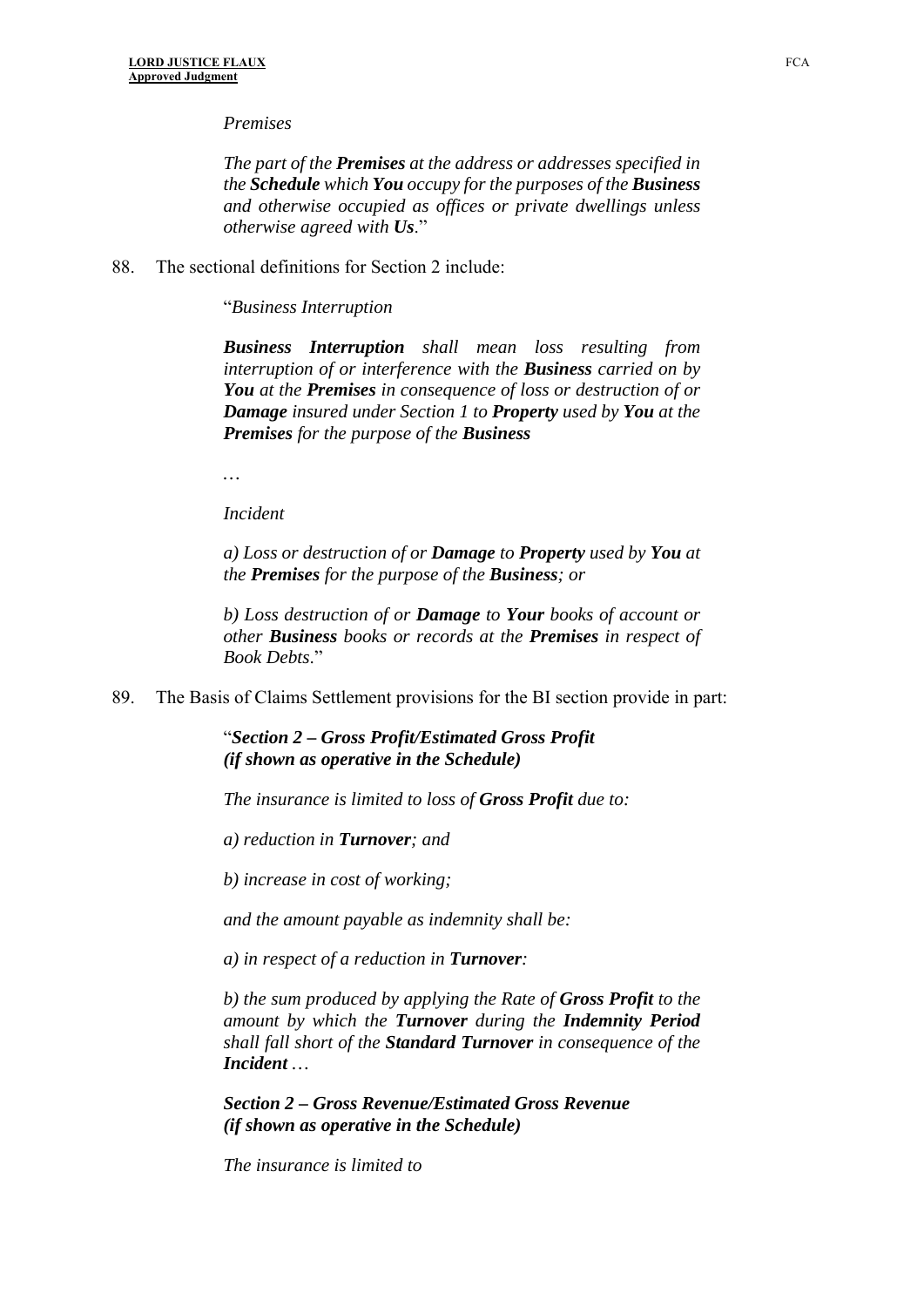*a) loss of Gross Revenue;* 

*…* 

*and the amount payable as indemnity shall be:* 

*a) in respect of loss of Gross Revenue: the amount by which the Gross Revenue during the Indemnity Period shall fall short of the Standard Gross Revenue in consequence of the Incident …*"

90. After the sectional definitions for Section 2 there appears the following "special provision applicable to this section" (referred to as the "trends clause" in the discussion below):

> "*Under Rate of Gross Profit, Annual Turnover, Standard Turnover, Annual Rent receivable, Standard Rent, Receivable Annual Gross Revenue and Standard Gross Revenue adjustments shall be made as may be necessary to provide for the trend of the Business and for variations in or other circumstances affecting the Business either before or after the Incident or which would have affected the Business had the Incident not occurred so that the figures thus adjusted shall represent as nearly as may be reasonably practicable the results which but for the Incident would have been obtained during the relative period after the Incident*."

## RSA 3: The parties' positions

- 91. The FCA's case is that there was cover under RSA 3, Extension vii (a)(iii) ("*interruption of or interference with the Business during the Indemnity Period following* … *any occurrence of a Notifiable Disease within a radius of 25 miles of the Premises*"), on the following basis. There was a Notifiable Disease in all parts of the UK by 6 March 2020. There was an occurrence of that Notifiable Disease within 25 miles of an insured's premises when a person or persons with COVID-19 was within 25 miles of those premises. There was interruption of or interference with the business from 16 March 2020, or from a later date to be determined by the Court, as a result of the government's instructions and/or announcements as to social distancing, self-isolation, lockdown and restricted travel and activities, or alternatively, in cases where businesses were ordered to close, from 23 March 2020. Any losses as insured were sufficiently causally connected with the interruption or interference and the interruption or interference "followed" the occurrence of COVID-19 if they would not have occurred had there been no COVID-19 outbreak or intervention by the government. In relation to this last aspect, the FCA contended that the word "following" deliberately connotes an event "*which is part of the factual background and represents a looser causal connection than 'resulting from' and similar*".
- 92. For its part, RSA contended that there was no cover under RSA 3 on the basis advanced by the FCA. As elaborated by Mr David Turner QC, RSA made three groups of points, as follows. In the first place, he submitted that the cover was only against business interruption or interference proximately caused by a local outbreak of a Notifiable Disease (i.e. one within 25 miles of the premises). That, he submitted, imported a requirement of "but for" causation. The use of the word "following" did not alter this.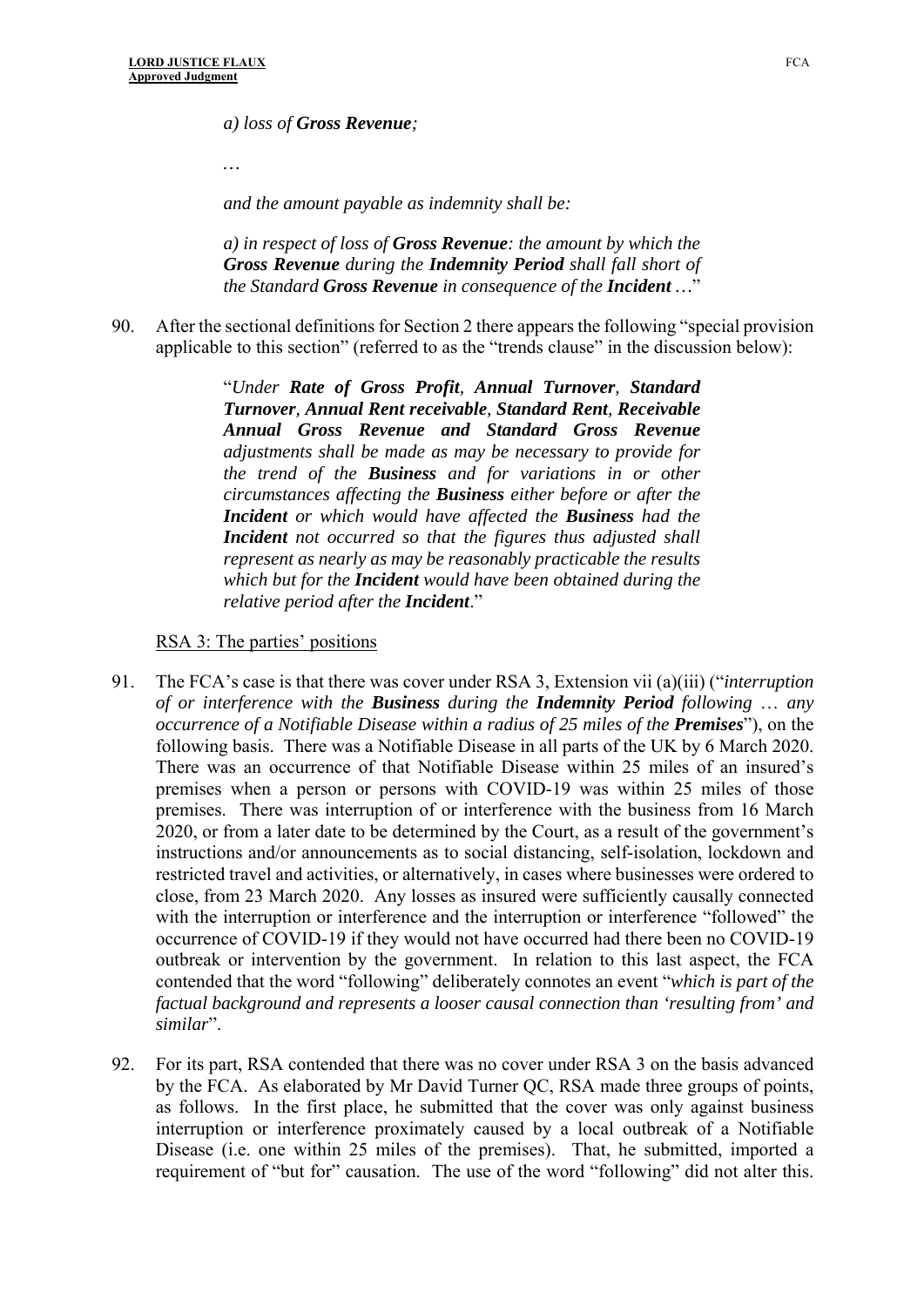Had there been no occurrence of COVID-19 within a 25 mile radius of insured premises, the insureds' businesses would still have suffered from a general reduction of demand after 1 March 2020, and would also have suffered from the impact of the government's social distancing measures from 16 March 2020, and from any closure measures, because those would have been introduced anyway by reason of the occurrence or feared occurrence of the disease in areas other than the 25 mile radius. Secondly, RSA submitted that cover for an epidemic such as COVID-19 was, in any event, excluded by the terms of General Exclusion L. Thirdly, RSA relied on the so-called "trends clause" in the BI section of the policy as limiting its liability under the relevant extension to any loss which would have been sustained had the insured peril not occurred, which RSA contended meant had the local occurrence not occurred. This was said to provide an alternative route to the same result as reached by reason of the first two arguments. We will consider each of these points in turn.

## RSA 3: What is covered?

- 93. In relation to the first argument it is helpful to deal at the outset with two preliminary points. The first is that it is common ground that COVID-19 was a Notifiable Disease for the purposes of Extension vii (a)(iii) in all parts of the United Kingdom by 6 March 2020. The second is as to what constituted an "occurrence" of COVID-19, and in particular what constituted such an "occurrence" within the 25 mile radius provided for in Extension vii. The FCA's case is that there will have been an occurrence of the disease whenever or wherever a person had contracted COVID-19 such that it was diagnosable, whether or not it had been verified by diagnosis, and whether it was symptomatic. RSA's pleaded case is that nothing less than an actual diagnosis of COVID-19 would be sufficient to establish any relevant "occurrence". We consider that there will have been an "occurrence" of COVID-19 within an area when at least one person who was infected with COVID-19 was in the relevant area. We do not consider that it is necessary for there to have been an "occurrence" of the disease that the case should have been diagnosed. The definition of Notifiable Disease is in relevant part "*illness sustained by any person resulting from … any human infectious or human contagious disease*…" Such a Disease thus "occurs" when the illness is "sustained" by a person, which we consider means, in simple terms, that they are suffering from it, not that they have been diagnosed with it. This fits in with the other parts of the Extension. For example, in sub-clause a(i) of Extension vii, if there were cases of food poisoning at the premises, which led to business interruption, but it took some time for it to be diagnosed that this was due to a Notifiable Disease, we would consider that the Notifiable Disease had "occurred" when there were the first cases of food poisoning, and that the "occurrence" was not postponed until there was diagnosis.
- 94. The next issue which needs to be addressed, and on which there was extensive argument, is as to what is required by the causal connectors within Extension vii, and in particular as to whether interference or interruption with the business was part of the loss or part of the insured peril, and as to the meaning and effect of the word "following". Taking the first of those particular points, for our part we consider that the "peril insured against" is the composite peril of interruption or interference with the Business during the Indemnity Period following one of (a) to (d). Accordingly the requirement of proximate causation, codified in marine insurance by section 55(1) of the Marine Insurance Act 1906, but which is a reflection of the common law, including as to non-marine insurance, is between the loss claimed by the insured and such "*interruption or interference with the Business*".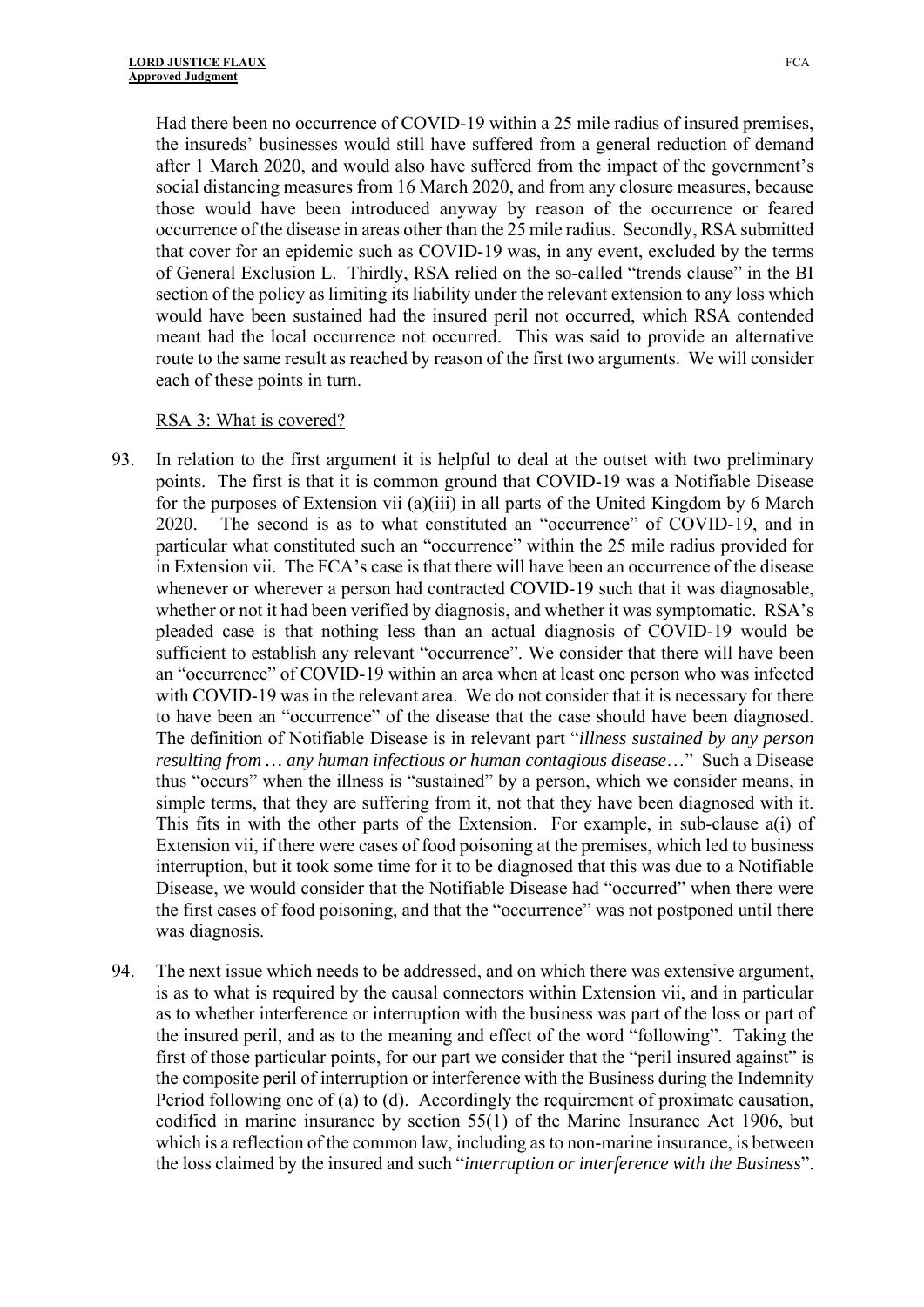The requirement that the business interruption or interference should "follow" one of (a) to (d) is, as we see it, a requirement within the composite peril insured.

- 95. As to what is intended by the requirement that the business interruption or interference should "follow" one of (a) to (d), we consider that this imports more than merely a temporal relationship. We consider that the FCA is correct to say that it involves a requirement that one of (a) to (d) should have a causal connection to the business interruption, but not necessarily one of proximate causation. While it is the case that courts tend to avoid drawing nice distinctions between causative phrases in an insurance context, and that it is often appropriate to infer that the intention of the parties was to refer to the established test of proximate causation, it does not appear that it is appropriate to construe "following" here as having that meaning. As we have said, we do not consider that it is a link between the loss and the peril, which is the central case where it is generally to be inferred that the parties intended a test of proximate causation. In any event, it appears to us that, in context, it was used to denote a looser form of link than that of proximate causation. Its natural meaning does not itself import such a link, and it makes good sense that a word implying a looser link should be used in recognition of the fact that, of the matters referred to within Extension vii, (a) and (d) would not of themselves directly cause interruption to or interference with the business, but would in almost every case have such an effect only via the reaction of the authorities and/or of the public. In (b) and (c) that part of the chain is specified in the clause, but not in (a) and (d), and thus the use of the word "following" is entirely understandable.
- 96. We were not persuaded by RSA's arguments to the effect that the word "following" must denote proximate causation by reason of other provisions of Extension vii. There were two such arguments. One focused on the terms of the definition of "Indemnity Period" given in the extension, and in particular on the words "shall be affected *in consequence of* the occurrence discovery or accident". The phrase "in consequence of", RSA submitted, must be read as requiring proximate causation. In our view, however, the phrase is used simply to refer to the requirement that the interruption should "follow" one of (a) to (d) which is specified in the main body of the extension. "Following" on any view, and as the FCA accepts, imports some causal connection and as we see it, the phrase "in consequence of" is intending to refer to the same connection. It is significant that, within the definition of "Indemnity Period", what is envisaged is that the "occurrence discovery or accident" shall have business interruption or interference as a "consequence". But, as we have already said, the "occurrences" in (a) and (d) would not have a direct effect on the business. "In consequence of" is accordingly intended to embrace, at least, indirect causation.
- 97. The second argument is based on the terms of Clause 4 under the heading "*Additional Definition in respect of Notifiable Disease*" in Extension vii, and in particular the words "We shall only be liable for the loss arising at those **Premises** which are directly affected by the occurrence discovery or accident…" We consider that this provision is aimed at ensuring that there is no cover for the effects on the business which do not arise from those premises which are impacted by the contingency insured (whether it be  $(a)$ ,  $(b)$ ,  $(c)$ ) or (d) within Extension vii). Accordingly, for example, this provision makes clear that, if vermin or pests were discovered at an insured's premises A and as a result the competent local authority shut down the insured's premises B as well as a result of concerns about the insured's safety standards, the business interruption caused by the shutting of premises B would not be covered. In our view, however, it is not intended to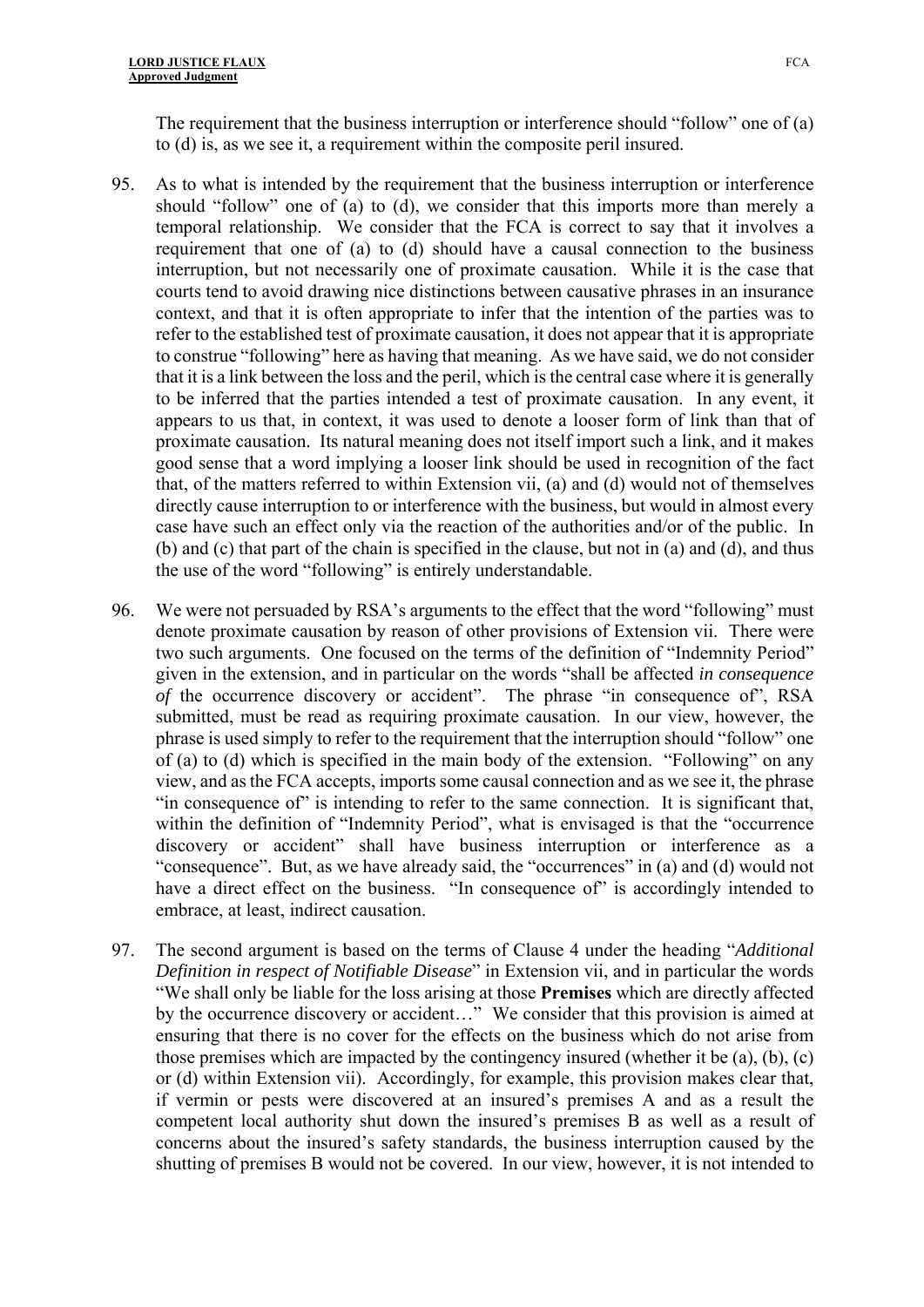narrow the cover provided under (a) to cases where the relevant occurrence or discovery occurred at premises A or had an effect upon premises A without any intermediate cause. That would be inconsistent with the grant of cover in respect of the business interruption following any occurrence of a notifiable disease within 25 miles of the Premises, which clearly envisages that the occurrence of the disease will be at a distance of up to 25 miles from the Premises in question. A disease occurring at such a distance would only be likely to have an effect on the business at the Premises indirectly, namely via the reaction of the authorities and/or the public.

- 98. Putting on one side for the moment its arguments as to General Exclusion L and the "trends clause", RSA did not develop its arguments as to why there was no cover if it is wrong as to its submissions as to the word "following" importing a requirement of proximate causation. Nonetheless, given that the FCA accepts that even the term "following" imports a causal link, we regard it as necessary to consider how that can be said to have been fulfilled. Furthermore, the FCA made it clear that, while its primary case was that Extension vii does not import a requirement of proximate causation, it contended that it would not make any difference if it did: that there would be cover under the clause even if it needed to be shown that a proximate cause of the business interruption was the occurrence of a Notifiable Disease within a radius of 25 miles of the Premises. We will consider that argument here as well, in case the matter goes further and because it is a theme relevant to other "disease clauses" which we have to consider.
- 99. The way in which Mr Colin Edelman QC, on behalf of the FCA, put this case was that in each case when and where there was the occurrence of a Notifiable Disease within the 25 mile radius, that occurrence was an effective cause of the subsequent government measures and interference with the insured's business. The government's decisions were based on the fact that there were such occurrences in a very large number of places. The decisions were accordingly based on all of those occurrences. He said that the way in which this should be analysed is either that there was one indivisible cause, namely the disease, of which all the outbreaks formed part, or that there were many different concurrent effective causes, none of which is excluded. That analysis, Mr Edelman QC submitted, meant that the looser "following" test was certainly satisfied, but also that there was proximate causation, if that needed to be shown.
- 100. While much of the argument was understandably put in terms of the nature of the causal requirements, we consider that what underlies the dispute in relation to causative requirements is a difference as to the nature of the peril insured, and that this depends on a proper construction of the relevant terms of Extension vii. Once that question of construction is answered, it seems to us that the issues of causation will also largely have been answered, and in particular it will have been established which matters can be said to be separate, non-insured causes which could be seen as distinct from the insured peril.
- 101. RSA's contention is that the insured peril is the effect of a local occurrence of a Notifiable Disease. Its case is that if there is a local outbreak of a disease occurring more widely, then it is only the effects of the disease occurring locally, and only insofar as they can be distinguished, which are covered. RSA submits that this is the purpose and effect of the 25 mile radius provision, and that the FCA's case reduces the requirement that there should have been an occurrence of the disease within 25 miles to a senseless, or at least arbitrary, "tick box" condition for cover.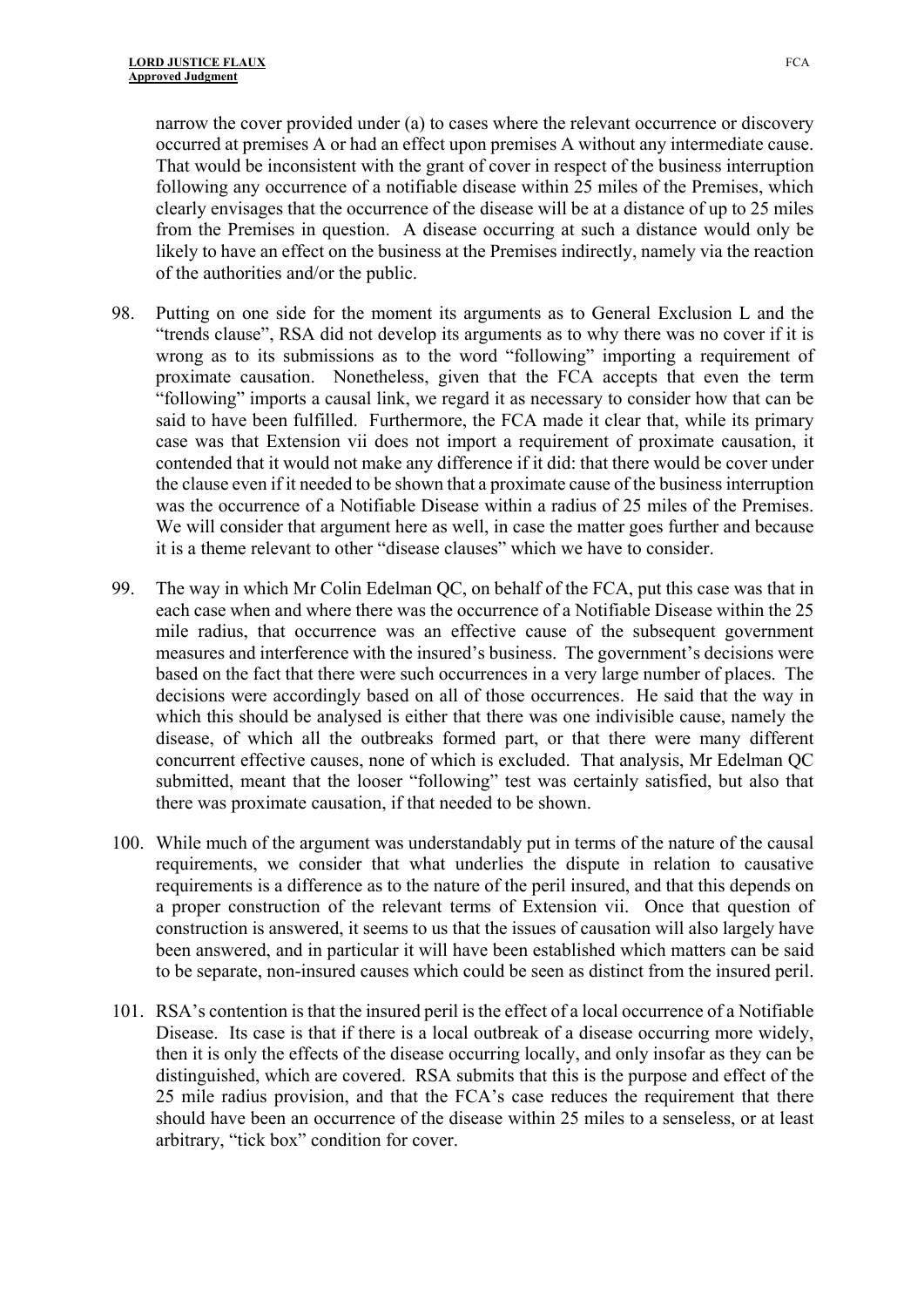- 102. This is undoubtedly a significant argument, but it is one which we are unable to accept because we have concluded that it does not withstand detailed consideration of the nature of a cover in relation to Notifiable Disease in the terms of that provided for in Extension vii. Two matters are fundamental to this conclusion. The first is the language of the particular clause. Extension vii (a) is not expressly confined to cases where the interruption has resulted only from the instance(s) of a Notifiable Disease within the  $25$ mile radius, as opposed to other instances elsewhere. Nor in our view does the language used in this clause implicitly have that effect. Instead, the clause can and should properly be read as meaning that there is cover for the business interruption consequences of a Notifiable Disease which has occurred, i.e. of which there has been at least one instance, within the specified radius, from the time of that occurrence. The wording of the clause, in other words, indicates that the essence of the fortuity covered is the Notifiable Disease, which has come near, rather than specific local occurrences of the disease.
- 103. The second matter is the implications of the fact that the cover relates to occurrences of a Notifiable Disease. By reason of the terms of 1(ii) of the Additional Definition of Notifiable Disease, Notifiable Diseases include those which are required to be officially notified. The relevant scheme for notification, as mentioned above, is contained in the 1984 Act and the 2010 Regulations. Under the 2010 Regulations, registered medical practitioners have a duty to notify proper officers of the relevant local authority, amongst other things, of grounds for suspecting that a patient has a notifiable disease. Under the same Regulations, the relevant local authority must disclose the fact of a notification of a notifiable disease to, amongst others, PHE, and to the proper officer of the local authority in whose area the patient usually resides, if different. At the time of the conclusion of the contracts of insurance in question, there were some 31 diseases specified in Schedule 1 to the 2010 Regulations as notifiable, including cholera, plague, typhus, yellow fever and SARS. Under RSA 3, furthermore, the cover in Extension vii is not limited to Notifiable Diseases which have been included on Schedule 1 at the outset of the insurance, but extends to others which may be added thereto, as COVID-19 has been.
- 104. While there is clearly a spectrum of diseases within the category of Notifiable Diseases, it includes diseases which are capable of widespread dissemination, such as SARS (Severe Acute Respiratory Syndrome), which is a viral respiratory illness caused by the SARS-associated coronavirus for which there is no vaccine. It is in the nature of human infectious and contagious diseases that they may spread in highly complicated, often difficult to predict, and what might be described as "fluid", patterns. Furthermore, the list of diseases includes some which might attract a response from authorities which are not merely local authorities, and which is not a purely local response. The requirement under the Regulations of notifications to PHE, and to other local authorities facilitates such wider responses. Moreover, in terms of Extension vii, the fact that it is envisaged that the occurrence of a notifiable disease up to 25 miles away might be followed by interruption of business at the insured's premises demonstrates, in our view, that the parties must have contemplated that there might be relevant actions of public authorities which affect a wide area. They must also have contemplated that the authorities might take action in relation to the outbreak of a notifiable disease as a whole, and not to particular parts of an outbreak, and would be most unlikely to take action which had any regard to whether cases fell within or outside a line 25 miles away from any particular insured premises.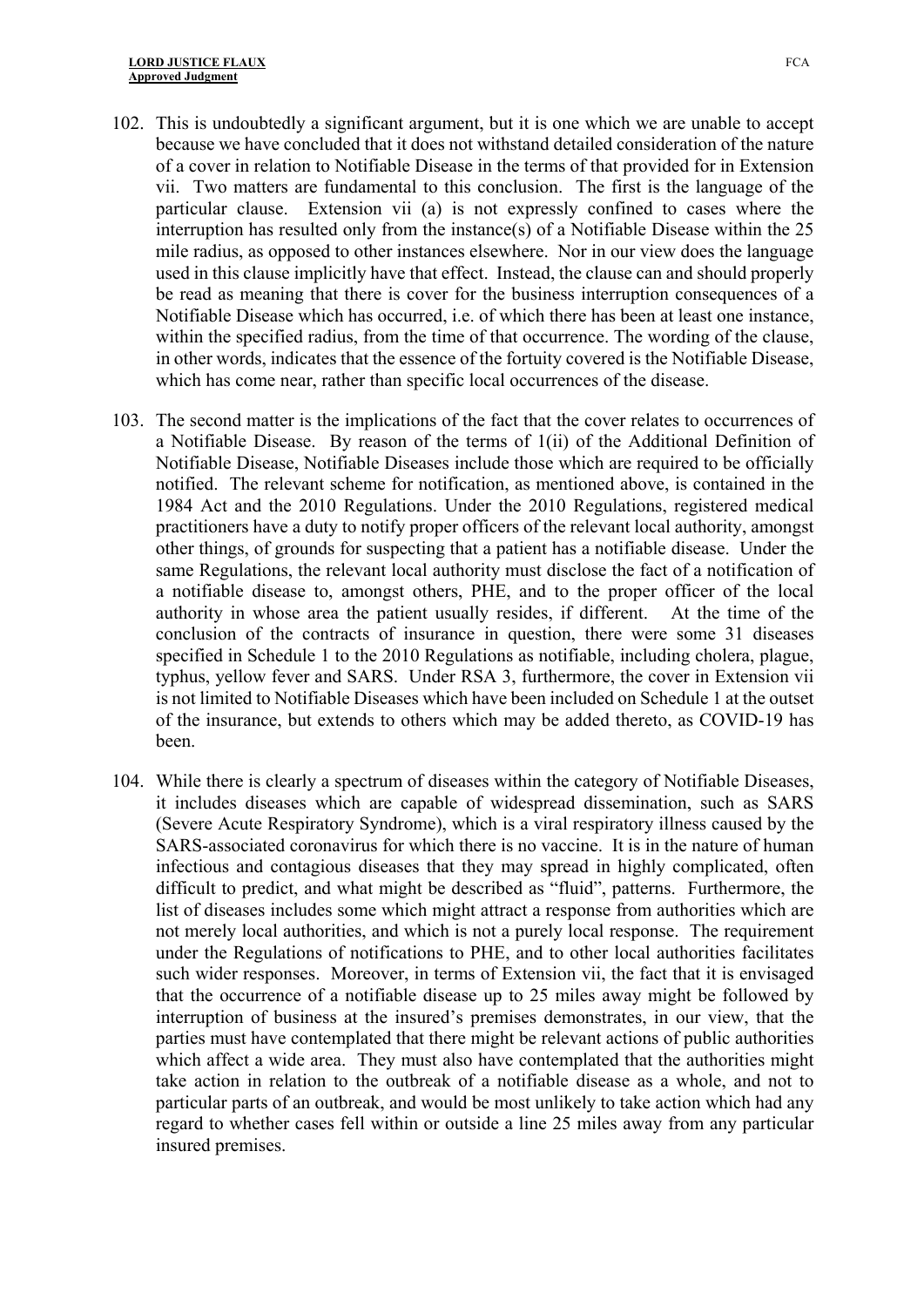- 105. In light of these matters, if RSA is correct as to the meaning to be ascribed to the clause, the parties would have been agreeing to the production of highly anomalous results. By way of example, if 20 people contracted a Notifiable Disease in a town 24 miles away from the premises and the authorities decided as a result to take "locking down" or other action which affected the insured's premises, there would on RSA's case (as we understood it) be cover, even though the aim of the public authorities was in large part to prevent the disease spreading elsewhere including outside the area of the 25 mile radius. On the other hand, if 20 people in a town 26 miles from the premises contracted the Notifiable Disease and the authorities decided to act by imposing a lockdown or other measures, there would be no effective cover for the resulting interruption or interference with the business, notwithstanding that some of those 20 people might have subsequently moved into, or infected people within, the 25 mile radius, and notwithstanding that a part of the motivation of the authorities in imposing the measures was to prevent or slow the spread of the disease within the 25 mile radius.
- 106. Equally, and on a more general level, it is not difficult to conceive of a disease which spread rather more slowly than COVID-19, which triggered a series of local lockdowns or other public health measures, which ultimately covered all or large parts of the country. On RSA's case, if the local measures were caused by the occurrence of the disease within the 25 mile radius, then there would be cover for their effects. But if the disease developed and spread more quickly, so that the response was national, and simultaneous, then there would be no effective cover in any area, because the response was not taken specifically in relation to any particular area.
- 107. Those considerations support a construction of the cover in Extension vii (a)(iii) such that it is not confined to the effects only of the local occurrence of a Notifiable Disease. The construction we favour avoids the result that there would be no effective cover if the local occurrence were a part of a wider outbreak, and where, precisely because of the wider outbreak, it would be difficult or impossible to show that the local occurrence(s) made a difference to the response of the authorities and/or public. We do not consider that a reasonable person, equipped *inter alia* with knowledge of the 1984 Act and the 2010 Regulations, would have understood the parties in using the words they did to mean that or intend such results.
- 108. The point which RSA, and other insurers, particularly pressed us with was that the FCA's interpretation of the cover provided by Extension vii (and other "disease clauses") gave no sensible meaning or effect to the 25 mile radius stipulation at all. They argued that it became, on the FCA's case, just a condition which had to be fulfilled, so that, if there were just one case of a disease within the 25 miles, then there would be cover for the effects of an epidemic which had no other link to the locality, but if no case came within 25 miles, then there would not be. This was described by RSA, and other insurers, as a matter of "happenstance" and productive of arbitrary results.
- 109. In our view, the FCA is correct to say that the 25 mile radius provision, interpreted as it submits it should be, makes sense. It has the effect that diseases which make no local appearance cannot lead to there being cover. While it is possible to think of anomalous cases, where it is a matter of chance whether an infected person came within the 25 mile radius or not, it appeared to us that any such anomalies were considerably less significant that those inherent in RSA's interpretation, some of which we have indicated already.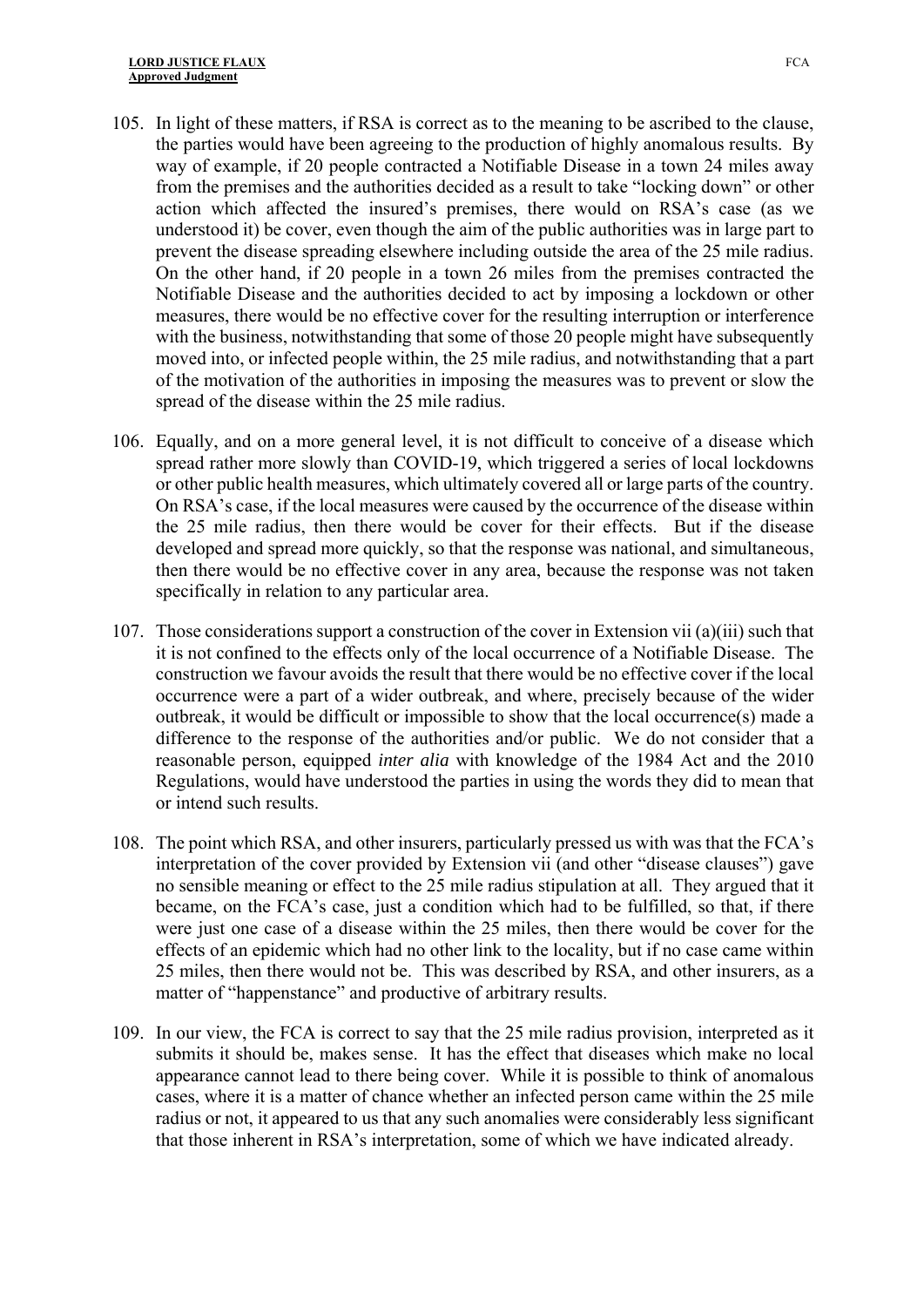- 110. If we are correct in our view as to the nature of the cover provided in Extension vii (a)(iii), then the issues as to causation largely answer themselves. If, properly construed, there is cover for the effects of a disease which may occur both within and outside the specified radius, and which may trigger a response of the authorities and the public to the outbreak as a whole, then it would be inconsistent with the nature of the cover to regard the occurrence of the disease outside the radius, or the response of the authorities or the public to that occurrence of the disease, as being alternative, uncovered, causes of the business interruption which could be relied on as supporting an argument that there would have been the same business interruption in the absence of the insured peril.
- 111. If, as we consider to be the case with RSA 3, what is required by the word "following" is a looser causal relation than proximate cause, we would regard that as being clearly satisfied by the occurrence of a case of the disease within the radius if that occurrence was part of a wider picture which dictated the response of the authorities and the public which itself led to the business interruption or interference. Even if the word "following" imports the requirement of proximate causation we would consider that, given the nature of the cover as we consider it to be, this is to be regarded as satisfied in a case in which there is a national response to the widespread outbreak of a disease. In such a case we consider that the right way to analyse the matter is that the proximate cause of the business interruption is the Notifiable Disease of which the individual outbreaks form indivisible parts.
- 112. Alternatively, although we regard this as being less satisfactory, each of the individual occurrences was a separate but effective cause. On this analysis they were all effective because the authorities acted on a national level, on the basis of the information about all the occurrences of COVID-19, and it is artificial to say that only some of those which had occurred by any given date were effective causes of the action taken at that date; and still more artificial to say that because the action was taken in response to all the cases, it could not be regarded as taken in response to any particular cases. As Mr Edelman QC submitted, there is material in the Agreed Facts which provides a sufficient basis for this analysis. He pointed to the information which the government was acting upon, and a number of SAGE minutes, which show that the government response was the reaction to information about all the cases in the country, and that the response was decided to be national because the outbreak was so widespread. As Mr Edelman QC pointed out, the Secretary of State for Health and Social Care, Mr Hancock, on 28 April 2020 stated that thought had been given to imposing measures first on London and the Midlands, but it had been decided that "*we are really in this together*", and that "*the shape of the curve … has been very similar across the whole country*". Given this, it appears to us that it is not unrealistic to say that all the cases were equal causes of the imposition of national measures.
- 113. The result is that, subject to a consideration of the second and third points raised by RSA, there is cover under RSA 3 for any business interruption which an insured can show resulted from COVID-19, including by reason of the actions, measures and advice of the government, and the reaction of the public in response to the disease, from the date when the disease occurred in the relevant 25 mile radius.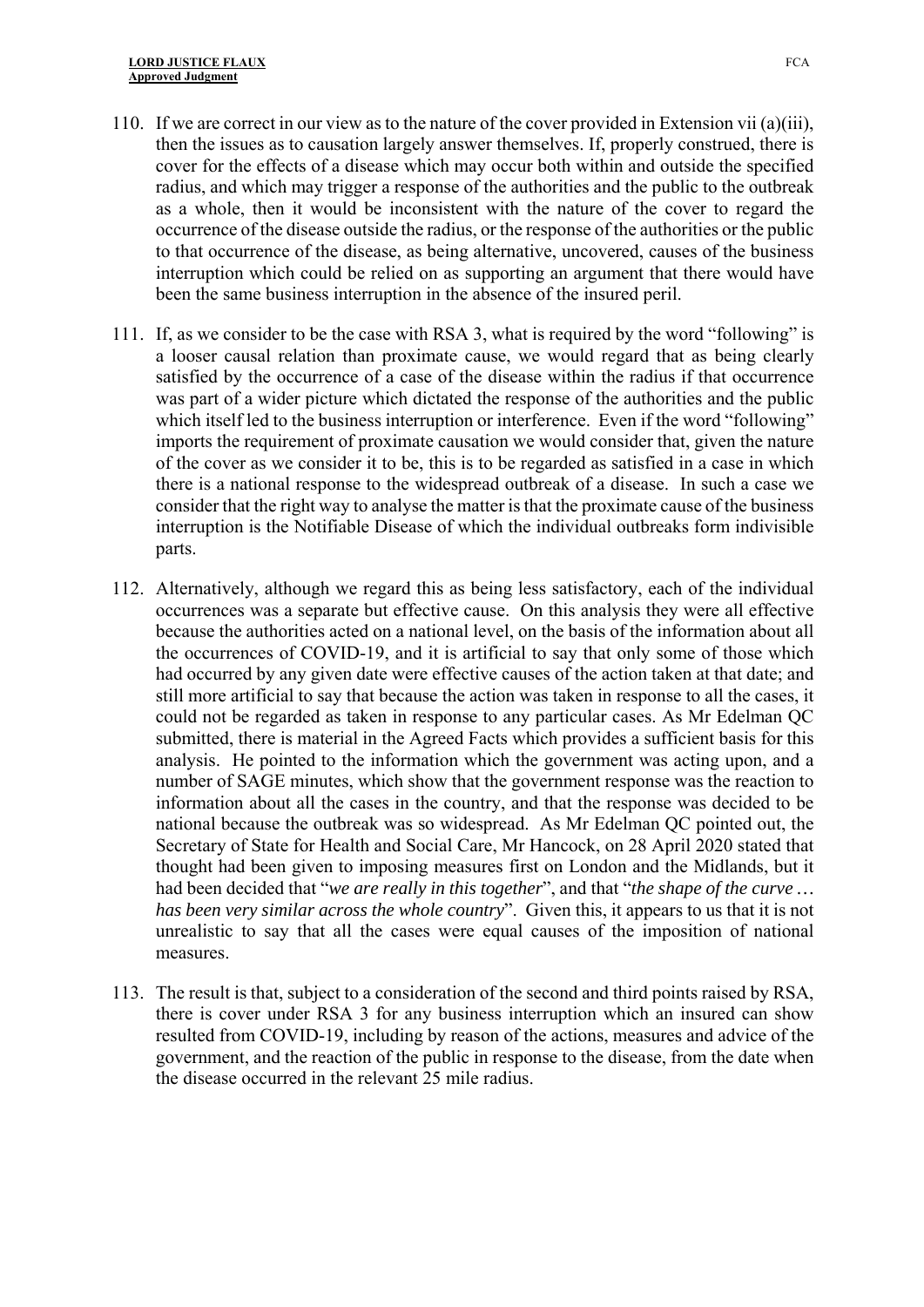#### RSA 3: General Exclusion L

- 114. RSA's second argument is that cover for the effects of an epidemic such as COVID-19 was excluded by a specific exclusion in the policy, namely General Exclusion L. We have already set out the terms of this exclusion, and where it appears in the policy.
- 115. This exclusion has the hallmarks of one which has been included without detailed consideration of the extent to which its terms might, if applied literally, cut down specific covers provided in the insurance. Thus, the exclusion seems to exclude "loss or Damage" due to "poisoning". However, food poisoning is one of the notifiable diseases which is included in Schedule 1 to the 2010 Regulations, and is also the most obvious Notifiable Disease which might be "*attributable to food or drink supplied from the Premises*" within Extension vii (a)(i). Indeed, in the "*Additional Definition in respect of Notifiable Diseases*" within Extension vii, Notifiable Disease is defined to include an illness sustained by any person resulting from "*food or drink poisoning*". Similarly, General Exclusion L seems to exclude "loss or Damage" due to "disease". This is notwithstanding that Extension vii quite clearly provides express cover for business interruption following Notifiable Diseases. We have no doubt that a reasonable person would not understand the insurance to be expressly giving cover with one hand and taking it away by the other in the form of the list of matters referred to in General Exclusion L.
- 116. While RSA seeks to rely on the appearance of the word "epidemic" within Exclusion L, it appears to us that this reliance carries no conviction. "Epidemic" is not alone in the list but, as we have said, is in the company of "poisoning" and "disease". As we have said, we find it impossible to consider that loss as a result of these matters insofar as expressly covered under Extension vii, was intended to be excluded by this General Exclusion. Furthermore, the list of diseases which, even at the time of the conclusion of the contracts of insurance, were required to be notified to the competent local authority included some, such as SARS, which might undoubtedly give rise to an epidemic; and furthermore Notifiable Diseases as defined in Extension vii were not a closed category, and clearly a newly occurring disease giving rise to an epidemic would be likely to lead to a requirement for notification, as indeed happened with COVID-19. Accordingly, there is cover under Extension vii for certain losses following an epidemic, and for the same reasons as apply to "poisoning" and "disease" we find it impossible to accept that the general exclusion was intended to withdraw such express cover.
- 117. We consider that the correct construction of the policy is that sub-clause L(b) (bis) must be understood as meaning that the terms of the exclusion were not intended to override express grants of cover, or at least was not intended to apply to the disease clauses in Extension vii. It seems likely that L(b)(bis) was included precisely to cater for the possibility that, without it, General Exclusion L might not fit well with other terms of the policy in which it was being included. L(b)(bis) is not confined to preserving the effect of other exclusions in the policy, because the first part of the clause applies to "*all other terms and conditions of the Policy*", and the second part of the clause applies to a particular class, namely exclusions, which are "especially", which connotes not exclusively, not to be superseded. It is therefore wide enough, in our view, to apply to cases such as the present, in order to avoid the absurdity, and potential unfairness, of an express grant of cover being eliminated by a General Exclusion dealing with a range of matters most of which are irrelevant to the cover involved.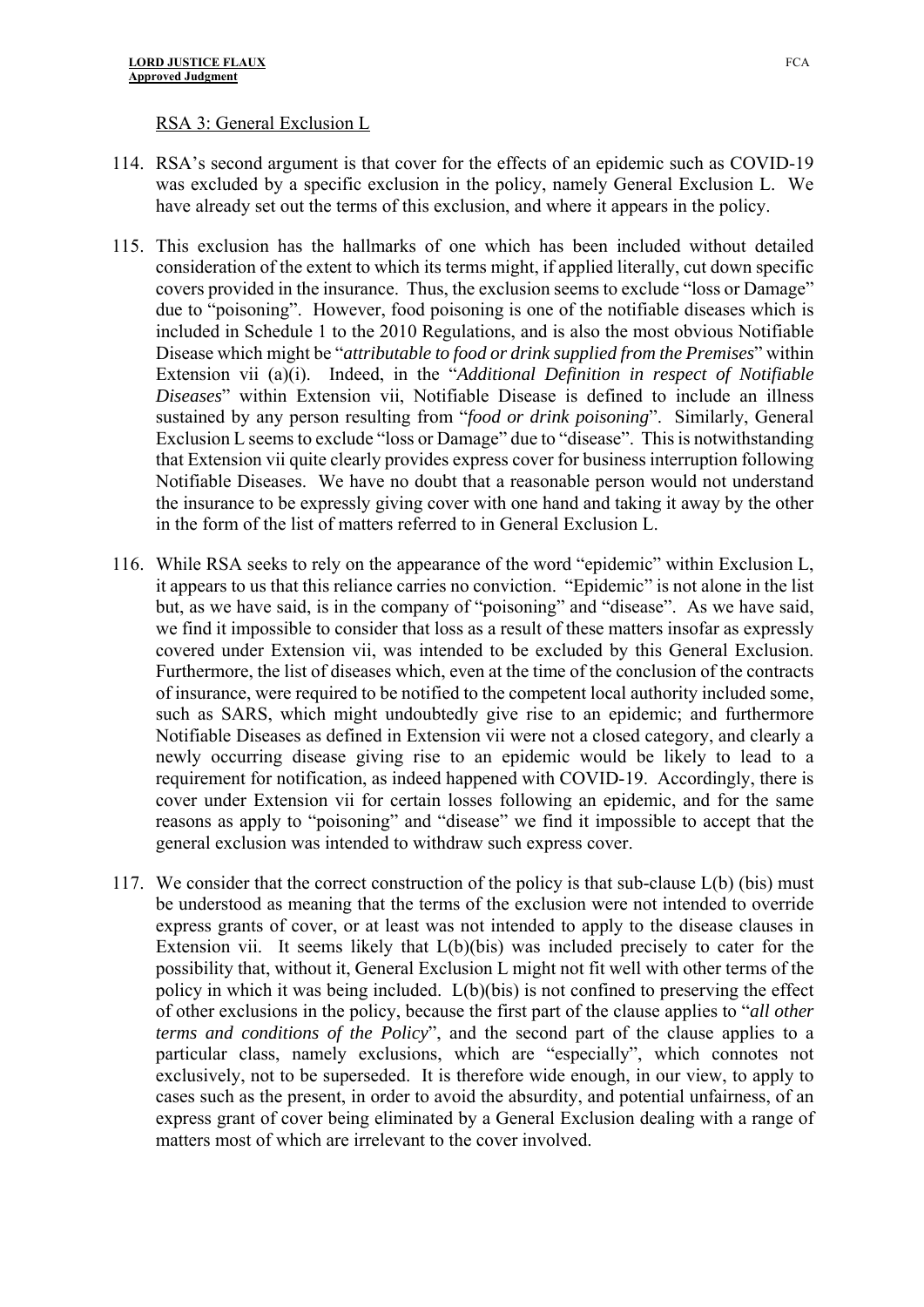118. Finally, under this heading we should say, while we do not consider it necessary to resort to it, this would be one of the few cases in which it would be appropriate to apply a principle of *contra proferentem*.

#### RSA 3: The "trends clause"

- 119. RSA's third main argument relates to the "trends clause". It contends that the "trends clause" included after the "Definitions for Section 2" is applicable to the calculation of an indemnity under Extension vii. This is notwithstanding that the "trends clause" is couched in terms of "circumstances" affecting the Business either before or after "the Incident", and "Incident" is defined as loss, destruction or damage to physical property. RSA contends that this should, in effect, be manipulated, so that it is applicable to nondamage perils insured under the extensions to Section 2. The FCA contends, by contrast, that the indemnity under Extension vii is not subject to any of the contractual quantification machinery, and the "trends clause" is relevant only if that machinery is applicable.
- 120. In our view, though the policy is not well drafted, it should be construed as meaning that the contractual quantification provisions are applicable for the purposes of the calculation of the indemnity under Extension vii. It would, in our view, be commercially surprising if the parties intended that the provisions relating to quantification of business interruption claims arising out of damage should not apply, with appropriate adjustments, to claims in respect of non-damage perils and the parties should be left to debate the correct approach to the quantification of such claims notwithstanding their agreement on the principles relating to claims for business interruption following damage. If this is right, then there is also no good reason why the "trends clause" should not apply to such non-damage claims, though it would necessarily have to be manipulated to make it applicable. That manipulation would involve reading the clause as saying *"… adjustments shall be made as may be necessary to provide for the trend of the Business and for variations in or other circumstances affecting the Business either before or after the occurrence of the insured peril or which would have affected the Business had the insured peril not occurred so that the figures thus adjusted shall represent as nearly as may be reasonably practicable the results which but for the insured peril would have been obtained during the relative period after the occurrence of the insured peril*".
- 121. There are two important related preliminary points about the "trends clause" in this wording, which are equally applicable to all the trends clauses and provisions which we are considering. First, it is in the quantification machinery for a claim, so that it is not part of the delineation of cover, but part of the machinery for calculating the business interruption loss on the basis that there is a qualifying insured peril. Where the policyholder has therefore *prima facie* established a loss caused by an insured peril, it would seem contrary to principle, unless the policy wording so requires, for that loss to be limited by the inclusion of any part of the insured peril in the assessment of what the position would have been if the insured peril had not occurred. Second, subject to the particular wording providing for something different, the object of the quantification machinery (including any trends clause or provision) in the policy wording is to put the insured in the same position as it would have been in if the insured peril had not occurred.
- 122. Therefore, in applying this clause, as manipulated, the insured peril would need to be recognised as the interruption or interference with the business following the occurrence of a Notifiable Disease within 25 miles. Given that the "trends clause" is intended simply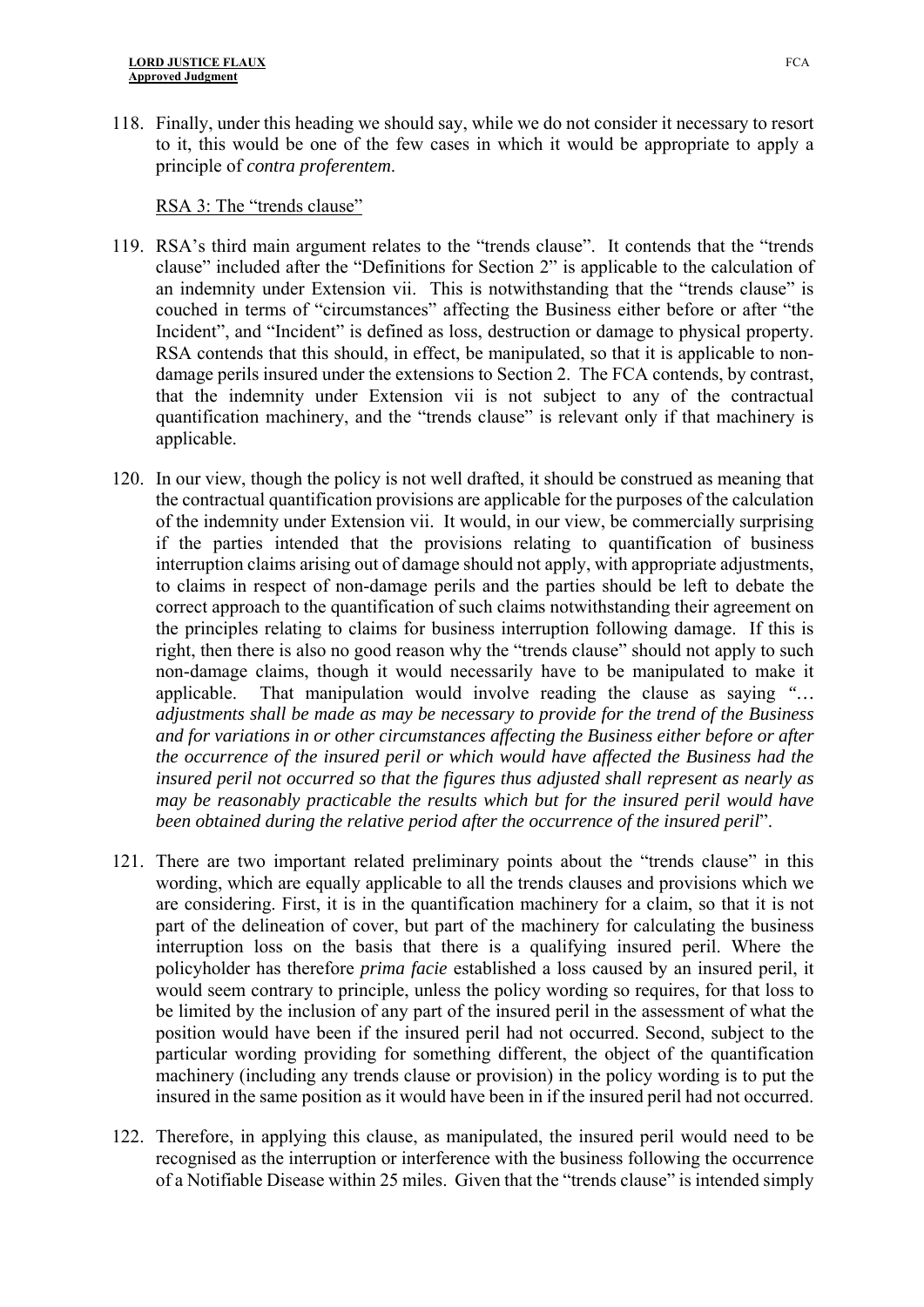to put the insured in the same position as it would have been had the insured peril not occurred, and given the construction which we have found to be correct in relation to the ambit of the insured peril under Extension vii (a)(iii), what this means is that one strips out of the counterfactual that which we have found to be covered under the insuring clause. This means that one takes out of the counterfactual the business interruption referable to COVID-19 including via the authorities' and/or the public's response thereto. The relevant Indemnity Period, however, only starts with the first occurrence of a Notifiable Disease within the 25 mile radius, because that is provided for in the special definition of Indemnity Period contained within Extension vii itself. Accordingly, to the extent that there was business interruption or interference related to COVID-19 before that date the insured could not claim for it.

*The RSA 4 policy wording* 

RSA 4: The policyholders and the wording

- 123. RSA 4 involves two wordings entitled "Material Damage and Business Interruption Policy" and branded "Resilience". The lead wording bears the logo of Marsh Limited and the other wording that of Jelf Insurance Brokers Limited, another entity in the Marsh & McLennan group. The wording was provided by Marsh/Jelf to RSA and other insurers, although one of the General Conditions stipulates that the wording is *"accepted by and adopted as [that] of the Insurer".* Cover on RSA 4 terms was placed by Marsh/Jelf acting on behalf of policyholders and was used for both SMEs and wholesale insureds.
- 124. The structure of RSA 4 is significantly different from that of the other lead policies in the test case. It sets out the perils insured (both Material Damage and BI), followed by Extensions, Exclusions, Claim Conditions, General Conditions, and then a lengthy and detailed definitions section.
- 125. The relevant clauses for the purposes of the present consideration of what has been described as RSA 4's "disease cover" or "notifiable diseases peril" are as follows.
- 126. The relevant insuring clause is within the "Specified Causes" under Clause 2.3. So far as material it provides:

"*In the event of interruption or interference to the Insured's Business as a result of:* 

*…* 

*viii. Notifiable Diseases & Other Incidents:* 

*a. discovered at an Insured Location;* 

*b. attributable to food or beverages supplied at or from the Insured Locations;* 

*c. which are reasonably likely to result from an organism discovered at an Insured Location; and/or* 

*d. occurring within the Vicinity of an Insured Location,*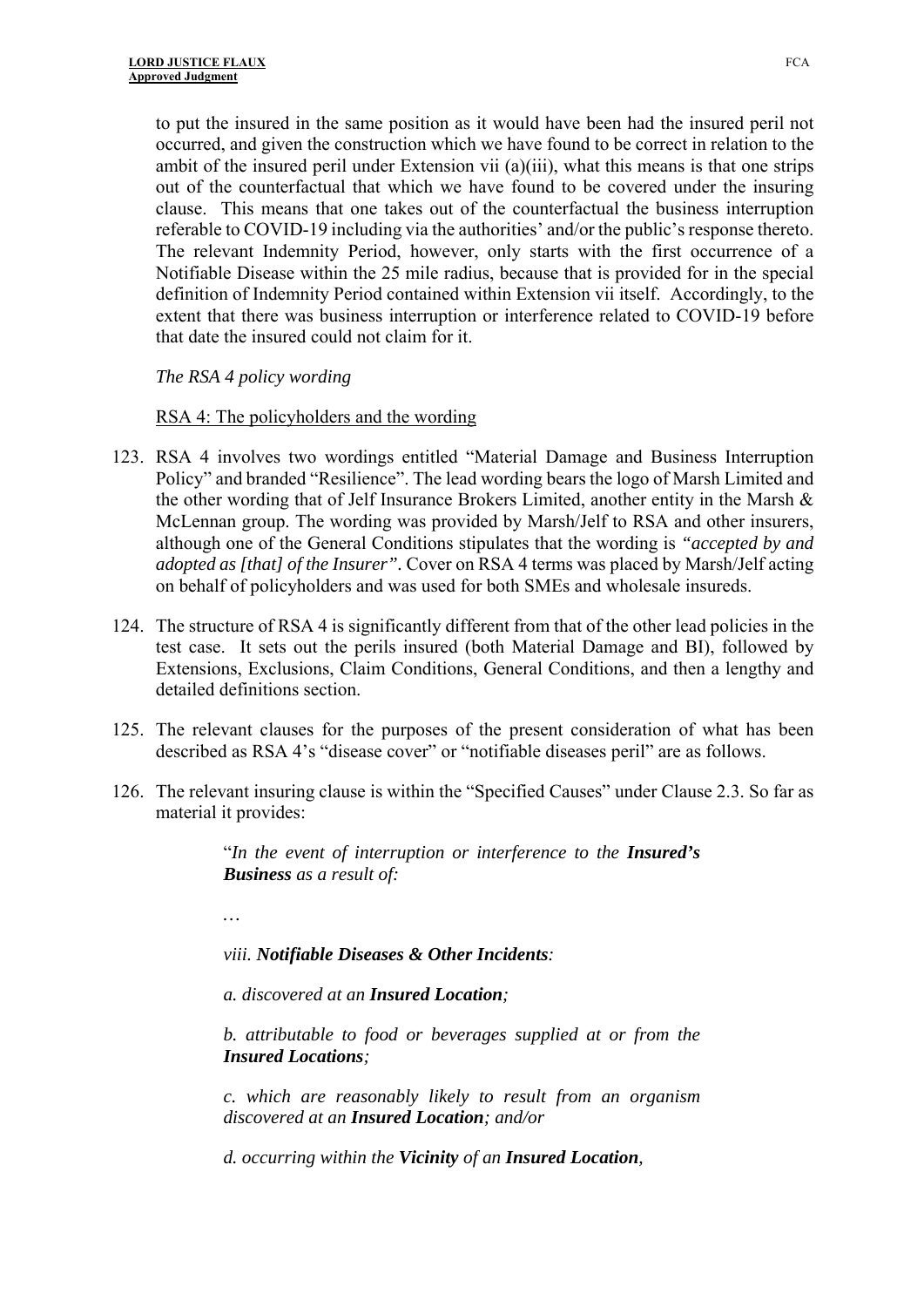*during the Period of Insurance*

*…* 

*within the Territorial Limits, the Insurer agrees to pay the Insured the resulting Business Interruption Loss*."

127. The Definitions included the following:

"*9. Business Interruption Loss means:* 

*i. the Reduction in Turnover;* 

*ii. Increased Cost of Working; and/or* 

*iii. Research & Development Expenditure.* 

*…* 

*17. Covered Event means the events as described in Insuring Clause 2.1, 2.2 2.3 or 2.4 or any applicable Extension.* 

*…* 

*42. Indemnity Period means the period of time during which interruption or interference to the Insured's Business occurs as a consequence of the Covered Event beginning with the occurrence of the Covered Event and ending not later than the end of the Maximum Indemnity Period thereafter.* 

*…* 

### *69. Notifiable Diseases & Other Incidents means:*

*i. one of the following tabulated diseases and/or illnesses:* 

*Acute encephalitis Acute infectious hepatitis Acute meningitis Acute poliomyelitis Anthrax Botulism Brucellosis Cholera Diphtheria Enteric Fever (typhoid or Paratyphoid fever) Food poisoning Infectious bloody diarrhea* [sic] *Invasive group A streptococcal disease Legionnaires Disease Leprosy Malaria*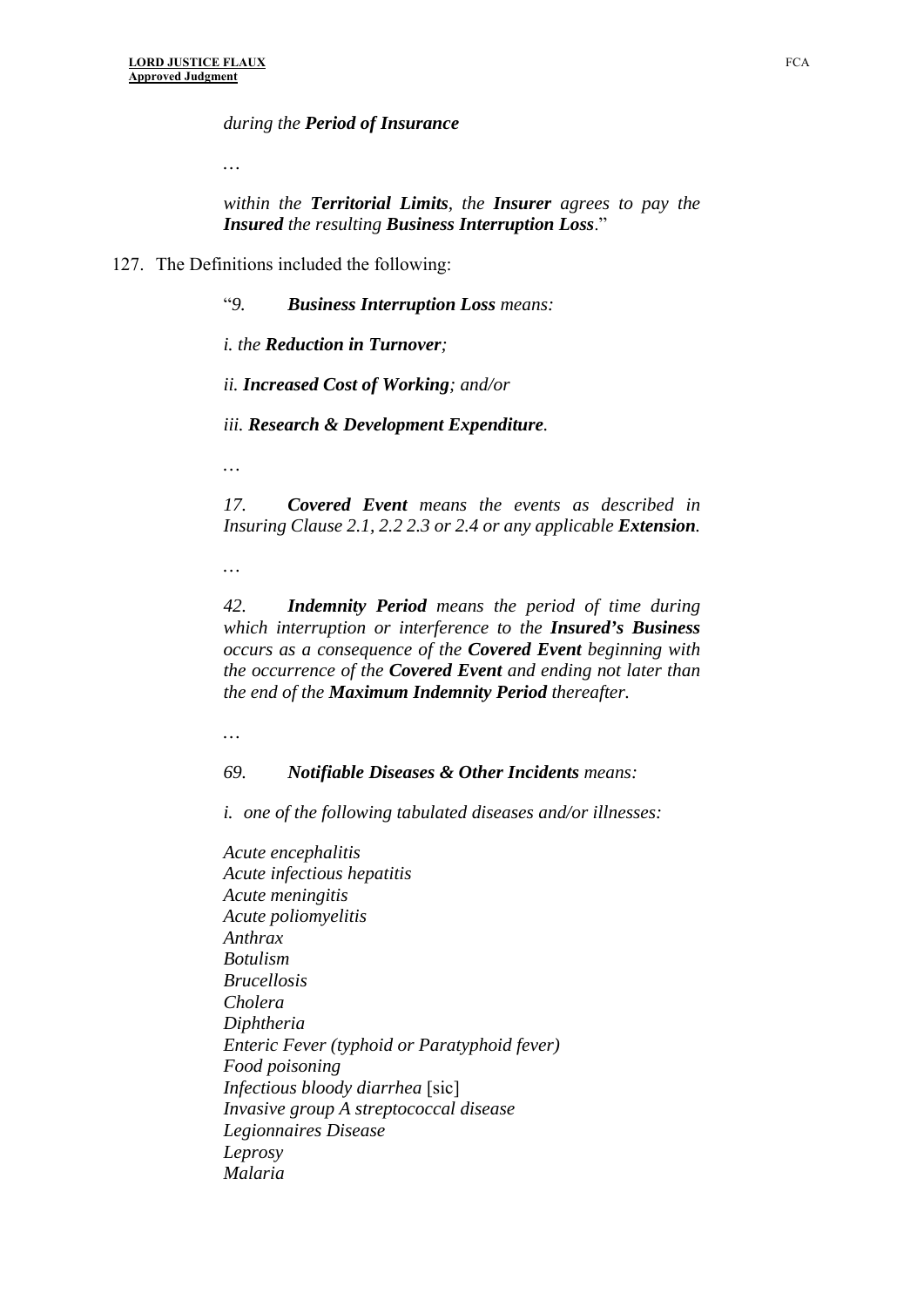*Measles Meningitis Meningococcal septicemia Mumps Plague Rabies Rubella Scarlet fever Severe Acute Respiratory Syndrome (SARS) Smallpox Tetanus Tuberculosis Typhus Viral hepatitis Viral haemorrhagic fever (VHF) Whooping cough Yellow fever* 

*ii. any additional diseases notifiable under the Health Protection Regulations (2010), where a disease occurs and is subsequently classified under the Health Protection Regulations (2010) such disease will be deemed to be notifiable from its initial outbreak;* 

*iii. any additional notifiable diseases in animals as determined by the Department for Environment, Food & Rural Affairs and Animal and Plant Health Agency or any successor agency;* 

*iv. any accidental or malicious deposit of radioactive isotopes, biological or chemical materials reasonably believed by the Insured to be hazardous;* 

*v. defective sanitation or any other enforced closure of an Insured Location by any governmental authority or agency or a competent local authority for health reasons or concerns.* 

*…* 

*93. Reduction in Turnover means:* 

*i. the amount by which the Turnover during the Indemnity Period falls short of the Standard Turnover;* 

*LESS* 

*ii. any costs normally payable out of Turnover (excluding depreciation) as may cease or be reduced during the Indemnity Period as a consequence of the Covered Event.* 

*…*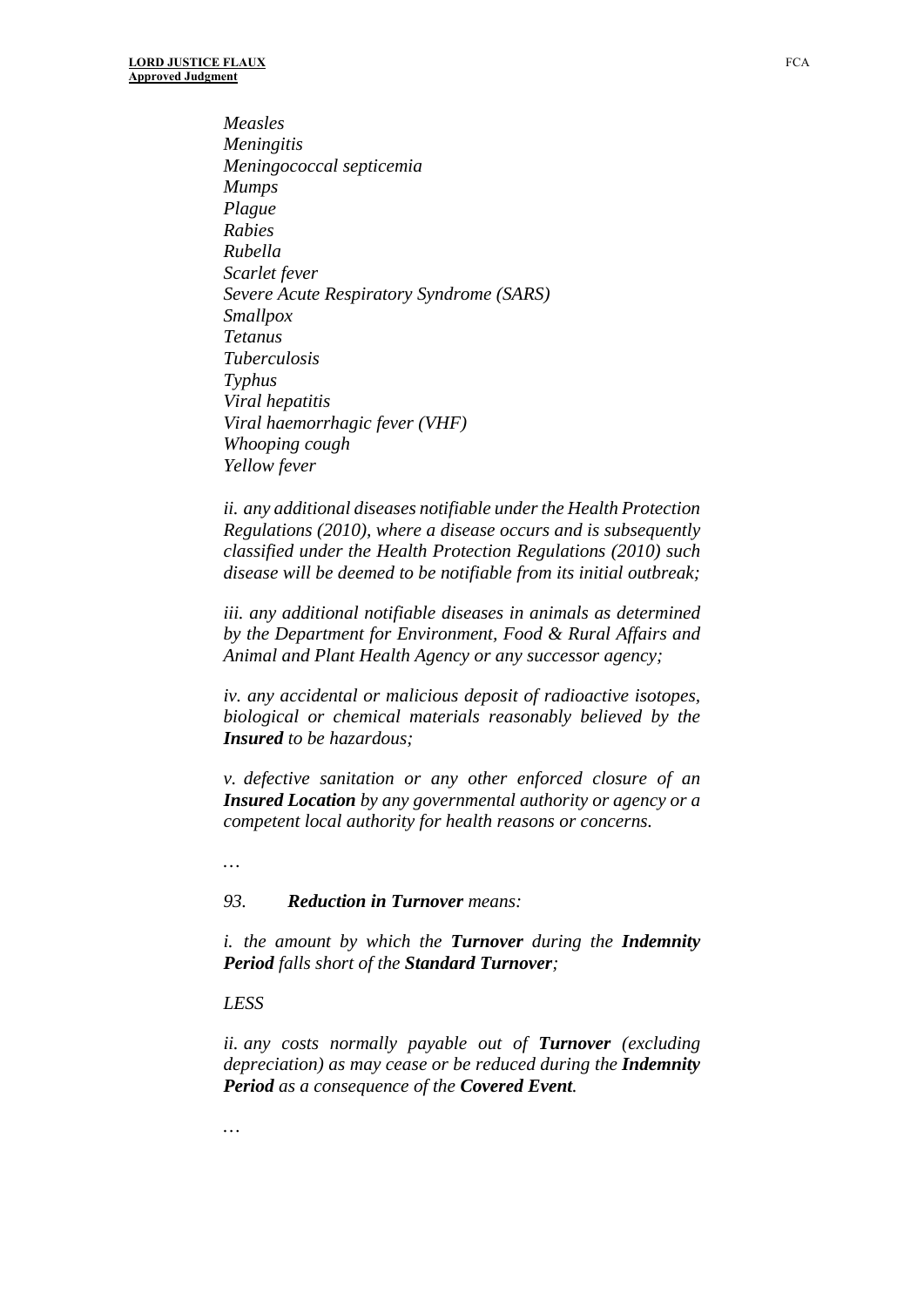*107. Standard Turnover means the Turnover during that equivalent period before the date of any Covered Event which corresponds with the Indemnity Period to which adjustments have been made to take into account the trend of the Insured's Business and for variations in or other circumstances affecting the Insured's Business either before or after the Covered Event or which would have affected the Insured's Business had the Covered Event not occurred so that the figures thus adjusted will represent as nearly as may be reasonably practicable the results which but for the Covered Event would have been obtained during the Indemnity Period.* 

*…* 

#### *116. Turnover means:*

*i. the amount paid or payable to the Insured for goods sold and/or services rendered in the course of the Insured's Business at the Insured Locations; and* 

#### *ii. Rent Receivable; and*

*iii. interest income on the Insured's capital deposits and monetary balances.* 

*…* 

*120. Vicinity means an area surrounding or adjacent to an Insured Location in which events that occur within such area would be reasonably expected to have an impact on an Insured or the Insured's Business*."

#### RSA 4: The parties' positions

128. The FCA contends that there will be cover under Clause 2.3(viii)(d) of RSA 4 for any interruption or interference with an insured's business as a result of COVID-19, including the government's and the public's response thereto, as from 31 January 2020, when there were the first diagnosed cases of COVID-19 in the UK. The FCA's contention is that, as from that date, COVID-19 had occurred within the "Vicinity" (as defined in RSA 4) of all premises in the UK. The FCA calls attention to the particular terms of the definition of "Vicinity" and argues that, as a notifiable disease with a national impact, and one which had already become a national epidemic in other countries, the occurrence of COVID-19 anywhere in the UK could reasonably be expected to have led to a national response, and all businesses in the UK would reasonably be expected to be impacted by such measures. Its alternative case is that the Vicinity requirement was satisfied when COVID-19 occurred in a more localised area of the insured premises, this being a question of fact to be determined in each case. But, the FCA submits, (i) an occurrence of COVID-19 within at least the same city, town or village or other development is always likely to be within the Vicinity; and in any case (ii) that the area involved remains relatively wide.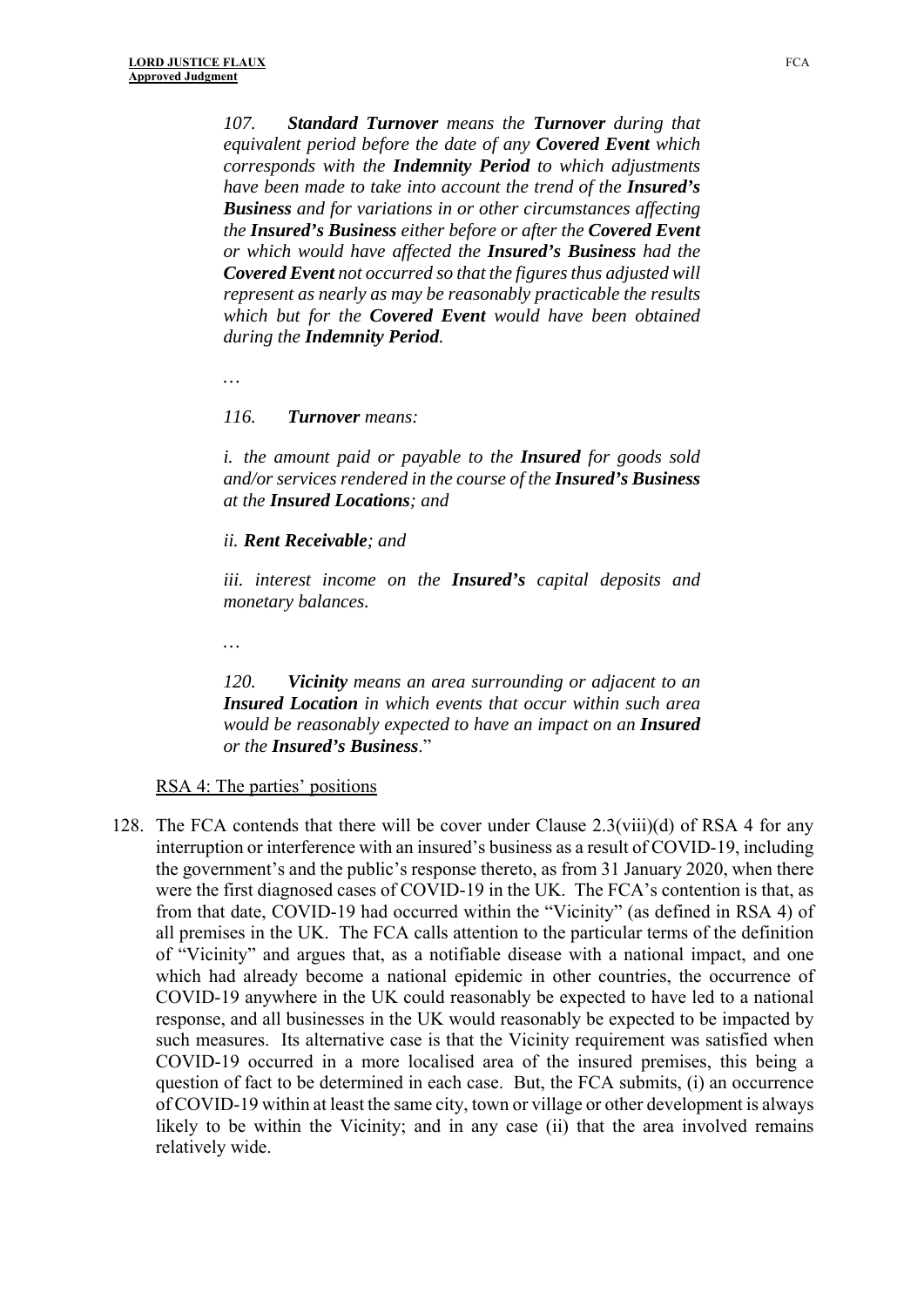- 129. The FCA contends that the causal connection required by the words "as a result" is one of proximate causation, but this does not import any requirement of "but for" causation. In particular the FCA contends that it cannot have been the intention of the parties that cover would be confined to the adverse effects of a response to a disease which occurred only inside the Vicinity, assuming that imports a relevant geographical constraint, and that there would be no cover if the disease was both within and outside the Vicinity and
	- the response was to the disease as a whole. As the FCA put it, RSA "*did agree to provide cover for BI losses to the particular business by reason of a single local, regional, national or worldwide outbreak of a notifiable disease, providing it was actually present within … the Vicinity of the premises*."
- 130. RSA's submissions were that Vicinity, as used in the policy, has a "*physically circumscribed (as opposed to an expansive)*" meaning. It contended that the words "*area surrounding or adjacent to*" suggest "*close spatial proximity to the Premises*". The FCA's case that Vicinity could extend to the whole of the UK was incorrect. RSA accepted that what constituted the Vicinity was fact specific in each case, but denied that Vicinity would always include the same city, town, village or other development. RSA further contended that the only causally relevant incidences of a notifiable disease were those within the Vicinity of the premises. The relevant insured event, it submitted, "*must be one specific to the Vicinity*" and cannot be one which takes place over a wide area which encompasses the Vicinity. What falls within the insured peril must happen inside, and not beyond, the Vicinity, and it is only that which happens inside the Vicinity which must proximately cause the relevant business interruption for there to be cover. Any interruption or interference with the insureds' businesses would have been caused either by the general presence of COVID-19 in the country as a whole or by the closure measures and/or the social distancing measures, and none of those were caused by the occurrence of a notifiable disease within the Vicinity of insureds' premises.
- 131. Mr Turner QC elaborated on these points, arguing, by reference to the definition of Covered Event that the cover was against events, not states of affairs, and that COVID-19 was not an event. He further submitted that what has actually occurred could not have been reasonably expected, and that this was relevant to the application of the definition of Vicinity.
- 132. We also had the advantage of detailed submissions from the HIGA Interveners on RSA 4, including on the Notifiable Diseases aspect of its cover. The HIGA Interveners emphasised in particular the following matters. The definition of Notifiable Diseases & Other Incidents includes a list of 33 illnesses, which largely, but not entirely, mirrors the list of notifiable diseases in Schedule 1 of the 2010 Regulations. One of those listed diseases was SARS which emerged in China and spread to various countries in 2002- 2003, and which in certain places led to stringent control measures. The policy thus specifically envisaged that there would be cover for business interruption as a result of SARS, a disease capable of causing an epidemic or pandemic, occurring in the Vicinity of the insured's premises. Furthermore, the definition of Notifiable Diseases & Other Incidents meant that there would be cover for any additional disease which became notifiable under the 2010 Regulations. A disease included in that category might well be highly contagious with the potential to cause an epidemic or pandemic: a highly contagious, fast-spreading, serious disease is exactly the sort of disease which would be expected to be made notifiable.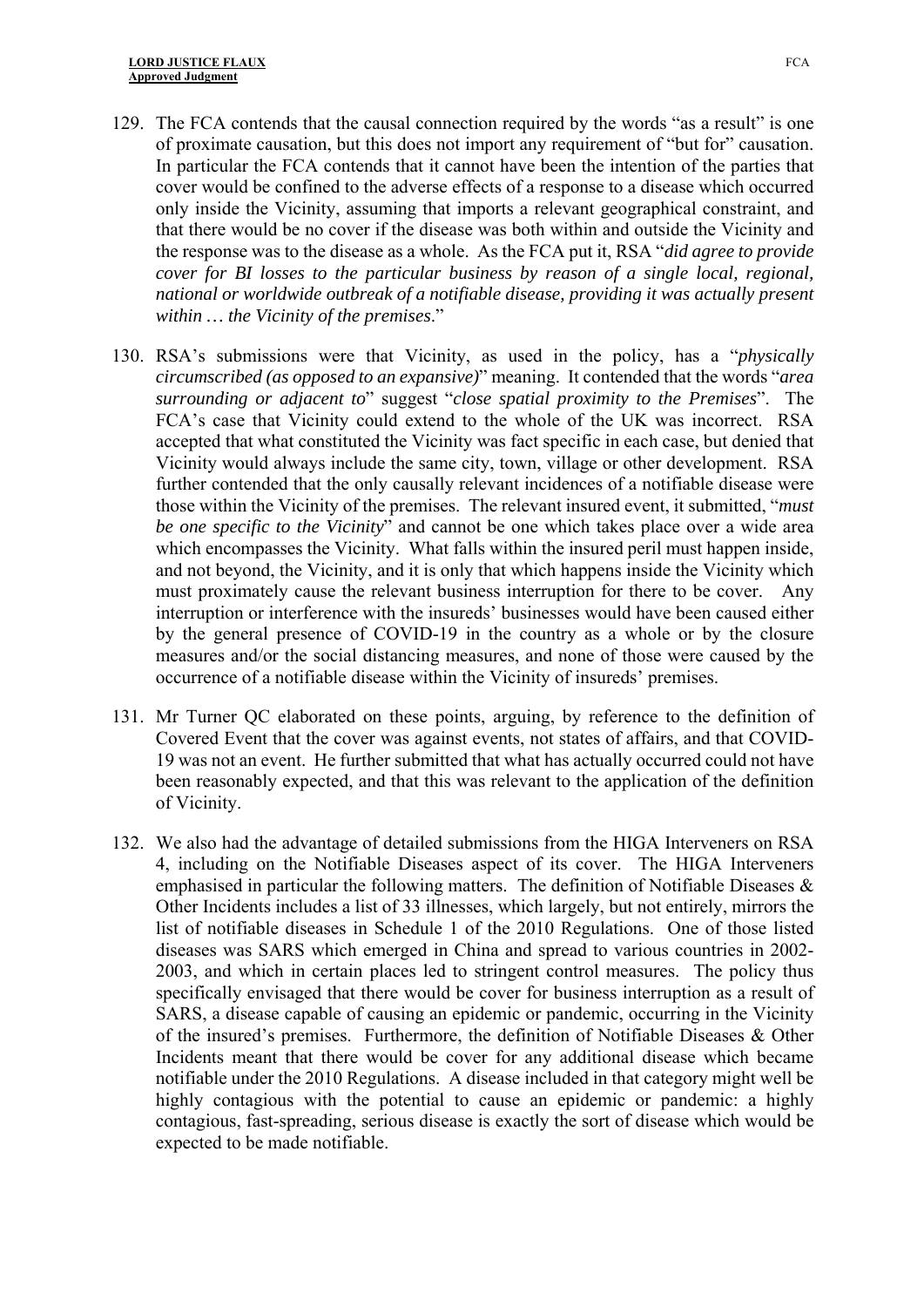- 133. Secondly, the HIGA Interveners stressed that the use of the term Vicinity meant that RSA 4 was unlike every other policy in the test case. The relevant area in which the disease must have "occurred" was not expressed in terms of a fixed, measurable distance from the insured location. Under the RSA 4 definition, while the Vicinity is an area surrounding or adjacent to an Insured Location, that did not place a limit on the size of
	- the area. The second part of the definition was therefore of key significance, and what that involved was identifying the area surrounding the location in which events occurring would reasonably be expected to have an impact on the insured or its business. In that part of the definition, "events" must refer to the relevant triggers within the insured perils. What this definition entails is that the area constituting the Vicinity could depend on three matters, namely (a) the nature of the "events", (b) the nature of the insured's business, and (c) the location of the Insured Location. In the case of a new notifiable disease, the area constituting the Vicinity would depend on its nature. In the case of COVID-19, a highly contagious, and often fatal, disease, the relevant area would be the entirety of the UK because one would reasonably expect a national response which might affect the insured's premises wherever they were. If that were correct then RSA had no remaining basis for denying cover, as any interruption or interference which resulted from the presence of COVID-19 in the country, including the national response thereto, would unquestionably be the result of a notifiable disease within the Vicinity.
- 134. Even if Vicinity were given a more restricted meaning, and assuming it could be established that there was an occurrence of COVID-19 within whatever constituted the Vicinity, there would still be cover. In particular cover was not precluded by the requirement that the interruption or interference with the business should be "a result of" the notifiable disease within the Vicinity. In this context Mr Philip Edey QC, for the HIGA Interveners, submitted that "as a result of" did not import a requirement of proximate causation. That test was apposite between the loss and the peril. Here the peril was business interruption or interference resulting from a notifiable disease in the Vicinity. The phrase "as a result of" was accordingly a link within the insured peril; there was no presumption that it meant proximate causation; and meant something looser than that. But even if that was wrong, any causal requirement was satisfied in this case, when the nature of the peril was understood, because, given the nature of the peril, the cause should be regarded as one indivisible thing, namely COVID-19, of which the local cases were a part, or each was a different equally effective cause.
- 135. We should finally mention a point made by Ms Susannah Jones, for the HIGA Interveners, in reply. She drew attention to the fact that one of the HIGA Interveners, insured under the equivalent of the RSA 4 wording, though not in fact by RSA, has 340 locations in the country, and the vicinity of those locations (on any view of that term) covers a large swathe of the country. On RSA's argument, that insured could not establish that interference with its business was the result of the notifiable disease within the Vicinity of any of those 340 locations, because it would have resulted from the occurrence of the disease elsewhere. She submitted that that was an absurd result which demonstrated the fallacy of RSA's case.

### RSA 4: Discussion

136. We begin with a preliminary matter, which was at issue between the parties, but which, as we understood it, does not have a significant effect. This is the question of the date on which COVID-19 is deemed to have been a notifiable disease. There is no dispute that COVID-19 is a notifiable disease in the sense of Definition 69 (ii). What is in issue is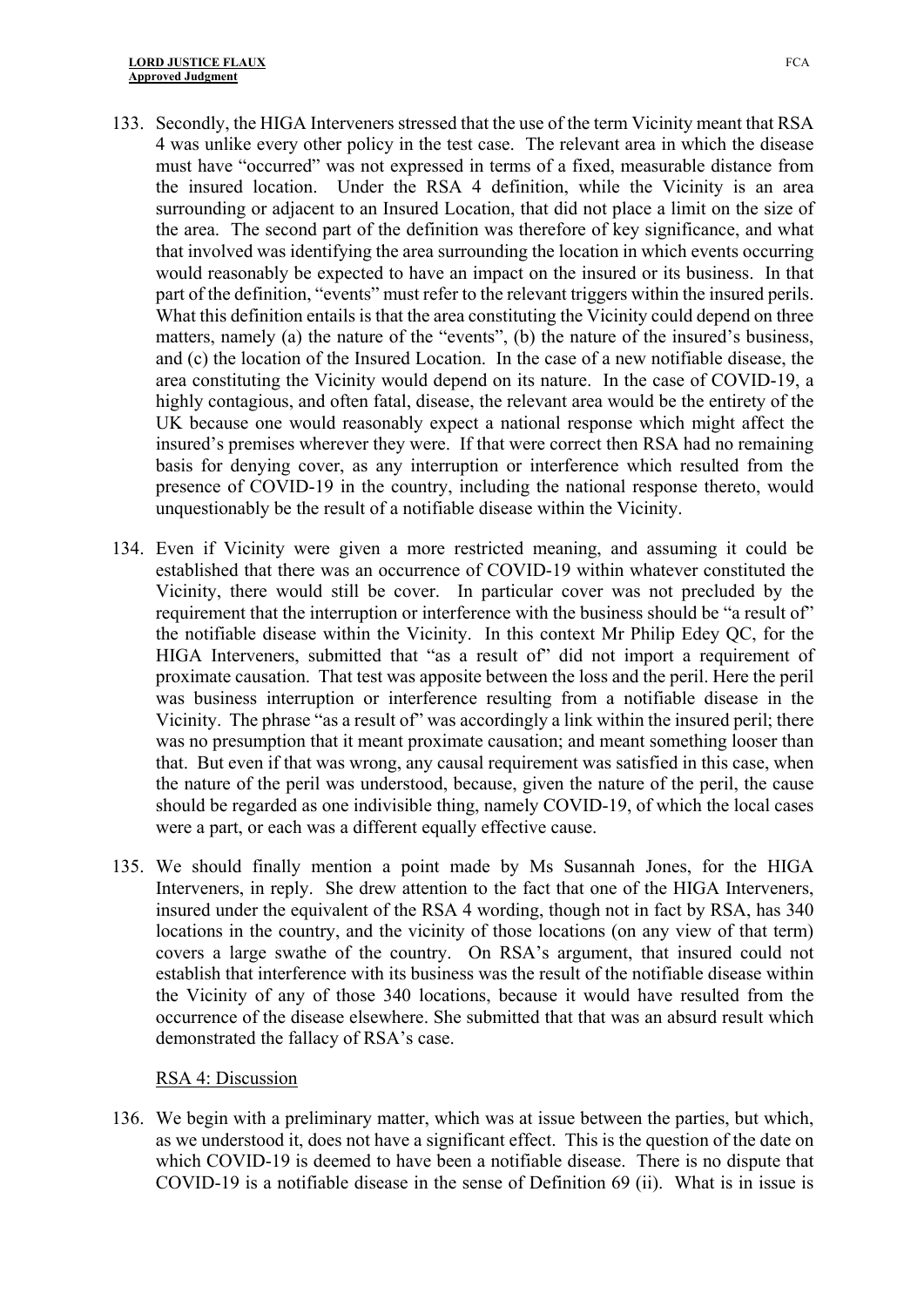the relevant date of its "initial outbreak", and thus the deemed date of its being a notifiable disease in accordance with that Definition. The FCA contends that the "initial outbreak" was on 31 December 2019, when the first cases in Wuhan were confirmed. RSA contends that the date of the "initial outbreak" is 31 January 2020, when the first positive test for COVID-19 occurred in England. We consider that the FCA is correct in relation to this point. The Definition does not refer to an initial outbreak "within the Territorial Limits" or within England and Wales or within the UK. Given that what is being dealt with is a newly notifiable disease, the phrase "initial outbreak", without more, would most readily be understood as being the initial outbreak wherever it had occurred. If that outbreak was abroad, subsequent appearances of the disease in the UK, which might well be isolated and sporadic, would not readily be described, without any elaboration, as "the initial outbreak" of the disease. As we have said, however, we doubt that this conclusion is of great significance, given the Vicinity requirement which, on any party's case, could not be met by an occurrence of the disease in China.

Vicinity

- 137. We turn therefore to what may constitute the Vicinity. We fully accept that the ordinary meaning of "vicinity" is a near area, and that the ordinary meaning of a word, even if the word is contractually defined, is some guide to what it is intended to mean as defined. We accept that it would not be normal parlance to refer to the whole of England and Wales as within the "vicinity" of any part of England and Wales. Nevertheless, given the particular terms of the definition of Vicinity in RSA 4, the perils insured under the policy, and the role that the defined term has in relation to those perils, we consider that the FCA and the HIGA Interveners are correct to say that, in relation to a disease such as COVID-19, an extensive area, possibly embracing the whole country, can be regarded as the relevant Vicinity for the purposes of this wording.
- 138. We say this because it appears to us to be correct that, given the terms of the definition, the extent of the Vicinity depends in part on the nature of the event which may occur within it. "Events" in this context must include the occurrence of any of the notifiable diseases within Definition 69 (i), (ii) and (iii). The occurrence of some of those diseases, anywhere in the country, might very well, possibly depending on the nature of the insured's business, reasonably be expected to have an impact on it. One example given by the FCA is an outbreak of foot and mouth disease in sheep and cattle which, depending on the insured's business, might reasonably be expected to have an impact on it, even though the outbreak was geographically very distant. More similar to the case of COVID-19 is SARS, which as we have set out was named in the policy as a notifiable disease. Given the severity of the SARS outbreak in 2002-2003 in various countries, it would in our view have been reasonably expected, at the time of conclusion of the contracts of insurance, that a significant outbreak of a SARS-like disease anywhere in the UK would have "an impact" on an insured or (depending in part on what that business was), its business. That is not to say that the extent of the measures in the event taken in relation to COVID-19 or the extent of its effects on the population and the economy would reasonably have been expected, but some impact would be. A similar point can be made in relation to malicious deposits of radioactive isotopes or of biological or chemical materials within Definition 69 (iv). It is, and we consider would have been at the time of the conclusion of the policies, reasonably expected that some such incidents would have a very wide-ranging, and possibly national, impact.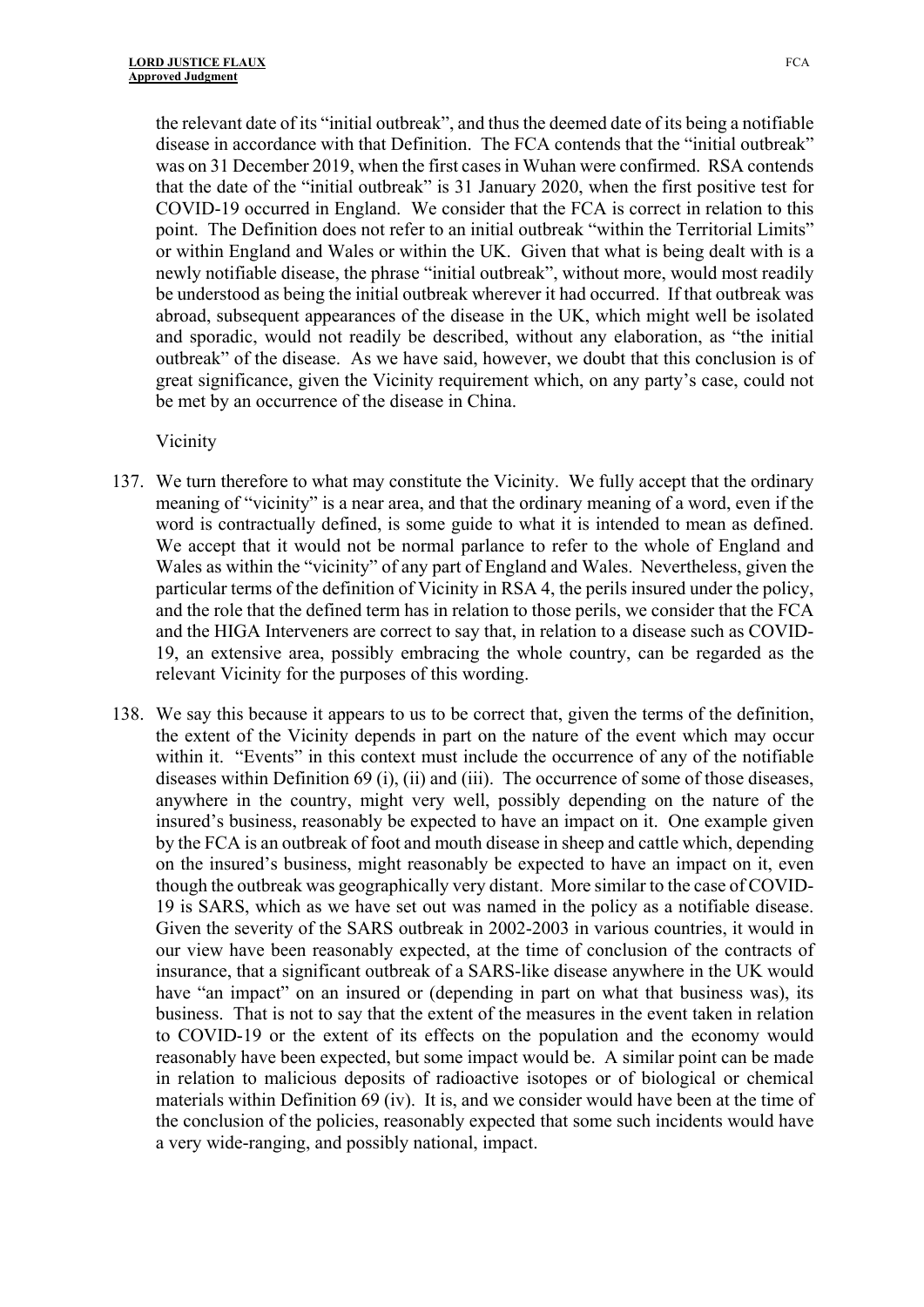- 139. RSA's response is that to concentrate on the potential width of the area which might be impacted by a particular event is to give no or insufficient weight to the first part of the definition of Vicinity, namely "*an area surrounding or adjacent to an Insured Location*". We do not consider that this is the case. That the area must be surrounding or adjacent to the Insured Location does not of itself say much about the size of the area. The part of the definition which does dictate the size of the area is the second part of the definition. As we see it, a weakness of RSA's case is that it is unable to provide any criterion for determining how large the "*area surrounding or adjacent to an Insured Location*" may be before it ceases, on RSA's case, to be "the Vicinity", notwithstanding that it may still be an area in which particular events that occur would reasonably be expected to have an impact on the Insured or its business and which therefore qualifies under the second part of the definition.
- 140. We therefore consider that the reasonable person would have understood the parties, in using the defined term Vicinity to mean an area whose extent would depend in part on the nature of the relevant "event", but which could be very extensive, and indeed nationwide. Furthermore, if that is right, then we consider that it can properly be said that, when COVID-19 occurred, it was of such a nature that any occurrence in England and Wales would reasonably be expected to have an impact on insureds and their businesses, and therefore that all occurrences of COVID-19 were within the relevant "Vicinity".

The Disease outside the Vicinity

- 141. If we are wrong in rejecting RSA's case as to the meaning of Vicinity, then the Vicinity will be an area which is fact sensitive, and depends, at least in part, on the nature of the insured's business and its location, but that there is an overriding criterion of "close spatial proximity". What that area might be is not something which we can determine and would need to be addressed on a case by case basis. It will only be material to do so, however, if RSA is right to contend that, if the Vicinity is confined as it alleges, then even if there was a case or cases of COVID-19 within the relevant Vicinity, because there will also have been the occurrence of the disease outside that Vicinity, the cover under 2.3 is not intended to apply to such a situation and/or that the cases outside the Vicinity will have been the cause of the interruption to or interference with the business. Those points we can deal with and should do so in case this matter goes further. These points raise similar issues to those which we have considered in the context of RSA 3.
- 142. In our judgment, it is not the correct construction of the coverage provision in Clause 2.3 (viii)(d) that cover is confined to what can be shown to be the business interruption or interference resulting from the occurrence of the disease within the Vicinity and does not extend to the business interruption or interference resulting from the disease being both inside and outside the Vicinity. We do not consider that that construction is dictated by the words used. The cover is not confined to the effects of a disease occurring only within the Vicinity, nor in our view is it expressly or implicitly confined to the effects only of the cases of the disease within the Vicinity. Instead the words used in Clause 2.3 are consistent with there being cover for the effects of a Notifiable Disease which has come within the Vicinity.
- 143. That this is the correct construction is, we consider, supported by a consideration of the nature of the insurance provided. It is for business interruption resulting from the occurrence within the Vicinity of, inter alia, certain diseases including the notifiable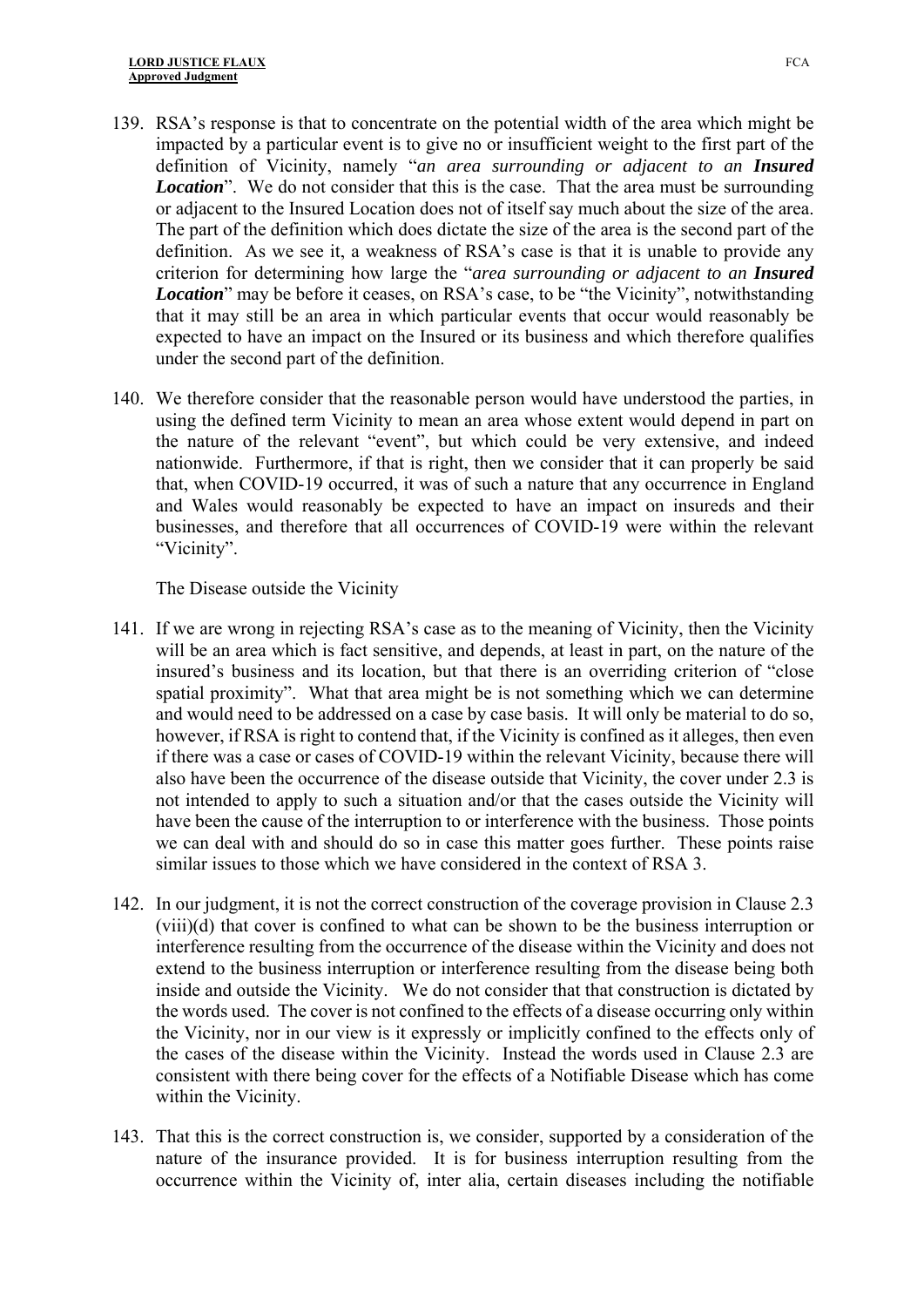diseases under the 2010 Regulations. The regime under those Regulations was introduced to control epidemic, endemic and infectious disease. The nature of some of those diseases is that they may very well spread over a significant, and difficult to predict, area. SARS, which is specifically included in the table in the policy, would be an example of where that would be the case. It is also of the nature of such diseases that they may well produce a response from the authorities or the public which is to the outbreak as a whole, not to those parts of it which fall within "the Vicinity". This is especially the case if, as appears to us to be the correct hypothesis for present purposes, "the Vicinity" is to be treated as a geographically proximate area which is smaller than that in which the impact of a notifiable disease may reasonably be expected to be felt. We do not consider that in agreeing Clause 2.3 (viii)(d) the parties would be reasonably understood to be restricting the cover to interference or interruption of the business which was caused only by the fact that the relevant disease was within "the Vicinity", as distinct from its also being outside "the Vicinity".

- 144. Consistently with this, we do not consider that it is the proper construction of the policy that cases of the notifiable disease within the relevant area are independent of, and can be regarded as a separate cause from, cases outside the area. The nature of highly infectious or contagious notifiable diseases is that cases in different areas will be related to each other, having spread from one source to multiple individuals in different places. As people move, the disease moves with them. Given the nature of notifiable diseases, which was a matter which was or is taken to be known to the parties when agreeing the insurances, we consider that the correct construction of the cover provided by Clause 2.3 and in particular by (viii)(d), is for the business interruption or interference caused by a notifiable disease, if that notifiable disease occurs within "the Vicinity". The occurrence of at least a case of the disease within the Vicinity is required for there to be cover, which is a restriction which means, on the interpretation of Vicinity now under consideration, that there is no cover for diseases which are only geographically remote.
- 145. We have not overlooked the fact that Mr Turner QC argued that the RSA 4 cover was for "events" and not for "states of affairs", which pandemics would be. As we understood it, this argument was principally directed to supporting RSA's argument that cover was provided only for the occurrence of a relevant insured event, here a disease, specific to the Vicinity, and not in respect of one which occurs in a wide area encompassing the Vicinity. We did not consider that this point had force in relation to RSA 4. It is true that Definition 17 is of "Covered Event", and that it refers to the matters in the Insuring Clauses as "events". That appears simply as a shorthand for what is in the various insuring clauses, some of which (as in Clause 2.3 itself) are more specifically identified as "specified causes", while Clause 2.4 is by contrast called a "Cyber Event". Certainly, we do not regard Definition 17 as importing any additional requirement or re-definition of what constitutes an insured peril beyond what is set out in Clause 2.3 itself. Moreover, a consideration of the matters within Clause 2.3 indicates that the insurance in that clause is not simply against the effects of a matter which may happen at one time and be swiftly over. The cover in respect of the deposit of radioactive isotopes etc, which is part of the cover under Clause 2.3 (viii), and Definition 69 (iv), is an example. While the deposit may occur at a particular time, the cover will extend to the effect of the presence of the radioactive isotopes over a period of time.
- 146. While in the context of RSA 4, as elsewhere, arguments were addressed in terms of causation requirements, we consider that the issues of causation are largely answered by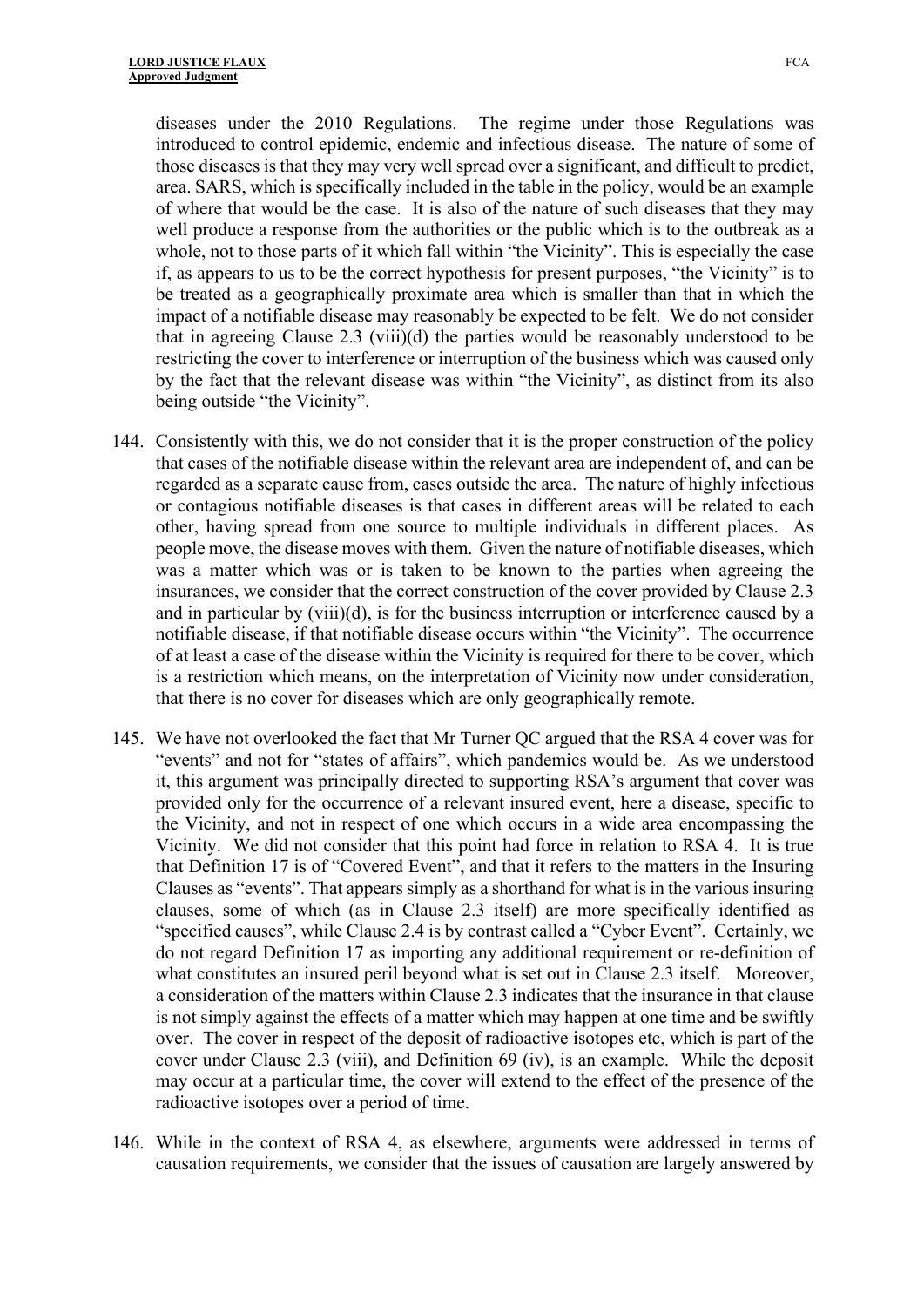the construction to be placed on the cover provided. If we are correct in what we have said above, it clearly makes no sense to say that there is no cover because it cannot be shown that the cause of the business interruption was the disease insofar as it was outside and not within the Vicinity. Given the specific arguments which were addressed on the causal requirements of RSA 4 we will, however, briefly set out our conclusions.

147. We consider that Mr Edey QC was correct to say that the insured peril is "*interruption or interference to the Insured's Business as a result of* [one or more of (i) to (xiii)]"; that the phrase "as a result of" is accordingly a link within the definition of the insured peril; and accordingly not between the loss and the insured peril, which is the link which is ordinarily characterised by a requirement of proximate causation. We consider that, as such, the causal connection which the phrase imports must be one which gives effect to and does not defeat the intentions of the parties in agreeing the cover. We agree with Mr Edelman QC that the phrase "as a result of" requires that the matter within one of  $(i)$  – (xiii) of Clause 2.3 should be an effective cause of the interruption or interference to the Insured's Business. Given the nature of the insurance, which we have addressed above, that requirement is to be regarded as fulfilled on the basis either that the occurrence of the disease within the Vicinity was part of an indivisible cause, namely COVID-19 and the governmental and public reaction thereto, or was one of many equally effective causes.

#### Standard Turnover

148. RSA relies on the terms of the definition of Standard Turnover as the equivalent of a "trends clause" and as another route to saying that there will be no cover to the extent that business interruption would have arisen by reason of the occurrence of the disease, and the reaction thereto, outside the Vicinity. If we are right in relation to Vicinity, or if we are right in rejecting RSA's case that, if Vicinity is given a narrower meaning, the occurrence of the disease outside the Vicinity constitutes a separate cause which can be relied upon as showing that the business interruption would have occurred even without the occurrence of the disease within the Vicinity, then there is no further point which arises in relation to the definition of Standard Turnover. On these bases the "Covered Event" will include the effects of COVID-19 on the business, and that is what will need to be removed for the purposes of the Standard Turnover definition. On our preferred analysis of what is meant by Vicinity, there will have been a Covered Event from the date of the occurrence of the disease in England and Wales. If Vicinity has a more confined meaning, then there will have been a Covered Event from the date on which there was the occurrence of a case of COVID-19 within whatever was the relevant Vicinity.

### *The Argenta policy wording*

#### Argenta: The policyholders and the wording

149. Two Argenta policy wordings have been included within the representative sample of policy wordings. They are the Holiday Insurance Underwriting Agencies (or "HIUA") Guest House and B&B Insurance policy wording, and the HIUA Holiday Home and Self-Catering Accommodation policy wording. The BI section of each is materially identical and it is the HIUA Guest House and B&B Insurance policy which has been selected as a lead policy wording (Argenta 1) for the purposes of the test case. All of Argenta's policyholders fall within Category 6.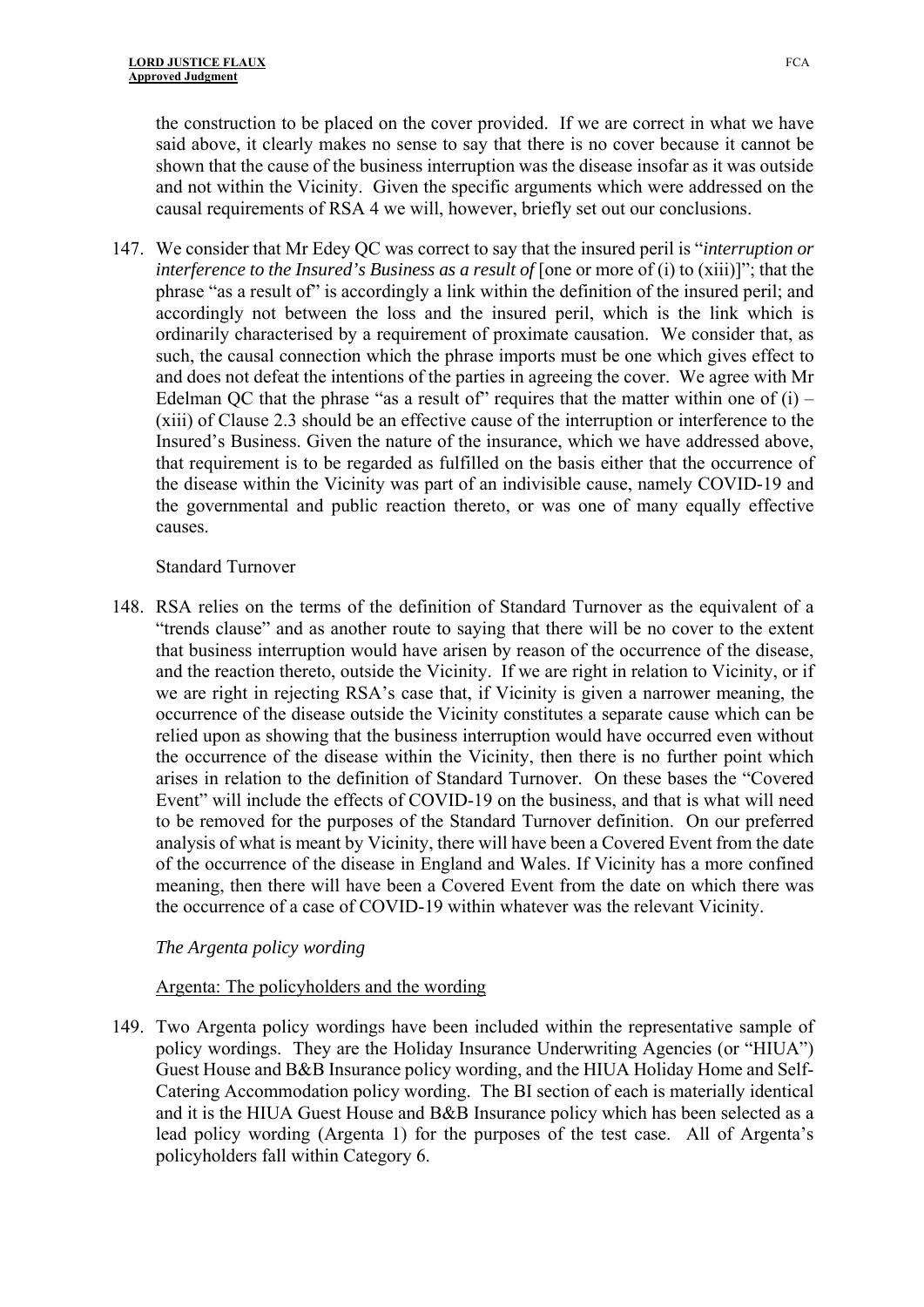150. Argenta 1 has a section providing BI cover. The basic insurance is dependent on damage insurable under the Buildings Insurance or Contents Insurance sections. There are certain extensions to the BI Insurance Section. These include the following provisions:

> "*The COMPANY will also indemnify the INSURED as provided in The Insurance of this Section for such interruption as a result of*

*…* 

# *4. Defective Sanitation NOTIFIABLE HUMAN DISEASE Murder or Suicide*

*(a) closure or restriction on the use of the PREMISES by order of a Public Authority consequent upon vermin pests defects in drains or defective sanitation at the PREMISES*

*(b) any occurrence of a NOTIFIABLE HUMAN DISEASE at the PREMISES or attributable to food or drink supplied from the PREMISES*

*(c) any discovery of an organism at the PREMISES likely to result in the occurrence of a NOTIFIABLE HUMAN DISEASE*

*(d) any occurrence of a NOTIFIABLE HUMAN DISEASE within a radius of 25 miles of the PREMISES*

*(e) any occurrence of murder or suicide at the PREMISES.* 

*Section Exclusions* 

*The COMPANY will not be liable for* 

*(i) for any amount in excess of £25,000* 

*(ii) for any costs incurred in the cleaning repair replacement recall or checking of the property* 

*(iii) for any loss arising from those PREMISES that are not directly affected by the occurrence discovery or accident.*"

151. The Definitions for the purposes of the BI section of the insurance included the following:

### "*NOTIFIABLE HUMAN DISEASE*

*illness sustained by any person resulting from* 

*(a) food or drink poisoning or* 

*(b) any human infectious or human contagious disease an outbreak of which the competent local authority has stipulated*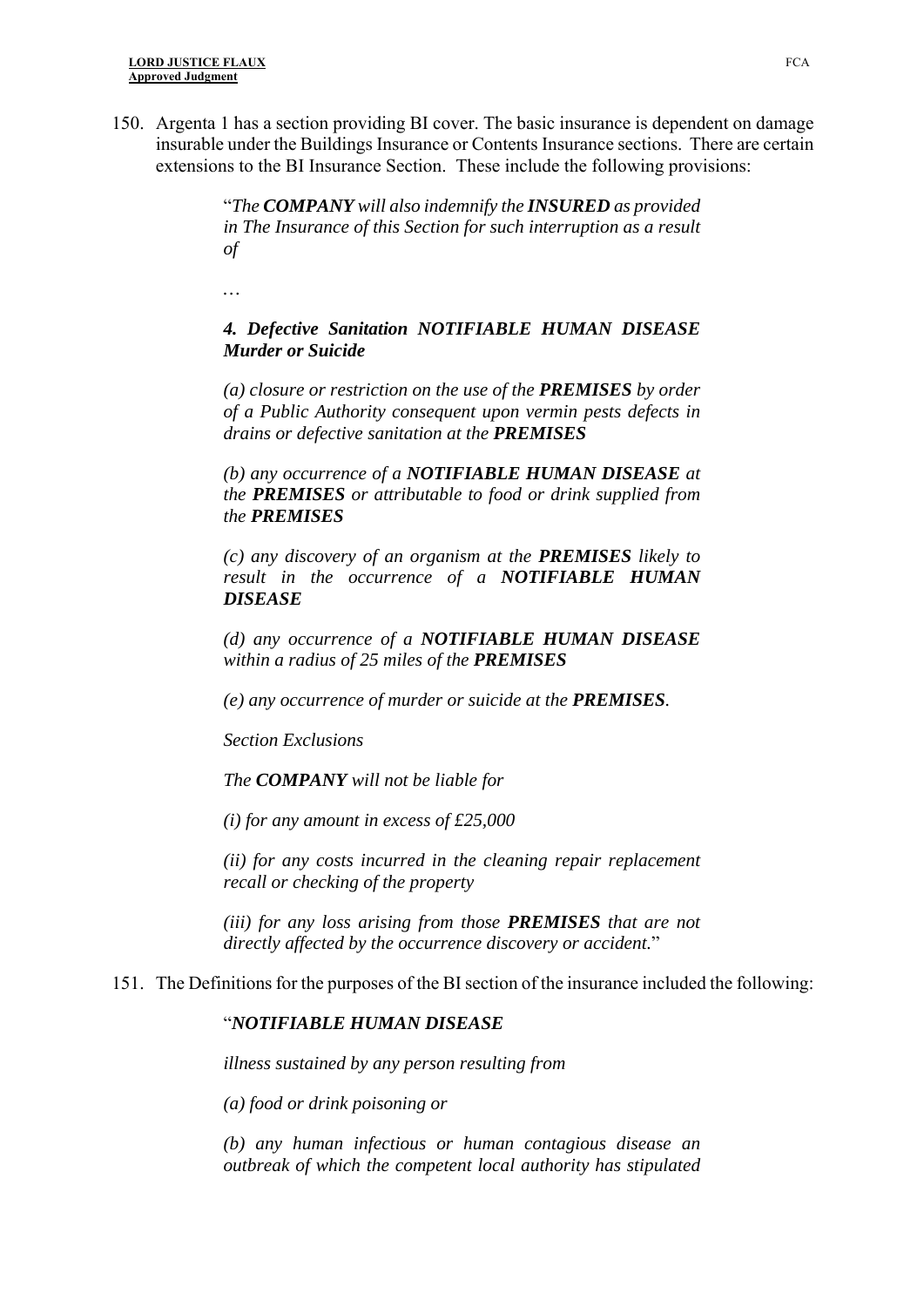*shall be notified to them excluding Acquired Immune Deficiency Syndrome (AIDS) or an AIDS related condition.* 

#### *STANDARD GROSS INCOME*

*the GROSS INCOME during that period in the twelve months immediately before the date of the DAMAGE which corresponds with the INDEMNITY PERIOD to which such adjustments will be made as necessary to take account of the trend of the BUSINESS and of the variations in or other circumstances affecting the BUSINESS either before or after the DAMAGE or which would have affected the BUSINESS had the DAMAGE not occurred so that the figures thus adjusted will represent as nearly as may be practicable the results which but for the DAMAGE would have been obtained during the relative period after the DAMAGE*"

152. The "Basis of Settlement" clause provides in part:

"*The COMPANY will pay as indemnity the amount of the loss sustained by the INSURED as follows* 

*A) In respect of the reduction in GROSS INCOME*

*the amount by which the GROSS INCOME during the INDEMNITY PERIOD falls short of the STANDARD GROSS INCOME due to the DAMAGE*."

Argenta: The parties' positions

- 153. The FCA contends that there was relevant cover under sub-clause (d) of the "Defective Sanitation, NOTIFIABLE HUMAN DISEASE, Murder or Suicide" extension. It contends that COVID-19 was a Notifiable Human Disease for the purposes of the definition in the policy; and that there was an occurrence of an illness sustained by a person resulting from COVID-19 within a radius of 25 miles of the premises when a person or persons who had contracted COVID-19 was or were within that radius. It argues that the reference in the extension to the BI section to "such interruption" is a reference to the primary, damage-based BI insuring clause, which refers to "BUSINESS at the PREMISES is interrupted". The FCA submits that all Argenta's relevant insureds, and all Category 6 businesses, were interrupted from 16 March 2020, and thereafter by (i) the social distancing guidance including to stop all unnecessary travel of 16 March 2020; (ii) the 21 March Regulations closing bars and pubs to the extent those were run by Category 6 businesses; (iii) the 24 March 2020 statement on holiday accommodation closure; and (iv) the 26 March 2020 Regulations closing holiday accommodation.
- 154. The FCA contends that the exclusion in relation to "premises not directly affected" is inapplicable. As it puts it, that exclusion excludes losses to premises more than 25 miles away from the disease, not losses to premises less than 25 miles away from the disease.
- 155. In relation to whether there was "*interruption as a result of … any occurrence*" of COVID-19 within 25 miles, the FCA notes that the connection is between the disease and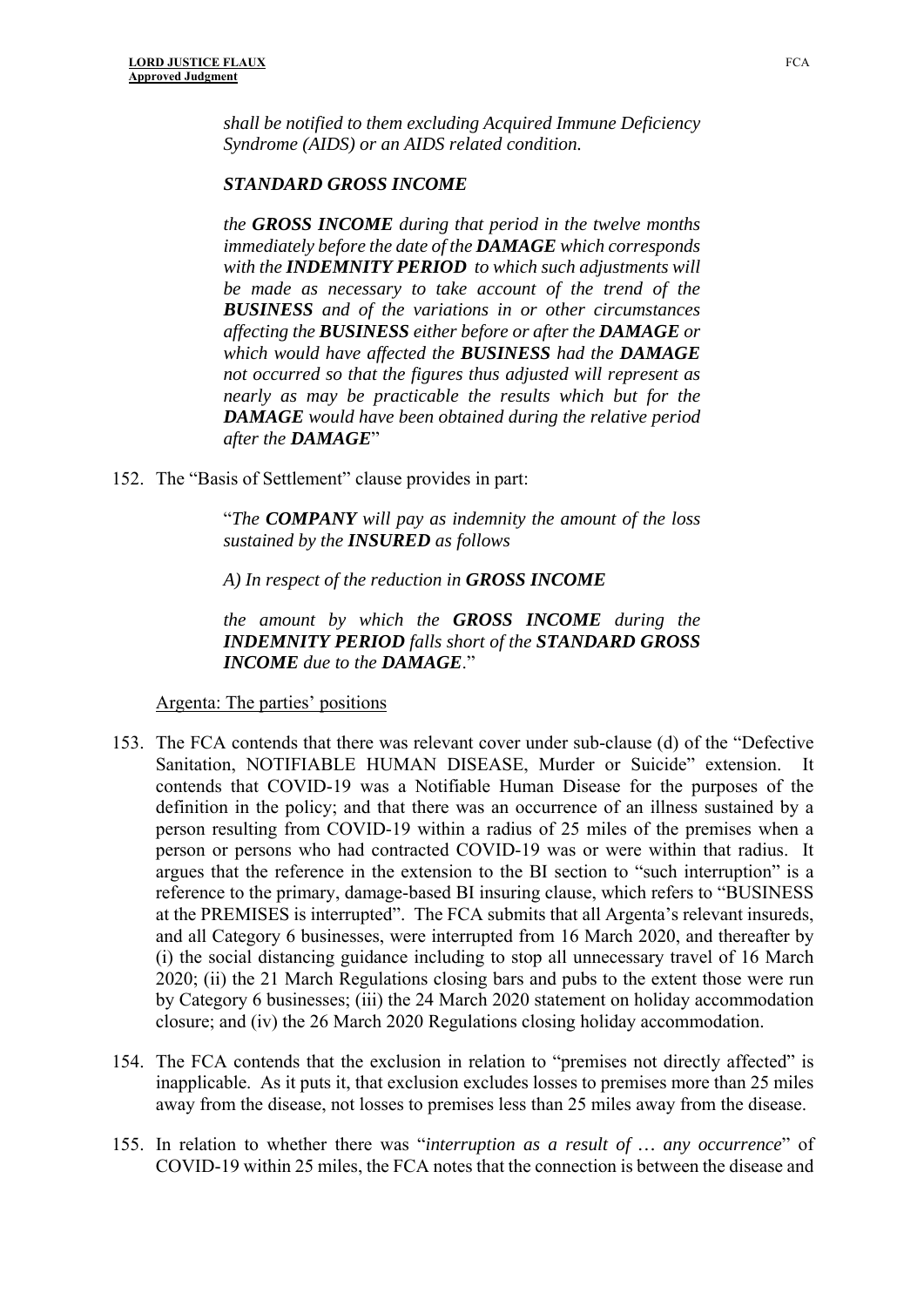the interruption. There is no required element of authority action, though such action may well be the means by which the disease results in the interruption. The FCA contends that COVID-19 within the 25 mile radius was at least *an* effective and proximate cause of the interruption. The government was responding to the presence of COVID-19 around the country, and if there was a case of the disease within 25 miles of the premises that was a part of what the government and the public were responding to. The parties had clearly not intended that cover could be denied on the basis that the causal connectors or a "but for" test could defeat a claim when a disease was both inside and outside the 25 mile radius. The correct interpretation was that the disease occurring elsewhere was not "another matter": it was the same disease as occurred within the 25 mile radius.

156. Argenta took issue with the FCA on three particular matters. In the first place, it submitted that an insured would have to demonstrate that any interruption with its business had been proximately caused by the occurrence of COVID-19 within the 25 mile radius. Only the consequences of such a "local" occurrence were insured. There was no cover provided for losses caused by measures taken in response to occurrences outside the 25 mile radius or the response of the public to such occurrences. While Argenta accepts that there may be some cases where the occurrence of COVID-19 has caused some covered loss, for example where customers cancelled bookings prior to 16 March 2020 due to a specific occurrence of COVID-19 within 25 miles of the premises, or as a result of targeted lockdowns like the one in Leicester, these represent a tiny proportion of the COVID-19 claims received by Argenta. Secondly, Argenta contends that sectional exclusion (iii), namely for losses arising from premises not "directly affected by the occurrence" was applicable. Thirdly, Argenta contends that the correct application of the "trends clause" contained in the definition of "Standard Gross Income" was that there should be removed from the counterfactual only the occurrence of COVID-19 within the 25 mile radius. On this basis policyholders would in all or almost all cases have suffered the same loss in any event because of the occurrence of the pandemic elsewhere and the governmental and international reactions to it. In particular Argenta contends that there is no cover for any loss that would have been sustained in any event as a result of anyone complying with the UK Government's advice on 16 March or 24 March, because such losses would have been sustained anyway, or as a result of the requirements to close holiday accommodation imposed on 26 March in England, Wales and Scotland, again because they would have been sustained absent any "local" cases.

Argenta: Cases outside the Radius - Cover and Causation

- 157. We will begin by considering the first group of Argenta's arguments. They substantially overlap with those of RSA, and of MS Amlin and QBE to which we will come, in relation to other "disease clauses".
- 158. The argument proceeds against a background of common ground that COVID-19 was added to the list of notifiable diseases set out in Schedule 1 to the 2010 Regulations as from 5 March 2020, and that it thereby became a Notifiable Human Disease as defined in the Argenta lead policy. Further, it is common ground between the FCA and Argenta that an "occurrence" of COVID-19 for the purposes of Extension 4(d) requires there to be at least one person within the relevant 25 mile zone on the relevant date who has contracted COVID-19 such that it is diagnosable, whether or not it has been verified by medical testing and whether or not it is symptomatic. Argenta accepts that there will have been an occurrence of COVID-19 within 25 miles of many of its policyholders by at least the end of April 2020, but its position is that it will be a matter for the policyholder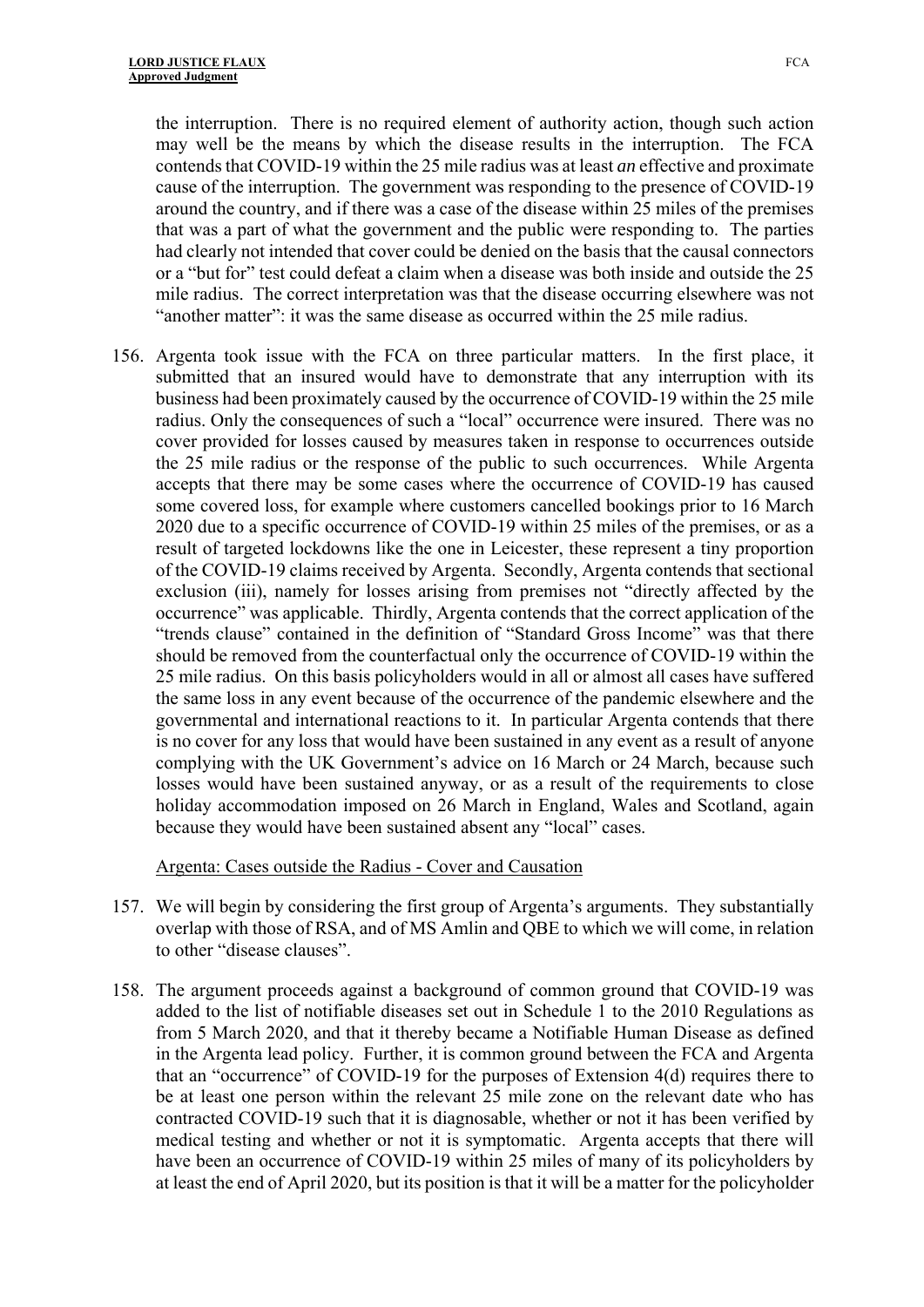to prove in each case. Argenta accepts that this may be proved by reference to the best available scientific evidence at the time the issue is decided and does not dispute that inferential proof may be appropriate in relation to this issue. We return to these latter matters when considering "Prevalence", in Section H below.

- 159. Argenta's case, as with that of other insurers where their policy contains what was called by Mr Edelman QC a "relevant policy area", was that the policyholder needed to demonstrate that business interruption was the result of the occurrence of the disease within that area, and not its occurrence elsewhere. In our consideration of the RSA policies, we have already given our reasons why we did not consider that that argument was correct in relation to the cover provided under those policies. Equally, we do not consider Argenta's similar argument to be correct in relation to its relevant policies, and for essentially the same reasons. In brief, we do not consider that Argenta's argument accurately reflects the nature of the cover provided by an agreement in the terms of its policies.
- 160. Critical here again is the fact that Extension 4(d) does not say "*any occurrence of a NOTIFIABLE HUMAN DISEASE only within a radius of 25 miles of the PREMISES*" or anything which dictates such a reading. Essential also is that what was being insured under Extension 4(d) was business interruption resulting from Notifiable Human Diseases, and that it was known at the time of the conclusion of the contracts that such diseases embraced the list to which we have already referred, including SARS and other highly contagious or infectious diseases, which were required to be notified precisely in order to permit a response from the authorities, and some of which were capable of spreading over large areas, as infected people moved around. Furthermore, the nature of the definition of Notifiable Human Diseases in the policy meant that newly occurring diseases, if made notifiable by the relevant authorities, would count, even if they had not existed or been notifiable at the outset of the policy. The potentially widespread effects of the diseases in question were recognised by the fact that the "relevant policy area" was stipulated to be a radius of 25 miles, which, as the FCA reminded us on a number of occasions is an area of about 2,000 square miles, or as we were told, an area the size of Oxfordshire, Berkshire and Buckinghamshire combined. The ways in which a disease could have such an effect must have been recognised as including via the reaction of the authorities and / or the public. The parties thus knew or must be taken to have known that what was being insured under Extension 4(d) was business interruption deriving from a range of diseases some of which might spread over a wide and unpredictable area, and which might have an effect at a considerable distance from a particular case, including through the reaction of the authorities; and where it might well be impossible to distinguish whether that reaction was to the disease within or outside the relevant policy area.
- 161. In those circumstances, we consider that the proper construction of the agreement is that the parties were not agreeing that it was the business interruption consequences of a notifiable disease only insofar as it was within the "relevant policy area" that was being insured, but the business interruption arising from a notifiable disease of which there was an occurrence within the relevant policy area. We consider that this is consistent with and does no violence to the language used and avoids what we see as significantly anomalous results of the insurers' construction, some of which we have already mentioned.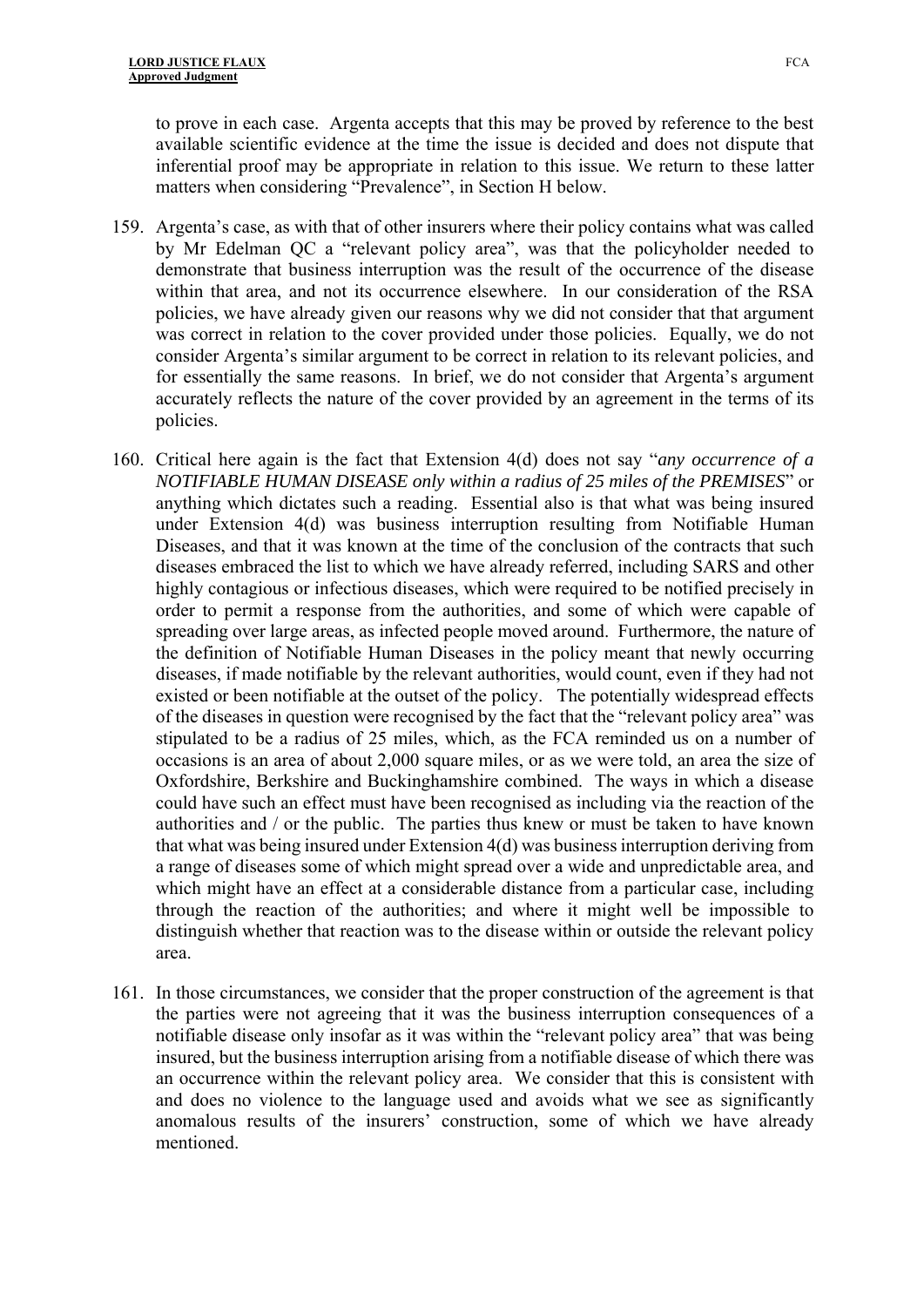- 162. In the context of Argenta's submissions, two particular anomalies of its position appeared to us to be striking. The first relates to its case that there would not be any cover for any loss which would have been sustained as a result of anyone complying with the UK Government's advice on 16 March as to avoidance of unnecessary travel, or of 24 March that Category 6 businesses should remain closed for leisure-related stays, or with the 26 March Regulations when businesses providing holiday accommodation in most of the UK were required to close their premises. This case is that, even if the policyholder could show that there had been a case of COVID-19 in the relevant policy area by any of these dates, there will be no cover because these steps would have been taken anyway. However, as the FCA pointed out, in the particular context of holiday accommodation, whether that accommodation was within an area of some 2,000 square miles with no COVID-19 or alternatively was in an area with COVID-19, would have been relevant to decisions as to where to go on holiday. Had there been no government action which closed down holiday accommodation, the occurrence of the disease in the relevant policy area would have been likely to affect the holiday businesses in that area. But, on Argenta's case, because the government acted nationally and thus forestalled individual decisions based on or influenced by local incidence of the disease, there is no cover because that national response is to be regarded as an independent and the true proximate cause. The insured would thus have been in a better position under its insurance if the government had not taken steps to prevent the spread of the disease, including restricting its spread within the relevant policy area. It appears to us that such results cannot have been intended and an interpretation of the policy which gave rise to such results is not that which a reasonable person would have put on the language they used.
- 163. The other case which was the subject of argument in the context of Argenta was a "local" lockdown of the sort which, at the time of the hearing, had been introduced in Leicester, and which has subsequently been imposed or mooted elsewhere. Argenta accepts that in the case of the imposition of such localised lockdowns there would be cover for business interruption resulting for businesses within the relevant policy area. However, it is easy to imagine a case in which there were two local outbreaks (A and B), perhaps rather more than 25 miles apart, and the decision was taken on the basis of the occurrence of each to impose a lockdown on a wider area, which embraced both (the example given in argument was a lockdown of the East Midlands). We consider that it would not be open to an insurer of a business in the relevant policy area of outbreak A to contend that the lockdown would have been imposed in any event because of outbreak B. The reason, as we see it, is that such an argument would be inconsistent with the nature of the cover granted under Extension 4(d).
- 164. As with other insurers, much of this argument was put in terms of causation. As we have said in the context of RSA, we consider that questions of causation are largely answered by the issue of construction, because it determines what can and what cannot be regarded as independent causes. Thus, to take the example given above, the authorities' response to outbreak B could not be regarded as an independent cause, which could be said by insurers to be the true, or a sufficient cause of the lockdown and thus as meaning that the insured did not have cover because the loss would have happened "but for" outbreak A.
- 165. In relation to Argenta's wording, as with others, we consider that the insured peril is properly to be regarded as business interruption at the premises ("such interruption") as a result of one of Extensions 1-6. The link "as a result of" is thus within the composite insured peril. We nevertheless agree with Ms Leigh-Ann Mulcahy QC for the FCA that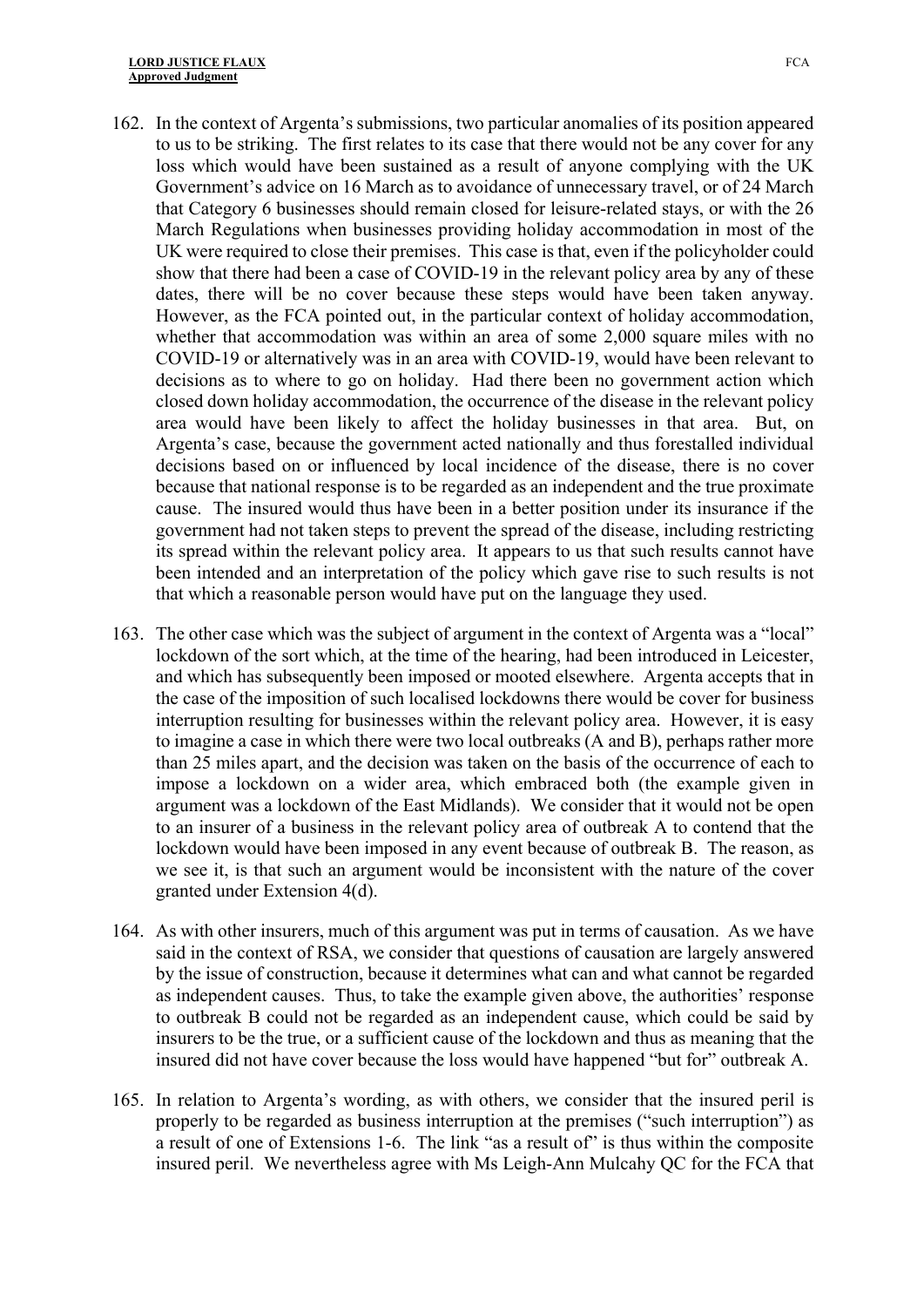it imports a requirement that one of Extensions 1-6 must be an effective cause of the interruption; but that the application of the causal test must give effect to and not thwart the intention of the parties. We agree that the test can be regarded as satisfied on the basis that the occurrence of the disease within the area was a part of an indivisible cause, constituted by COVID-19. Or alternatively, that each of the cases of the disease was an independent cause, and they were all equally effective in producing the government response.

# Argenta: Exclusion (iii)

166. While expressed in negative rather than positive terms, this clause is in effectively the same terms as Clause 4 of the Additional Definition in respect of Notifiable Diseases in RSA 3. What we have said above in relation to that clause is equally applicable to this clause of the Argenta policy. It indicates that, in the case of multiple premises of the insured, it is only losses arising from the premises which are directly affected by the occurrence, discovery or accident (i.e. whichever of Extensions 4(a) to (e) is applicable) which are covered. In relation to Extension  $4(d)$ , its main significance is likely to be to eliminate losses arising from premises which are not within a radius of 25 miles of an occurrence of a notifiable disease. On our analysis, set out above, however, if there was the occurrence of a case of COVID-19 within the 25 mile radius of an insured's premises, then we consider that those premises count as "premises directly affected by the occurrence".

# Argenta: The "trends clause"

- 167. It is common ground between the parties that, though the Basis of Settlement provisions refer to and require "DAMAGE", and though DAMAGE is defined as "accidental loss damage or destruction", those provisions are intended to be applicable to the non-damage business interruption extensions and must be "made to work" in relation to those covers. That involves a degree of verbal manipulation.
- 168. We consider that the manipulation required is essentially the same as that which we have set out above in relation to the "trends clause" in RSA 3. The reference to DAMAGE in the definition of Standard Gross Income and in clause (A) of the Basis of Settlement clause should be understood as a reference to the insured peril. Given that the "trends clause" is intended simply to put the insured in the same position as it would have been had the insured peril not occurred, and given the construction which we have found to be correct in relation to the ambit of the insured peril under Extension 4(d), what this means is that one strips out of the counterfactual that which we have found to be covered under the insuring clause. This means that one takes out of the counterfactual the business interruption referable to COVID-19 including via the authorities' and/or the public's response thereto.

# Argenta: Interruption

- 169. The parties differ to some extent as to what can be decided at this stage as to the extent of any interruption with the businesses of Argenta's policyholders.
- 170. There is no significant issue between the FCA and Argenta as to what can constitute an "interruption" to business. Specifically, Argenta does not contend that "interruption" for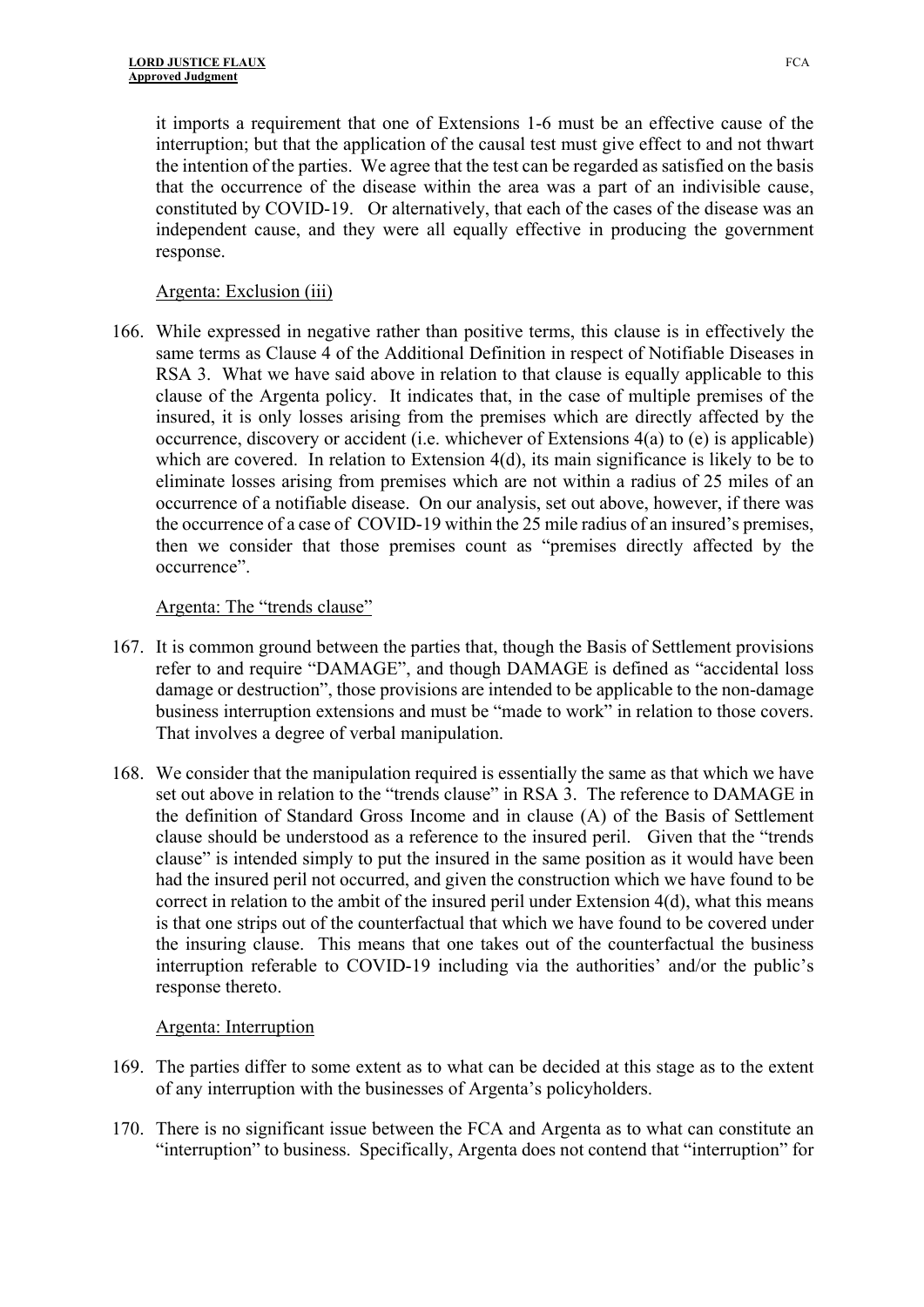the purposes of the BI section of its relevant policies requires "a complete cessation of business". We consider that concession to be correctly made.

- 171. There is also no significant issue in relation to the effect of the 26 March Regulations. Argenta accepts that those regulations did cause an "interruption" in the business of policyholders located in England, insofar as such businesses were otherwise continuing, and insofar as bookings did not fall within any of the exceptions. Similarly, Argenta accepts that the equivalent regulations in Wales and Scotland and Northern Ireland caused an "interruption" in the business of the relevant policyholders, insofar as those businesses were otherwise continuing.
- 172. What appeared, at least on the skeleton arguments, to be in issue is whether the Court can decide that the effect of the 16 March advice and recommendations was to interrupt relevant businesses; and whether the 21 March Regulations did so if the guesthouse or holiday accommodation operated a bar or restaurant. Argenta's position is that the former were capable of causing an interruption to many businesses, including businesses operating holiday accommodation in the UK; and that the latter were likely to have caused an interruption to businesses of policyholders insofar as they operated a bar and/or restaurant; but that whether there was actually an interruption was a matter of fact to be determined in each case. We consider that Argenta's position is correct.

### Argenta: Pre-notifiability losses

- 173. An issue arose between the FCA and Argenta as to whether the Court could or should make any finding in relation to whether losses could be claimed by policyholders before COVID-19 became a notifiable disease. Argenta contends that such losses could not, on any view, be recoverable, because there could not have been an occurrence of a Notifiable Human Disease, which means a disease "*an outbreak of which the competent local authority has stipulated shall be notified to them*", within the 25 mile radius, before COVID-19 had been made notifiable under the 2010 Regulations. Mr Edelman QC said that this was not a point which the FCA was arguing in this test case, and that the Court should avoid expressing a view in relation to it, so as not to prevent its being raised by policyholders in "other fora" if they saw fit.
- 174. Given the submissions which Mr Edelman QC did make on the subject, including about *New World Harbourview Hotel Co Ltd v Ace Insurance Ltd* [2012] HKCFA 21; [2012] 1 Lloyd's Rep IR 537 on Day 2, we saw considerable force in Mr Simon Salzedo QC's submission that the points as to pre-notifiability losses had been properly canvassed before us. We also considered that there would be formidable difficulties in the way of any suggestion that there could be cover under a policy such as the Argenta policy, which, unlike RSA 4, has no deeming provision as to notifiability, before the date on which the disease became notifiable. With that said, as the FCA specifically asked us not to express a concluded view on this issue, we do not do so.

### *The MS Amlin 1-2 policy wordings*

175. There are three lead wordings of MS Amlin Underwriting Limited ("MSA") before the Court. Each of MSA 1 and 2 has a "disease clause". They are in very similar but not identical terms. We will consider them together.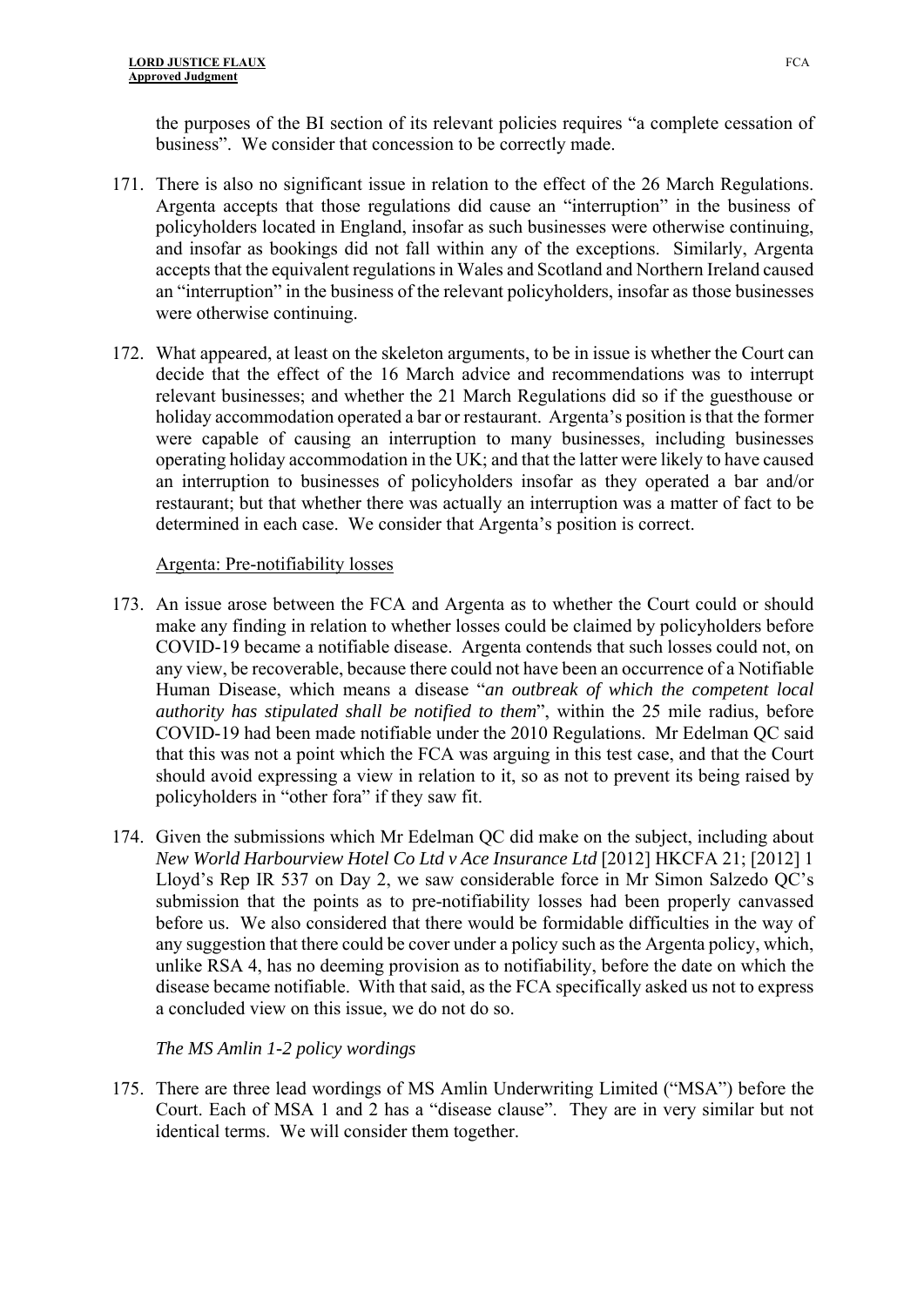### MSA 1-2: The policyholders and the wordings

- 176. MSA 1 is a Commercial Combined Policy purchased predominantly by policyholders in Categories 3 and 5, essential shops etc., and other businesses never required to close pursuant to any government regulations.
- 177. Insofar as relevant at this point, the MSA 1 wording provided for Optional BI insurance, in Section 6. The basic insuring clause in Section 6 provided as follows:

"*For each item in the schedule, we will pay you for any interruption or interference with the business resulting from damage to property used by you at the premises for the purpose of the business occurring during the period of insurance caused by an insured cover and provided that damage is not excluded under section 1*."

"Damage" is defined as "*Loss or destruction of or damage to the property insured as stated in the schedule and used by you in connection with the business*." Thus, the primary insuring clause of Section 6 covers business interruption as a result of physical damage.

178. Section 6 also has certain "Additional covers" which are said to be "provided as standard". They include a range of covers, including failure of utilities, and lottery win by employees. They also include the following:

"*We will pay you for:* 

*...* 

*6. Notifiable disease, vermin, defective sanitary arrangements, murder and suicide* 

*Consequential loss as a result of interruption of or interference with the business carried on by you at the premises following:* 

*a) i. any notifiable disease at the premises or due to food or drink supplied from the premises;* 

*ii. any discovery of an organism at the premises likely to result in the event of a notifiable disease;* 

*iii. any notifiable disease within a radius of twenty five miles of the premises;* 

*b) the discovery of vermin or pests at the premises which causes restrictions on the use of the premises on the order of the competent local authority;* 

*c) any accident causing defects in the drains or other sanitary arrangements at the premises which causes restrictions on the use of the premises on the order of the competent local authority; or*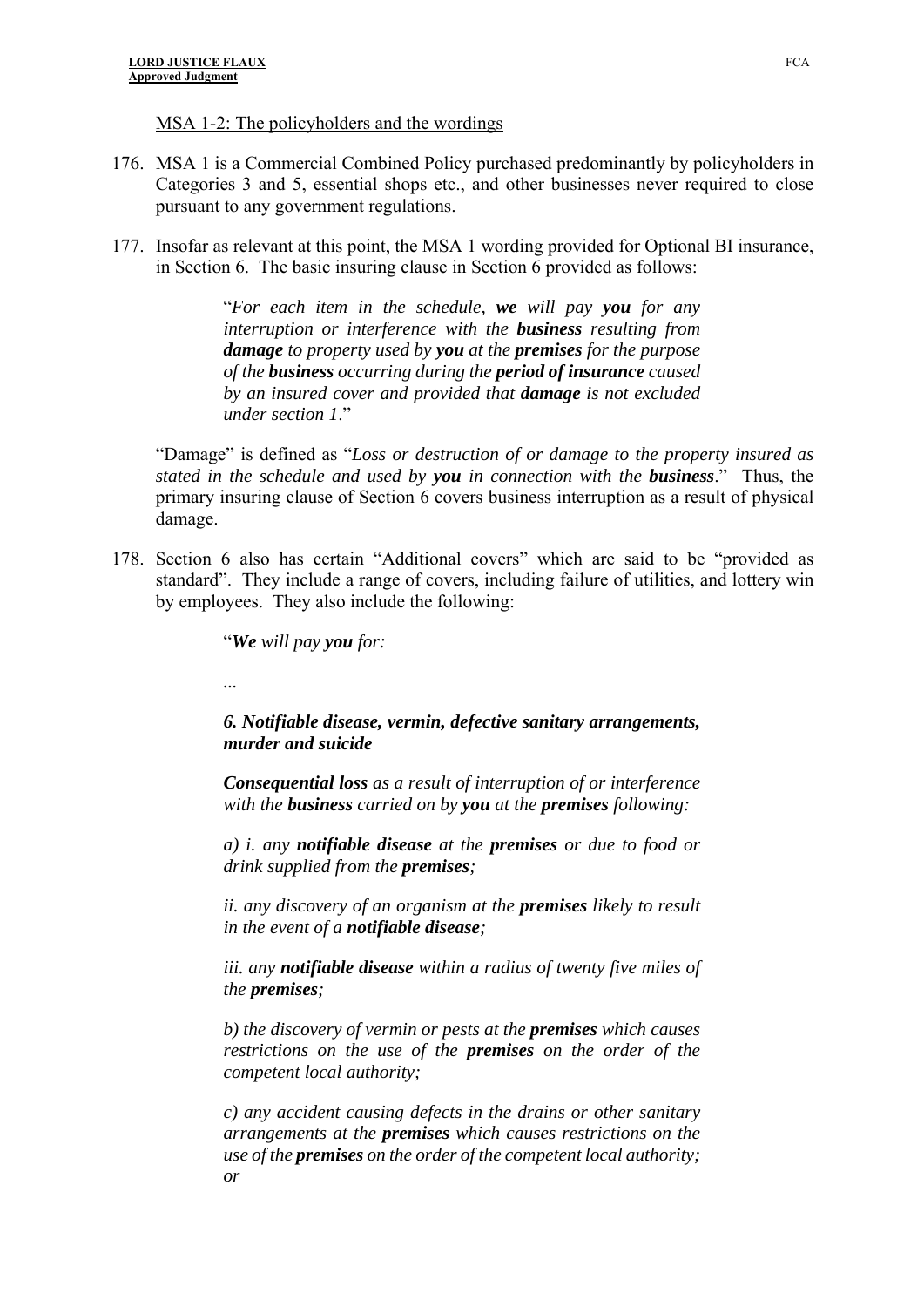[d)] *any murder or suicide at the premises.* 

*The maximum we will pay for any one loss will not exceed £100,000.* 

#### *Conditions*

*1. For the purpose of this additional cover premises will mean only those locations stated in the premises definition. If this policy includes an additional cover which deems damage at other locations to be insured, the additional cover will not apply to this additional cover.* 

*2. We will not be liable for any costs incurred in the cleaning, repair, replacement, recall or checking of property.* 

*3. We will only be liable for loss arising at those premises which are directly affected by the loss, discovery or accident.* …"

- 179. The definition of "consequential loss" in the General Definitions of the policy was "*Loss resulting from interruption of or interference with the business carried on by you at the premises in consequence of damage to property used by you at the premises for the purpose of the business*."
- 180. The Additional definitions for the purposes of Section 6 of the policy included the following:

### "*Indemnity period*

*The period beginning with the loss and ending not later than the maximum indemnity period after that during which the results of the business will be affected following the loss'* 

*However for the Notifiable disease additional cover the following definition applies:* 

*The period during which the results of the business will be affected following the loss, discovery or accident beginning:* 

*a) In the case of 1 and 4* [by which is meant (a) and (d) in the version quoted above] *with the date of the loss or discovery; or* 

*b) In the case of 2 and 3* [i.e. (b) and (c)] *with the date from which the restrictions on the premises are applied and ending not later than the maximum indemnity period after that.* 

*…* 

#### *Maximum indemnity period*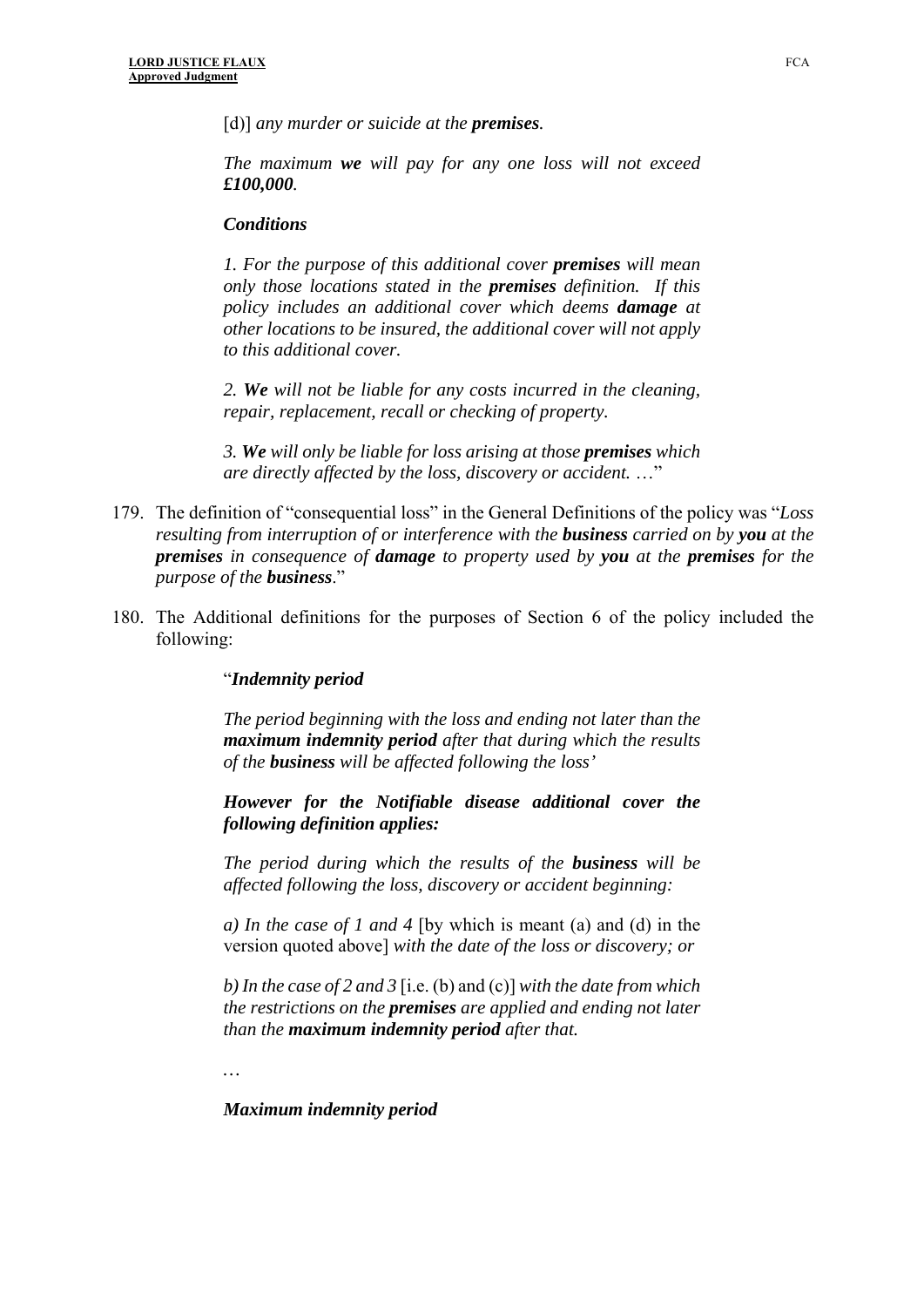**FCA** 

*The indemnity period stated in the schedule, other than under the Notifiable Disease and the Lottery win by your employees additional covers where it is 3 months.* 

#### *Notifiable disease*

*Illness sustained by any person resulting from:* 

*a) food or drink poisoning; or* 

*b) any human infectious or contagious disease (excluding Acquired Immune Deficiency Syndrome (AIDS)) an outbreak of which the competent local authority has stipulated will be notified to them*."

181. The bases of settlement clauses in Section 6 provide that the insurer will pay for loss of gross profit, additional cost of working, rent receivable, book debts and accountant's charges. The loss of gross profit clause provides that the insurer will pay for "reduction in **turnover**", being *"the sum produced by applying the rate of gross profit to the amount by which the turnover during the indemnity period will following the damage fall short of the standard turnover*". "**Standard turnover**", is defined as:

> "*The turnover during that period in the 12 months immediately before the date of the damage which corresponds with the indemnity period to which adjustments will be made as necessary to provide for the trend of the business and for variations in or other circumstances affecting the business had the damage not occurred, so that the figures adjusted represent as nearly as may be reasonably practicable the results which but for the damage would have been obtained during the relative period after the damage*."

- 182. MSA 2 is called a "Retail Insurance Policy". MSA 2 was issued in several forms to suit Retail (including Categories 3 and 4) Leisure (Categories 1 and 2) and Office and Surgery (including Categories 3 and 5). At sub-section 2 of "Section A, Automatic cover", it provides BI cover.
- 183. The relevant terms of MSA 2 are materially identical to those of MSA 1 save that the cover in respect of "Notifiable disease, vermin, defective sanitary arrangements, murder and suicide" is expressed as follows:

"*We will pay you for: … 6. … consequential loss following: a) … iii. any notifiable disease within a radius of twenty five miles of the premises*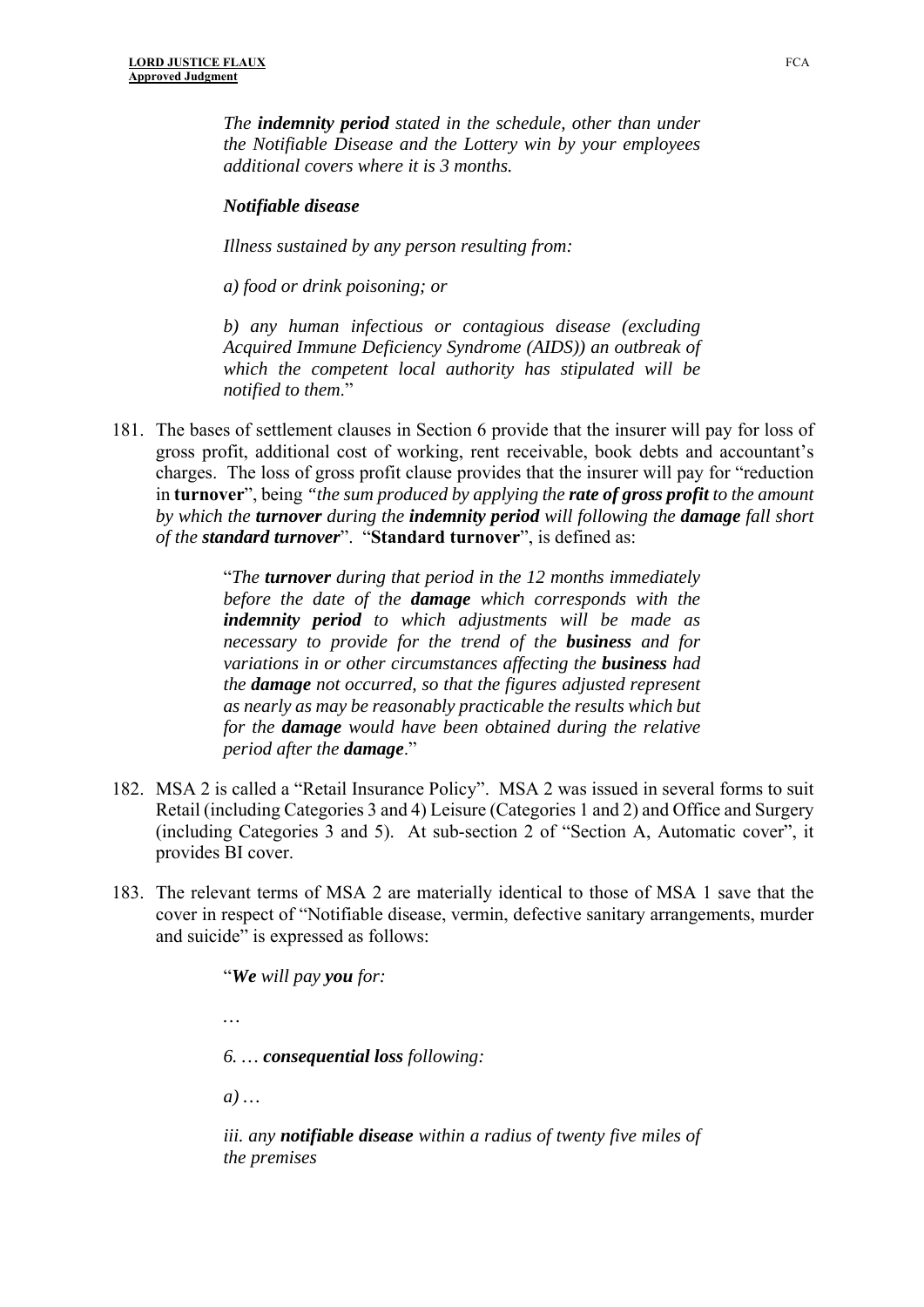*…*"

184. The definition of "consequential loss" appeared in the Additional definitions, in the BI sub-section, and was as follows: "*Loss resulting from interruption of or interference with the business carried on by you at the premises following damage to property used by you at the premises for the purpose of the business*."

# MSA 1-2: The parties' positions

- 185. The FCA contends that there is clearly cover for insureds who suffered business interruption as a result of COVID-19 and the governmental and public response thereto, after COVID-19 became a notifiable disease on 5 / 6 March 2020 in England and Wales, and after there had been a person or persons who had contracted COVID-19 such that it was diagnosable, within a radius of 25 miles of the premises, whether or not it had been verified by medical testing. The FCA contends that the "disease clauses" in MSA 1 and 2 are the most straightforward such clauses in this test case. This is because, as the FCA puts it, they require only (1) loss "resulting from" or "as a result of" interruption or interference with the business (2) "following" any COVID-19 within 25 miles of the premises.
- 186. The FCA accepts that the definition of "consequential loss", which itself refers to "damage" must be manipulated in order to apply to the "Notifiable disease" covers in MSA 1 and 2, for otherwise there could be no recovery in respect of those non-damage perils. It contends however that the quantification machinery involved in the bases of settlement clauses, and in particular the definition of "standard turnover", have no application to the extensions, and apply only to cases of property damage.
- 187. MSA disputes the FCA's case on a number of grounds, which overlap with those relied upon by other insurers. It accepts that from 5 March 2020 in England and from 6 March 2020 in Wales COVID-19 was a notifiable disease for the purposes of the policies. It does not accept that it could be shown that there was a notifiable disease within the relevant area if the case was not diagnosed and was asymptomatic. In any event it contends that the insured would have to establish that any business interruption was caused by the illness of a person or persons within the 25 mile radius from the premises. And MSA further contends that this can be tested by assuming that the person(s) in the radius who had the disease, did not have it. Would that have made a difference? MSA suggests that the answer will be that the government's response would have been no different.
- 188. MSA accepts that the terms of the definitions of "consequential loss" in MSA 1 and 2 have to be manipulated to extend their application to the non-damage based covers. It contends, however, that the bases of settlement provisions apply as much to the Insuring Clause and the Additional covers, including the "disease clause" covers in MSA 1 and 2. It contends that the parties cannot have intended that the policy be silent on how business interruption losses claimed under the Additional covers which do not (unlike, for example Clauses 5 and 8 of MSA 1) have their own quantification covers should be adjusted. Accordingly, the word "damage", where it applies in the bases of settlement provisions should be read as "damage or insured peril".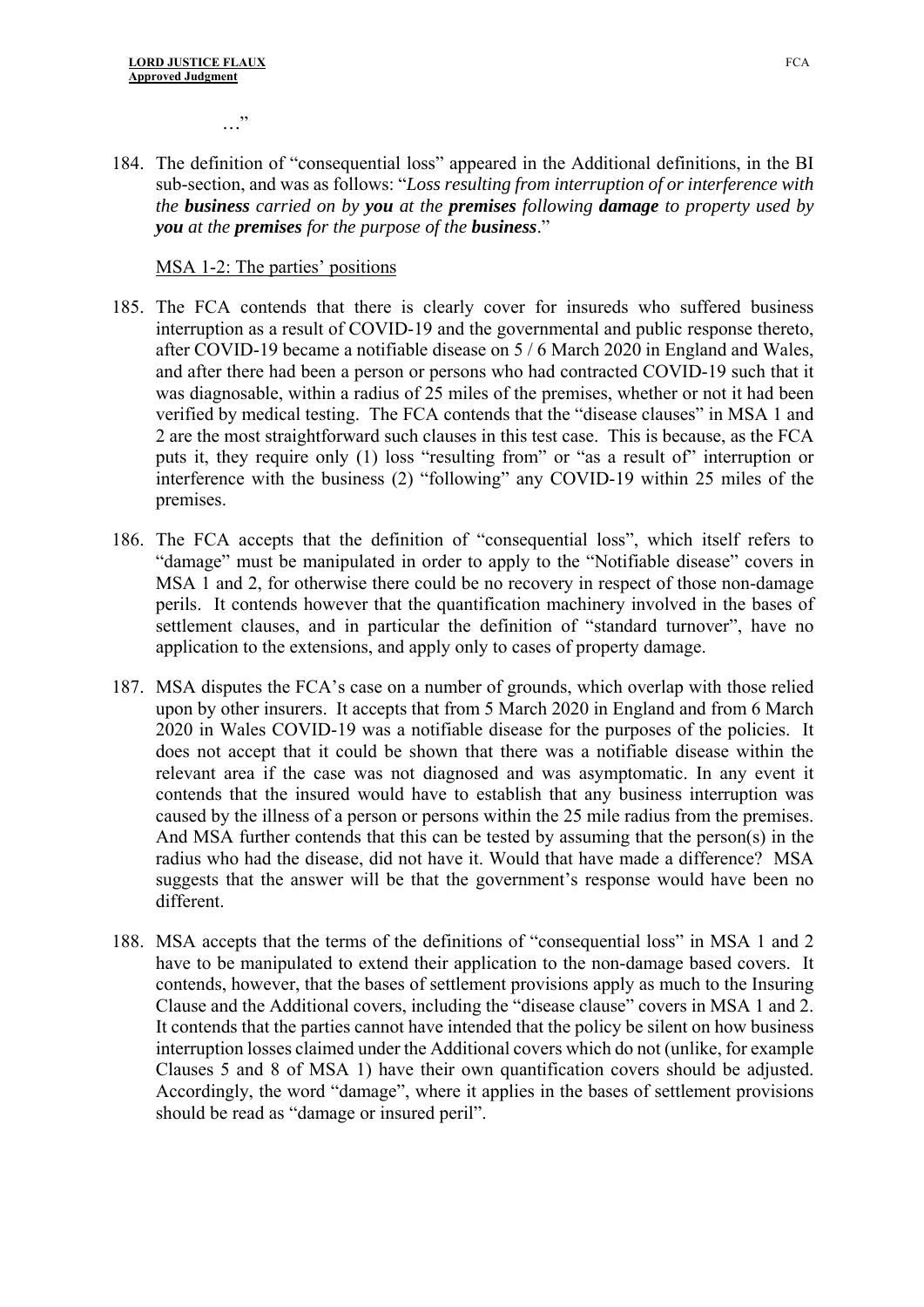#### MSA 1-2: Discussion

- 189. The issues which arise in relation to the cover provided under the "disease clauses" in these two MSA wordings are, in essence, the same as some of those included in our discussion of RSA 3 above.
- 190. In particular these MSA "disease clauses" constitute agreements to pay losses resulting from business interruption at the premises "following" one of a number of matters. The MSA disease clauses are, as the FCA submits, in one respect, even simpler provisions, in that, unlike the clauses in RSA 3 and Argenta 1, they are not expressed in terms of the "occurrence" of the notifiable disease within 25 miles of the premises, but simply in terms of consequential loss "following" a notifiable disease within 25 miles of the premises.
- 191. We have carefully considered whether and the extent to which what we have said in relation to RSA 3 above applies in relation to each of the MSA covers now under consideration, conscious of the fact that they are separate wordings and have to be construed in their own right and in full. We have concluded that our conclusions in relation to RSA 3 as to what is covered by the insuring clause, as to the meaning of "following", as to the satisfaction of any causal requirements in the "disease clause" and as to the inconsistency with the insurance of an argument that the occurrence of the disease outside the radius, and the response thereto, constitute a separate cause which means that there is no "but for" causation and no cover, apply equally to the MSA covers.
- 192. There are, however, four matters which need to be addressed because they are specific or arise in a different way in relation to the MSA covers.
- 193. The first is MSA's argument that "following" meant proximate and in any event at least "but for" causation because of the terms of the definition of "consequential loss" in MSA 1. MSA's argument was that the definition of "consequential loss" in that wording, after manipulation to make it referable to non-damage covers, still indicated that the business had to be interrupted "in consequence" of the insured peril, which indicated that "following" had the types of causal connotation contended for by MSA.
- 194. As was common ground, the definition of "consequential loss" is inappropriate to the Additional covers and has not been properly drafted with them in mind. It appeared to us that the appropriate manipulation of the consequential loss definition, to make it applicable to the cover in Additional cover 6, was that it should read "interruption of or interference with the **business** carried on by **you** at the **premises** *following* [one of (a) to (d)]". Certainly, we see no reason to construe "following" in Additional cover 6 as having a meaning different from its natural meaning by reference to a different clause which is admittedly drafted without proper reference to the terms of the Additional covers. In any event, we would consider that, even if the definition of "consequential loss" is to be read, as manipulated, as including the words "in consequence of [the insured peril]", this is a shorthand for the causal requirement in the Additional covers. Given that there is no dispute that the word "following" requires at least a causal element, we do not see that there is any inconsistency between recognising it as importing a looser causal connection than proximate cause, and not importing "but for" causation and describing it as involving a requirement of "consequence".
- 195. We observe that in the case of MSA 2, the definition of "consequential loss" itself uses the phrase "following" and accordingly the argument which we have just considered in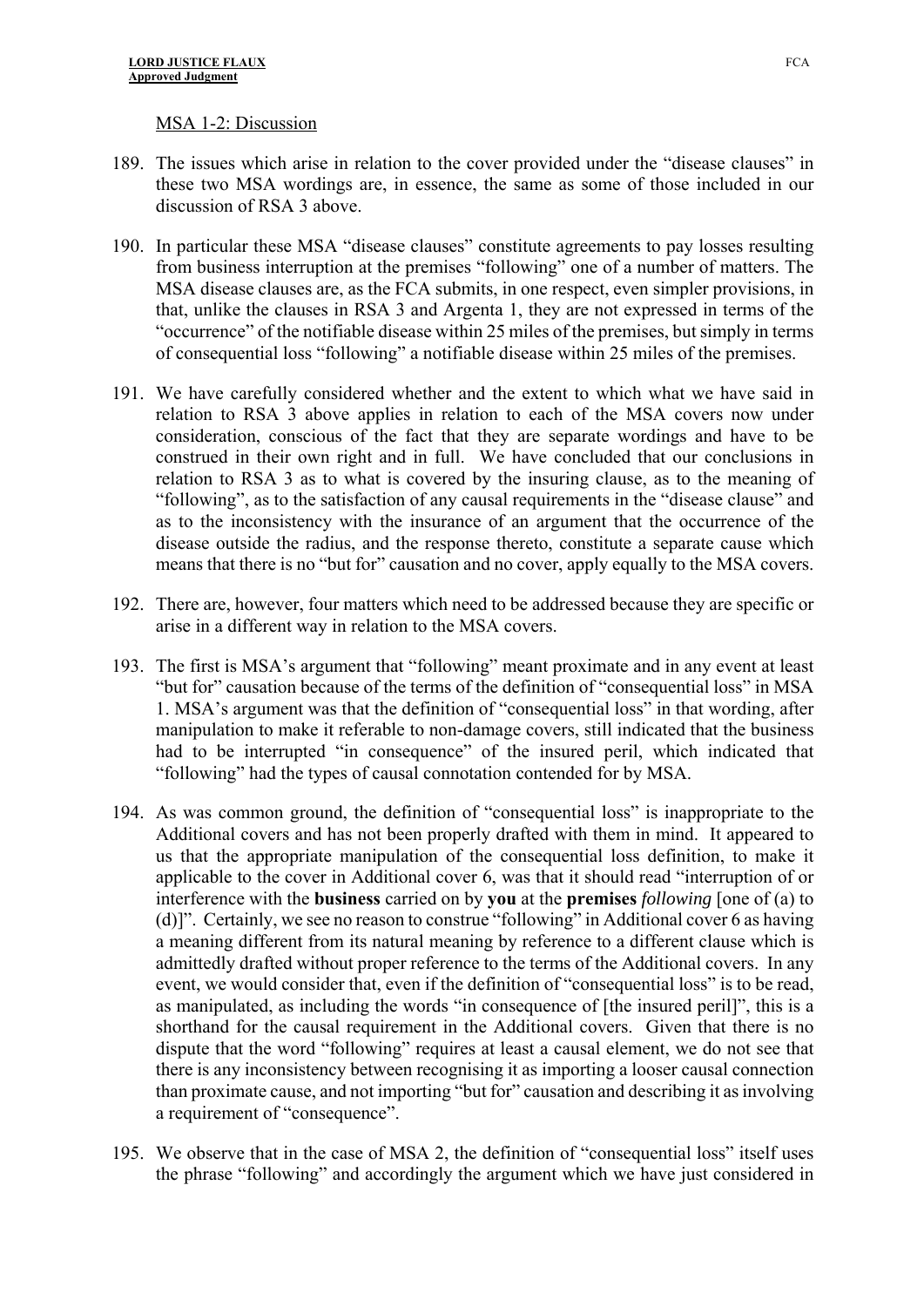relation to the definition of "consequential loss" in MSA 1 does not apply in the same way in relation to MSA 2.

- 196. Secondly, the link required in Additional cover 6 is with "*any notifiable disease within a radius of 25 miles of the premises*". The MSA "disease clauses" are not expressed in terms of the "occurrence" or "manifestation" of the disease, but rather in terms of there being the disease within the 25 mile radius. That would embrace any case where a person has or persons have the disease within the radius. The definition of notifiable disease does not require that the disease should have been diagnosed. More generally, as the FCA submits, the fact that the relevant MSA clauses do not refer to an "occurrence" makes it, to our minds, relatively straightforward to conclude that the cover extended to the effects of a notifiable disease if and from the time it is within the 25 mile radius and is not limited to the specific effects only of the instances of the disease within the radius.
- 197. Thirdly, as the FCA pointed out, MSA's interpretation of the provision in Condition 3 to Additional cover 6, namely that the insurer would only be liable for loss "*arising at those premises which are directly affected by the loss, discovery or accident*", was in line with its own, namely that what it was aimed at was to exclude losses which might arise from the interruption of business at insured's premises B, if there was a "knock on" effect on that business from a matter affecting the insured's premises A. We consider that that is the correct construction of the provision. MSA was right, in our view, not to seek to raise an argument that that provision assisted its argument that there was no effective cover under the "disease clauses" because of the fact that the notifiable disease, here COVID-19, was present and had effects outside the stipulated radius.
- 198. Fourthly, there was an issue as to whether the "trends" provision in the definition of "standard turnover" in both MSA 1 and 2 was applicable to the covers under the "disease clauses". We conclude that it is, notwithstanding the reference in it to "damage". In our view the parties cannot have intended that the policy should be silent on how non-damage business interruption losses should be calculated given that they had made provision for the calculation of damage-based business interruption claims. Furthermore, there are particular definitions of "Indemnity period" and "Maximum indemnity period" for the "Notifiable Disease cover". Those definitions are only relevant when assessing the insured's losses in accordance with the basis of settlement provisions, because it is only those provisions that require, in relation to the gross profit basis of settlement that the insured's claim for reduction of turnover be assessed by reference to the amount that the turnover "during the indemnity period" falls short of standard turnover. That appears to us to show that the parties intended the basis of settlement provisions to be applicable to the additional covers.
- 199. With that said, however, as with other "trends" provisions relied upon by insurers, we do not consider that the potential applicability of the "trends" provisions has a material effect on the position, for essentially the same reasons as we gave in relation to the "trends clause" in RSA 3.

### *The QBE 1-3 policy wordings*

200. There are seven QBE wordings, which have been grouped into three wording types which have been called QBE 1, QBE 2 and QBE 3. There are what we consider to be significant differences between them. We propose to refer to the relevant terms of the three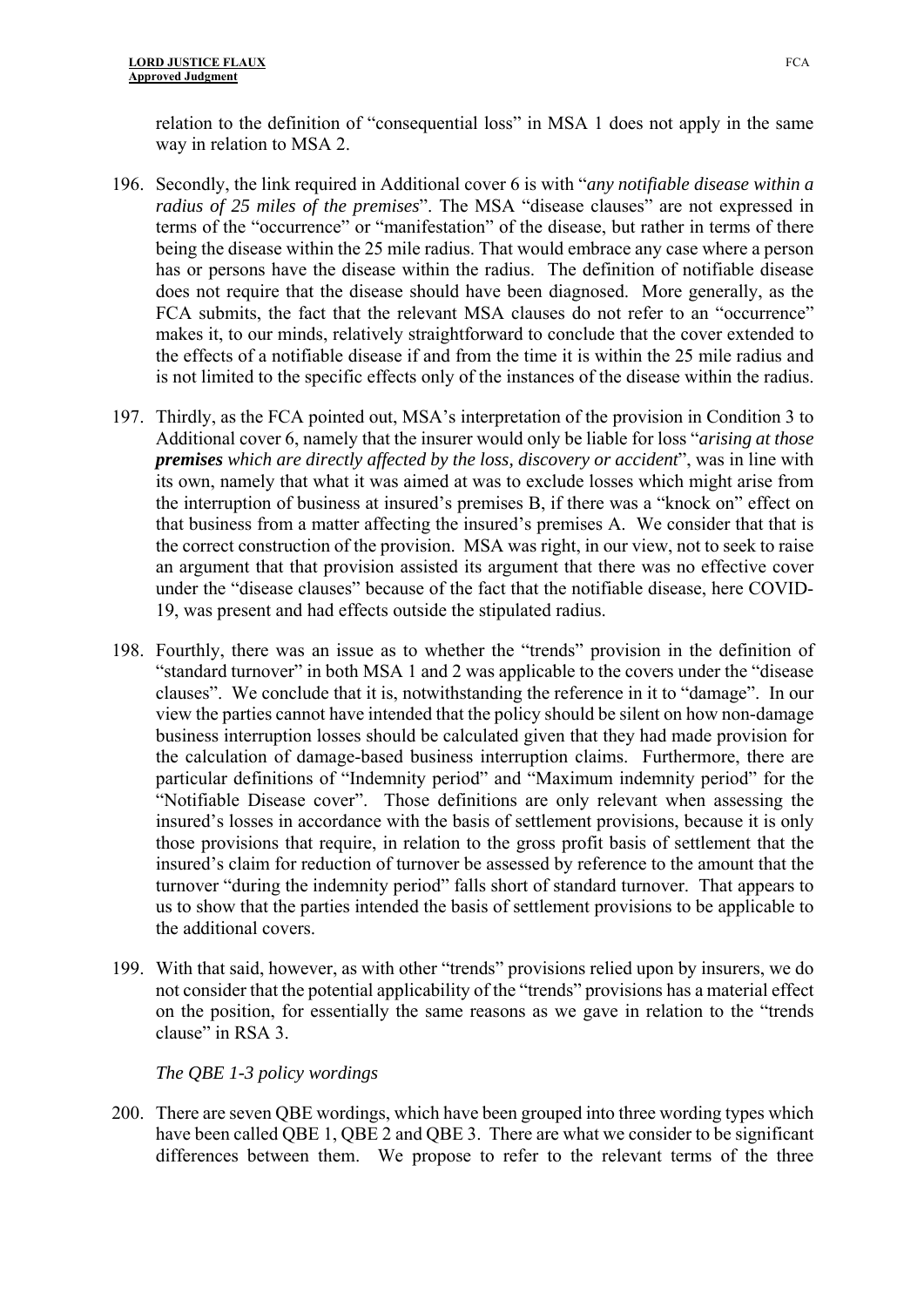wordings; then to set out the parties' cases on all of them; and then to give our conclusions in relation to each.

QBE 1-3: The wordings

- 201. QBE 1 is a Business Combined Insurance Policy. A wide range of covers is available to the policyholder. One group is included in the "Property section", another in the "Business interruption section". There are also groups of cover in, for example, the "Money section", the "Employers' liability section" and the "Goods in transit section". The relevant provisions for present purposes are within Section 7, the "Business interruption section".
- 202. In that section, by Clause 7.1.1, there is cover for "*loss caused by the interruption of or interference with the business resulting directly from damage to property used by you at the premises within the territorial limits*", on the terms specified. "Damage" is defined (by Clause 23.25.1) as meaning "*loss of, destruction of or damage to tangible property*". "Premises" is defined (by Clause 23.80) as "*the buildings and land shown in the schedule being occupied by you for the purpose of the business*". "Business" is defined (in Clause 23.17) as *"the business stated in the schedule"*.
- 203. In Clause 7.3 there are set out certain "Extensions applicable to this section". A range of covers is then set out. These include cover against loss: (a) resulting from business interruption or interference as a result of damage to the insured's property whilst in transit or at a site other than "the premises" (Clause 7.3.2); (b) resulting from business interruption or interference as a result of damage to property at the premises of the insured's direct customers and direct suppliers (Clause 7.3.3); (c) resulting from business interruption or interference as a result of denial of access to the premises, both when there has been damage to property and in certain circumstances where there has not (Clauses 7.3.4 and 7.3.5); (d) in consequence of loss of attraction by reason of damage to property within a one mile radius of the premises (Clause 7.3.7); (e) constituted by the additional costs arising from an employee or group of employees resigning as a result of winning the lottery or equivalent (Clause 7.3.8); and (f) resulting from business interruption or interference caused by failure of the supply of utilities (Clause 7.3.13).
- 204. Amongst these "Extensions" is Clause 7.3.9, which is the clause most directly relevant. It provides:

### "*Murder, suicide or disease*

*interruption of or interference with the business arising from:* 

*a) any human infectious or human contagious disease (excluding Acquired Immune Deficiency Syndrome (AIDS) or an AIDS related condition) an outbreak of which the local authority has stipulated shall be notified to them manifested by any person whilst in the premises or within a twenty five (25) mile radius of it;* 

*b) actual or suspected murder, suicide or sexual assault at the premises;*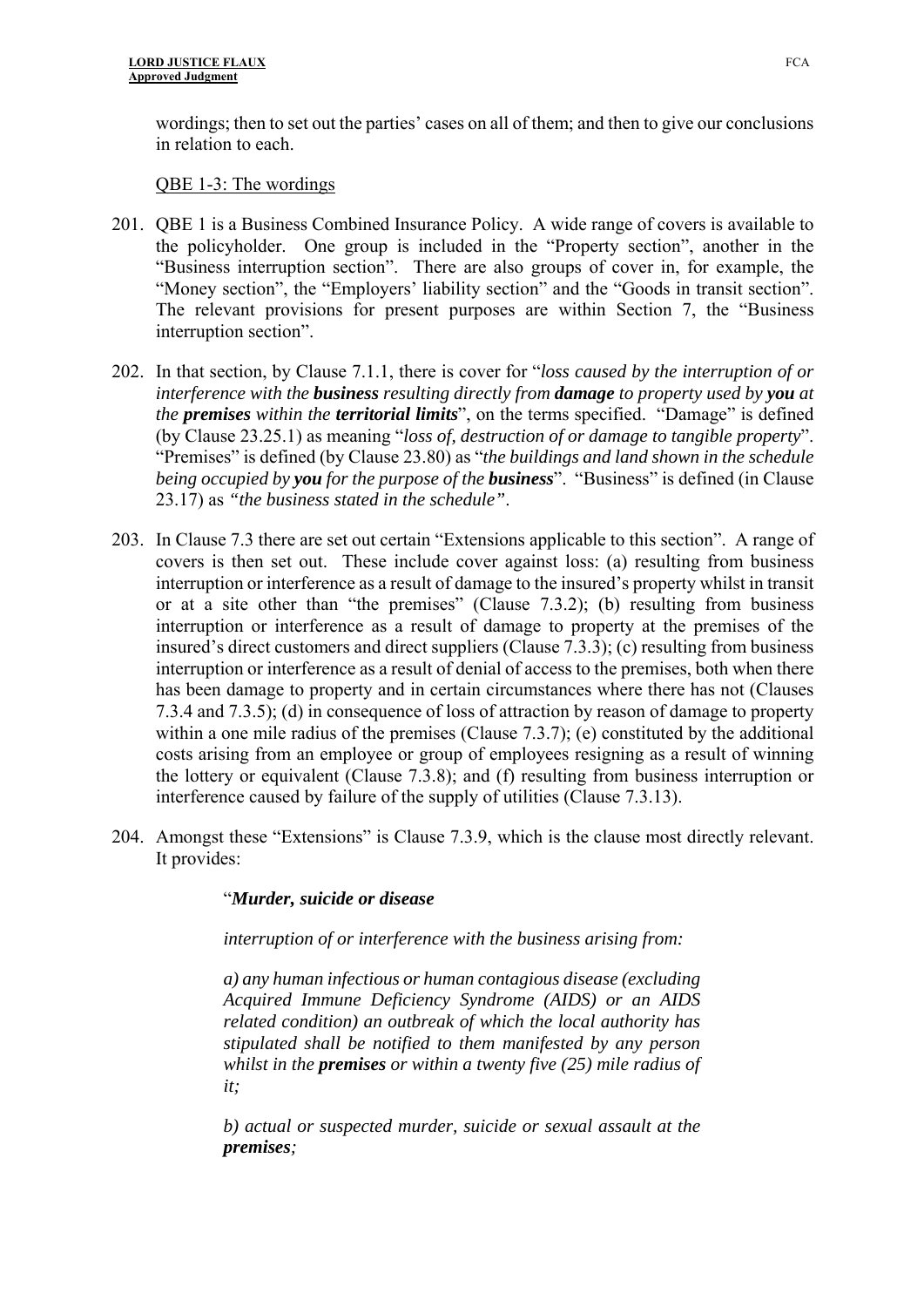*c) injury or illness sustained by any person arising from or traceable to foreign or injurious matter in food or drink provided in the premises;* 

*d) vermin or pests in the premises* [sic]*;* 

*e) the closing of the whole or part of the premises by order of a competent public authority consequent upon defect in the drains or other sanitary arrangements at the premises.* 

*The insurance by this clause shall only apply for the period beginning with the occurrence of the loss and ending not later than three (3) months thereafter during which the results of the business shall be affected in consequence of the damage* [sic]"

205. It is also pertinent to note the terms of one of the exclusions to section 7, namely that in Clause 7.4.3, which is in these terms:

"*… we will not indemnify you for any loss:* 

*…* 

#### *Off premises damage*

*any loss caused by:* 

*a) acts of any civil, government or military authority caused by or following:* 

*i) conflagration; or* 

*ii) storm; or* 

*iii) earthquake; or* 

*iv) explosion; or* 

*v) impact by aircraft or other ariel* [sic] *or spatial device; or* 

*vi) flood; or* 

*vii) actual or suspected presence of any radioactive or toxic material (including "dirty bombs"); or* 

*viii) suspect packages* 

*…*'

206. The lead wording in QBE 1 contains bases of settlement providing for "Insurable gross profit", "Gross fees", "Gross revenue", "Increased cost of working", "Rent receivable", and "Book debts". All these refer to "damage". These bases of settlement include adjustment language in their definitions. For example, the cover for reduction in gross revenue is the amount by which the "gross revenue" during the "indemnity period" will,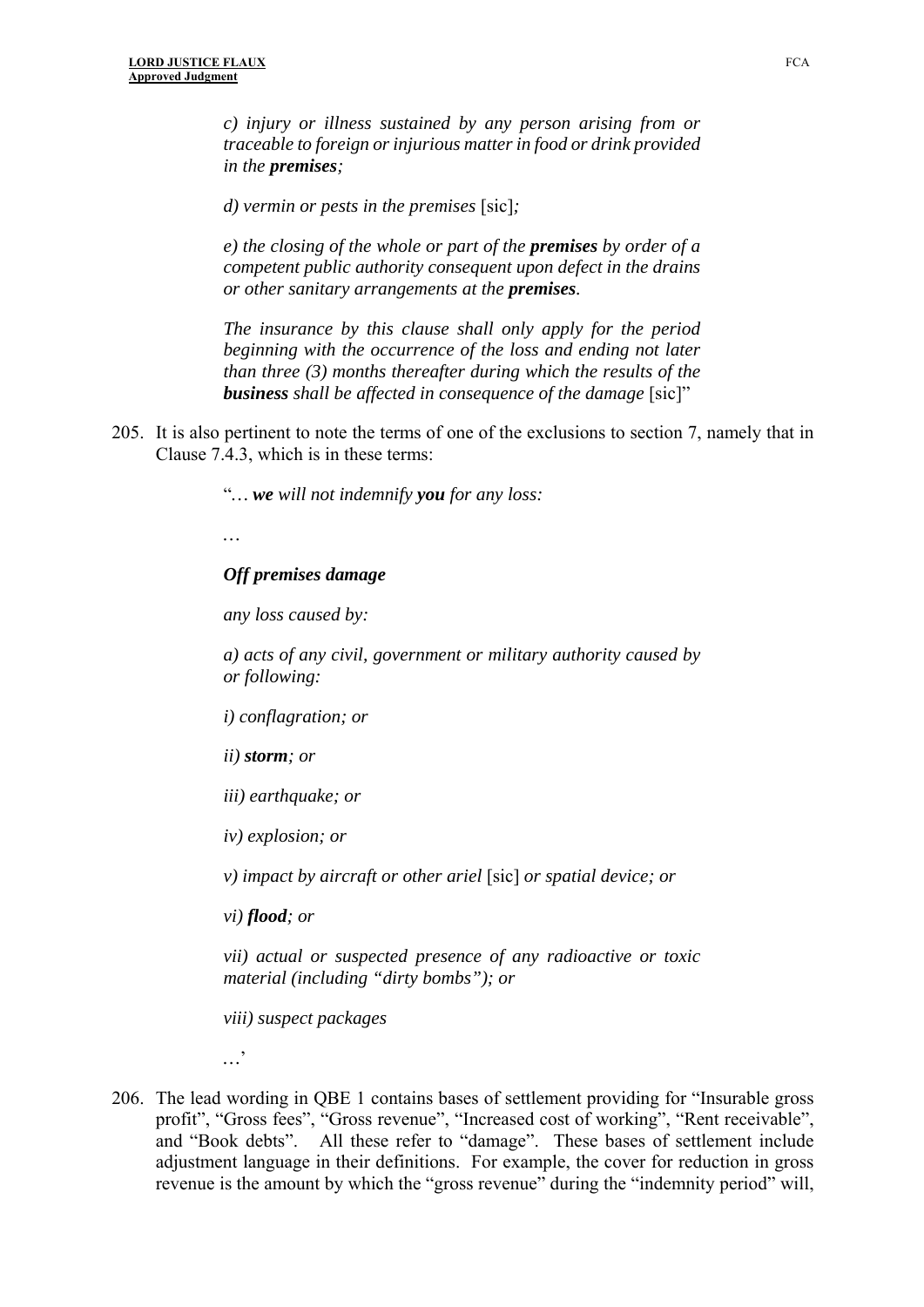in consequence of the "damage" fall short of the "standard gross revenue" (Clause 7.1.4). "Standard gross revenue" is defined as "gross revenue, trend adjusted". Clause 23.117 specifies what is meant by "trend adjusted" as follows:

# "*Trend adjusted*

*Trend adjusted means adjustments will be made to figures as may be necessary to provide for the trend of the business and for variations in or circumstances affecting the business either before or after the damage or which would have affected the business had the damage not occurred, so that the figures thus adjusted will represent as nearly as may be reasonably practicable the results which but for the damage would have been obtained during the relative period after the damage.*"

- 207. There are some variations between the language of the wordings as to bases of settlement between the four policies within the QBE 1 type.
- 208. QBE 2 is called a "NDML Nightclub and Late Night Venue Policy". It has various sections providing different types of cover. Insured section B is the BI section. The basic BI cover is provided in Clause 3.1 and is for business interruption if the insured's premises are damaged. Clauses 3.2 and 3.3 have a number of additional business interruption covers. Of particular relevance is Clause 3.2.4, which is in the following terms:

### "*3.2.4 Infectious disease, murder or suicide, food or drink or poisoning*

*Loss resulting from interruption of or interference with the business in consequence of any of the following events:* 

*a) any occurrence of a notifiable disease at the premises or attributable to food or drink supplied from the premises;* 

*b) any discovery of any organism at the premises likely to result in the occurrence of a notifiable disease;* 

*c) any occurrence of a notifiable disease within a radius of 25 miles of the premises;* 

*d) the discovery of vermin or pests at the premises which cause restrictions on the use of the premises on the order or advice of the competent local authority;* 

*e) any accident causing defects in the drains or other sanitary arrangements at the premises which causes restrictions on the use of the premises on the order of the competent local authority;* 

*f) any occurrence of murder or suicide at the premises;* 

*provided that the*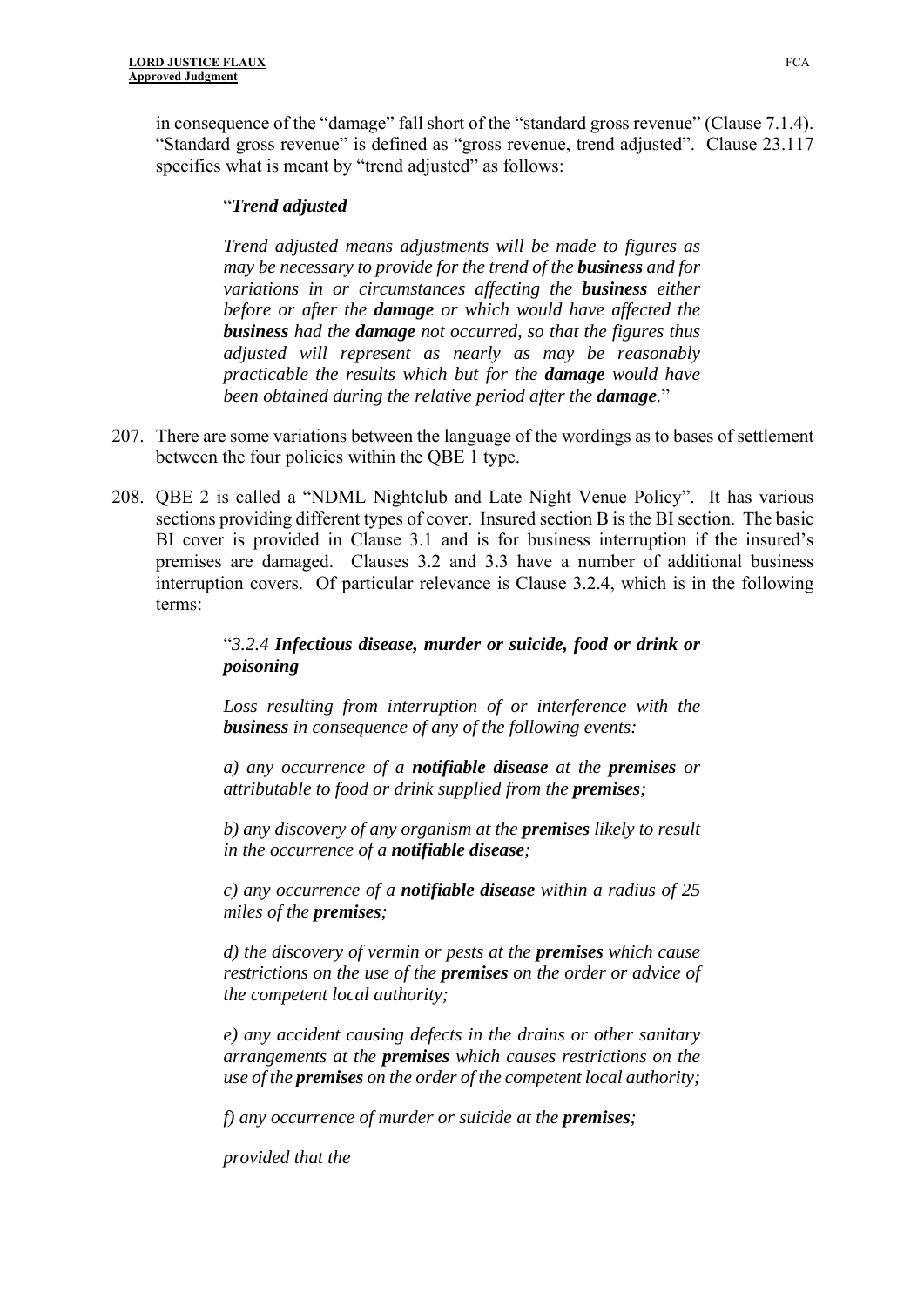*g) insurer shall not be liable for any costs incurred in cleaning, repair, replacement, recall or checking of property except as stated below;* 

*h) insurer shall only be liable for loss arising at those premises which are directly subject to the incident;* 

*i) insurer's maximum liability under this cover extension clause in respect of any one incident shall not exceed GBP 100,000 or 15% of the total sum insured (or limit of liability) for this insured section B, whichever is lesser, any one claim and GBP 250,000 any one period of insurance*."

- 209. In QBE 2 there is no equivalent of the exclusion in respects of specific acts of any civil, government or military authority which appears in QBE 1.
- 210. QBE 2 contains the following definition of "indemnity period":

"*18.47.1 Indemnity period means the period beginning with the occurrence of the damage and ending not later than the maximum indemnity period thereafter during which the results of the business will be affected in consequence of the damage.* 

*18.47.2 But for the purposes of clause 3.2.4 the indemnity period shall mean the period during which the results of the business shall be affected in consequence of the an* [sic] *event beginning in the case of:* 

*3.2.4 a) and d) with the occurrence or discovery of the incident,* 

*3.2.4 b) and c) above with the date from which the restrictions on the premises are applied,* 

*and ending not later than twelve (12) months thereafter*."

211. QBE 2 contains a definition of "**notifiable disease**", in Clause 18.67, as follows:

"*Notifiable disease means illness sustained by any person resulting from:* 

*18.67.1 food or drink poisoning, or* 

*18.67.2 any human infectious or human contagious disease, an outbreak of which the competent local authority has stipulated shall be notified to them excluding Acquired Immune Deficiency Syndrome (AIDS), an AIDS related condition or avian influenza*"

212. In Clause 3.4, under the heading "Business interruption limitations and exclusions", appear various bases of settlement, including "gross profit/estimated gross profit", "gross revenue/estimated gross revenue", "increased cost of working", "additional increased cost of working" and "rent receivable". All these refer to "damage" as defined. As with the similar provisions in QBE 1, they incorporate trends clauses through definitions of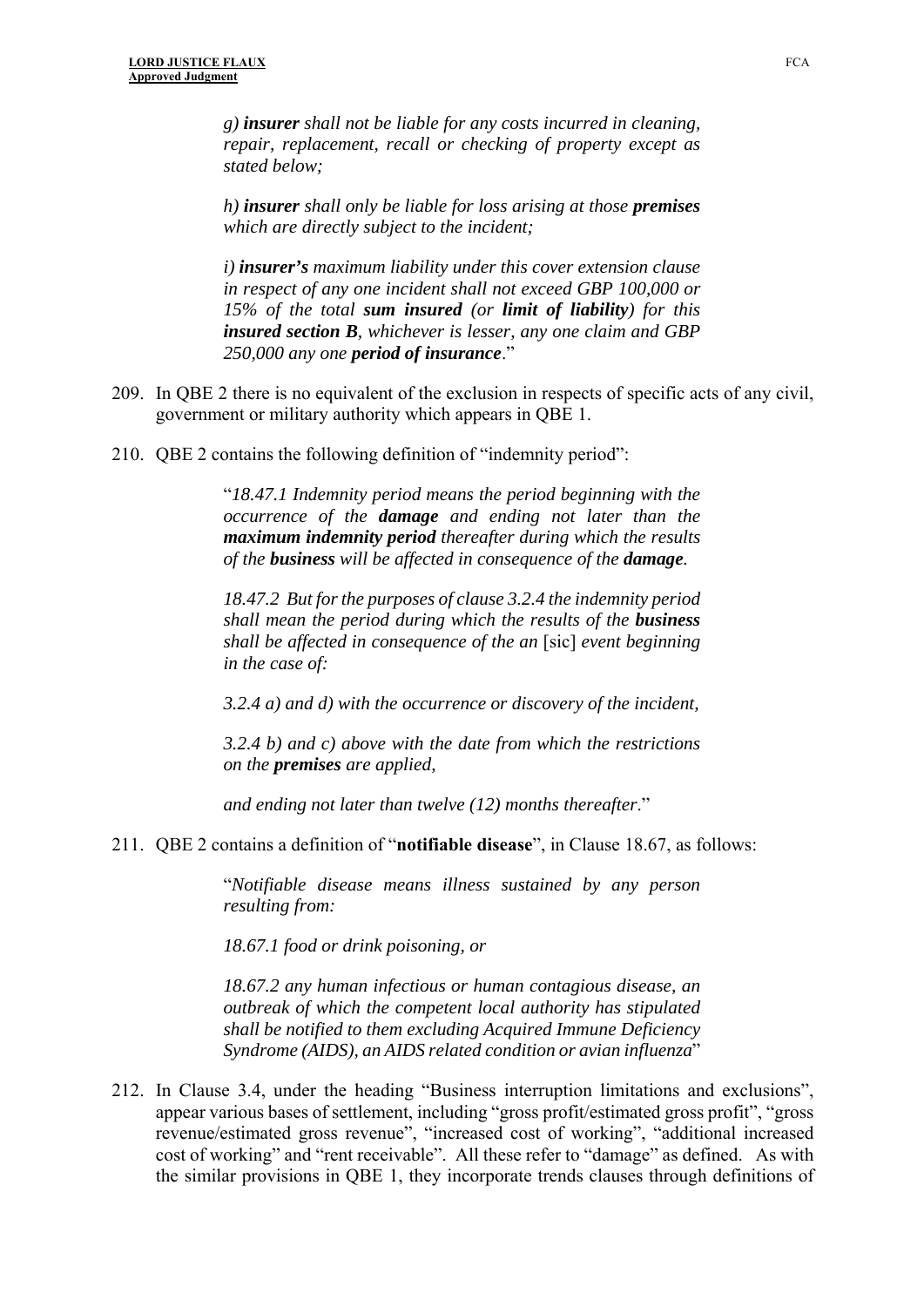terms such as "annual turnover", which incorporate a requirement that they be "trend adjusted" and the "trend adjusted" Clause, Clause 18.119, is in the same terms as that in QBE 1.

213. QBE 3 is called a "Commercial Combined Insurance Policy". Under Section 3 there is BI insurance. The basic cover, in Clause 3.1.1, is for business interruption "resulting directly" from accidental "damage", which is defined to mean loss, damage or destruction of tangible property. Clause 3.4 contains a number of extensions to the BI cover. These provisions include the following:

> "*The insurer shall indemnify the insured for the following, if shown as insured in the schedule:*

*…* 

# *3.4.8 Notifiable disease, murder or suicide, food or drink poisoning*

*Loss resulting from interruption of or interference with the business as covered by this section in consequence of any of the following events:* 

*a) an occurrence of a notifiable disease at the premises or attributable to food or drink supplied from the premises;* 

*b) the discovery of any organism at the premises likely to result in the occurrence of a notifiable disease;* 

*c) an occurrence of a notifiable disease within a radius of one (1) mile of the premises;* 

*d) the discovery of vermin or pests at the premises which causes restrictions on the use of the premises on the order or advice of the competent local authority;* 

*e) an accident causing defects in the drains or other sanitary arrangements at the premises which causes restrictions on the use of the premises on the order or advice of the competent local authority;* 

*f) an occurrence of actual or suspected murder, suicide or actual or alleged sexual assault at the premises.* 

*Provided that:* 

*i) the insurer shall only be liable for loss arising at those premises which are directly subject to the incident;* 

*ii) the insurer shall not be liable for any costs incurred in cleaning, repair, replacement, recall or checking of property except as provided for in the Property section.*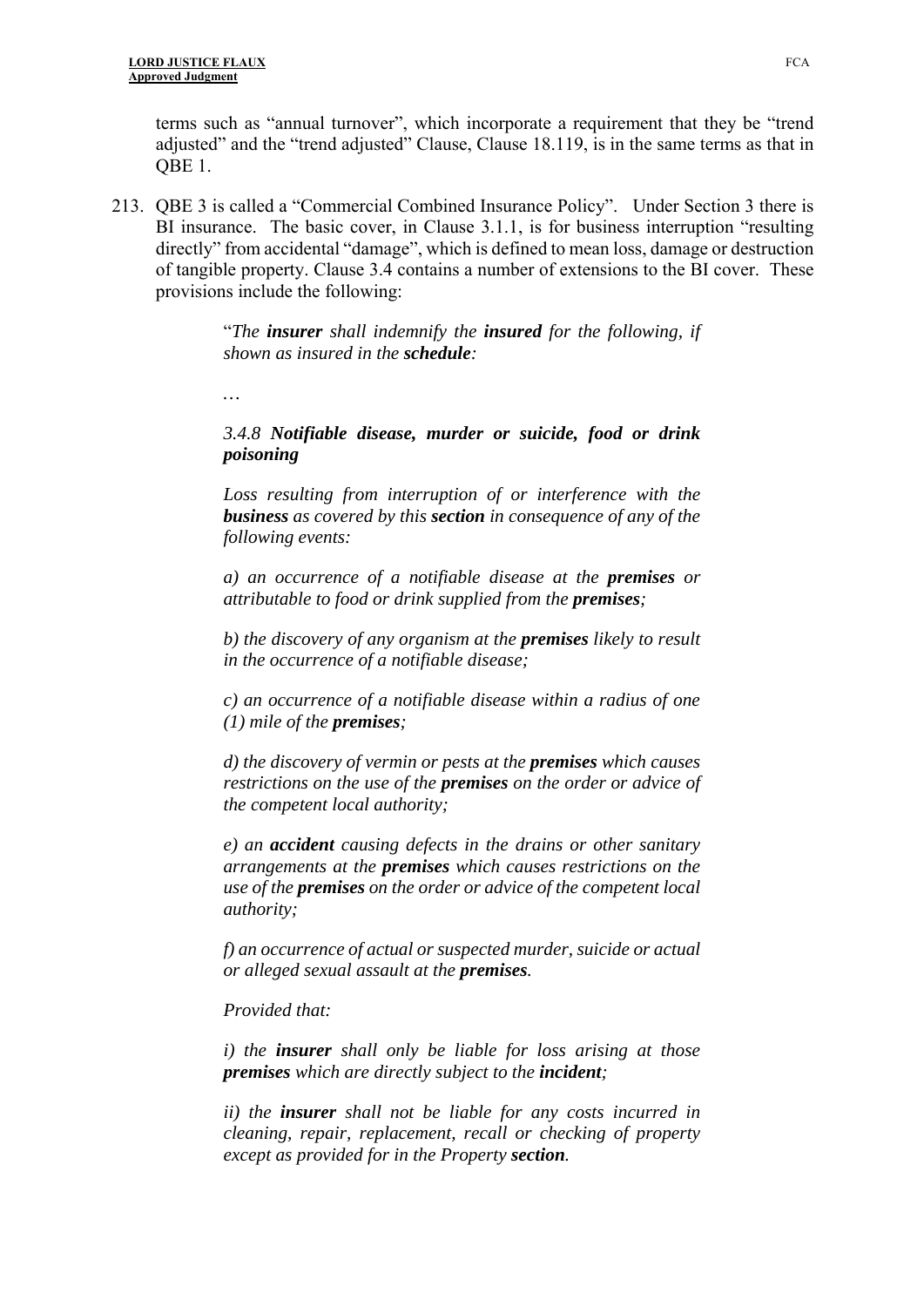*'Notifiable disease' means illness sustained by any person resulting from any diseases that may be notifiable under the Health Protection (Notification) Regulations 2010*."

214. The term, "accident", as used in Clause 3.4.8(e) is a defined term, meaning (by Clause  $25.1$ :

> "*A single and unexpected event, which occurs at an identifiable time and place*."

215. The bases of settlement provisions are very similar to those in QBE 1, and there is a similarly worded "trends adjusted" clause as Clause 25.180.

QBE 1-3: The parties' positions

- 216. The FCA's case in relation to QBE 1 is that there will have been a human infectious or human contagious disease an outbreak of which the local authority has stipulated shall be notified to them within a radius of 25 miles of the premises, for the purposes of Clause 7.3.9, when a person who had contracted COVID-19 was within that radius of the premises. It contends further that there will have been an interruption or interference with the business from 16 March 2020 given the government advice and lockdown restrictions from that date, alternatively (but only when the business was ordered on that date to close) from 20 March 2020; and that the interruption or interference arose from and was caused by the disease, if they would not have occurred had there been no COVID-19 outbreak or interventions by the government. The FCA further contended that the bases of settlement clauses and quantification machinery (including the "trends clause") do not apply to claims under the relevant extension of cover in two of the four policies within the QBE 1 type (QBE 1 PBCC040120 and PBCC170619), though it accepts that the quantification machinery (and "trends clause") is made applicable in relation to QBE 1 POFF180120. In relation to QBE 1 POFP040120 the FCA contends that while there is an incorporation of the contractual quantification machinery, and while the relevant definitions say that they are "trend adjusted" there is no definition of what that means, and it is ineffective.
- 217. The FCA's case is that the "disease clause" in QBE 2 is not materially different in effect, save that QBE 1 has a three month maximum indemnity period, and QBE 2 excludes clean-up costs. It contends that no quantification machinery (and no "trends clause") was incorporated into QBE 2.
- 218. Equally, the FCA contends that the "disease clause" in QBE 3 responds in materially the same way, though the relevant radius is specified as 1 mile, rather than 25 miles, which means that there will not be cover unless it can be shown that there was a case within a mile of the premises. The FCA accepts that, because of the inclusion in the introductory words to several extensions, including the "disease clause", of the words "as covered by this section", that the quantification machinery for the whole BI section (including the "trends clause") is applicable to cover under those extensions.
- 219. QBE's case, by contrast, is that none of QBE 1-3 provided cover and that they were not intended to provide cover in respect of a national pandemic or the Government response to an actual or feared national pandemic. It contends that it was a critical feature of the cover under each of the wordings that the insurance was in respect of a disease manifested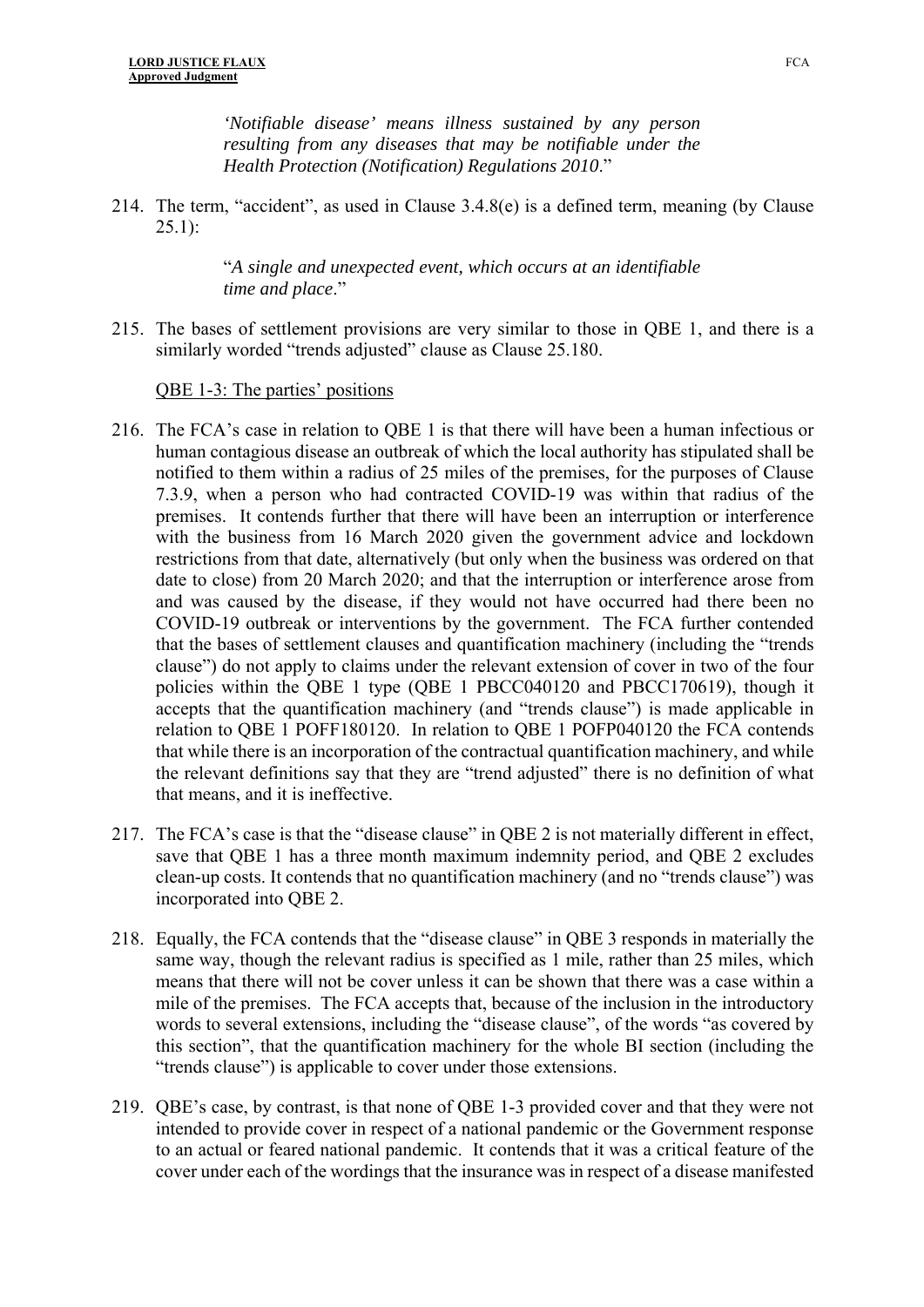by a person, or occurring, within a 25 mile (or 1 mile in the case of QBE 3) radius of the premises. The relevant insurances were to cover, only, the consequences of such manifestation / occurrence. That is their proper construction. Accordingly, QBE contends that the appropriate analysis as to whether there is cover in the circumstances of the present case is as follows:

- (1) It is necessary to ask whether "but for" the insured peril, which it defines as the manifestation / occurrence of COVID-19 at the insured premises or within the relevant policy area, the insured would have suffered the assumed interruption or interference in any event. If the answer is "yes", then the insured's claim must fail.
- (2) Second, and only if the answer to the first question is "no", it is necessary to ask whether the interruption or interference was proximately caused by the insured peril as it defines it. If the answer to this question is "no", the insured's claim must fail.
- (3) Third, and only if the answer to the second question is "yes", would the nature or extent of any resulting loss have been different "but for" the occurrence of that peril: If so, then the contractual loss quantification in the QBE 1 trends clause will operate to ensure that the insured is not over or under indemnified.
- 220. Mr Mark Howard QC for QBE in his oral submissions elaborated on this argument. He submitted that the core issue was one of construction. Did the insurances have the meaning contended for by the FCA, such that they covered the effects of a notifiable disease, if it occurred within the relevant policy area, or did they cover only the consequences of such occurrence of the disease as there was in the relevant policy area, such that if an interruption in the business would have happened in any event by reason of the occurrence of the disease elsewhere, there was not cover? As he submitted, once that question of construction had been answered, whichever way it was answered, there would be little if anything left by way of issues of causation. He submitted that QBE's construction was correct, and that the FCA's approach to the clauses meant that the requirement of the manifestation or occurrence of the disease within the relevant radius became a matter of chance or happenstance, irrelevant to the purposes of the insurance, and reduced the insurance to "a game of lotto".
- 221. We also received submissions on the QBE policies from the HIGA Interveners. The HIGA Interveners did not accept that the words in the QBE "disease clauses" which required that the business interruption or interference should "arise from" (QBE 1) or be "in consequence of" (QBE 2-3) the relevant fortuity denoted proximate causation.
- 222. The HIGA Interveners contended that the critical question which arose in relation to all the QBE wordings was the following: In the context of the notifiable disease cover undoubtedly provided by the policy, is the effect of the radius requirement also that where the notifiable disease is present beyond the radius, and there is a single response to the presence of the notifiable disease in that wider area which applies to that wider area (within which, of course, the insured premises sit), the cover which would otherwise have existed had the response been confined to the relevant area vanishes unless the insured is somehow and highly improbably able to divide up the effect of the single response as between its effect within the radius and outside it? The HIGA Interveners contended that the obvious answer to that question is "no".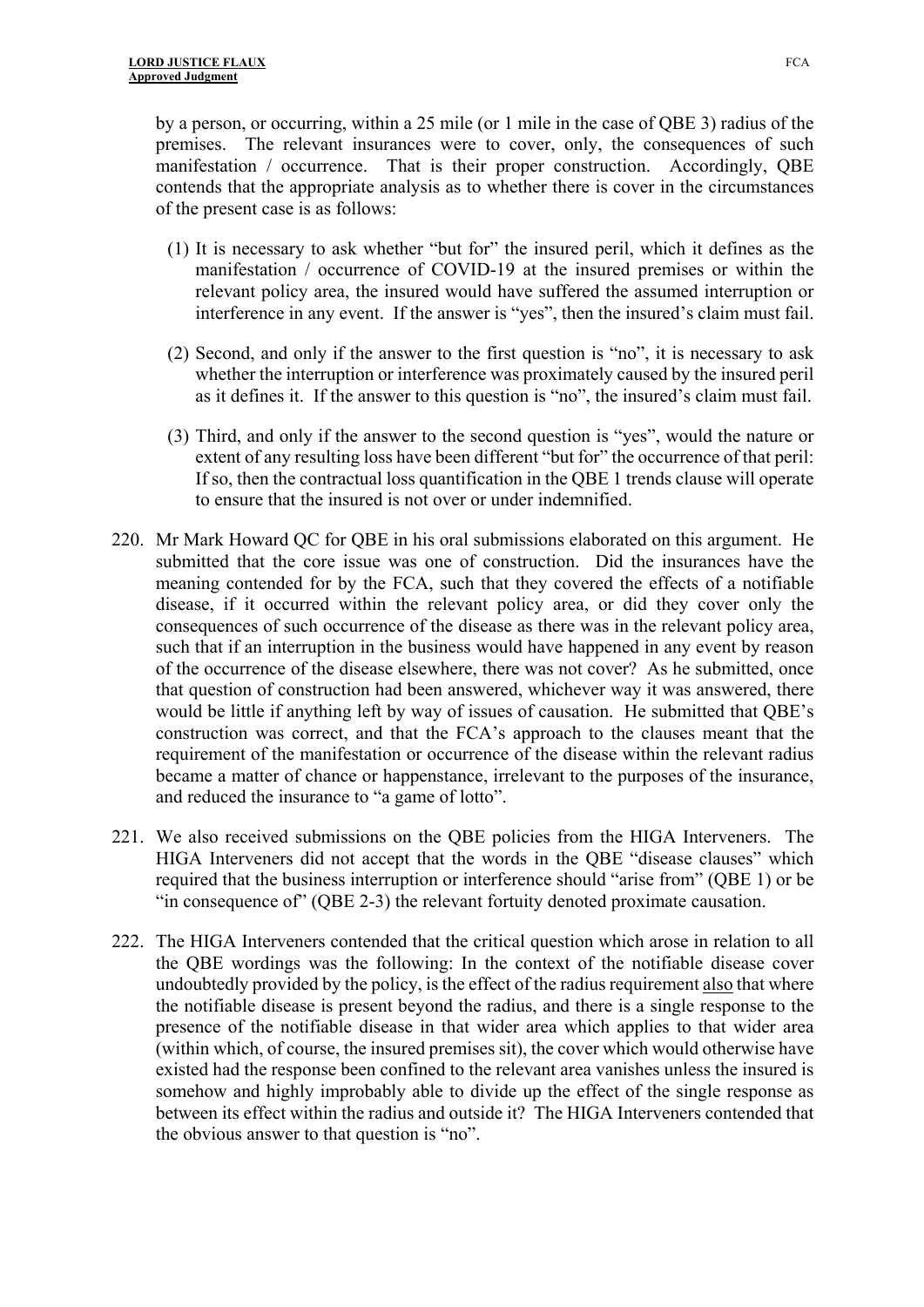## QBE 1-3: Discussion

223. At the heart of the dispute in relation to these policies is the question of whether the insured is entitled to recover only for business interruption which can be shown to have been the consequence of the manifestation / occurrence of the disease within the particular radius as opposed to its manifestation / occurrence or the threat of its manifestation or occurrence outside that radius. This depends on a proper construction of the policies, and it is necessary to consider each separately and in turn.

QBE 1

- 224. One minor issue of construction should be addressed at the outset. This is what is meant by "manifested" as used within Clause 7.3.9(a). Clearly someone who is displaying symptoms of a disease can be said to "manifest" it. We consider that it would also be the case that a person "manifested" the disease if, though superficially asymptomatic, he or she was diagnosed with the disease, because the disease would have "manifested" itself to the diagnoser. We do not consider that it is possible to speak of someone who is asymptomatic and has not been diagnosed as having the disease as having "manifested" it.
- 225. We turn therefore to the main issues of construction of Clause 7.3.9. It is a clause which is expressed in a somewhat convoluted way. We understood it to be common ground, however, and in any event appears clear, that the phrase "*an outbreak of which the local authority has stipulated shall be notified to them*" simply identifies the relevant human infectious or contagious diseases as being notifiable diseases, including those notifiable under the 2010 Regulations. AIDS and AIDS-related conditions are not relevant. Accordingly, for the purposes of simplicity, Clause 7.3.9 can be shortened as follows: "interruption or interference with the business arising from: (a) any notifiable human infectious or contagious disease manifested by any person whilst in the premises or within a 25 mile radius of it…". That is the relevant insured peril.
- 226. Focusing on the language and structure of Clause 7.3.9, we consider that, within the insured peril, the required causal link ("arising from") is between the interruption or interference with the business on the one hand and the notifiable disease on the other, provided it has been "manifested" by a person within the 25 mile radius. We do not consider that the clause most naturally reads, or should be construed, as saying that the interference has to result from the particular case(s) in which the disease is manifested within the 25 mile radius. Instead the cover is for the effects of a notifiable disease if it has been manifested within the 25 mile radius. This appears to us to be apparent from the juxtaposition of the phrase relating to business interruption with that relating to notifiable disease, and the fact that the phrase "*manifested by any person whilst in the premises or within a twenty five mile radius of it*" is most naturally read as an adjectival clause limiting the class of notifiable diseases which, if they interfere with the business, will lead to coverage.
- 227. We consider that this makes good sense. On this interpretation, cover is provided for the effects of a notifiable disease on the business, if the disease has come to or within the specified distance of the premises; and is not provided solely for the consequences of the particular manifestation of the disease by one or more individuals who happen to be within the radius. On this basis, what would be significant is the fact of the disease having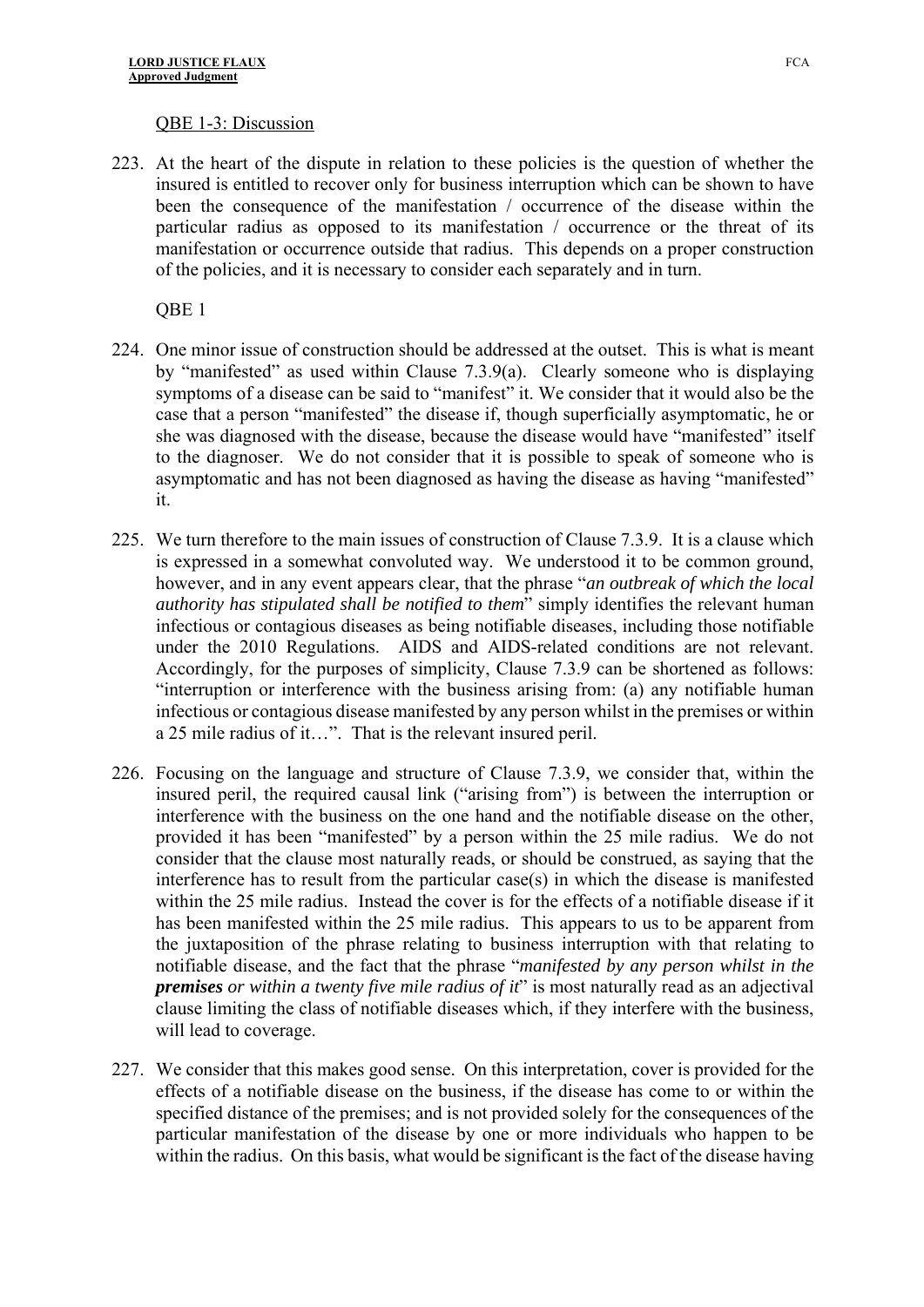been (relatively) close, not whether it was the particular case(s) within the radius which had had any specific effect.

- 228. The clause does not spell out, or seek to limit cover by reference to, the ways or what might be called the "transmission mechanisms" - by which the notifiable disease may cause interruption or interference with the business. It is obvious that one such way for business interruption or interference to arise is as a result of the response of governmental or local authorities, and of the public, to the existence of the notifiable disease. Consistently with this, there is no exclusion in Clause 7.4.3 of loss caused by civil, government or military authority caused by or following disease. If a notifiable disease manifested itself both within and outside the 25 mile radius it would be likely that there would be such governmental / public responses to the disease outbreak, rather than to specific cases of the disease, either those within or outside the radius. The construction we favour of the terms of Clause 7.3.9 avoids the anomaly of there being no effective cover in such a case.
- 229. On the basis of this construction no significant further questions of causation arise. The insurers clearly cannot, on this basis, contend that the occurrence of the disease elsewhere, or the reaction to it, are to be regarded as separate causes. There is to be regarded as sufficient causation of the business interference if the disease which has manifested itself in the radius is an effective cause of that business interference.

QBE 2

- 230. The wording of QBE 2 (and QBE 3 to which we will come) appears to us to be significantly different both from QBE 1 and from other "disease clauses" with which we are concerned. This is despite the fact that the language used is in various respects similar to other clauses which we have considered above.
- 231. Specifically, in QBE 2, there is a combination of factors which together, to our minds, indicate that the cover is indeed intended to be confined to the results of specific (relatively) local cases. This combination of factors has meant that our first, and subsequent, impressions of the relevant "disease clause" is not as contended for by the FCA and the HIGA Interveners. In particular, the relevant clause has the following features. In the first place, the insuring clause itself identifies the matters in (a) to (f) as "events". This indicates that what is being insured is matters occurring at a particular time, in a particular place and in a particular way: see the dictum of Lord Mustill in *Axa Reinsurance v Field* [1996] 1 WLR 1026 at 1035 as to the meaning of "event". This is the context within the clause in which Clause 3.2.4(c) refers to "any occurrence of a **notifiable disease**". Given the reference to "events", and taken with the nature of the other matters referred to in (a), (b) and (d) to (f), the emphasis in (c) appears to us in this clause not to be on the fact that the disease has occurred within 25 miles, but on the particular occurrences of the disease within the 25 miles. It is the "event" which is constituted by the occurrence(s) of the disease within the 25 mile radius which must have caused the business interruption or interference. If there were occurrences of the disease at different times and/or different places then these would not constitute the same "event", and the clause provides no cover for interruption or interference with the business caused by such distinct "events".
- 232. This focus of the clause is then emphasised by the fact that in (h), it is stated that the insurer is only to be liable for loss arising at those premises which are directly subject to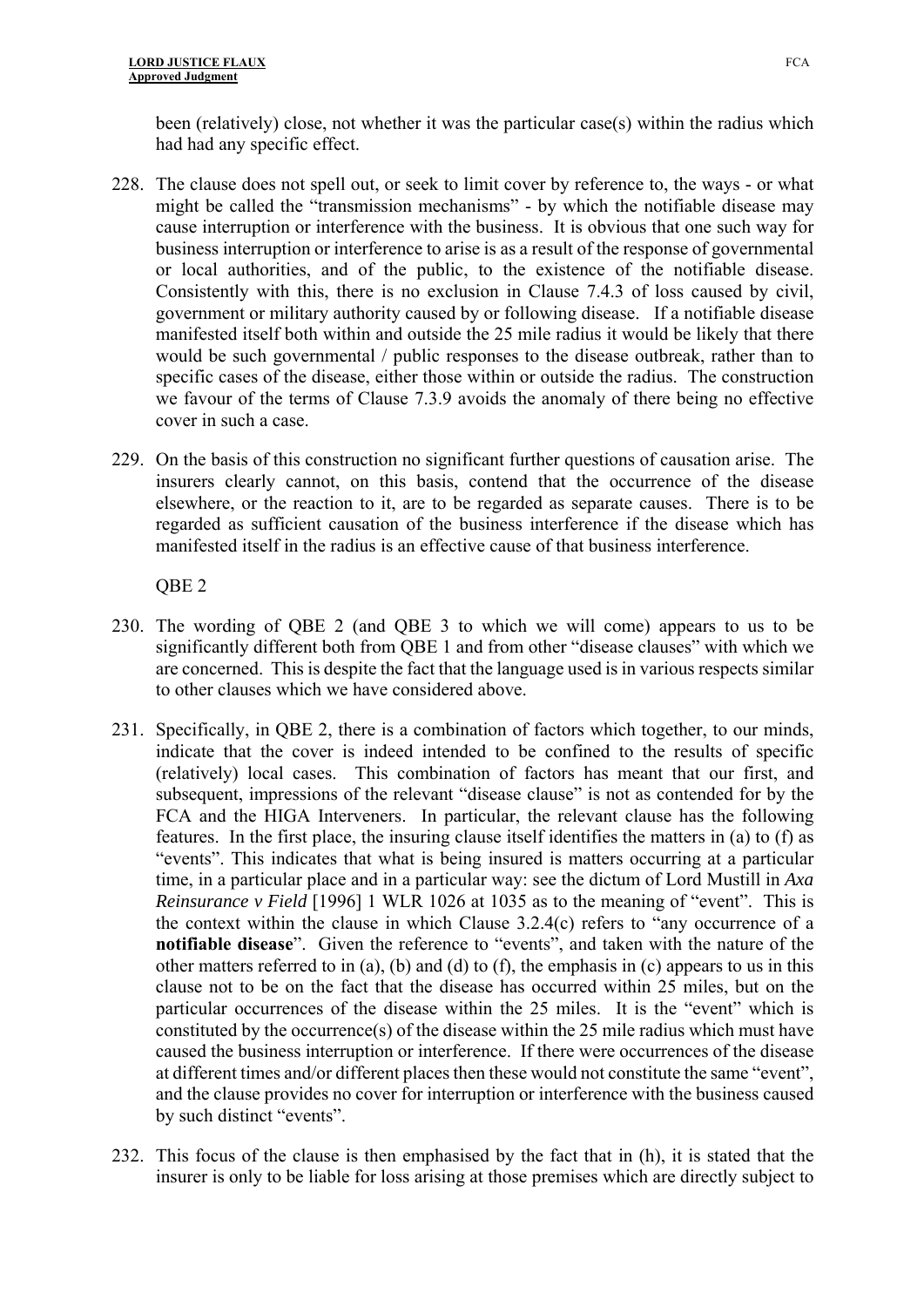the "incident", and that in (i) there is a limitation per "incident". These uses of the word "incident" appear to us to reinforce the fact that the clause is concerned with specific events, limited in time and place. This is further emphasised by the terms of Clause 18.47.2, which reiterates that the cover is in respect of the effects on the business in consequence of "an event"; and, although the reference in Clause 18.47.2 to the subparagraphs of Clause 3.2.4 (at least in the version put before us) are inapposite, it is significant that there is a further reference to the "incident". Clause 3.2.5, which provides that certain clean-up costs may be recoverable in relation to matters falling within Clause 3.2.4 contains a further reference to an "incident" (Clause 3.2.5(b)).

- 233. These indications from Clause 3.2.4 and related clauses appear of a piece with the drafting of other parts of the wording. In the General definitions, at Clause 18.2, there is an "accumulation limit", which limits the maximum amount of benefits payable by the insurer "where a single event, or series of events in a twenty kilometres radius originating from the same proximate cause, occurs…". This indicates that the draftsman, and the parties in agreeing the wording, distinguished between an event, a series of events, and a cause. When the term is used in Clause 3.2.4 it envisages that each of the matters within (a) to (f) will be an event, not a series of events or a cause.
- 234. We accept that, for the purposes of QBE 2, there will be an "occurrence" of COVID-19 within the radius when a person has the disease within the area, whether symptomatically or not, because that person has then "sustained" the illness within the definition in Clause 18.67. However, as we have said, the terms of Clause 3.2.4 show that there is cover only if there is business interruption as a result of the "event" of the person(s) sustaining that illness within the area. It is difficult to see how there could be such consequential interference if the disease was asymptomatic and undiagnosed.
- 235. Given our construction of Clause 3.2.4, the issues as to causation largely answer themselves. We accept that the words "in consequence of" imply a causal relationship. As we have found that this clause, unlike others we have considered, is drawing a distinction between the consequences of the specific cases occurring within the radius and those not doing so, because the latter would constitute separate "events", we consider that insureds would only be able to recover if they could show that the case(s) within the radius, as opposed to any elsewhere, were the cause of the business interruption. In the context of this clause, it does not appear to us that the causation requirement could be satisfied on the basis that the cases within the area were to be regarded as part of the same cause as that causing the measures elsewhere, or as one of many independent causes each of which was an effective cause, because this clause, in our view, limits cover only to the consequences of specific events.

QBE 3

- 236. While we consider that the correct construction of the "disease clause" in QBE 3 is not as clear as it is in relation to QBE 2, because QBE 3 does not have all the features which QBE 2 has and which we have referred to above, we consider that the correct construction is essentially the same for QBE 3 as for QBE 2.
- 237. The "disease clause" in QBE 3 shares with QBE 2's the reference to cover being for the consequence of any of the "events" in (a) to (f), and the phrasing of (c) in terms of "an occurrence" of a notifiable disease. Proviso (i) to Clause 3.4.8 refers to an "incident". On these bases we consider that this clause too is confining cover to the consequences of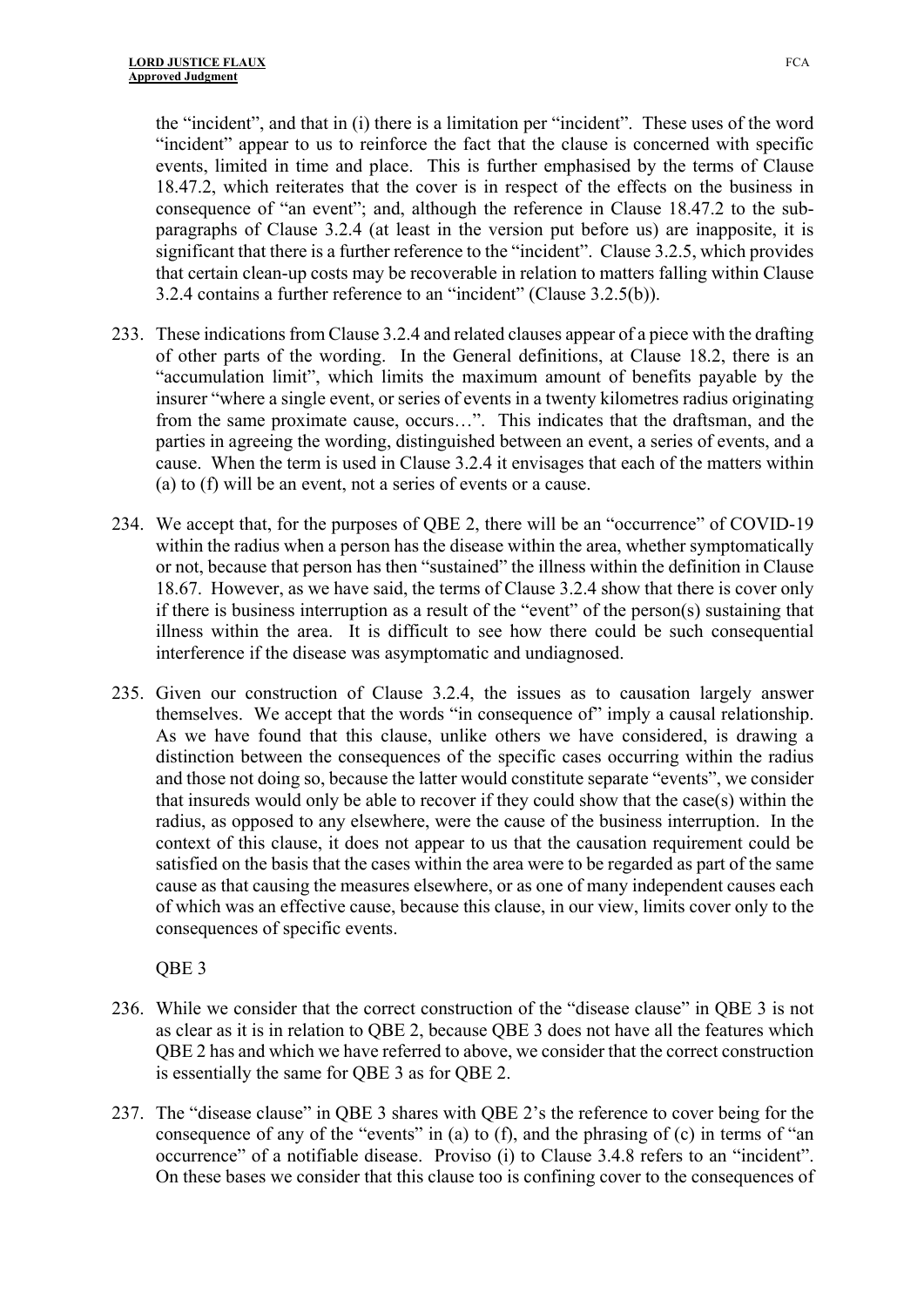certain happenings, in particular specific occurrences of the disease within the radius, as opposed to other happenings or events, including instances of people contracting the disease outside the radius. The fact that the radius specified in QBE 3 is 1 mile makes it all the easier to accept that this is what the parties have agreed, because that reinforces the view that what is being contemplated is specific and localised events.

238. Given this construction of the "disease clause" the questions of causation fall to be answered in the same way as for QBE 2.

"Trends clauses"

- 239. As we have described there is an issue between the parties as to whether some, but not all, the QBE policies apply the contractual quantification mechanism to the relevant "disease clause" covers, including the "trends clauses".
- 240. In our view all the QBE policies should be interpreted as applying the contractual quantification mechanism applicable to damage-related BI claims to the non-damage BI covers, including by manipulation of the requirement for "damage", save insofar as inconsistent with more specific provisions as to quantification.
- 241. As will be apparent from what we have already said, however, we do not consider that it makes any significant difference as to whether the "trends clauses" are incorporated or not.

# **E. Hybrid clauses**

242. We turn to consider a number of clauses which have been termed "hybrid". Again, this terminology is only to be taken as a convenient means of referring to certain policy terms, which refer both to restrictions imposed on the premises and to the occurrence or manifestation of a notifiable disease. The policies which contain such clauses are those which have been called Hiscox 1–4 and RSA 1. There is also a further coverage provision in RSA 4, which it is convenient to deal with in this section. We will commence by considering the Hiscox policies.

*The Hiscox 1-4 policy wordings* 

Hiscox 1-4: The policyholders and the wordings

- 243. We were informed that about 65% of the Hiscox insureds who have policies affected by the issues are in Category 5, and typically comprise small accountancy, consultancy, legal and other similar professional businesses. Of the 35% of insureds not within Category 5 considerable numbers are in Category 2, namely indoor and outdoor leisure activities, which were required to close or cease business by the 21 and 26 March Regulations or Category 4, namely non-essential shops, required to cease business by the 26 March Regulations, save for making deliveries or otherwise providing services in response to orders received on the web, by telephone or post. A small percentage of Hiscox insureds are in Category 1.
- 244. A total of 31,171 Hiscox policyholders had live policies in one of the four groups into which the FCA split the wordings (i.e. those referred to as Hiscox 1–4). 16,181 policyholders have policy wordings in group 1, which contains 8 different wordings. The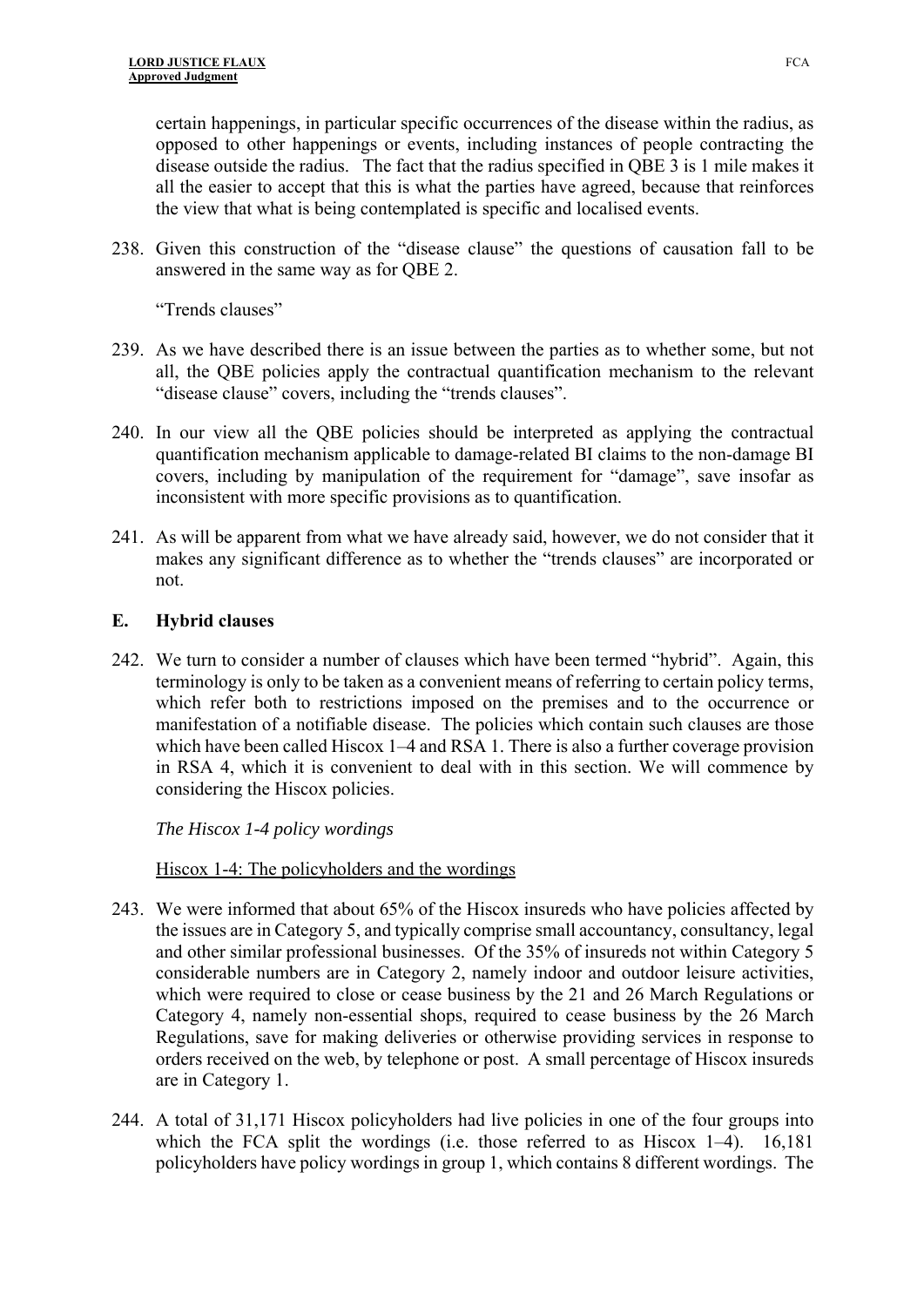lead wording chosen by the FCA is the Retail BI-16105 wording, but this is only the third most common. According to Hiscox, the wording in Hiscox 1 with most policyholders is a Professions BI wording used to insure professional service businesses including small accountancy firms and solicitors, virtually all of which are in Category 5. There are 10,872 policyholders with policies within group 2, which contains 23 different wordings. Hiscox 3 embraces five different wordings, and there are 582 policyholders within this group. There are four different wordings within Hiscox 4 with 3,536 policyholders.

- 245. The most relevant clauses in the lead policies are as follows.
- 246. The lead policy in Hiscox 1, contains a section of cover in respect of "Property business interruption". That section provides in part:

"*What is covered We will insure you for your financial losses and other items specified in the schedule, resulting solely and directly from an interruption to your activities caused by:* 

*…* 

*Public authority 13. your inability to use the insured premises due to restrictions imposed by a public authority during the period of insurance following:* 

*a. a murder or suicide;* 

*b. an occurrence of any human infectious or human contagious disease, an outbreak of which must be notified to the local authority;* 

*c. injury or illness of any person traceable to food or drink consumed on the insured premises;* 

*d. defects in the drains or other sanitary arrangements;* 

*e. vermin or pests at the insured premises.* 

*…* 

*How much we will pay We will pay up to the amount insured …* 

*…* 

*Loss of income The difference between your actual income during the indemnity period and the income it is estimated you would have earned during that period or, if this is your first trading year, the difference between your income during the indemnity period and during the period immediately prior to the loss, less any savings resulting from the reduced costs and expenses you pay out of your income during the indemnity period. …*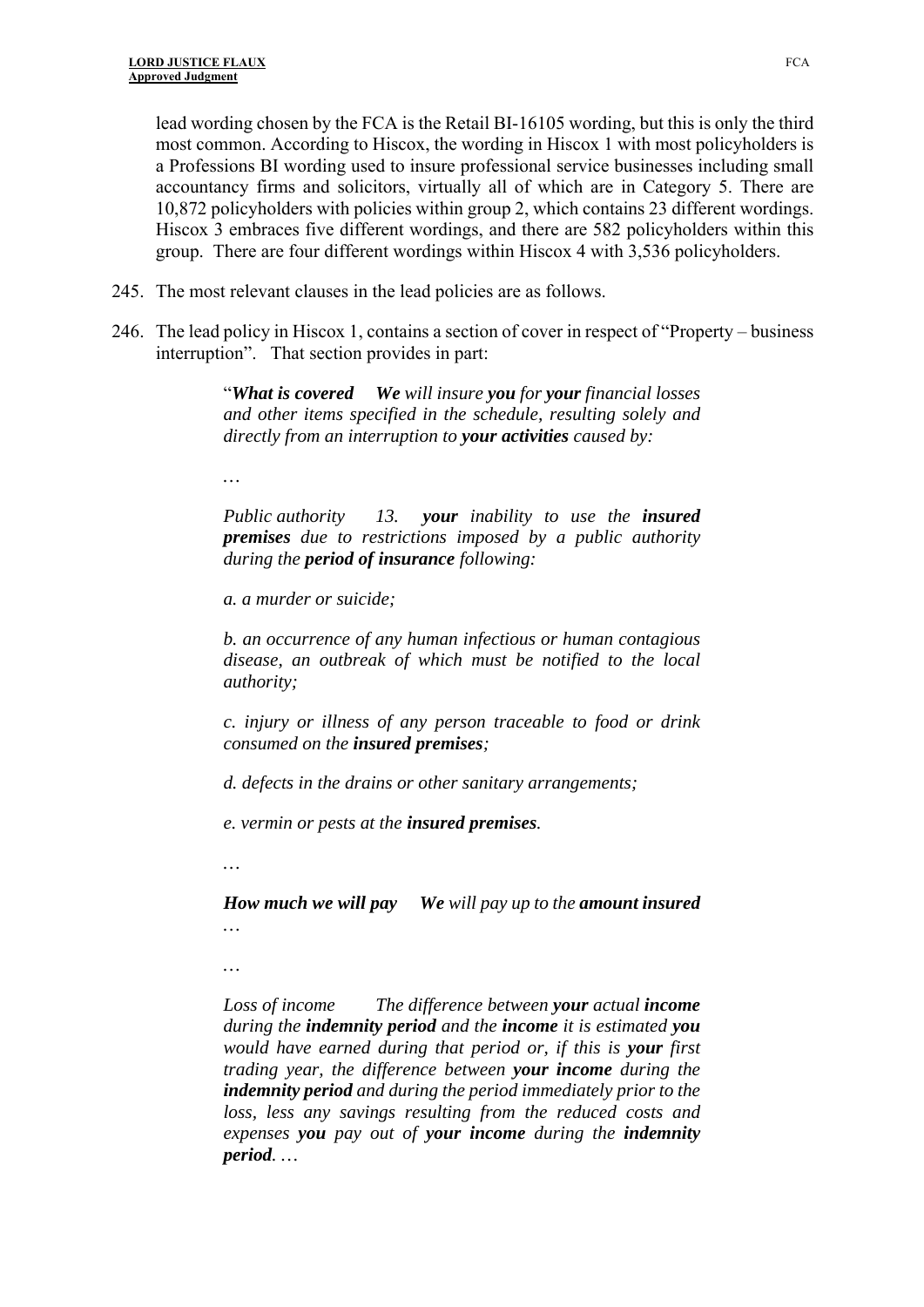Loss of gross profit The sum produced by applying the **rate of** *gross profit to any reduction in income during the indemnity period plus increased costs of working and alternative hire costs less any expenses or charges which cease or are reduced.* 

*…* 

*Business trends Provided that you advise us of your estimated annual income, or estimated annual gross profit if applicable, at the beginning of each period of insurance, the amount insured will automatically be increased to reflect any special circumstances or trends affecting your activities, either before or after the loss. The amount that we will pay will reflect as near as possible the result that would have been achieved if the insured damage had not occurred.*"

247. The lead policy in Hiscox 2 contains a "Special definition" for the Property – business interruption section, as follows:

> "*Notifiable human disease Any human infectious or human contagious disease, an outbreak of which must be notified to the local authority*."

248. Hiscox 2 contains a number of covers in the Property – business interruption section, including the following:

> "*We will insure you for your financial losses and any other items specified in the schedule, resulting solely and directly from an interruption to your business caused by:*

*…* 

*Public authority 5. your inability to use the salon due to restrictions imposed by a public authority during the period of insurance following:* 

*a. a murder or suicide;* 

*b. an occurrence of a notifiable human disease;* 

*c. injury or illness of any person traceable to food or drink consumed on the premises;* 

*d. defects in the drains or other sanitary arrangements;* 

*e. vermin or pests at the premises.*"

249. The quantification provisions of Hiscox 2 were substantially the same as those for Hiscox 1. The "Business trends" clause was, however, in the following terms:

> "*Business trends The amount we pay for loss of income or loss of gross profit will be amended to reflect any special*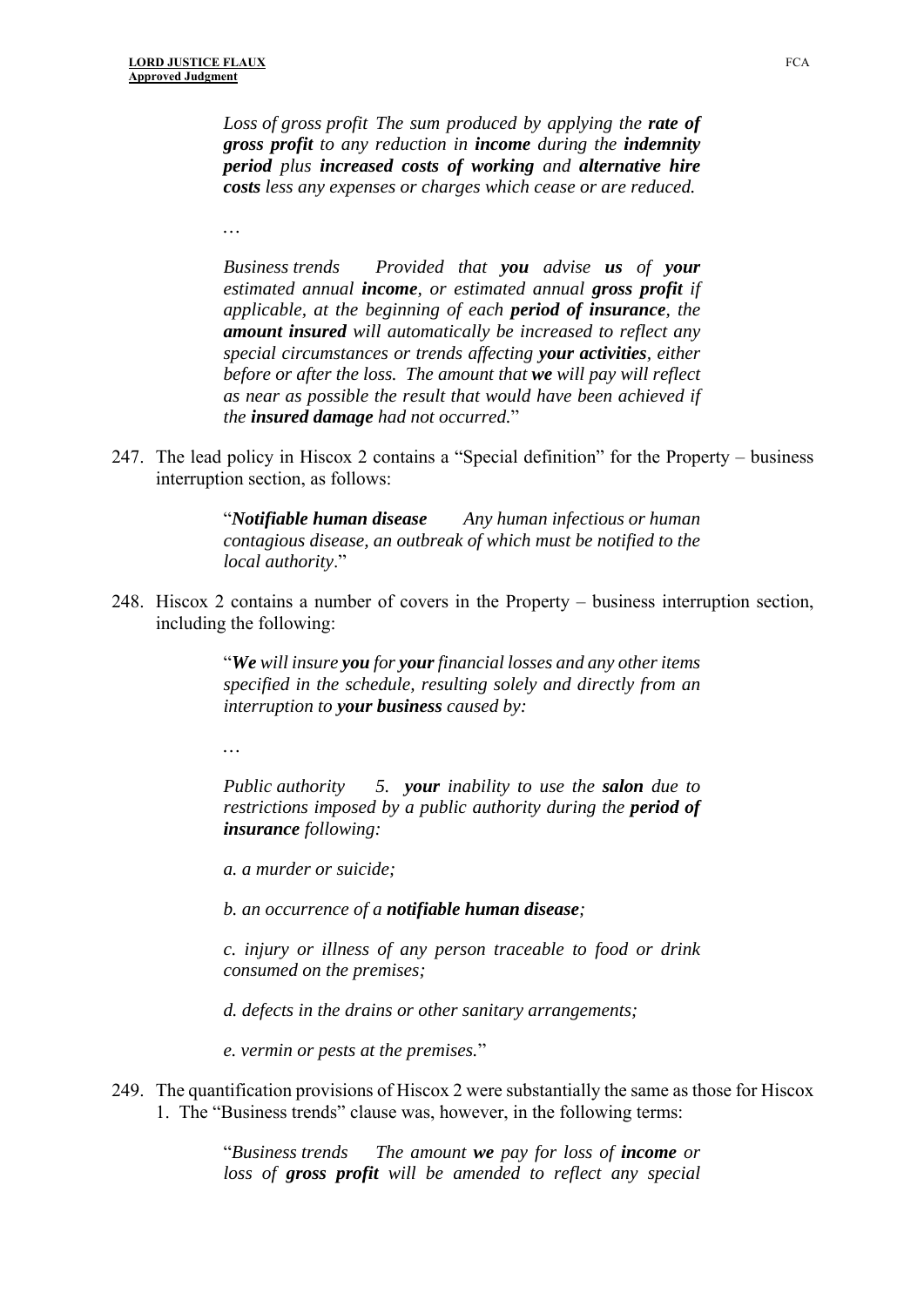*circumstances or business trends affecting your business, either before or after the loss, in order that the amount paid reflects as near as possible the result that would have been achieved if the insured damage or restriction had not occurred*."

250. In Hiscox 3, the most relevant provisions were as follows:

"*We will also insure you for your loss of gross profit up to the limit stated in the schedule as applicable resulting solely and directly from an interruption to your business caused by the following:* 

*…* 

*Public authority d. your inability to use the business premises due to restrictions imposed by a public authority following:* 

*i. a murder or suicide;* 

*ii. an occurrence of any human infectious or human contagious disease an outbreak of which must be notified to the local authority;* 

*iii. injury or illness of any person traceable to food or drink consumed on the premises;* 

*iv. vermin or pests at the premises*."

- 251. The "business trends" clause in the lead Hiscox 3 policy was similar to that in the lead Hiscox 2 policy, save that it contained no reference to "the restriction".
- 252. Hiscox 4 contained an additional requirement within the relevant insuring clause, which was as follows:

"*We will insure you for your financial losses and any other items specified in the schedule, resulting solely and directly from an interruption to your business caused by:* 

*…* 

*Public authority 7. your inability to use the business premises due to restrictions imposed by a public authority during the period of insurance following:* 

*a. a murder or suicide;* 

*b. an occurrence of a notifiable human disease within one mile of the business premises;* 

*c. injury or illness of any person traceable to food or drink consumed on the premises;*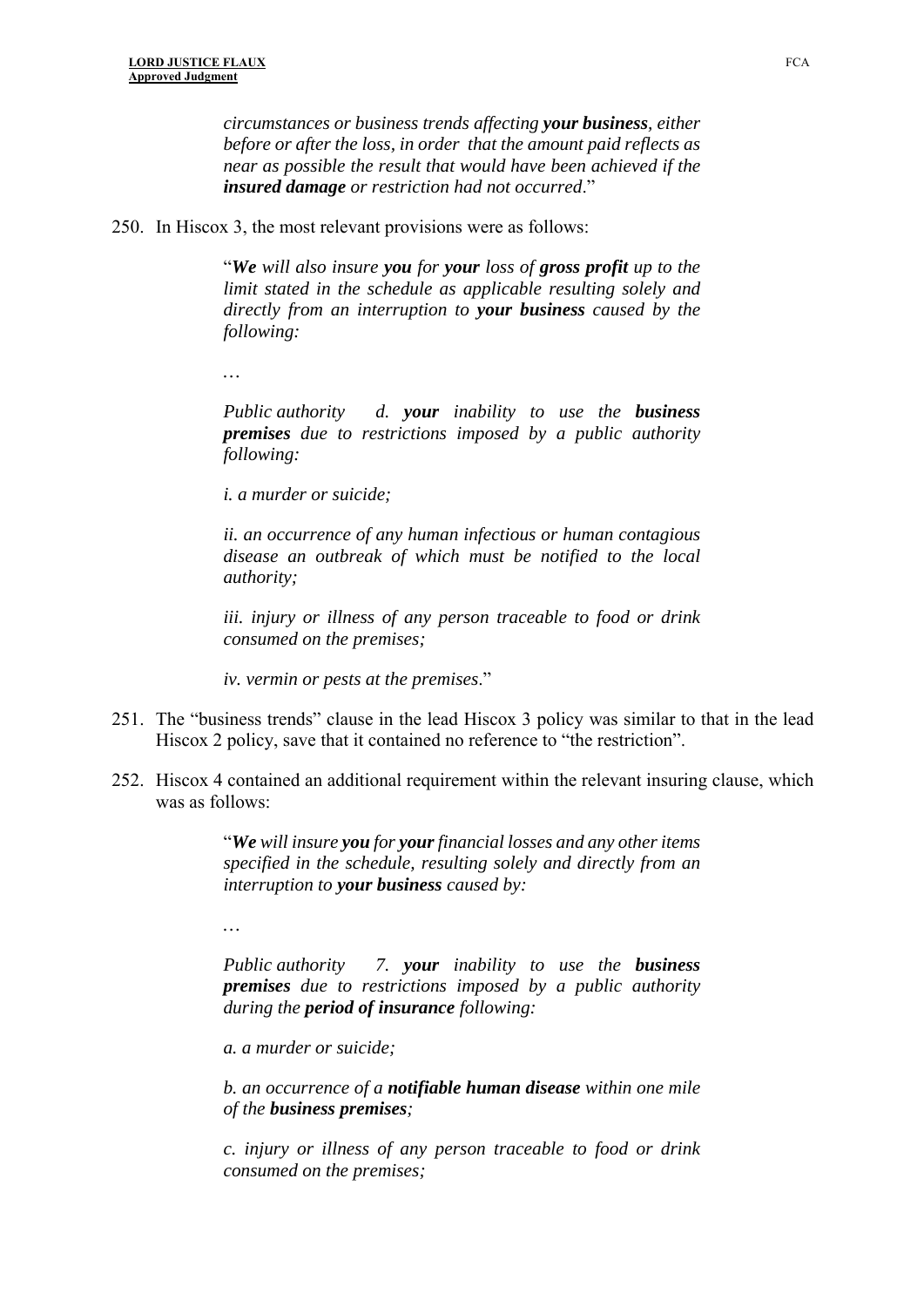*d. defects in the drains or other sanitary arrangements; or* 

- *e. vermin or pests at the premises*."
- 253. "**Notifiable human disease**" was defined in Hiscox 4 as "*Any human infectious or human contagious disease, an outbreak of which must be notified to the local authority*". The "Business trends" clause in the lead Hiscox 4 policy was in the following terms:

"*Business trends The amount we pay for loss of gross profit will be amended to reflect any special circumstances or business trends affecting your business, either before or after the loss, in order that the amount paid reflects as near as possible the result that would have been achieved if the insured damage, insured failure, cyber-attack or restriction had not occurred*."

Hiscox 1-4: The parties' positions

- 254. The FCA contends that there was cover under the "public authorities" clause of each of the Hiscox 1-3 lead policies for all businesses from 16 March 2020. From that date, owners, employees and customers could not use the business premises for their intended purposes due to restrictions imposed by the UK Government as to non-essential travel or contact, social distancing, and so on, which followed an occurrence, indeed numerous occurrences, of COVID-19. Alternatively, and in any event, the FCA contends that the "public authorities" clause in Hiscox 1-3 was satisfied between 20 and 26 March 2020 for businesses in Categories 1, 2, 4, 6 and 7 from the relevant date in March when they were required to close (in whole or in part) by the Regulations or other Government announcements, when owners, employees and customers could not use those premises due to the restrictions.
- 255. In relation to Hiscox 4, the "public authorities" clause was satisfied from the same dates and in the same circumstances as in relation to Hiscox 1-3, provided that an insured can establish the presence of COVID-19 within a one mile radius of the premises preceding the relevant authority action.
- 256. The FCA contended, in particular, that the outbreak of COVID-19 in the UK constituted the "occurrence" of a notifiable disease. The word "occurrence" in the Hiscox wordings did not mean something which was small scale or local. In relation to Hiscox 4, there will have been an "occurrence" of COVID-19 within the one mile radius, whenever and wherever a person had contracted COVID-19 such that it was diagnosable. It did not need to have been medically verified.
- 257. The FCA contended that "your inability to use" meant an inability to utilise or employ the premises for or with their intended aim or purpose. That inability might be partial or total. The insured's inability to use the premises could be caused by restrictions imposed on customers or other people who would be needed to attend the premises if it was to function for its intended purpose.
- 258. Further the FCA contended that the "restrictions imposed by a public authority" did not have to involve mandatory requirements, having the force of law. It would be enough if an authority promulgated something that it "requires or expects" to be followed. Accordingly, the stay at home instruction given on 16 March 2020 amounted to the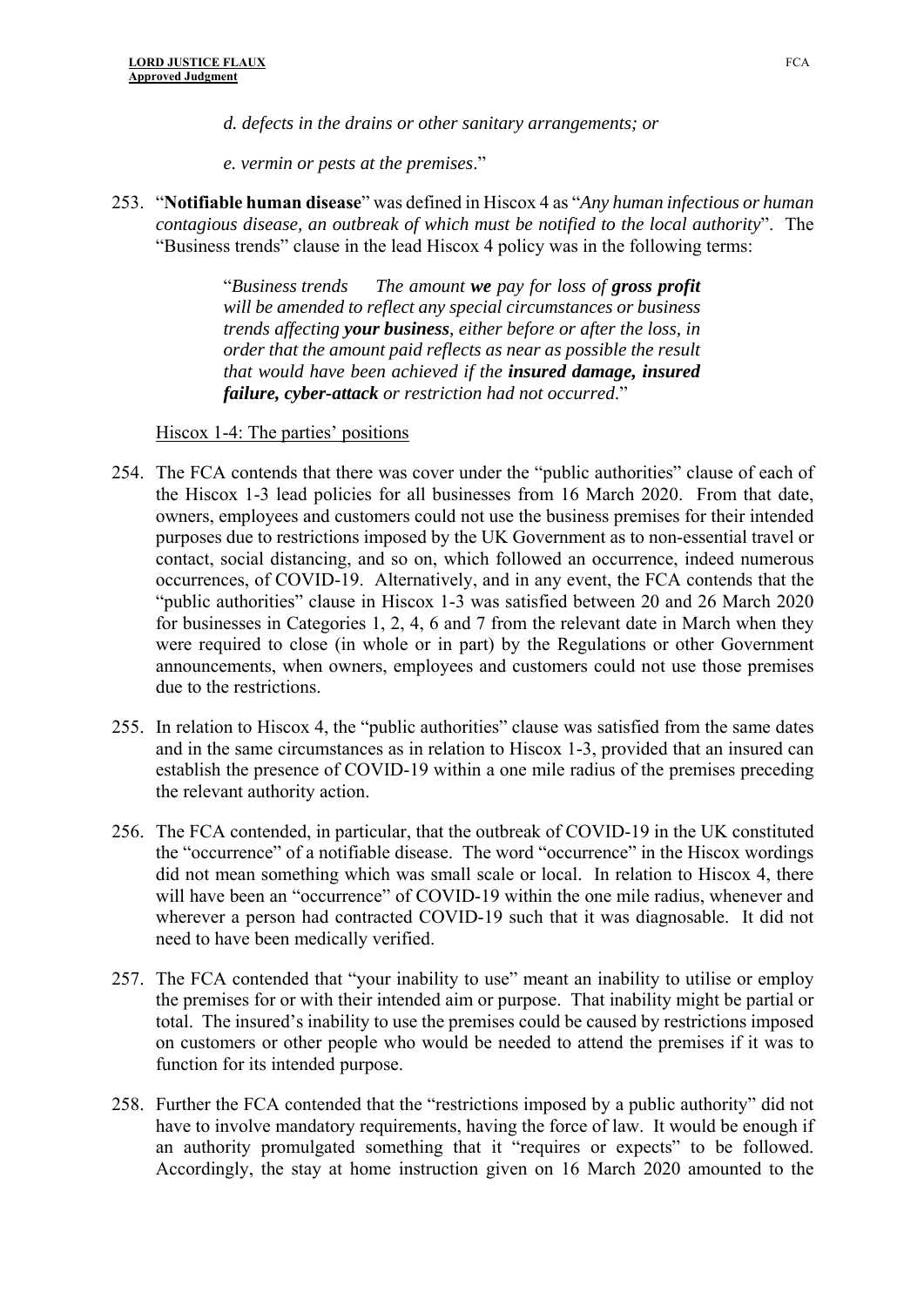imposition of restrictions leading to inability to use the premises. As the FCA put it, "*these statements were received by the populace as instructions and acted on as instructions* [and were] *restrictions imposed*…"

- 259. The FCA contended that an interruption to the insured's activities did not require a cessation or stop. Instead, there will be an interruption to an insured's activities if there has been a material prevention of use of the premises. The requirement that the losses should be "solely and directly" the result of the interruption, was relevant only to the relationship of the losses to the interruption, not to the causes of the interruption. As to the requirement that the interruption should be "caused by" the restrictions imposed by the public authority, there could be little dispute as to this, if the FCA's case on the meaning of "interruption", of "restrictions imposed" and of "inability to use" were accepted. While the FCA accepted that "following" had a causal element, it was a requirement of a looser connection than proximate causation.
- 260. The FCA contended that there was no relevant "trends clause" in those cases in which there had not been a reference to "restriction" in the clause itself. In those policies where the "trends clause" was in the same form as that in the lead Hiscox 1 policy, the trends clause was "*upwards only and/or optional at the election of the insured*"; and could only increase the amount insured. If not taken up by the policyholder then there can be no trends adjustment at all.
- 261. In order to quantify loss, or under any trends clauses, the FCA submitted that the proper counterfactual is a situation "*in which there was no COVID-19 in the UK and no Government advice, orders, laws or other measures in relation to COVID-19, or alternatively in which such of these events as the Court adjudges to be interlinked had not occurred*."
- 262. In relation to the "public authorities" clauses in the Hiscox policies we had the benefit of submissions by the Hiscox Interveners. The Hiscox Interveners supported the contentions of the FCA. The Hiscox Interveners particularly stressed that the words "solely and directly" qualify only the requirement that losses must result from the interruption to the business. On the other hand, it is enough if one cause of the inability to use the insured premises was the restrictions imposed by the public authority. If all the elements of the insured peril ((1) occurrence of a notifiable disease, (2) following which, restrictions imposed by a public authority, (3) an inability to use the insured premises as a result, (4) causing an interruption in business activities, (5) resulting solely and directly in losses) were present, then Hiscox must indemnify the insured in respect of its business interruption loss. Insofar as there was a question of "but for" causation, the question was whether "but for" all the elements of the insured peril what would the insured's position have been, i.e. "but for" the entire chain of events, including the occurrence of the disease. That also answered the counterfactual question posed by Hiscox: it was a world in which all the elements of the insured peril did not exist.
- 263. Mr Ben Lynch QC for the Hiscox Interveners further emphasised that, while in certain cases the language used in the Hiscox "public authorities" provisions was capable of the narrow meaning attributed to it by Hiscox, it was also capable of having a wider meaning, and where it was, it should be recognised as capable of covering a range of circumstances. In such cases, the right construction was the broader one. Further he submitted that it was impossible to read into the Hiscox policies the restriction of "occurrence" to a local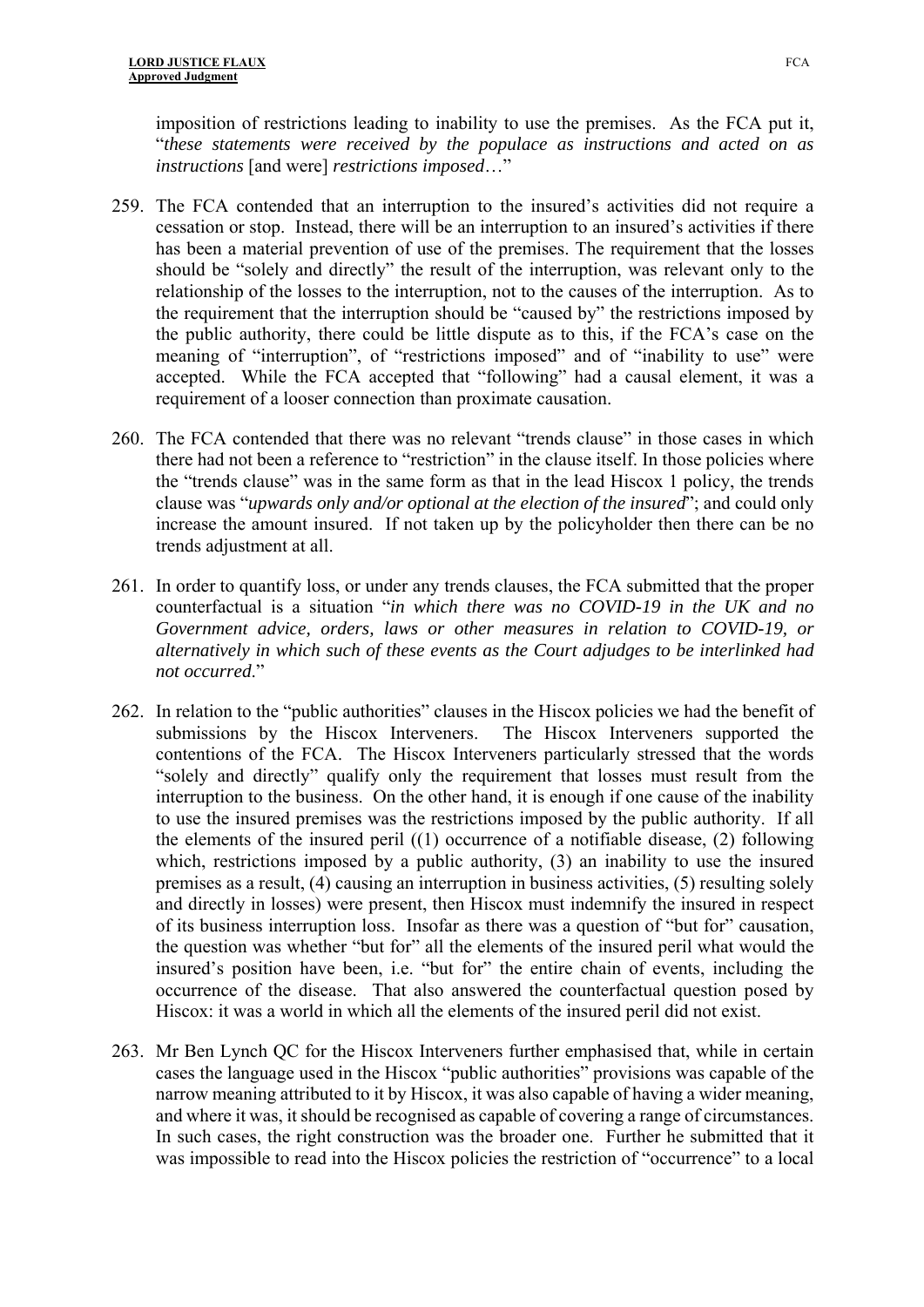matter specific to the premises. The clauses did not include any such limitation and could not be read as doing so.

- 264. Hiscox made a number of points or groups of points in relation to the "public authorities" clauses, which meant, it contended, that the FCA's (and the Hiscox Interveners') case in relation to those clauses was fundamentally incorrect. Mr Jonathan Gaisman QC elaborated on these arguments in oral submissions. Those points or groups of points can be summarised as eight-fold, as follows.
- 265. In the first place, Hiscox emphasised that the "public authorities" clauses referred to "**your** inability" to use the premises. Accordingly, it was only the inability of the insured to use the premises which was relevant and no one else's. Secondly, inability to use denoted the insured being unable to use the premises, not something less. Thirdly, the "restrictions" referred to, particularly because of the use of the word "imposed", must be mandatory. The only restrictions capable of fulfilling those requirements, and then only in respect of businesses covered by them, were Regulation 2 of the 21 March Regulations and Regulations 4 and 5 of the 26 March Regulations. Fourthly, the only "occurrence" contemplated by the clauses was one which was local and specific to one or more of the insured, its business or its premises. There was, Hiscox contended, no relevant "occurrence" here. Fifthly, the clause contemplated an "occurrence" that was identifiable, which, in the present context meant a case of COVID-19 which had been scientifically confirmed. An unidentifiable occurrence could not lead to public authority action. Sixthly, the word "following" required a causal connection and there was no such connection between any occurrence and the restrictions. Seventhly, interruption meant cessation and nothing less. Eighthly, that the correct counterfactual which must be posed for the purpose of causation and hence the assessment of loss was, (i) as a matter of general principle and/or (ii) under the "trends clauses" and/or (iii) by reason of the words "solely and directly resulting from" in the stem to the Hiscox wordings, one which assumes the existence of COVID-19 in the UK, its impact on the economy and public confidence, and the government measures falling short of the mandatory "restrictions". If Hiscox was wrong in relation to any of its submissions on coverage, then the counterfactual would be altered accordingly, as the insured peril was widened.

# Hiscox 1-4: Discussion

# Coverage

266. We begin with the issue of what is meant by "restrictions imposed" by a public authority. The issue has to be addressed by considering the words used and the context in which they are used. In our view, what these words mean is something which is mandatory, and they do not include something which is less than mandatory. This is the natural meaning of "imposed". Furthermore, these words are used in the context of a resulting inability on the part of the insured to use its own premises. That reinforces the conclusion that what is being referred to is something that has the force of law. Each of paragraphs (a) to (e) of the "public authorities" clause in – by way of example – Hiscox 1 is a case in which mandatory action can be taken by relevant authorities in respect of premises under identifiable legal or statutory powers, and the reference to "restrictions imposed" most naturally refers to the legally binding powers that can be exercised in relation to those situations.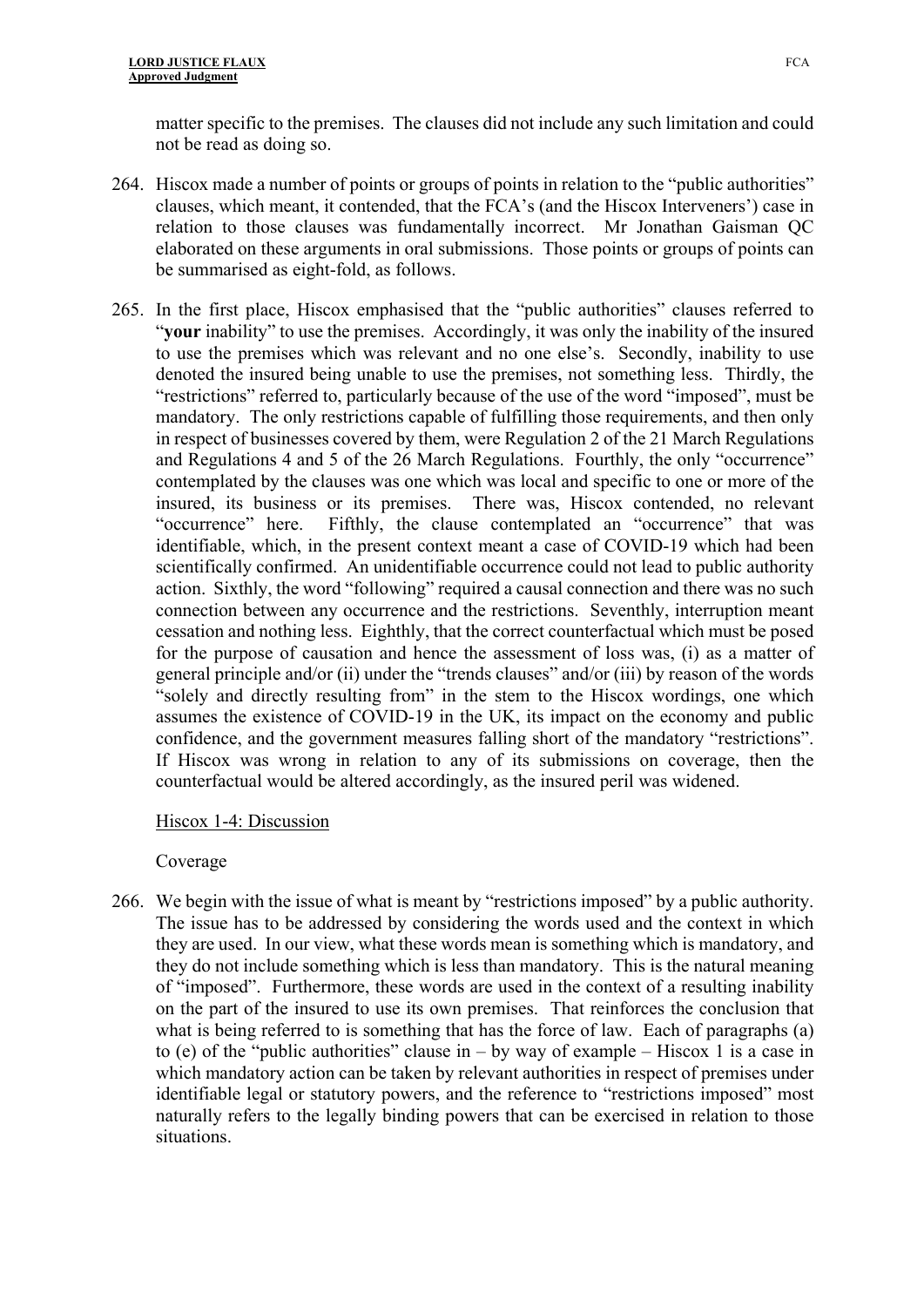- 267. What this means for present purposes is that the only relevant matters which constituted "restrictions imposed" are those which were promulgated by statutory instrument, and in particular Regulation 2 of the 21 March Regulations and Regulations 4 and 5 of the 26 March Regulations. Guidance, exhortation and advice given by the Government, including by the Prime Minister, including as to social distancing, do not count as "restrictions imposed" by a public authority. Nor would cases in which people decided not to visit premises, notwithstanding that they were legally permitted to do so, be caused by any "restrictions imposed".
- 268. We turn then to the phrase "inability to use". In our view this plainly does not embrace any and every impairment of normal use. "Unable to use" means something significantly different from "hindered in using" or similar. Furthermore, the phrase is used in a context which includes the various sub-clauses (a) to (e) (in Hiscox 1), in each of which situations restrictions amounting to a complete inability to use the premises for the purposes of the business (albeit typically for a limited time) are readily foreseeable. We agree with Hiscox that there will not be an "inability to use" premises merely because the insured cannot use all of them; and equally there will not be an "inability to use" premises by reason of any and every departure from their normal use. Hiscox accepted, however, in our view correctly, that partial use might be sufficiently nugatory or vestigial as to amount to an "inability to use" the premises. Whether that was so would depend on the facts of a particular case.
- 269. We were not, however, persuaded by Hiscox's submission that the "restrictions imposed" contemplated by the "public authority" clause necessarily had to be directed to the insured, or to the insured's use of the premises, although we accept that they would often be so directed in the various cases falling within sub-clauses (a) to (e) (of Hiscox 1). By way of example, it seemed to us that it might be the case that, by reason of a murder or suicide in the street outside the insured's shop, the police put up a cordon, which prevented the public from accessing that shop, leading, let it be assumed, to a complete inability to use the shop for business purposes. As we understood it, such a police cordon would constitute a "restriction imposed" in that it would be unlawful to cross it without proper excuse. Its effect would be to keep the public away, but it would not be directed either to the insured or to the insured's use of the premises.
- 270. But although we considered that there could be "restrictions imposed" which were not directed specifically at the insured or the insured's use of the premises, we did not consider that it could be said that Regulation 6 of the 26 March Regulations amounted to a "restriction imposed" which could have led to an "inability to use" the premises of all insureds where that insured's business had relied on the physical presence of customers. As we have said, "inability to use" premises means what it says and is not to be equated with hindrance or disruption to normal use. Given the exceptions to Regulation 6, which include the general exception of "reasonable excuse" and the specifically enumerated exceptions including travel for the purposes of work where it was not reasonably possible for the person to work from home, and given the possibility (and reality) that businesses could operate or come to operate by contacting customers at home, it appears to us that the cases in which Regulation 6 would have caused an "inability to use" premises would be rare. Whether there were such cases would be a question of fact.
- 271. We do not accept Hiscox's case that the "occurrence" of an infectious or contagious disease referred to in the relevant sub-clause of the "public authority" clause (sub-clause (b) of Hiscox 1) has to be one which is "*small scale, local and in some sense specific to*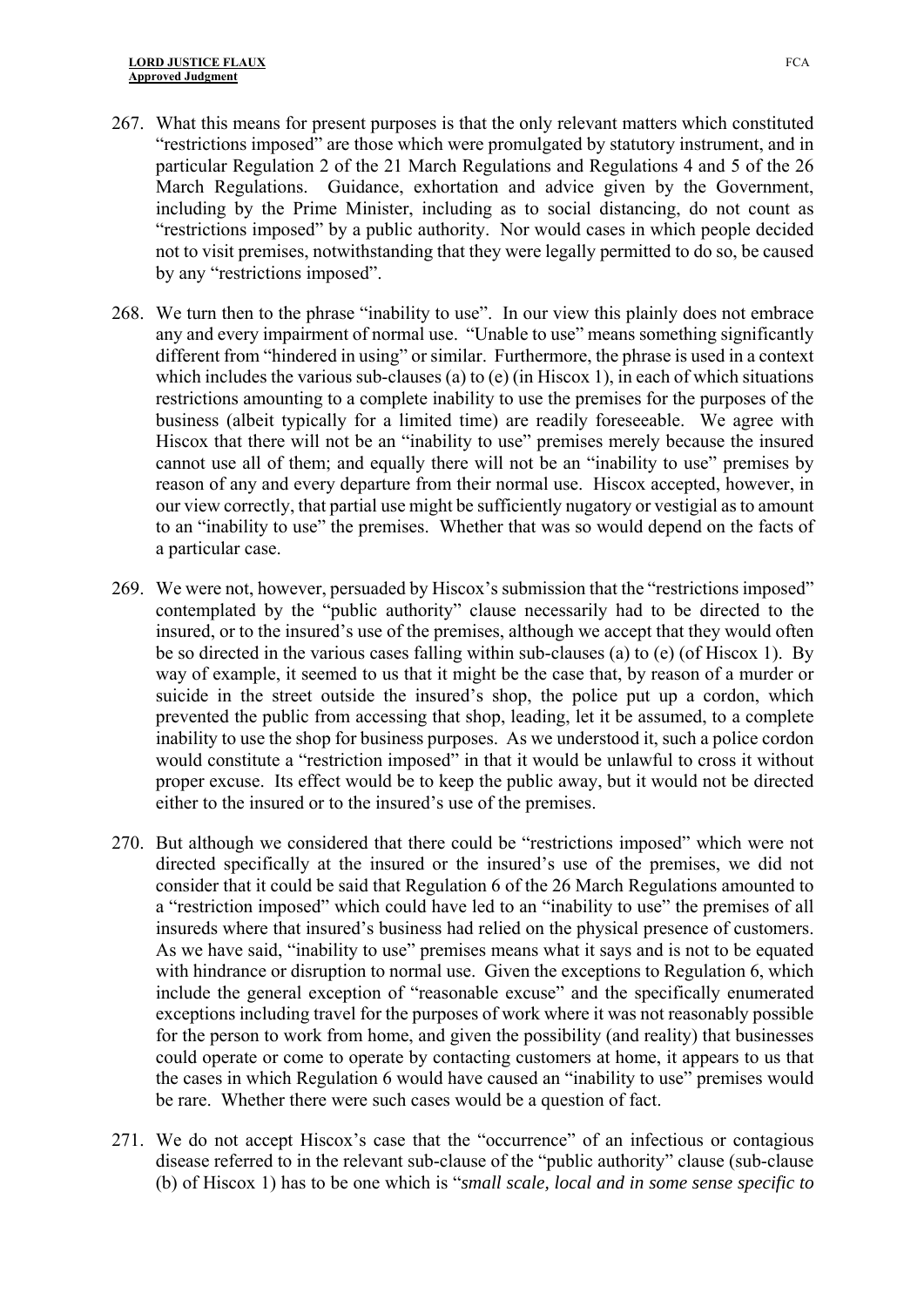*the insured*" as Mr Gaisman QC put it. We recognise that that is the typical case of what may fall within the sub-clause. However, we do not consider that the words used dictate that no other episode (to use what is intended to be a neutral term) can qualify, and nor is the context sufficient to mandate such a limited meaning. It is true that the phrase used is "an occurrence", but in talking about "an occurrence" of a disease the clause is in our view plainly not equating "occurrence" with each case of the disease, such that if there were two or more cases it would necessarily follow that there was not "an occurrence" but multiple occurrences. We consider that there can be "an occurrence" of a notifiable disease for the purposes of the clause if there is an outbreak of such a disease. We therefore consider that the COVID-19 outbreak in the UK could qualify as "an occurrence" of a notifiable disease.

- 272. Hiscox, however, is right to say that in all of the wordings, there is a requirement that the restrictions imposed must "follow" the "occurrence" of the notifiable disease, and that this imports some sort of causal connection. In relation to Hiscox 1-3 this may not be of great significance in that, if we are correct to say that the outbreak of COVID-19 in the UK was "an occurrence" of a notifiable disease then any "restrictions imposed", to the extent that there were any (as to which see above), "followed" that outbreak.
- 273. With more hesitation, we reach a similar conclusion in relation to Hiscox 4. For reasons which we have canvassed in relation to the "disease clauses" above, when one is considering notifiable diseases, it is not difficult to envisage that official responses will be to the full extent of an outbreak, and not necessarily specific to those in a given geographical area. In the circumstances, and unless the language otherwise dictates, it is appropriate to regard a response as having "followed" the local occurrence of the disease, provided that the response was temporally posterior, if it was a response to the outbreak of which the local occurrence formed a part. Were this not the case, similar anomalies to those we have considered in the context of the "disease clauses" would arise in relation to Hiscox 4. An example would be a case where there was a severe outbreak of a disease within the same town as the insured's premises but just outside the one mile area, and also a few cases within the one mile area; and the outbreak outside the 1 mile area, and its potential to spread, was the reason which led to the local authority imposing the restrictions, the fact that there had actually been cases within the one mile area playing no part in the authority's thinking. It would be surprising if there were not cover in such a circumstance, and while we accept that that result might be dictated by the terms of the clause, we do not consider that it is by the wording of Hiscox 4. The relevant clause would reasonably have been understood to be requiring the link to be between the restrictions imposed and a disease which has "occurred" within a one mile radius, rather than between the restrictions and the specifically local instances of the disease.
- 274. As to Hiscox's argument that "interruption" must mean a cessation or stop, and nothing less, as we say below in the context of the Hiscox NDDA clause, there is much force in Mr Gaisman QC's submission that the use of only "interruption" in the stem wording should not encompass "interference" as opposed to complete cessation of the business, since had it been intended that interference with the business would be covered, the wording could and would have said so, as other wordings we have to consider do. However, the stem wording has to be viewed in the context of the insuring clauses which follow. As we set out below, it seems to us clear from a number of those clauses, at least in the Hiscox 1 lead wording, that "interruption" in this wording is intended to mean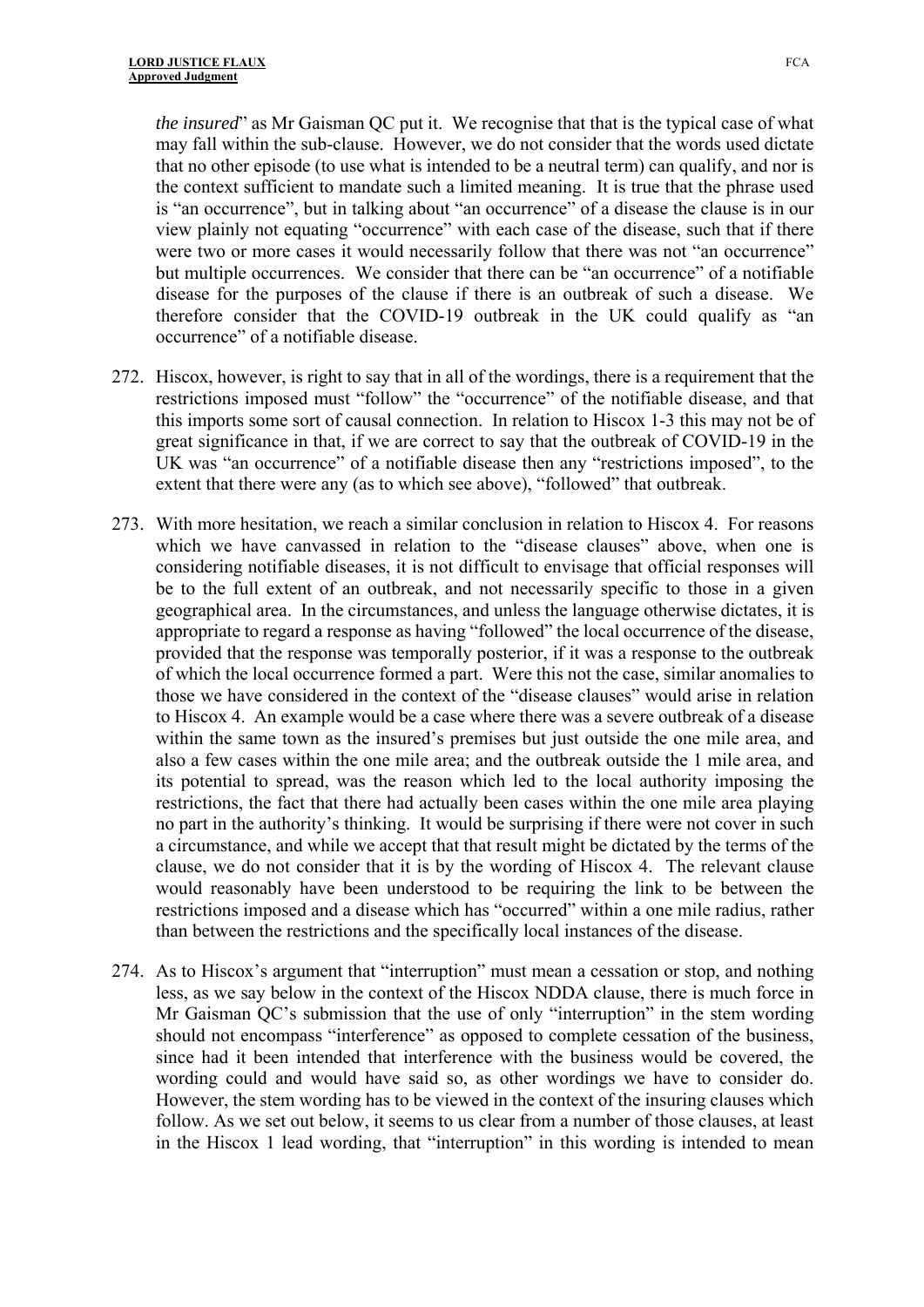"business interruption" generally, including disruption or interference, not just complete cessation.

Trends clause and counterfactual

- 275. The FCA did not accept that the "trends clause" was applicable to the business interruption claims made other than in those cases in which the "business trends" clause itself referred to "restrictions". We consider that the trends clauses were intended to apply in all cases, and where there is no specific reference to "restrictions" the clause needs to be manipulated. There would be no good reason why the parties would have wanted the trends clause to apply differently as between claims involving material damage and claims involving non-damage business interruption. This is emphasised by the fact that such clauses can favour insureds on particular facts, as well as insurers on others, as Mr Gaisman QC pointed out. We consider that there is here an obvious error and that it can be corrected as a matter of construction, as we consider that it can be in relation to a number of other policies which we have had to consider where a similar mistake has been made.
- 276. What this means is that in those "business trends" clauses which do not refer to "restrictions", they should be read as providing, in their concluding sentence, insofar as relevant to the present case: "The amount that we will pay will reflect as near as possible the result that would have been achieved if the insured damage had not occurred [or if you had not been unable to use the insured premises due to restrictions imposed by a public authority following an occurrence of any human infectious or human contagious disease, an outbreak of which must be notified to the local authority]". That is, we should add, to write out in longhand what is conveyed by the reference to "restriction" in those "business trends" clauses in which that word appears.
- 277. We do not consider that a "business trends" clause in the form of that which we have quoted above from the Hiscox 1 lead policy (i.e. one which commences "Provided that you advise us…") can be properly regarded as optional in any relevant sense. What might be described as conferring an option is the first sentence, which permits an increase in the amount insured. The second sentence (commencing "The amount that we will pay…") is distinct, relates to the amount which will be paid by way of indemnity, and is not optional.
- 278. As to how the counterfactual is to be applied, whether it is being considered for the purposes of considering the losses which the insured can claim, either as a matter of application of the insuring clause, or pursuant to the "trends clause", we consider that the exercise must give effect to the insurance effected. This means assuming that the insured peril did not occur. The insured peril is a composite one, involving three interconnected elements: (i) inability to use the insured premises (ii) due to restrictions imposed by a public authority (iii) "following" one of (a) to (e), relevantly (b) an occurrence of an infectious or contagious disease. What the insured is covering itself against is, we consider, the fortuity of being in a situation in which all those elements are present. In answering the counterfactual question as to what would have been the position of the insured's business but for the occurrence of the insured peril, it is accordingly necessary to strip out all three interconnected elements, including in this instance the national outbreak of COVID-19.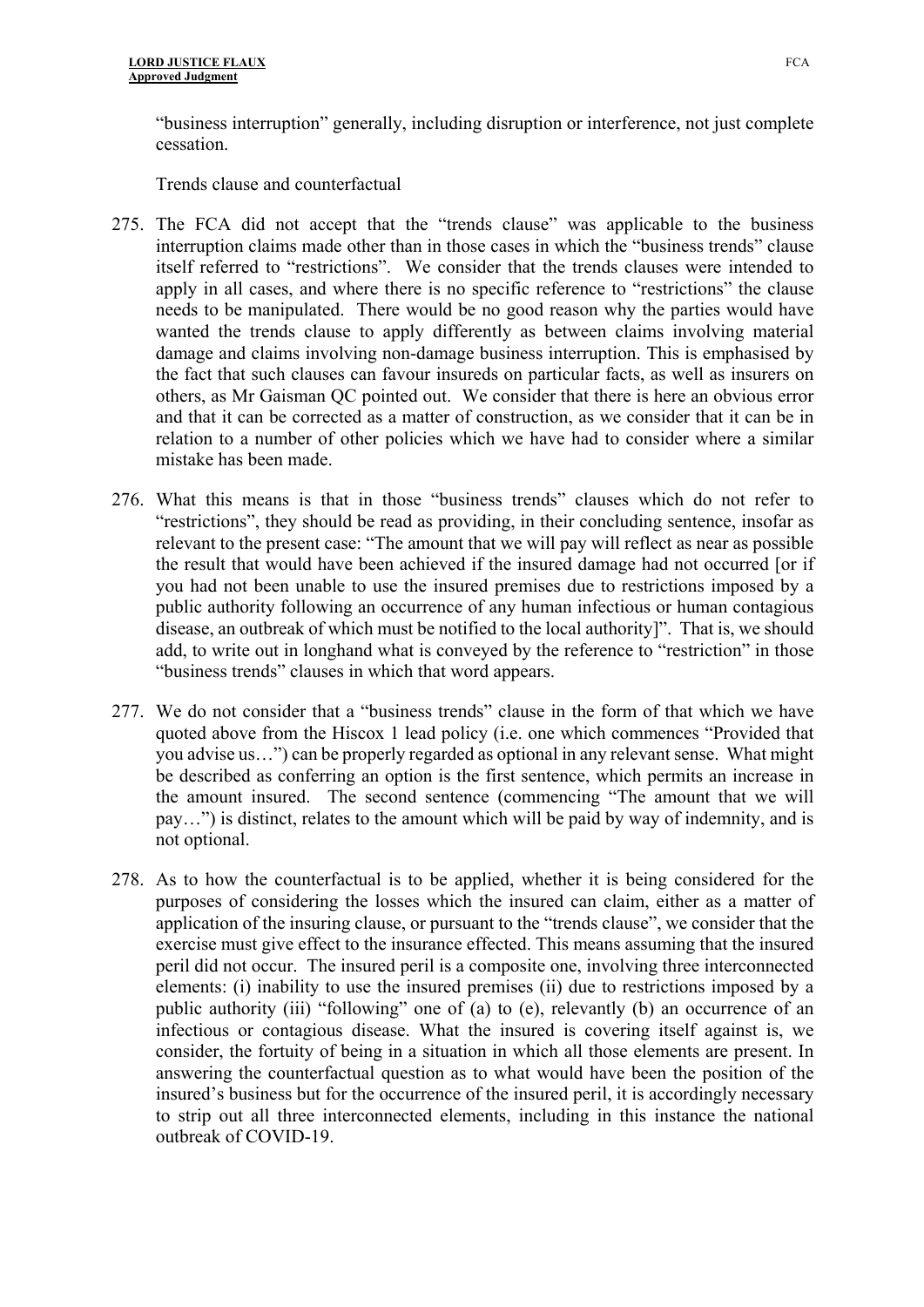- 279. We do not consider that it would give effect to the intentions of the parties for the assumption to be that there were no mandatory government restrictions and no inability to use the premises as a result specifically of such restrictions, but that the national outbreak of the disease and other governmental responses to it, and the economic and social consequences of these, were assumed to have been the same as occurred. That would not, in our judgment be how a reasonable person would understand what was agreed. It would involve an unrealistic and artificial exercise, and one which fails to recognise that the occurrence of the disease is an essential element of the insured peril, and of what the insured has covered itself against.
- 280. Moreover, and importantly, the effect of the imposition of restrictions of the sort involved in the Hiscox "public authorities" clauses will invariably, or almost invariably, have the result of preventing the insured from seeing what would have been the effect of the emergency (whatever it was) in the absence of the restrictions. That is part of the very nature of such restrictions. We regard it as not being a reasonable interpretation of the parties' agreement that the insured could only recover to the extent that it could show what was the position which would have appertained without the restrictions, but on the basis that the situation which had led to those restrictions is assumed to have occurred, in circumstances where the insured has been put into an unusual situation by the emergency (and accordingly cannot rely simply on the ordinary results of its business) and where the effect of the restrictions will have been to render it impossible to say with any certainty what that position would have been.
- 281. In our view, the FCA effectively illustrated the fallacy and unreality of the insurers' case in relation to the counterfactual, with particular reference to the Hiscox "public authorities" clauses, by focusing on the provision of cover in respect of an inability to use an insured's premises, assumed to be a restaurant, due to restrictions imposed on them by the local authority following the discovery of vermin dislodged from a nearby building site. On the insurers' case, the counterfactual involved stripping out the restrictions, but assuming the vermin were in the premises throughout, with whatever other consequences on the business the presence of vermin would have had. Thus, on insurers' case the insured could not recover in respect of the period after the imposition of the restrictions, unless it could show that customers not coming to the restaurant was due to the restriction imposed rather than due to the vermin, and that if the insured could not demonstrate that customers would have come despite the presence of vermin, it could not recover. As the FCA submitted, this would render the cover largely illusory, as insurers would argue that, as no one is likely to want to eat at a restaurant infested by vermin, all or most of the business interruption loss would have been suffered in any event. Such illusory cover cannot have been intended and is not what we consider would reasonably be understood to be what the parties had agreed to.
- 282. Further and more specifically, not least of the difficulties with the insurers' case is that they did not adequately explain how, in the example we have just mentioned, the insured would demonstrate the reason why customers had not come, in circumstances where the effect of the restrictions was that the restaurant was closed and they could not come. It was suggested on behalf of insurers that it would be done by cross-examining customers as to their motives in not coming. Quite apart from the impracticality of such an exercise if dealing with a large number of customers, insurers provided no answer to how all the customers who had not come could be identified, given that, *ex hypothesi*, they had not come, and the restrictions had made it impossible for them to do so.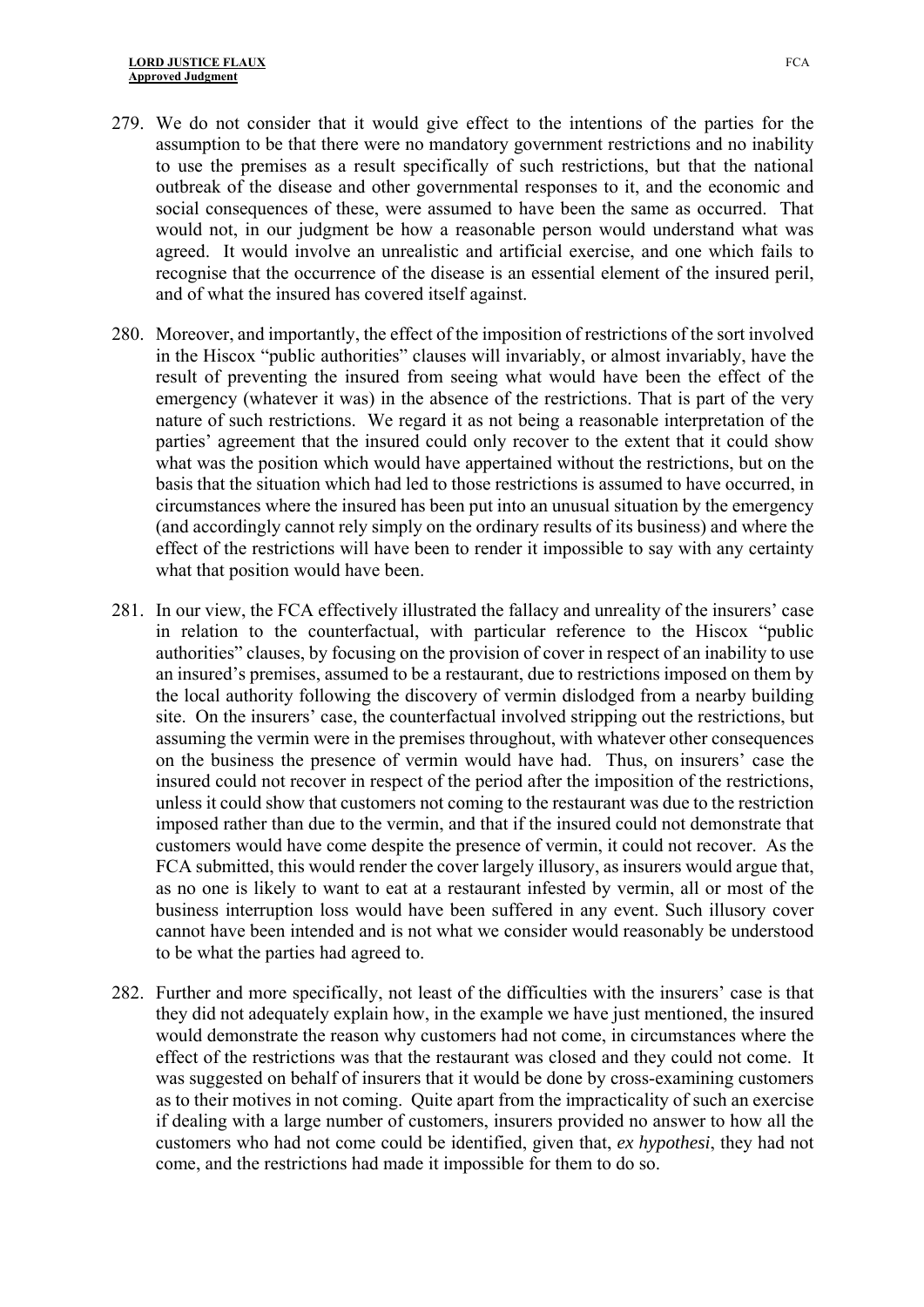283. For these reasons, we considered that the FCA's case in this regard was to be accepted, and that the correct application of the counterfactual in the current case is to compare the actual performance of the business with that which the business would have achieved in the absence of the COVID-19 outbreak which led to restrictions (as understood in the sense we have given above) and the inability to use the premises. As we explain elsewhere, however, the counterfactual can only assume that the insured peril applies from the time that the restrictions are imposed, and only for as long as they are imposed.

# *The RSA 1 policy wording*

# RSA 1: The policyholders and the wording

- 284. RSA 1 is known as "Cottagesure". It proclaims itself to be "The Holiday Cottage Owners' Insurance Policy". It provides for a number of different types of cover, including Business Interruption Insurance. There are a number of so-called "Extensions to Cover", which are introduced by the words "This Insurance Also Covers".
- 285. The extension which is relevant for present purposes is Extension 2, which is headed "Disease, Murder, Suicide, Vermin and Pests", and which is in the following terms:

"*Loss as a result of* 

*A) closure or restrictions placed on the Premises as a result of a notifiable human disease manifesting itself at the Premises or within a radius of 25 miles of the Premises.* 

*B) injury or illness sustained by any customer or Employee arising from or traceable to foreign or injurious matter in food or drink sold from the Premises.*

*C) closing of the whole or part of the Premises by order of the Public Authority for the area in which the Premises are situate as a result of defects in the drains and other sanitary arrangements at the Premises*

*D) murder, rape or suicide occurring at the Premises.* 

*E) closure or restrictions placed on the Premises on the advice or with the approval of the Medical Officer of Health or the Public Authority as a result of vermin and pests at the Premises."* 

- 286. There is a sub-limit of £250,000 for this extension, and an exclusion for any amount of the loss which continues more than twelve months after the occurrence of the loss.
- 287. The definitions in the policy wording include definitions of Gross Revenue, and Loss of Gross Revenue. The latter is as follows: "*The actual amount of the reduction in the Gross Revenue received by You during the Indemnity Period solely as a result of Damage to Buildings…*"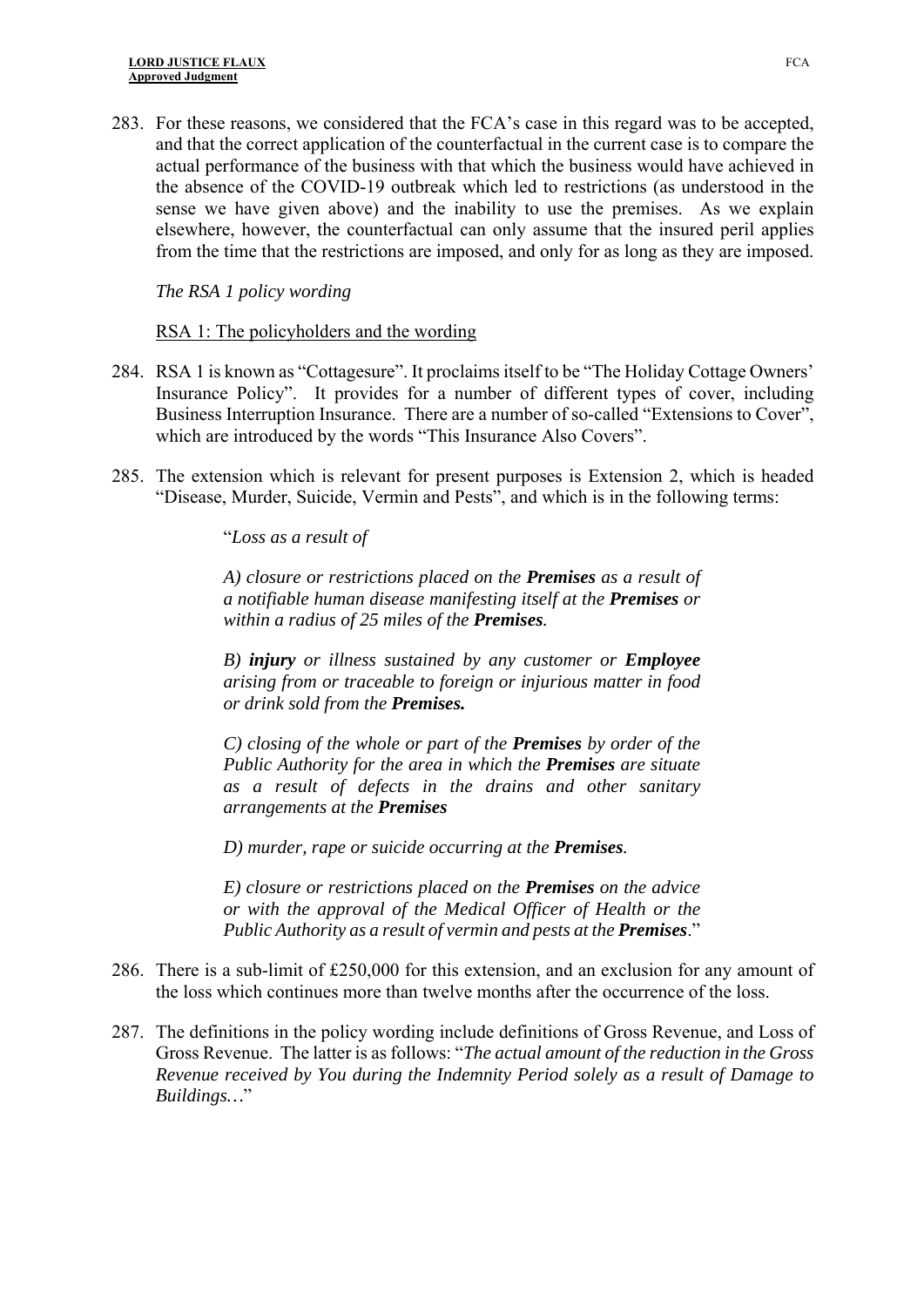## RSA 1: The parties' positions

- 288. The FCA contends that there was clearly a "closure or restrictions placed on the premises" from at least 26 March 2020, when Category 6 businesses were required to close by the 26 March Regulations. The FCA submits, however, that there was such "closure or restrictions" at an earlier date, and in particular from 16 March, by reason of the stay at home and social distancing guidance given on that date. The FCA contends, in this regard, that the clause contains no requirement for a closure to originate from any authority, official or otherwise. "Closure" means prevention of access, total or partial; and "restrictions" would include any measure which hindered or prevented (directly or indirectly) access to or use of the premises. The "placing" of those restrictions on the premises can be indirect as well as direct.
- 289. The FCA contends further that whenever the policyholder can prove that a person had contracted COVID-19 such that it was diagnosable, then the disease had been "manifested by any person" in a particular place. For reasons developed in the context of the "disease clauses" the FCA's case was that the requirement that the closure or restrictions should be "as a result of" a disease manifesting itself in the 25 mile radius imported no special requirement other than proximate causation which was met here because the Governmental actions and advice were the response to the occurrence of COVID-19 nationwide.
- 290. The FCA's case is that the contractual quantification machinery, and trends clause, are inapplicable to the extension. The loss under the Extension in question is simply the "loss as a result of the closure or restriction. The FCA's case on the appropriate counterfactual for the purposes of assessing loss was the same as it made elsewhere.
- 291. RSA's submissions in relation to RSA 1 were as follows. In relation to the requirement of "closure" or "restrictions", it accepted that this was satisfied by the measures imposed by Regulation 5(3) of the 26 March Regulations on holiday cottages with effect from 1 pm on 26 March 2020. But RSA does not accept that there was any "closure" or "restrictions" placed on cottages prior to 26 March 2020. A "closure" or "restrictions" could only be placed on the premises by some form of legal order or regulation impacting the premises and specific to the premises or premises of that type. There was nothing prior to 26 March which fell into that category.
- 292. In relation to the requirement that a notifiable disease should have "manifested" itself within the 25 mile radius, RSA submitted that a disease could not have manifested itself unless the disease was apparent, and so would not include asymptomatic and undiagnosed cases. Further, it was only the cases which manifested themselves within the 25 mile radius which had any causal relevance. The policy would respond, if at all, only to the consequences of events within the prescribed radius, rather than to the consequences of events taking place in a wider area. None of the government's measures, including the closure measures of 26 March, had been caused by the presence of COVID-19 specifically within the relevant radius of each premises, but as a result of the occurrence and anticipation of a nationwide pandemic.
- 293. In any event, as a result of general principle, or the terms of the "Loss of Gross Revenue" clause, the policyholder would have to demonstrate that the relevant losses would not have been suffered but for the operation of the insured peril; and the correct counterfactual was one in which the insured peril was absent but everything else was the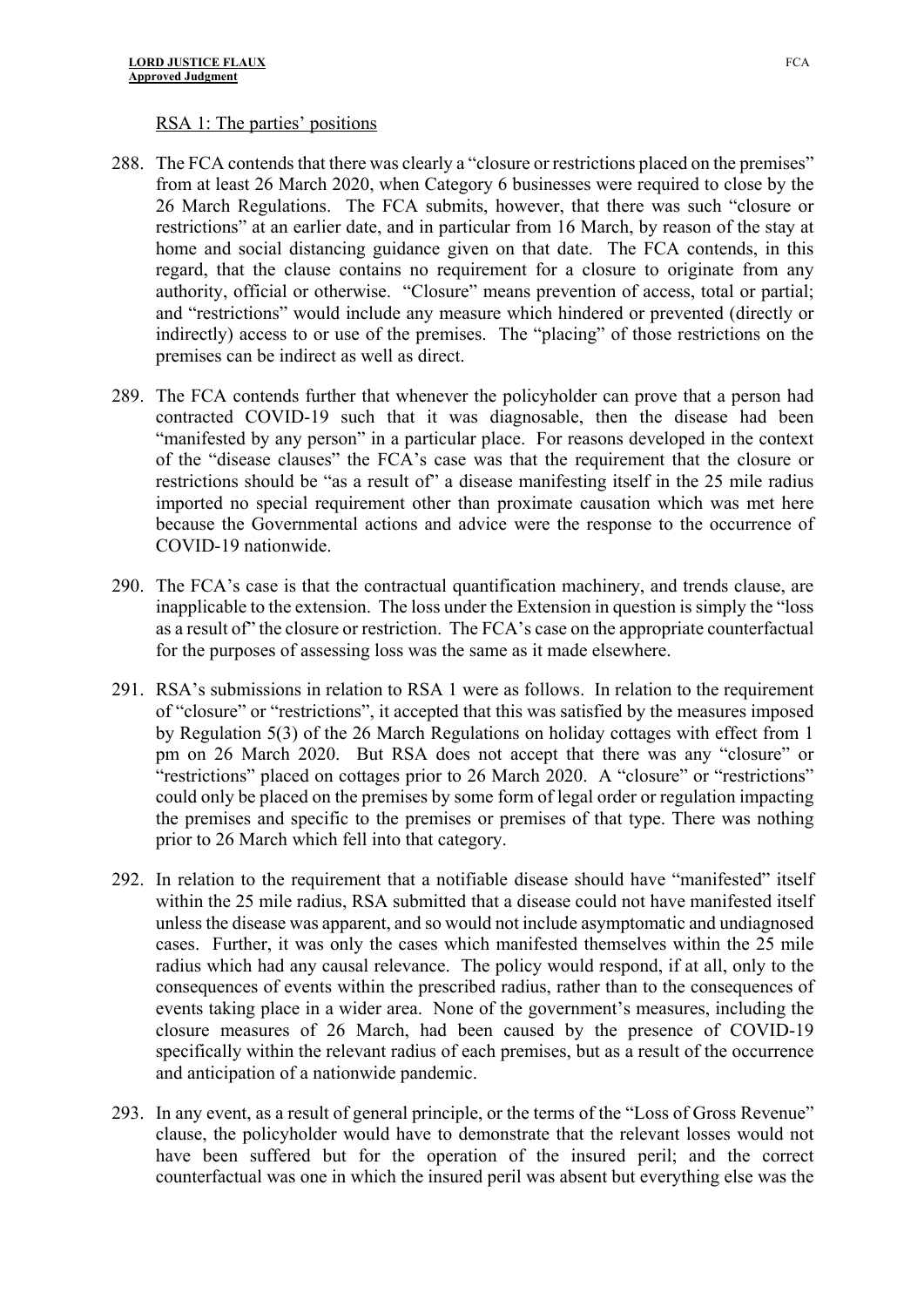same. If the social distancing measures were a part of the "restrictions placed on the premises" then the correct counterfactual involved an assumption that the premises could have remained open, there would have been no legal prohibition against customers travelling to or staying at the premises, but there would still have been a COVID-19 epidemic in the country and all other businesses in the vicinity of the premises whose closure was mandated by the 26 March Regulations would have been required to stay closed. If the social distancing measures were not part of the peril insured then the correct counterfactual assumes that the premises would not have been closed from 26 March 2020 but that customers would still have been prohibited, by Regulation 6 of the 26 March Regulations, from travelling to or staying in the premises. On either analysis, there would have been no difference in outcome.

# RSA 1: Discussion

- 294. While it is not specified who may "close or place restrictions" on the premises, it is in our view clear that this must be by an authority having power to do so. We consider that this clause requires that the closure or restrictions should be mandatory: it is only such mandatory restrictions which would ordinarily be described as "closing" or being restrictions "placed on" the premises. Accordingly, we do not consider that there was any closure or restrictions placed on the relevant type of premises until 26 March. It is common ground that at that point there was.
- 295. As to when a notifiable disease may be said to have "manifested itself", as we said in the context of QBE 1, we consider that there would be no manifestation of the disease by someone who was asymptomatic and undiagnosed. But if a person displayed the symptoms and/or was diagnosed, then there would be "manifestation" of the disease.
- 296. The argument that it is only the local cases of the disease which have causal significance in relation to the closure or placing of restrictions on the premises, is one which we have considered in relation to other wordings. In our view, on this clause, that is too narrow a construction. The phraseology used is that the closure or restriction must be as a result of the notifiable disease manifesting itself at the premises or within a 25 mile radius. The link is thus expressed in terms of whether the disease has shown or manifested itself close to the premises. Individual cases within the area are therefore treated as the demonstration of the presence of the disease at or relatively near the premises, rather than being focused on as being, in themselves, the cause of the closure or restrictions. For reasons which we have already canvassed this is not surprising. Notifiable human diseases may manifest themselves in areas which are not constrained by boundaries such as a 25 mile radius, and the response of the authorities is likely to be to the whole of whatever outbreak there is, rather than parts. In the same way as for a number of the "disease clauses", we consider that there will be satisfaction of this requirement of the clause, if and from the time that there has been a case of the disease within the 25 mile radius, and this can be regarded as having led to (resulted in) the closure or restrictions placed on such premises on 26 March because it was part of one cause of those restrictions, which were imposed by the government as a response to a national picture which was made up of the individual local parts.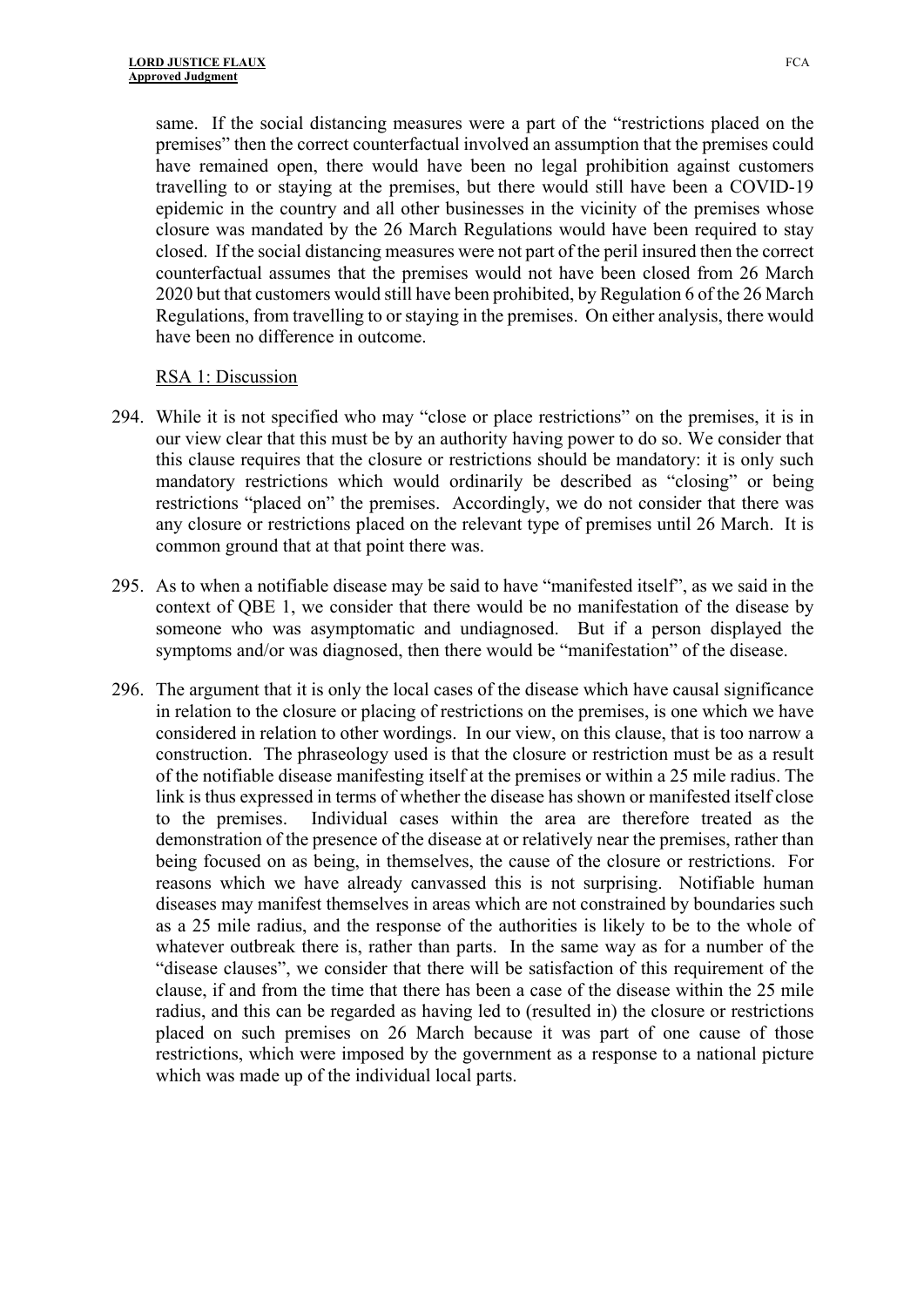## Trends clause and counterfactual

- 297. We consider that the contractual quantification machinery including the definition of Loss of Gross Revenue is intended to be applicable to heads of cover which do not involve physical damage and are to be read accordingly.
- 298. In relation to what the counterfactual should be, we consider that the position is similar to that in relation to the Hiscox "hybrid" (public authority) clauses, which we have discussed above. In our judgment the comparison which is to be made is between the actual performance of the business after the closure or restrictions which were imposed (which on our findings will not be before 26 March) and what would have been the performance assuming no restrictions and no COVID-19 which led to them (and no other response to it by the authorities or the public). We revert to this in Section G below on Causation.

# *RSA 4: The "enforced closure" clause*

# The RSA 4 policy wording

299. We have already referred to the nature of the RSA 4 policy wording and have quoted the material terms. As set out above, one of the "*Specified Causes*" under Clause 2.3 is "*Notifiable Diseases and Other Incidents*", and one of the "*Notifiable Diseases and Other Incidents*" set out in the definition is "*defective sanitation or any other enforced closure of an Insured Location by any governmental authority or agency or a competent local authority for health reasons or concerns*."

# "Enforced Closure": The parties' positions

- 300. The FCA identified the following as the requirements for cover under the "enforced closure" limb of the Notifiable Diseases and Other Incidents cover: (i) interruption or interference with the Insured's business; (ii) "as a result of" "enforced closure of an **Insured Location** by any governmental authority or agency or a competent local authority for health reasons or concerns"; (iii) "occurring within the Vicinity of an Insured Location".
- 301. The FCA contended that the actions of the UK Government were actions of "any governmental authority or agency". It contended that government action from 16 March, including the advice and instructions as to social distancing, self-isolation, lockdown and restricted travel, constituted a relevant enforced closure of the premises. These measures and actions were imposed for "health reasons or concerns", namely about COVID-19, and the "health reasons or concerns" occurred "within the Vicinity" of the insured premises, because there were concerns about everywhere in the UK. There was no need under this clause for the insured to show that anyone within a particular area had contracted COVID-19 at any particular time. "Health reasons or concerns" was a very broad concept indeed.
- 302. RSA did not dispute that the actions of the UK Government were actions of "any governmental authority or agency". There would be "enforced closure" only if there were closure of the whole or part of the premises under legal compulsion. As Mr Turner QC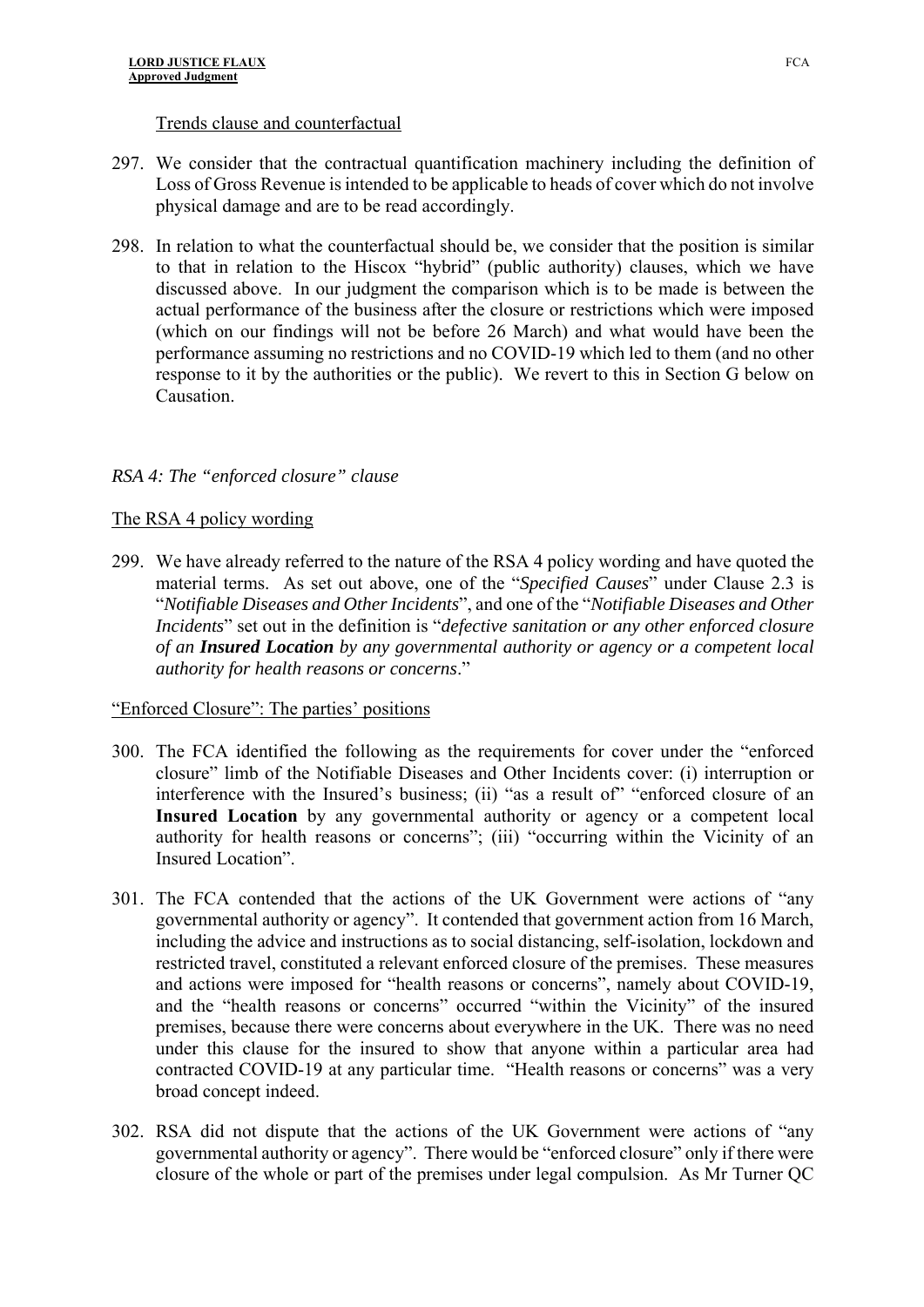put it, there had to be a "closure which either is or is legally capable of being enforced" for it to count as "enforced closure". RSA therefore accepted that if and to the extent that premises insured under RSA 4 were ordered to close in full or in part, this could amount to "enforced closure". The social distancing measures did not amount to "enforced closure". Furthermore, RSA contended that the health reasons or concerns which give rise to the enforced closure must not be of a general global or national nature but must arise from matters "occurring in the Vicinity". In the context of this clause, RSA relied also contended that any business interruption would have been caused by the general presence of COVID-19 in the country as a whole or by the social distancing measures, and also relied on the Standard Turnover clause as another route to the same conclusion.

# **Discussion**

- 303. In our judgment, there will only have been an "enforced closure" of premises, if all or a part of the premises was closed under legal compulsion. We agree with RSA that this would extend to closure which either is or is legally capable of being enforced. By "legally capable of being enforced" we include a case of where a governmental authority or agency or local authority directs that particular premises should be closed, and states that if they are not closed then a compulsory order for their closure will be obtained. But we consider that in that type of situation, there would have to be a clear direction by an authority which has the power to close premises that they should be shut failing which a compulsory order will be obtained. In the present case, we consider that the only "enforced closures" resulting from the actions of the government about which we have been addressed would be the closures of all or part of premises pursuant to the 21 and 26 March Regulations. To the extent that they required the closure of all or part of the premises of insureds under RSA 4, there will have been "enforced closure". We do not, however, consider that advice or exhortations, or social distancing and stay at home instructions constitute "enforced closures".
- 304. The 21 and 26 March Regulations were undoubtedly imposed "for health reasons or concerns". The remaining question is whether the "enforced closure" had to be the result of "health reasons or concerns" which arose from matters occurring in the Vicinity, and if so, whether that requirement was satisfied. In our view, the correct reading of the clause is that it is the "health reasons or concerns" which need to "occur within the Vicinity". The only other candidate is that the "enforced closure" must be within the Vicinity, but it would be unnecessary to say that. As we have already said above, we consider that the meaning of Vicinity in RSA 4, with its extended definition, could, depending on the facts, embrace a very extensive area, including possibly, in the case of a disease such as COVID-19, the whole country. If that is right, then we regard it as clear that the "health reasons or concerns" "occurred" within all relevant Vicinities. Even if Vicinity has a narrower meaning of close geographical proximity, however, we consider that there were "health reasons or concerns" which occurred in all such vicinities. This is because the clause does not require that there be particular cases of a disease in any vicinity at any given time. What is required is that there should be "health reasons or concerns" in that vicinity. We think it clear that there were "health reasons or concerns" relating or applicable to, and thus, for the purposes of the clause, "occurring" in all vicinities, and that the enforced closures were imposed by the government "for" those "health reasons and concerns".

The Counterfactual and the Standard Turnover Provision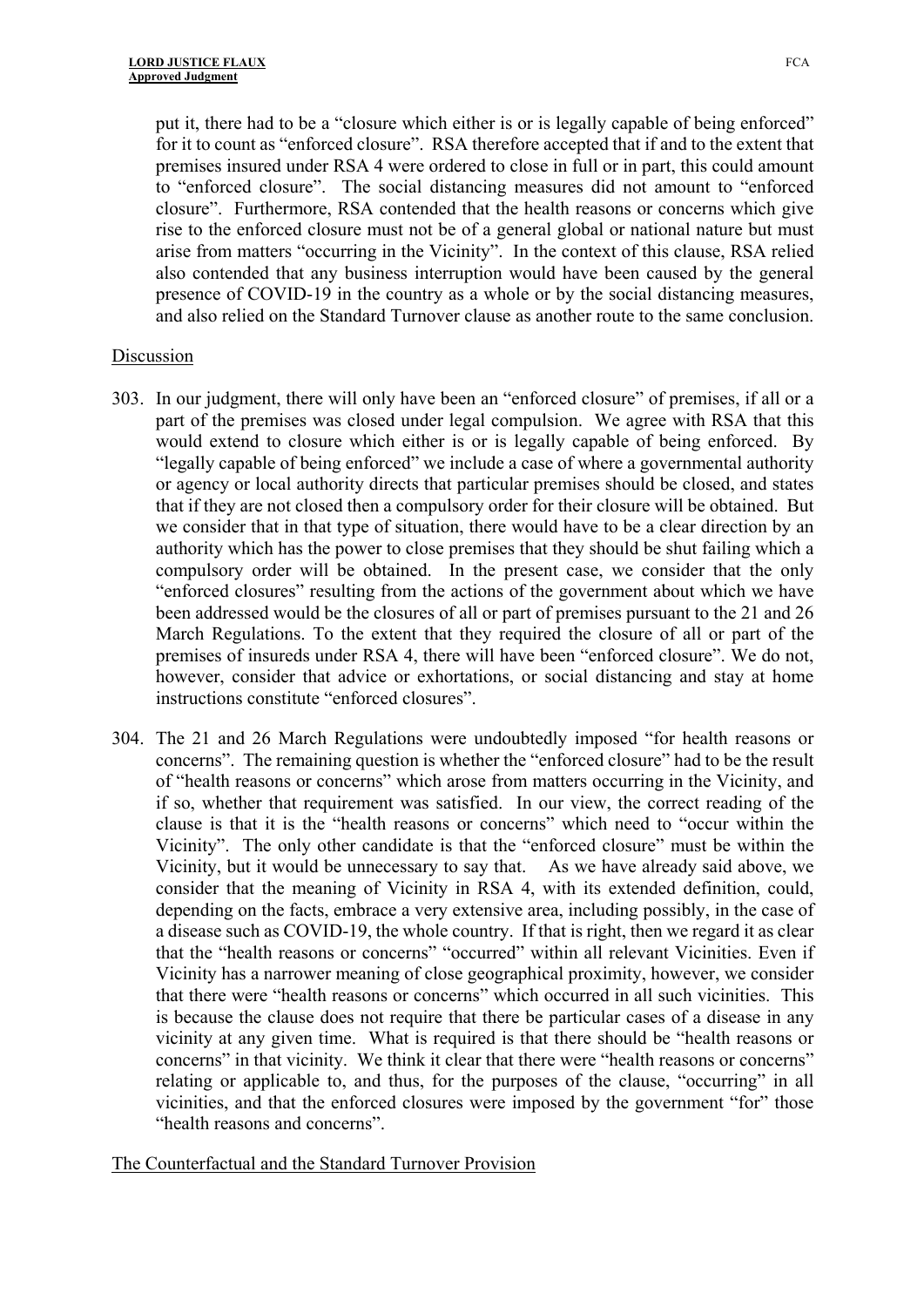305. In our judgment, and for reasons substantially the same as in relation to the Hiscox 'hybrid' clauses and RSA 1, considered above, the comparison which is to be made is between the actual performance of the business after the enforced closure which on our findings will not be before 21 or 26 March and what would have been the performance assuming no restrictions and no COVID-19 which led to them (and no other response to it by the authorities or the public). The insured peril in this case involved an enforced closure, in response to "health reasons and concerns". In the counterfactual it is necessary to take away the "health reasons and concerns" (i.e. COVID-19) which were the reason for the enforced closure. However, there can be recovery only for the business interruption from the date of the enforced closure.

# **F. Prevention of Access and similar wordings**

306. A number of the wordings with which we are concerned provide cover where there has been a prevention or hindrance of access to or use of the premises as a consequence of government or local authority action or restriction. Since the scope of the cover provided is sometimes narrow and sometimes wider and all the wordings are different, it is necessary to consider each in turn, although in construing each wording, some common themes emerge, as will become apparent.

# *The Arch policy wording*

Arch: The policyholders and the wording

- 307. The Arch wording with which the Court is concerned is materially identical wording contained in three Arch policies: (i) the OGI Commercial Combined Policy; (ii) the OGI Retailers Policy; and (iii) the Powerplace (Offices and Surgeries) Policy. Of the categories of business identified by the FCA, the majority of Arch policyholders fall into Category 3: essential shops including food retailers, pharmacies, petrol stations, banks, medical or other health services (38.4% of Arch policyholders) and Category 5: other businesses not expressly prohibited to close or permitted to stay open, including manufacturers and accountants' offices (38.1% of Arch policyholders). Of the other categories, 12.56% of Arch policyholders are in Category 4: shops offering goods for sale or hire, 10.5% of Arch policyholders are in Category 2: Leisure including cinemas, theatres, nightclubs, gyms, and hairdressers and 0.4% of Arch policyholders are in Category 1: Hospitality including restaurants, cafes, bars and public houses. There are only two Arch policyholders in Category 7: Nurseries, schools and places of worship and none in Category 6: Holiday and similar accommodation.
- 308. The relevant BI extension in the Arch policies is the Government or Local authority Action ("GLAA") Extension (Clause 7) which provides as follows (in the lead wording):

"*We will also indemnify You in respect of reduction in Turnover and increase in cost of working as insured under this Section resulting from…* 

*(7) Government or Local Authority Action*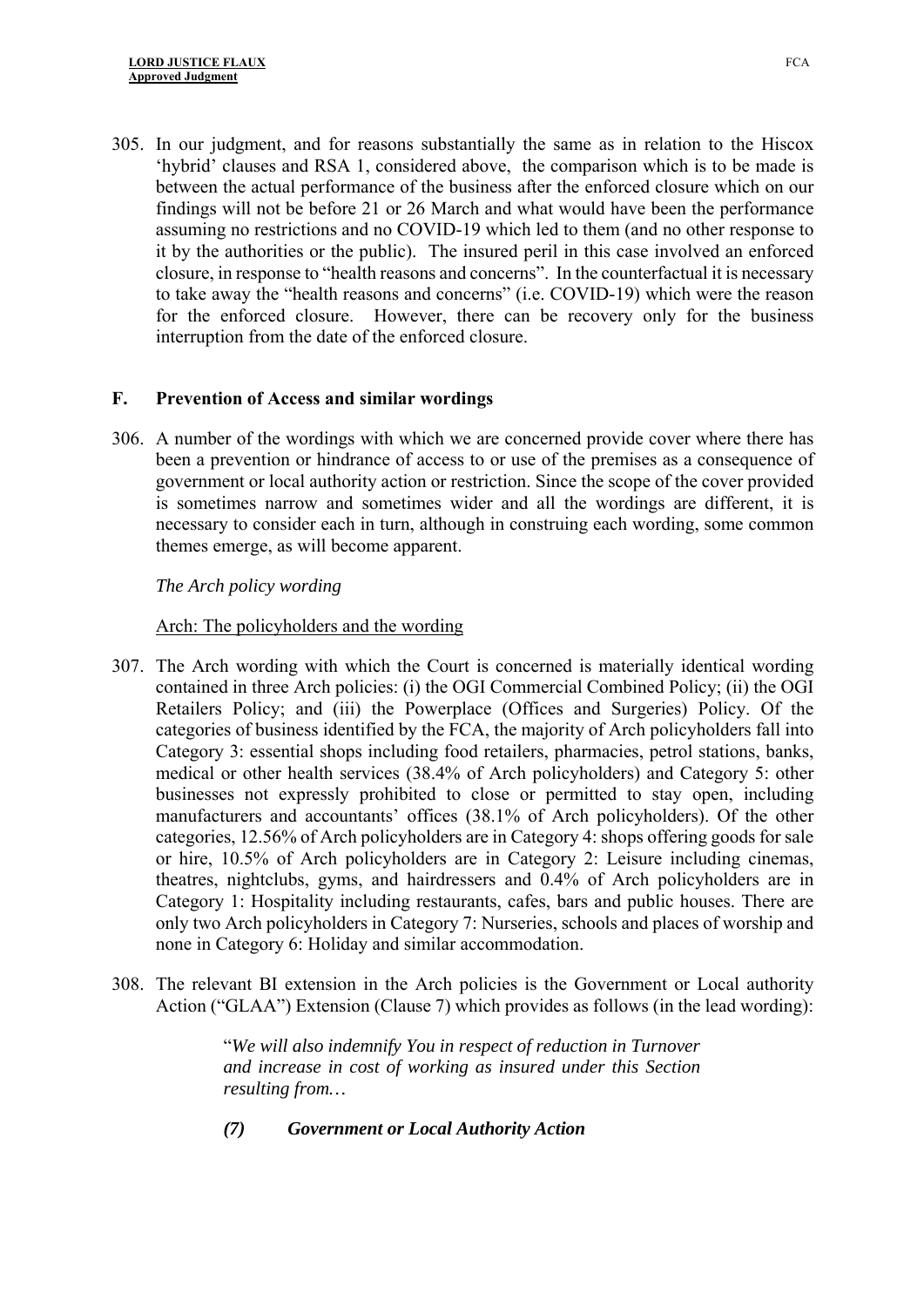*Prevention of access to The Premises due to the actions or advice of a government or local authority due to an emergency which is likely to endanger life or property.* 

*We will not indemnify You in respect of* 

*(1) any incident lasting less than 12 hours* 

*(2) any period other than the actual period when the access to The Premises was prevented* 

*(3) a Notifiable Human Infectious or Contagious Disease as defined in the current relevant legislation occurring at The Premises* 

*The maximum We will pay under this Clause is £25,000, or the Business Interruption Sum Insured or limit shown in the Schedule, whichever is the lower, in respect of the total of all losses occurring during the Period of Insurance*."

## Arch: The insured peril

309. In considering the effect of these provisions, it is important to identify at the outset what is the insured peril or risk and the extent to which it is common ground that the insured peril is triggered. On behalf of Arch Mr John Lockey QC submitted that, under this wording, the insured peril is prevention of access to the premises as a result of government actions or advice taken in response to an emergency likely to endanger life or property. The insured peril or risk is not as the FCA contends the "emergency". We agree with Mr Lockey QC the insured risk is not the "emergency" but is the interruption of the business resulting from the composite peril as described by Mr Lockey QC.

Arch: Common ground

310. Arch accepts that the COVID-19 pandemic is an "emergency…likely to endanger life" and that the government advice of 20 and 23 March and the 21 and 26 March Regulations were "the actions or advice of…government" within the meaning of the wording. Arch also accepts that, where the effect of the actions or advice was that businesses had to close or cease business, there was a prevention of access, in other words, it was not necessary that access be physically impossible or obstructed. Thus, in relation to the 20 March advice which was to the effect that nightclubs, theatres, cinemas, gyms and leisure centres should close and that pubs, bars, clubs and restaurants should not remain open for consumption of food and drink on the premises but could continue to provide take-out services, Arch accepts that there was prevention of access to businesses in Category 2 and that, in relation to businesses in Category 1 which did not previously provide takeaway services, access was prevented because they could not be opened to customers without the policyholder making a fundamental change to the nature of the business. Arch also accepted that the effect of the Prime Minister's announcement on 23 March was that there was a prevention of access to the premises of businesses in Category 4, nonessential shops, and Category 7, schools and places of worship if they closed pursuant to the advice (although as stated above, only two Arch policyholders fall into this latter category).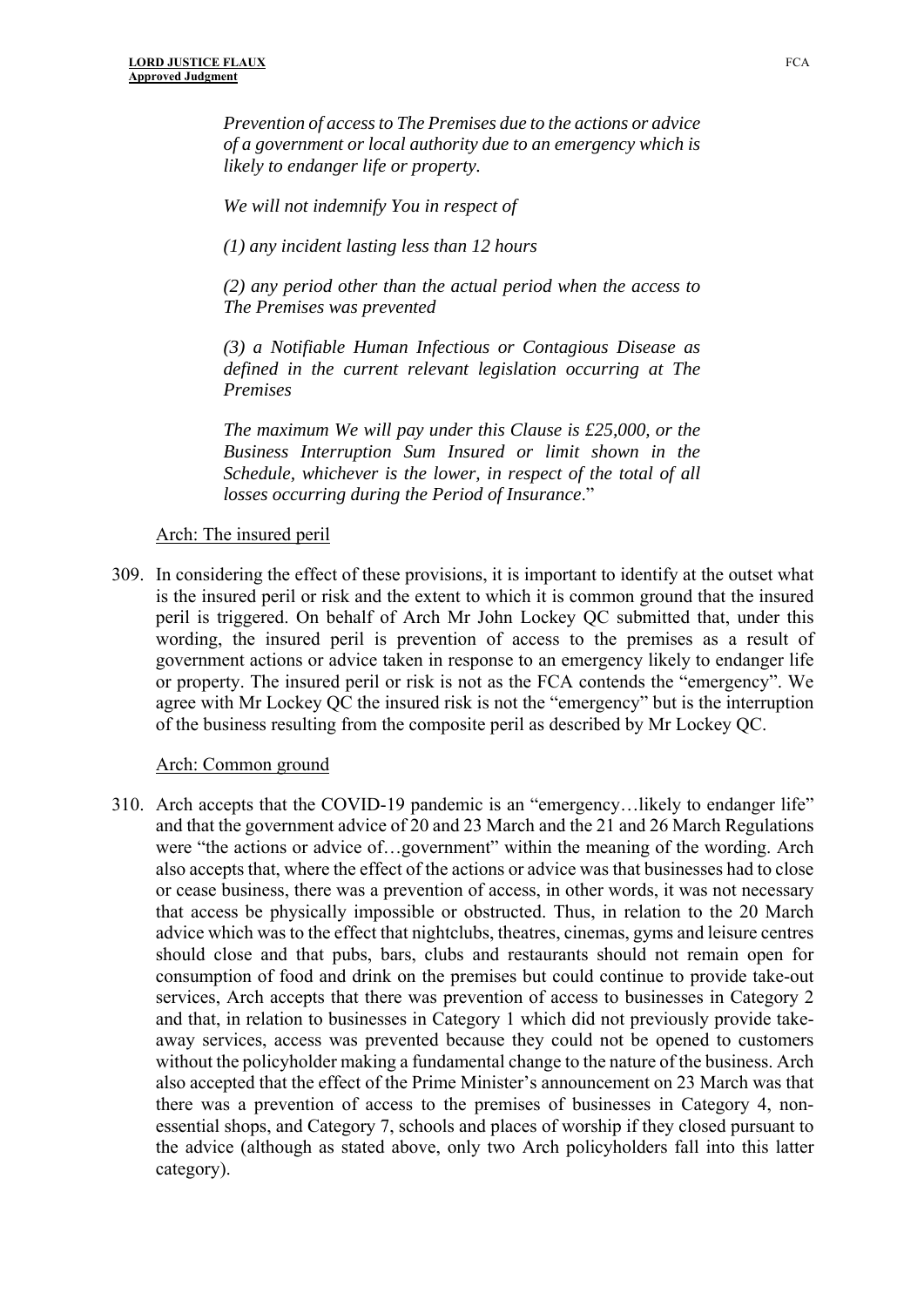### Arch: The parties' positions on coverage

- 311. On behalf of the FCA, Ms Mulcahy QC noted the extent of this common ground. She also noted that Arch did not accept that there was any prevention of access in relation to Categories 3 and 5 (essential shops etc. and manufacturing and professional offices) as none of those businesses were ordered or advised to close their premises. Where pubs, cafes or restaurants in Category 1 had a pre-existing take-away business, Arch did not accept that there was any prevention of access. The premises could still be accessed for the purposes of carrying on the business even if part of the business (consumption of food and drink on the premises) was now prohibited and part of the premises (that part where food and drink were consumed on the premises) could not be used.
- 312. Ms Mulcahy QC submitted that the clause did not specify whose access must be prevented, so it could be anyone, including employees or customers, where it results in reduction of turnover or increased cost of working. She contended that the Arch approach that, if part of the insured business (for example a take-away service) could still be carried on from the premises, there was no prevention of access, was completely unrealistic. Likewise in relation to Category 4, non-essential shops, where the 26 March Regulations permitted premises to be accessed to carry on a mail order or online business, she submitted that it was unrealistic for Arch to adopt the approach that if part of the business already involved mail or online orders there was no prevention of access.
- 313. She also criticised Arch's approach to Categories 3 and 5. In relation to Category 3, essential shops, she gave the example of a hardware store which was permitted to stay open for essential purchases, so a customer could go to the shop to buy something essential like light bulbs or batteries, but could not buy DIY products unless they were essential. Likewise, in the case of the service industries in Category 5, clients were only permitted to travel to the premises if it was essential to do so and she queried to what extent at the time of the lockdown, a visit to one's financial adviser or accountant was essential. In each case there was a substantial reduction in turnover and she submitted that partial prevention of access to the premises for customers was still prevention of access for the purposes of this wording.
- 314. The other issue raised by the FCA in relation to the GLAA Extension concerns the date from which any coverage under the Arch policies is triggered. Ms Mulcahy QC submitted that this was 16 March when the Prime Minister's advice was to stop non-essential contact and unnecessary travel and avoid going to pubs, clubs and theatres. That was "actions or advice" of government which the public followed so there was a prevention of access. Prevention was the whole point of the advice.
- 315. Arch's case focused on the meaning of the words: "Prevention of access to The Premises". It was common ground for the purposes of all the policies which we are considering where the word "access" is used that this is the means of entry or approach to the premises. Mr Lockey QC submitted that "prevention" bore its ordinary and natural meaning of something which stopped the means of access. In the context of the government actions or advice, only such actions or advice which recommended or required the closure of the premises qualified as "prevention of access" for the purposes of this provision. He submitted that the FCA's case conflated "prevention of access" with restrictions on the use of the premises but this provision was limited to "access" not "use". Furthermore, he submitted that the FCA case conflated "prevention" with "hindrance". Hindrance meant that access to the premises was rendered more difficult, but prevention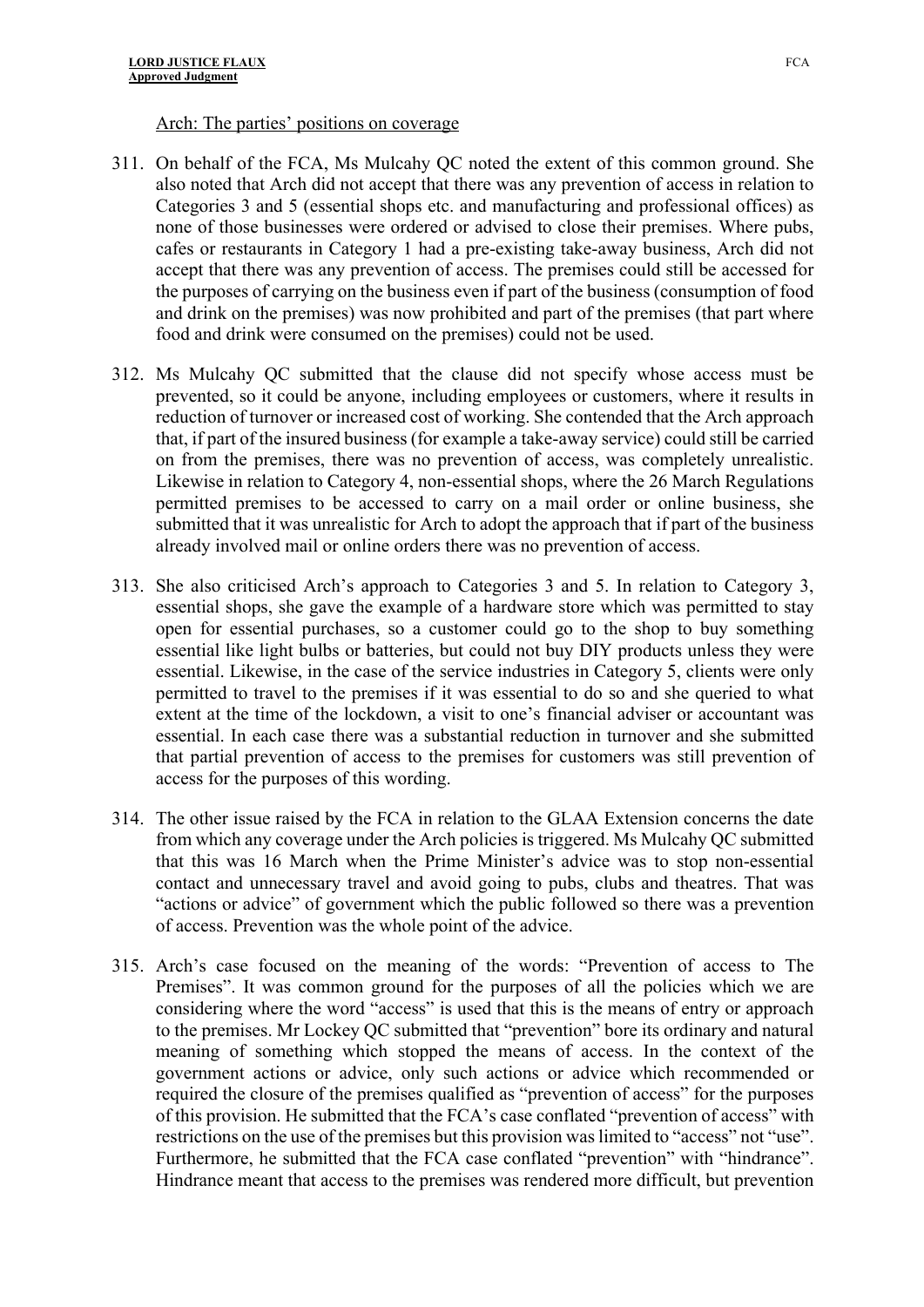meant that access was stopped, effectively prohibited. Other provisions in the Arch wording drew a clear distinction between prevention and hindrance. Thus, Extension Clause (1) headed "Prevention of Access" covers reduction in turnover or increased cost of working resulting from:

> *"Damage to property in the vicinity of The Premises by any cause included under the Property Damage Section which hinders or prevents access to The Premises."*

- 316. Mr Lockey QC also submitted that the provision was concerned with "prevention of access to The Premises" not prevention of access to The Premises or any part thereof and with complete prevention, not partial prevention as the FCA contends, even if there could be such a concept as "partial prevention". He submitted that the restrictions on free movement imposed by Regulation 6 of the 26 March Regulations on those who may use the premises, whether the owner of the business, the employees or customers and clients, are not directed at the means of access to the premises and do not prevent access to the premises. He accepted that the fact that prevention could be as a result of advice meant that the prevention of access did not need to be legally or practically impossible. It was sufficient if the advice recommended closure of the premises, but the recommendation had to be for total closure. He also accepted that access for a limited purpose which was not a breach of Regulations requiring closure, such as to switch off the electricity or to carry out urgent maintenance, would not preclude there being a prevention of access, since it is access to the premises for the purposes of carrying on the business which must be prevented.
- 317. He submitted that the FCA's point that the provision does not say whose access must be prevented is a non-point, addressing the wrong question. It is access to the premises which must be prevented and social distancing advice or restrictions on free movement in the 26 March Regulations had no effect on the means of access to the premises and did not result in a prevention of access. It was only the advice of the government on 20 and 23 March that certain categories of business should close that triggered cover. The advice of the Prime Minister on Monday 16 March was to work from home where possible and not to go to pubs or clubs but did not recommend closure of premises and so did not trigger cover. As Mr Lockey QC pointed out, pubs and clubs remained open for the remainder of the week after the 16 March advice and people continued to flock to them.
- 318. In relation to the specific categories, as already noted, he said that Arch accepted that in relation to Category 1, if a pub or restaurant which had been obliged to close, started up a takeaway service during the lockdown, there was a prevention of access since that involved a fundamental change to the Business as defined in the policy schedule. However, where a pub or restaurant already provided a takeaway service as part of its Business, at least where that service was more than a *de minimis* part of the Business, and carried on providing that service during lockdown, Arch did not accept that there had been a prevention of access within the GLAA Extension. It is fair to point out that since, as already noted, Arch has very few policyholders in Category 1 in any event, this distinction may not be of much practical significance.
- 319. Mr Lockey QC did not accept that, as the FCA suggested, there was any inconsistency in the position of Arch in relation to Category 2, where Regulation 4(5) of the 26 March Regulations, whilst requiring theatres to close, permitted the broadcast of a performance for a remote audience, but Arch accepted that there was a prevention of access. There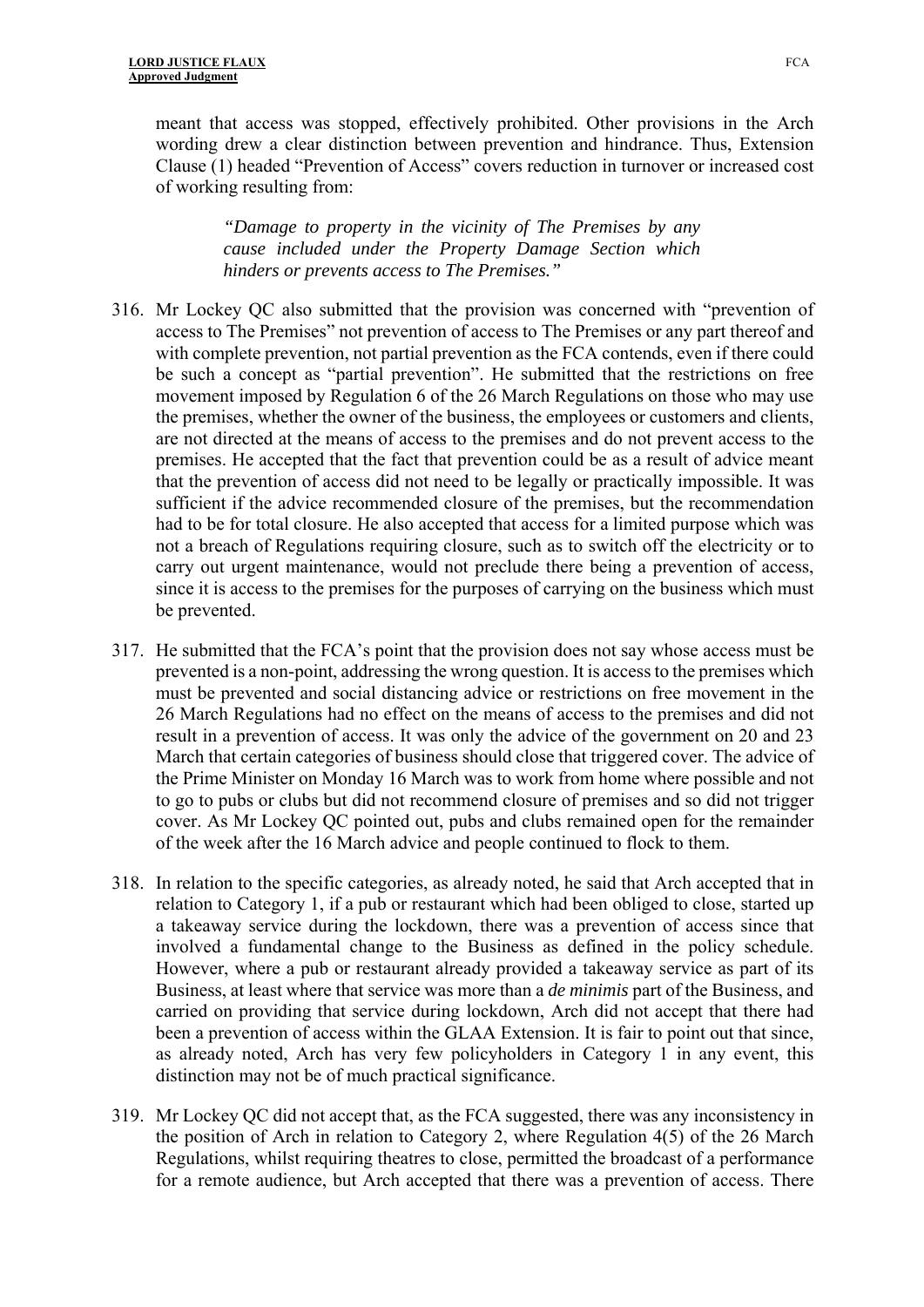was no inconsistency because, as with the pub or restaurant which set up a takeaway service during lockdown, such remote performances were not part of the Business of the policyholder set out in the policy schedule.

- 320. Mr Lockey QC pointed out that 70% of Arch OGI Retailers policyholders operate essential businesses within Category 3 which were in Part 3 of Schedule 2 to the 26 March Regulations and thus permitted to remain open. He submitted that there could be no prevention of access to such businesses by reason of government action or advice where the relevant action or advice was to the effect that such businesses were expressly permitted to remain open. Furthermore, even if, contrary to Arch's case, it was relevant to look at the position of the policyholder or employees or customers of such essential businesses, the Regulations expressly permitted all of them to work at or shop at essential businesses. The fact that some shops chose to close did not amount to a prevention of access within the GLAA Extension since such closure did not result from any government action or advice. The fact that businesses in Category 3 which stayed open had less footfall than usual or found it more expensive to operate because of social distancing advice did not amount to a prevention of access.
- 321. Category 5 businesses were also of considerable importance to Arch. Given that service businesses and manufacturers were not covered by any advice recommending closure or required to close by the Regulations, there was simply no prevention of access within the meaning of the GLAA Extension as the premises in question remained accessible throughout the lockdown.
- 322. Mr Lockey QC submitted in relation to Category 4, shops offering goods for sale or hire, that whether or not the GLAA Extension was triggered in any given case was fact sensitive. Regulation 5(1) of the 26 March Regulations required such businesses to cease business and close their premises save for the purpose of making deliveries in response to orders received online, by telephone or by post. A business which carried on a substantial proportion of that business online, for example a high street estate agent, was not required to close its premises if used for those purposes and, in that example, there would not be a prevention of access.
- 323. In relation to Category 7, Arch only has two policyholders. It accepted that the 23 March advice instructed the closure of all places of worship so that, where a place of worship was closed pursuant to that advice, there was a qualifying prevention of access. Nurseries and educational establishments were not ordered to be closed but permitted to remain open for teachers, vulnerable children and children of critical workers. If insured premises remained open for that purpose, there was no prevention of access to those premises.

# Arch: Discussion in relation to coverage

324. We consider that Arch is right that, under the GLAA Extension, it is only where the premises closed pursuant to the 20 or 23 March government advice or the 21 or 26 March Regulations that there was a qualifying prevention of access. "Prevention" is to be contrasted with and is not synonymous with "hindrance". In *Tennants (Lancashire) Ltd v CS Wilson & Co Ltd* [1917] AC 495, Lord Atkinson at 518 defined the distinction between prevention and hindrance in these terms:

> ""Preventing" delivery means, in my view, rendering delivery impossible; and "hindering" delivery means something less than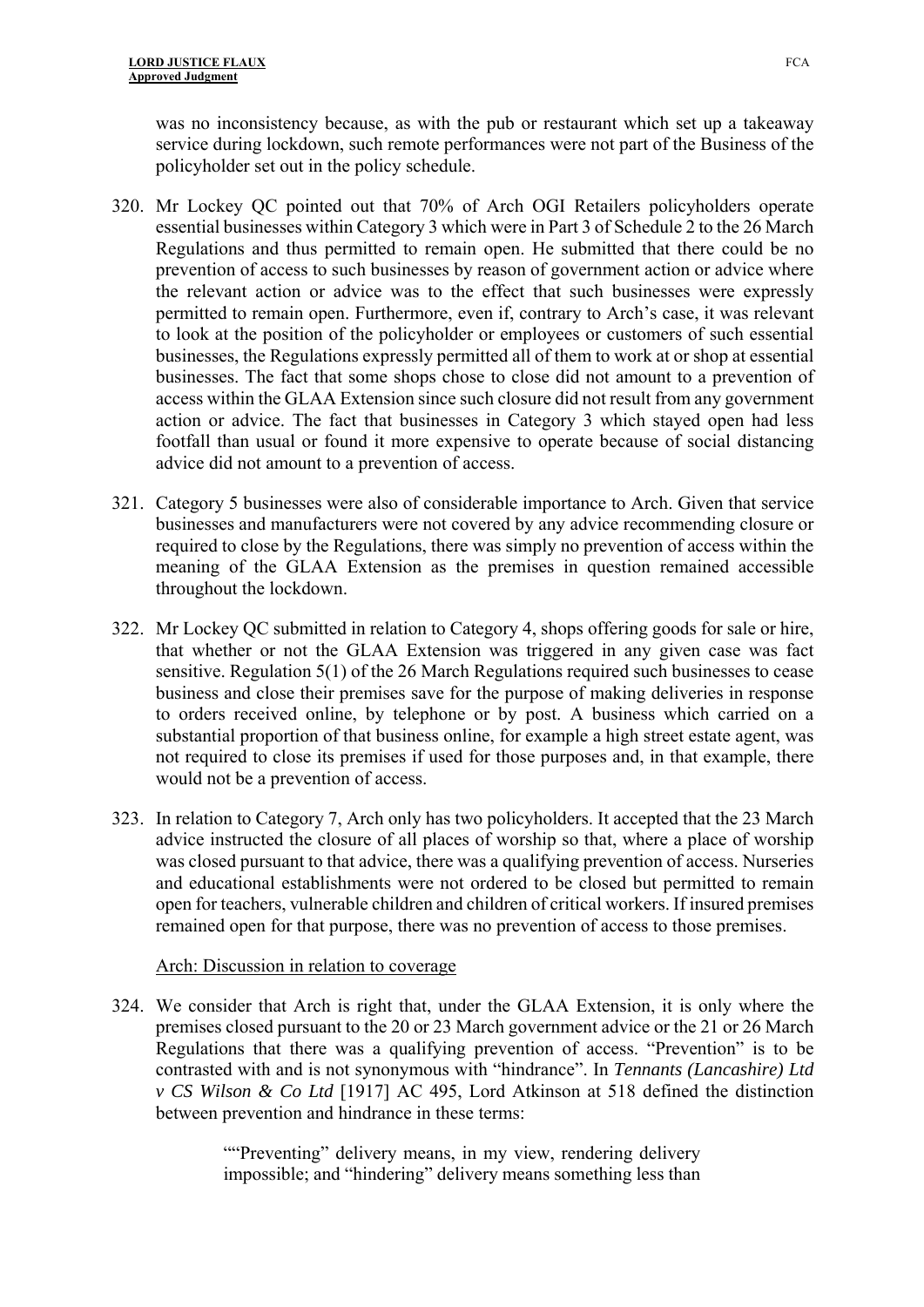this, namely, rendering delivery more or less difficult, but not impossible."

Earl Loreburn at 510 said that "hindering" meant "interposing obstacles which it would be really difficult to overcome".

- 325. The definitions of and distinction between prevention and hindrance recognised in that case have been approved and applied by the Court of Appeal in subsequent cases, culminating in *Westfalische Central-Genossenschaft GmbH v Seabright Chemicals Limited* (22 July 1980) (unreported). The FCA sought to persuade us not to adopt these definitions because they were inappropriate and overly strict, the cases in question being concerned with force majeure or other forms of exclusion clause. We were unimpressed by that argument. We have no sense that in any of these cases, the Courts gave to "prevention" or "hindrance" an unduly narrow meaning or anything other than a natural meaning in the particular commercial context. It seems to us that, albeit the definition of "prevention" requires some adaptation to take account of the fact that the clause we are considering concerns prevention of access to the premises as a result of government action or advice as opposed to prevention, for example in the delivery of goods, impossibility as the touchstone of prevention, as opposed to something being rendered more difficult, which is what "hindrance" connotes, is entirely apt.
- 326. Mr Lockey QC fairly and properly accepts that the impossibility in question does not need to be physical or legal given that it may result from "advice", but we consider that, in the context of this clause, what has to result from the government action or advice is closure of the premises for the purposes of carrying on the Business as defined in the policy schedule. His concessions in relation to the pub or restaurant which started a takeaway service in lockdown or the theatre which started remote performances on the internet are well made since that entails a fundamental change from the business as described in the policy schedule and it is access to the premises for the purposes of carrying on the business described in the policy schedule which must be prevented.
- 327. However, where the pub or restaurant already had a takeaway service prior to the government actions or advice, it seems to us that the position is different. The paradigm example is that of the local restaurant which in addition to in-restaurant dining offered a takeaway collection or delivery service which may have formed a substantial part of its business. Whilst the government advice and the Regulations required the restaurant to close so far as consumption of food and drink on the premises is concerned, Regulation 4 of the 26 March Regulations did not require the restaurant to close the premises to the extent that they were used for the purposes of providing a takeaway service. It seems to us that Mr Lockey QC is right that, in such circumstances, there is not a prevention of access, as the restaurant owner policyholder and his employees are not prevented from accessing the premises for the purposes of carrying on that part of the existing Business which involves providing the takeaway service. They may be impeded or hindered in their use of the premises because they cannot operate the restaurant for in-house dining, but the Arch GLAA Extension does not insure against "hindrance" or against prevention or hindrance of "use" of the premises. If it had been objectively intended by the parties to provide cover against hindrance of access as well as prevention of access they could and would have used the words "hinders or prevents access to The Premises" as they did in Clause (1). We agree with Mr Lockey QC that the FCA's argument that there is prevention of access even if part of the pre-existing business (like a takeaway service or a mail order part of the business) is still permitted to be carried on, conflates "prevention"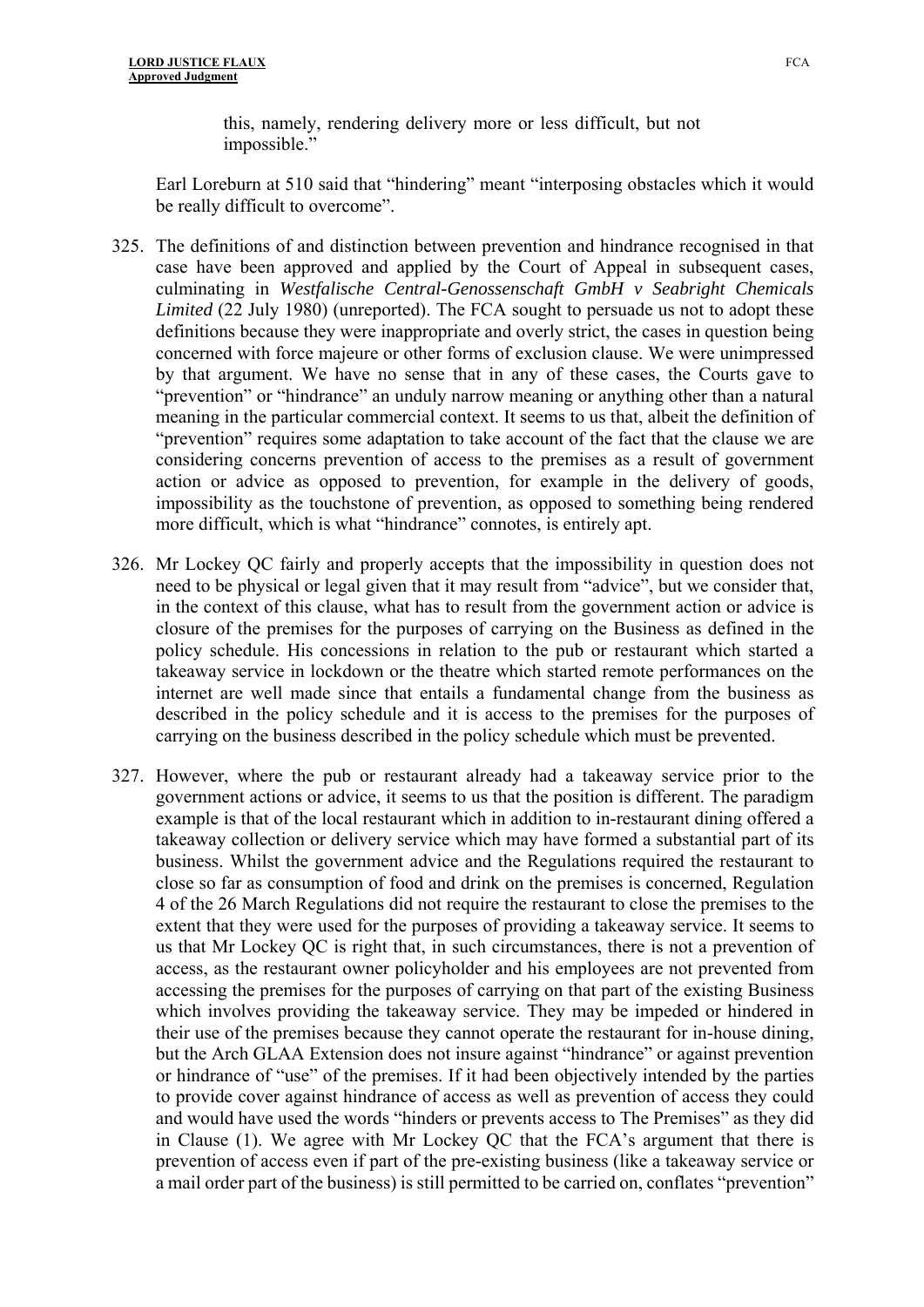with "hindrance" when the two are distinct concepts with different meanings, for the reasons we have given.

- 328. The same fallacy infects the FCA's argument that the 16 March advice of the Prime Minister about working from home where possible, social distancing and avoiding going to pubs or clubs prevented access to insured premises. That advice did not in any sense cause a prevention of access to any premises, as can be demonstrated by the example of pubs. As we discussed with Mr Lockey QC in the course of argument, for the rest of the week after 16 March, there seems to have been something of a "booze-fest" with people making the most of going to pubs before the anticipated instruction to close which came with the government advice on 20 March that pubs should close.
- 329. Likewise, we agree with Mr Lockey QC that the restrictions on free movement imposed by Regulation 6 of the 26 March Regulations did not in themselves prevent access to premises which remained open. To the extent that, in consequence of the Regulation, fewer people went to the relevant shop or office or only did so for the purposes of buying essential supplies or transacting business which could not be carried out remotely from home, it could be said that there was hindrance in the use of the premises in question for the purposes of the Business carried on there, but it is a complete misuse of language to describe that as "prevention of access to The Premises". As we have said, that conflates prevention with hindrance and access with use.
- 330. There was only a prevention of access to the premises within the meaning of the GLAA Extension where the government actions or advice required or recommended complete, not partial, closure of the premises. Anything short of complete closure will not constitute prevention of access. Of course, as Mr Lockey QC sensibly accepted, the prevention does not have to have been physical, so that if the policyholder accessed the premises to carry out essential maintenance, that would not preclude there being a prevention of access within the meaning of the GLAA Extension, since access was still prevented for the purposes of carrying on the Business.
- 331. Turning to the various categories of Arch policyholder, our conclusion on Category 1, pubs, cafes, restaurants etc., will be apparent from what we have already said. Where those businesses closed completely in response to the 20 March advice or the 21 March Regulations, there was a qualifying prevention of access from the moment of closure. If the business then set up a takeaway service which it had not carried on before, there was still a qualifying prevention of access, since that takeaway business was fundamentally different from the Business described in the policy schedule. However, if the business had an existing takeaway service which it continued to operate from the premises, then for the reasons we have given, there was no prevention of access, save possibly, as Mr Lockey QC accepted, where the existing takeaway service was a *de minimis* part of the Business, which will depend on an analysis of the particular facts.
- 332. Likewise, in relation to Category 2 leisure businesses, cinemas, theatres, nightclubs, gyms and leisure centres, where those businesses closed completely in response to the 20 March advice or the 21 March Regulations, there was a qualifying prevention of access from the moment of closure. That prevention of access was not precluded if, for example, the business in question set up a remote or internet service which it had not previously provided, like the theatre which put on performances which could only be accessed remotely. As Mr Lockey QC said, that is because that "business" is fundamentally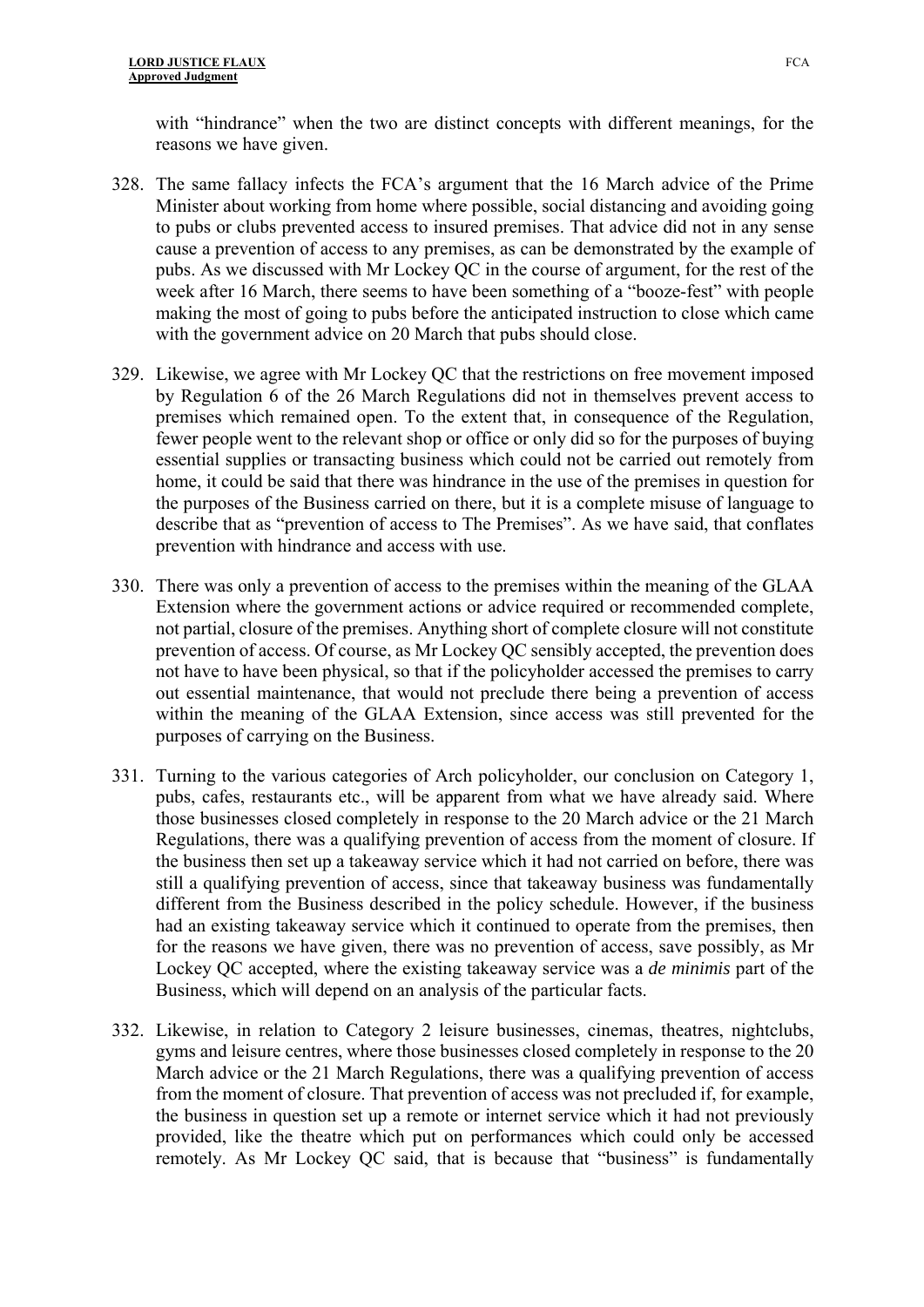different from the business described in the policy schedule and there is no inconsistency in Arch's position.

- 333. Category 3 is essential shops and businesses such as food retailers, pharmacies, petrol stations, banks and health centres, as listed in Part 3 of Schedule 2 to the 26 March Regulations. As the FCA accepts, they were permitted to carry on business by Regulation 5. Since none of them had to close due to government actions or advice, there is simply no qualifying prevention of access under the GLAA Extension. It is no answer for the FCA to say that there was a reduced footfall in such businesses because people only went out for essential supplies or, in Ms Mulcahy QC's example, could only purchase essential items from the hardware store. That may amount to an impediment or hindrance in the use of the premises, but it is not in any sense a prevention of access to the premises. Where the policyholder chose to close down the business because of reduced footfall or for some other reason, that is not a qualifying prevention of access, because the closure was not due to government actions or advice, since the relevant actions or advice permitted the premises to remain open.
- 334. Category 4 is non-essential shops and businesses offering goods for sale or hire. Under Regulation 5 of the 26 March Regulations those shops and businesses had to cease trading and close their premises save for the purpose of making deliveries in response to orders received online, by telephone or by post. Where a business in this category closed completely pursuant to Regulation 5, there was a qualifying prevention of access from the moment of closure. In other cases, we agree with Mr Lockey QC that the question of whether coverage is triggered is fact sensitive. As with Category 1, if the relevant business, for example an independent bookshop, did not previously deliver pursuant to orders online or by telephone or by post, it seems to us that the setting up of such a service would not preclude there being a prevention of access, since that business would be fundamentally different from the business described in the policy schedule. In contrast, there would not be a prevention of access in the case of an estate agent which already conducted a proportion of its business online and which was permitted to continue using its premises to conduct that online business even though clients could no longer come to the premises in person. There will be variations according to the particular facts, for example if, before the closure was ordered the bookshop was already processing a handful of telephone and postal orders for elderly customers who were too infirm to come to the shop in person. Continuing that service after the Regulations came into force might be thought to be *de minimis*, thus not precluding there being a prevention of access, but whether there was coverage would depend on the particular facts.
- 335. Category 5 consists of businesses not listed in the 26 March Regulations such as manufacturing, accountants, lawyers, recruitment agencies and construction. These businesses were not ordered to close and were thus permitted to remain open. We agree with Mr Lockey QC that it cannot be said that there was a prevention of access within the meaning of the GLAA Extension in relation to any of those businesses. It is nothing to the point that clients or customers did not visit the offices of their accountant, lawyer or financial adviser because of the restrictions on movement imposed by Regulation 6 of the 26 March Regulations and conducted their business by Zoom or the like or by telephone. The offices were not required to close and at most there was an impediment or hindrance on the use of the premises, nothing which amounted to a prevention of access. To the extent that professional firms such as solicitors and accountants told their staff to work from home and not come into the office, that was due to the government advice to work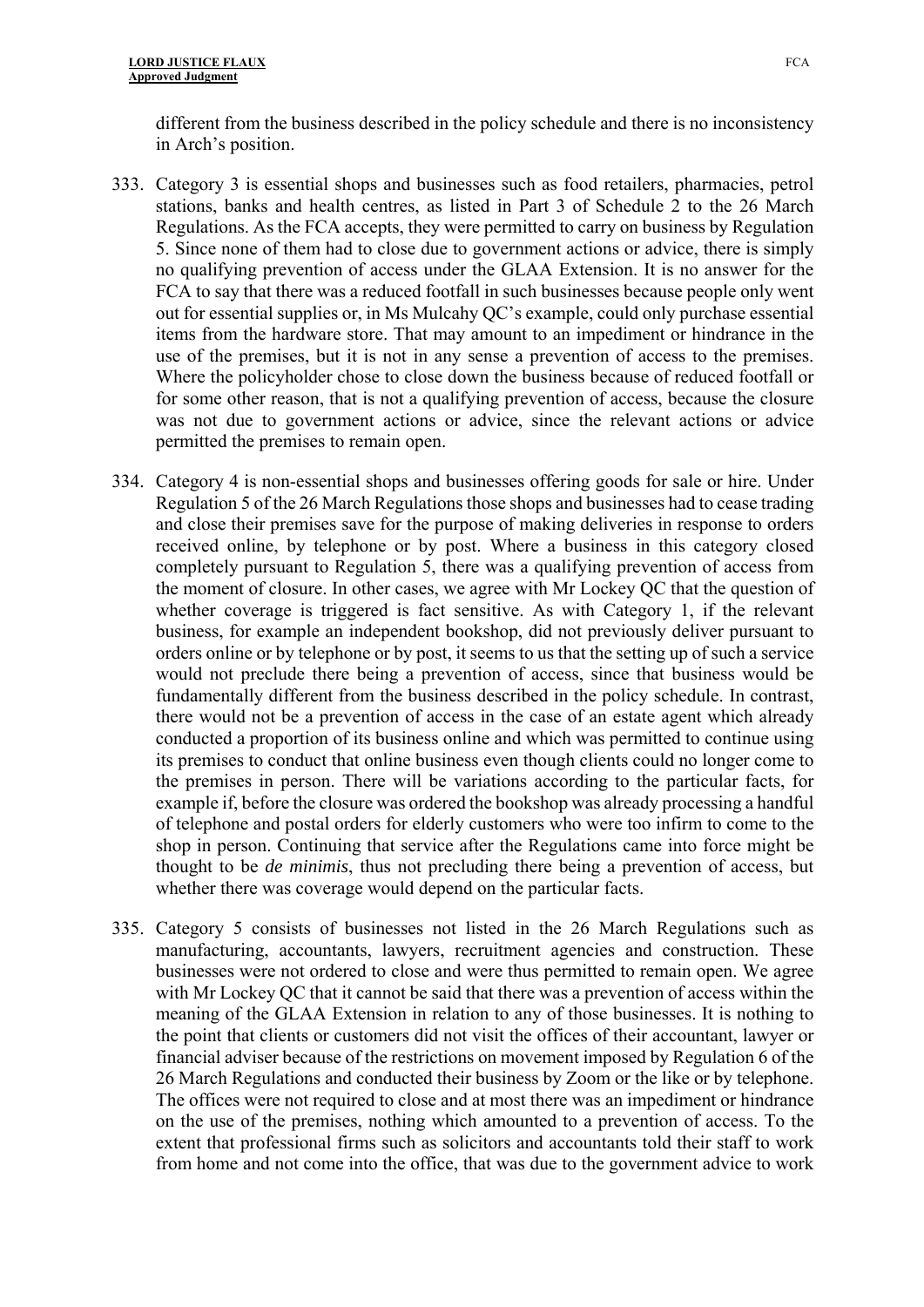from home where possible and due to the general concerns about the pandemic, not due to any actions or advice of government preventing access to the relevant premises. In other industries such as construction, the business in question was not ordered to close the construction site or sites and, if there were fewer workers than usual, that was due to general concern about the pandemic not due to any actions or advice of government preventing access.

336. There are no Arch policyholders in Category 6 and only two in Category 7. We were not told if these were places of worship or nurseries/educational establishments. However, Mr Lockey QC accepted that, in the case of places of worship, if the place of worship closed in response to the 23 March advice, there was a qualifying prevention of access. In relation to nurseries and educational establishments, they were permitted to remain open for the education and care of vulnerable children or the children of critical workers, so there cannot have been any prevention of access in relation to nurseries and schools which did remain open.

# Arch: The trends provision and the counterfactual

- 337. In common with the other wordings which the Court has to consider, the Arch wording contains a "trends provision" in the provisions for quantification of any business interruption loss. Like the other insurers, Arch raise a point of principle in relation to how the trends provision operates, which, in broad terms, is whether in assessing what the performance of the business would have been had the insured peril not occurred, what is "stripped out" in the counterfactual assessment is only the government restriction (in the case of Arch "actions or advice") and its immediate effect (here the prevention of access) as the insurers contend, leaving as part of the counterfactual which would still have affected the performance of the business the coronavirus pandemic and its economic and social effect in the United Kingdom. The FCA, on the other hand, contends that what must be stripped out is not just, in this case, the government actions and advice and the prevention of access to which it gave rise, but the pandemic itself and its social and economic effects. In other words, what the FCA contends is that the appropriate counterfactual is one where the COVID-19 pandemic has not occurred at all.
- 338. The "trends" provision in the lead Arch wording is contained in the definition of Standard Turnover in the Business Interruption Section:

"*Rate of Gross Profit and Standard Turnover may be adjusted to reflect any trends or circumstances which* 

*(i) affect The Business before or after the Damage* 

*(ii) would have affected The Business had the Damage not occurred.* 

*The adjusted figures will represent, as near as possible, the results which would have been achieved during the same period had the Damage not occurred*."

339. "Damage" is defined as "*Accidental loss or destruction of or damage to property used by You at The Premises for the purpose of The Business*". This definition tracked the definition of Damage in the Property Damage Section of the Arch policy: "*Accidental*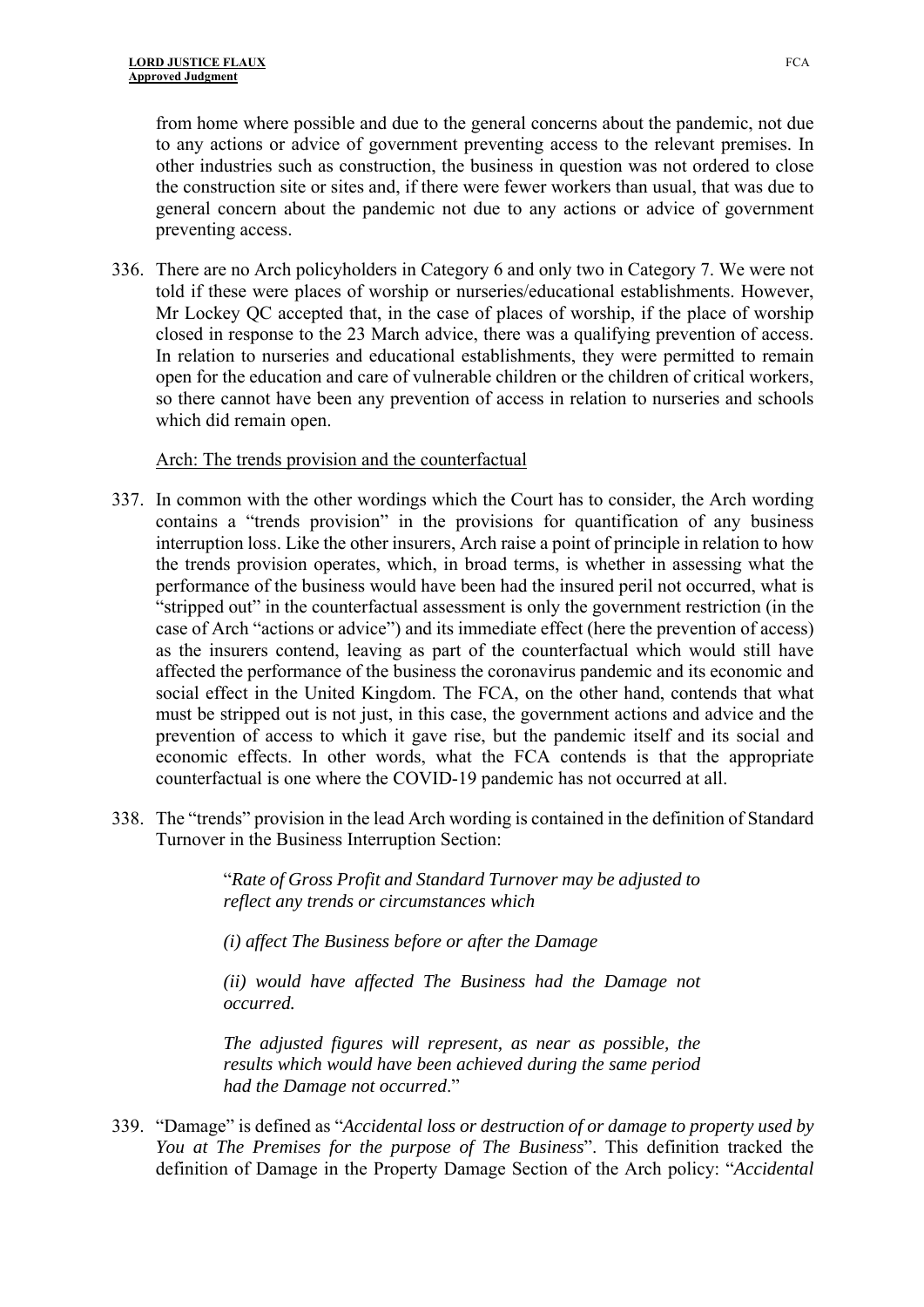*loss or destruction of or damage to Property Insured*". The cover under the Property Damage Section was in effect all risks cover with certain exceptions, the Cover provision being: "*We will indemnify You in respect of Damage occurring during the Period of Insurance at the Premises*".

340. "Cover" in the Business Interruption Section, under "(1) Gross Profit" provides as follows:

> "*In respect of each item in the Schedule We will indemnify You in respect of any interruption or interference with The Business as a result of Damage occurring during the Period of Insurance by*

> *(1) any cause not excluded by the terms of the Property Damage and, or Theft Sections of Your policy*…"

Arch: The parties' positions on the trends provision and the counterfactual

- 341. In relation to the Arch trends provision, the FCA accepts that, because the opening words of the Extensions in the lead wording (what was described in relation to other wordings as "the stem") state: *"We will also indemnify You in respect of reduction in Turnover and increase in cost of working as insured under this Section resulting from…"* (the opening words in the other Arch wordings being materially similar), the quantification machinery in the policy wording is being referred to and incorporated in the Extensions. Accordingly, unlike in relation to some of the other wordings before the Court, the FCA accepts that although the quantification machinery, including the trends provision, uses the word "Damage" which refers to physical loss and damage, the parties must have intended that the quantification machinery wording be adapted to the non-Damage situations covered by the Extensions.
- 342. As with the trends clauses or provisions in the other policy wordings which the Court is considering, the FCA's central submission is that, given that the insured peril is a composite peril with three elements: the prevention of access (element 1) due to actions or advice of the government (element 2) due to an emergency likely to endanger life (element 3), it is necessary to remove all three elements in assessing what the position would have been "had the Damage not occurred", in other words in order to properly assess what the position would have been had the peril insured by the relevant non-Damage extension not occurred, it is necessary to "strip out" not just the prevention of access and the actions and advice of the government, but the pandemic itself and assess what the results of the business would have been had there been no pandemic at all.
- 343. The position of Arch, as of the other insurers in relation to their trends clauses, is that whilst the emergency, here the pandemic, is a link in the chain of causation in the insured peril, it does not follow that the other effects of the emergency (other than the relevant government actions or advice), such as its economic or social effects, are excluded when examining what would be the position if the insured peril had not operated. Mr Lockey QC submitted that the FCA's case involved the heretical proposition that any and all causes of the operation of an insured peril are to be excluded from consideration whether those causes are identified in the insuring clause or otherwise, which was not a point which could turn on whether this was a composite peril or not. He also submitted that the wording of the trends provision referring to "had the Damage not occurred" was expressly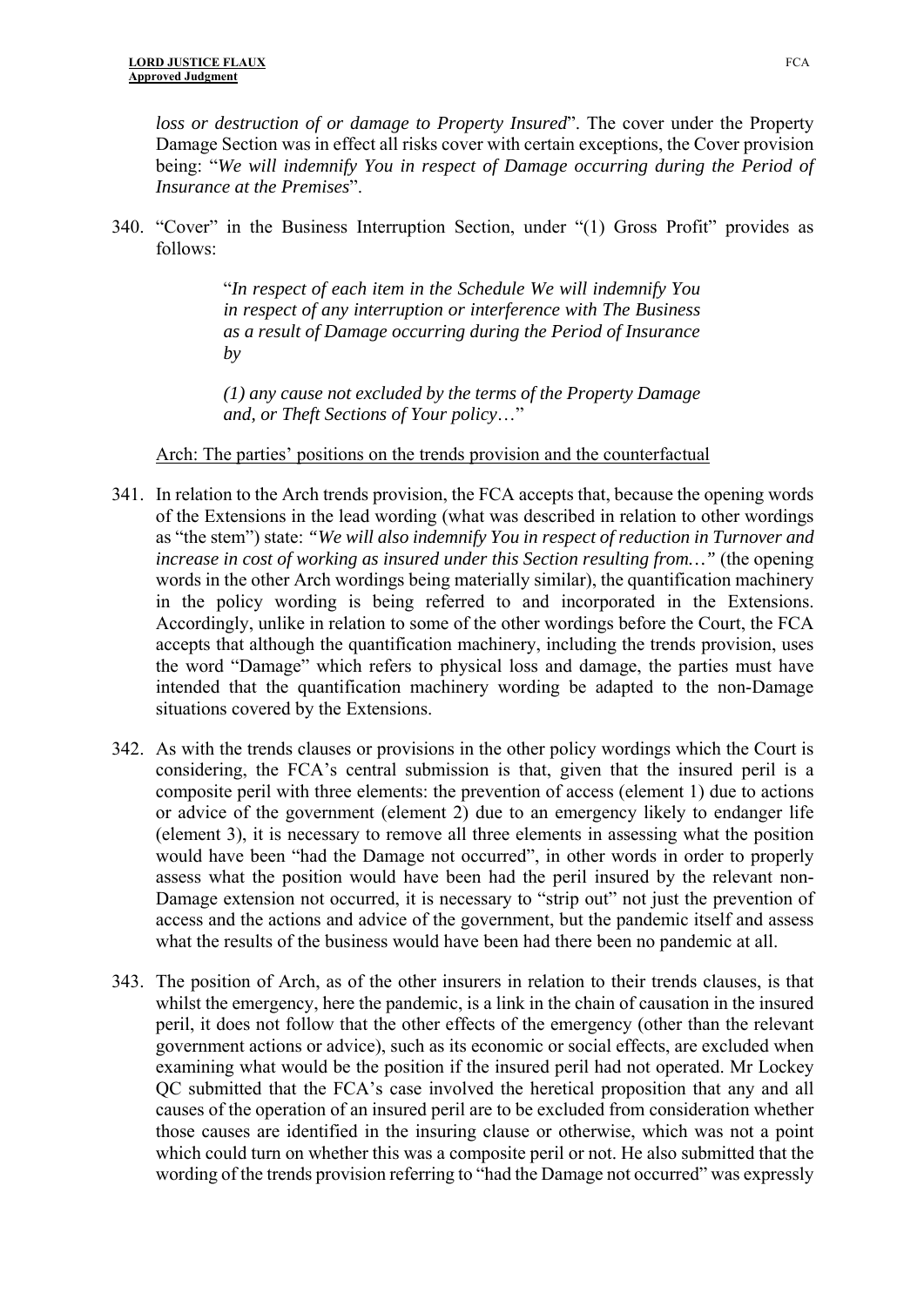referring to "but for" causation and he adopted the general submissions on causation advanced on behalf of all the insurers by Mr Kealey QC.

344. Mr Lockey QC drew our attention to three practical points. First, on the agreed facts, many businesses did suffer a reduction in turnover in consequence of the pandemic, before any closure advice or the 21 and 26 March Regulations. The cause of any loss from that reduction in turnover was the emergency not the prevention of access due to government actions or advice. Second, even businesses permitted to remain open after 20 March suffered a loss of turnover compared to the same period last year because of the economic recession, the lack of consumer confidence and the restrictions on movement. Third, likewise, in the case of businesses required to close but which have since reopened, they have also suffered a loss of turnover following the re-opening because of the economic recession and the lack of consumer confidence. He submitted that these were all issues which Arch was entitled to raise in any assessment or adjustment of the loss of any particular insured and the FCA was not entitled to declaratory relief which sought to rule out that entitlement.

Arch: Discussion of the trends provision and the counterfactual

- 345. We repeat the two preliminary points we made about trends clauses or provisions in relation to the RSA 3 wording in the "Disease clauses" section of the judgment. The current provision requires adjustments for any trends or circumstances which would have affected the business had the Damage not occurred. The definition of "Damage" and the Cover (1) Gross Profit provision make it clear that in the case of "standard" Business Interruption cover under this wording "Damage" is not damage in the abstract, but accidental damage occurring by any cause not excluded by the terms of the Property Damage Section of the policy, that being the relevant insured peril. As we note in the section of the judgment on Causation where we deal with the decision of Hamblen J in *Orient Express*, part of what we see as the fallacy in the reasoning in that case is that both the arbitrators and the judge proceeded on the basis that only the Damage in the abstract should be stripped out in assessing the counterfactual under the trends clause. However, we consider that, on a proper analysis, the insured peril in that all risks policy was not Damage in the abstract, but Damage caused by a fortuity, there the hurricane, so that what should have been stripped out in the counterfactual was not just the Damage but the Damage and the hurricane.
- 346. However, whether our analysis of *Orient Express* is right or not, in the present case, one has to substitute for the word "Damage" in the trends provision the insured peril under the relevant non-damage GLAA Extension so that, as manipulated, the trends provision reads as follows:

"*Rate of Gross Profit and Standard Turnover may be adjusted to reflect any trends or circumstances which* 

- *(i) affect The Business before or after the Prevention of access to The Premises due to the actions or advice of government due to an emergency which is likely to endanger life…*
- *(ii) would have affected The Business had the Prevention of access to The Premises due to the actions or advice of*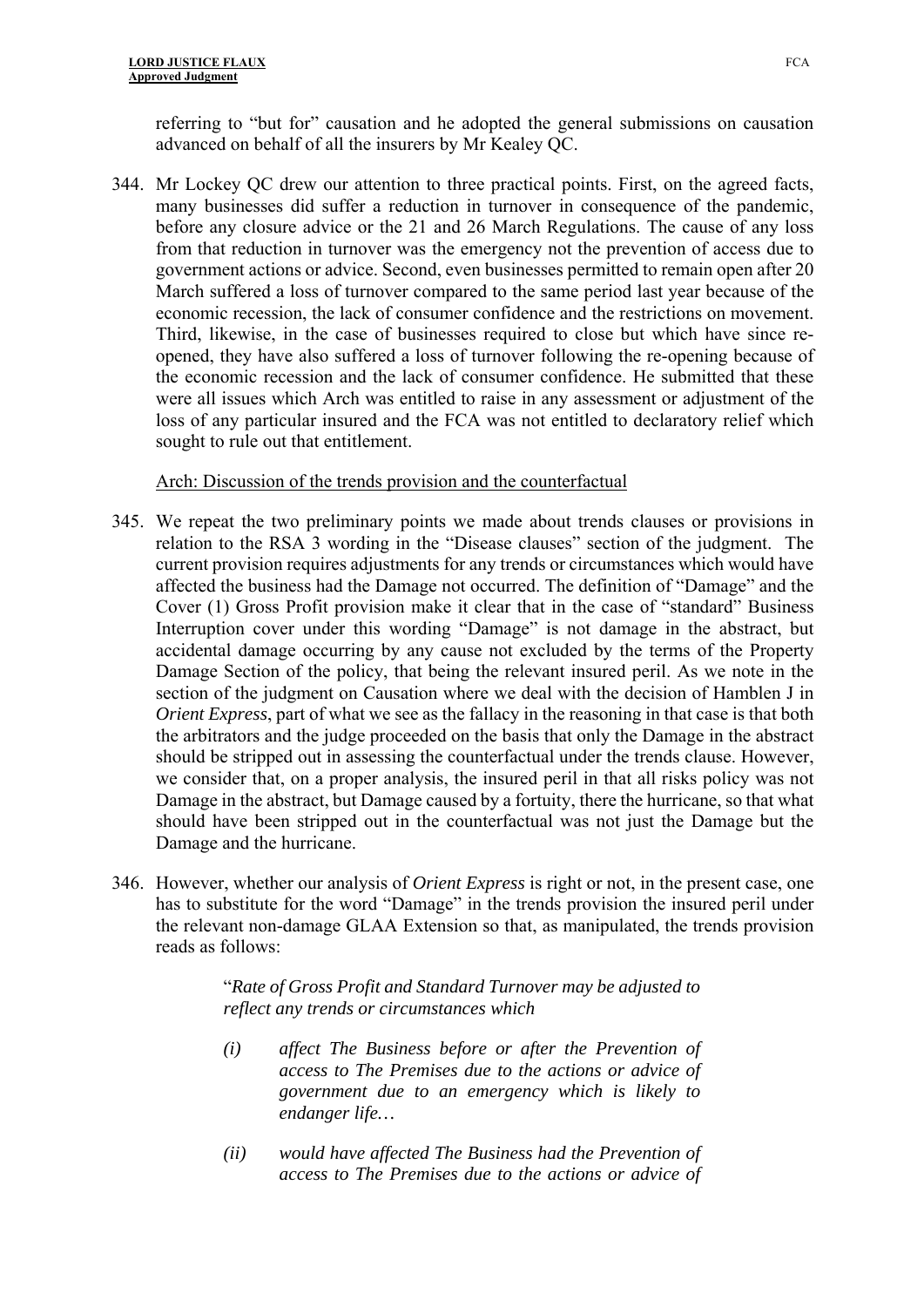*government due to an emergency which is likely to endanger life not occurred.* 

*The adjusted figures will represent, as near as possible, the results which would have been achieved during the same period had the Prevention of access to The Premises due to the actions or advice of government due to an emergency which is likely to endanger life not occurred*."

- 347. It follows that upon the true construction of the Arch policy wording, the comparison required for the assessment or adjustment of the business interruption loss is between the performance of the business as a consequence of the prevention of access to the premises due to the actions or advice of the government due to the emergency and what the performance would have been had there been no emergency and thus no government actions or advice and no prevention of access to the premises. Of course, other trends of the business which would have operated had the insured peril not occurred will be taken into account. The example used by the parties during the course of argument is of the Michelin starred restaurant whose principal chef handed in his notice at the end of February to expire at the end of March. In all probability that business would have seen a downturn in business irrespective of the pandemic which must be brought into account.
- 348. In our judgment, this approach to the counterfactual question raised by the trends provision is not only correct on the true construction of the policy wording but accords with commercial and practical reality. We agree with Mr Edelman QC that the approach advocated by the insurers of stripping out the government restrictions etc. and their immediate effect, such as, in the case of the Arch wording, prevention of access, whilst leaving the pandemic and its economic and social effects is entirely artificial and ignores the inextricable connection between the various elements of the insured peril, both as a matter of legal analysis and as a matter of practical reality, given the nature of the pandemic emergency. For reasons elaborated in more detail in Section G of the judgment dealing with causation, we do not consider that "but for" causation, upon which insurers placed considerable reliance, requires a different result, if it is relevant at all, given our conclusion as a matter of construction of the policy wording.
- 349. That leaves the issue raised by Mr Lockey QC's first practical point, the fact that many businesses had suffered a reduction in turnover as a consequence of the pandemic and its social and economic effects before the insured peril operated, here before the actions or advice of the government due to the emergency that businesses should close, thus preventing access. This was an issue raised generally by Mr Edelman QC in submissions on behalf of the FCA. In the Hong Kong Court of Final Appeal in *New World Harbourview Hotel v Ace Insurance* [2012] HKCFA 21; [2012] Lloyd's Rep IR 537, a case concerned with a business interruption claim arising out of the 2003 SARS outbreak, Sir Anthony Mason NPJ (in a judgment with which the other members of the Court agreed) concluded that coverage was not available in respect of the period before the date when the disease became notifiable, because the cause of the loss under the policy wording had to be a notifiable disease and a disease did not become notifiable until it was required to be notified, which was on 27 March 2003. Before that date, any loss caused by SARS was caused by a loss which was not notifiable and hence not covered by the insurance.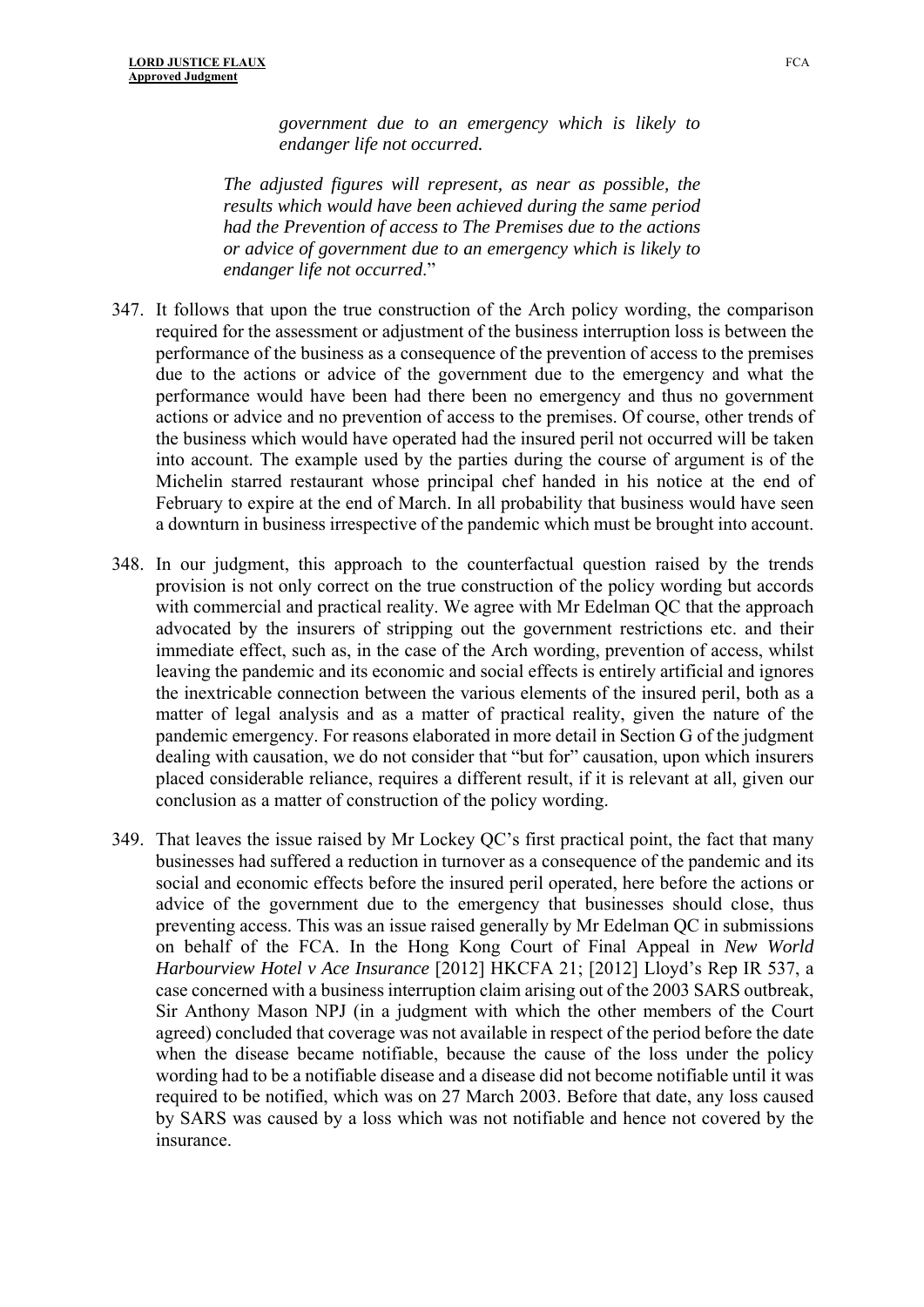- 350. Mr Edelman QC contended that even if that case was correct, it could be distinguished in relation to the trends clauses which we are considering because the whole emergency i.e. the coronavirus pandemic had to be taken out of the equation for the purposes of the counterfactual assessment, not just that part of the emergency which occurred after the date when the disease became notifiable. He argued that this was not to compensate the policyholder for loss prior to the disease becoming notifiable which was not permissible, but in relation to loss after notifiability, the effect of the pandemic on the policyholder's turnover before it became notifiable should also be extracted. He submitted that if an insuring clause was contemplating insurance against a notifiable disease, it must encompass the emergence of a disease which, once the authorities get round to it, will be made notifiable.
- 351. Ingenious though this argument is, we consider that it is fallacious. Upon analysis, if it were correct, once an insured peril occurred, here the prevention of access due to government actions or advice due to the pandemic, the policyholder would in fact recover for its losses both before and after the occurrence of that insured peril, despite Mr Edelman QC's attempts to contend that this was not the effect of his argument. In any event, in the case of the Arch policy wording, whatever the merits of the argument it is precluded by the express words of the trends provision. Any downturn in turnover before the date(s) when businesses closed pursuant to government advice or the Regulations was a trend or circumstance which affected the business before the Damage i.e. as manipulated before "the Prevention of access to The Premises due to the actions or advice of government due to an emergency which is likely to endanger life" within the meaning of (i) of the trends provision.

## *The Ecclesiastical Insurance Office policy wordings*

EIO: The policyholders and the wordings

- 352. There are two Ecclesiastical Insurance Office plc ("EIO") wordings to be considered by the Court. The "Parish Plus" policy under which most of the churches in the Church of England and their parish councils are insured has been taken as the lead wording for EIO Type 1.1 wordings. EIO Type 1.2 lead wording is Education Insurance insuring nurseries. The vast majority of their insureds are in Category 7, churches, charities and educational establishments, although they also have insureds in Categories 1 to 6.
- 353. There are slight differences between the two wordings. The provision under consideration in each case is one of the extensions to the standard business interruption cover. The introductory words in Type 1.1 are:

"*The insurance by this section is extended to cover loss resulting from interruption of or interference with your usual activities as a result of the following…*"

The introductory words in Type 1.2 are slightly different:

"*The insurance by this section is extended to cover loss as insured hereunder directly resulting from interruption of or interference with the business carried on by you at the premises in consequence of the following*…"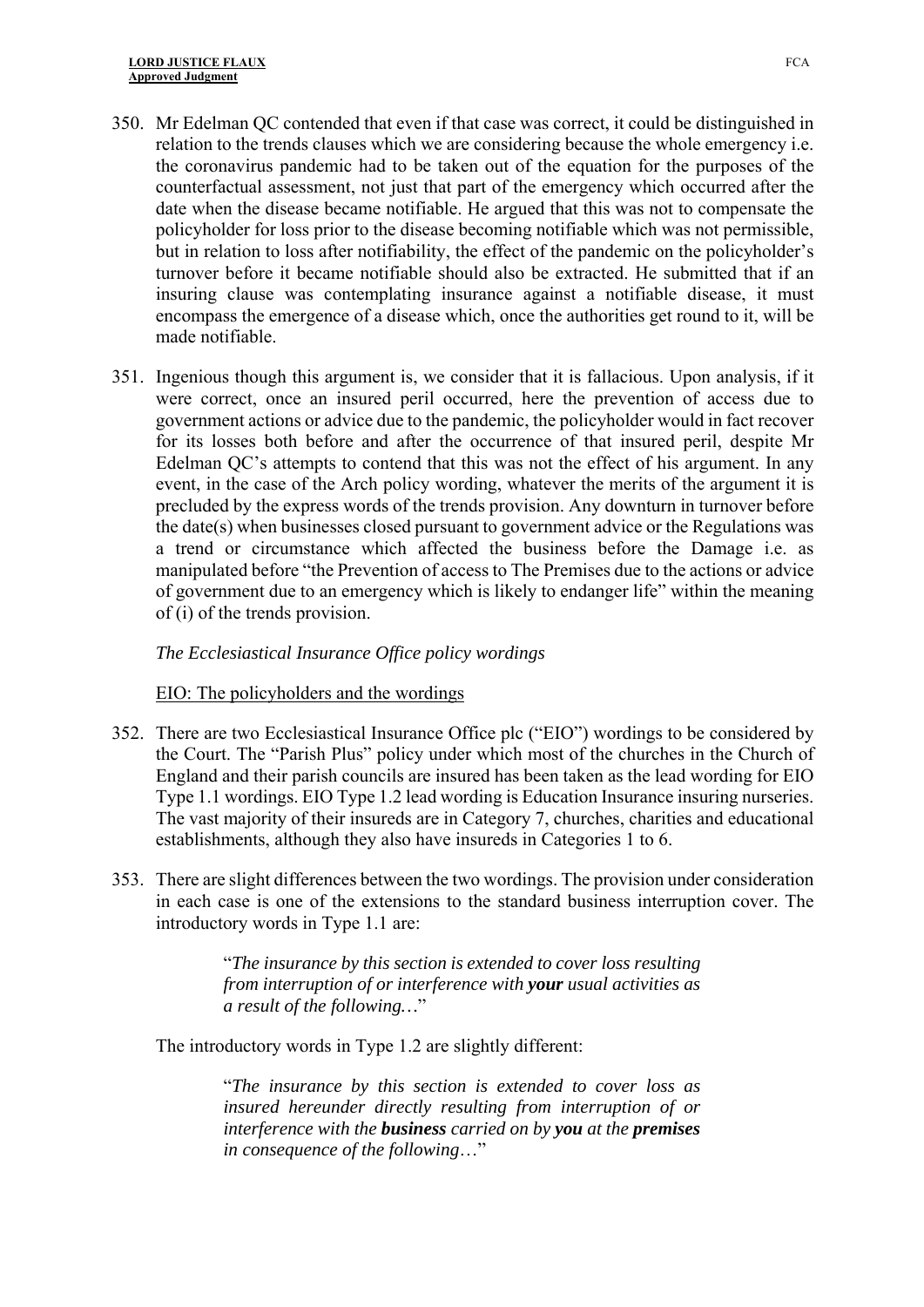354. The Prevention of access provision in Type 1.2 reads as follows:

## "*1 Prevention of access*

*Access to or use of the premises being prevented or hindered by* 

*(a) damage to neighbouring property by any of the insured events* 

*(b) any action of Government Police or Local Authority due to an emergency which could endanger human life or neighbouring property*

*Excluding* 

*(i) any restriction of use of less than four hours* 

*(ii) any period when access to the premises was not prevented or hindered* 

*(iii) closure or restriction in the use of the premises due to the order or advice of the competent local authority as a result of an occurrence of an infectious disease (or the discovery of an organism resulting in or likely to result in the occurrence of an infectious disease) food poisoning defective drains or other sanitary arrangements or vermin or pests* 

*Provided that* 

*our liability in respect of any one occurrence shall not exceed the sum insured by the items or any limit of liability shown in the schedule*"

- 355. In the Type 1.1 wording there are two separate provisions under the heading "What is covered". Extension Clause 2 is headed: "Prevention of access-Damage" and corresponds, so far as relevant, with (a) in the Type 1.2 wording above. Extension Clause 3 is headed: "Prevention of access-Non-Damage" and corresponds with (b) in the Type 1.2 wording above. The exclusions in the Type 1.1 wording are set out under the heading "What is not covered" in terms materially identical to Type 1.2 above, but with closure or restriction in the use of the premises due to vermin being separated out as a separate exclusion (iv).
- 356. In considering the effect of exclusion (iii) (described by EIO as "the infectious disease carve-out"), which is one of the principal areas of dispute between the FCA and EIO, it is necessary to set out Extension Clause 6, the "specified disease" clause (Extension Clause 8 in the Type 1.2 wording). This is headed "Specified disease, murder, food poisoning, defective sanitation, vermin". It begins with a list of specified diseases including cholera, dysentery, leprosy, malaria, measles, meningitis, mumps, plague, rabies, rubella, scarlet fever, tuberculosis, typhoid fever, viral hepatitis, and whooping cough. Obviously that list does not include COVID-19, or for that matter, SARS.
- 357. The clause then provides: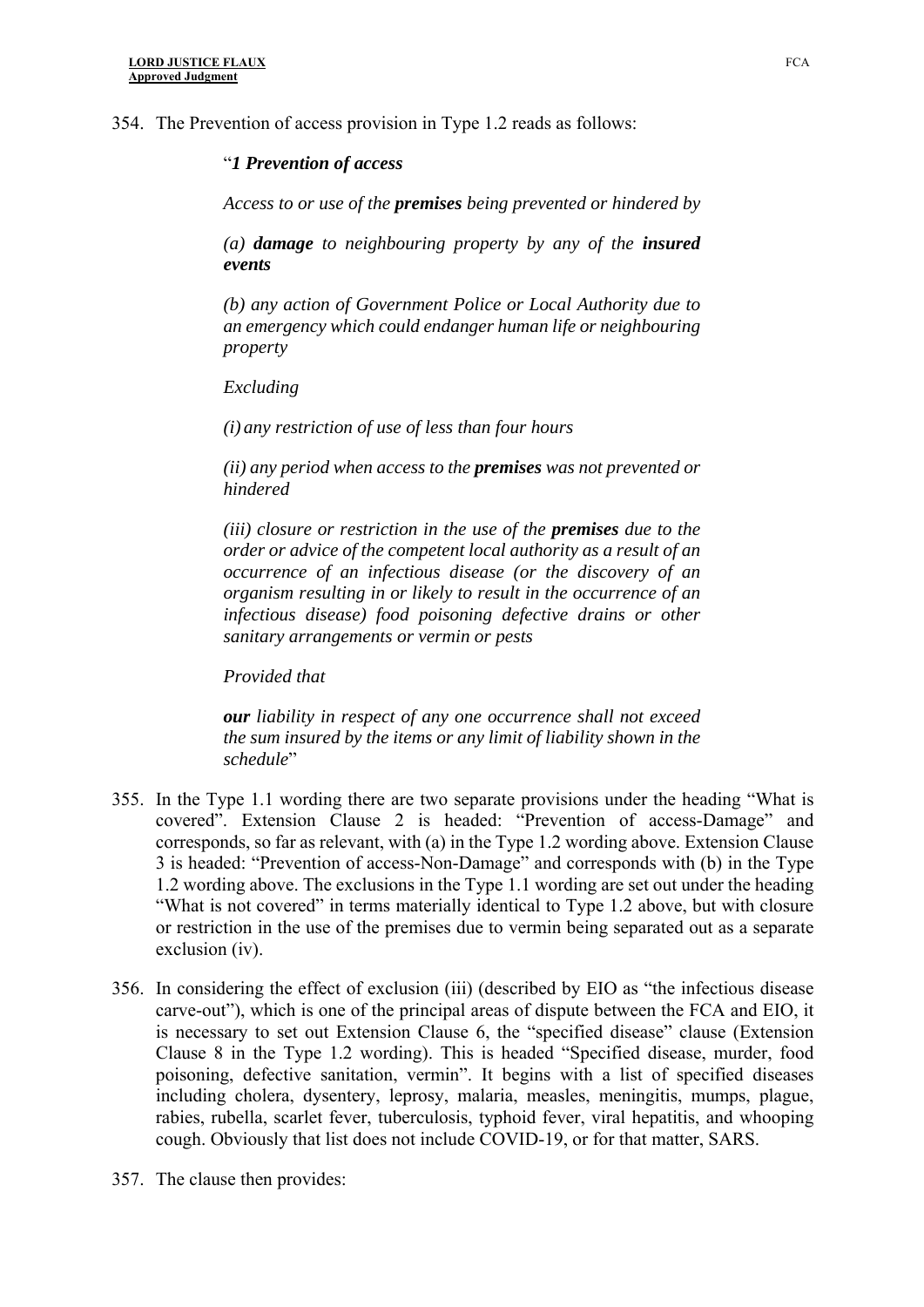## "*What is covered*

*(a) any occurrence of a specified disease being contracted by a person at the premises or within a radius of 25 miles of the premises;* 

*(b) any discovery of an organism at the premises likely to result in the occurrence of a specified disease being contracted by a person at the premises;* 

*(c) any injury or illness sustained by any person arising from or traceable to foreign or injurious matter in food or drink provided at the premises;* 

*(d) any accident causing defects in drains or other sanitary arrangements at the premises;* 

*which causes restrictions in the use of the premises on the order or advice of the competent local authority.* 

*(e) any discovery of vermin at the premises;* 

*(f) murder, rape or suicide at the premises.* 

#### *Special conditions*

*(i) We shall only be liable for the loss arising at those premises which are directly affected by the occurrence, discovery or accident. In the event that the policy includes an extension which deems damage at other locations to be damage at the premises such extension shall not apply to this Extension.* 

*(ii) Indemnity period shall mean the period during which your results shall be affected in consequence of the occurrence, discovery or accident beginning with the date from which the restrictions on the premises are applied (or in the case of (f) above with the date of occurrence) and ending not later than three months thereafter.* 

*(iii) In respect of (e) you must obtain our consent before you restrict the use of the premises.* 

#### *What is not covered*

*Costs incurred in the cleaning, repair, replacement, recall or checking of property*."

#### EIO: The parties' positions on coverage

358. As Mr Edelman QC submitted, there is a tension between the various provisions. The insuring provision in the Prevention of access Extension talks of "any action of government, police or a local authority" whereas both exclusion (iii) and the specified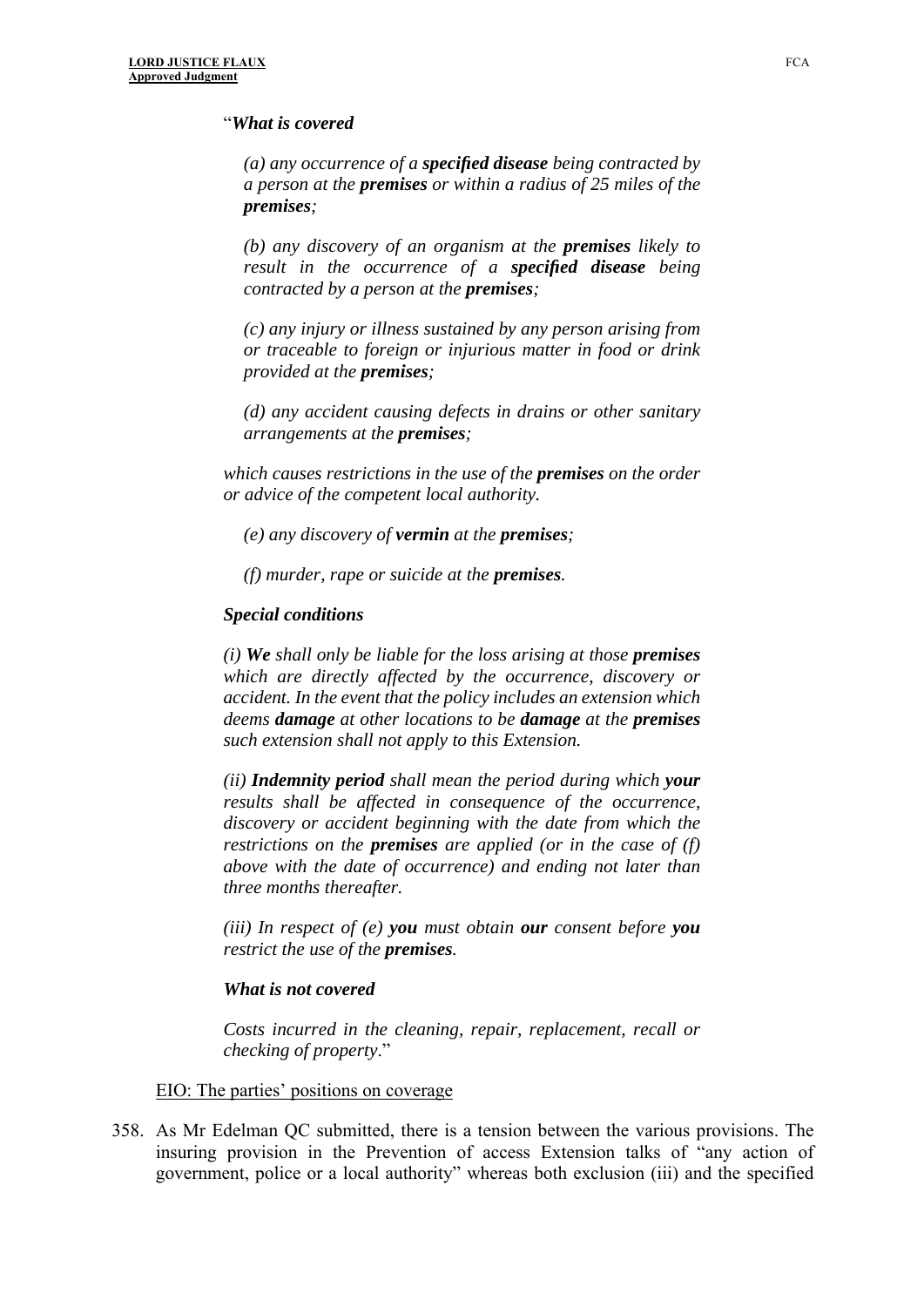disease clause talk about the "order or advice of the competent local authority". The FCA's case is that the answer to the issue of construction is not to be found, as EIO suggests, in an analysis of public health legislation, with which the FCA did not disagree. The reasonable reader of the words "competent local authority" when contrasted with "government, police or local authority" would conclude that the exclusion did not exclude orders or advice of the government. Mr Edelman QC submitted that when exclusion (iii) and (iv) are viewed together (and they are run into one provision in the Type 1.2 wording) they are all dealing with matters which are parochial and local, like food poisoning, defective drains and vermin on the premises, matters for which a local borough council would be responsible. The reference to "the occurrence of an infectious disease" is likewise to be construed as a local outbreak in relation to which such a local authority would give any orders or advice.

- 359. Mr Edelman QC accepted that it was certainly possible that the words "competent local authority" in the exclusion should bear the same meaning as in the specified disease clause but submitted that, on closer analysis, the latter clause was also focused on local outbreaks of disease. It did not refer to "notifiable" diseases and, notably, the list did not include the most recent epidemic disease of a type which could spread across the country, SARS.
- 360. On the assumption that the exclusion does not apply to the actions or advice of central government Mr Edelman QC noted what was accepted by EIO, namely that there was "an emergency which could endanger human life" from 12 March and that, although there was no "prevention of access" there was a hindrance of access to or use of premises as a result or consequence of government action from 23 March in the case of both churches and schools. However, EIO denied that there was a hindrance of access or use of schools from 20 March on the basis of the government announcement on 18 March that they would close from 20 March. Mr Edelman QC submitted that the announcement on 18 March was "action of government" and therefore the earlier date for commencement of hindrance of 20 March should be accepted, although he accepted this would only make a marginal difference.
- 361. In relation to churches, Mr Edelman QC noted that EIO accepted in its Defence that hindrance of access to or use of the premises was not just focused on the clergy and church staff but the congregation. He submitted that the Prime Minister's advice on 16 March to stay at home, work from home where possible, only travel when necessary and avoid social contact was sufficient to trigger a qualifying hindrance of access or use from 16 March.
- 362. Mr Kealey QC submitted on behalf of EIO that the infectious disease carve-out had to be construed in the context in which it occurs in the wording and in particular in the context of the specified disease clause. He noted that most of the specified diseases listed were in the list of notifiable diseases scheduled to the 2010 Regulations. The coverage under that clause was not only in respect of an occurrence of a specified disease at the premises, but within a radius of 25 miles of the premises, which pointed away from this being a provision confined to an outbreak with which a local borough council would deal.
- 363. In relation to the infectious disease carve-out, he submitted that "what is not covered" in the Type 1.1 wording and the use of the word "excluding" in the type 1.2 wording did not mean that the provision was to be construed in the same way as an exemption clause exempting from liability, say for negligence. This provision in both its forms was an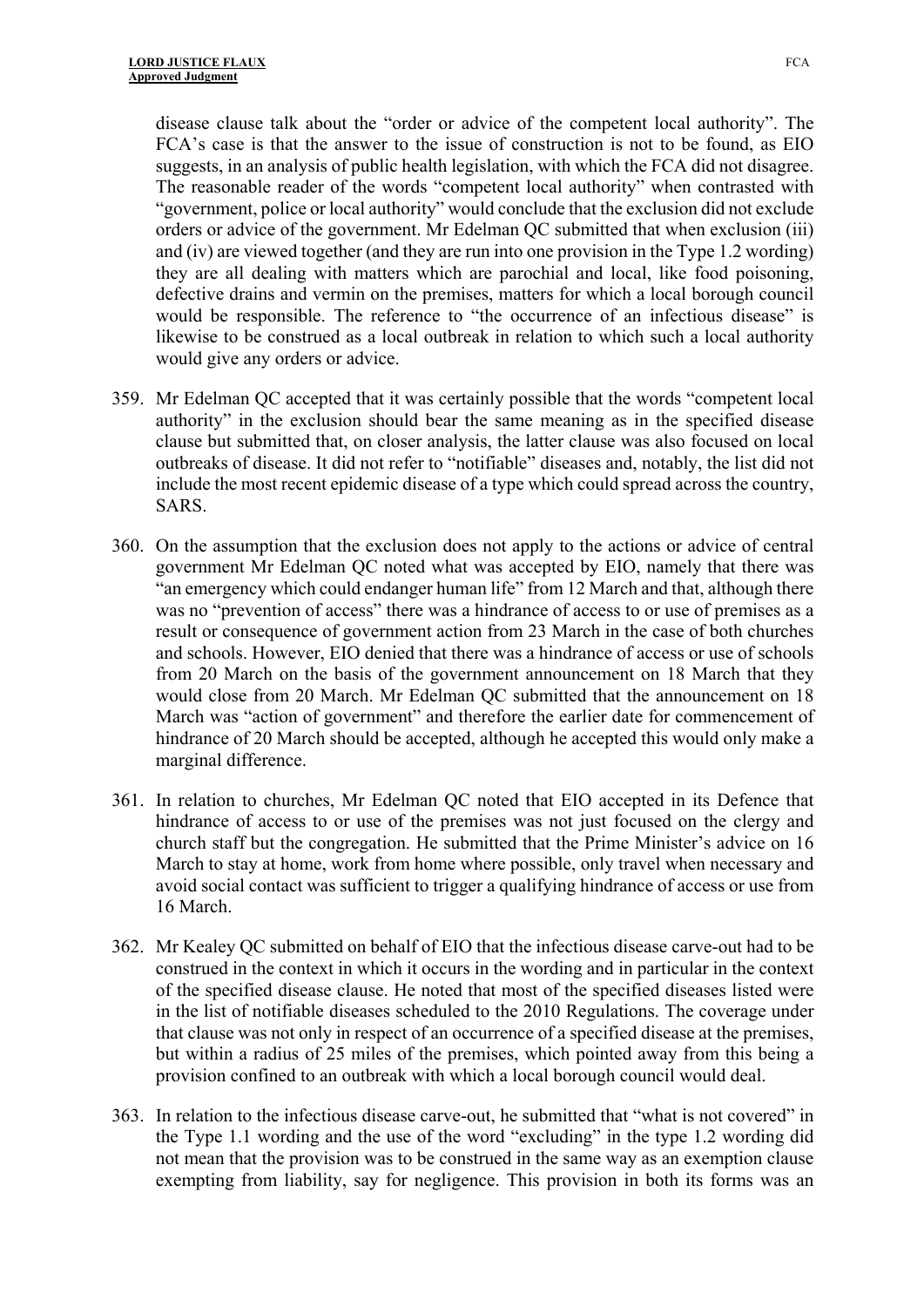example of delineation of cover, to be construed by reference to ordinary principles of construction. Mr Kealey QC relied upon *Impact Funding Solutions v AIG Europe* per Lord Hodge JSC at [7] and Lord Toulson JSC at [35], followed and applied by Mr Peter Macdonald Eggers QC sitting as a Deputy High Court Judge in the Commercial Court in *Crowden v QBE Insurance* at [65] (which we quoted at [74] above).

- 364. Mr Kealey QC submitted that viewing the provisions as a whole, what they demonstrated was that EIO did not wish to provide wide infectious disease coverage, hence the carveout, but did intend to provide some infectious disease cover limited to the list in the specified disease clause and to the circumscriptions in that clause such as the 25 mile radius limit. The provisions were to be construed against the relevant legal background, here the relevant public health legislation. It was not necessary for that legal background to be actually known by the insurer or by the average insured. It was sufficient if it was reasonably available to the parties. He relied upon *Arnold v Britton* at [21], *Doleman v Shaw* [2009] EWCA Civ 279; [2009] Bus LR 1175 at [56] per Elias LJ and *Lewison on the Interpretation of Contracts* (6<sup>th</sup> ed) §4.06.
- 365. Mr Kealey QC submitted that the key statute conferring powers on the government to handle serious civil contingencies is the Civil Contingencies Act 2004 which provides a framework for action in the case of an emergency defined as *"an event or situation which threatens serious damage to human welfare in a place in the United Kingdom".* The Act provides for the making of emergency regulations including in relation to public health emergencies. Separate powers in relation to public health protection are provided by the 1984 Act as amended by the Health and Social Care Act 2008. Under the 1984 Act as amended the administration of public health functions and responsibilities is largely in the hands of a "local authority" defined as district councils, county councils, London borough councils, the Common Council of the City of London, the Sub-Treasurer of the Inner Temple and the Under Treasurer of the Middle Temple. Public health protection is dealt with by Part 2A, added by the 2008 Act. Section 45C of the 1984 Act as amended enables the appropriate minister to make regulations in relation to preventing or protecting against the spread of infection or contamination in England and Wales, including the imposition of restrictions on persons and premises. The 21 and 26 March Regulations were made under that section and sections 45F and 45P.
- 366. Section 45D imposes restrictions on the power to make regulations under section 45C, including that a restriction or requirement has to be proportionate and can only be imposed by virtue of a decision taken under the regulations by *"the appropriate Minister, a local authority or other person."* Several sections of the Act give enforcement powers in relation to matters such as restricting movement of infected or contaminated persons or closure of contaminated premises to a justice of the peace. Section 67 gives a right of appeal to the Crown Court against any order, determination or other decision of a Magistrates' Court under the Act.
- 367. Amongst the key regulations made under the 1984 Act are the 2010 Regulations imposing a duty on doctors to notify the proper officer of the relevant local authority where the doctor has reasonable grounds for suspecting that a patient may have a notifiable disease, notifiable diseases being listed in Schedule 1 to the Regulations. COVID-19 was added to the list on 5 March. The Health Protection (Local Authority Powers) Regulations 2010 give the local authority powers, inter alia, to require a parent to keep a child away from school when satisfied the child is or may be infected and to require a person or group of persons to do or refrain from doing anything for the purpose of preventing, protecting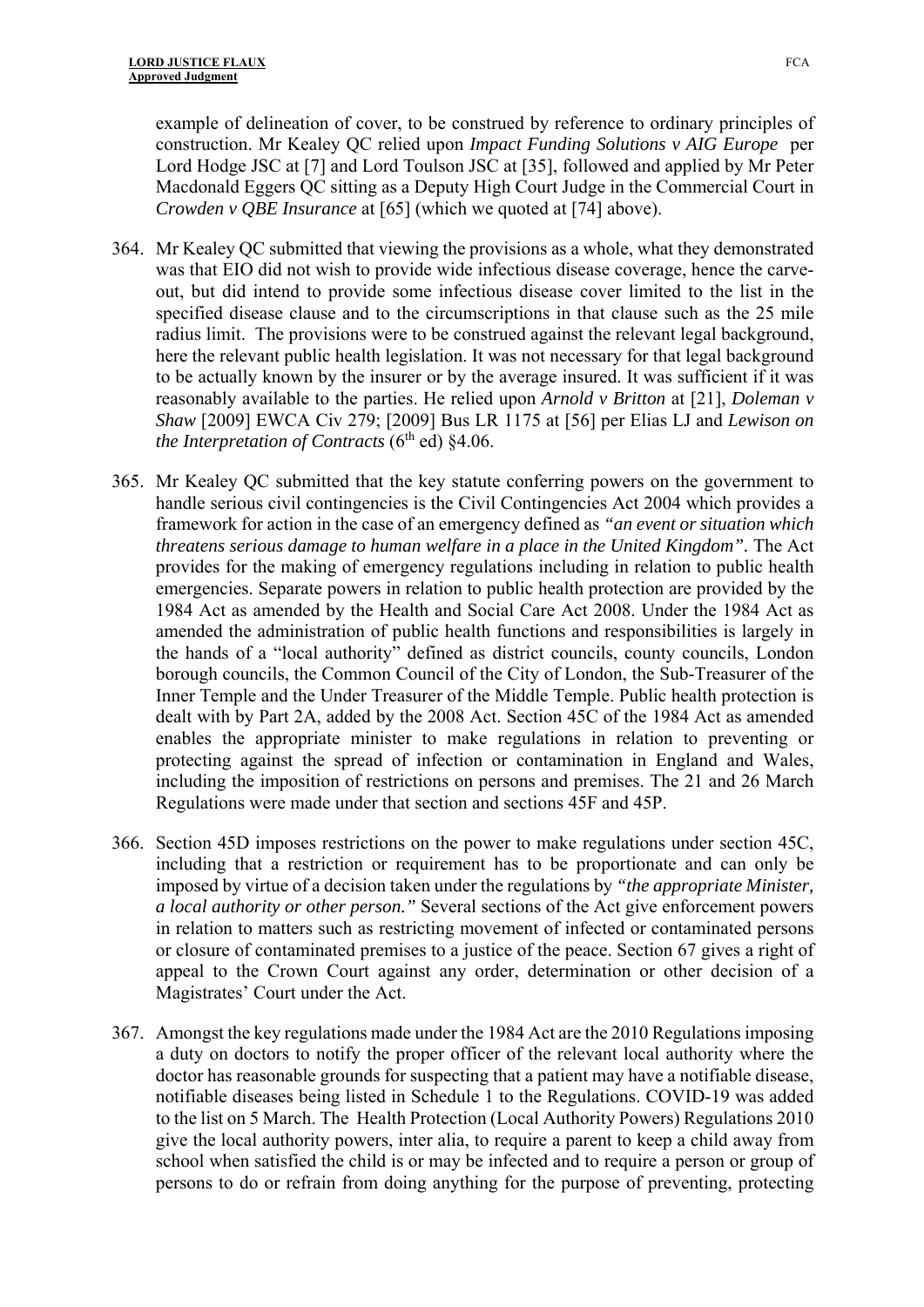against, controlling or providing a public health response to the incidence or spread of infection or contamination.

- 368. In summary, Mr Kealey QC submitted that whilst day-to-day responsibility for a number of aspects of public health protection rests on local authorities, the power to make the most intrusive and invasive orders rests not on local authorities but with magistrates' courts. Central government has always had the overarching power to take action to protect against the incidence or spread of infection or contamination, including powers to make general provisions, contingent provisions or specific provisions in response to particular sets of circumstances, nationally and locally. An example of the latter was the Leicester Regulations. It has never been the case that the only authority competent to act in relation to public health protection is the local authority. Central government has always been an authority with competence to act in relation to local and national public health matters.
- 369. He submitted that, given this legislative framework, which the parties are to be taken to have had reasonably available to them at the time the contract was made, what the policy wording meant by "competent local authority" in both places where that phrase was used was whichever authority was competent to take the relevant action or issue the relevant order or advice in the locality, including central government, magistrates' courts, the Crown Court on appeal from Magistrates and even potentially the High Court on appeal by way of case stated.
- 370. In relation to the specified disease clause, as already noted, a substantial number of the diseases listed are notifiable diseases on the list in Schedule 1 to the 2010 Regulations. Mr Kealey QC agreed that the list in the clause did not include SARS, no doubt because EIO did not want to insure against SARS, but there was nothing to confine the clause to local outbreaks of the diseases specified. A number of the diseases would have the capacity to spread more widely, like the plague and in that context, central government would be expected to intervene and would be the competent local authority to impose any restrictions. He submitted that here the closure of or restriction on the use of the premises was due to government order or advice as a result of the occurrence of COVID-19, an infectious disease, so the infectious disease carve-out applied and there was no cover under either of the EIO wordings.
- 371. If, contrary to that case, there was coverage in principle, we have already alluded to the EIO case that there was no hindrance of access and use before 23 March. Contrary to the FCA case, the Prime Minister's advice on 16 March did not hinder access to or use of churches. It did not mention churches and EIO submitted that it was entirely reasonable to suppose that reasonable church goers would not have interpreted what he said as requiring them not to go or discouraging them from going to church. Furthermore, the mass gatherings which the advice told people should not take place were gatherings such as sporting events where emergency services would have been deployed, not church services. In relation to schools, whilst the FCA relied on the government announcement on 18 March that schools would close on 20 March, EIO relied upon a Department of Education press release on 18 March that schools would close on 23 March other than for children of key workers and vulnerable children. Accordingly, Mr Kealey QC submitted that the Court should go no further than making a declaration that access to or use of the relevant premises was hindered by action of government due to an emergency which could endanger human life from 23 March.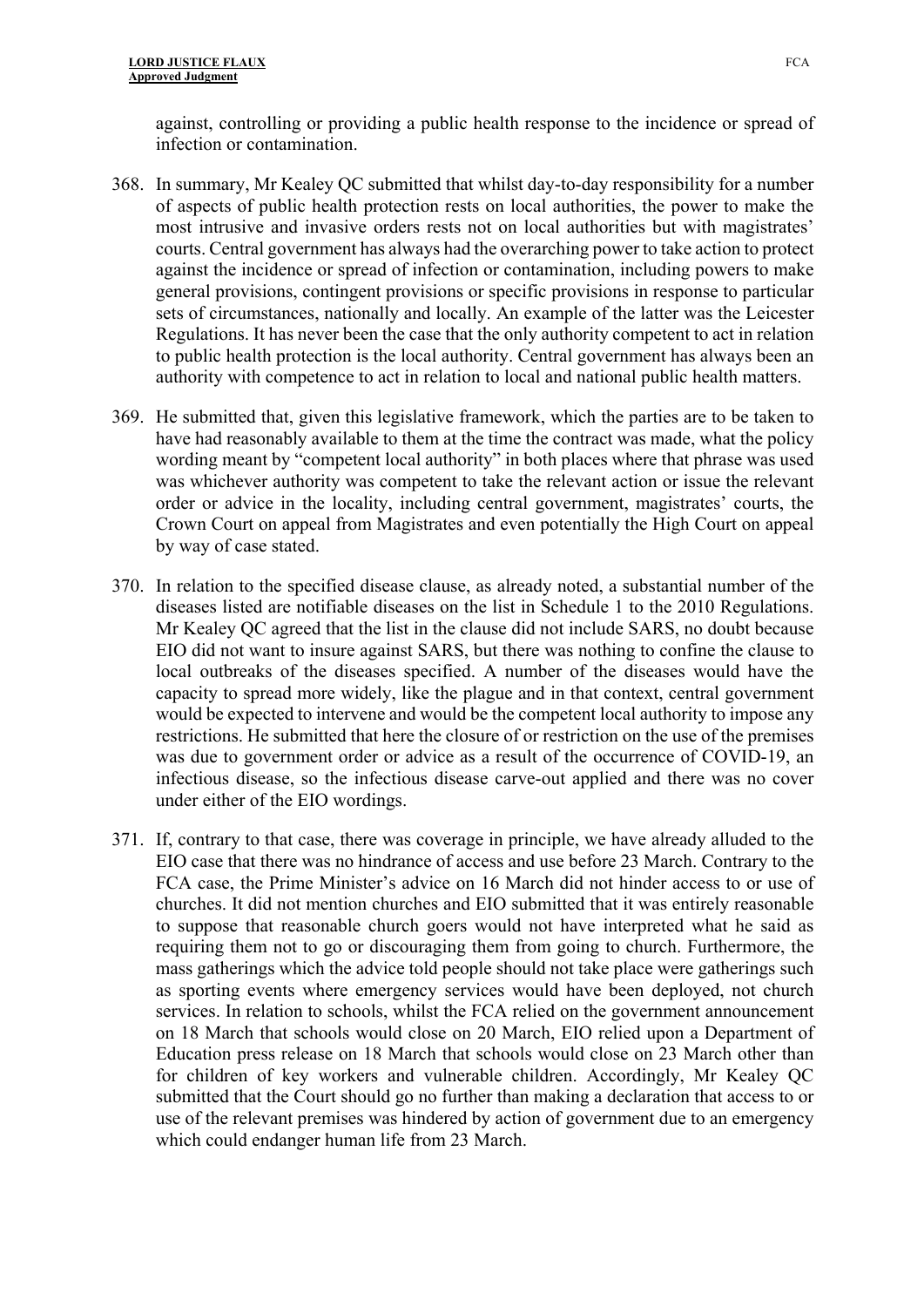372. In relation to care homes which EIO also insures, it was submitted that there was no closure or restriction on use. So far as other categories of EIO insureds are concerned, the position is fact-sensitive and the Court could not make any declarations about those.

#### EIO: Discussion in relation to coverage

- 373. Whilst the policy wordings are not exactly a model of clarity in terms of drafting, we agree with Mr Kealey QC that the question of the construction of the infectious disease carve-out has to be approached on the basis that it is a provision delineating the scope of cover, not in any sense an exemption clause. The applicable principles are as summarised by the judge in *Crowden* and there is no place for the application of the principle of *contra proferentem*, to the extent that principle has any application in the modern law of construction of contracts.
- 374. We also agree with Mr Kealey QC that the phrase "competent local authority" must mean the same in the carve-out as it does in the specified disease clause. In the latter, given the legislative background which can legitimately be taken into account in construing the phrase, we consider it inherently unlikely that the parties intended the scope of cover provided by the clause to be limited to local outbreaks of a specified disease for which only the local district council or other local authority as defined in section 1 of the 1984 Act issues orders or advice. A number of the specified diseases are, as Mr Kealey QC pointed out, on the list of notifiable diseases under the 2010 Regulations, no doubt at least in part because of their capacity to lead to more widespread infection or contagion than in a particular locality. Many of those diseases, at least historically, have been widespread, not just the plague or diphtheria or tuberculosis but in more recent times, measles, mumps and rubella.
- 375. The point can be tested by reference to the Leicester Regulations. If one assumes for the purpose of the argument that COVID-19 was a specified disease in the list, if "competent local authority" had the narrow meaning of the local district council or other local authority as defined in section 1 of the 1984 Act for which the FCA contends, then there would not be cover in relation to the restrictions on the use of premises imposed by central government in bringing into force the Leicester Regulations. However, there would be cover if the same restrictions were imposed by Leicester City Council or if the Secretary of State asked the Council to impose the restrictions. The narrow meaning for which the FCA contends leads to an artificial and illogical result. In our judgment, Mr Kealey QC is right that the phrase "competent local authority" means whichever authority is competent to impose the relevant restrictions in the locality on the use of the premises, including central government.
- 376. Given that the phrase has that meaning in the specified disease clause, as we have said it must have the same meaning in the infectious disease carve-out. The order or advice contained in the 20 and 23 March government advice and in the 21 and 26 March Regulations was the order or advice of the competent local authority, and was as a result of an occurrence (in fact many occurrences) of an infectious disease. Accordingly, the carve-out applies and there is no cover under either EIO wording in respect of the closure of or restriction in the use of the premises.
- 377. If, contrary to that conclusion, there is coverage in principle under either EIO wording, we agree with Mr Kealey QC that access to or use of the relevant premises (whether churches or schools) was hindered by action of government due to an emergency which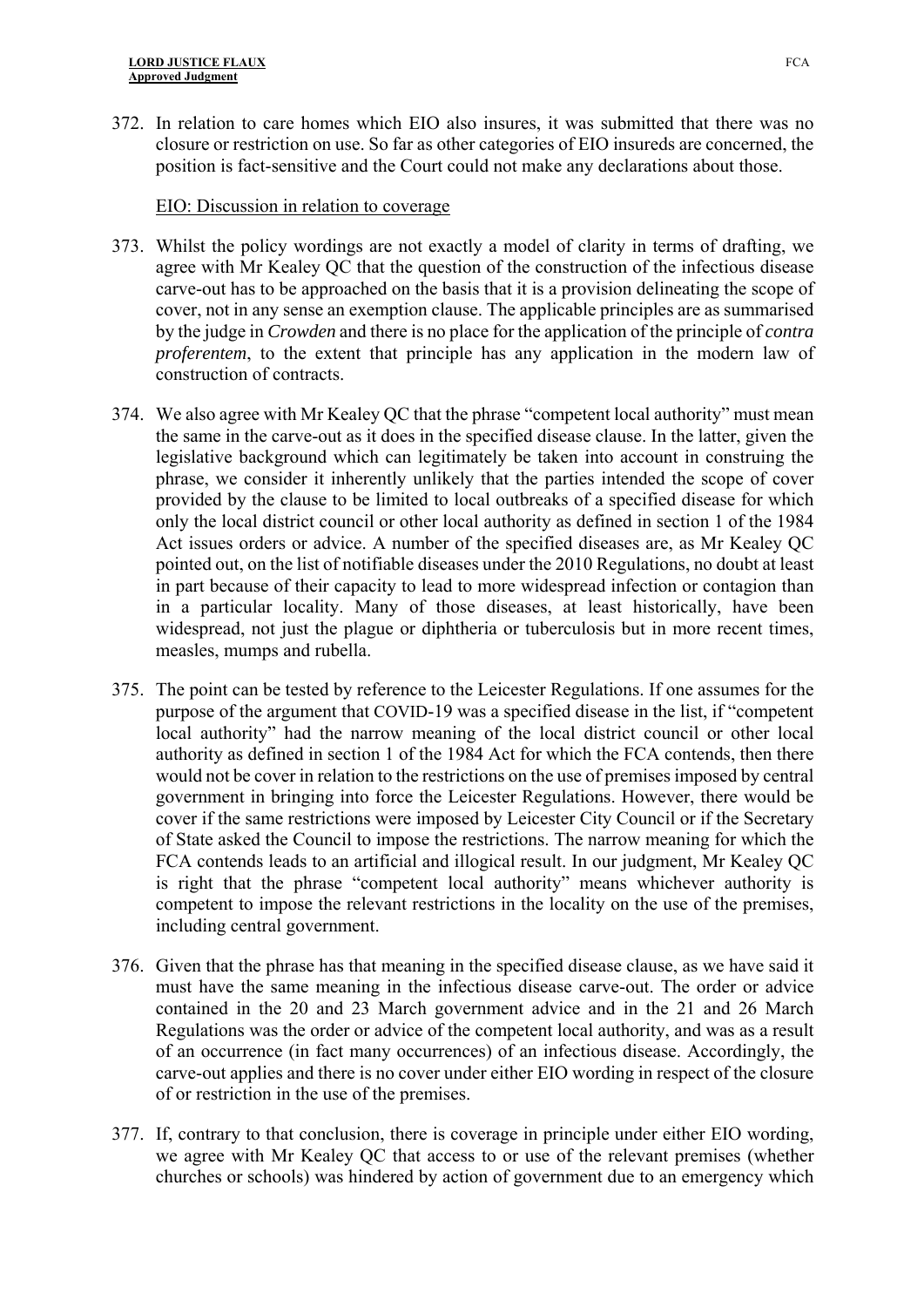could endanger human life from 23 March and not before. In particular, we do not consider that the Prime Minister's advice on 16 March can be said to have hindered access to or use of churches or schools.

#### EIO: Causation and the counterfactual

378. Since we have concluded that EIO is entitled to deny cover on the basis of the infectious disease carve-out, it is not strictly necessary to consider causation and the counterfactual, but we do so in case this case goes further. The Parish Plus policy wording does not contain a trends clause as such but contains wording in the "Loss of Income" clause in the Basis of settlement section in these terms:

### "*1. Loss of income*

*We will pay the difference between the income you would have received during the indemnity period if there had been no damage and the income you actually received during that period…*"

379. Other EIO wordings, including Type 1.2 contain a trends clause in more traditional form, providing (for example) that the standard revenue or turnover is to be adjusted:

> *"as may be necessary to provide for the trend of the business and any other circumstances affecting the business either before or after the damage or which would have affected the business had the damage not occurred so that the adjusted figures represent as near as possible the results which would have been obtained during the relative period after the damage had the damage not occurred*."

380. The Parish Plus wording simply defines "Damage" as *"physical loss, destruction or damage"* but Type 1.2 has a more elaborate definition which says Damage means as defined under "Cover" of the Business Interruption section. The Cover section provides that EIO will indemnify the insured *"if any building or other property used by you at the premises specified in the schedule for the purpose of the business is destroyed or damaged during the period of insurance by any of the insured events (destruction or damage so caused being termed damage) and the business carried on by you at the premises is in consequence interrupted or interfered with".* Although the loss of income and trends provisions in the wordings do not refer to the perils insured under the Extensions, Mr Kealey QC submitted that the basis of settlement and trends clauses are not to be confined to the material damage part of the business interruption insurance and that the word "damage" has to be manipulated so that the quantification machinery applies to the Extensions by reading it as "damage or insured peril". This is accepted by the FCA in relation to the Type 1.2 wording in its Reply, but not accepted in relation to Type 1.1 wording. We agree with Mr Kealey QC that the wordings should all be construed so that references to "damage" are to "damage or insured peril", given that the stem wording of the Extensions talks about the extension of the insurance provided under the business interruption section, the clear intention being that the cover under the Extensions is provided on the same basis as cover under the rest of the section.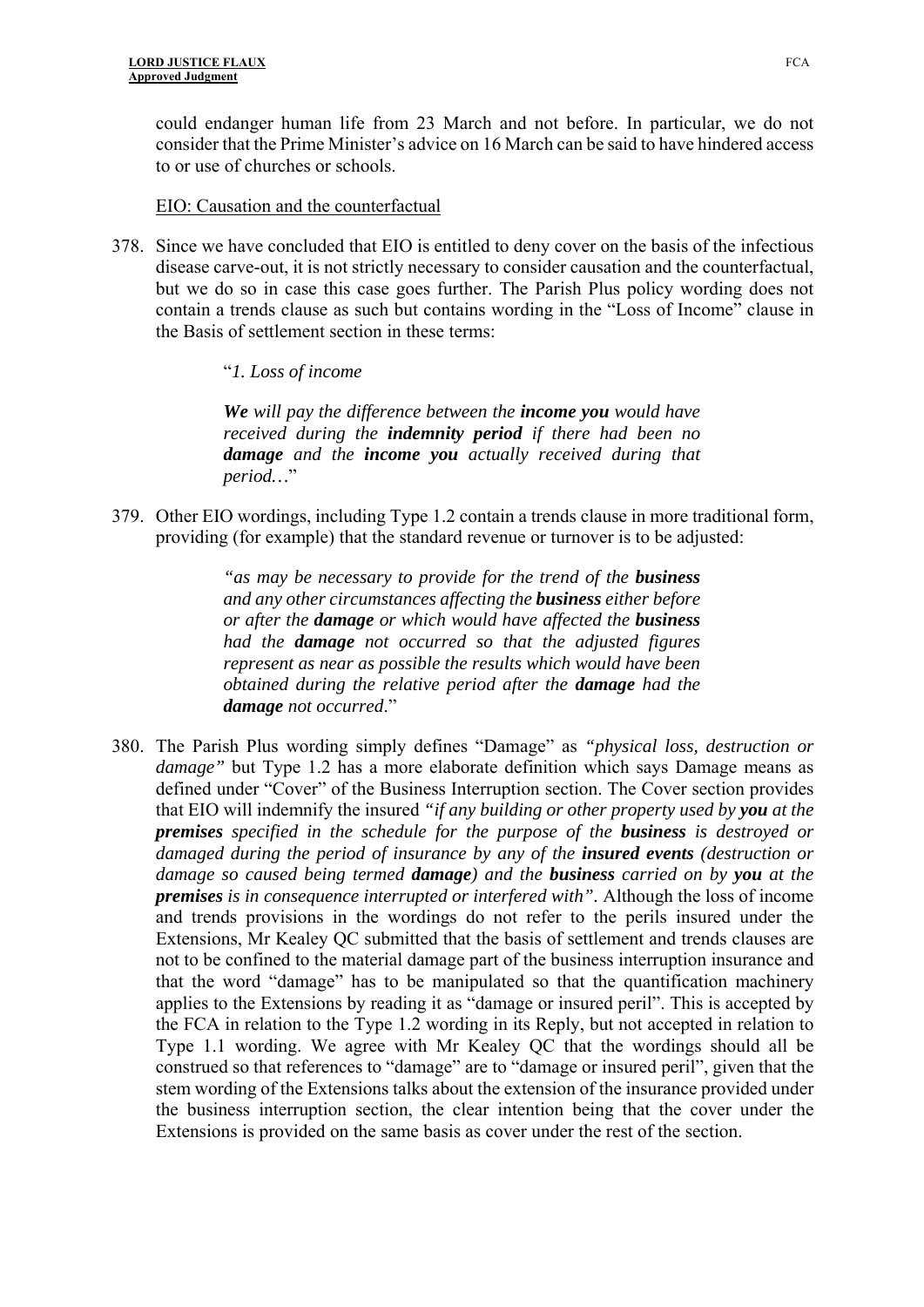- 381. Mr Kealey QC submitted that the loss of income and trends provisions clearly reflected the parties' agreement that "but for" causation has to be applied in assessing recoverable loss, as they require the loss to be calculated on the counterfactual of what would have happened: "if there had been no [insured peril]" or "had the [insured peril] not occurred".
- 382. Mr Kealey QC submitted that the essence of the insured peril under the Prevention of access-Non-Damage Extension was access prevention etc. where that has occurred by the specified reason, here by reason of action of government in specified circumstances, here due to an emergency which could endanger life. The remainder of the clause after the essence of the insured peril, access prevention etc. serves to define and restrict the type of access prevention which qualifies. The insured peril was not the emergency or the pandemic or any action of government other than the action which caused access prevention etc. to the premises. He submitted that a distinction had to be drawn between the insured peril and matters which qualify and define the insured peril. Thus, "any action of government" qualified what type of prevention or hindrance of access or use of the premises is covered and "emergency which could endanger human life" further defined and qualified what type of government action would trigger coverage.
- 383. Accordingly, Mr Kealey QC submitted that in assessing the counterfactual for the purposes of quantifying any loss, "but for" causation requires that all that is reversed out is the access to or use of the premises being prevented or hindered. In particular, the emergency endangering human life, the pandemic, is not to be reversed out. It is not an insured peril in its own right, but its only function is to qualify and define the type of government action which triggers the cover. It is to be assumed that there continued to be an emergency endangering human life from COVID-19. Mr Kealey QC submitted that if the counterfactual reversed out not just the access prevention of the qualifying type but also the emergency itself, EIO would be made insurer of all business interruption losses caused by the pandemic, which would expand the cover being provided beyond recognition.
- 384. On behalf of the FCA, Mr Edelman QC criticised this counterfactual. What the insurers were contemplating was an emergency sufficient to generate the government action since it is only if there is an emergency of sufficient seriousness to provoke the government into action that it will act, but their counterfactual took out that government action and assumed that the government did not react to the emergency contemplated by the cause. He described this variously as "cloud cuckoo land" or "salami slicing". He submitted that the insurers' approach was incorrect because the insured peril was the combination of events, the access or use being prevented or hindered by government action which in turn is due to the emergency. All the elements are required for cover to be triggered.

### EIO: Discussion of causation and the counterfactual

385. Ingenious though Mr Kealey QC's argument is, it seems to us that it suffers from the fundamental fallacy of mischaracterising the insured peril. Contrary to his argument the insured peril is not prevention or hindrance of access to or use of the premises with the government action and the emergency simply qualifying or defining that peril. On a proper analysis of these insuring clauses, as with others which the Court is considering, the insured peril is a composite one involving three interconnected elements: (i) prevention or hindrance of access to or use of the premises (ii) by any action of government (iii) due to an emergency which could endanger human life. For cover to be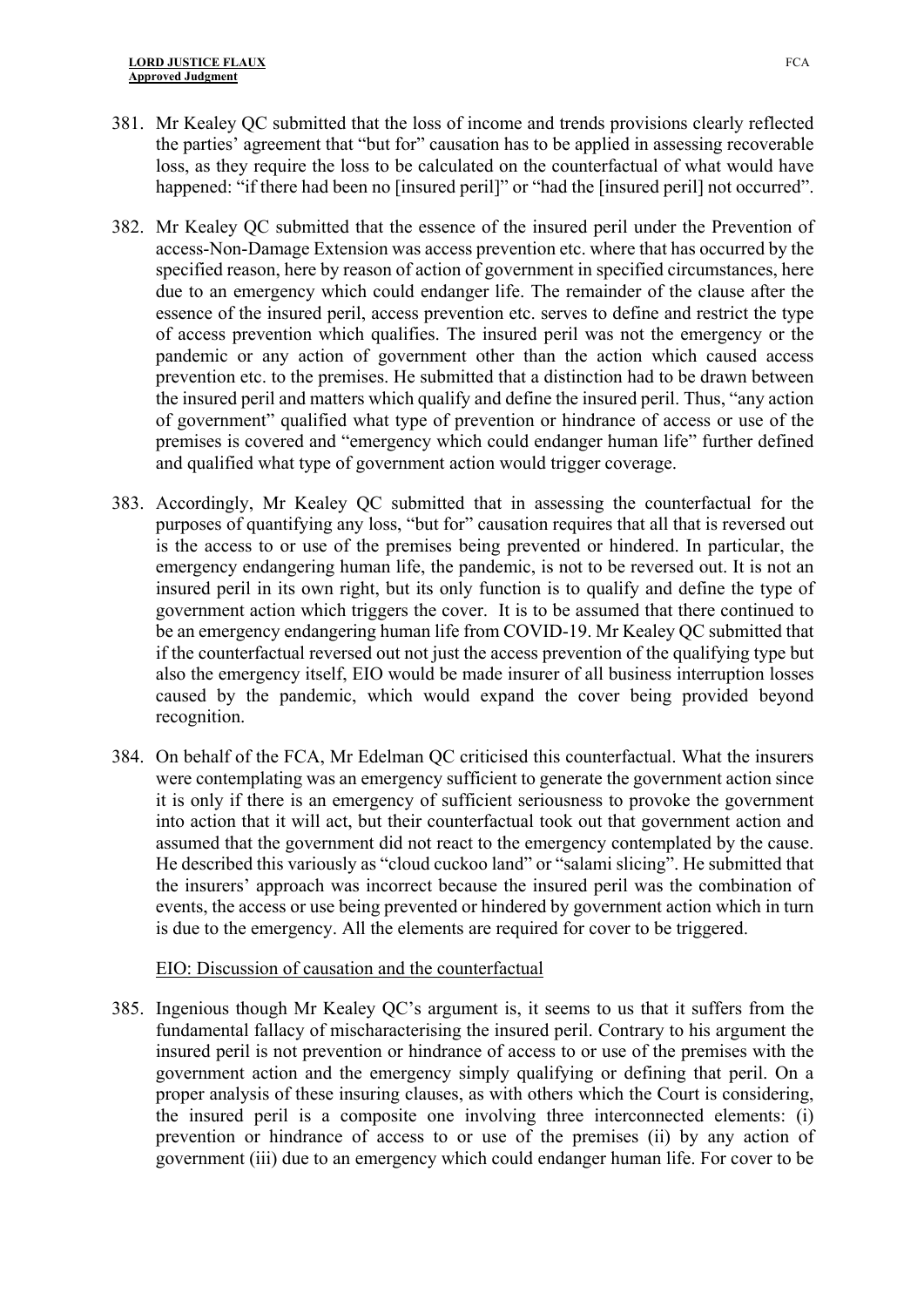triggered that composite peril must have caused the interruption of or interference with the business.

- 386. In assessing the loss suffered by the policyholder where cover is triggered two related preliminary points similar to the points we made above in relation to the RSA 3 wording apply here. First, the "loss of income" and trends provisions in the wordings are not delineating cover, but are part of the machinery for calculating the business interruption loss on the basis that there is a qualifying prevention of access. It would seem contrary to principle, unless the policy wording so requires, for the loss to be limited by one or more of the elements of the insured peril still being included in the counterfactual assessment of what the position would have been in if the insured peril had not occurred.
- 387. Second, the object of the loss of income and trends provisions in these wordings is to put the insured in the same position as it would have been in if the insured peril had not occurred. This can be seen clearly once the literal meaning of "damage" is manipulated so that it means "damage or insured peril". Again, once the true nature of the insured peril is identified, it is clear that the counterfactual requires not only the prevention or hindrance to be stripped out but the government action and the emergency, since the insured peril comprises all three elements. "But for" causation upon which the insurers, through Mr Kealey QC, placed so much emphasis, does not dictate a different answer. The correct answer to the question it poses "but for what?" is "but for the insured peril", which is the composite one we have identified.
- 388. That the counterfactual is one where all the elements of the insured peril are removed, not just the prevention or hindrance but the government action and the emergency and its economic and social effects, is not only the correct construction of the policy wordings, but accords with commercial and practical reality. As noted above in respect of Arch, the insurers' approach is an artificial one which ignores the inextricable connection between the various elements of the insured peril, both as a matter of legal analysis and as a matter of practical reality, given the nature of the pandemic emergency.
- 389. Thus, in the example of the church collection which we discussed with counsel during the course of argument, if, before the insured peril was triggered on 23 March (assuming for these purposes that the infectious disease carve-out does not relieve EIO from liability), the collection had gone down to 80% of what it was in the equivalent period last year, that loss of income before the insured peril was triggered is not recoverable under the Parish Plus policy, for the same reasons as we gave in relation to the Arch wording. If we assume that between 23 March and the date in July when churches were allowed to reopen, the collection had gone down to 10% of what it was in the equivalent period last year, the 70% loss of income would in principle be recoverable under the policy. It would be no answer for insurers to argue that the real cause of the loss of income was the economic effect of the pandemic rather than the closure of the church on the advice of the government, as the prevention or hindrance of access by the government action is inextricably bound up with the emergency and its social and economic effects.

### *The Hiscox NDDA clause*

# The Hiscox NDDA clause: The policyholders and the wording

390. We have already set out details of the Hiscox wordings and policyholders in dealing with the hybrid clauses in these wordings. As we noted there, the wording in Hiscox 1 with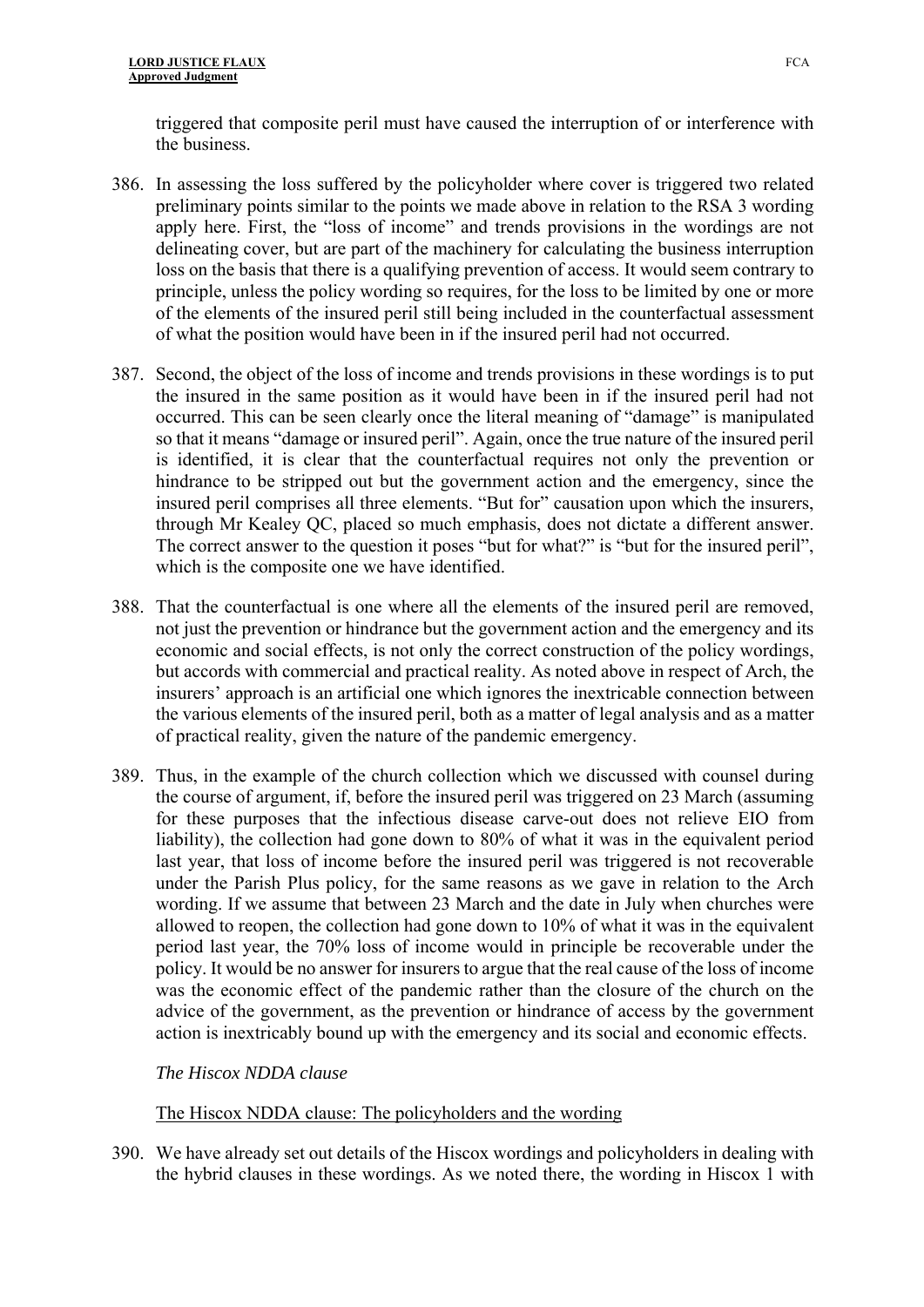most policyholders is a Professions BI wording used to insure professional service businesses including small accountancy firms and solicitors, virtually all of which, according to Hiscox, are in Category 5. All the Hiscox 1 wordings contain a non-damage denial of access ("NDDA") clause. The Hiscox 2 group consists of twenty three wordings. The wording with the largest number of policyholders is again a Professions BI wording the vast majority of which are issued to professional services businesses in Category 5. Five of the Hiscox 2 wordings have a NDDA clause. None of the Hiscox 3 wordings contains a NDDA clause. There are four Hiscox 4 wordings. In the region of three quarters of policyholders in this group are insured under the lead wording, a Retail BI wording. One Hiscox 4 wording (but not the lead wording) contains a NDDA clause.

391. The most common form of NDDA clause is in these terms:

"*We will insure you for your financial losses and other items specified in the schedule, resulting solely and directly from an interruption to your activities caused by:…*

#### *Non-damage denial of access*

*an incident occurring during the period of the insurance within a one mile radius of the insured premises which results in a denial of access or hindrance in access to the insured premises, imposed by any civil or statutory authority or by order of the government or any public authority, for more than 24 consecutive hours*"

392. Two of the Hiscox 2 wordings have a variant, a NDDA clause which states: *"within the vicinity"* and only refers to denial or hindrance in access being imposed by the police or other statutory authority. Thus it reads:

> "*An incident during the period of insurance within the vicinity of the business premises which results in a denial of or hindrance in access to the business premises imposed by the police or other statutory authority*."

The Hiscox NDDA clause: The parties' positions

393. The FCA contends that "incident" is not to be limited in terms of duration or geographical scale in the manner suggested by Hiscox. It should be given its ordinary, natural meaning which is an occurrence or an event. The incident can be local, regional or national and provided that its occurrence encompasses the applicable one mile radius there is cover. Mr Edelman QC gave the example of the Great Fire of London which could be described as an incident occurring on a wide scale and if access to the insured's premises in the suburbs was hindered by authority response to the incident, there would be cover, provided that the fire encroached within one mile of the insured's premises. The fact that the preponderance of the fire may have been outside the one mile zone would be irrelevant. Mr Edelman QC submitted that the fact that the clause required the denial of access or hindrance in access to last for more than 24 consecutive hours pointed to an incident which continued for some considerable time, not one of short temporal duration. The FCA's pleaded case was that the pandemic was both an "emergency" for the purposes of certain other wordings and an "incident" for the purposes of the Hiscox wordings.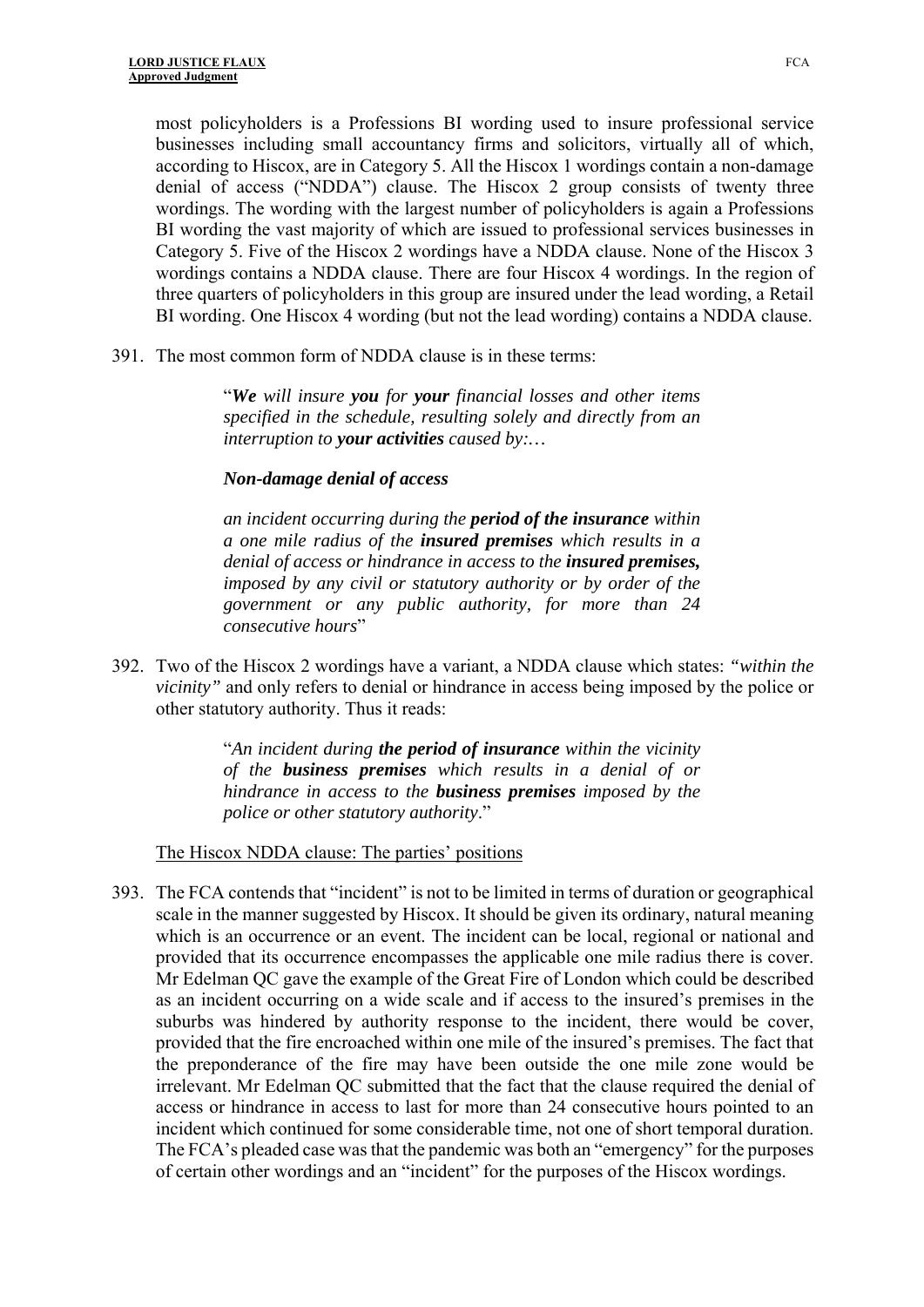- 394. In relation to the alternative wording in the Hiscox 2 policies, Mr Edelman QC argued that "vicinity" should be given the same meaning as spelt out in the RSA 4 wording, an area or areas surrounding or adjacent to the insured premises in which events that occur would be reasonably expected to have an impact on the insured or its business. In the case of COVID-19 the vicinity of the insured premises could comprise the entire country.
- 395. In the alternative, the FCA argues that the requirement of "an incident" is satisfied by the occurrence of COVID-19 within the one mile radius or in the vicinity of the premises (if "vicinity" was to be given a narrow meaning), in other words upon proof by the policyholder that a person with COVID-19 had been within that vicinity. This raises the prevalence issue with which we deal later in the judgment.
- 396. The clause is wider than others the Court has to consider since it provides cover not just when there is a denial of access but a hindrance in access. Mr Edelman QC submitted that this was not limited to access by the insured (which Hiscox accepts, since the preceding clause in a number of the Hiscox wordings, the denial of access clause, refers to "your access" but the NDDA clause does not). He submitted that access to insured premises by customers or clients was hindered by the restrictions on movement contained in Regulation 6 of the 26 March Regulations. Hiscox's argument that as long as there was no physical or legal impediment to access, there was no hindrance, was wrong. The Regulations enacted by the government deterred or prevented customers from visiting premises other than within the permitted exceptions, which was sufficient to constitute "hindrance in access".
- 397. In relation to the related point made by Hiscox that the stem wording made it clear that the cover was for financial losses resulting solely and directly from an interruption to the insured's activities, not an interference with those activities, Mr Edelman QC submitted that Hiscox was wrong to contend that "interruption" meant complete cessation. He referred to the "Loss of attraction" clause in a number of the Hiscox wordings:

"*insured damage in the vicinity of the insured premises or any fundraising event resulting in a shortfall in your expected income or gross profit for more than two consecutive days*"

Mr Edelman QC submitted that it was clear from this cover of a shortfall income that reduction in customer footfall was covered, which would occur when there was interference with the business, rather than complete cessation.

398. On behalf of Hiscox, Mr Gaisman QC described the FCA's case on the NDDA clause variously as "feeble" and "hopeless", noting that the Hiscox Interveners were not running any case relying on the clause, notwithstanding that several of its policyholders had policies which contained the clause. Mr Gaisman QC agreed that an "incident" is to be equated with "an occurrence" and "an event" and submitted that Lord Mustill's dictum in *Axa Reinsurance v Field* at 1035 that: "In ordinary speech, an event is something which happens at a particular time, at a particular place, in a particular way" was equally applicable to "an incident". His primary submission was that, applying that meaning, the FCA could not satisfy the requirement for "an incident". In context, what the clause was focusing on was something occurring within a one mile radius of the premises or in the vicinity of the premises, some local incident such as a burst water main or a gas leak or a traffic accident or a crime, which caused the authorities to impose or order a denial of or hindrance in access. A nationwide pandemic such as COVID-19 was not "an incident"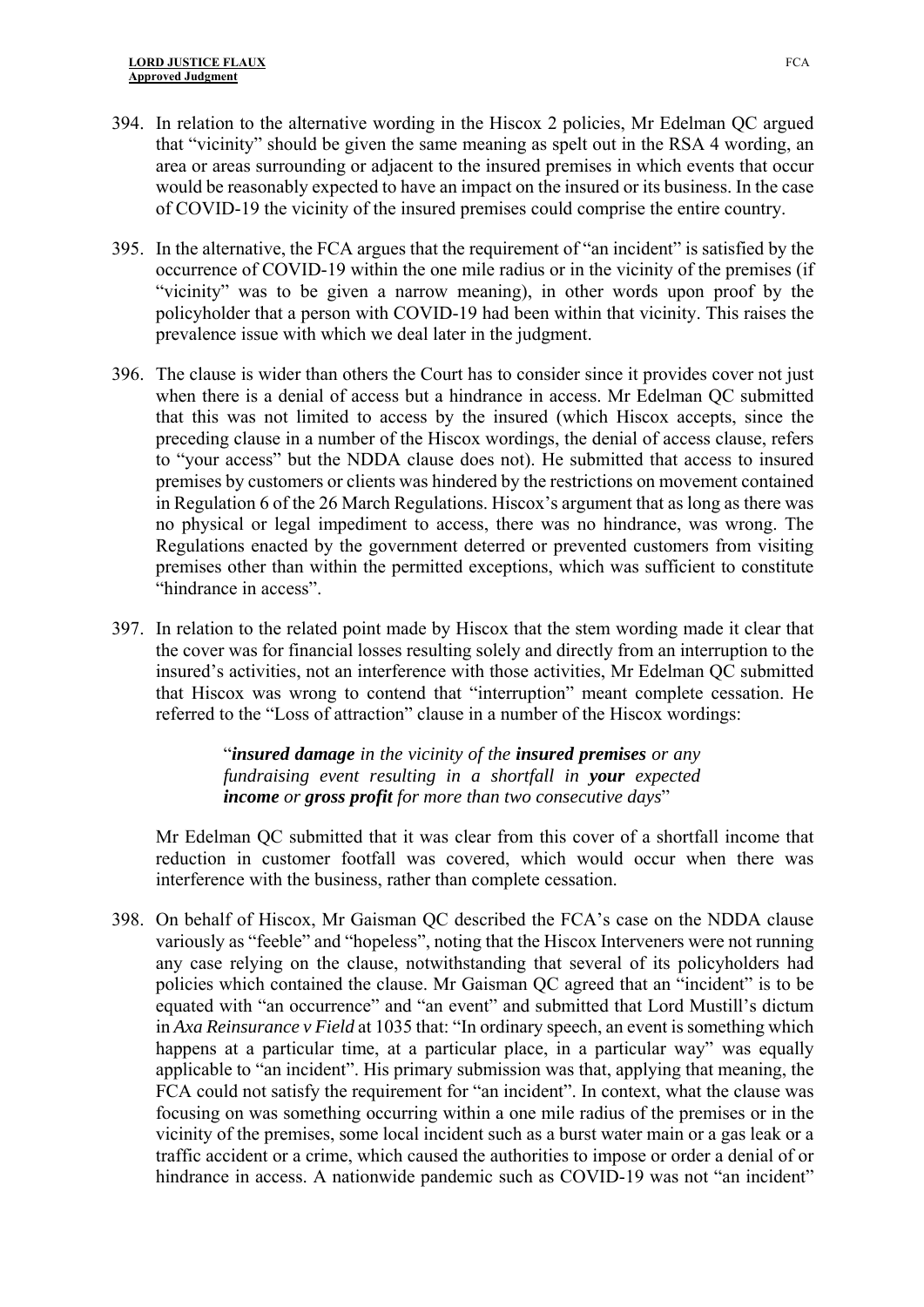within the meaning of the clause. It was too geographically dispersed, too prolonged, too variegated and too non-specific to qualify as "an incident". Likewise, he submitted that the presence of someone within the one mile radius or in the vicinity of the premises who had COVID-19 could not possibly be described as "an incident". The person might come and go without knowing he had the disease and people might not know he was infected. Such an undetectable happening could not be "an incident".

- 399. He submitted that it was no answer for the FCA to say the pandemic was everywhere in the UK, giving the example of the room from which he was making his submissions. On the assumption that the room contained neither a sufferer from COVID-19 nor the virus itself, saying that the pandemic was everywhere in the UK did not mean that it was in the room. The pandemic is everywhere but nowhere in particular. The requirement in the clause that an incident must occur within a one mile radius is a stipulation of a specific geographical condition which must be satisfied. The word "within" connoted that the incident must be within the circle, not outside it. That requirement of proximity was inserted to ensure that only local incidents were covered.
- 400. In relation to the words in the NDDA clause *"a denial of access or hindrance in access"*, Mr Gaisman QC submitted that what was intended by these words was a general denial or hindrance applicable to all members of the public. In the paradigm case of a bomb scare or a gas leak, none of this caused any difficulty: all members of the public would be denied or hindered in access. It was not enough to trigger the clause that a certain class of people cannot get access, the denial or hindrance has to be to the public as a whole.
- 401. He submitted that the restrictions on movement imposed by Regulation 6 of the 26 March Regulations did not amount to a denial of or hindrance in access to particular business premises, citing the example of a man in Manchester who could only leave his home for permitted purposes. He submitted that it was a misuse of language to say that he had been denied access or hindered in access to every business he wanted to visit. He might have been denied or hindered in the use of the premises but "access" and "use" are different concepts. Inability to use insured premises is covered by the Hiscox public authorities clause (which we have considered above in the previous section of this judgment dealing with the so-called "hybrid clauses") not by the NDDA clause.
- 402. In relation to the words in the NDDA clause: *"imposed by any civil or statutory authority or by order of the government or any public authority"*, Mr Gaisman QC submitted that "imposed" and "by order" connoted that which is mandatory, something which has the force of law, in this instance the 21 and 26 March Regulations and nothing else. The various pieces of government advice, including as to social distancing, however strongly worded were not mandatory and were neither imposed nor by order.
- 403. Mr Gaisman QC submitted that the further insurmountable problem which the FCA faced concerned causation. The wording of the NDDA clause made it clear by use of the words *"results in"* which were words of proximate causation that it was *"an incident occurring… within a one mile radius of the insured premises"* which must have caused the denial of or hindrance in access imposed by the government. He submitted that the cause of the imposition of the Regulations (assuming they denied access or hindered access to the insured premises) was the national pandemic emergency, but for the reasons he had already given, that was incapable of being *"an incident… within a one mile radius of the insured premises"*. On the FCA's alternative case of *"an incident within a one mile radius of the insured premises"* being the presence of a person infected with COVID-19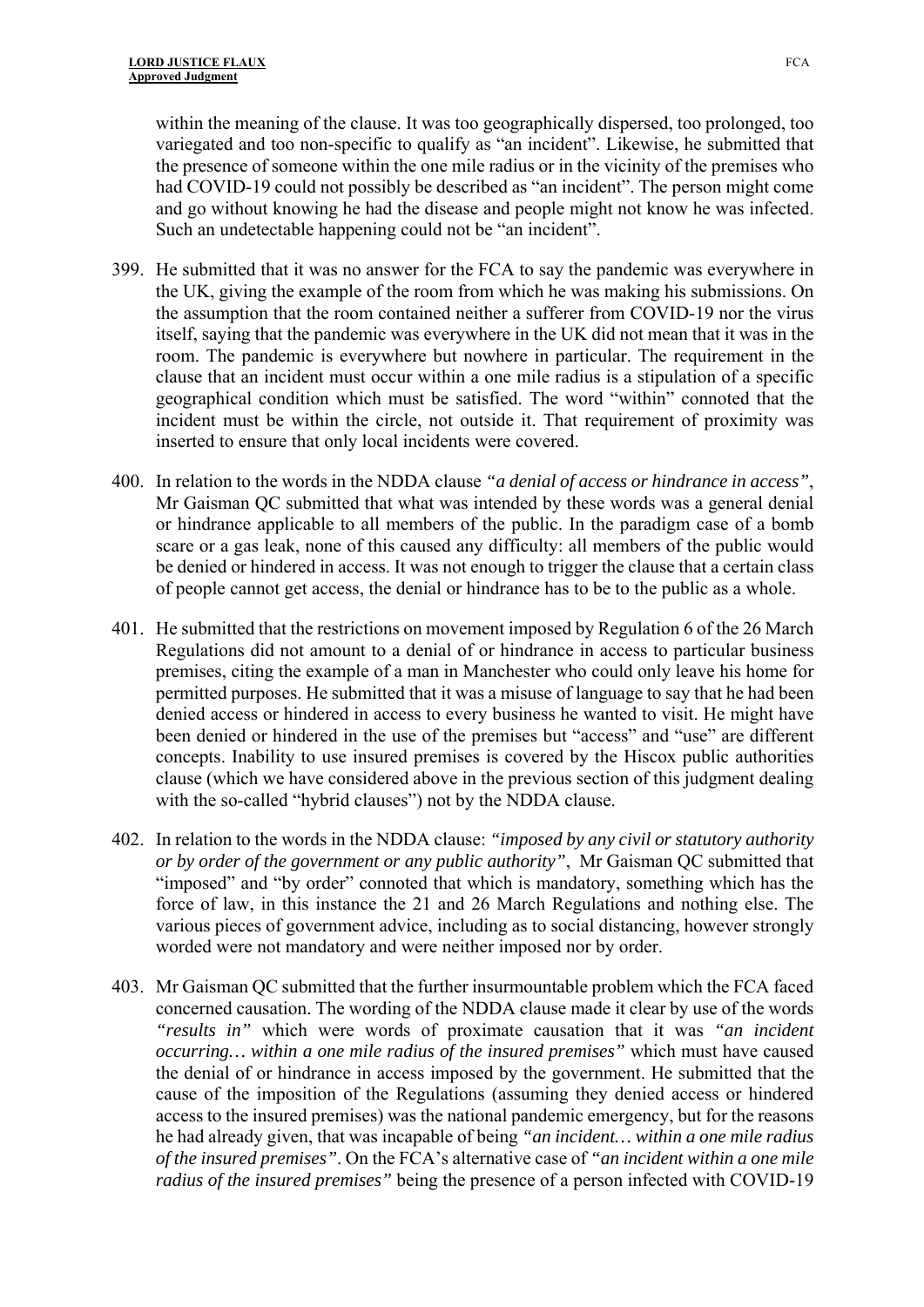within the one mile radius, even if that was capable of amounting to an incident, which it was not, it could not possibly be said to have been causative of the restrictions imposed by the government.

## The Hiscox NDDA clause: Discussion

- 404. In our judgment, the FCA's entire case on the NDDA clause founders on the requirement for "an incident". We agree with Mr Gaisman QC that this word should be given the same essential meaning as "an event": something which happens at a particular time, at a particular place, in a particular way. The further geographical restriction that the incident occurs *"within a one mile radius of the insured premises"* or *"within the vicinity of the insured premises"* seems to us to confirm that this clause is intended to cover local incidents, of which the paradigm examples are a bomb scare or a gas leak or a traffic accident. The fact that there is only cover if the denial of or hindrance in access is for more than 24 hours does not detract from the fact that the incident is an event which happens locally. In those examples of the bomb scare or gas leak or traffic accident, it would be quite common for access to be restricted by order of the government or police or other authority for more than 24 hours.
- 405. Contrary to the FCA's pleaded case "an incident" is not synonymous with "emergency" or "danger". The incident could be said in any given case to cause an emergency or danger to arise, but it is not synonymous with it. Whilst, in other wordings than the Hiscox wordings we are considering, the COVID-19 pandemic can properly be described as *"an emergency which is likely to endanger life"* (as in the Arch and EIO wordings considered above), it is a misuse of language both generally and on the correct construction of the NDDA clause to describe the pandemic as *"an incident"* let alone *"an incident occurring… within a one mile radius of the insured premises".* It may amount to a state of affairs but it is, as Mr Gaisman QC put it, too geographically dispersed, variegated, prolonged and non-specific to amount to an incident. We consider that Mr Gaisman QC's analysis is correct. Saying that the pandemic is everywhere does not mean that it is present at particular insured premises and certainly does not mean that it amounts to *"an incident occurring… within a one mile radius of the insured premises"*. It is no answer for the FCA to say that there is an incident if someone with COVID-19 is present within the one mile radius. As Mr Gaisman QC said, that person might or might not know that he or she had COVID-19 and, in any event, it is a misnomer to describe the presence of someone in the radius with the disease as "an incident" for the purposes of the clause.
- 406. We consider that this is a narrow, localised cover intended to insure events or incidents which occur within the one mile radius. The localised nature of the cover is even more marked in the case of the alternative wording requiring the incident to occur *"in the vicinity of the insured premises".* As Mr Kealey QC submitted on behalf of MSA, the vicinity of premises is an elastic concept, but it does connote neighbourhood. In a given case it might encompass a greater area than the one mile radius, in another case it might encompass a smaller area. However, other than possibly in the case of wordings which give "Vicinity" a specific defined and extended meaning (as in RSA 4), it cannot mean the entire UK simply because, even assuming that the pandemic could be described as "an incident", it would be reasonably expected to have an impact on the insured or its business.
- 407. It follows that there is no cover under the NDDA clause in respect of business interruption losses caused by the restrictions imposed by the government in response to the national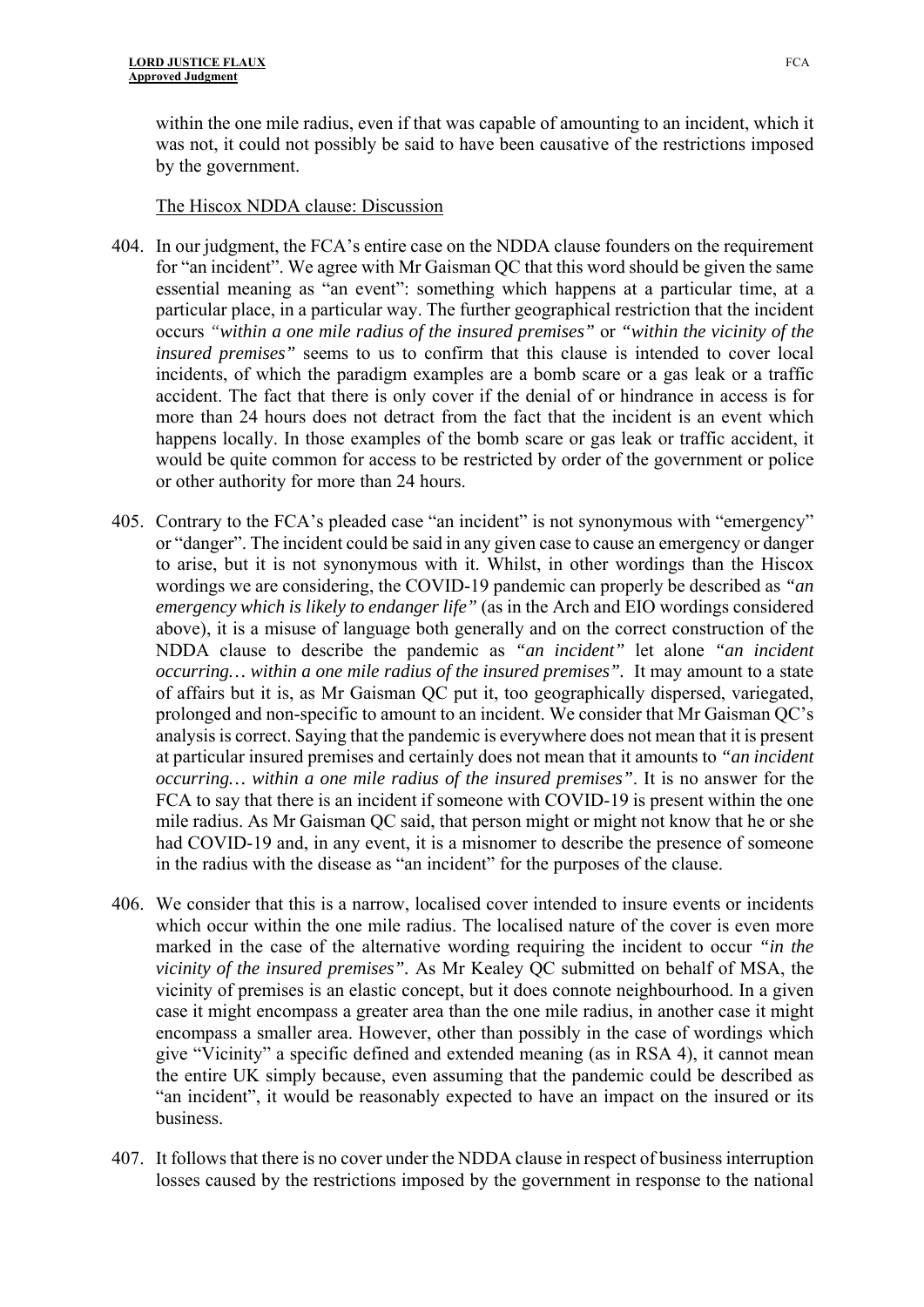pandemic. In those circumstances it is not strictly necessary to consider the other aspects of the clause but we do so briefly in case this matter goes further. So far as concerns the requirement that the restriction on access is: *"imposed by any civil or statutory authority or by order of the government or any public authority"*, as we said in relation to *"imposed"* in the section of the judgment dealing with Hiscox hybrid clauses, we agree with Mr Gaisman QC that both *"imposed"* and *"by order"* convey a restriction which is mandatory, not merely advisory, in other words a restriction which has the force of law. Only the restrictions imposed by the 21 and 26 March Regulations qualify. As Mr Gaisman QC pointed out, the third paragraph of the preamble to each set of Regulations refers expressly to the restrictions and requirements imposed by the Regulations:

> "The Secretary of State considers that the restrictions and requirements imposed by these Regulations are proportionate to what they seek to achieve, which is a public health response to that threat."

- 408. It follows that government advice or recommendations, whether before or after either set of Regulations came into effect, cannot have imposed or ordered a denial of access or a hindrance in access, however strongly worded the advice or recommendations were, since they did not have the force of law.
- 409. There would be much force in Mr Gaisman QC's submission that the word "interruption" in the stem wording should not encompass "interference" as opposed to complete cessation of the business, since had it been intended that interference with the business would be covered, the wording could and would have said so, as other wordings we have to consider do. However, as we say above in respect of the Hiscox hybrid clauses, it seems to us clear from a number of the clauses which follow the stem wording, at least in the Hiscox 1 lead wording, that "interruption" is intended to mean "business interruption" generally, including disruption and interference.
- 410. One such clause is Clause 5, the loss of attraction provision which we have quoted above. Since that contemplates a shortfall in expected income, it is clearly encompassing not just the case where the insured damage in the vicinity leads to the insured premises closing because of lack of customers but the case where the premises remain open but because of the insured damage in the vicinity, there are fewer customers. Hiscox sought to address the obvious difficulty which this provision places in the way of its argument that "interruption" means total cessation by submitting that the loss of attraction provision should have been included as one of the additional covers, Clauses 17 to 19, which are not contingent on interruption at all, such as "Cancellation and abandonment". However, that would require rewriting the wording. The loss of attraction provision is clearly included as one of the covers contingent on "interruption" in the stem wording (as it is also in the lead Hiscox 4 wording).
- 411. Mr Gaisman QC submitted that this was an extreme example of "the tail wagging the dog" but, as the Court pointed out during the course of argument, the loss of attraction provision is not an isolated example of the wording only really making sense if the word "interruption" encompasses disruption and not just complete cessation. Clauses 7 and 9 provide cover in respect of "specified customers" and "specified suppliers" in these terms: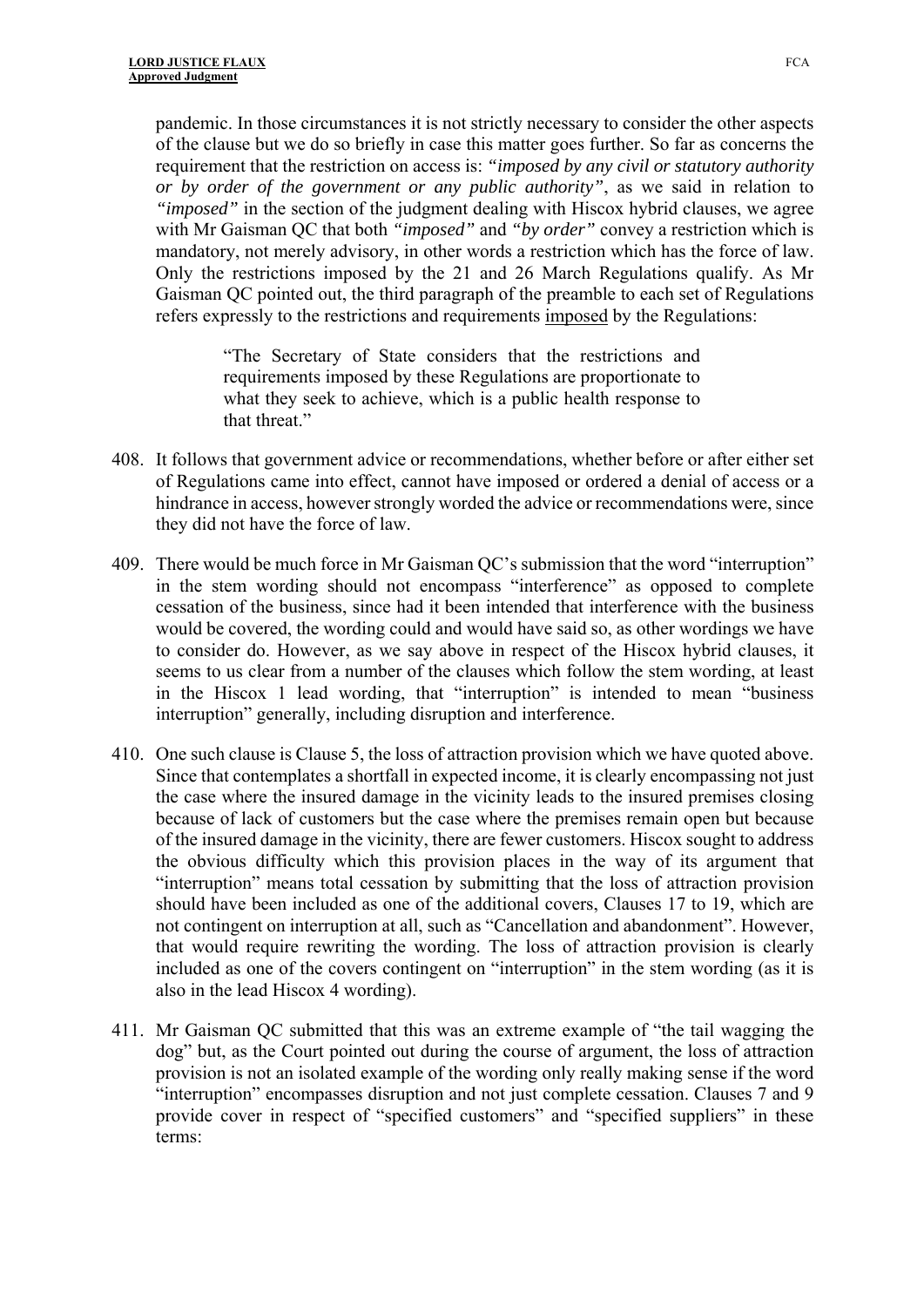"*insured damage arising at the premises of any specified customer*"

"*insured damage arising at the premises of any specified supplier*"

The expressions "specified customer" and "specified supplier" are defined as: "*Any direct customer [supplier] of yours operating and based at the address individually stated in the Business interruption section of the schedule*."

- 412. It seems to us that these provisions contemplate that the insured can specify particular customers or suppliers of particular importance to the business and obtain cover if insured damage at that customer's or supplier's premises disrupts the insured's business. The only way in which those provisions could be applicable if "interruption" meant total cessation would be if the customer or supplier were, in effect, the sole supplier or customer upon whom the business was totally dependent for supply or custom. This was in effect the construction for which Mr Gaisman QC contended. Whilst such an extreme case would be covered, it is inherently unlikely in our judgment that the intention was to limit the cover to one single specified supplier or customer. The use of the word "any" both in the insuring clauses and the definitions clearly contemplates that the insured may specify a number of important suppliers or customers in the schedule.
- 413. The insuring clauses also include Unspecified customers and Unspecified suppliers provisions. It is only necessary to quote the former, as the latter is in materially similar form:

"*insured damage other than loss or damage caused by flood or earth movement, arising at the premises of any of your direct customers operating and based in the European Union (including in the United Kingdom or Gibraltar) other than any specified customer*"

Any suggestion that because "interruption" has to mean complete cessation and does not encompass disruption, this cover is limited to the situation where either the insured only has one unspecified customer or supplier and due to damage at its premises has to close the insured business or the insured is so dependent upon one unspecified customer or supplier that although it has other customers or suppliers it has to close the insured premises, would place an unwarranted limitation on the cover. Once again, the use of the word "any" points to these provisions covering all situations where damage at the premises of a customer or supplier disrupts the insured's business.

414. Accordingly, in our judgment "interruption" in the stem wording in Hiscox 1 and Hiscox 4 is to be interpreted as not being limited to complete cessation but as including disruption to or interference with the business. The question remains as to the meaning and scope of *"a denial of access or hindrance in access to the insured premises"* in the NDDA clause. As we have already noted, it is only where the denial or hindrance in question is imposed by the 21 or 26 March Regulations that this provision could respond, even if the FCA were correct about the meaning of "an incident". Although Mr Gaisman QC's primary case was that the Regulations did not impose any denial or hindrance of access rather than use, it seems to us that this is too absolutist a position. In relation to businesses required to close by either set of Regulations, that is businesses in Categories 1, 2, 4, 6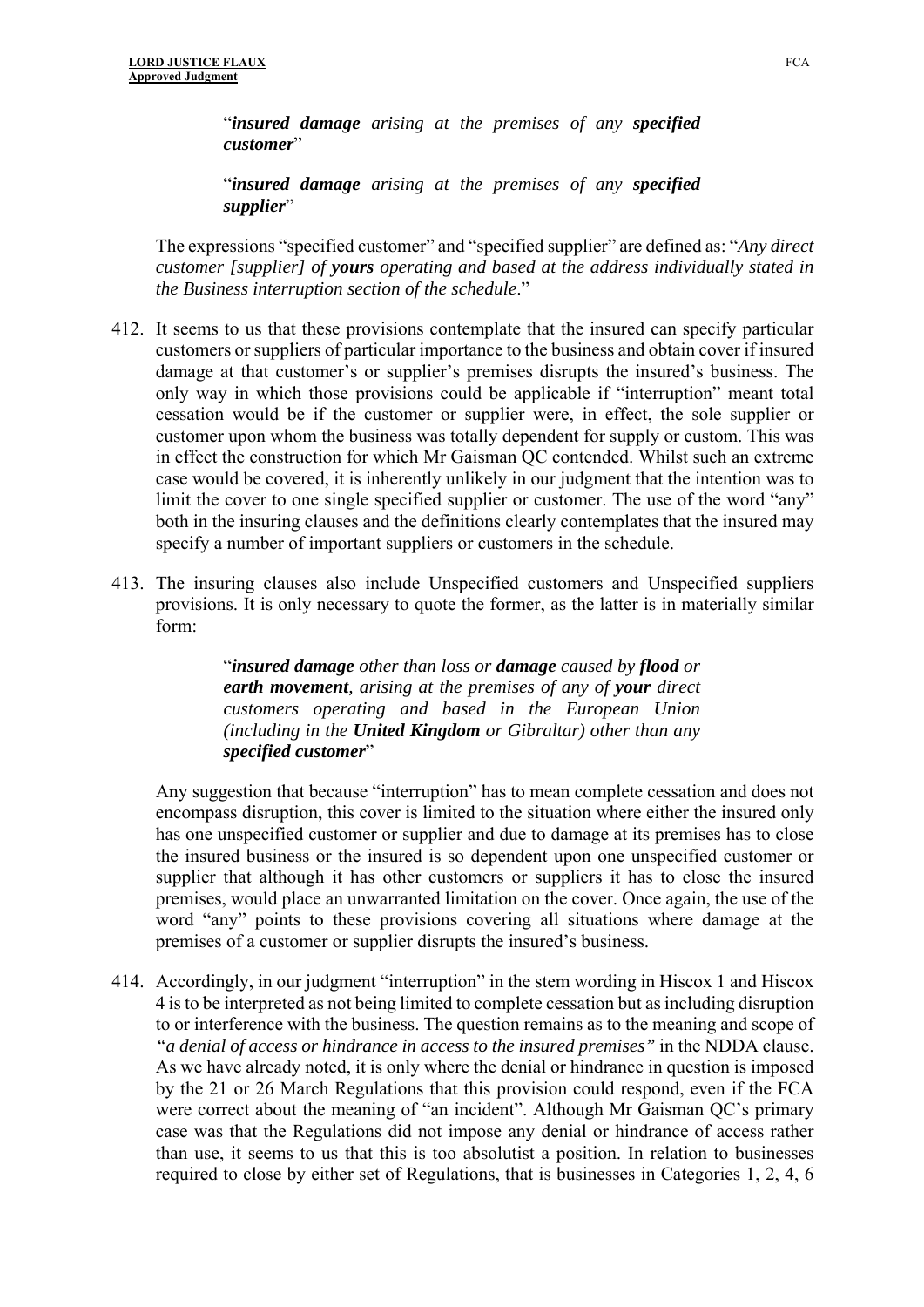and 7, it seems to us that there was a denial of access. Furthermore, in the case of businesses where under the Regulations people were only allowed to access the premises for limited purposes, such as to run a takeaway service in a pub or restaurant and to collect the takeaway food or drink from that pub or restaurant, whilst there was not a denial of access in those circumstances, we consider that there was a hindrance in access, since noone was allowed to access those parts of the premises which would normally be used for in-house dining or drinking. In the case of such businesses there would have been an "*interruption to* [the insured's] *activities*" on the basis that interruption also encompasses disruption for the reasons we have given.

- 415. So far as businesses which were either allowed to remain open (essential shops and businesses in Category 3) or about which the Regulations were silent (professional service businesses and manufacturing in Category 5), we agree with Mr Gaisman QC that it cannot be said that there was any denial of or hindrance in access to such premises imposed by or by order of the government. We also agree with him that Regulation 6 imposing restrictions on movement other than for permitted purposes did not impose any denial of or hindrance in access to insured premises, as opposed to use of such premises. In the case of people who could and did work from home (as in the case of many professional people) it seems to us a misuse of language to say that they were denied access to or hindered in their access to their offices. To the extent that they needed to access their offices to obtain files etc., they could freely have accessed the premises. At most there was a restriction on use of the offices because they could work from home, but since the Regulations were silent about businesses in Category 5, it cannot be said that any such restriction on use was imposed by or by order of the government.
- 416. The FCA relied upon the so-called "2 metre social distancing rule" to argue that there was hindrance in access, for example to essential shops and supermarkets because only so many people were allowed in the shop at any one time and other people had to queue to get in, two metres apart. However, as Mr Gaisman QC pointed out the 2 metre rule is not contained in the Regulations and is only government advice or guidance, so that it cannot be said to have been imposed by government or any relevant authority within the meaning of the NDDA clause.
- 417. Given our conclusion that there is no cover under the NDDA clause in respect of business interruption losses caused by the restrictions imposed by the government in response to the national pandemic because the FCA cannot establish in any given case that there was *"an incident occurring… within a one mile radius of the insured premises"*, we can deal with the issue of causation briefly. The cause of the imposition of the restrictions was the national pandemic which cannot be described as *"an incident"*. The position as regards causation might be different if the NDDA clause had referred to an emergency endangering human life, as in the case of the Arch and EIO wordings, but it did not and, even on the basis that Mr Edelman QC is correct about the counterfactual analysis in relation to those other wordings, that analysis cannot overcome the insurmountable difficulty the FCA faces that it cannot establish that the restrictions on access imposed were caused by "an incident".
- 418. The position under the FCA alternative case is no better as regards causation. Even if the presence of a person with COVID-19 within the radius or in the vicinity could be said to be *"an incident"* which it cannot, for the reasons we have given, it simply cannot be said that any such localised incident of the disease caused the imposition by the government of the restrictions.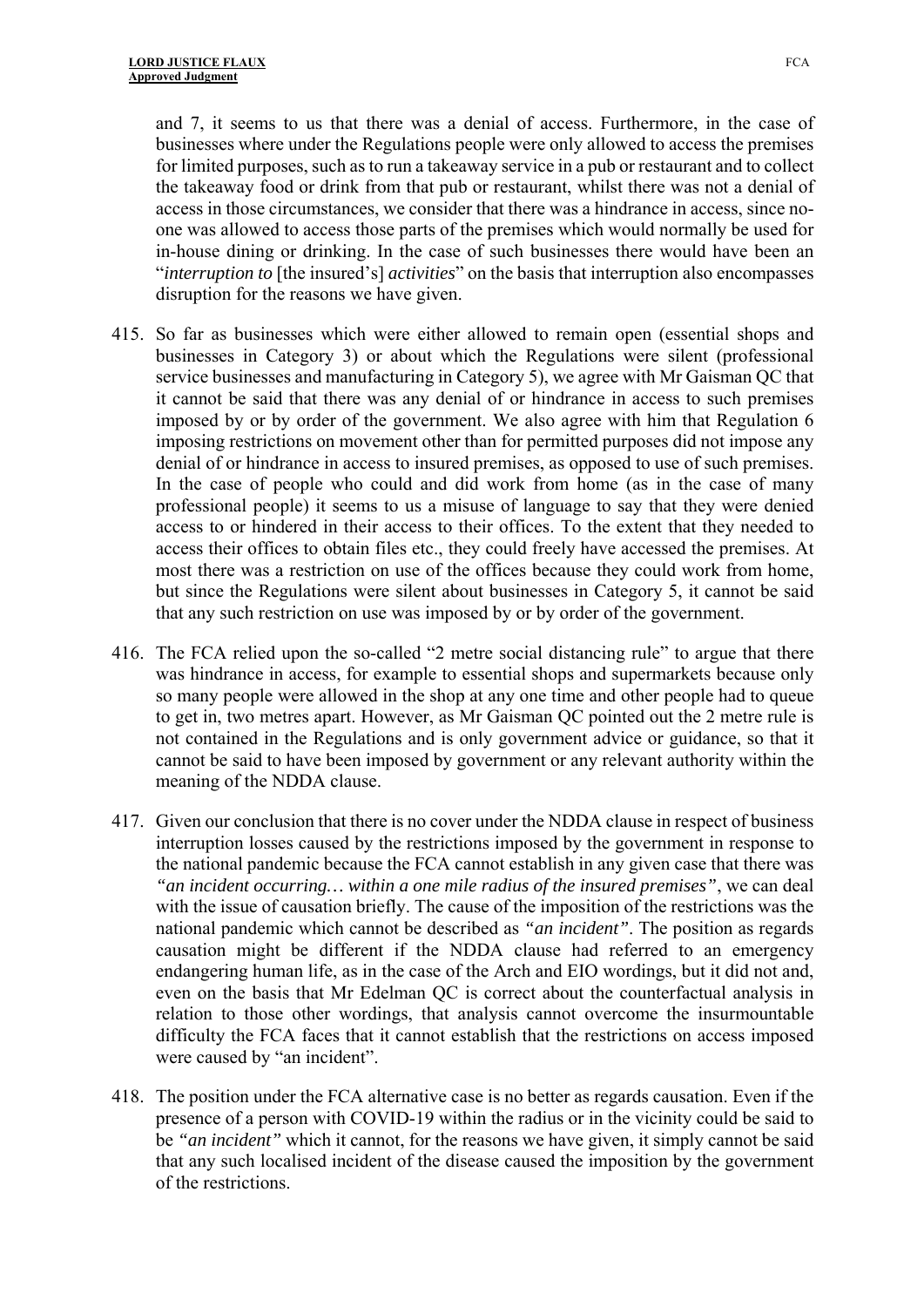*The MSA policy wordings* 

MSA: The policyholders and the wordings

419. As noted above, MSA 1 is a Commercial Combined Policy purchased predominantly by policyholders in Categories 3 and 5. It includes as additional cover to the Business Interruption Section 6 of the policy at Clause 1 the action of competent authorities ("AOCA") clause which provides:

"*We will pay you for:* 

# *1. Action of competent authorities*

*loss resulting from interruption or interference with the <i>business following action by the police or other competent local, civil or military authority following a danger or disturbance in the vicinity of the premises where access will be prevented provided always that there will be no liability under this additional cover for loss resulting from interruption of the business during the first 24 hours of the indemnity period.* 

*We will not pay more than £50,000 under this additional cover for a period not exceeding 12 weeks.*"

420. As noted above, MSA 2 was issued in several forms to suit Retail (including Categories 3 and 4) Leisure (including Categories 1 and 2) and Office and Surgery (including Categories 3 and 5). It included at Clause 8 of Section A-Automatic cover, a Prevention of access-non damage clause in these terms:

### "*8. Prevention of access – non damage*

*your financial losses and other items specified in the schedule, resulting solely and directly from an interruption to your business caused by an incident within a one mile radius of your premises which results in a denial of access or hindrance in access to your premises during the period of insurance, imposed by any civil or statutory authority or by order of the government or any public authority, for more than 24 hours.* 

*We will not pay under this clause more than 5% of the sum Insured or £250,000 whichever is the lesser for any one loss*"

421. MSA 3 was specialist cover for forges which were within Category 5 businesses never required to close pursuant to any government legislation or regulations. The policy included a Prevention of access clause in these terms:

### "*1) Prevention of access*

*Loss resulting from interruption of or interference with your business because of*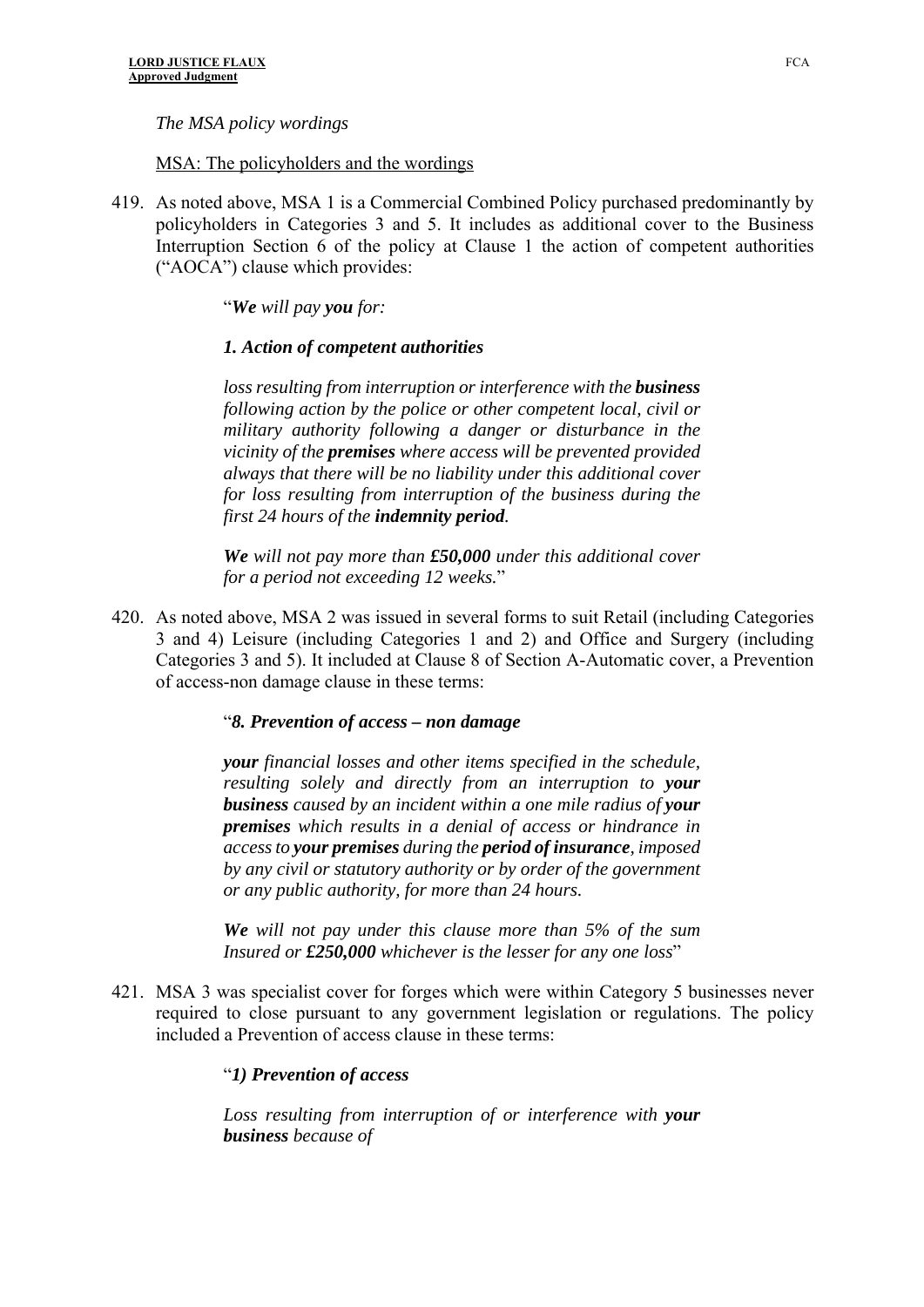*a) damage as insured by this section resulting from damage to property in the vicinity of the premises which will prevent or hinder the use of the premises or access thereto whether your property at the premises will be damaged or not; and* 

*b) action by a competent public authority following threat or risk of damage or injury in the vicinity of the premises which will prevent of* [sic] *hinder use of the premises or access to them whether your property will be damaged or not* 

*is included but excluding* 

*i) the first 6 hours of any interruption or interference; or* 

*ii) any interruption or interference with your business because of outbreaks of either foot & mouth disease or avian flu*."

#### MSA 1: The parties' positions on coverage

- 422. We will consider the parties' positions and set out our conclusions on coverage in relation to each of these wordings in turn. In relation to MSA 1, it is accepted by MSA that *"action of…other competent local, civil or military authority"* encompasses action by the government. MSA also accepts that "action" encompasses government advice or guidance as well as the making of Regulations. MSA's case is that coverage under the AOCA clause was not triggered for two reasons: (i) because none of the government action prevented physical access to any insured premises in circumstances where prevention of access requires nothing less than making physical access to the insured premises physically or legally impossible; and (ii) because no danger in the vicinity of any insured's premises caused the government advice or Regulations.
- 423. On behalf of the FCA, Mr Edelman QC submitted that equating prevention of access with physical or legal impossibility put the test far too high. It would almost never be physically or legally impossible to access any part of premises for any purpose at all. He submitted that the approach of MSA was wholly unreal. It admitted that only Category 2 businesses required to close by the Regulations suffered a prevention of access. It denied that Category 1 businesses, pubs, cafes bars and restaurants, suffered a prevention of access because they could theoretically have turned themselves into takeaways. As with other wordings, including the Arch wording which we have already considered, he submitted that prevention of access included partial prevention and prevention of access for specific purposes required by the insured business, for example for customers to make purchases. Prevention of access did not require any physical or legal constraint. It was in this context that he gave the example of the hardware store to which customers could not go save in exceptional circumstances, after the restrictions on movement were imposed by the Regulations. He submitted that this was as much a prevention of access as if police tape had been placed across the entrance door. Accordingly, the FCA's primary case was that from the 16 March advice to work at home and only travel for essential purposes, there was a prevention of access in respect of all insured premises.
- 424. As to what constituted: *"a danger…in the vicinity of the premises"* the FCA case is that there was an emergency or danger from at least 3 March when the government published its action plan and quarantining was in place, alternatively 12 March when the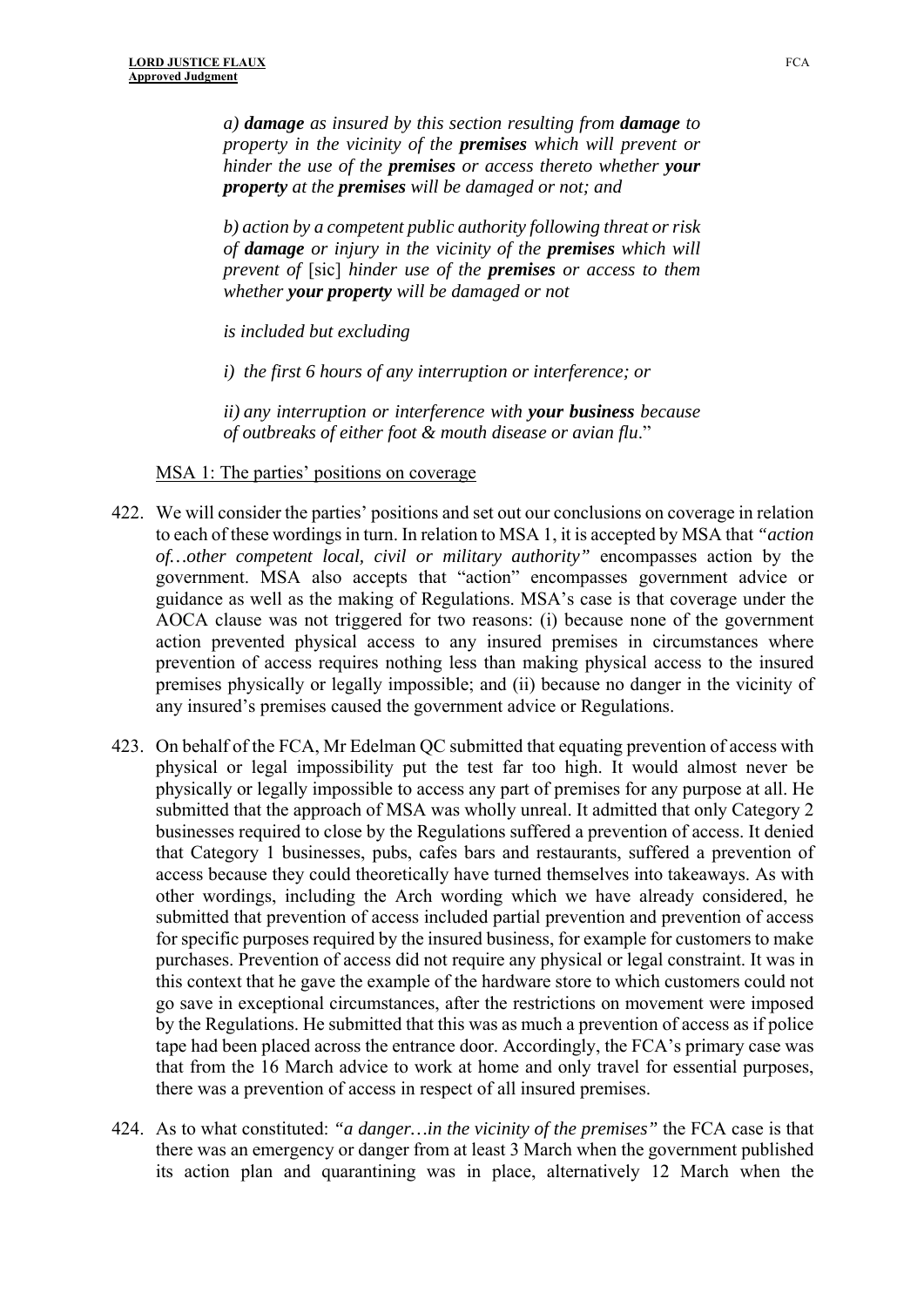government elevated the risk level to high following COVID-19 being designated a notifiable disease and the first reported UK death. MSA admits that presence and/or real risk of the presence of COVID-19 amounted to an emergency which could endanger human life from 12 March onwards. Mr Edelman QC submitted that from 3 March, alternatively 12 March, the risk of contracting the disease was a danger everywhere in the UK and thus in the vicinity of any UK premises, a conclusion supported by MSA's admission that from 12 March there was an emergency likely to endanger human life.

- 425. In their skeleton argument MSA expend considerable energy in relation to MSA 1 in demonstrating that the word "following" in the first line of the AOCA clause is synonymous with "resulting from" and connotes proximate cause or something close to it. We do not consider that this is something which matters very much, given that the FCA accepts that "following" does mean something more than a temporal or sequential connection and connotes some causal connection, however loose, between in this instance the government action and the interruption of or interference with the business. In other words, if the FCA is right as to the construction of the clause, nothing will turn on the precise causative effect of "following".
- 426. Mr Kealey QC submitted that prevention means legal impossibility of gaining physical access to the premises. Difficulty in gaining access was not prevention but hindrance. The FCA case conflated the two concepts, but they were not synonymous. Where the draftsman of MSA 1 wanted to provide cover for hindrance in access or use he did so expressly, as in Clause 7 headed "Prevention of access" which provided that: *"Consequential loss as a result of damage to property near the premises which prevents or hinders the use of the premises or access to them will be deemed to be damage."*
- 427. He also submitted that the fact that the AOCA clause referred not just to interruption but interference with the business did not dilute the meaning of prevention of access. He gave the example of a business with several premises, one of which suffered an enforced prevention of access which might interfere with the carrying on of the business as a whole.
- 428. Only "action" by the government which had the force of law could prevent access to the premises, which meant only the 21 and 26 March Regulations. Government advice or guidance was just that, not mandatory, and therefore not *"action by* [the government] *where access will be prevented"*. Mr Kealey QC relied upon the article by Lord Sumption in The Times on 26 March referring to the Prime Minister's orders on 23 March:

*"…in his press conference Boris Johnson purported to place most citizens under virtual house arrest through the terms of a press conference and a statement on the government website said to have "immediate effect". These pronouncements are no doubt valuable as "advice", even "strong advice". But under our constitution neither has the slightest legal effect without statutory authority.* 

*At the time of writing (Wednesday morning), it is unclear what power the prime minister thought that he was exercising. The relevant powers of the government are contained in the Public Health (Control of Disease) Act 1984 and the Civil Contingencies Act 2004. But it is doubtful whether either*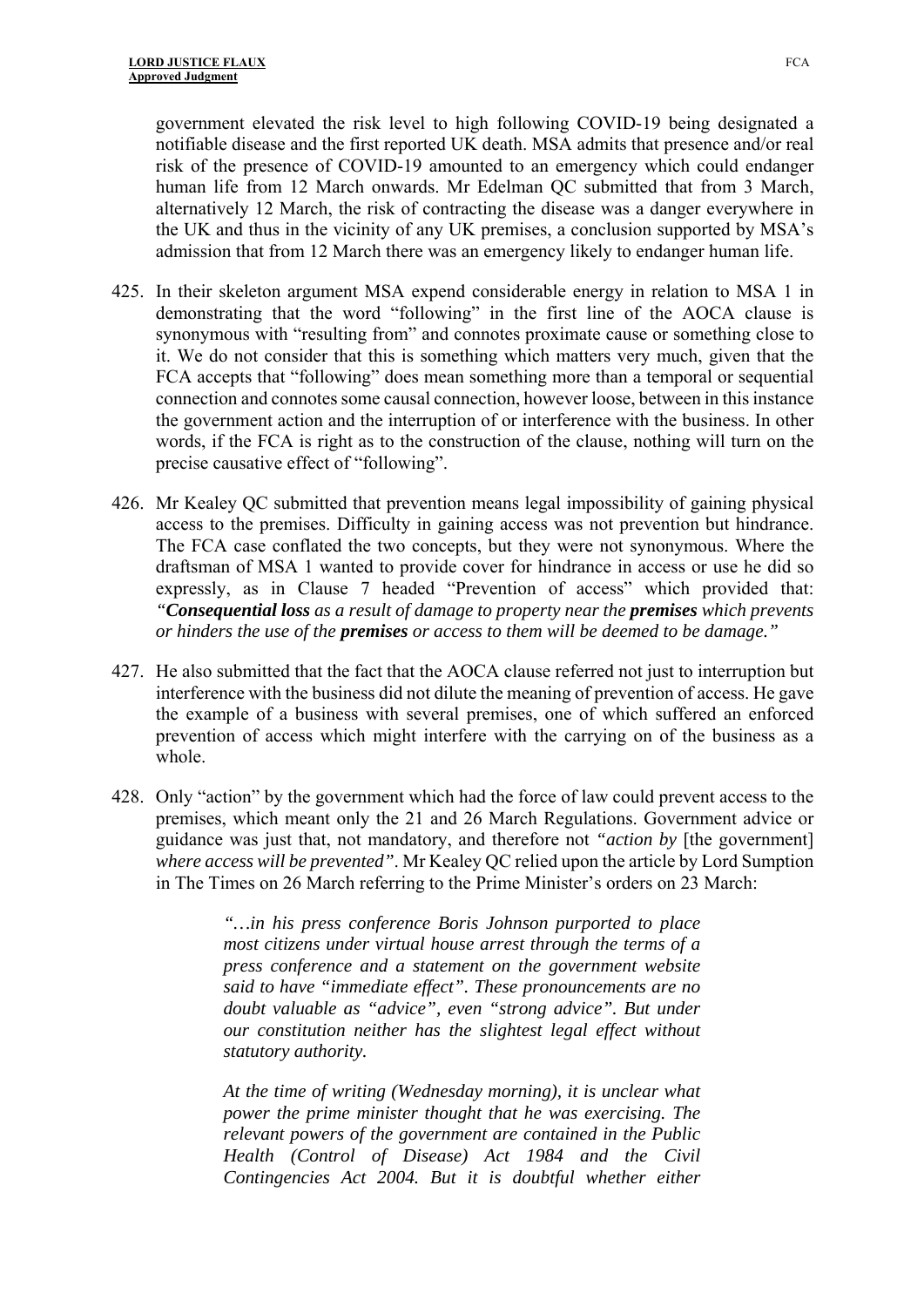*authorise the prime minister's orders, which is presumably why the Coronavirus Bill has been introduced.* 

*The ordinary rule is that a person may not be detained or deprived of his liberty without specific statutory authority. The 1984 act contains powers to restrict movement, but they are exercised by magistrates and apply only to particular people or groups who have been infected or whom they may have infected. The Civil Contingencies Act confers a temporary power of legislation on ministers that is exercised in a national emergency, but no specific power to detain people at home.* 

*In the present national mood the prime minister's orders will probably have strong public support and people will be inclined to comply whether they are binding or not. Yet we are entitled to wonder what kind of society we have become when an official can give orders and expect to be obeyed without any apparent legal basis, simply because it is necessary.* 

*…* 

*… There is a difference between law and official instructions. It is the difference between a democracy and a police state. Liberty and the rule of law are surely worth something even in the face of a pandemic."* 

- 429. Because prevention of access connoted that it had to be legally and physically impossible to access the relevant insured premises, Mr Kealey QC went so far as to submit that, even with the passing of the 21 and 26 March Regulations, the AOCA clause did not bite at all, because even in the case of businesses which were required to close by the Regulations, the policyholder could still gain physical access to the premises, notwithstanding that it could not use the premises for the business. He submitted that a prevention of access cover could not be transformed into a prevention of use cover. In any event, given that MSA 1 was predominantly, although not exclusively, used for businesses in Categories 3 and 5, which were never required to close pursuant to the Regulations or otherwise, there was no prevention of access in relation to the premises of those businesses.
- 430. In relation to *"a danger…in the vicinity of the premises"* Mr Kealey QC accepted that the risk of a disease in the vicinity would qualify, but emphasised that although vicinity was an elastic concept, it connoted the neighbourhood of the insured premises, this being in essence a local cover. He was inclined to accept that the example we put to him in argument of a measles outbreak in a town which led the local authority to prevent access to all the schools in the town would qualify. As to whether there was in any given case a qualifying danger would depend upon the facts of the particular case. The action of the government, here the imposition of the regulations, was not in any sense caused by the danger of COVID-19 in the vicinity of any insured premises.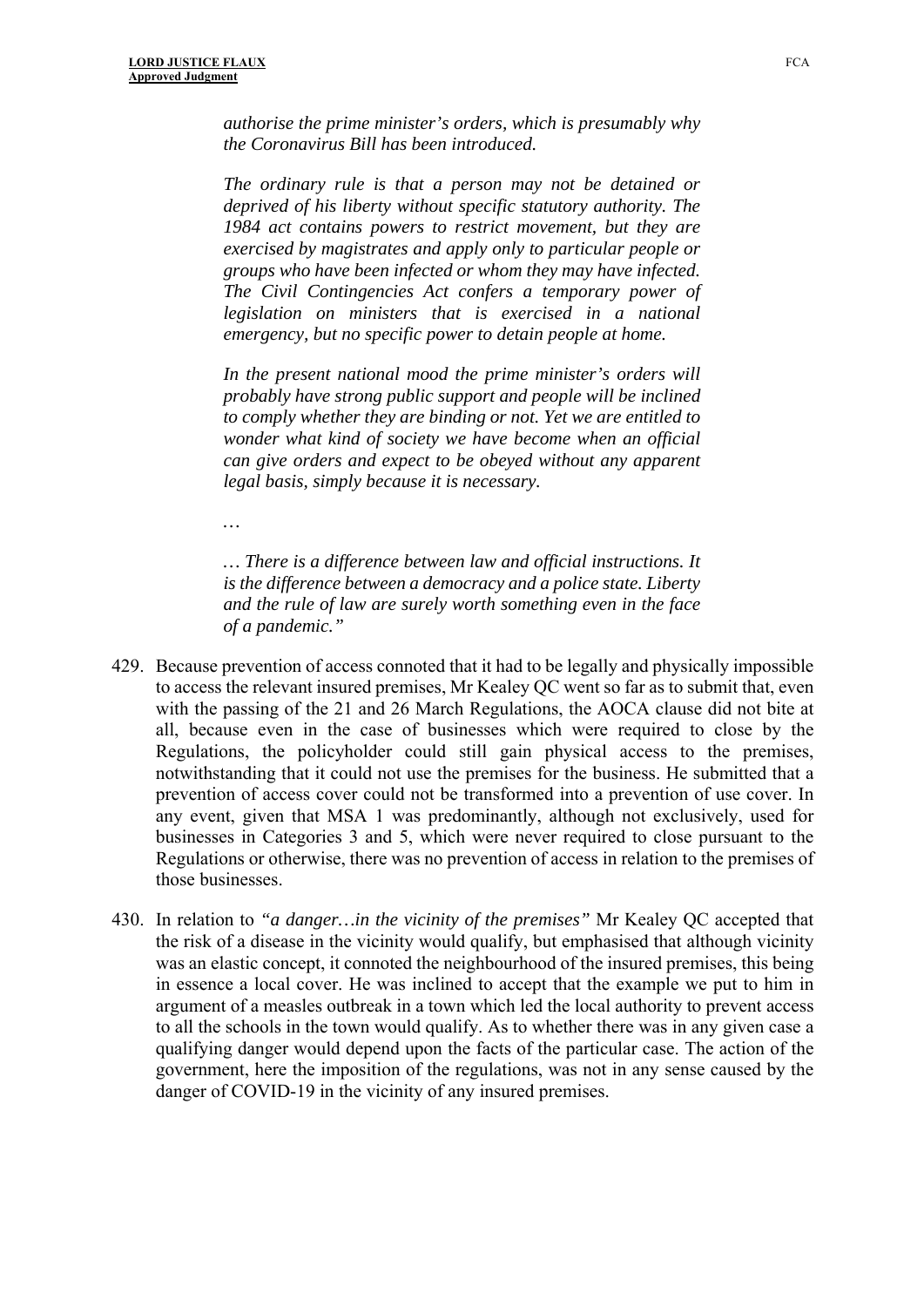#### MSA 1: Discussion in relation to coverage

- 431. As we said above in our discussion of coverage under the Arch wording, the touchstone of prevention is impossibility, whereas hindrance connotes that access is rendered particularly difficult. To that extent, we agree with Mr Kealey QC that the FCA case conflates prevention with hindrance. However, we consider that Mr Kealey QC's submission that access has to be physically and legally impossible goes too far and is unduly narrow. The "premises" is defined in the policy as *"the buildings and the land…at the property address shown in your schedule occupied by you for the purpose of the business"*. This demonstrates that what the AOCA clause is focusing on is prevention of access to the premises for the purpose of carrying on the business. It seems to us that the approach advocated by Mr Lockey QC on behalf of Arch that "prevention of access to the premises" connotes closure of the premises is a realistic one, equally applicable here. Accordingly, if the other elements of the cover under the clause are satisfied, closure of the premises is sufficient to amount to access being prevented, even if the policyholder could still physically access the premises for other purposes than carrying on the business, such as essential maintenance.
- 432. We also consider that, as in the case of the Arch wording, only total closure rather than partial closure will amount to prevention of access, from which it follows that any insured business which carried on part of its existing business, such as an existing takeaway service, as permitted by the Regulations, did not suffer total closure or, therefore, a prevention of access. In relation to businesses which, after the Regulations came into force, started up a takeaway or internet service from the premises which had not previously been carried out (and it is unclear whether there are any MSA 1 policyholders who fulfil that criterion) we would be inclined to reach the same conclusion as we reached in relation to the Arch wording, that in such a case there was still a prevention of access because the "business" which is defined in MSA 1 as the business specified in the schedule can no longer be carried on from the premises and the insured is carrying on a new "business".
- 433. However, what is clear is that, in the case of businesses which were never required to close their premises (specifically businesses in Categories 3 and 5), as with the Arch policyholders in the same categories, there is no question of access to the premises having been prevented. It is no answer for the FCA to rely upon the restrictions on movement imposed by Regulation 6 of the 26 March Regulations to argue that customers' ability to visit many premises was severely limited. At most, in the case of businesses which remained open or were not required to close, that was a hindrance in use, not a prevention of access.
- 434. The next question raised by the AOCA clause is what is meant by *"action by the police or other competent local, civil or military authority"*. It is immediately to be noted that unlike other wordings, such as the Arch wording, the clause does not refer to "action" and "advice". In our judgment, Mr Kealey QC is right in his argument that in the context of this clause "*action of* [government] *where access will be prevented*" connotes steps taken by the relevant authority which have the force of law, since it is only something which has the force of law which will prevent access. There was discussion during the course of argument about police cordons and whether they had the force of law, but what emerged is that under various statutory regimes, individuals other than those permitted to go through a cordon, such as emergency workers, would be breaking the law if they went through a cordon.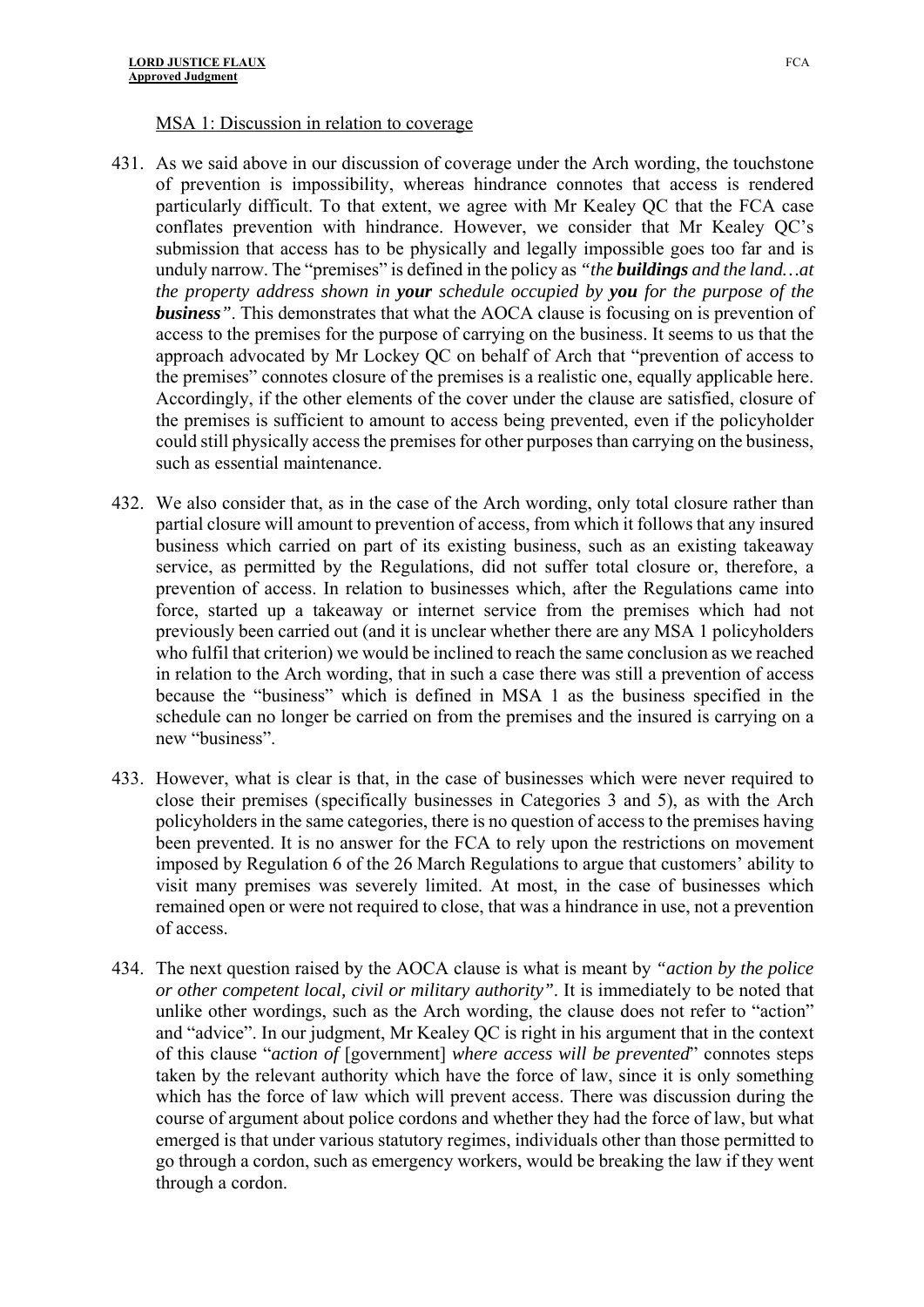- 435. As Lord Sumption pointed out, the government advice on 16 March and the days that followed, however strongly worded, did not have the force of law and, accordingly, did not amount to "action" within the meaning of this clause. It was only with the passing of the 21 March Regulations requiring businesses in Categories 1 and 2 to close and the more wide-ranging 26 March Regulations, that there was "action" by the government within the meaning of this clause. That is another reason why the FCA case that the advice of the Prime Minister on 16 March caused a prevention of access is wrong.
- 436. The final issue in relation to coverage under the AOCA clause concerns the requirement for the government action to be: *"following a danger or disturbance in the vicinity of the premises".* In our judgment, Mr Kealey QC is right that these words demonstrate that the cover under this clause is a narrow, localised form of cover. The paradigm example of what it covers, as he submitted, is the bomb scare or gas leak in the vicinity or neighbourhood of the premises which causes the authorities (whether the police or the army in those examples), exercising statutory powers, to evacuate insured premises and require policyholders and their employees and customers not to access the premises. We do consider that the undefined term "vicinity" does have a local connotation of the neighbourhood of the premises. What that constitutes may depend on the nature of the danger or disturbance and the particular facts of the case, but, contrary to Mr Edelman QC's submissions, we do not consider that the entire country can be described as in the vicinity of the insured premises, from which it follows that, on the true construction of the AOCA clause, the government action in imposing the Regulations in response to the national pandemic cannot be said to be following a danger in the vicinity, in the sense of in the neighbourhood, of the insured premises.
- 437. Even if there were a total closure of insured premises pursuant to the Regulations, there could only be cover if the insured could demonstrate that it was the risk of COVID-19 in the vicinity, in that sense of the neighbourhood, of the insured premises, as opposed to in the country as a whole, which led to the action of the government in imposing the Regulations. It is highly unlikely that that could be demonstrated in any particular case. The narrow, localised nature of this cover means that the wider issues of causation and counterfactuals, such as we have discussed in relation to the Arch and EIO wordings above and such as we discussed earlier in the judgment in relation to the so-called "disease clauses" and "hybrid clauses" do not arise.

### MSA 2: The parties' positions

438. The principal issue in relation to Clause 8, the Prevention of access-non damage clause in MSA 2, concerns the meaning of the words: *"an incident within a one mile radius of your premises.*" MSA contends that an incident is "a distinct and specific happening" and adopts the submissions of Hiscox in relation to its NDDA clause with which Clause 8 is in effect materially identical. On behalf of the FCA, Mr Edelman QC made the same submissions as he made in relation to the Hiscox NDDA clause. Mr Kealey QC added one point in relation to MSA 2, that the Prevention of access-non damage clause here referred internally to "interruption to your business caused by an incident" etc. and, unlike other insuring clauses such as Clause 4 loss of attraction and Clause 6 the notifiable disease clause (which we considered earlier in this judgment) was not prefaced by the words "consequential loss as a result of" or "following". "Consequential loss" was defined in this wording as "Loss from interruption of or interference with the business". The fact that Clause 8 did not refer to "consequential loss" and only referred to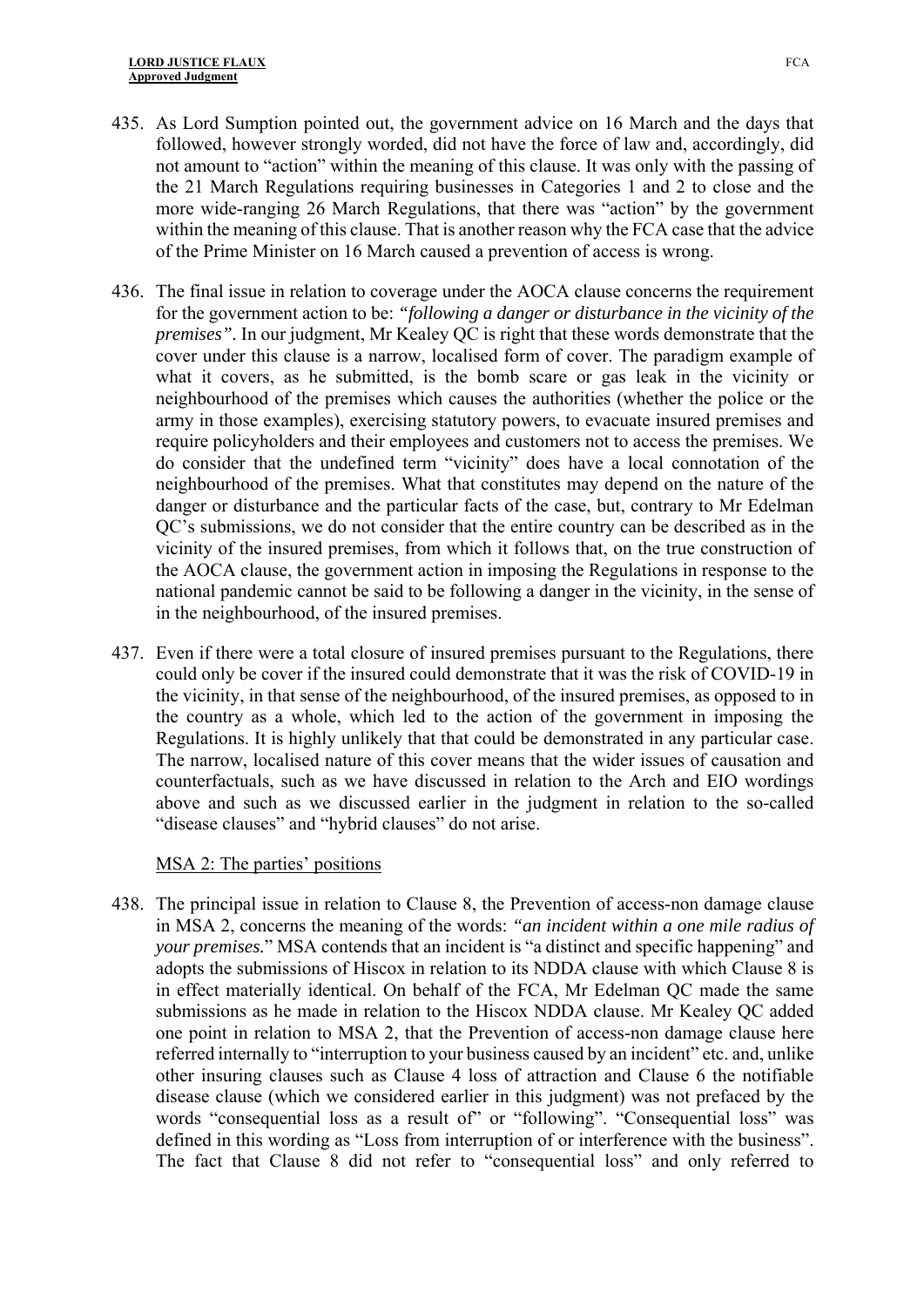"interruption" made it clear in his submission that interruption in this clause did not encompass disruption or interference.

#### MSA 2: Discussion

439. Given that the clause is materially identical to the Hiscox NDDA clause, it is not necessary to repeat the conclusions we have already reached in relation to the NDDA clause as to why the FCA's case founders on their inability to show "an incident" and why, even if there were cover, it is only the 21 and 26 March Regulations which imposed or ordered any denial of or hindrance in access. The only difference between the two wordings of any significance is the one to which Mr Kealey QC referred. Because the reference to "interruption" is not in stem wording covering a number of insuring clauses which point to "interruption" including "disruption", and Clause 8 does not refer to "consequential loss" as defined, it seems to us that Mr Kealey QC is right that "interruption" in this clause must bear its strict meaning of cessation. We also consider that the FCA case on causation fails for the same reasons as we gave in relation to the Hiscox NDDA clause.

### MSA 3: The parties' positions

- 440. The FCA case in relation to the threat or risk of injury is the same as its case in relation to "danger" under MSA 1. Mr Edelman QC submitted that the real risk of the presence of COVID-19 was a threat or risk of injury throughout the UK, which therefore included the vicinity of the insured premises. The wording was wider than the AOCA clause in MSA 1 because it encompassed prevention or hindrance in the use of and access to the insured premises. It was common ground that use of or access to premises is hindered where it is made more difficult or is inhibited and whether the difficulty or inhibition applies to the insured and/or its employees and/or its customers. In relation to "action by a competent public authority", Mr Edelman QC submitted that, as in the case of the AOCA clause in MSA 1, this encompassed not only the Regulations but the government advice from 16 March onwards.
- 441. Given that this clause was wider than the AOCA clause in MSA 1, Mr Kealey QC accepted also that "action [of government]" which hindered use of or access to premises could encompass not just the imposition of Regulations having the force of law, but government advice as well. So far as government advice was concerned, the Prime Minister's advice on 16 March could not amount to prevention of access or use anywhere in the UK. It might amount to hindrance, but that would depend on the particular facts of any given case. The announcement on 18 March that schools would close from 23 March meant that, as was also accepted by EIO, there was a hindrance of use of schools from 23 March. MSA accepts that the Prime Minister's advice on 20 March that businesses in Categories 1 and 2 should close constituted a hindrance of use but did not constitute prevention of access or use. However, forges (the specialist cover provided by MSA 3) were in Category 5 and were never required to close. Mr Kealey QC submitted that there was no prevention or hindrance of access or use to or of forges.
- 442. Mr Kealey QC accepted that COVID-19 was an "injury". He also accepted, as with the AOCA clause in MSA 1 that the risk of a disease in the vicinity would qualify, but emphasised that although vicinity was an elastic concept, it connoted the neighbourhood of the insured premises, this being in essence a local cover. He repeated in essence the submissions he made in relation to the AOCA clause, that no threat or risk of injury in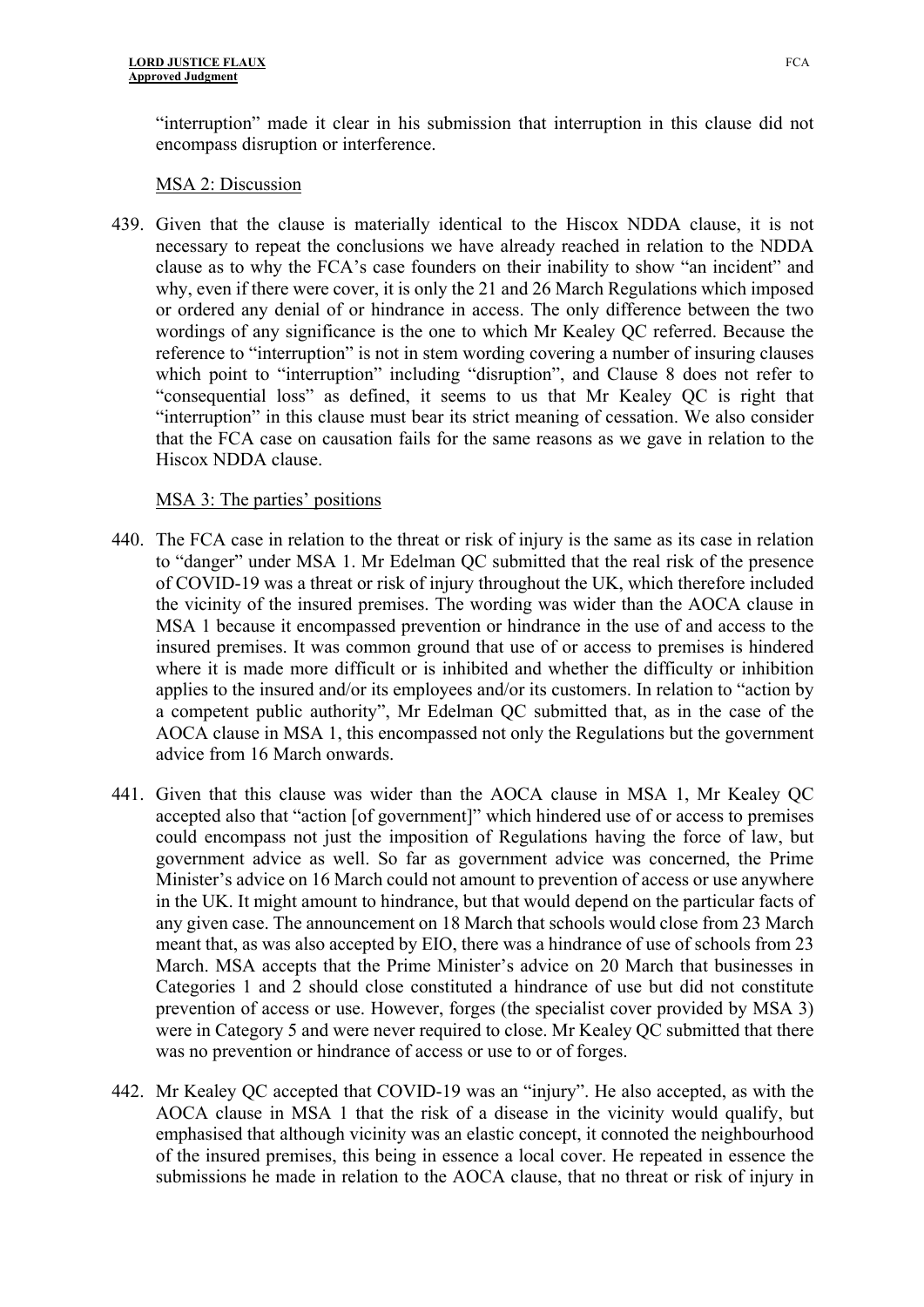the vicinity of any insured premises caused the advice of the government or the Regulations.

#### MSA 3: Discussion

- 443. The MSA 3 wording is much wider than the AOCA clause in the MSA 1 wording, since it encompasses not only prevention of access but prevention of use and hindrance of both access and use. In those circumstances, Mr Kealey QC correctly accepted that "action of a competent public authority" had a wider meaning in this wording and encompassed not only the Regulations but the advice of the government. However, the essential problem which the FCA faces in relation to this specialist forge cover is that forges are in Category 5, businesses about which the advice and the Regulations are silent and which were never required to close. In relation to such businesses it is impossible to say that the advice or the Regulations prevented access or use. At most it could be said that they hindered use of insured premises, for example by restricting movement so that members of the public could not visit retail premises except for essential purchases. However, we are doubtful as to how many members of the public ever visit forges and we were informed by Mr Kealey QC that there have been no claims by insureds under this specialist cover. Were there to be any claim, there would be a question of fact as to whether the insured could establish that the government advice or Regulations had caused a hindrance of use of the insured premises.
- 444. We consider that the other difficulty faced by the FCA in relation to this wording is the requirement that the government action is: *"following threat or risk of…injury in the vicinity of the premises".* We repeat what we said about the words: *"in the vicinity of the premises"* in relation to the AOCA clause in MSA 1. Although "vicinity" is an elastic concept, in ordinary usage it connotes neighbourhood and, contrary to the FCA submissions, the entire UK is not in the vicinity of any insured premises. This is narrow, localised cover and, even if an insured could demonstrate that the government advice or Regulations had caused a hindrance of use of the insured premises, there could only be cover if the insured could also demonstrate that it was the risk of COVID-19 in the vicinity, in that sense of the neighbourhood, of the insured premises, as opposed to the country as a whole, which led to the action of the government in giving the advice and imposing the Regulations. As with the AOCA clause, it is highly unlikely that that could be demonstrated in any particular case. Also, as with that clause, since this is narrow localised cover, the wider issues of causation and counterfactuals which arise in other contexts, do not arise.

### *The RSA policy wordings*

### RSA: The policyholders and the wordings

- 445. RSA 1, the Cottagesure policy wording, does not contain a prevention of access clause. RSA 2.1 and 2.2, which do, are wordings for policies entered by Eaton Gate MGU Ltd as a Managing General Underwriter on behalf of RSA. RSA 2.1 is entitled "Restaurants, Wine Bars, Public Houses Policy" and is thus issued to such businesses in Category 1. RSA 2 is entitled "Shop Policy" and was entered by policyholders with one or more shops, therefore falling into Categories 3 and 4.
- 446. In RSA 2.1, the relevant Prevention of Access clause is one of the Extensions to the Business Interruption cover under Section 2, the main business interruption insurance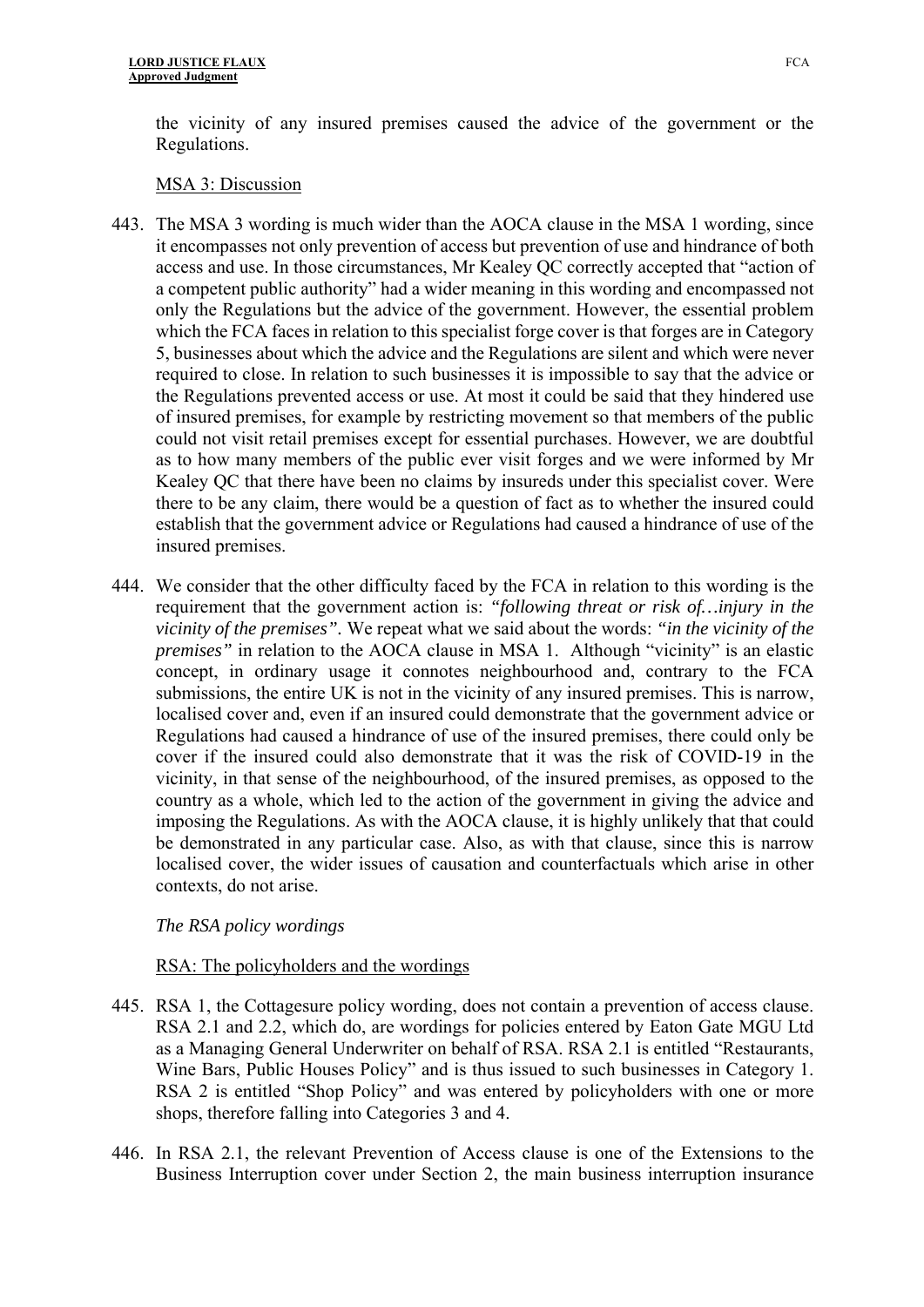being contingent on physical damage to the property insured. The "stem wording" of the Extensions provides: *"Cover provided by this Sub-Section is extended to include interruption or interference with the Business."* 

447. Under "What is covered", Extension F headed "Prevention of Access-Public Emergency" provides:

> "*The actions or advice of a competent Public Authority due to an emergency likely to endanger life or property in the vicinity of the Premises which prevents or hinders the use or access to the Premises*"

448. Under "What is not covered" the Extension provides:

"*Any loss* 

*a) during the first four hours* 

*b) during any period other than the actual period when access to the Premises was prevented* 

*c) as a result of labour disputes* 

*d) occurring in Northern Ireland* 

*e) as a result of the diseases specified in Extension A (a) diseases*  [which does not include COVID-19]

*Any amount in excess of £10,000*"

- 449. The RSA 2.2 wording is very similar. The stem wording to the Extensions to Section 7 the Business Interruption cover is the same as in RSA 2.1. The relevant extension, Extension F, headed "Public Emergency", is in identical terms to the cover provided by Extension F "What is covered" in the RSA 2.1 wording. Under "What is not covered" the first four exceptions are identical to those in the RSA 2.1 wording. The fifth exception, however, is different. It provides: *"e) As a result of infectious or contagious diseases any amount in excess of £10,000"*.
- 450. As a consequence of an exclusion in the Prevention of Access-Public Emergency Extension in the RSA 3 wording for any Infectious Diseases covered under the Infectious Diseases Extension, it is accepted by the FCA that the Prevention of Access-Public Emergency Extension in the RSA wording is not applicable. We have considered the Infectious Diseases Extension above in the section of this judgment dealing with disease clauses.
- 451. We have already referred to RSA 4 in the context of the disease clauses. As we said there, the structure of RSA 4 is significantly different from that of the other lead policies in the test case. The "Specified Causes" under Clause 2.3 include at (xii):

"*In the event of interruption or interference to the Insured's Business as a result of:…*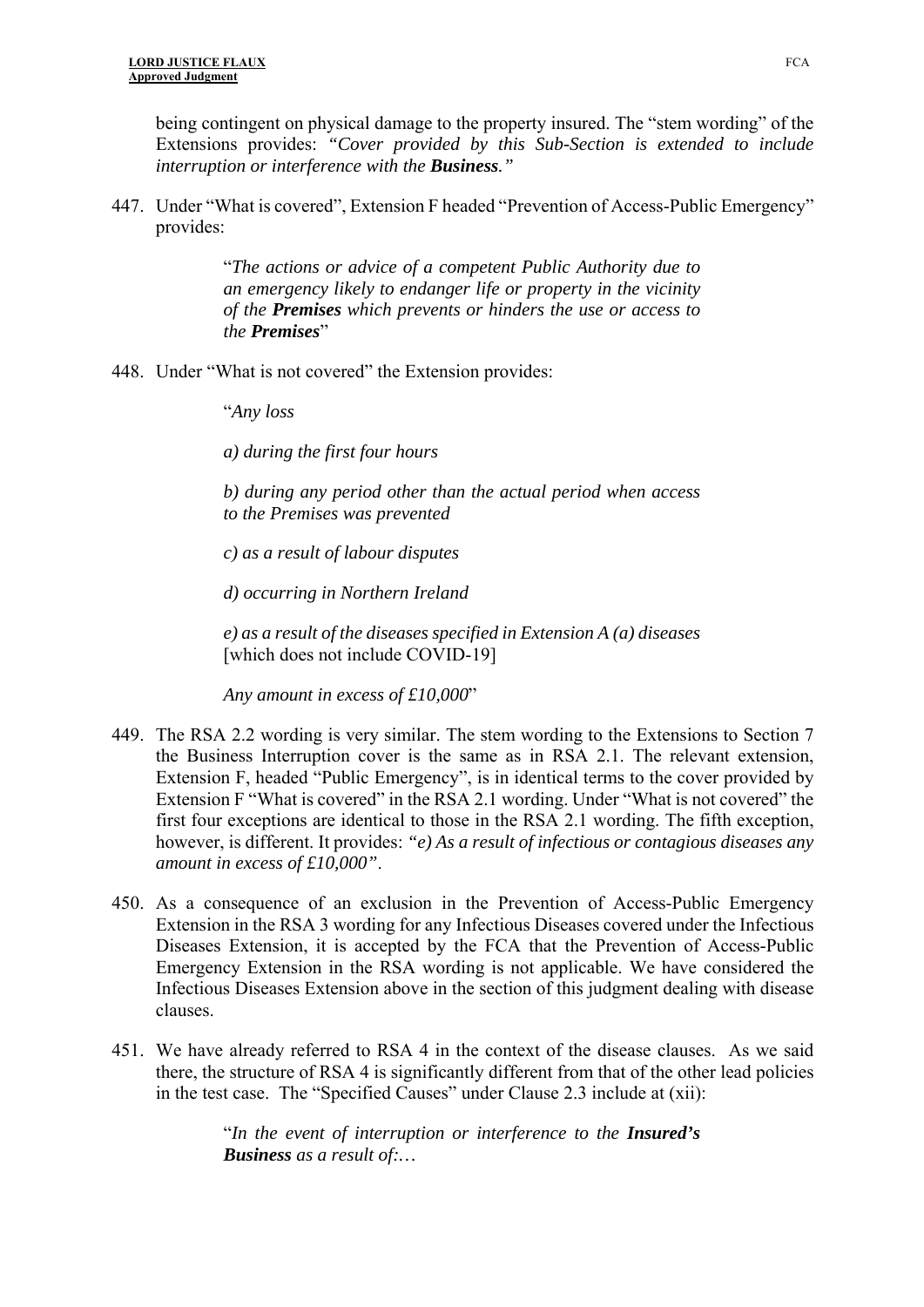*…* 

*xii. Prevention of Access – Non Damage during the Period of Insurance where such interruption or interference is for more than eight (8) consecutive hours…* 

*within the Territorial Limits, the Insurer agrees to pay the Insured the resulting Business Interruption Loss*."

452. The term "Prevention of Access-Non Damage" is defined in Definition 87:

"*i. the discovery of a bomb or similar suspect device or the threat, hoax or deceptive information of a bomb or similar suspect device … in the Vicinity of the Insured Locations;* 

*ii. the actions or advice of the police, other law enforcement agency… governmental authority or agency in the Vicinity of the Insured Locations; … and/or* 

*iii. the unlawful occupation of … other property in the Vicinity of the Insured Locations by any individuals …* 

*which prevents or hinders the use of or access to Insured Locations during the Period of Insurance*."

453. We repeat the definition of "Vicinity" in Definition 120:

"*…an area surrounding or adjacent to an Insured Location in which events that occur within such area would be reasonably expected to have an impact on an Insured or the Insured's Business*"

454. The term "**Business Interruption Loss**" is defined to include, so far as relevant: "*the amount by which the Turnover during the Indemnity Period falls short of the Standard Turnover".* "**Standard Turnover**" is defined in Definition 107:

> "*…the Turnover during that equivalent period before the date of any Covered Event which corresponds with the Indemnity Period to which adjustments have been made to take into account the trend of the Insured's Business and for variations in or other circumstances affecting the Insured's Business either before or after the Covered Event or which would have affected the Insured's Business had the Covered Event not occurred so that the figures thus adjusted will represent as nearly as may be reasonably practicable the results which but for the Covered Event would have been obtained during the Indemnity Period*."

455. The term "**Covered Event**" is defined as the events described in Insuring Clause 2.1, 2.2, 2.3 or 2.4 or any applicable Extension and thus includes both the insured perils with which we are concerned in this judgment, Notifiable Disease etc. and Prevention of Access –Non Damage.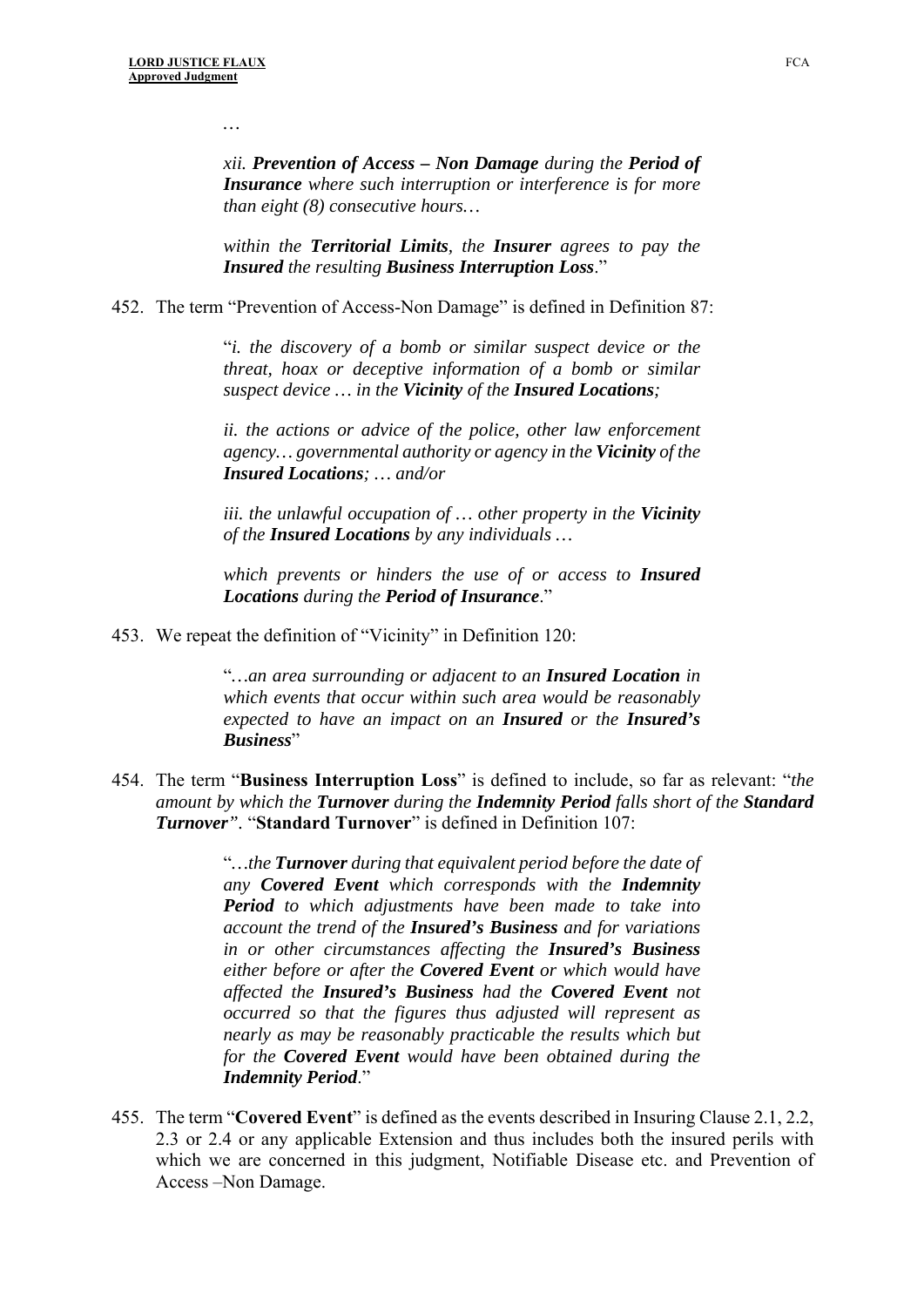#### RSA 2.1-2.2: The parties' positions

- 456. RSA does not dispute that actions or advice of the government on matters of public health would be *"actions or advice of a competent Public Authority"* or that the COVID-19 pandemic was a general public health *"emergency"*. It recognises that the insuring clause talks of prevention or hindrance of both use of and access to the premises. However, it relies upon exclusion (b) in "What is not covered": *"Any loss…during any period other than the actual period when access to the Premises was prevented"* which it says delineates the scope of cover so that the sole relevant question is whether the assumed losses were incurred during a period when access to the premises was prevented. Mr Edelman QC submitted that this was in effect giving with one hand and taking away with the other. If it had been intended to limit the cover provided to prevention of access, the insuring clause would have said so. It is clear that in exclusion b) "access to the Premises was prevented" was shorthand for "use of or access to the Premises was prevented or hindered", the intention of the exclusion being to make clear that there was no cover for the after-effects of any relevant prevention or hindrance.
- 457. Apart from its case on that exclusion, in relation to prevention of access, RSA adopts the rather extreme position of MSA that prevention requires nothing less than making physical access to the insured premises physically or legally impossible. However, it accepts that the provisions in the 21 and 26 March Regulations which required premises to close did amount to a prevention of use (and *a fortiori* a hindrance of use) of the insured premises. However, RSA does not accept that either the advice about social distancing, self-isolation, working at home and staying at home from 16 March or the restrictions on movement in Regulation 6 of the 26 March Regulations (to all of which it refers compendiously as "Social Distancing Measures") prevented access to insured premises.
- 458. The principal matter in dispute between the parties in relation to this wording is the meaning of *"emergency…in the vicinity of the Premises"*. As in relation to the MSA 1 AOCA clause which refers to *"a danger or disturbance in the vicinity of the Premises"* Mr Edelman QC submitted that the emergency was the pandemic, as RSA accepted and, since the pandemic was everywhere in the UK, occurring in all areas, it was *"in the vicinity of the Premises"* for the purposes of this provision. He submitted that the provision does not require that the *"emergency"* is only in the vicinity. RSA's interpretation, that the insurance is intended to cover where there is a local *"emergency"*, did involve inserting the word "only".
- 459. Mr Turner QC on behalf of RSA submitted that the broad purpose of this clause is to provide an indemnity against the effect on access to and use of insured premises of restrictions imposed by the emergency services. By their very nature emergencies which affect access to or use of the insured premises are likely to be in the vicinity of the premises.
- 460. In relation to the RSA 2.2 wording, Mr Turner QC also relied upon exclusion e). He submitted that the placing of the words *"any amount in excess of £10,000"* within the exclusion was an obvious mistake in the drafting. As the RSA 2.1 wording demonstrated in the equivalent "What is not covered", the reference to *"any amount in excess of £10,000"* was intended to be a separate financial inner limit to the amount of the indemnity available under this provision, such as was found in a number of the other "What is not covered" provisions within these Extensions. A reasonable person would have understood that the inner limit within the Public Emergency Extension was intended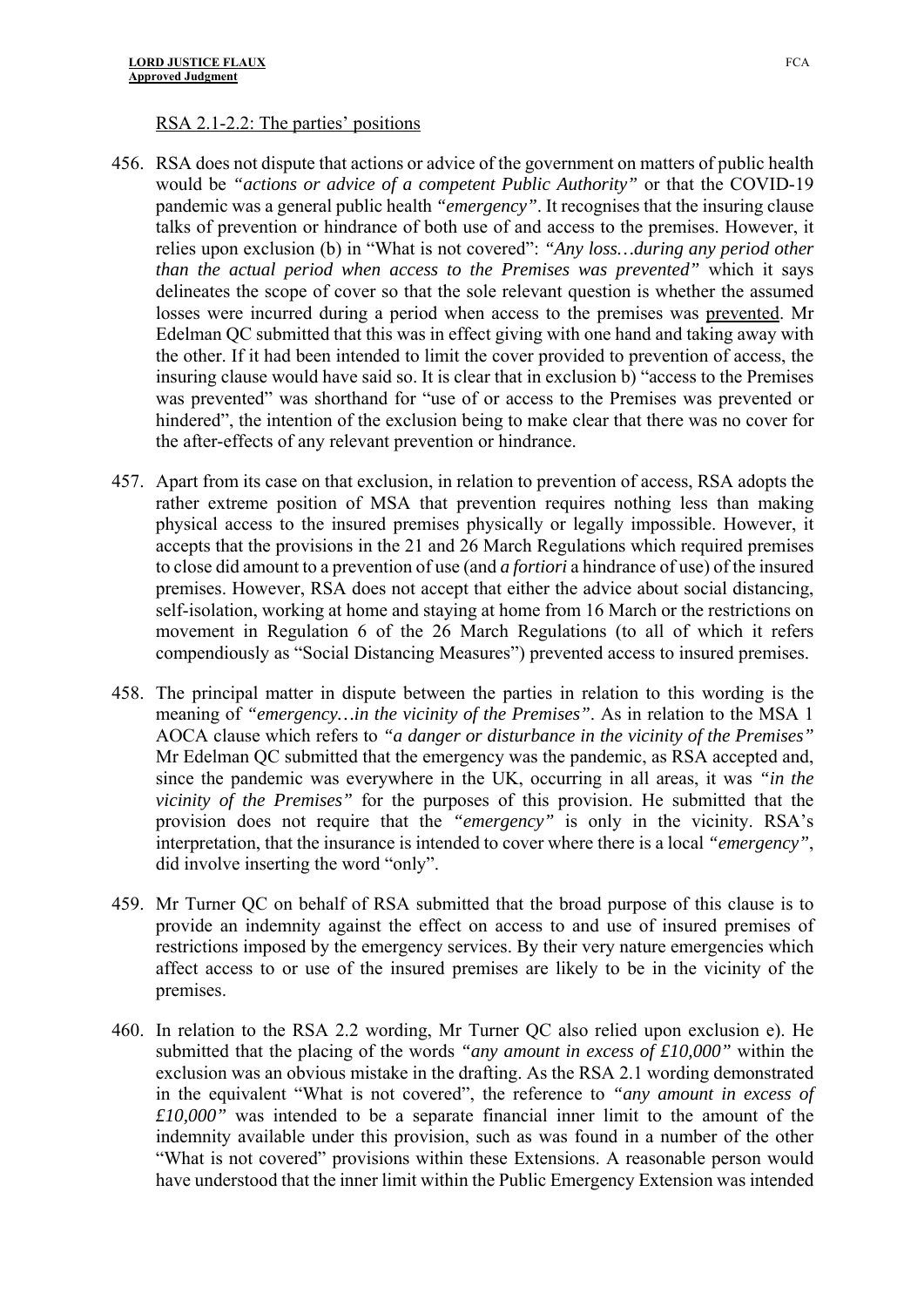to be free-standing. On this basis, exclusion e) was a complete exclusion in respect of infectious or contagious diseases, of which COVID-19 was one.

461. Mr Edelman QC submitted that it was not obvious that there was any error in exclusion e) nor was moving the words *any amount in excess of £10,000* to a new line with a capital *"A"* an obvious correction. There was no basis for reading the wording in the manner for which Mr Turner QC contended. One could well imagine why diseases would be singled out for a sub-limit of £10,000.

# RSA 2.1-2.2: Discussion

- 462. We will deal at the outset with RSA's case on the application of exclusion b) in the two wordings and with the correct construction of exclusion e) in the RSA 2.2 wording. We agree with Mr Edelman QC that RSA's case on exclusion b) involves the absurd proposition that cover for "hindrance" and for "prevention or hindrance of use" is given with one hand and taken away with the other. If it had been intended, as Mr Turner QC submitted, to delimit cover to prevention of access, this provision could and would have said so in "What is covered", not engaged in the tortuous process which RSA's case involves. Although exclusion b) is not as well-worded as it could be, its intention is clear. It is excluding cover for the after-effects of the relevant prevention or hindrance, not limiting the cover it has just bestowed.
- 463. So far as exclusion e) is concerned, we agree with Mr Edelman QC that there is no obvious error in the positioning of the words *"any amount in excess of £10,000"* within the exclusion and that insurers might very well have good commercial reasons for inserting an inner limit in respect of disease cover. Whilst the provision as it stands could be better worded, we do not agree with Mr Turner QC's submission that it does not read grammatically. In any event, that is no reason for the change proposed, which rewrites the clause and, conveniently for RSA, creates a complete exclusion where previously there was only a financial limit. In our judgment, were it not for the order of the wording in "What is not covered" in the RSA 2.1 wording, this point would be totally unarguable. The fact that different wording is expressed in different terms is not a reason for construing this provision to mean something different from what it clearly means on its face, that in respect of diseases there is an inner limit of £10,000. Even if RSA were able to establish that in positioning the words in the exclusion, they had made a mistake, the mistake was entirely theirs, to which insured policyholders cannot be said to have contributed, so there is no scope for the application of the doctrine of rectification.
- 464. The RSA 2.1 and 2.2 wording is, like MSA 3, wider than some of the other wordings before the Court, since it encompasses not only prevention of access but prevention of use and hindrance of both access and use. We have already concluded in relation to other wordings that prevention of access does not require physical or legal impossibility. Prevention would be demonstrated by the requirement to close and, even if that were not prevention of access, it would clearly be prevention of use. Because these wordings also cover hindrance of access and use, the much-discussed example of the pub or restaurant which maintained an existing take-away service would still be suffering a hindrance of access or, at the very least of use, since it could not use the restaurant space for in-house eating or drinking and its customers could not access that space to eat and drink in the pub or restaurant. In such cases (and *a fortiori* in the case of the pub or restaurant which started a take-away service during the lockdown), there was a hindrance in access and/or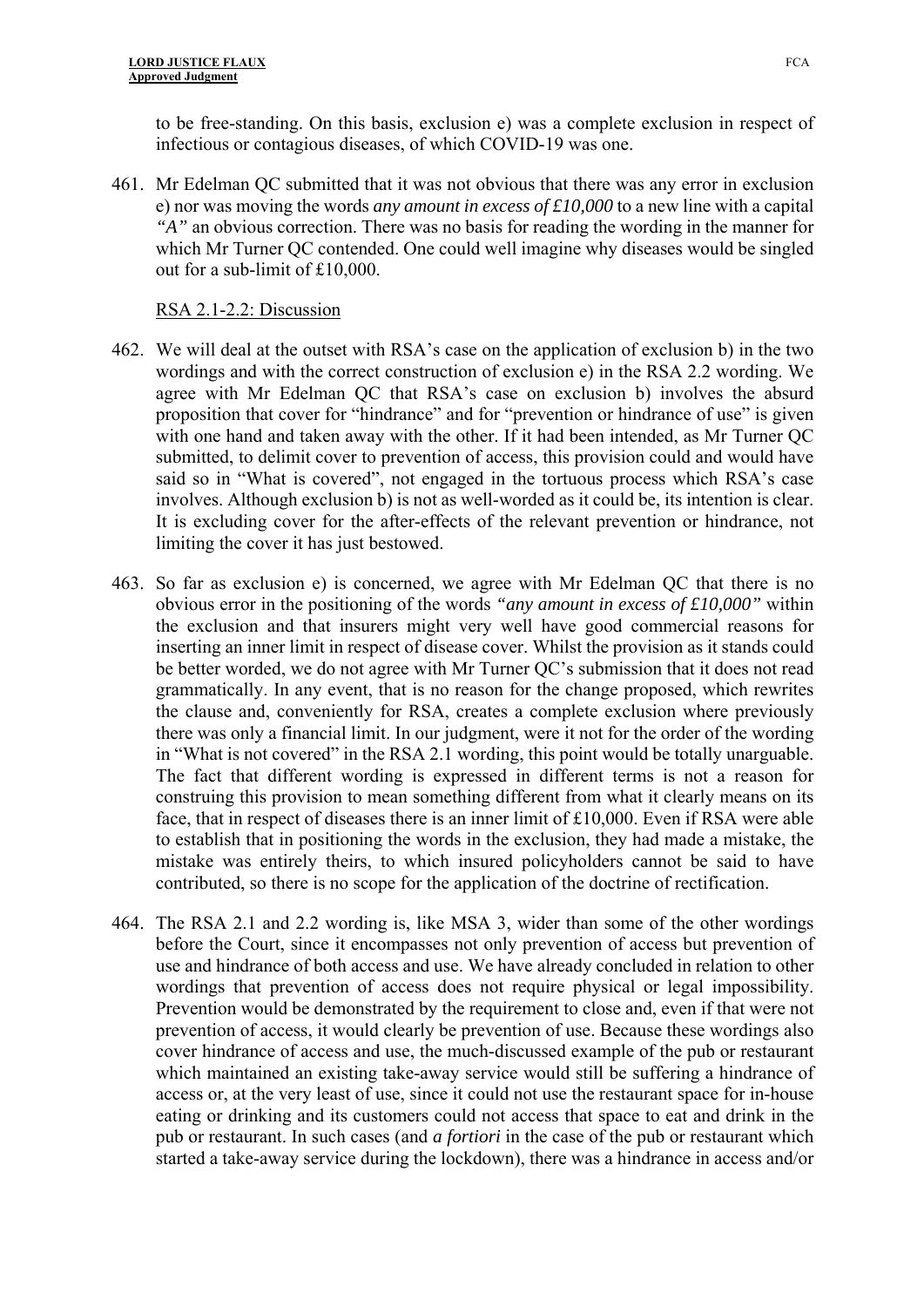use from the point where the pub or restaurant closed its premises for in-house eating and drinking pursuant to the Prime Minister's advice on 20 March.

- 465. It also seems to us that what RSA describes as the Social Distancing Measures and, in particular, Regulation 6 of the 26 March Regulations restricting movement could be said, in a given case, to have hindered use of insured premises, in the sense that it either prohibited a potential customer from visiting non-essential retail premises at all or only permitted that customer to do so for the purposes of essential purchases. Whether or not there was such hindrance would depend upon the particular facts of the case.
- 466. As in the case of the MSA 1 AOCA clause, we consider that the principal difficulty which the FCA faces in relation to this wording is the requirement that the "emergency" ("danger" in the MSA 1 AOCA clause) is *"in the vicinity of the Premises"*. We consider that Mr Turner QC is right that these words are a clear indicator that this is a narrow, localised form of cover, the paradigm example of which would be the police cordoning off an area in which the insured premises are located because of intelligence that materials for bomb-making were located in that area, the example Mr Turner QC gave. It does not seem to us that the fact that, unlike the MSA 1 AOCA clause, this clause also encompasses hindrance and use, in any sense requires an expansion of the geographical limitation on its scope. As we have already said, however elastic the concept of "vicinity" it connotes neighbourhood, the area surrounding the premises. The FCA submitted in relation to the insurers' submissions on the meaning of *"in the vicinity"* generally that they involved reading in the word *"immediate"* before *"vicinity"* but we do not accept that criticism, as it seems to us that the undefined term *"vicinity"* in itself connotes an immediacy of location. What *"in the vicinity"* means in any particular case may depend upon the nature of the *"emergency"* and the facts of the case. However, contrary to Mr Edelman QC's submissions, and at least in the absence of a special definition of the term, as in RSA 4, we do not consider that the entire country can be described as in the vicinity of the insured premises on the wording of this policy. It follows that the government action and advice in response to the national pandemic cannot be said to be due to an emergency in the vicinity, in the sense of in the neighbourhood, of the insured premises.
- 467. There could only be cover under this wording if the insured could also demonstrate that it was an emergency by reason of COVID-19 in the vicinity, in that sense of the neighbourhood, of the insured premises, as opposed to the country as a whole, which led to the actions or advice of the government. As with the AOCA clause and the MSA 3 wording, it is highly unlikely that that could be demonstrated in any particular case. Also, as with that clause, since this is narrow localised cover, the wider issues of causation and counterfactuals which arise in other contexts, do not arise.

### RSA 4: The parties' positions

- 468. Because the RSA 4 wording, like RSA 2.1 and RSA 2.2, encompasses prevention and hindrance of use and access to insured premises (referred to as "locations" in this wording), the parties essentially repeated the same submissions as to the meaning of those words and as to whether government actions or advice prevented or hindered use or access, so that it is not necessary to repeat those submissions.
- 469. On behalf of the FCA, Mr Edelman QC submitted that the requirement in the Prevention of Access-Non Damage definition that the actions or advice of the government were in the Vicinity of the Insured Locations was easily satisfied here. The government actions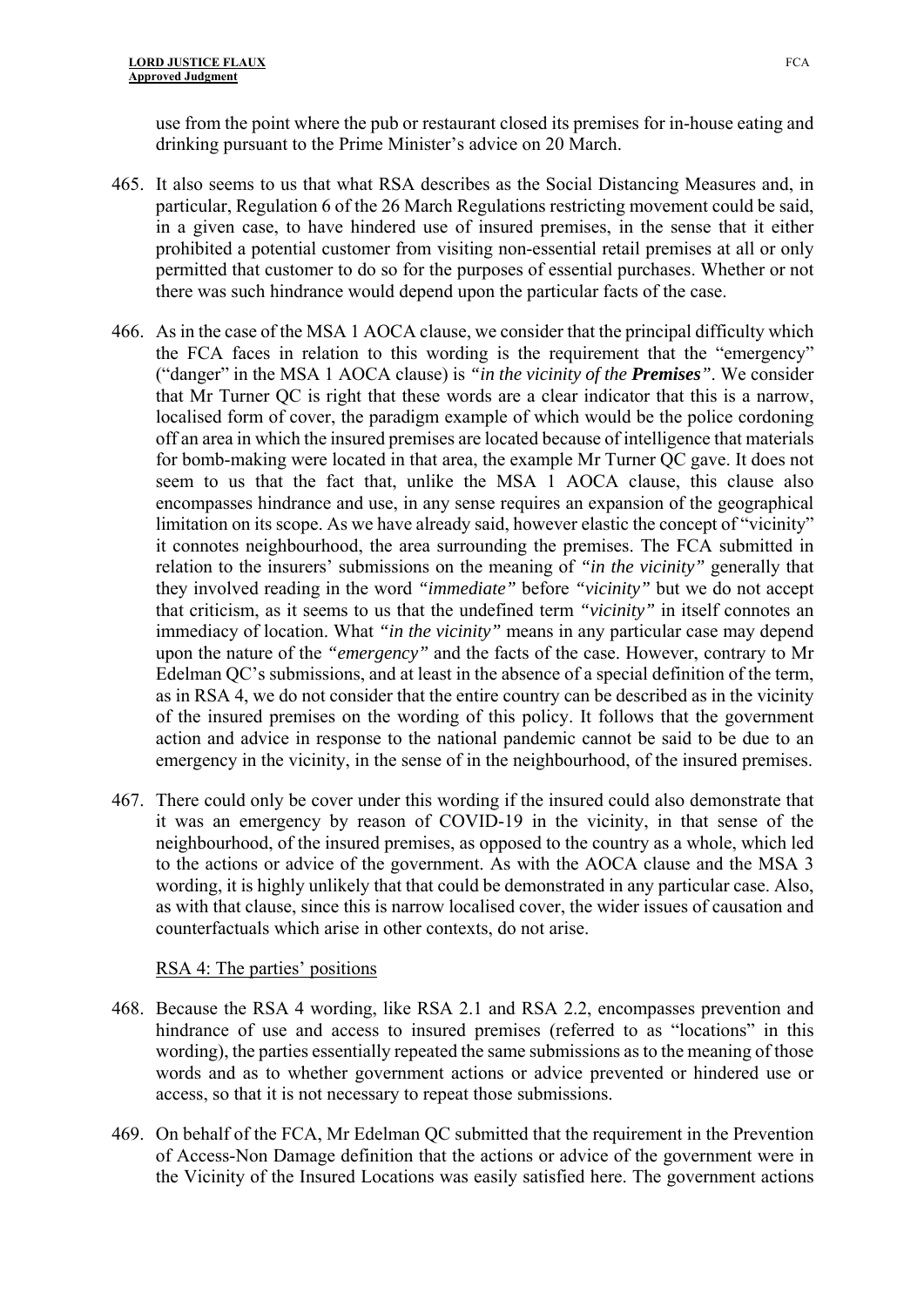and advice took place nationally and without distinction between localities so that they took place throughout the UK including within the Vicinity of the premises.

470. Mr Turner QC contended on behalf of RSA that national actions or advice were not covered, as this would render the Vicinity requirement redundant. The clause only applied where the actions or advice are specific to the Vicinity of the premises even if they also impact a wider area. In relation to an argument by Mr Edey QC on behalf of the HIGA Interveners that RSA's argument gave no effect to the words in the Vicinity definition: *"in which events that occur within such area would be reasonably expected to have an impact*", Mr Turner QC submitted that RSA's construction did give meaning to the words. He gave the example of an insured location on an industrial estate with a single route of access. Plainly anything which happened on that single route of access would be likely to have an impact on the insured premises.

# RSA 4: Discussion

- 471. It is important in considering this Prevention of Access-Non Damage provision to identify first what is the insured peril. In our judgment, this involves three interlinked elements: (i) "interruption or interference to the Insured's Business as a result of (ii) the actions or advice of…governmental authority…in the Vicinity of the Insured Locations (iii) which prevents or hinders the use of or access to Insured Locations during the Period of Insurance." In other words, as in the case of many of the other wordings we are considering, this is a composite peril. However, what is strikingly different about this wording is that it does not require that the actions or advice of the government are "following" or "due to" an "emergency" or "danger" in the vicinity of or within a particular radius of the insured premises. All that it requires in entirely general terms is that the actions or advice of the government are "in the Vicinity of the Insured Locations." Even without the extended definition of "Vicinity" in the RSA wording, we consider that the actions or advice of the government, taken nationally and affecting all insured businesses will inevitably be in the vicinity of the insured premises if they lead to prevention or hindrance of use or access of the insured premises. It is no answer for RSA to say that the actions or advice also affected a substantial number of other insured premises elsewhere. Nowhere in this wording is there any limitation of qualifying actions or advice of government to such actions or advice specific to the insured premises or their vicinity.
- 472. Accordingly, we consider that in principle there will be cover available under this wording in a number of scenarios. Where insured premises closed in response either to government advice from 20 March onwards or to the Regulations, there will be a prevention of access and/or use from the moment of closure. What RSA describes as the Social Distancing Measures, beginning with the Prime Minister's advice on 16 March, could also be said to amount to hindrance of use of insured premises. We repeat the points we made on the RSA 2.1 and 2.2 wording above.

RSA 4: The parties' positions on the trends provision and the counterfactual:

473. We have set out above the relevant trends provision in the RSA 4 wording in the definition of Standard Turnover. Because of the definition of Covered Event, the quantification machinery in this wording does not require any manipulation to make it applicable to non-damage business interruption.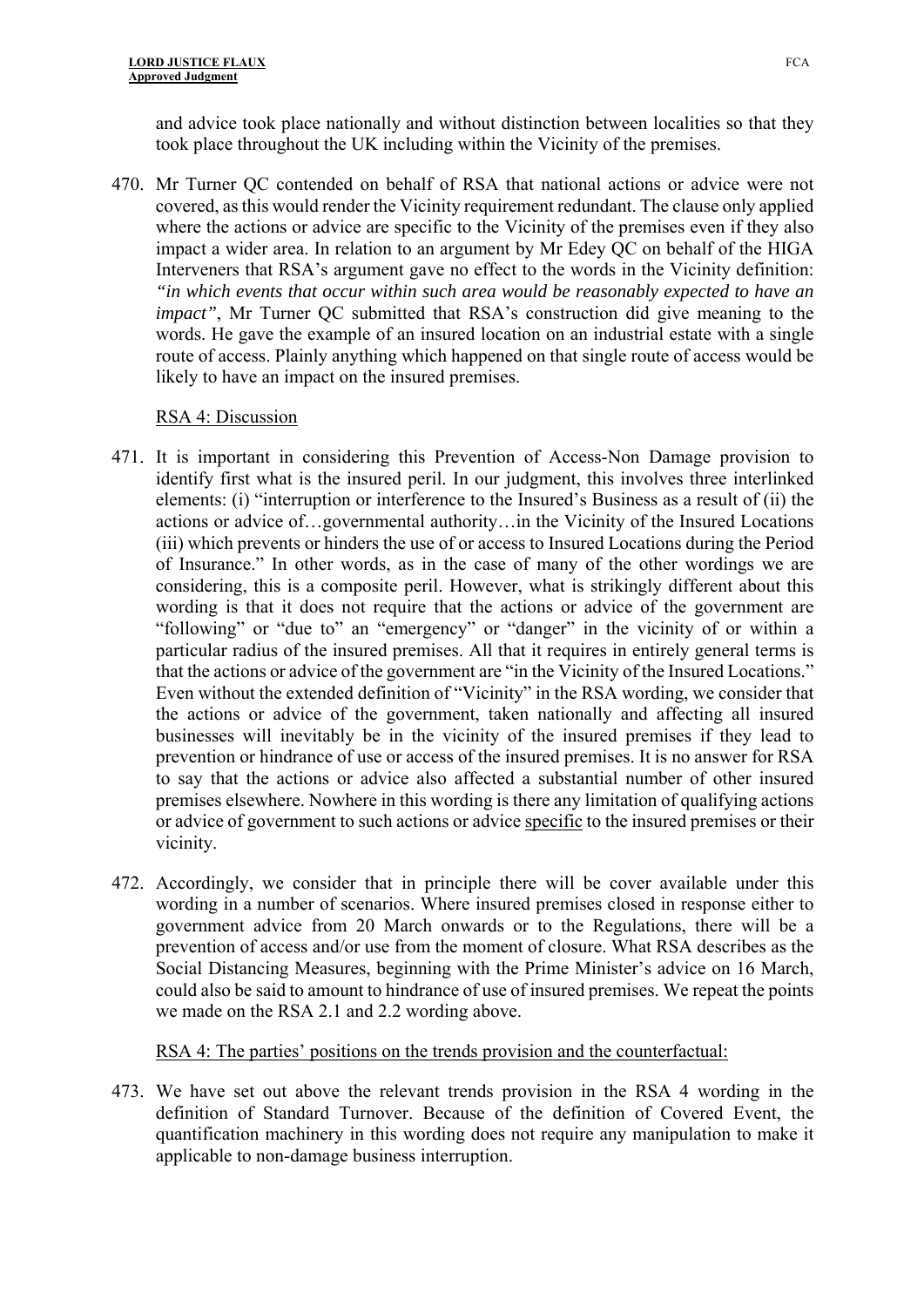474. Mr Turner QC submitted in relation to the Prevention of Access- Non Damage clause that the correct counterfactual was one where you stripped out the actions and advice in so far as they impacted on the insured premises but everything else remained the same, including the Regulations and Social Distancing Measures, which meant that any losses would have been suffered in any event. On behalf of the FCA, Mr Edelman QC submitted that this was ridiculous and you could not engage in cherry-picking or salami slicing of that kind. All relevant aspects of the insured peril, including the nationally imposed government actions and advice had to be stripped out.

### RSA 4: Discussion

- 475. The two important preliminary points we made in relation to the trends provision in the RSA 3 wording apply with equal force here and bear repeating. First, the definition of Standard Turnover with its trends provision is not part of the delineation of cover, but part of the quantification machinery for calculating the business interruption loss on the basis that there is a qualifying prevention of access. Where the policyholder has therefore *prima facie* established a loss caused by an insured peril, it would seem contrary to principle, unless the policy wording so requires, for that loss to be limited by the inclusion of any part of the insured peril in the assessment of what the position would have been if the insured peril had not occurred. Second, subject to the particular wording providing for something different, the object of the quantification machinery (including any trends clause or provision) in the policy wording is to put the insured in the same position as it would have been in if the insured peril had not occurred.
- 476. Here, as we have said, the insured peril is interruption or interference to the Insured's Business as a result of the actions or advice of…governmental authority…in the Vicinity of the Insured Locations which prevents or hinders the use of or access to Insured Locations during the Period of Insurance. The approach which RSA advocates involves a totally unrealistic and artificial counterfactual which assumes that the part of the government actions or advice which relates to the insured premises and their vicinity is stripped out but the nationwide actions and advice remain somehow the same. The fallacy in this approach is that the actions and advice in so far as they affect the insured premises and their vicinity are inseparable from the nationwide actions and advice. They are one and the same. The only way of establishing what the insured's business would have achieved if the Covered Event (here the Prevention of Access-Non Damage peril insured) is to strip out all the prevention and hindrance and all the actions and advice, in other words to assume that there had been no COVID-19.

# *The Zurich policy wordings*

### Zurich: The policyholders and the wordings

477. There are two Zurich policies for consideration. Zurich 1 is a Combined All Risks policy sold mainly, via brokers and other authorised intermediaries, to mid-market companies with a turnover of £5 million or more. Zurich 2 is a Commercial Combined Manufacturing policy. The policyholders under both forms of policy fall into all seven categories with which we are concerned, but with a heavy leaning towards Category 5, service businesses and manufacturers, which accounted for 84% of all the Zurich policyholders.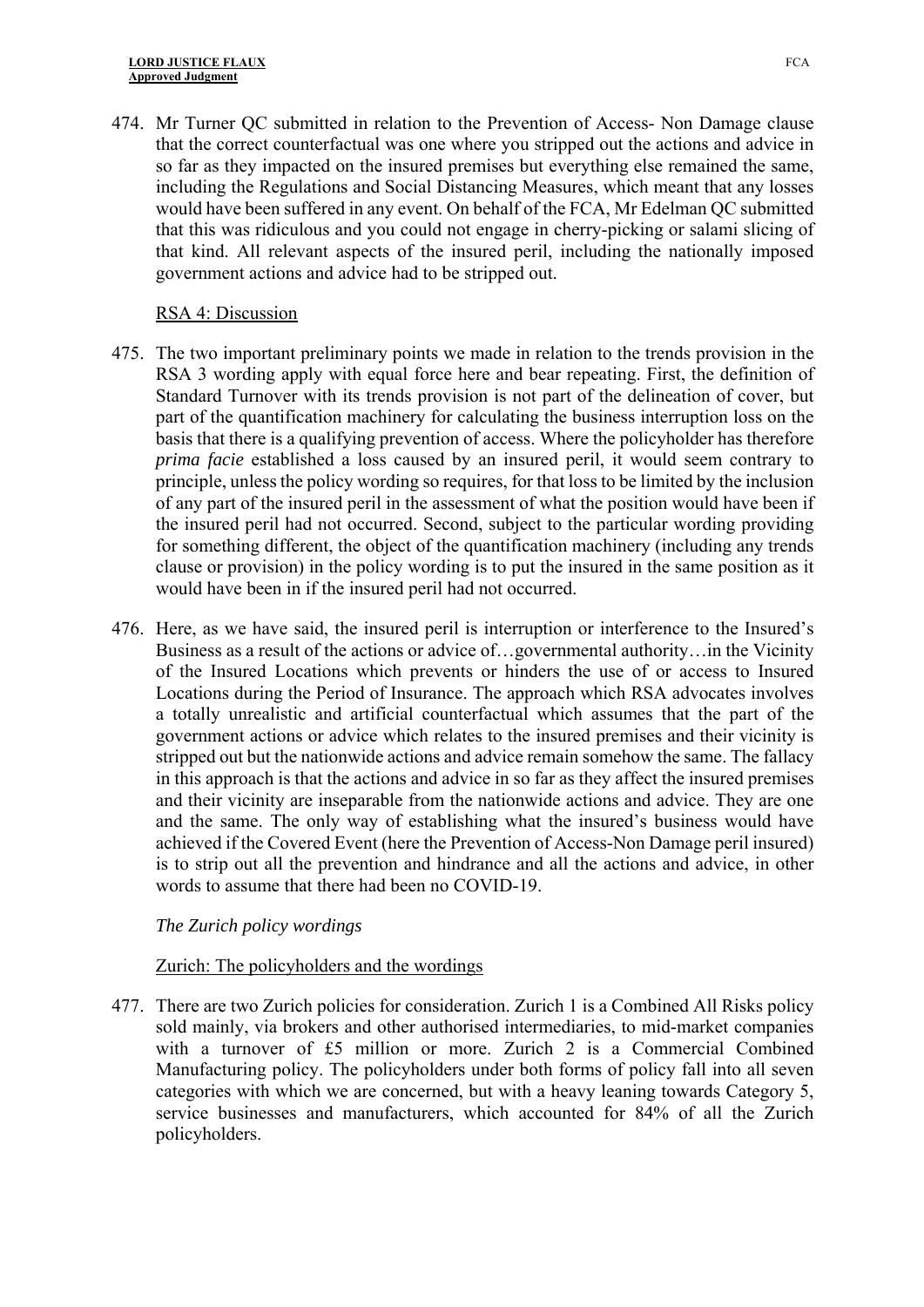478. Each wording contains, as an extension to the standard Business Interruption cover, an Action of Competent Authorities or AOCA clause. The language of each is for present purposes materially identical. The extension is in the Schedule to the policy in the case of Zurich 1 but in the body of the wording in Zurich 2, a distinction which makes no difference to the construction of the clause. We take the relevant provisions primarily as they appear in Zurich 1. The Extensions begin with this "stem wording":

"*EXTENSIONS* 

#### *Section B1*

*The Business Interruption cover is subject to the extensions shown below:* 

*Any loss as insured by this Section resulting from interruption of or interference with the Business in consequence of accidental loss destruction or damage at the under-noted situations or to property as under-noted shall be deemed to be an Incident* …"

479. The AOCA clause then provides (using Zurich 2 by way of illustration for its maximum indemnity period):

#### *"Action of competent authorities*

*Action by the police or other competent local, civil or military authority following a danger or disturbance in the vicinity of the premises whereby access thereto will be prevented provided there will be no liability under this section of this extension for loss resulting from interruption of the business during the first 3 hours of the indemnity period.* 

*The maximum indemnity period is 12 months."* 

480. It will be immediately apparent that this AOCA clause is very similar to the AOCA clause in the MSA 1 wording which we considered above.

Zurich AOCA clause: The parties' positions

- 481. Zurich alone of the insurers whose wordings contain a similar provision originally denied that the government was a *"competent civil authority"* but that point was abandoned by Mr Craig Orr QC on Zurich's behalf at the outset of his oral submissions. At the outset of those submissions, Mr Orr QC also pointed out that a point taken by the FCA that the Maximum Indemnity Period in Zurich 2 was 12 months somehow demonstrated that the relevant danger could last 12 months was a bad point. As Mr Orr QC pointed out, the Indemnity Period was the period after the occurrence of the relevant incident during which the results of the business are affected, not the period during which the danger or disturbance continues. This point was, wisely, not pursued by the FCA orally.
- 482. On behalf of the FCA, Ms Mulcahy QC submitted that "action" by the government could encompass not just legally binding regulations but advice or guidance. The Oxford English Dictionary definition of "action" included "the exertion of energy or influence" and government advice, from the Prime Minister's advice of 16 March onwards, was the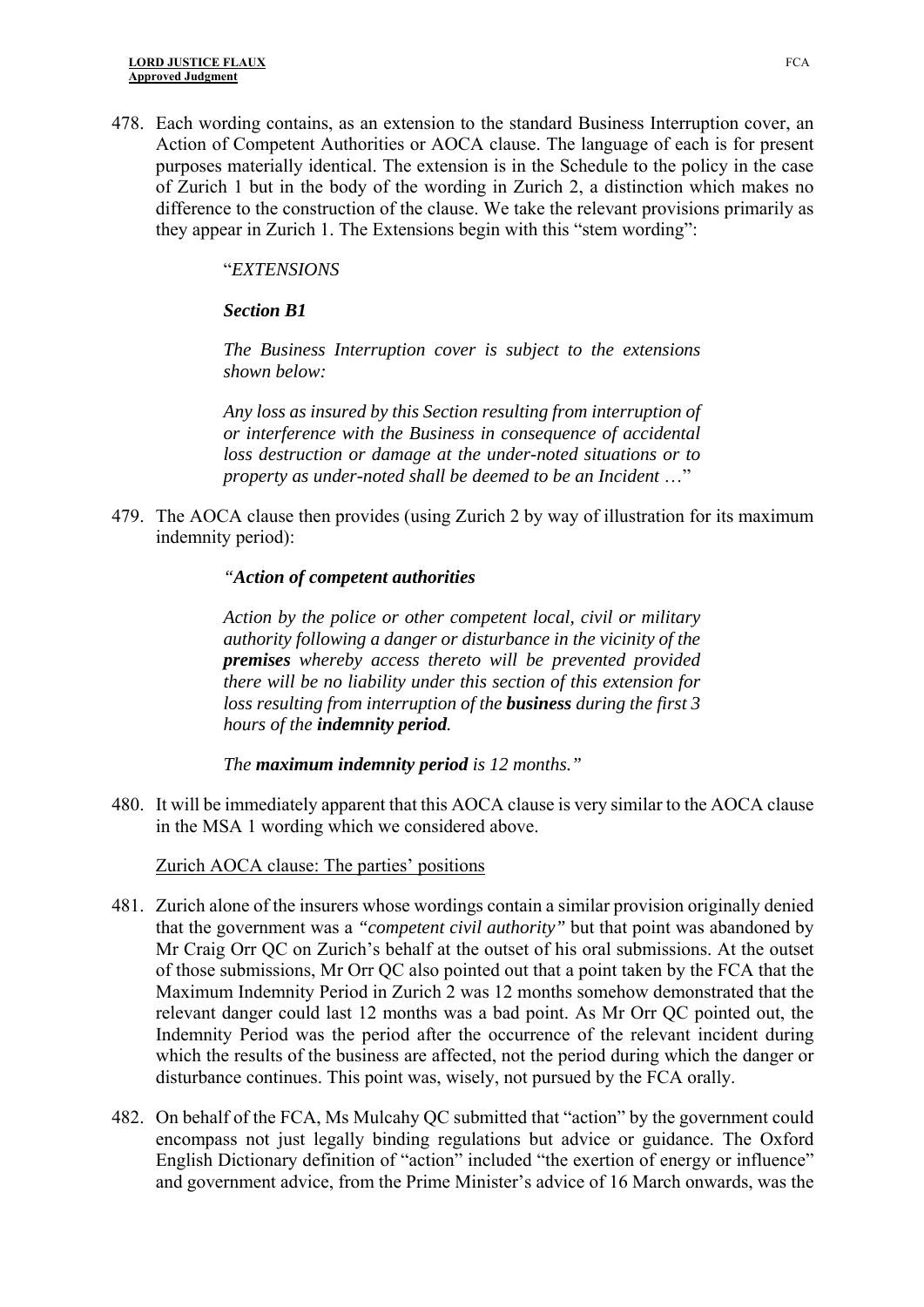exertion of influence. She also referred to the disease clause which includes the words: *"which causes restrictions on the use of the Premises on the order or advice of the competent local authority"* and submitted that "action" was a wider concept than "order" and could encompass government advice or guidance.

- 483. In relation to "prevention of access" she noted that Zurich, like MSA, take the extreme position that the phrase means physical obstruction or impossibility or alternatively, a complete cessation of the business, so that even with the passing of the 21 and 26 March Regulations, the AOCA clause did not come into effect. She submitted that this was a misreading of the Regulations and their effect. The US authorities on which Zurich relied were on different wordings and related to different situations.
- 484. In relation to *"danger or disturbance in the vicinity of the premises"* Ms Mulcahy QC noted that Zurich went so far as to say that "danger" could not encompass disease because there was a specific disease clause, as to which she submitted that there was no presumption against overlap and that if "danger" is given its ordinary and natural meaning, a disease is plainly a danger. In oral submissions, this point was refined by Mr Orr QC to say that "danger" does not encompass a national infectious disease pandemic.
- 485. As for Zurich's point that "vicinity" does not mean "locality" but "immediate locality", she submitted that this was to read the word "immediate" into the clause, which was impermissible. The Zurich wording used the phrase *"immediate vicinity"* elsewhere, as in Condition 1 applicable to Section G in Zurich 1, which relates to the Use of Heat and refers to clearing the area *"in the immediate vicinity of the work"* of loose material (the same provision appearing in Condition 2 applicable to Section K in Zurich 2). She submitted that the definition of "Vicinity" in the RSA 4 wording is a sensible, workable definition. Since the danger of the disease was everywhere in the UK, the whole country was in the vicinity of the insured premises, because the danger everywhere else could reasonably be expected to impact on the insured premises. The suggestion by Zurich that there has to be a specific local danger under this clause was equally misconceived. The fact that a danger was within the vicinity did not prevent it also being elsewhere outside the vicinity.
- 486. The principal submissions on behalf of Zurich by Mr Orr QC echoed submissions addressed by Mr Kealey QC in relation to the MSA 1 AOCA clause. First he submitted that the Zurich wordings drew a clear distinction between prevention and hindrance and access and use as demonstrated by the Extension POA 4 Prevention of Access in Zurich 1 which began: *"Property in the vicinity of the Premises, loss or destruction of or damage to which shall prevent or hinder the use of the Premises or access thereto…"* Prevention of access in this clause should therefore be given a narrow meaning, that access to the premises was physically obstructed or rendered impossible. This construction of "prevention of access" was consistent with US decisions on business interruption insurance where access is "prohibited" or "denied". For example, in the decision of the US District Court (New York) in *Abner, Herrman & Brock, Inc. v Great Northern Insurance Co.,* 308 F. Supp. 2d 331 (2004), the policy provided cover where there was a prohibition of access by a civil authority. There was cover for the period from 11 to 14 September 2001 when access to the insured premises was prohibited by the New York civil authorities in response to the 9/11 attacks, but no cover thereafter when vehicular access was restricted but pedestrian access was permitted.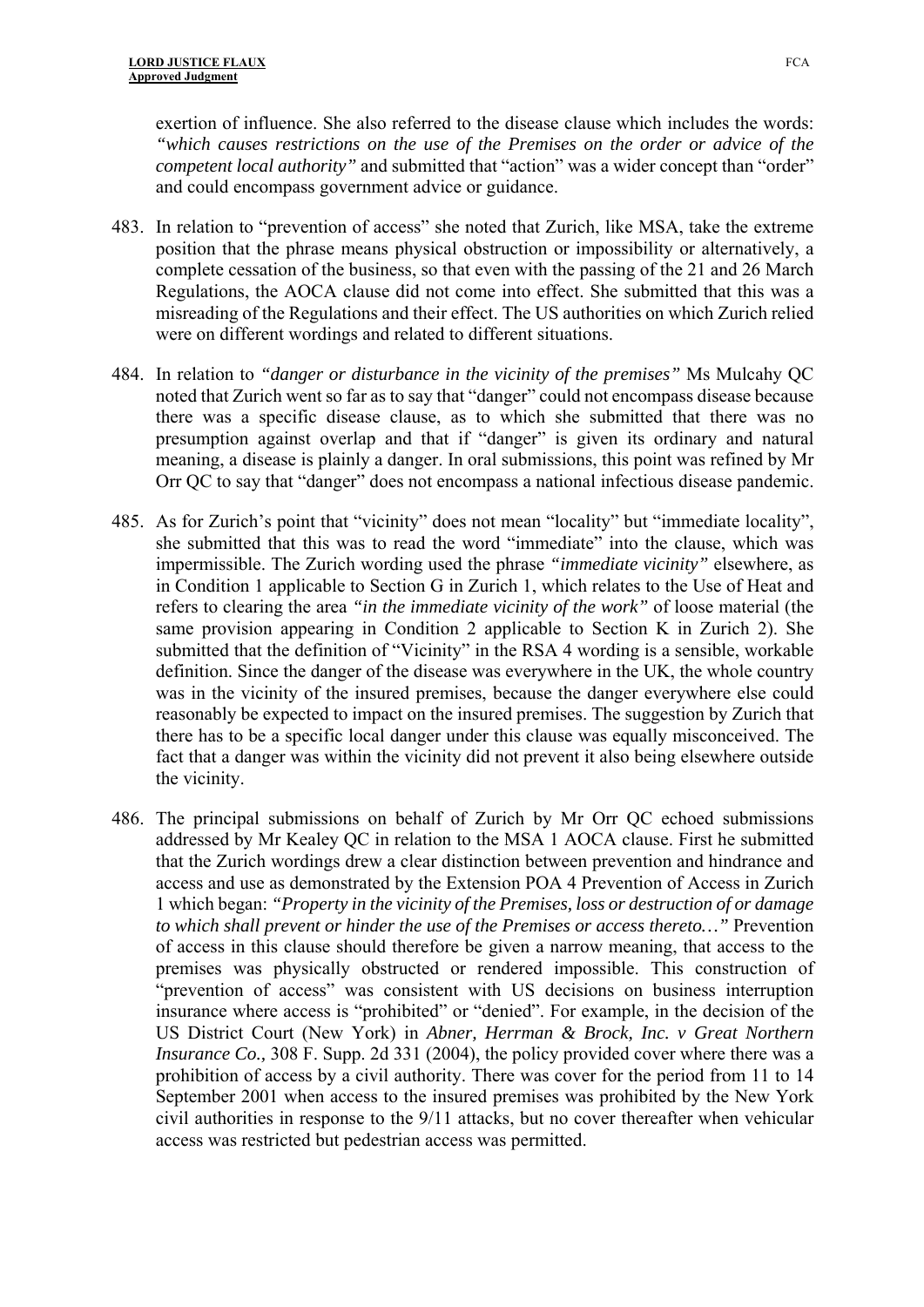- 487. Second, Mr Orr QC submitted that the phrase *"in the vicinity of the Premises"* or *"within the vicinity"* is used not just in the AOCA clause but in the Prevention of Access Extension quoted above and in the Loss of Attraction extension in Zurich 2 and should be given the same meaning wherever it occurs, connoting that the relevant event occurs close to or nearby the insured premises, in close specific proximity to the premises. This was especially so of the Prevention of Access Extension since, unless the damaged property is near or close to the insured's premises, the damage to that property would be unlikely to prevent or hinder access to the insured's premises.
- 488. Mr Orr QC's third point was that these extensions to the Business Interruption cover provide pockets of cover, each limited by its own specific requirements, so that there is no blanket coverage for example in respect of danger or notifiable diseases. That was particularly apparent from the notifiable diseases extension. The same circumscription of cover was apparent in the AOCA extension: (i) that the geographical location of the danger or disturbance must be "*in the vicinity*"; (ii) that the danger or disturbance in the vicinity must cause the action by the relevant authority, i.e. the one must follow the other and (iii) the type of public authority action which triggered cover must prevent access to the premises. He submitted that these limitations were fundamental but were ignored by the FCA in their arguments. He noted that the causal link between the vicinity and the government action was an important distinction between this wording and the Arch "Government or Local Authority Action" clause.
- 489. Like Mr Kealey QC before him, Mr Orr QC submitted that the paradigm case contemplated by the AOCA clause is a bomb scare, a brawl or a serious traffic accident, in response to which the police or other relevant authority takes action which prevents access to the insured premises, that is shuts off access for all purposes because access to the premises is unsafe or needs to be kept clear for the emergency services or police investigations. As *Riley on Business Interruption Insurance* 10<sup>th</sup> edition at §10.34 explains, these types of AOCA extensions arose out of terrorist activity in the UK in the 1980s and 1990s which involved devices that did not explode, not just those that did, so that traditional business interruption cover contingent on property damage did not respond.
- 490. Mr Orr QC submitted that since the clear objective intent of the AOCA clause was to provide cover in respect of prevention of access as a result of action by the relevant authority in response to such a local incident, that was a very long way from a pandemic and government response nationally to it. If one were drafting an extension to apply to government measures in response to a pandemic, it would certainly not look like the AOCA extension and no reasonable reader could think that this extension covered the pandemic or the wholly unprecedented measures the government took in response.
- 491. We have already noted above Mr Orr QC's submission that "a danger" does not encompass a national infectious disease pandemic, but rather a transient incident posing a risk of danger such as a bomb threat or fire. What is meant by "a danger" is given further colour by the words "or disturbance" which reinforce that the clause is contemplating an incident specific to the locality of the premises rather than a continuing countrywide state of affairs.
- 492. He submitted that the clause was focusing on the local danger or disturbance in the vicinity and its connection with the relevant civil authority action. It was not focusing on the connection between the civil authority action and any danger or disturbance outside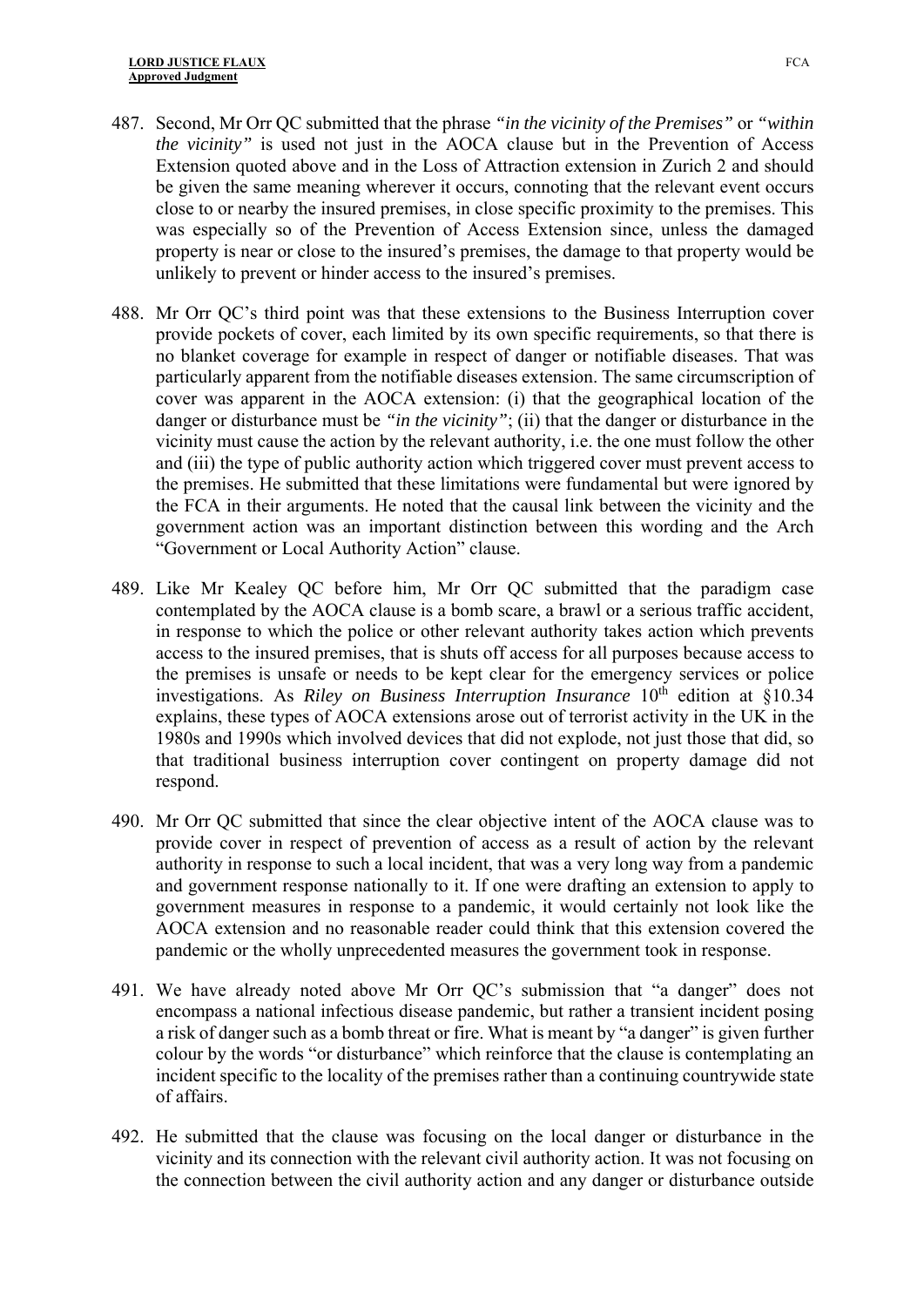the vicinity. The meaning of "in the vicinity" was best encapsulated in the term "in the immediate locality". The FCA's argument that this could not be so because of the use of the words "in the immediate vicinity" in the condition about hot work was a false point. That condition is to do with welding and other hot work and "in the immediate vicinity" means effectively the small area where the hot work is being carried out. The phrase was being used in a very different context and did not assist.

493. Mr Orr QC submitted that the use of "following" in the AOCA clause meant that the relevant civil authority action (a) must come later in time than the danger or disturbance in the vicinity of the premises and (b) must have resulted from that danger or disturbance. In other words, he submitted that the causal connection was akin to proximate causation.

# Zurich AOCA clause: Discussion

- 494. As we said above in our discussion of coverage under the Arch wording, the touchstone of prevention is impossibility, whereas hindrance connotes that access is rendered particularly difficult. To that extent, we agree with insurers that the FCA case conflates prevention with hindrance. However, we consider that Mr Orr QC's submission, like that of Mr Kealey QC before him, that access has to be physically and legally impossible, goes too far and is unduly narrow. The stem wording for the Extensions in Zurich 1 refers to *"Any loss…resulting from interruption of or interference with the Business"* which it is clear from the opening words of section B1 Business Interruption –All Risks means the Business carried on at the Premises. Accordingly, what the AOCA clause is focusing on is prevention of access to the premises for the purpose of carrying on the business. As we said in relation to the MSA 1 AOCA clause, it seems to us that the interpretation of what is meant by "prevention of access" advocated by Mr Lockey QC on behalf of Arch is a realistic one. It connotes closure of the premises for the purposes of carrying on the business, so that there is prevention of access even if the insured can still access the premises physically for other purposes, such as carrying out routine maintenance. In this regard, we did not find the US authorities on different policies using different words such as "prohibition" or "denial" of any assistance.
- 495. We also consider that, as in the case of the Arch wording and the MSA 1 AOCA clause, only total closure rather than partial closure will amount to prevention of access and we repeat in that regard what we said above in the context of the MSA 1 AOCA clause about issues such as the continuation of takeaway services.
- 496. However, as in the case of the other insurers who insure policyholders in Category 5, we do not consider that there can be said to have been a prevention of access to their premises which were never required to close and about which the 21 and 26 March Regulations were silent. It is no answer for the FCA to rely upon Regulation 6 of the 26 March Regulations restricting movement. At most that was a hindrance of use of Category 5 premises which this clause does not cover.
- 497. The next question raised by the Zurich AOCA clause is what is meant by *"Action by the Police or other competent Local, Civil or Military Authority"*. Whilst we see the force of the submissions made by Ms Mulcahy QC as to the dictionary meaning of "action", the word has to be read in context. In this clause, it is *"action…whereby access* [to the premises] *shall be prevented".* As in the case of the MSA 1 AOCA clause, it seems to us that this connotes steps taken by the relevant authority which have the force of law, since it is only something which has the force of law which can prevent access. Furthermore,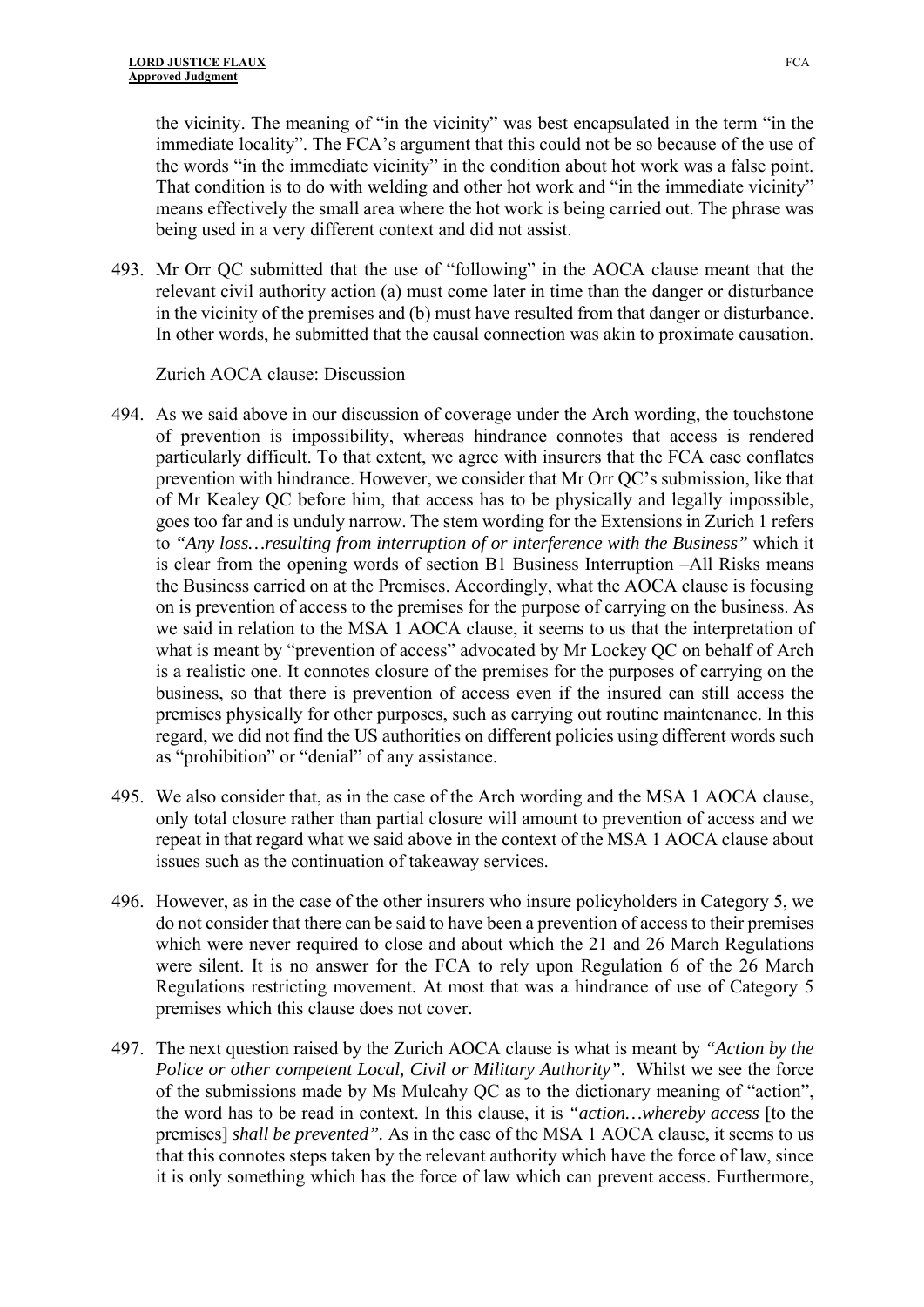if it had been intended to encompass advice in this clause, the parties could and would have said so expressly, as they did in the disease clause. It follows that the only "action" of the government which would qualify under this clause is the imposition of the 21 and 26 March Regulations and any subsequent Regulations or legislation with the force of law.

- 498. The final issue in relation to coverage under the Zurich AOCA clause concerns the requirement for the government action to be: *"following a danger or disturbance in the vicinity of the Premises".* It is first necessary to consider the meaning of the word "following". We do not consider that Mr Orr QC is right that it is akin to proximate causation. Rather, as we said in relation to the MSA 1 AOCA clause, as the FCA accepts, it connotes some causal connection, however loose, between in this instance the government action and the interruption of or interference with the business. Given that there has to be such a causal connection, we do not consider that anything turns on the precise meaning of "following".
- 499. In relation to *"danger…in the vicinity of the Premises"* we agree with Mr Orr QC that this clearly indicates that this is narrow localised cover intended to cover dangers occurring in the locality of the insured's premises, of which the paradigm example is a bomb scare. We also agree that the FCA's criticism that Zurich is reading in the word "immediate" before "vicinity" is misplaced. As we have said elsewhere, the undefined term "*vicinity"* in itself connotes an immediacy of location. Furthermore, the reference to *"in the immediate vicinity"* in the conditions about welding and hot work are in an entirely different context not concerned with the vicinity of the insured premises at all.
- 500. We also agree that the word "danger" gains some colour from its juxtaposition with "disturbance". The paradigm example of a "disturbance" in this context would be an affray or brawl. In our judgment "vicinity" although not defined, does have a local connotation of the neighbourhood of the premises. What that constitutes may depend on the nature of the danger or disturbance and the particular facts of the case, but, contrary to the FCA's submissions, we do not consider that the entire country can be described as in the "vicinity" of the insured premises. As Mr Orr QC correctly submitted, the overall phrase *"a danger or disturbance in the vicinity of the Premises"* contemplates an incident specific to the locality of the premises rather than a continuing countrywide state of affairs.
- 501. Accordingly, on the true construction of the Zurich AOCA clause, the government action in imposing the Regulations in response to the national pandemic cannot be said to be following a danger in the vicinity, in the sense of in the neighbourhood, of the insured premises.
- 502. Even if there were a total closure of insured premises pursuant to the Regulations, there could only be cover if the insured could demonstrate that it was the risk of COVID-19 in the vicinity, in that sense of the neighbourhood, of the insured premises, as opposed to in the country as a whole, which led to the action of the government in imposing the Regulations. It is highly unlikely that that could be demonstrated in any particular case. The narrow, localised nature of this cover means that the wider issues of causation and counterfactuals, such as we have discussed in relation to the Arch, EIO and RSA 4 wordings above and such as we discussed earlier in relation to the so-called "disease clauses" do not arise.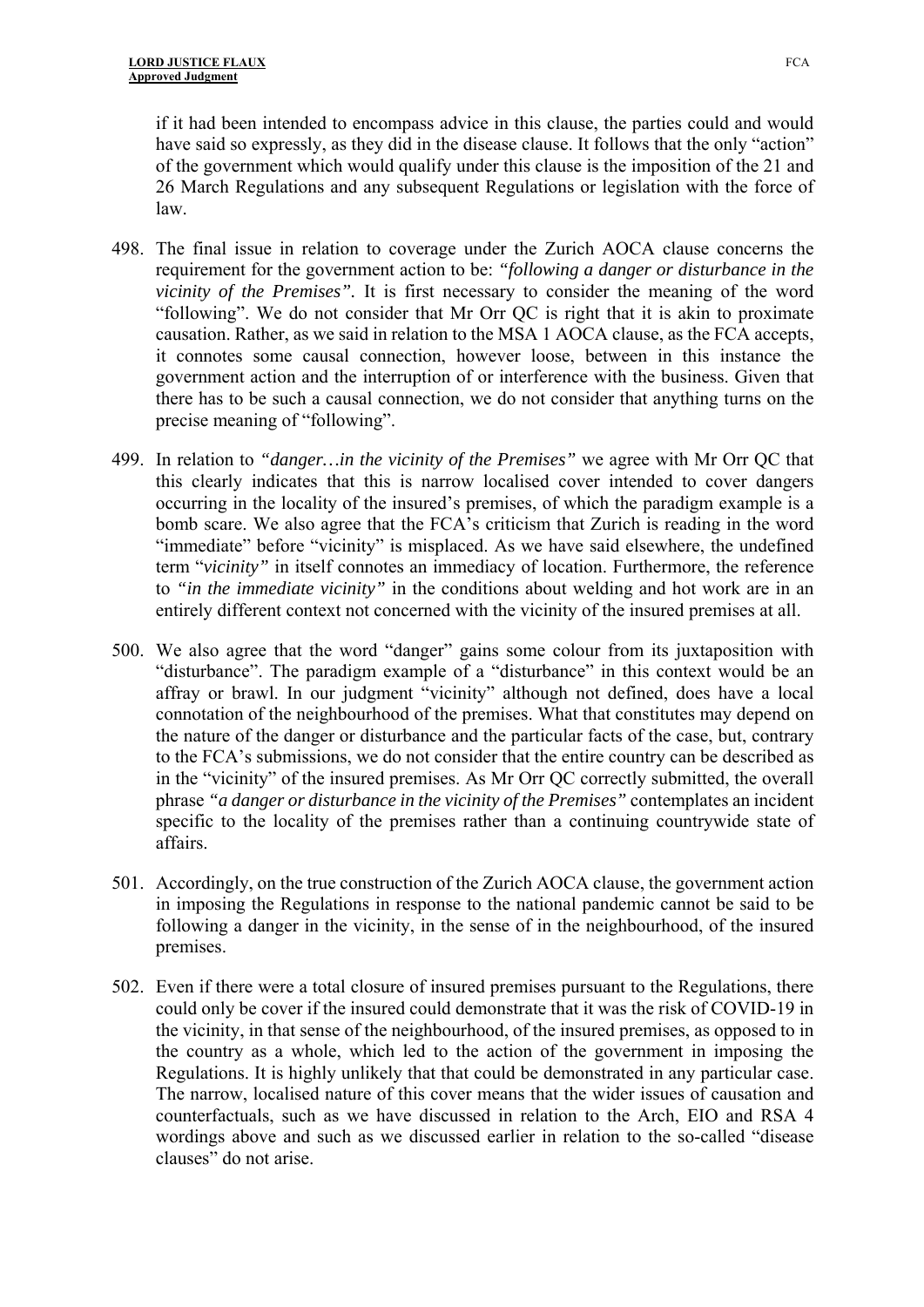## **G. Causation**

- 503. The insurers prepared an 82 page joint skeleton on the issues of causation to which they contend this case gives rise and Mr Kealey QC addressed us on behalf of all the insurers on those issues for most of Day 4 of the hearing. With no disrespect to the diligence, erudition and ingenuity of insurers' counsel, we do not propose to set out a lengthy exegesis of the relevant principles. As will be apparent from what we have said in our analysis of the various wordings, it seems to us that the issues of causation in this case resolve themselves as part of the process of construction of those wordings.
- 504. Since, as we have said, the insurers place heavy reliance on the decision of Hamblen J (as he then was) in *Orient Express* which they contend supports their case in relation to the counterfactual and on "but for" causation, we do need to analyse that decision. In *Orient Express* the insured OEH owned a hotel in the French Quarter of New Orleans. It made a claim for material damage and business interruption losses after the hotel suffered significant damage as a consequence of Hurricanes Katrina and Rita. It was closed for some months and OEH suffered significant business interruption losses. The insurance was in effect an all risks policy, the insuring clause of which provided:

"*In consideration of the Insured... paying the premium... the Insurers... agree... to indemnify the Insured:* 

*(a) under the Material Damage and Machinery Breakdown Sections against direct physical loss destruction or damage except as excluded herein to Property as defined herein such loss destruction or damage being hereafter termed Damage* 

*(b) under the Business Interruption Section against loss due to interruption or interference with the Business directly arising from Damage and as otherwise more specifically detailed herein*."

505. There was also an insuring clause at the beginning of the Business Interruption section which provided:

> "*If any property owned used or otherwise the responsibility of the Insured for the purpose of or in the course of the Business suffers Damage as defined or there occurs an event or circumstances as described elsewhere in this Section of the Policy and the Business be in consequence thereof interrupted or interfered with the Insurers will pay to the Insured the amount of the loss resulting from such Interruption in accordance with the provisions contained therein*".

506. By extension, the policy also provided cover against Prevention of Access ("POA") and Loss of Attraction ("LOA") in these terms:

> "*This policy is extended to include reduction in Revenue incurred by the Insured:*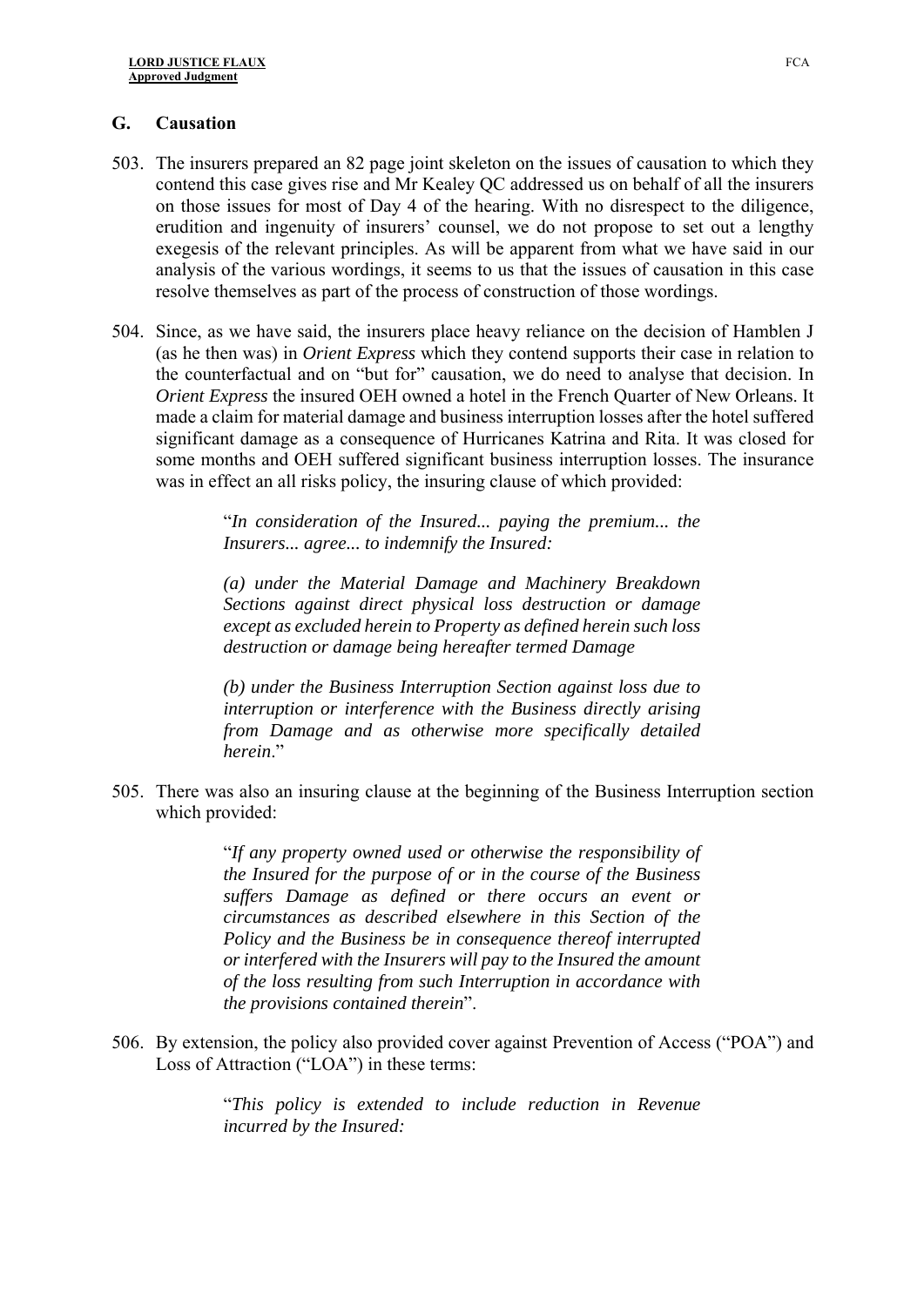*(a) arising out of Property in the vicinity of any location owned occupied or operated by the Insured suffering Damage or being closed (in whole or part) or deemed unusable by a competent authority and which shall consequently prevent or hinder the use of the location concerned or access thereto whether Property Insured shall be damaged or not;...* 

*This Policy extends to indemnify the Insured in respect of a reduction in Revenue resulting directly from loss destruction or damage to property or land in the vicinity of any premises owned and/or managed by the Insured and insured under this Policy*."

507. The policy also contained a trends clause in the following terms:

"*In respect of definitions under 3, 4, 5 and 6 above for Gross Revenue and Standard Revenue adjustments shall be made as may be necessary to provide for the trend of the Business and for variations in or special circumstances affecting the Business either before or after the Damage or which would have affected the Business had the Damage not occurred so that the figures thus adjusted shall represent as nearly as may be reasonably practicable the results which but for the Damage would have been obtained during the relative period after the Damage*."

- 508. The insurers provided an indemnity to OEH under the POA and LOA extensions but they were subject to much lower limits than the main business interruption provision under which the insurers refused to indemnify OEH, essentially on the grounds that OEH could only recover in respect of loss which it could show would not have arisen had the damage to the hotel not occurred. Since the hurricanes had devastated the whole of the surrounding area of New Orleans, OEH would have suffered the same business interruption loss even if the hotel had remained undamaged, since no one would have visited the hotel given the devastation in the vicinity.
- 509. The dispute was referred to arbitration before a distinguished panel consisting of Sir Gordon Langley, George Leggatt QC and John O'Neill FCII. There was no dispute that the hotel suffered considerable physical damage from the hurricanes and that this caused interruption or interference with the business of the hotel. However, in relation to the question as to what loss resulted from that interruption, the insurers submitted that the cause of the loss had to be shown by OEH to be interruption or interference resulting from the physical damage to the hotel, not from damage to the city. The arbitrators considered that OEH could not provide a convincing answer to that submission and held that a "but for" causation approach was appropriate and that: "it is necessary to assess the BI loss on the hypothesis that the hotel was undamaged but the City of New Orleans was devastated as in fact it was".
- 510. OEH obtained permission to appeal under section 69 of the Arbitration Act 1996 in respect of two questions of law, framed as follows:

"(1) Whether on its true construction, the policy provides cover in respect of loss which was concurrently caused by: (i) physical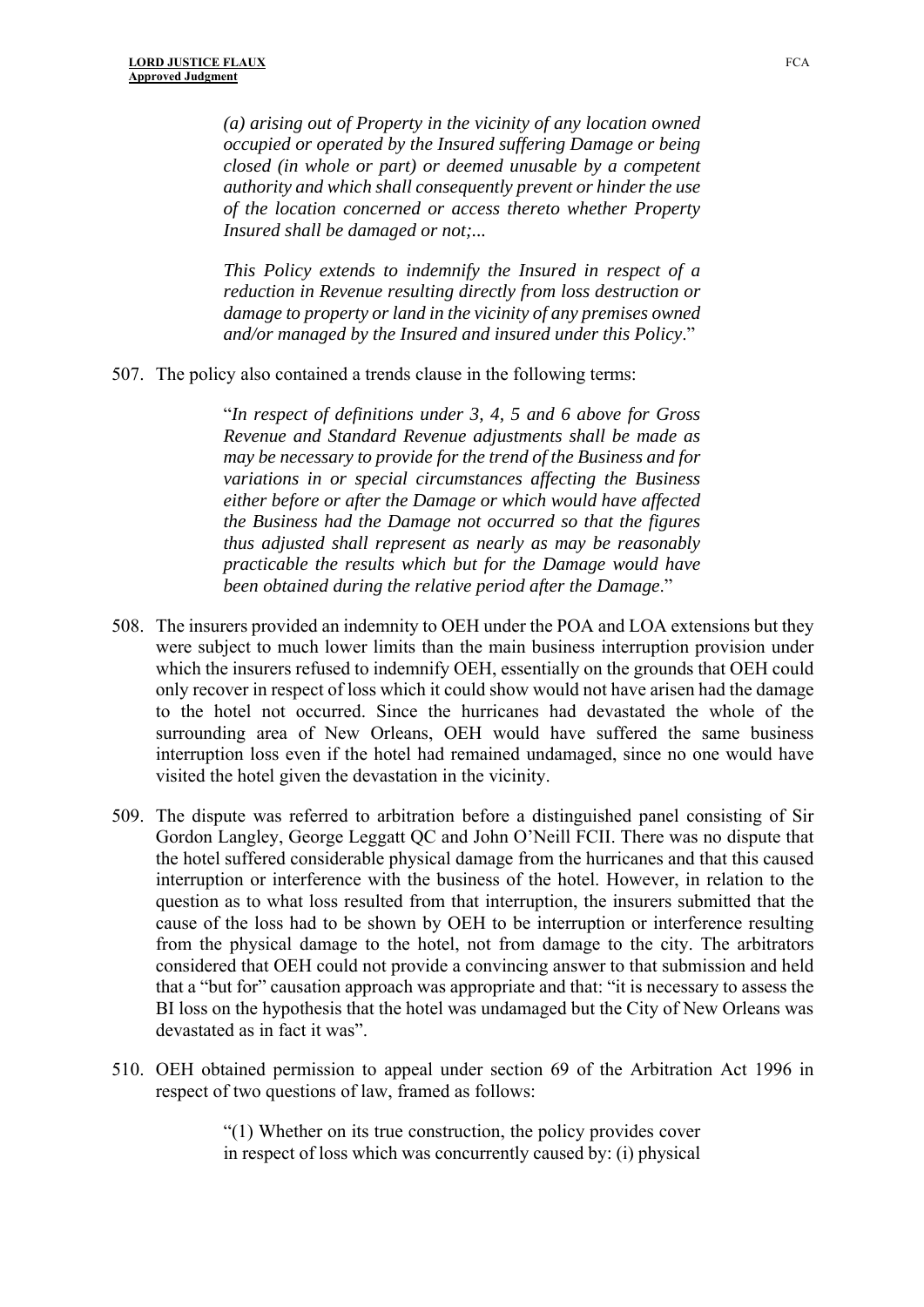damage to the property; and (ii) damage to or consequent loss of attraction of the surrounding area;

(2) Whether on the true construction of the policy, the same event(s) which cause the damage to the insured property which gives rise to the business interruption loss are also capable of being or giving rise to 'special circumstances' for the purposes of allowing an adjustment of the same business interruption loss within the scope of the 'Trends clause'".

511. The appeal was heard by Hamblen J. In relation to the first question of law, he noted at [20] of his judgment, the insurers' argument (which he appears to have accepted) that the question was moot, because the tribunal had not excluded recovery of losses concurrently caused by damage to the hotel and damage to the vicinity but only losses which would have been suffered in any event but for damage to the hotel. He said that at the hearing it became apparent that the critical issue of law was the appropriateness of applying the "but for" causation test in the case. At [21] he said that OEH accepted that the normal rule for determining causation in fact was the "but for" test, generally a necessary but not a sufficient condition. He then set out the applicable principles in relation to causation in fact as summarised in *Clerk & Lindsell on Torts* and *McGregor on Damages*. The end of the citation from *McGregor* referred to exceptions to the "but for" test in the interests of fairness and reasonableness in the context of negligence claims:

> "The typical situation where an extension of liability may prove necessary in the interests of fairness and reasonableness, with a consequent departure from the "but for" test, is where two or more acts or events or agencies are involved and the wronged claimant is unable to prove which act, event or agency has caused the harm."

512. At [24], the judge recorded that OEH submitted that this was such a case requiring the relaxation of the standard, referring to the judgment of Lord Nicholls in *Kuwait Airways Corporation v Iraqi Airways Co (Nos. 4 and 5)* [2002] 2 AC 883 where at [73]-[74] he said:

> "…Even the sophisticated variants of the "but for" test cannot be expected to set out a formula whose mechanical application will provide infallible threshold guidance on causal connection for every tort in every circumstance. In particular, the "but for" test can be over-exclusionary.

> 74. This may occur where more than one wrongdoer is involved. The classic example is where two persons independently search for the source of a gas leak with the aid of lighted candles. According to the simple "but for" test, neither would be liable for damage caused by the resultant explosion. In this type of case, involving multiple wrongdoers, the court may treat wrongful conduct as having sufficient causal connection with the loss for the purpose of attracting responsibility even though the simple "but for" test is not satisfied. In so deciding the court is primarily making a value judgment on responsibility. In making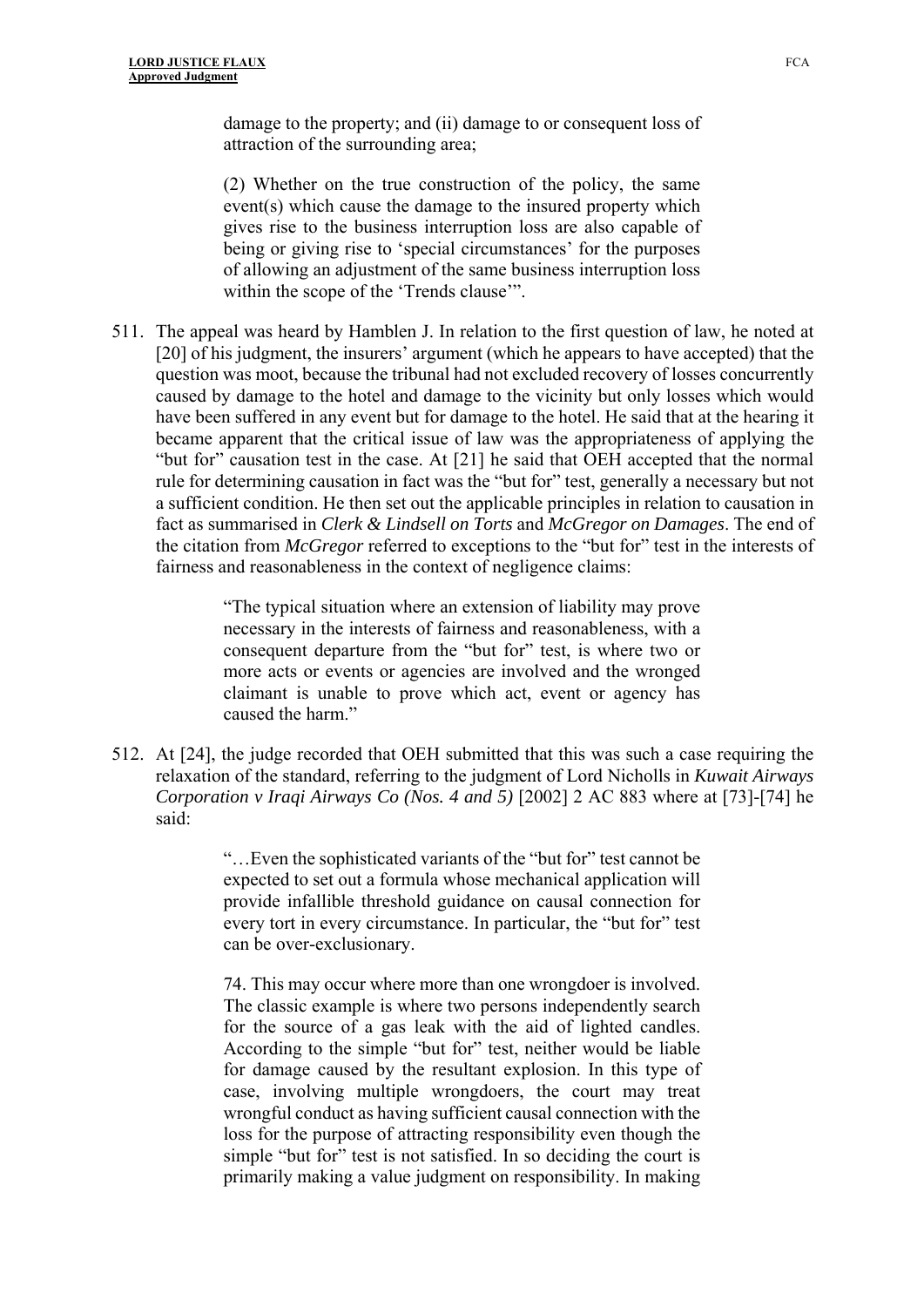this judgment the court will have regard to the purpose sought to be achieved by the relevant tort, as applied to the particular circumstances."

- 513. At [25] Hamblen J recorded that OEH contended that the same approach should be applied in contract, contending that this was "a case of two concurrent independent causes in relation to which the application of the "but for" test would lead to the untenable conclusion that neither of the causes caused the business interruption loss." He then set out a further passage from *Clerk & Lindsell* relied upon by OEH dealing with "Successive Sufficient Causes" and a passage from *Hart & Honoré on Causation in the Law* which posits the case of two causes being present each sufficient to bring about the same harm, giving amongst other examples that of two men firing guns at their victim simultaneously both of which lodge in his brain.
- 514. At [29] the judge said:

"Although OEH cannot point to any insurance or indeed contract case in which it has been held to be inappropriate to apply the "but for" test, it relies on the generally accepted principle that where there are two proximate causes of a loss an insured can recover on the basis that it is sufficient that one of the causes was a peril insured, provided that the other cause is not excluded – see *J J Lloyd Instruments Ltd v Northern Star Insurance Co Ltd (The Miss Jay Jay)* [1987] 1 Lloyd's Rep 32. Whilst to date this has been a principle applied in respect of concurrent interdependent causes, OEH submits that it should equally be applied to concurrent independent clauses [sic]."

515. He then referred to OEH's argument that some support for that approach was to be found in *IF P&C Insurance Ltd v Silversea Cruises Ltd* ("*The Silver Cloud*") [2003] EWHC 473 (Comm); [2004] Lloyd's Rep IR 217 and [2004] EWCA Civ 769; [2004] Lloyd's Rep IR 696, but concluded at [32] that he agreed with the insurers that no great assistance could be derived from that case, which largely turned on the factual conclusions and, in particular, it did not address the specific issue of two concurrent independent causes or the applicability of the "but for" causation test in such a case. At [33] the judge went on to say:

> "Nevertheless, in my judgment as a matter of principle there is considerable force in much of OEH's argument. As a general rule the "but for" test is a necessary condition for establishing causation in fact. However, there may be cases in which fairness and reasonableness require that it should not be a necessary condition. This is most likely to be in the context of negligence or conversion claims, but I would accept that in principle it is not limited to tort or to particular torts. I would also accept that a case in which there are two concurrent independent causes of a loss, with the consequence that the application of the "but for" test would mean that there is no cause of the loss, is potentially an example of a case in which fairness and reasonableness would require that the "but for" test should not be a necessary condition of causation, particularly where two wrongdoers are involved.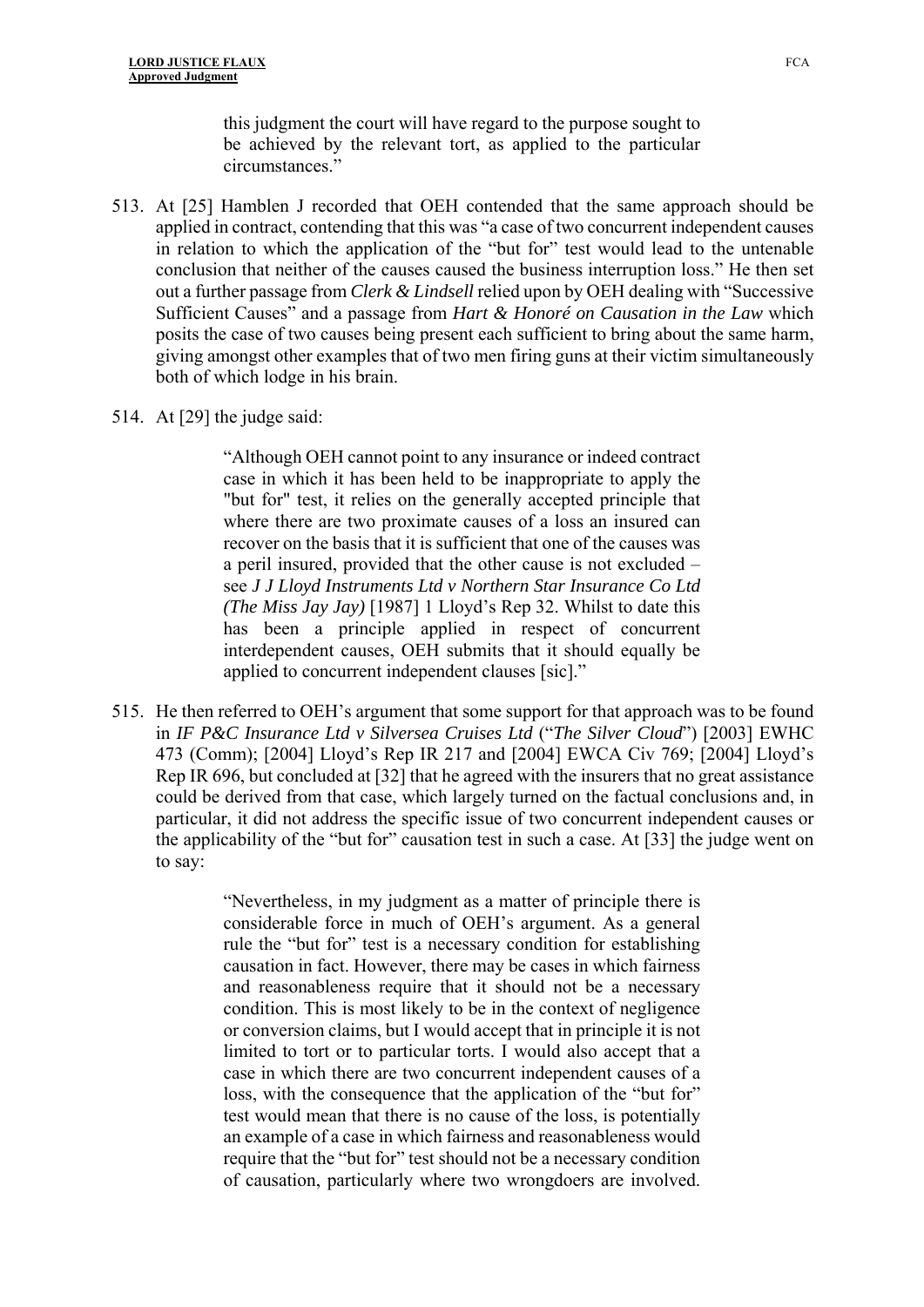However, whether or not that is so will depend on all the circumstances of the particular case and ultimately the issue is whether the Tribunal erred in law in applying a "but for" causation approach under this Policy on the facts as found by them. There are a number of difficulties in so establishing."

- 516. Hamblen J then set out those difficulties, first of which was that it was agreed under this policy, by the trends clause, that a "but for" approach to causation should be adopted to the assessment of loss of revenue. Second was that whether fairness and reasonableness required that the "but for" test should not be applied was very much a matter of fact for the arbitration tribunal not for the court on an appeal limited to questions of law. At [37] he noted that the issue had not been addressed by the tribunal which had made no findings in relation to it. Third, he said at [38] that he was not satisfied that fairness and reasonableness did require that the "but for" test was not applied. He gave various examples of alternative scenarios such as an undamaged hotel in an undamaged city but concluded that since that would measure gross operating profit which OEH would have made if the hurricanes had not struck at all, that would compensate OEH for all business interruption losses even if not caused by the damage and thus not recoverable under the main insuring clause.
- 517. He continued at [39]:

"Further, it is not the case that the application of the "but for" test means that there can be no recovery under either the main Insuring Clause or the POA or LOA. If, for the purpose of resisting the claim under the main Insuring Clause, Generali asserts that the loss has not been caused by the Damage to the Hotel because it would in any event have resulted from the damage to the vicinity or its consequences, it has to accept the causal effect of that damage for the POA or LOA, as indeed it has done. It cannot have it both ways. The "but for" test does not therefore have the consequence that there is no cause and no recoverable loss, but rather a different (albeit, on the facts, more limited) recoverable loss."

518. He thus concluded that the tribunal had not erred in law in adopting the "but for" approach to causation and answered the first question of law in the affirmative. In relation to the second question of law, the judge set out in detail the various arguments advanced by Mr Schaff QC (who had not appeared for OEH at the arbitration) in relation to the trends clause. It is not necessary for present purposes to repeat that detail but we would highlight the judge's response in particular to four of those arguments, the first, second, fifth and sixth, as illustrating the approach which the judge adopted to the trends clause. In relation to the first and second arguments, the judge said at [46]-[47]:

> "46. As to the wording of the clause, OEH submits that, even on a literal approach to the words, "had the Damage not occurred" or "but for the Damage", on the Trends clause's hypothesis, Hurricanes Katrina and Rita (which caused that damage) could not have occurred either. One cannot ignore the Damage and yet pretend, for the purposes of the Trends clause, that the event which caused the damage still happened. However, this does not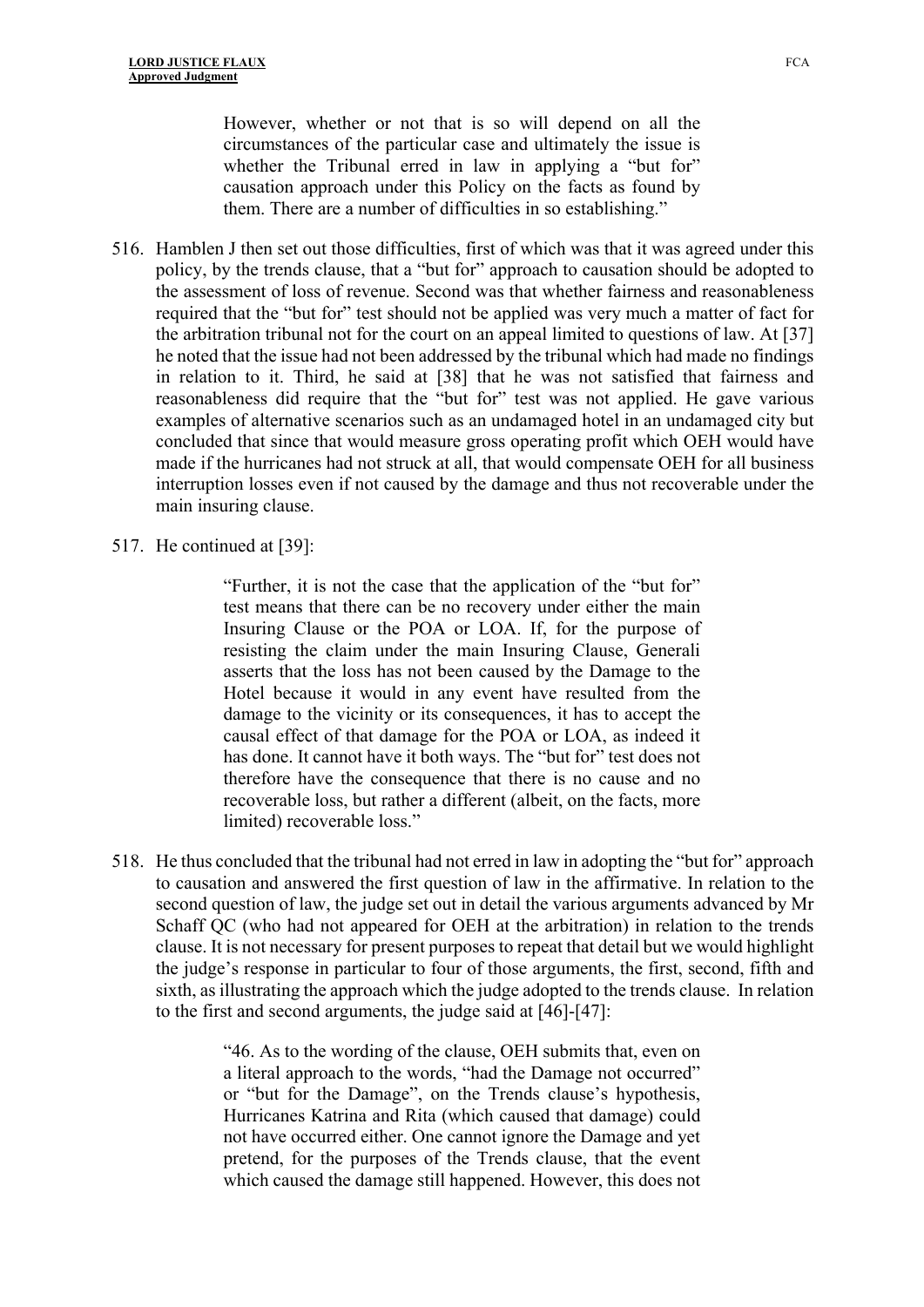follow. The only assumption required by the clause is that the damage has not occurred. It does not require any assumption to be made as to the causes of that damage.

47. Secondly, OEH submits that the Trends clause is dealing with the effect of real "trends, variations or special circumstances" which either did affect the business or which would have affected the business, had the damage not occurred. It is dealing with the implications of actual events, not imaginary or hypothetical ones. The only permitted counterfactual is to assume that there was no insured damage and to ask what consequences these actual trends, variations or circumstances would have had. A hypothetical Rita or Katrina (i.e. one which is assumed not to have caused damage to the hotel but which otherwise operated to its full extent), is not a "special circumstance" which would have affected the business had there been no damage but an entirely fictional event. However, the clause requires a single assumption to be made (that there was no damage), and for the actual facts to be considered on the basis of that assumption. That is what the tribunal have done."

#### 519. The judge dealt with OEH's fifth argument at [51]:

"Fifthly, OEH submits that Generali's argument has the remarkable result that the more widespread the impact of a natural peril, the less cover is afforded by the business interruption policy for the consequences of damage to the insured property. So, if the tsunami or hurricane or fire only affects the insured property, this will give rise to a full, unadjusted recovery for all business interruption loss caused by the damage to the insured property; yet, should the tsunami, hurricane or fire cause additional devastation to a whole swathe of properties in the same area, the claimant is somehow to be worse off because it is to be treated as if its insured property had (hypothetically) escaped damage but as if its business would still have suffered a loss of income due to the damage (or resulting loss of attraction) in the wider area. However, under this policy the amount recoverable under the main insuring clause will always depend on the extent to which the business interruption losses claimed are caused by damage. That is what the main insuring clause requires as a matter of causation. It has nothing to do with whatever other devastation the hurricanes may have caused elsewhere than at the insured property."

#### 520. In relation to the sixth argument, the judge said this at [52]:

"Sixthly, OEH submits that Generali's approach subverts first principles in that it involves seeking to strip out from the claim for business interruption loss caused by insured damage, not merely the concurrent consequences of extraneous circumstances but the concurrent consequences of the very peril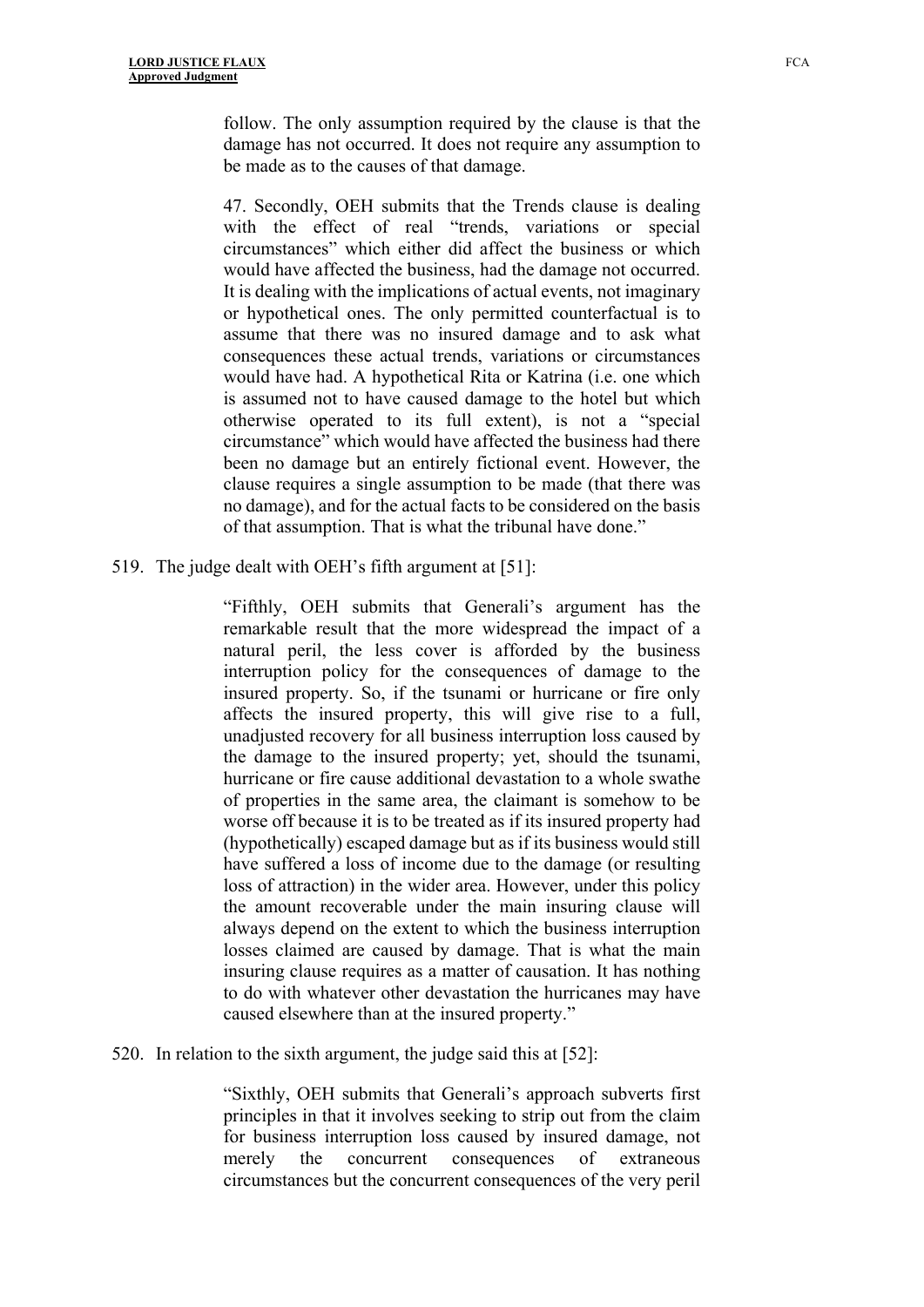521. He elaborated that reasoning at [57]:

"I agree with the tribunal that the clause is concerned only with the damage, not with the causes of the damage. What is covered are business interruption losses caused by damage, not business interruption losses caused by damage or "other damage which resulted from the same cause". Nowhere in the Trends clause does it state that "variations or special circumstances affecting the Business either before or after the Damage or which would have affected the Business had the Damage not occurred" has to be something completely unconnected with the damage in the sense that it had an independent cause to the cause of the damage. The assumption required to be made under the Trends clause is "had the Damage not occurred"; not "had the Damage and whatever event caused the Damage not occurred"".

522. He then concluded at [60]:

"The scheme of the policy is that business interruption losses caused by damage to insured property are recoverable under the main insuring clause (as is consistent with the Trends clause). Other losses not caused by damage (i.e. physical damage to the hotel) but caused by damage to the city or lack of demand are recoverable under the Loss of Attraction and Prevention of Access extensions. That is what OEH paid premium for under the Policy and that is what the tribunal held that OEH is entitled to recover."

523. We consider that there are several problems with the reasoning in *Orient Express*. First and foremost, as we see it, there was a misidentification of the insured peril. It was an all risks policy which thus insured against material damage and consequent business interruption caused by a fortuity unless it was excepted. It did not insure against Damage in the abstract but Damage caused by a covered fortuity, here the hurricanes, which were not excepted. What we see as the fallacy in the judge's reasoning can be found in the last sentence of [52] of the judgment quoted above: "However, the relevant insured peril is the damage; not the cause of that damage." The same fallacy appears in [46]-[47] and [57] which we have quoted. The hurricanes as the cause of the Damage were an integral part of the insured peril, not separate from it. It seems to us that the error in the reasoning may have come about because the judge focused only on the "but for" causation issue and, to our minds surprisingly, did not pose the question of what was the proximate cause of the loss claimed, which must be the primary question in relation to claims under contracts of insurance, as section 55(1) of the Marine Insurance Act 1906 makes clear. That provides:

> "Subject to the provisions of this Act, and unless the policy otherwise provides, the insurer is liable for any loss proximately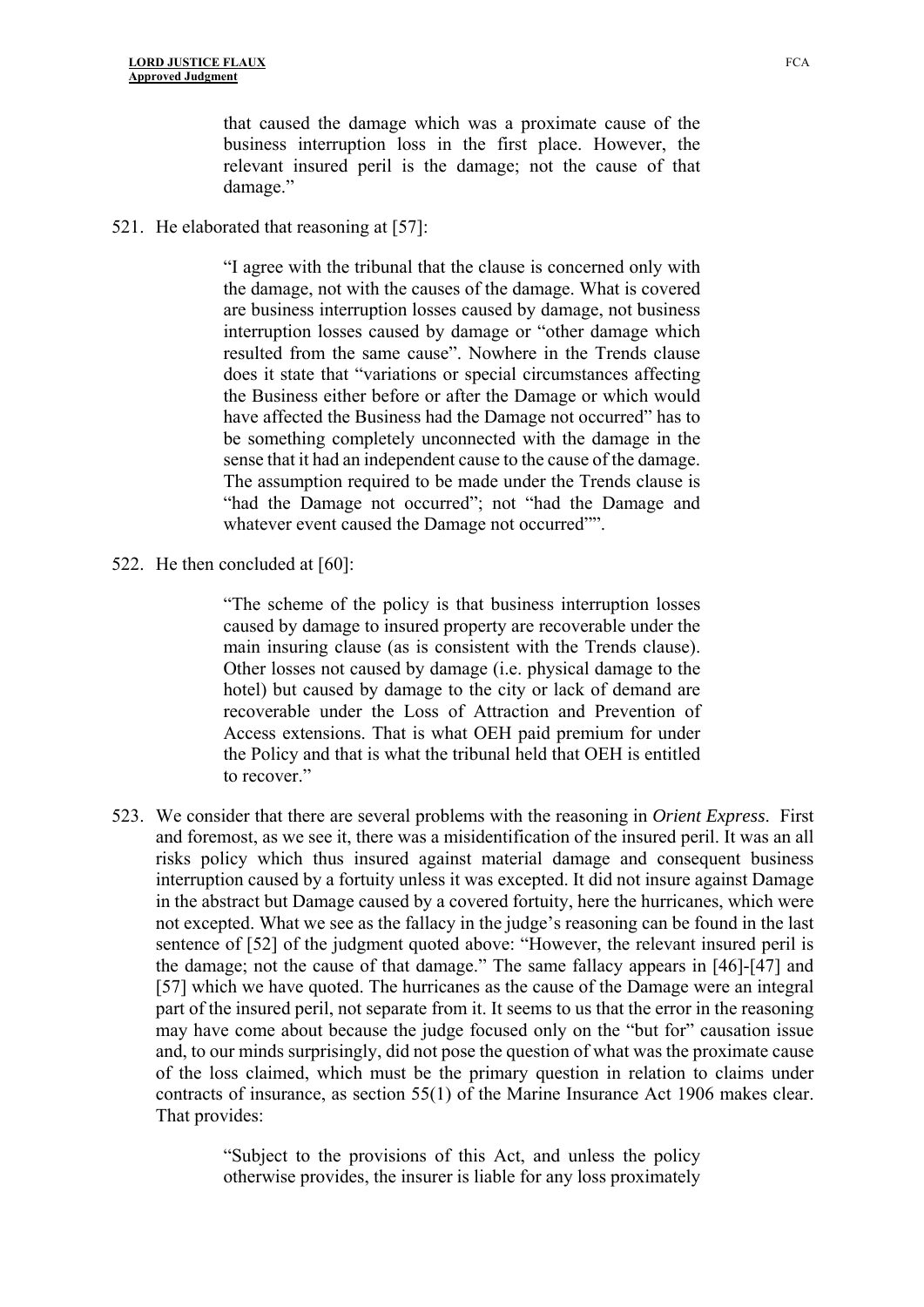caused by a peril insured against, but, subject as aforesaid, he is not liable for any loss which is not proximately caused by a peril insured against."

- 524. The "proximate" cause is not the cause nearest in time to the loss but the "efficient" or "dominant cause": see the torpedo case, *Leyland Shipping Ltd v Norwich Union Fire Insurance Society Limited* [1918] AC 350. Clarke, *The Law of Insurance Contracts* at §25-3 in the section dealing with The Proximate Cause notes in an evidently critical way that *Orient Express* applied: "the but for" usually the test for "factual causation" in the law of tort to a business interruption claim … without reference to established insurance precedent such as the Leyland case."
- 525. If the question had been asked what was the proximate cause of the loss claimed, it seems to us that the correct answer would not have been business interruption arising from Damage in the abstract but business interruption arising from Damage caused by the hurricanes as a covered fortuity. If the policy wording had contained express references to the fortuities for which cover was provided and had identified Storm as one of those fortuities, it seems to us unarguable that the insured peril would be anything other than the business interruption arising from Damage as a consequence of the hurricanes which constitute Storm and we cannot see that it should make any difference in principle to the correct assessment of the insured peril that the policy was an all risks one which did not need to list covered fortuities.
- 526. Second and allied to the first point is that on the insurers' analysis as accepted by the tribunal and the judge, the more serious the fortuity, the less cover the policy provides for the consequences of damage to the insured property, which was OEH's fifth argument. As OEH said, if the hurricanes had only damaged the hotel, there would have been full recovery for the business interruption loss suffered as a consequence of the damage, but because the overall devastation caused by the hurricanes was to the whole city and surrounding area, OEH was on the insurers' analysis worse off because it was to be treated as if, hypothetically, the hotel had escaped damage, but its business would still have suffered the same loss because of the devastation wrought by the hurricanes everywhere else. Given that the hurricanes will inevitably have caused widespread damage to the area and not be confined to the insured's property, the effect of the insurers' analysis was that the business interruption cover was rendered illusory. We do not consider that what the judge said in [51] in relation to this argument is really an answer to the point. Of course, if the correct construction of the policy compelled the conclusion advocated by the insurers that would be one thing, but, standing back, it seems inherently unlikely and counter-intuitive that the cover provided was illusory, so the court should have been asking itself whether the correct construction of the policy compelled that answer. If it had been recognised that the hurricanes were an integral part of the insured peril, the judge would have concluded that the policy wording did not compel such a remarkable answer.
- 527. On the basis that the hurricanes were an integral part of the insured peril, we consider that when it came to the construction of the trends clause, the judge should have concluded that the words: "had the Damage not occurred" meant that the counterfactual was one where both the damage to the hotel and the hurricanes and their effect generally were to be stripped out.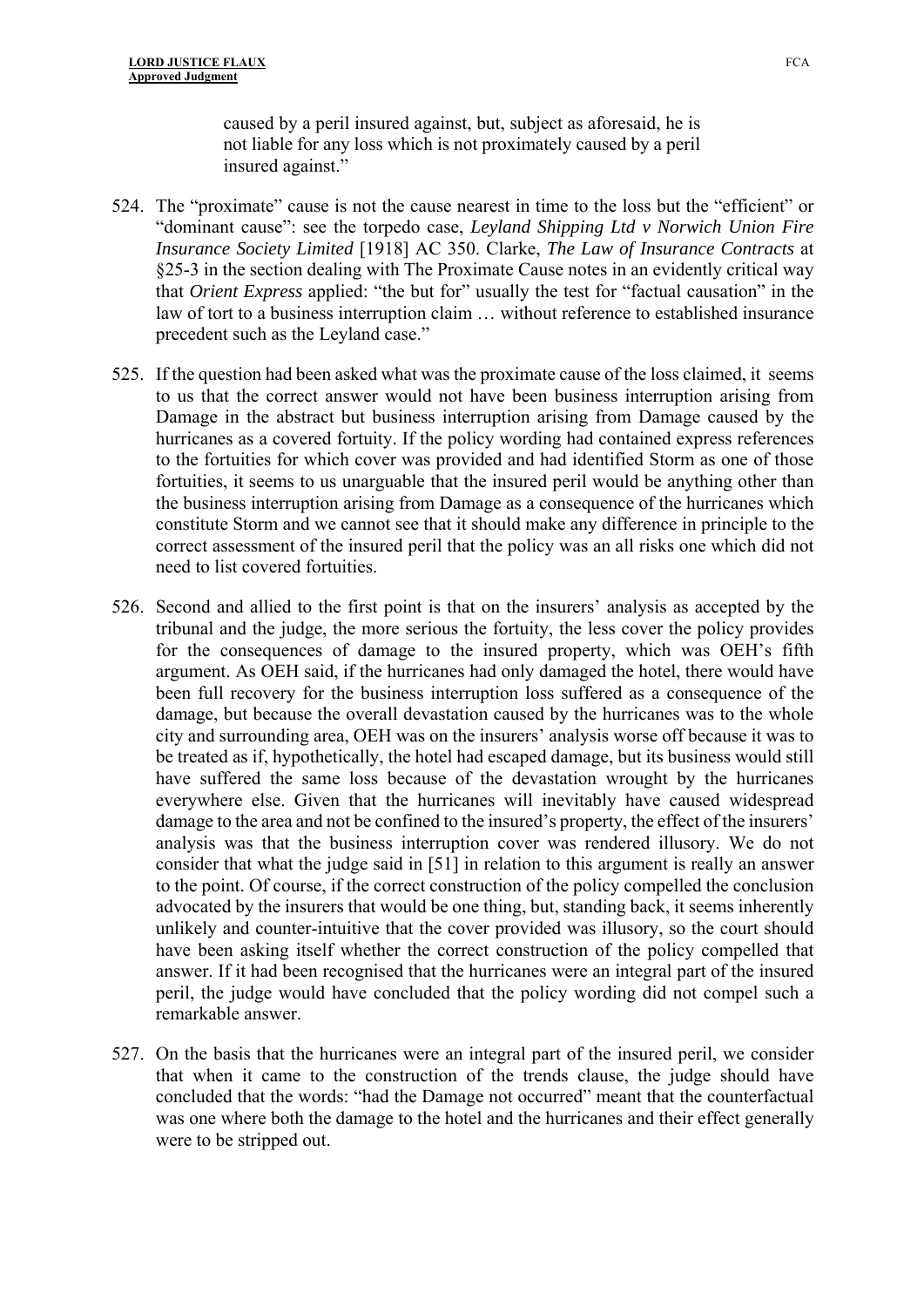- 528. The decision in *Orient Express* has been the subject of academic criticism. We have already referred to Clarke. Professor Merkin in *Colinvaux's Law of Insurance* (12<sup>th</sup> ed) at §24-107 describes it as a "curious outcome that, the greater the damage to the vicinity and thus of the risk of depopulation, the less prospect there is of any recovery by the assured". *Riley on Business Interruption Insurance* ( $10<sup>th</sup>$  ed) at §15-21 states that "there must be doubt over whether it is actually a satisfactory outcome for either insurers or policyholders". The editor makes the point that when Main Street in Cockermouth, Cumbria, flooded in 2009, insurers did not seek to argue that none of the businesses could recover much because, but for the flooding of their business the rest of the street would have been closed and effectively a building site for approaching six months, anyway. However, on the analysis accepted by the judge in *Orient Express*, any given insured business in Cockermouth would not have recovered for the business interruption loss it suffered because insurers could have argued that it would have suffered the same loss because even if its business was not flooded, the rest of the street was closed. In our view, the consequence which flows from the *Orient Express* decision, that the worse the fortuity which befalls the insured and the vicinity of the insured's premises, the less the insurance responds, cannot have been intended.
- 529. It follows that, if we had thought that the decision in *Orient Express* somehow dictated the consequences in terms of cover and the counterfactual analysis for which the insurers contend in the present case, we would have reached the conclusion that it was wrongly decided and declined to follow it. However, we do not need to go that far because even if *Orient Express* was correctly decided, it is clearly distinguishable from the present case in relation to those wordings which we have concluded provide cover in principle. *Orient Express* was simply not concerned with the type of insured perils involved here, including in particular the composite or compound perils which feature in many of the policies which we have had to consider, and nothing in the judge's analysis has any impact on the correct construction of the wordings we have been considering.
- 530. Thus, in relation to prevention of access clauses, the insured peril is, for example, a composite one involving three interconnected elements: (i) prevention or hindrance of access to or use of the premises (ii) by any action of government (iii) due to an emergency which could endanger human life and for cover to be triggered that composite insured peril must have caused the interruption or interference with the business. As we said in relation to the arguments advanced by Mr Kealey QC in relation to the EIO wordings, once the true nature of the insured peril is identified, it is clear that the counterfactual requires not only the prevention or hindrance to be stripped out but the government action and the emergency, since the insured peril comprises all three elements. "But for" causation upon which the insurers, through Mr Kealey QC, placed so much emphasis and devoted so much analysis, does not dictate a different answer. The correct answer to the question it poses "but for what?" is "but for the insured peril", which is the composite one we have identified. Nothing in *Orient Express* dictates a different conclusion.
- 531. In relation to the 'hybrid' clauses, we have set out, in some detail, in the context of the Hiscox wordings involving a 'public authorities' clause, the way in which we consider that the counterfactual must be applied. The composite peril involves (i) inability to use the insured premises (ii) due to restrictions imposed by a public authority (iii) following, here, the occurrence of a human infectious or contagious disease. To the extent that any insured can show that there was a relevant restriction and an inability to use the premises,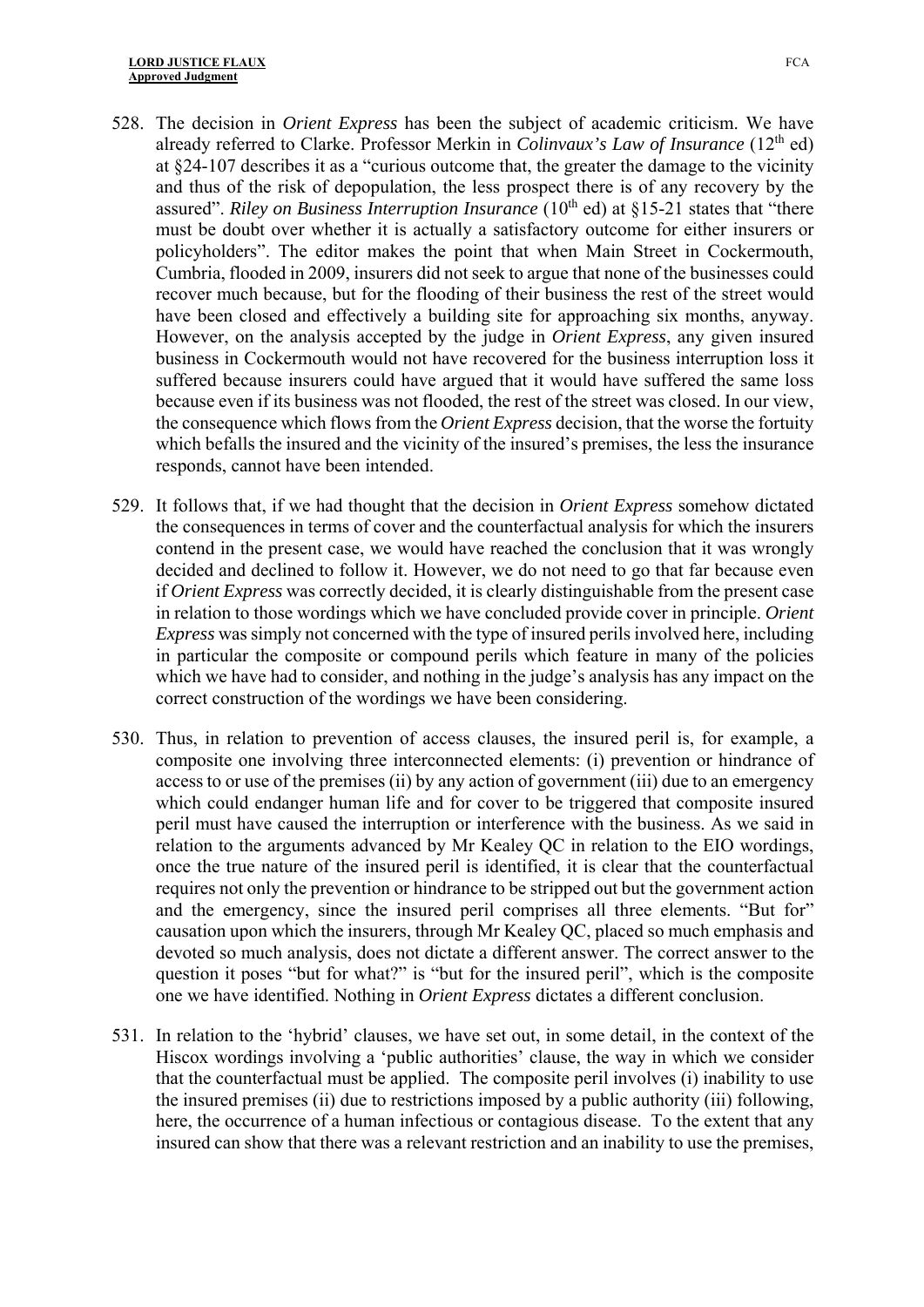in assessing what loss the insured can recover, each of these interconnected elements should be removed from the counterfactual.

- 532. Similarly, in relation to the disease clauses where we have concluded that there is cover in principle, we have done so because we consider that on the correct construction of those wordings, they insure the effects of COVID-19 both within the particular radius and outside it, the whole of the disease both inside and outside the relevant area has to be stripped out in the counterfactual. One of the fundamental fallacies in the insurers' approach is to treat the occurrence of COVID-19 within the relevant radius or "Vicinity" of the insured premises as completely separate from its occurrence elsewhere in the country as a whole. As we have said in our analysis of several of the disease clauses, the proximate cause of the business interruption is the notifiable disease of which the individual outbreaks form indivisible parts, in other words the disease in the UK is one indivisible cause.
- 533. The alternative analysis, although we regard it as less satisfactory, is that each of the individual occurrences was a separate but effective cause, so that they were all effective because the authorities acted on a national level, on the basis of the information about all the occurrences of COVID-19. As we have said, it is artificial to say that only some of those occurrences of COVID-19 which had occurred by any given date were effective causes of the action taken at that date; and still more artificial to say that because the action was taken in response to all the cases, it could not be regarded as taken in response to any particular case.
- 534. On this analysis, it is not necessary to consider cases in which there are two effective causes of the loss, one of which is covered and the other which is not, such as *JJ Lloyd Instruments Ltd v Northern Star Insurance Co Ltd (The "Miss Jay Jay")* [1987] 1 Lloyd's Rep 32 upon which the FCA relied, since the occurrences of the disease both inside and outside the radius are insured. The FCA also placed considerable reliance on the decisions of Tomlinson J and the Court of Appeal in *The Silver Cloud* (cited above). However, like Hamblen J in *Orient Express*, we regard that case as being one which turned on the factual conclusion of Tomlinson J at [68] that it was impossible to divorce the effect of the US Government warnings (the relevant insured peril) from the effect of the 9/11 attacks (which on this hypothesis were not insured). Contrary to some of the arguments advanced by the FCA, the case does not lay down any particular principle in relation to causation. In any event, on the construction of the relevant wordings which we favour, the question of two concurrent causes, one insured and one not, does not arise.
- 535. *A fortiori* the principle established by cases such as *Wayne Tank and Pump Co Ltd v Employers Liability Assurance Association* [1974] QB 57 that where there are two concurrent proximate causes, one insured and one excluded, the policy does not respond, is not relevant since on our analysis however many proximate causes there are they are all insured. It necessarily follows that the submissions of insurers about interdependent concurrent causes and independent concurrent causes are of no relevance, given our conclusions as to the correct construction of the policy wordings where we have concluded cover is available in principle.

## **H. Prevalence**

536. Certain policies with which we are concerned require, at least on the FCA's case, proof of the occurrence or manifestation of COVID-19 within a specified geographical area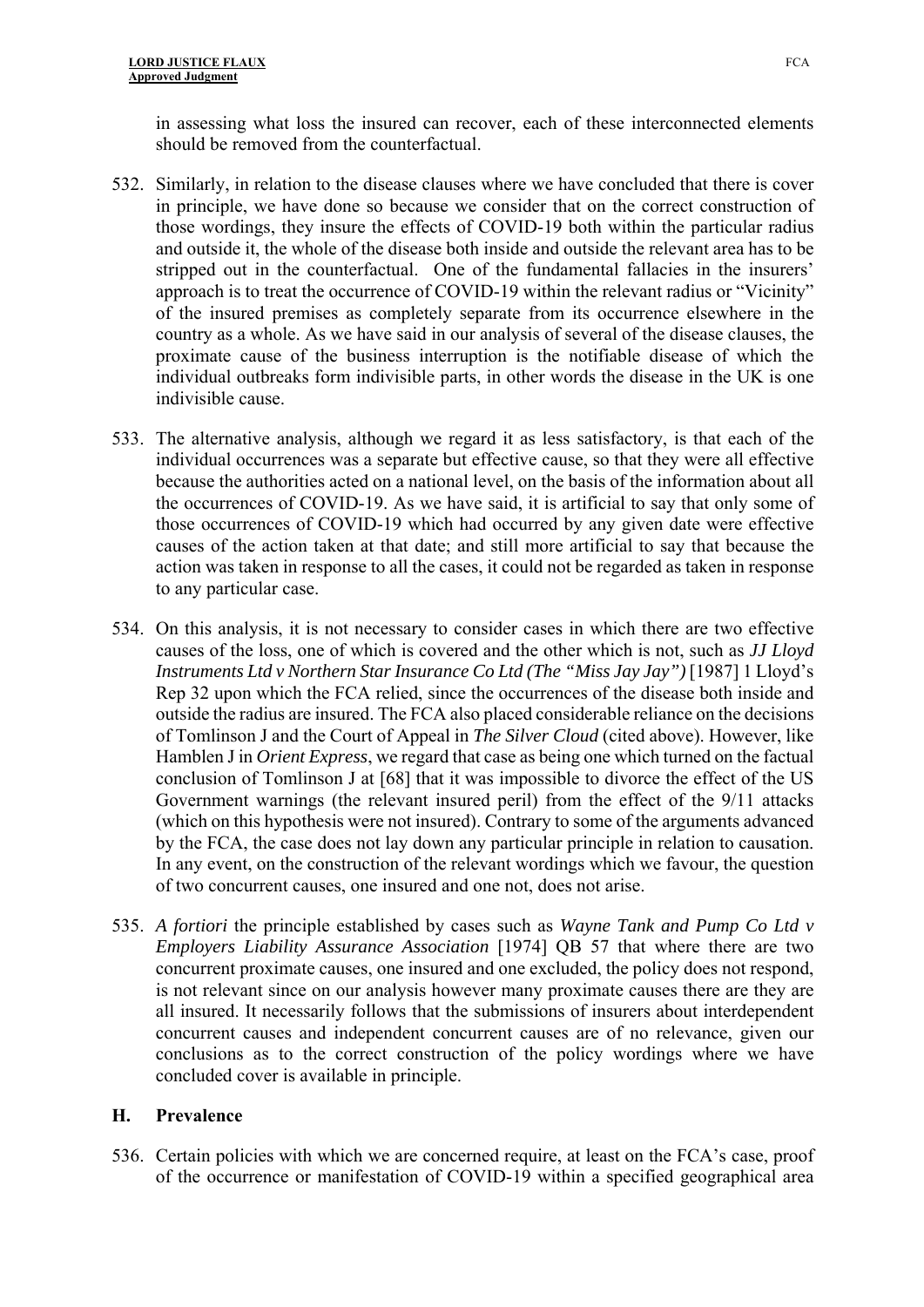which includes the insured premises. Issues therefore arise as to what cases of the virus there were in any given area at any given time.

## *The Court's role*

- 537. The possibility of the parties calling expert evidence as to the actual prevalence of the COVID-19 disease across the UK was considered at the first CMC on 16 June 2020 and the second CMC on 26 June 2020. This course was strongly opposed by insurers, partly on the basis that they had not understood that there would be factual determination of such matters at the scheduled hearing and that there was not time for expert evidence to be prepared and heard. At the first CMC, Butcher J ruled that there should not be expert evidence going to the issue of actual prevalence at the hearing fixed for July but said that that decision would not preclude argument as to whether a type of proof could in principle be sufficient to satisfy whatever burden was on the insured, nor arguments based on assumptions as to actual prevalence.
- 538. At the second CMC, the Court contemplated that it might be desirable to have a further hearing, mooted for September, to decide questions of fact after hearing expert evidence. However, it was decided that the issues for determination at the July hearing would be limited to the following matters (*The Financial Conduct Authority v Arch Insurance Limited and Ors* [2020] EWHC 1724 (Comm), Ruling 4):

"1. … first of all, arguments as to the type of proof which could be sufficient to discharge a burden, and that is essentially what Mr Gaisman calls methodology; and, secondly, on the assumption that this is the best evidence available, and by "this" I mean the matters pleaded by the FCA, would it be sufficient as a matter of principle to discharge the burden of proof placed upon particular insureds? …"

539. Subsequently, the FCA confirmed that it would proceed on the basis described above. In compliance with these rulings, the List of Issues agreed between the parties framed the prevalence issue as follows:

> "As per the ruling at the Second CMC, save where now agreed between the parties:

> 1. The type(s) of proof which could be sufficient to discharge the burden of proof upon insureds; and

> 2. On the assumption that the matters pleaded by the FCA represent the best evidence available, whether it is sufficient as a matter of principle to discharge the burden of proof."

540. The hearing proceeded accordingly, and no expert evidence was heard on the question of prevalence. The Court is therefore not in a position to make any findings of fact about the actual prevalence of the disease at particular dates or in particular locations.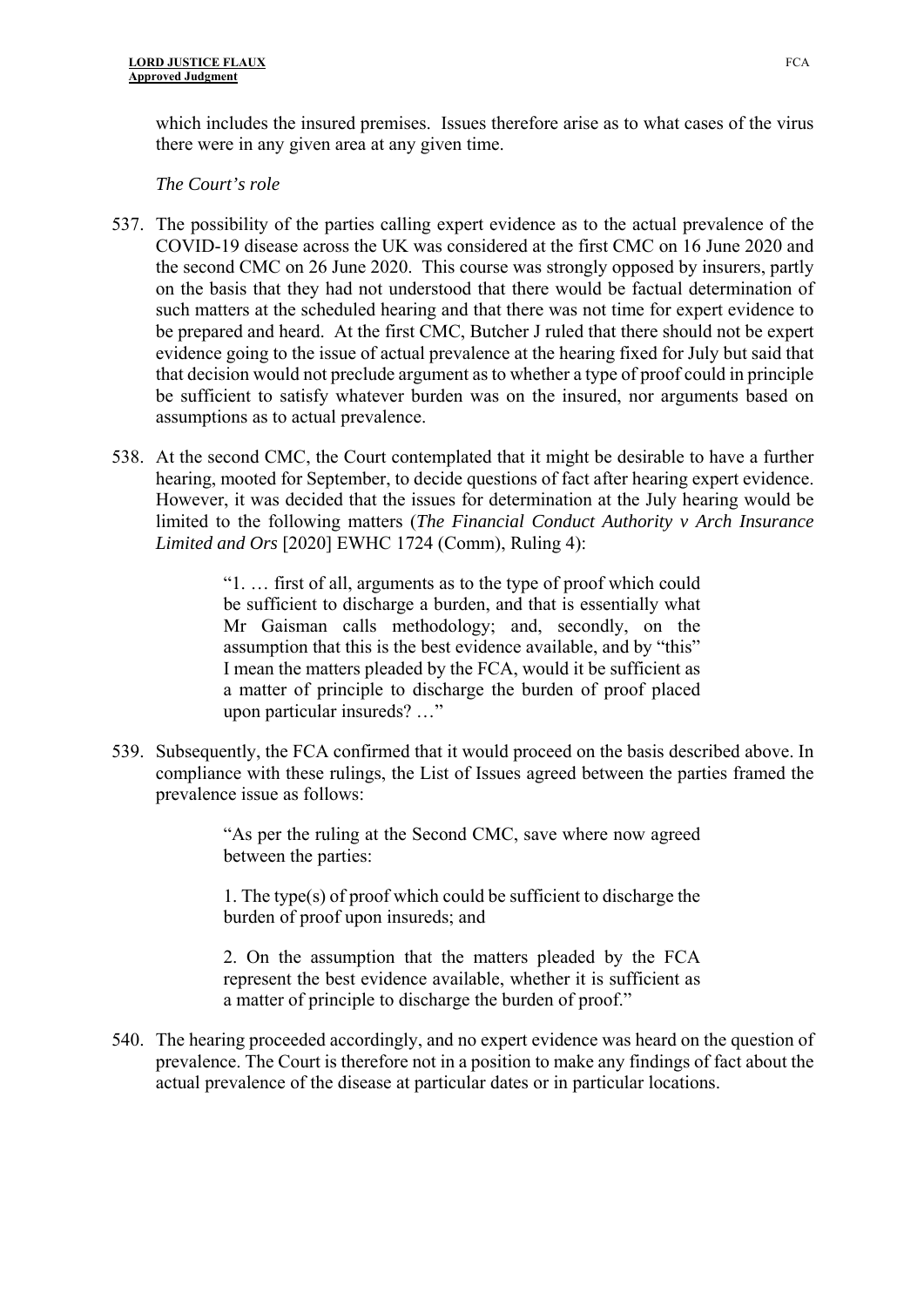### *The types of proof*

541. The FCA submitted that there are four types of evidence which are sufficient in principle to discharge the burden of proof on an insured as to the prevalence of COVID-19 in what it refers to as a "relevant policy area". These categories of evidence are described below, together with the relevant concessions made by the insurers.

## Specific evidence

542. First, and least contentiously, there may be specific evidence of a case or cases in a particular location within the relevant policy area. The example given by the FCA is "widespread reports that the care home down the road from the policyholder's premises has been the location of an outbreak of COVID-19". The insurers accepted in principle that an insured might be able to prove a case of COVID-19 at a particular location by specific evidence in a particular case, but submitted that it depends on an assessment of the relevant evidence in each case.

## NHS Deaths Data

- 543. Second, there are publicly available data published by NHS England which record the number of individuals who died in hospitals in England after having tested positive for COVID-19 ("NHS Deaths Data"). The NHS Deaths Data have been published on a daily basis and include data from 1 March 2020 onwards, showing both daily and cumulative totals, aggregated at the level of NHS Hospital Trusts. The FCA accepted that the NHS Deaths Data do not show the numbers of deaths caused by COVID-19 because, for example, an individual might test positive for COVID-19, but then recover and die in hospital from a different cause. The FCA submitted that this possibility does not affect the utility of the NHS Deaths Data in showing the presence of COVID-19 in a particular area. The FCA submitted that if a person contracted COVID-19 and then subsequently died from another cause, that makes no difference to the fact that COVID-19 was present in the relevant NHS Hospital Trust at a time prior to the death. In other words, identifying the cause of individual deaths is not necessary for the purposes of proving prevalence.
- 544. As noted above, the NHS Deaths Data are aggregated at the level of NHS Hospital Trusts, each of which may contain more than one hospital. There may be situations where one of the Trust hospitals is within the relevant policy area whereas others are outside it. The parties were agreed that if there was at least one death in an NHS Hospital Trust, where there was only one hospital in that NHS Hospital Trust, and that hospital was within the relevant policy area, this would show the death of a person or persons who previously tested positive for COVID-19 within the relevant policy area. Similarly, if there was at least one death in a particular NHS Hospital Trust and all the hospitals in that NHS Hospital Trust were within the relevant policy area, this would show the death of a person or persons who had previously tested positive for COVID-19 within the relevant policy area.

## ONS Deaths Data

545. Third, there are publicly available data published by the Office of National Statistics ("ONS") as to deaths which occurred each week in England and Wales. These statistics include deaths where the death involves COVID-19 on the basis that the death certificate mentions COVID-19 ("ONS Deaths Data"). The ONS Deaths Data are published on a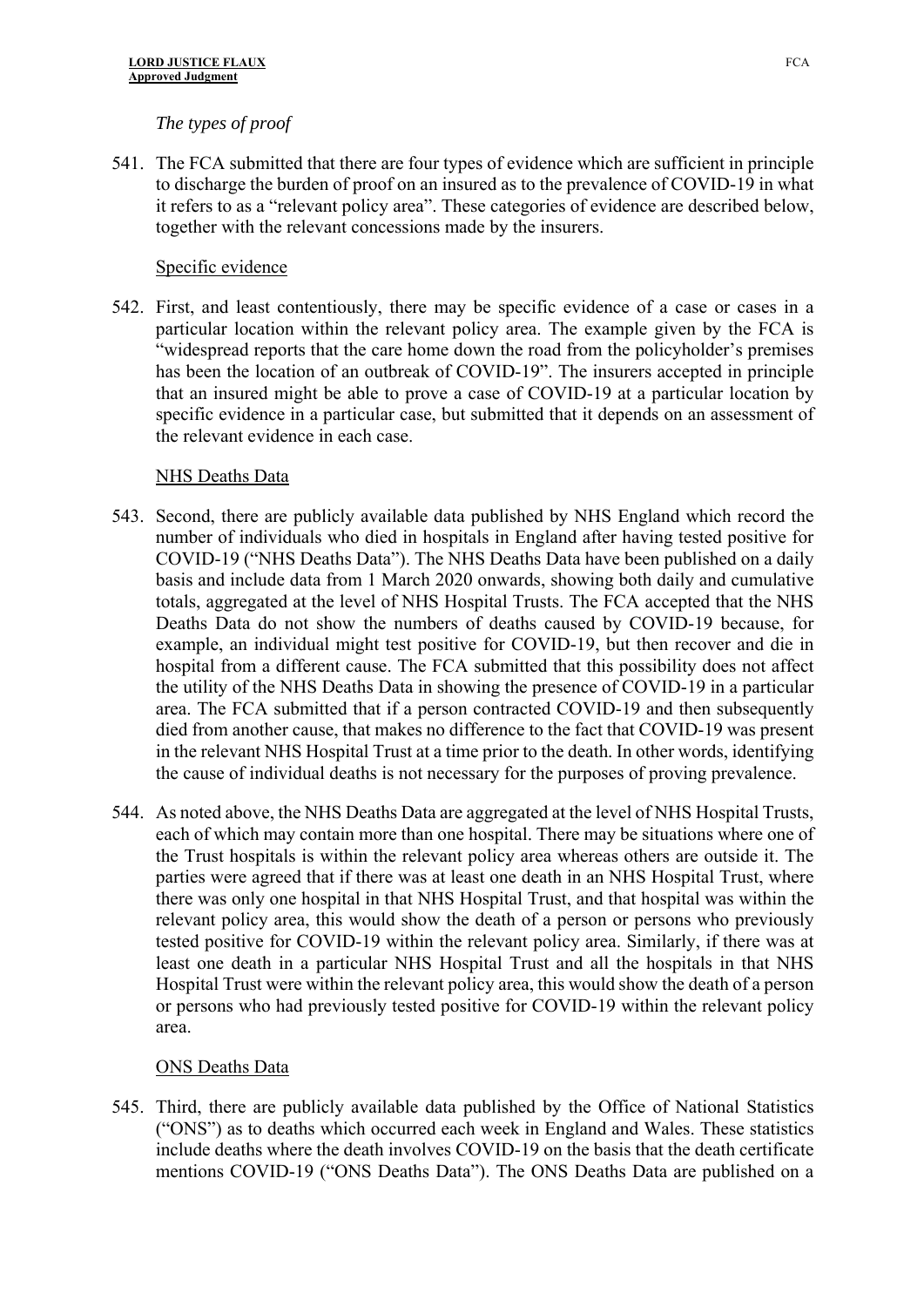weekly basis and are aggregated at the level of local authority or health board. Unlike the NHS Deaths Data, there is no dispute that the ONS Deaths Data indicate deaths where the cause of death involved COVID-19.

- 546. The insurers accept that an insured can prove the presence of at least one case of COVID-19 within a relevant policy area in a particular week if the ONS Deaths Data showed at least one death during that week within the local authority or health board, and that local authority or health board was entirely within the relevant policy area. There was disagreement, however, as to situations where the relevant policy area did not neatly correspond with the local authority or health board. In such cases, the FCA submitted an "averaging methodology" could be used to extrapolate the number of deaths in the relevant policy area. We discuss the use of an averaging methodology further below.
- 547. The insurers did not accept that the ONS Deaths Data could, on its own, show the presence of COVID-19 within the relevant policy area on any particular day of that week. But nonetheless the parties agreed that in principle if the ONS Deaths Data showed at least one death in a particular week in a relevant policy area, then it could be inferred that there was at least one case of COVID-19 in the period "immediately prior" to that week. The insurers submitted that the length of that period was not something the Court could decide without expert evidence.

## Reported cases

- 548. Fourth, and perhaps most obviously, there are publicly available data as to the numbers of lab-confirmed positive tests of COVID-19 across the UK ("reported cases"). Daily and cumulative totals of reported cases have been published by the UK Government and are available online. The reported cases for each day originate from the testing of specimens taken in the previous few days. The parties agreed that data from around 5 days before can be considered complete. The reported cases can be aggregated across nations, regions, Upper Tier Local Authorities ("UTLAs") and Lower Tier Local Authorities ("LTLAs"). The allocation of a case to an area is done by reference to the home postcode of the individual who tested positive, established by ONS geographical area codes.
- 549. The insurers conceded that the reported cases on a particular date could demonstrate the presence of COVID-19 in a particular nation, region, UTLA or LTLA on that date. The relevance of cumulative totals was in dispute, however, because, as the FCA acknowledged, cumulative totals make no allowance for those who have recovered. The parties did agree, however, that a person will be infectious for a period of time, estimated to be 7-12 days in moderate cases and up to 14 days on average in severe cases. The FCA therefore submitted that an insured should not be limited to reliance on daily reported cases alone.
- 550. The most granular breakdown of daily and cumulative reported cases is at the level of LTLAs, of which there are 317 in England. A relevant policy area may overlap with LTLAs in different ways. The clearest case is where an LTLA is entirely within a relevant policy area. The parties agreed that an insured can prove the presence of at least one case of COVID-19 within a relevant policy area on a particular date if, on that date, the daily reported cases for the relevant LTLA are at least one and the LTLA is entirely within the relevant policy area. Whether the insured premises are within the boundary of the LTLA is neither here nor there.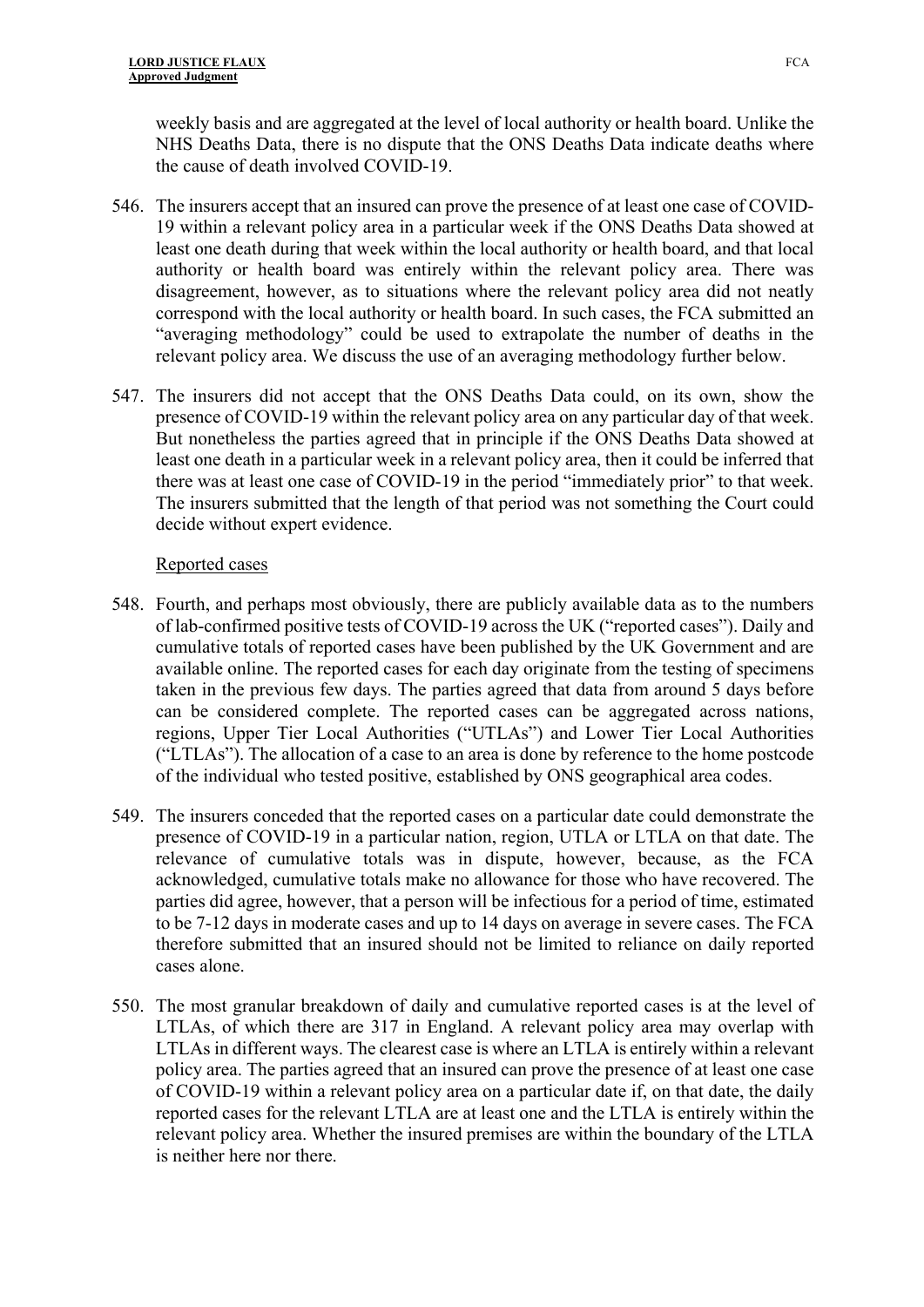551. In other cases, the relevant policy area might cover more than one LTLA. This is to be expected in the case of relevant policy areas with a 25 mile radius. The parties agreed that in such cases, an insured can prove the presence of at least one case of COVID-19 within the relevant policy area on a particular date if the daily reported cases for any one of the LTLAs in the relevant policy area is at least one, so long as that LTLA is entirely within the relevant policy area. Again, whether the insured premises are within the boundary of the LTLA is neither here nor there.

## *Proposed methodologies to be applied to the available data*

552. In some cases, the insured may not be able to prove the required occurrence of deaths or cases in a relevant policy area based on the types of evidence identified above. To address these gaps the FCA relied on certain methodologies which it submitted could be used by insureds, in conjunction with the available types of evidence identified above, to prove the prevalence of the disease in a relevant policy area. The first is the use of averages to determine prevalence in a relevant policy area, when the LTLA (or other area for which data are available) is not entirely within that relevant policy area. The second is attempting to establish an "undercounting ratio" to extrapolate the extent to which actual cases of COVID-19 exceeded the reported figures in particular areas and across the UK and using an "uplift" to accommodate for this.

## Averaging methodology

- 553. The parties did not reach agreement in relation to situations where the relevant policy area is partly within and partly outside a particular LTLA, or where the relevant policy area is entirely within an LTLA. The FCA submitted that in such cases the insured should in principle be able to use an "averaging methodology" to establish the number of cases in a relevant policy area. The FCA put forward the same methodology in respect of ONS Deaths Data.
- 554. The averaging methodology initially proposed by the FCA was to calculate the average number of cases or deaths per square mile in a region, and to use that average to show that there was at least one case in a relevant policy area within that region. This proposal was then qualified by reference to population weighting. The weighted averaging methodology calculates the ratio between: (1) the population of the relevant policy area; and (2) the population of the relevant region for which data are available. The FCA submitted that the populations of different areas could be calculated by reference to publicly available data, including at the level of postcodes and higher level census data. The ratio could then be used to extrapolate the number of deaths or cases in the relevant policy area.
- 555. For example, if there were 100 cases in Area A, which has a population of 50,000, and the relevant policy area, Area B, has a population of 5,000, then the weighted averaging methodology would extrapolate that Area B had 10 cases (assuming in this example that Area B was entirely within Area A). The FCA gave the following illustration:

"If the policyholder wished to take (say) 16 March 2020 as the relevant date for making a claim: in Cornwall as at 16 March 2020, there was a total of 14 cumulative Reported Cases …. The population of Cornwall based on the 2011 census was 532,273; and the population of a 25-mile Relevant Policy Area from the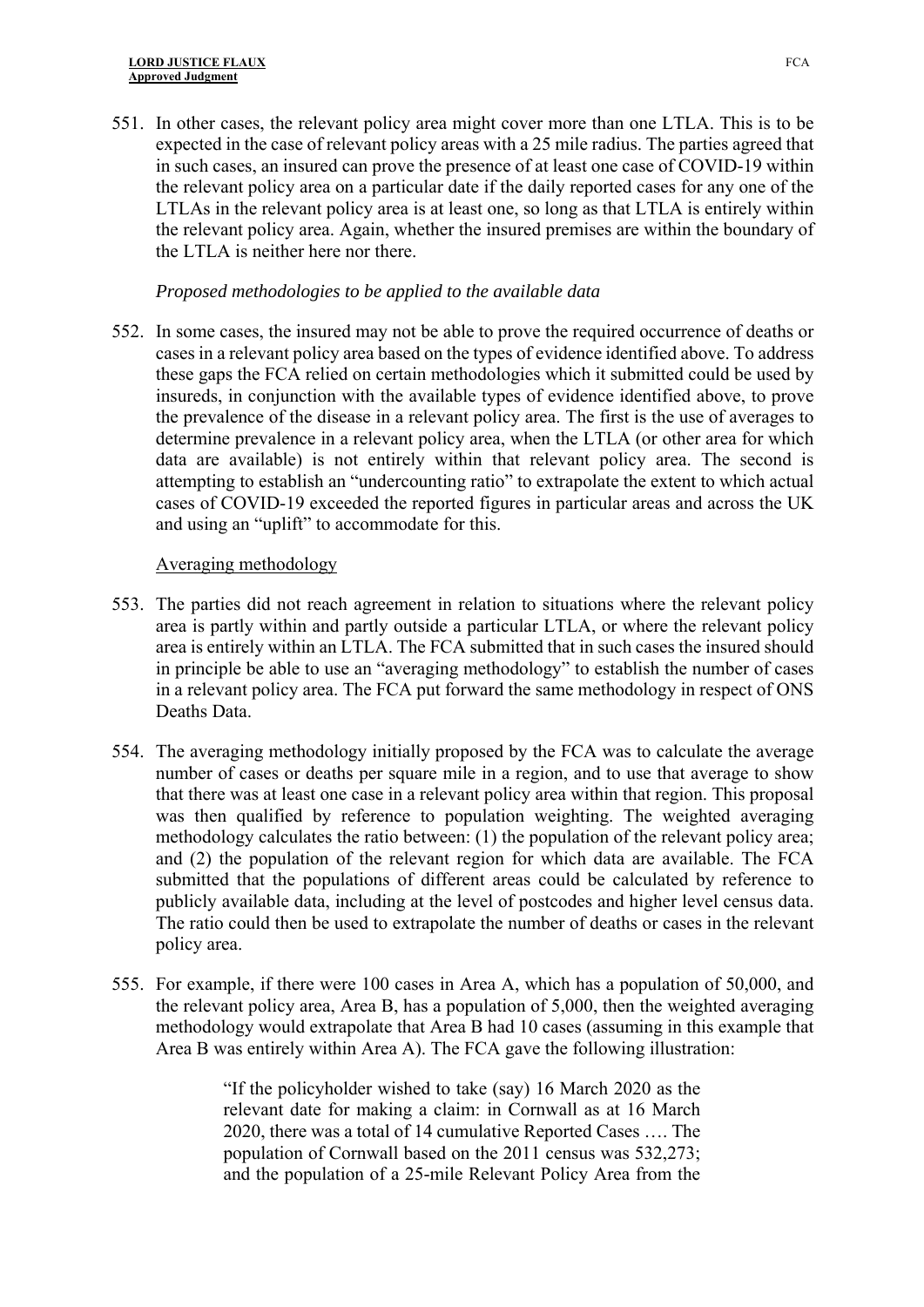above postcode is approximately (based on public tools as to postcode populations) 350,000. That would amount to approximately 9-10 cases in the Relevant Policy Area."

556. The insurers accepted that in principle "some reliable method of calculating the distribution of cases across an area could be used". But they submitted that any averaging method would have to take into account context-specific factors and could be a complex task. Simple averages across areas were unlikely to be reliable or accurate, particularly across different types of area, for example where a relevant policy area was made up partly of major cities and partly of other rural areas. Population-weighted averages were also said to be unreliable because they assumed an even distribution across the population of a region, rather than considering other factors such as age, ethnicity, socioeconomic factors or concentrations near care homes. The insurers also submitted that, in any case, the Court was in no position to decide whether these particular averaging methods were reliable without expert evidence on the issue.

### **Undercounting**

- 557. The parties agreed that the actual presence of COVID-19 in the UK in March 2020 would have been "much higher" than was reflected in the number of reported cases. However, the extent of the difference was not agreed. The FCA submitted that an insured should be able to rely on an appropriate "undercounting ratio" to extrapolate the actual prevalence of the disease in a given area (and then apply the averaging methodologies as required to show prevalence in a relevant policy area).
- 558. The FCA pointed to certain publicly available reports which modelled estimated infections at various points in time in the UK in order to support its argument about an undercounting ratio. The first was prepared by Imperial College London: Flaxman, S. et al, *Report 13: Estimating the number of infections and the impact of non-pharmaceutical interventions on COVID-19 in 11 European countries* (30 March 2020). The second is a series of reports prepared by the University of Cambridge: Birrell, P. et al, *COVID-19: Nowcast and Forecast*. These reports suggest significant undercounting in reported cases, including to the extent that reported cases may have reflected only 0.5% of actual cases at certain dates and in certain areas.
- 559. Given that the Court did not receive any expert evidence on the issue, there is little that it is possible or appropriate for us to say about the reports in terms of assessing their reliability. However, in its amended pleading, the FCA put its case as follows:

"The true number of individuals infected with COVID-19 on relevant dates in March 2020 in a regional, UTLA or LTLA Zone can reasonably be estimated as the number of cases derived by applying an appropriate Undercounting Ratio for the relevant regional Zone to the Reported Cases in the regional Zone (or any UTLA or LTLA Zone within the regional Zone as appropriate), and an appropriate Undercounting Ratio can properly be inferred from the Imperial Analysis, the Cambridge Analysis or another relevant publicly available analysis from a suitably qualified institution."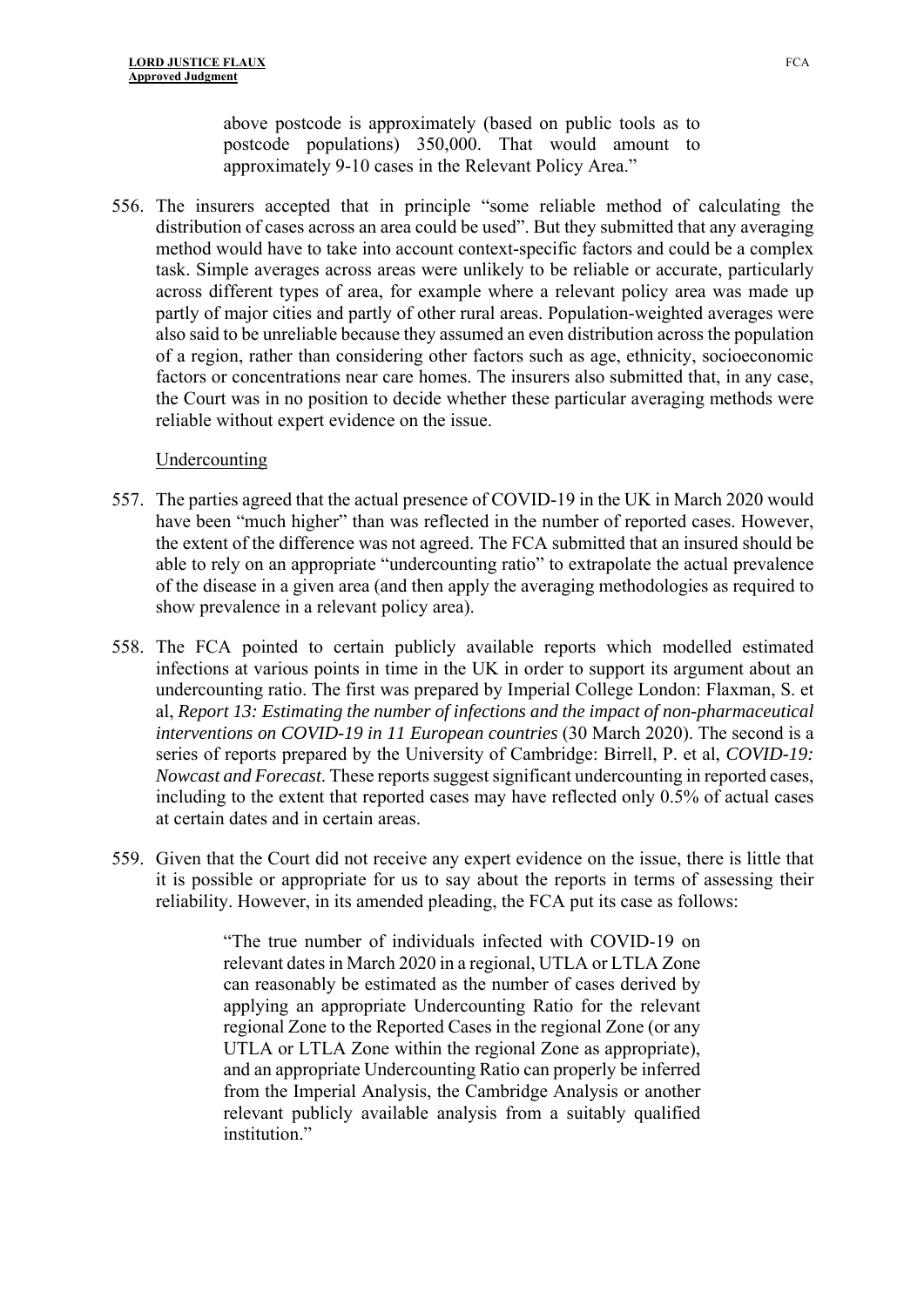560. The FCA submitted that the question for the Court was therefore whether this type of evidence – being evidence about undercounting which was relevant and from a suitably qualified institution – would *prima facie* be sufficient to discharge the burden of proof on an insured. The insurers did not dispute that, in principle, an undercounting ratio could be used to attempt to ascertain the likely number of actual cases of COVID-19, but they submitted that it could only be used if it could be shown to produce a reliable (not merely reasonable) estimate. Their caveat was that it would depend on the methodology and the underlying data, but those matters could not be tested in the present case.

### *Satisfying the burden of proof*

- 561. The FCA submitted that the limits in each policy are low, and this means that the insureds should not be expected to produce complex expert evidence to satisfy the burden of proof. The FCA submitted that the types of evidence described above and the relevant methodologies could be used to establish "rebuttable presumptions", in the sense that an insured could *prima facie* discharge the burden of proof as to prevalence, leaving it open to an insurer to dispute the methodology as unreliable or suggest a different methodology. This approach was said to derive from *Equitas Ltd v R&Q Reinsurance Company (UK) Ltd* [2009] EWHC 2787 (Comm); [2010] 2 All ER (Comm) 855.
- 562. In *Equitas*, the claimant, Equitas, sought to rely on actuarial models to prove the losses sustained by it under contracts of retrocessional excess of loss reinsurance written by the defendants. The contracts formed part of the so-called London Market Excess of Loss spiral ("LMX spiral"), which meant that they were part of a complex pattern of successive layers of excess of loss reinsurance involving a relatively small number of participants. It was accepted that the LMX market had wrongly aggregated certain losses, and wrongly included other irrecoverable losses, and that it was impossible for Equitas to recreate the spiral on the correct basis to prove its actual loss (at [2]). The defendants argued that "unless Equitas can prove that the sums claimed are properly due, contract by contract – estimating and guesswork will not do – the losses must lie where they fall" (at [4], see also [44]).
- 563. In his judgment, Gross J found that Equitas could rely on the actuarial models as proposed and found that they were capable of discharging the burden of proof even if they were not able precisely to recreate the LMX spiral. In doing so, Gross J distinguished between questions of fact and questions of law. He found that Equitas had to prove as a matter of law that its settlements were within the terms and conditions of the original policies and the reinsurance policies on the balance of probabilities. How it did so was a matter of facts or evidence (at [68]). On the initial question of whether Equitas failed at the first hurdle of discharging its burden of proof, because it could not reconstruct the LMX spiral, Gross J concluded as follows:

"70. There is a danger of over-complicating the analysis or the terminology by straying into "legal", "evidential", "shifting" and "provisional" burdens of proof (see, *Phipson on Evidence* (16<sup>th</sup> ed.), at paras.  $6-02-6-03$ ; *Cross & Tapper on Evidence* (9<sup>th</sup> ed.), at pp. 106-115, esp. at p.113). That said, a consideration of and the distinction between, the nature of the burdens involved may be helpful in shedding light on this issue. Adopting the phraseology of Evans J (as he then was) in *Wurttembergische v Home Ins Co* [1993] 2 Re LR 253, at p. 261, it can be suggested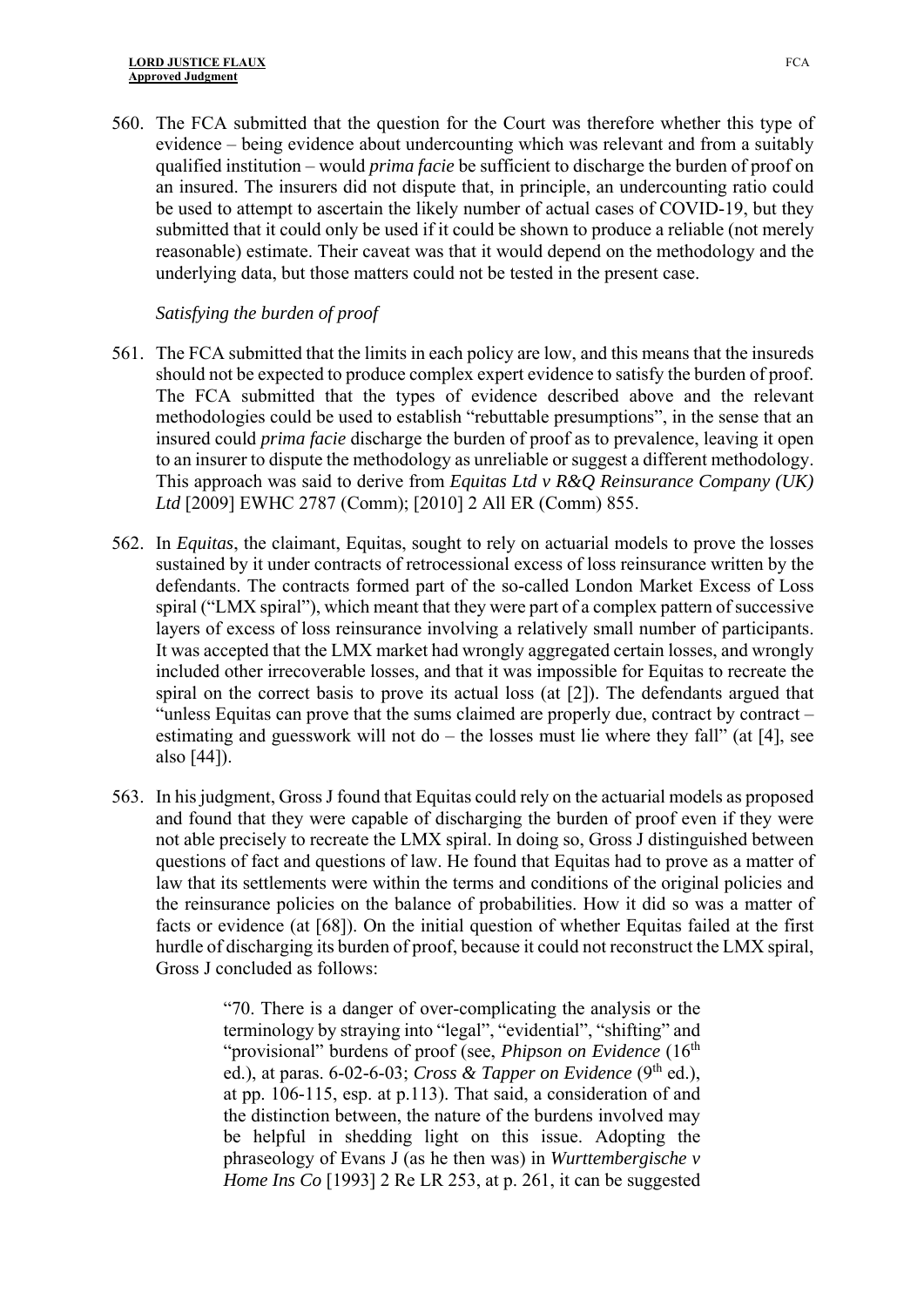that the concern here lies with the "evidential and therefore a shifting burden of proof". If this be right, then Equitas is entitled to seek to discharge the legal burden resting upon it … by the use of the best evidence it has available; should such evidence *prima facie* suffice to discharge that legal burden, Equitas does not need to undertake a process of regression; it would be for R&Q to mount a sufficient response which necessitates Equitas doing so. Of course, should the evidence relied upon by Equitas be incapable of satisfying the burden resting upon it (if say, actuarial modelling is incapable of sufficing for the purpose at hand) or if such evidence in fact falls short of doing so (if, for example, the models do not sufficiently approximate reality), then the Equitas claim/s must fail. The risk that Equitas runs, however, is one of fact or evidence; it does not fall foul of any rule of law.

71. Viewed simply and in light of the above:

…

iii) Once it can be demonstrated that an Equitas liability does, as a matter of the balance of probabilities, fall within the cover of the policy reinsured (for instance, because the applicable excess has been exceeded), liability would be established; what thereafter remain, are questions of quantum. These are questions of fact, sometimes referred to as "jury questions": see, for example, *Municipal Mutual Ins Ltd v Sea Ins Co Ltd* [1998] Lloyd's Rep IR 421, at pp. 436 and following, per Hobhouse LJ (as he then was). When this stage has been reached, the Court must do its best on the available evidence, bearing in mind the burden of proof resting upon Equitas and the applicable standard of proof: see too, *Chaplin v Hicks* [1911] 2 KB 786, at pp. 792 and 795. But at this stage, there can be no objection in principle to Equitas seeking a recovery in a minimum amount, provided that the minimum amount is established on a balance of probabilities; the effect is simply that Equitas foregoes any attempt to recover additional sums. The extent of losses, once liability has been established, need not be proved with scientific exactitude. …

iv) That there may be factual situations when it might be possible and appropriate to re-construct layers of the LMX spiral is not precluded by the present analysis. … A claimant is left to take decisions on the manner of proving its claims, using the best evidence available and upon which the claim may or may not succeed. A claimant is not, however, bound in all cases (and R&Q's case requires no less a conclusion) to prove a loss at each underlying level in the chain – a matter of which a claimant may ordinarily have no or the most limited knowledge.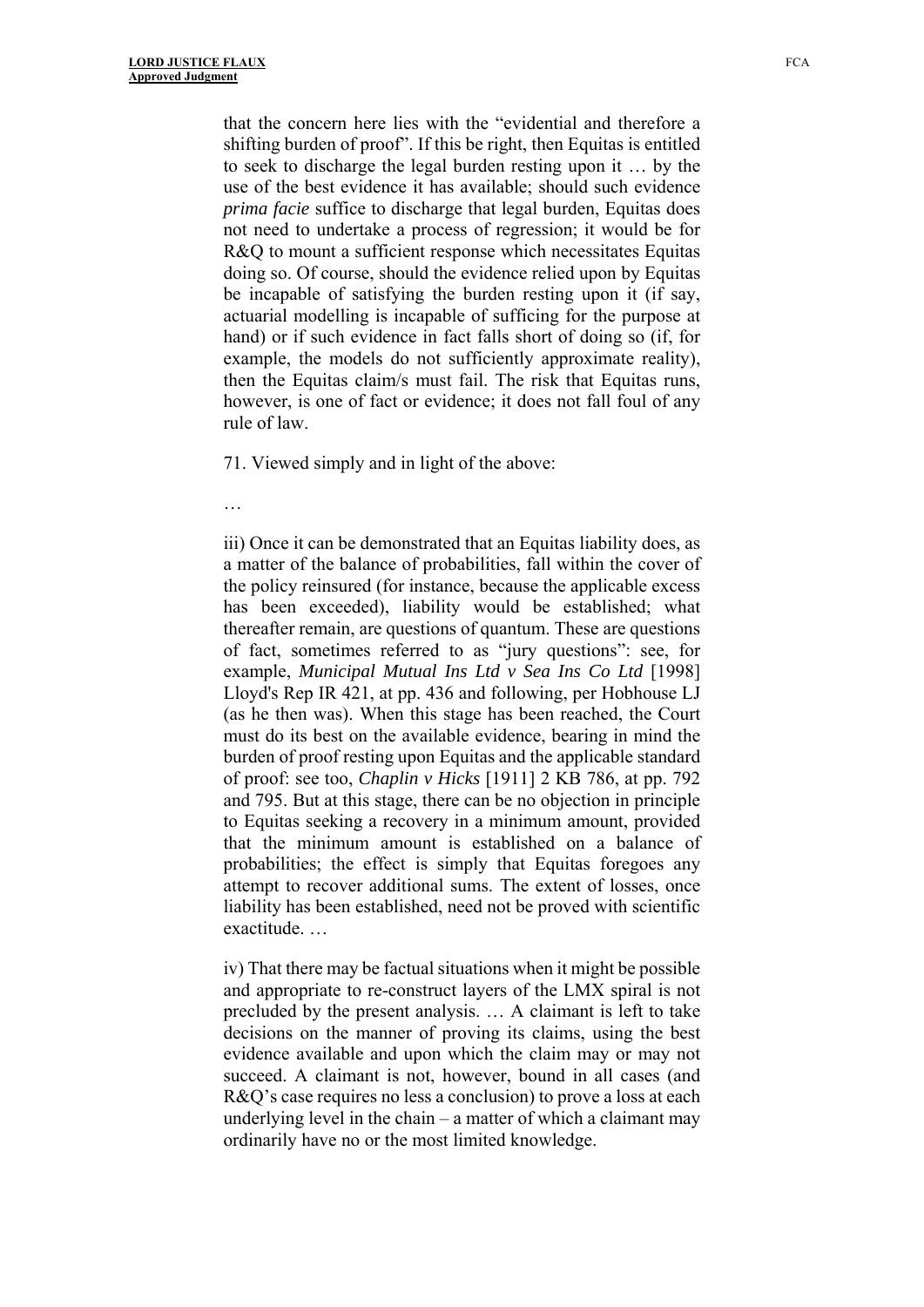72. For the reasons given, I therefore provisionally conclude that the Equitas claims, excluding wrongly aggregated BA losses and irrecoverable Exxon losses, do not fail at the first hurdle on account of its inability to reconstruct the LMX spiral."

564. Gross J then considered the actuarial modelling proposed by the claimant and the expert evidence including the cross-examination of each side's experts (at [89]). He concluded that he was satisfied that the models were capable of establishing a minimum figure for the recoverable losses of each syndicate, to a standard of balance of probabilities (at [117]). Gross J went on as follows at [118]:

> "(VII) A postscript as to authority: If right so far as to the facts, I cannot see that there is any independent objection to the use of the models as a matter of law. For completeness, however, I ought to mention, if only in the briefest terms, some of the authority and writings to which I was referred.

> i) With respect, I do not think that *Rhesa Shipping SA v Edmunds* [1985] 1 WLR 948 (*The "Popi M"*) takes the matter further. It is of course right that if Equitas failed to satisfy the burden of proof resting upon it, then its claims must fail. However unattractive it may be to decide a case on the failure to discharge a burden of proof, had that been my view on the matters canvassed thus far, I would have done so. But, for the reasons already given, that is not my view.

> ii) The decision of Tomlinson J in *"The Darya Radhe"* [2009] EWHC 845 (Comm); [2009] 2 Lloyd's Rep 175 is of interest with regard to its discussion of the discharge of the burden of proof. With respect, the decision in that case appears to be plainly right, involving as it did "more shippers than rats": see, at [5]. There can be no quibble with the arbitrators' conclusion, upheld by Tomlinson J, that the time charterers could not show which shippers were responsible for the rats in the vessel's holds. But in the present case, as I have already concluded, the models are capable of establishing a minimum figure for the recoverable losses of each syndicate, to the requisite standard of proof. Nothing in *The "Darya Radhe"* precludes my conclusion as a matter of law; the facts of the two cases are simply very different. Indeed, Tomlinson J specifically left open the possibility of the use of statistical evidence to discharge the burden of proof in an appropriate case: see, at [41]. To my mind, this is such a case. …"

565. The FCA relies on *Equitas* to show that, in the present case, the types of evidence and methodologies described above could in principle satisfy the burden of proof on an insured, or at least establish a "rebuttable presumption" as to prevalence. It was submitted that the COVID-19 pandemic is an analogous situation to the losses in the LMX spiral, because the true number of cases in a particular area at a particular time can never be known. Therefore, a model or methodology should be available to the insureds to discharge the burden of proof as to prevalence. The FCA pointed out that the type of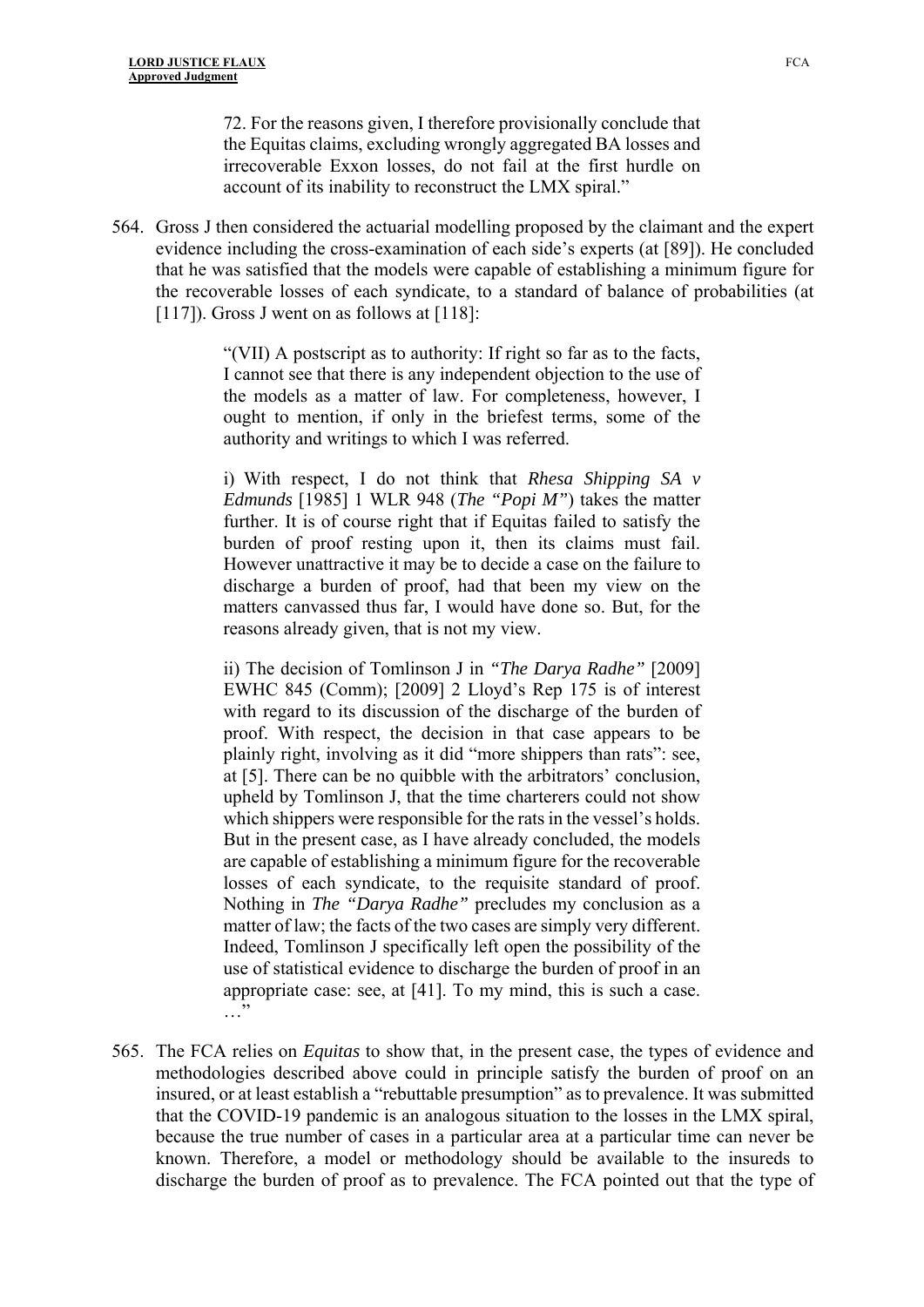evidence it proposed to use was relevant, publicly available, had been relied on by the Government, and in the case of the undercounting ratios, had been prepared by suitably qualified institutions. This put it in a better position than *Equitas* which had procured its own actuarial model.

566. The insurers submitted that they, unlike the defendants in *Equitas*, did not deny that statistical evidence, epidemiological evidence, or something else, could be used to prove the presence or cases of COVID-19 in any relevant policy area. Rather, they submitted that the Court was in no position to decide whether the methodologies put forward by the FCA were the best evidence available. *Equitas* was in a different context where the trial judge had the relevant expert evidence before him to decide the reliability of the actuarial models. The insurers also submitted that, even assuming the evidence was the best evidence available, it could not be decided at this stage whether that would be enough to discharge the burden.

### *Conclusions as to prevalence*

- 567. It is not possible for us to provide any generally applicable guidance as to what evidence may prove actual prevalence in varying factual contexts and for the purposes of different policies. For example, some policies have a relevant policy area of 3.14 square miles (in the case of a one mile radius) and others have a relevant policy area of 1,963.5 square miles (in the case of a 25 mile radius). The relevant evidence as to prevalence will also vary according to the particular timing and location of the claim. And different inferences might be drawn from a combination of underlying data in different contexts.
- 568. The two questions which the Court has to consider at the general level are: (1) what types of evidence could be used in principle to discharge the burden of proof on the insured as to prevalence, and (2) whether, assuming the FCA's evidence to be the best available evidence, that would be enough to discharge the burden of proof.

## Types of evidence

- 569. As to the first question, the insurers have conceded that the categories of evidence pleaded, that is, specific evidence, NHS Deaths Data, ONS Deaths Data and reported cases, are in principle capable of demonstrating the presence of COVID-19. They also accept that other types of statistical evidence could be used, as long as they are reliable. The issues between the parties are really to do with what inferences can be drawn from the available types of evidence, particularly as to the timing of the presence of the disease, and the use of data aggregated by reference to geographical areas which are not the same as the relevant policy areas. These are matters which as we see it can only be definitively determined at the level of individual claims, but some points can be made.
- 570. The first relates to the extent to which the evidence is capable of demonstrating the presence of the COVID-19 disease on a particular date. The dispute as to this affects all the categories of publicly available data. In the case of the NHS Deaths Data, it is possible that a person will have tested positive for COVID-19, then recovered, and subsequently died in hospital from a different cause. The FCA is correct to say that it is not relevant whether a particular individual died from COVID-19 or something else. The issue, when considering the question of prevalence, is whether it can reliably be inferred from a death or deaths on a particular date that the disease was present in that NHS Hospital Trust area at a particular prior date. It is not possible for the Court, without evidence either way, to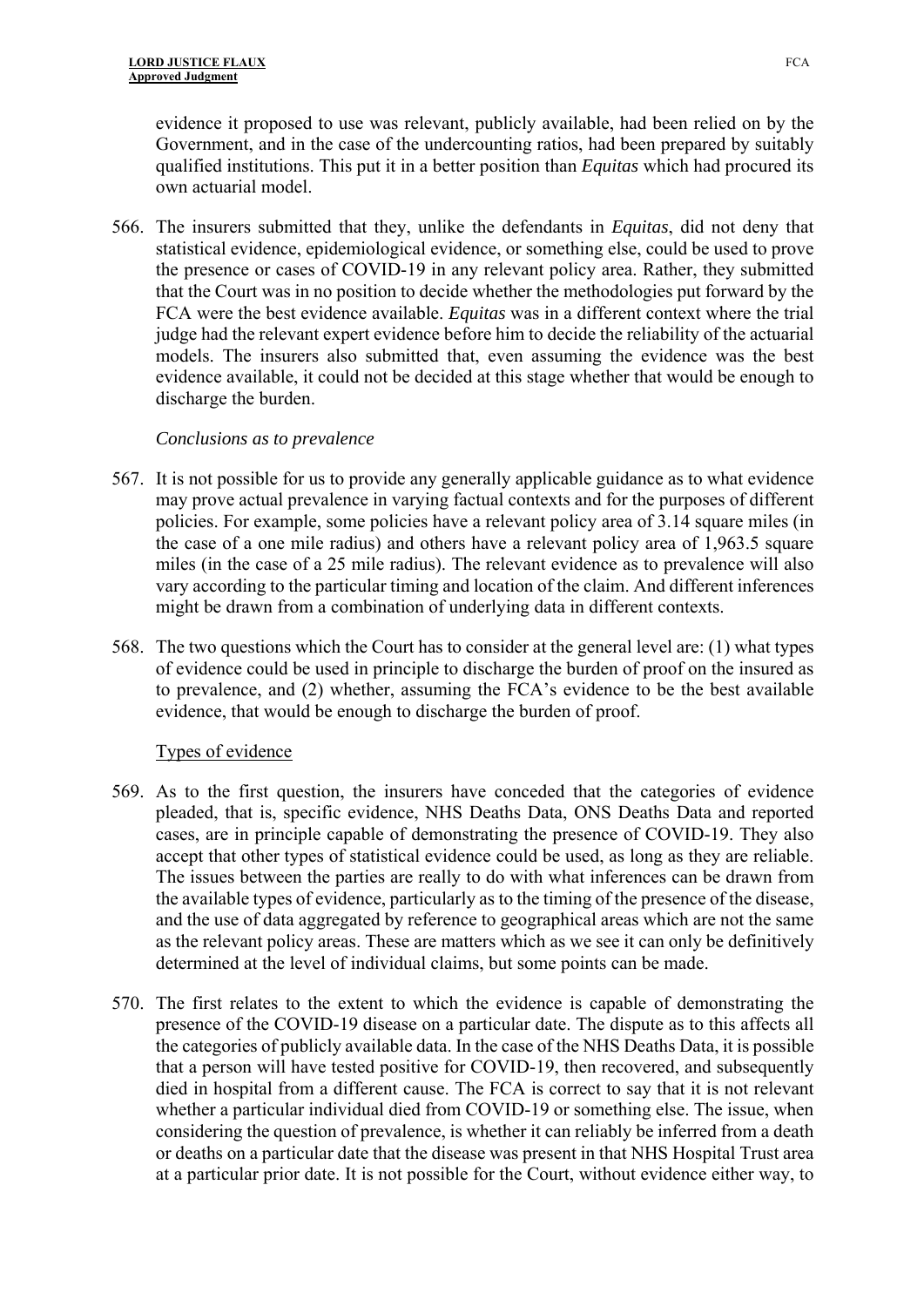determine what a death on a particular date says about *when* the disease was present in the relevant NHS Hospital Trust area. Inferences can clearly be drawn, and it appears to us likely that the relevant inference may be more obvious in some circumstances than others. For example, if an individual died in early March 2020 after testing positive for COVID-19, it appears to us *prima facie* likely that the disease will still have been present in the local area at the time of death, because the individual could not have tested positive very much earlier.

- 571. In the case of the ONS Deaths Data, there is no issue that the recorded deaths are those where COVID-19 was involved and was recorded as such on the death certificate. The ONS Deaths Data are published weekly. The parties were agreed that deaths in a particular week show the presence of the disease in the particular local authority or health board area in the period "immediately prior" to that week. The insurers have accepted the infectious period for the disease is 7-12 days for moderate cases and up to 14 days on average for serious cases. It is therefore appropriate to infer from the number of deaths in a particular week as reflected in ONS Deaths Data that all of the deaths in a particular week represent active cases on the first day of that week, if not earlier. The infectious period for a severe case is agreed to be longer, so it may be that the deaths in a particular week can safely be treated as active cases many days before the beginning of that week, but it is difficult to say without hearing evidence on the question.
- 572. In the case of reported cases, there is no dispute that cases reported on a particular date can be used to show the presence of COVID-19 on that date. The FCA submitted that an insured should be able to rely on cumulative totals, but at the same time it fairly acknowledged that such totals do not account for recoveries. Given the agreed 7-12 day infectious period in moderate cases, an insured should be able to take into account the cases on a particular day, together with cases on 2-3 days either side of that day, as being active on that particular day. We do not consider that we can go further than this at this stage, however, given the impossibility of knowing without expert evidence how to account for recoveries in the cumulative totals.
- 573. The second dispute is as to geography. The simplest cases are where a reporting area, such as an LTLA, is entirely within a relevant policy area, and in respect of those scenarios the parties have reached the agreements noted above. But wherever there are more complex intersections between the reporting area and the relevant policy area, something more may be needed to show the presence of the disease within the relevant policy area. On this point, as we have said, the FCA relied on its "averaging methodologies". The insurers conceded that this type of evidence, that is, evidence about the distributions of cases, could be used in principle to discharge the burden of proof. They were right to do so. We accept, however, that, as the insurers have said, the Court cannot go further than this at this stage. The particular method of averaging cannot be something on which the Court expresses an opinion without hearing what evidence might be put against (for example) the proposition implied by a weighted average that the disease is likely to be distributed through a region by reference to population density.

## Satisfying the burden of proof

574. The second question is whether, on the assumption that the matters pleaded by the FCA represent the best evidence available, it is sufficient as a matter of principle to discharge the burden of proof. The question arises because, as the parties acknowledged, even the best available evidence may not be sufficient to discharge the burden of proof. This might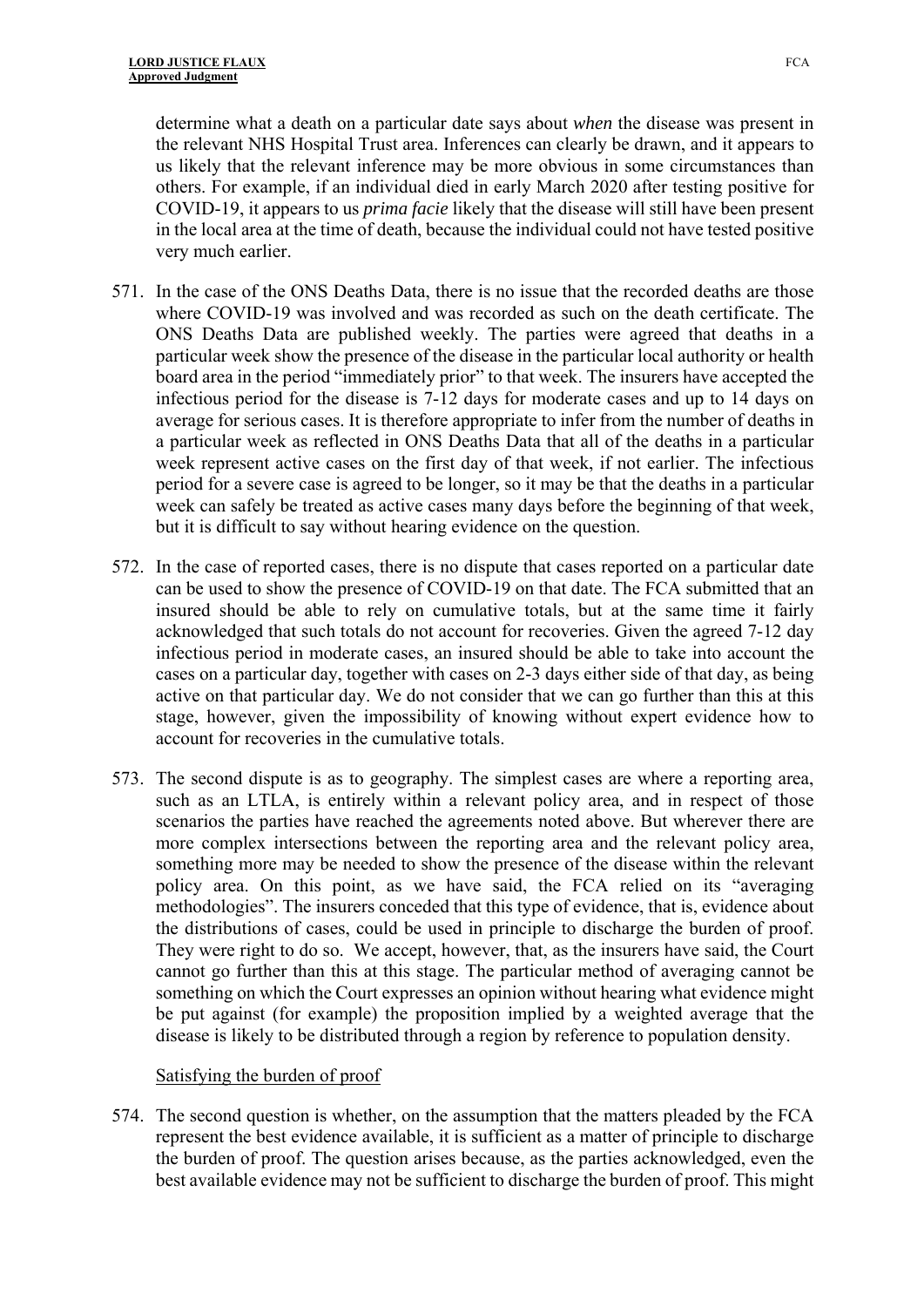be because the best available evidence does not really address the particular burden on an insured, or otherwise fails to satisfy the balance of probabilities. The disagreement between the parties on this question was limited to the use of the methodologies of averaging and undercounting. It was not suggested by the insurers that the particular types of underlying data pleaded by the FCA (specific evidence, NHS Deaths Data, ONS Deaths Data and reported cases) would not discharge the burden of proof if they were the best available evidence in a particular case.

- 575. Whether certain evidence, which is presumed to be the best available evidence, discharges the burden of proof on an insured is a rather abstract question, which is difficult to determine with confidence without reference to any particular set of facts. In *Equitas*, the court was able to evaluate a particular proposal through the crossexamination of experts, and be satisfied that the proposed modelling was capable, as a matter of evidence, of discharging the specific burden of proof on the reinsured. Here, the Court is being asked to assume that certain methodologies (not applied to any particular set of facts) amount to the best available evidence, and then to consider whether they satisfy a burden of proof (also not specified by reference to any particular policy or set of facts). This is an artificial and potentially unhelpful exercise.
- 576. In respect of undercounting, the FCA relied on certain features or qualities in the reports (or types of reports) on which it relied. It was said that the reports are relevant, have been used by the Government, and have been prepared by "suitably qualified institutions". The provenance of a particular report, or the fact that it has been relied on by the Government, may assist in the assessment of whether it is reliable, and whether it is indeed the best available evidence, but it does not add much to the question of whether it could discharge the burden of proof once we assume it is the best available evidence. The quality of "relevance" is more helpful, because an insured will be more likely to satisfy the burden of proof if it relies on evidence which is relevant in the sense that it deals with the particular geographical area, and the particular timing, in question. But the bare fact that the reports are relevant in the high level sense that they deal with undercounting in March 2020 in the UK does not demonstrate that any particular burden of proof can be discharged.
- 577. In *Equitas*, the issue was what evidence would be capable of discharging the burden of proof on the reinsured on the balance of probabilities. Gross J's analysis of how Equitas' proposed evidence would or would not meet the burden of proof was in the following terms at [70]:

"Equitas is entitled to seek to discharge the legal burden resting upon it … by the use of the best evidence it has available; should such evidence *prima facie* suffice to discharge that legal burden, Equitas does not need to undertake a process of regression; it would be for R&Q to mount a sufficient response which necessitates Equitas doing so. Of course, should the evidence relied upon by Equitas be incapable of satisfying the burden resting upon it (if say, actuarial modelling is incapable of sufficing for the purpose at hand) or if such evidence in fact falls short of doing so (if, for example, the models do not sufficiently approximate reality), then the Equitas claim/s must fail. The risk that Equitas runs, however, is one of fact or evidence; it does not fall foul of any rule of law."